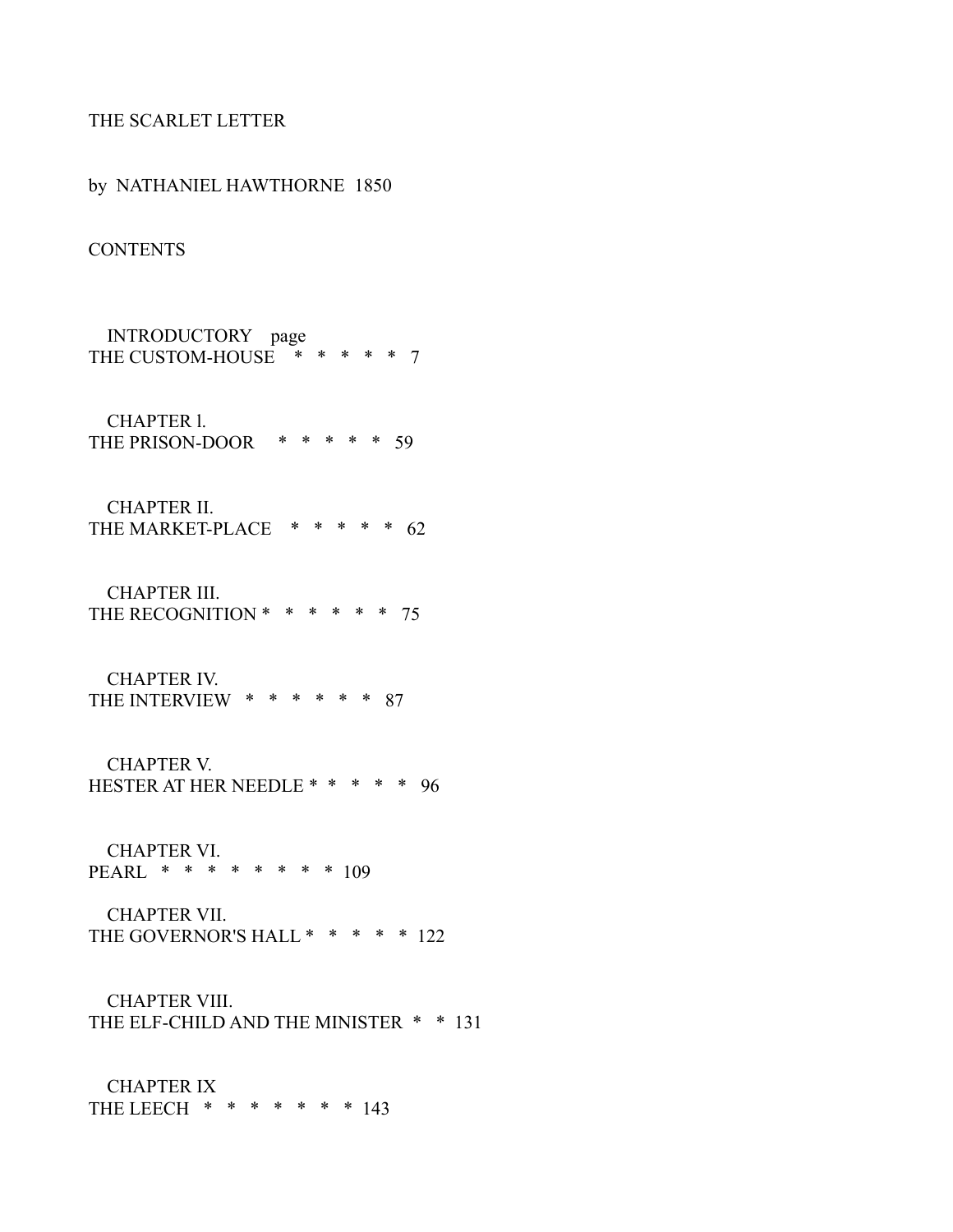CHAPTER X

THE LEECH AND HIS PATIENT \* \* \* 156

CHAPTER XI.

THE INTERIOR OF A HEART \* \* \* \* 168

 CHAPTER XII. THE MINISTER'S VIGIL \* \* \* \* 177

 CHAPTER XIII. ANOTHER VIEW OF HESTER \* \* \* \* 191

 CHAPTER XIV. HESTER AND THE PHYSICIAN \* \* \* 203

 CHAPTER XV. HESTER AND PEARL \* \* \* \* \* 250

 CHAPTER XVI. A FOREST WALK \* \* \* \* \* \* 219

 CHAPTER XVII. THE PASTOR AND HIS PARISHIONER \* \* 228

 CHAPTER XVIII. A FLOOD OF SUNSHINE \* \* \* \* \* 240

 CHAPTER XIX THE CHILD AT THE BROOK-SIDE \* \* \* 248

 CHAPTER XX THE MINISTER IN A MAZE \* \* \* \* 258

 CHAPTER XXI. THE NEW ENGLAND HOLIDAY \* \* \* \* 273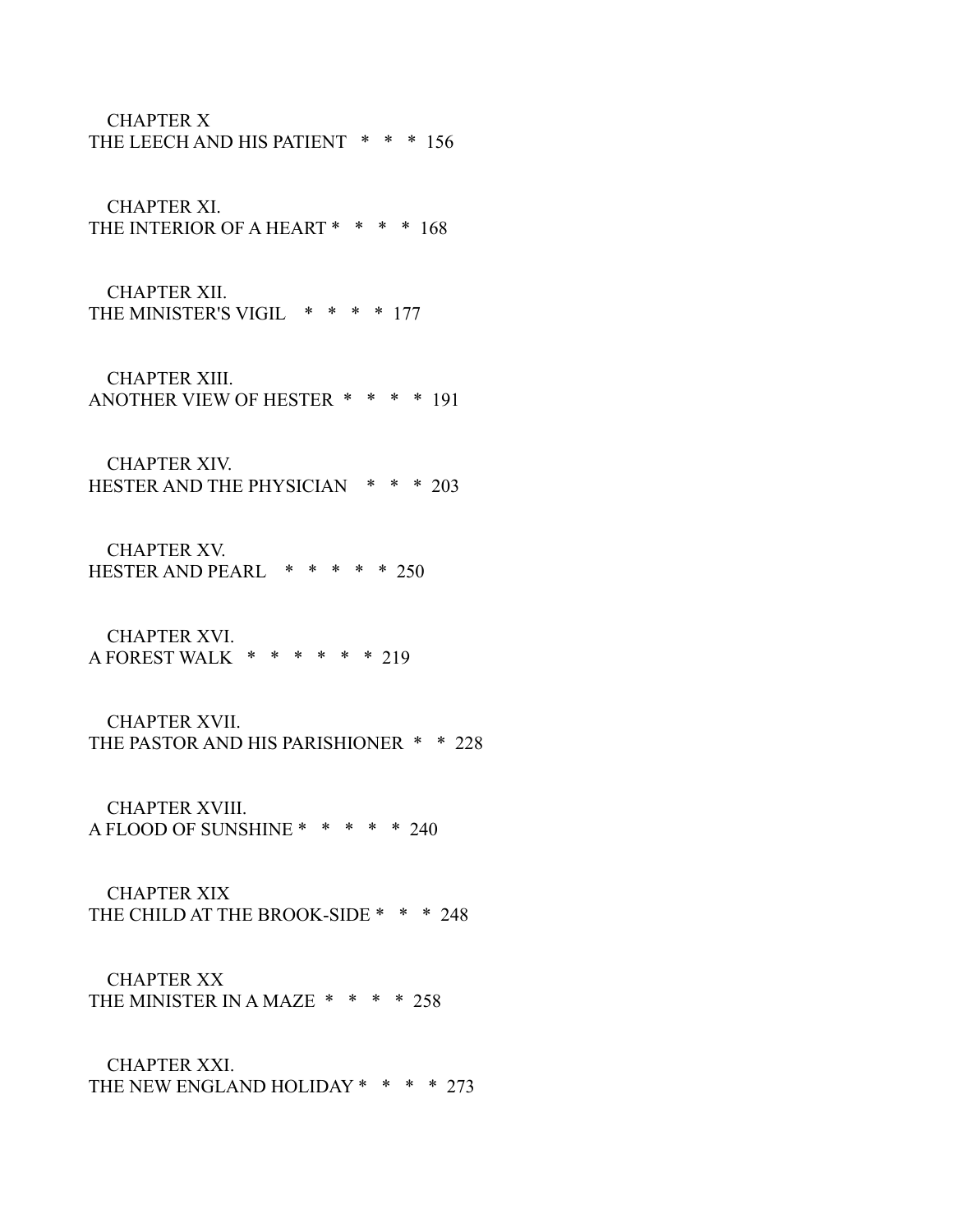#### CHAPTER XXII. THE PROCESSION  $* * * * * * * 285$

# CHAPTER XXIII. THE REVELATION OF THE SCARLET LETTER \* 299

 CHAPTER XXIV. CONCLUSION \* \* \* \* \* \* \* 315

THE CUSTOM -- HOUSE

## INTRODUCTORY TO "THE SCARLET LETTER"

It is a little remarkable, that -- though disinclined to talk overmuch of myself and my affairs at the fireside, and to my personal friends -- an autobiographical impulse should twice in my life have taken possession of me, in addressing the public. The first time was three or four years since, when I favoured the reader -- inexcusably, and for no earthly reason that either the indulgent reader or the intrusive author could imagine -- with a description of my way of life in the deep quietude of an Old Manse. And now -- because, beyond my deserts, I was happy enough to find a listener or two on the former occasion -- I again seize the public by the button, and talk of my three years' experience in a Custom-House. The example of the famous "P. P. , Clerk of this Parish," was never more faithfully followed. The truth seems to be, however, that when he casts his leaves forth upon the wind, the author addresses, not the many who will fling aside his volume, or never take it up, but the few who will understand him better than most of his schoolmates or lifemates. Some authors, indeed, do far more than this, and indulge themselves in such confidential depths of revelation as could fittingly be addressed only and exclusively to the one heart and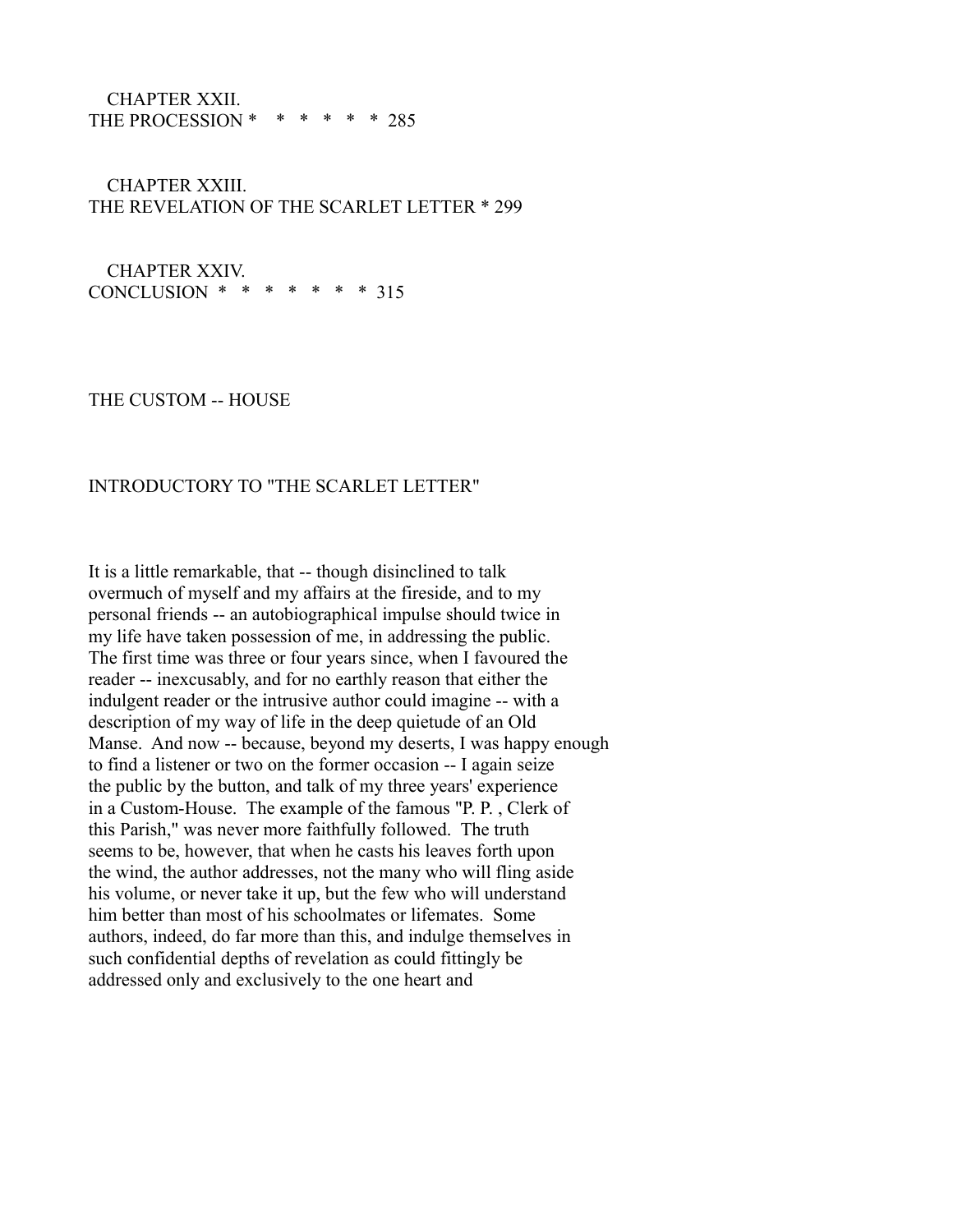## THE SCARLET LETTER 8

mind of perfect sympathy; as if the printed book, thrown at large on the wide world, were certain to find out the divided segment of the writer's own nature, and complete his circle of existence by bringing him into communion with it. It is scarcely decorous, however, to speak all, even where we speak impersonally. But, as thoughts are frozen and utterance benumbed, unless the speaker stand in some true relation with his audience, it may be pardonable to imagine that a friend, a kind and apprehensive, though not the closest friend, is listening to our talk; and then, a native reserve being thawed by this genial consciousness, we may prate of the circumstances that lie around us, and even of ourself, but still keep the inmost Me behind its veil. To this extent, and within these limits, an author, methinks, may be autobiographical, without violating either the reader's rights or his own.

It will be seen, likewise, that this Custom-House sketch has a certain propriety, of a kind always recognised in literature, as explaining how a large portion of the following pages came into my possession, and as offering proofs of the authenticity of a narrative therein contained. This, in fact -- a desire to put myself in my true position as editor, or very little more, of the most prolix among the tales that make up my volume -- this, and no other, is my true reason for assuming a personal relation with the public. In accomplishing the main purpose, it has appeared allowable, by a few extra touches, to give a faint representation of a mode of life not heretofore described, together with some of the characters that move in it, among whom the author happened to make one.

## THE CUSTOM-HOUSE 9

In my native town of Salem, at the head of what, half a century ago, in the days of old King Derby, was a bustling wharf -- but which is now burdened with decayed wooden warehouses, and exhibits few or no symptoms of commercial life; except, perhaps, a bark or brig, half-way down its melancholy length, discharging hides; or, nearer at hand, a Nova Scotia schooner, pitching out her cargo of firewood -- at the head, I say, of this dilapidated wharf, which the tide often overflows, and along which, at the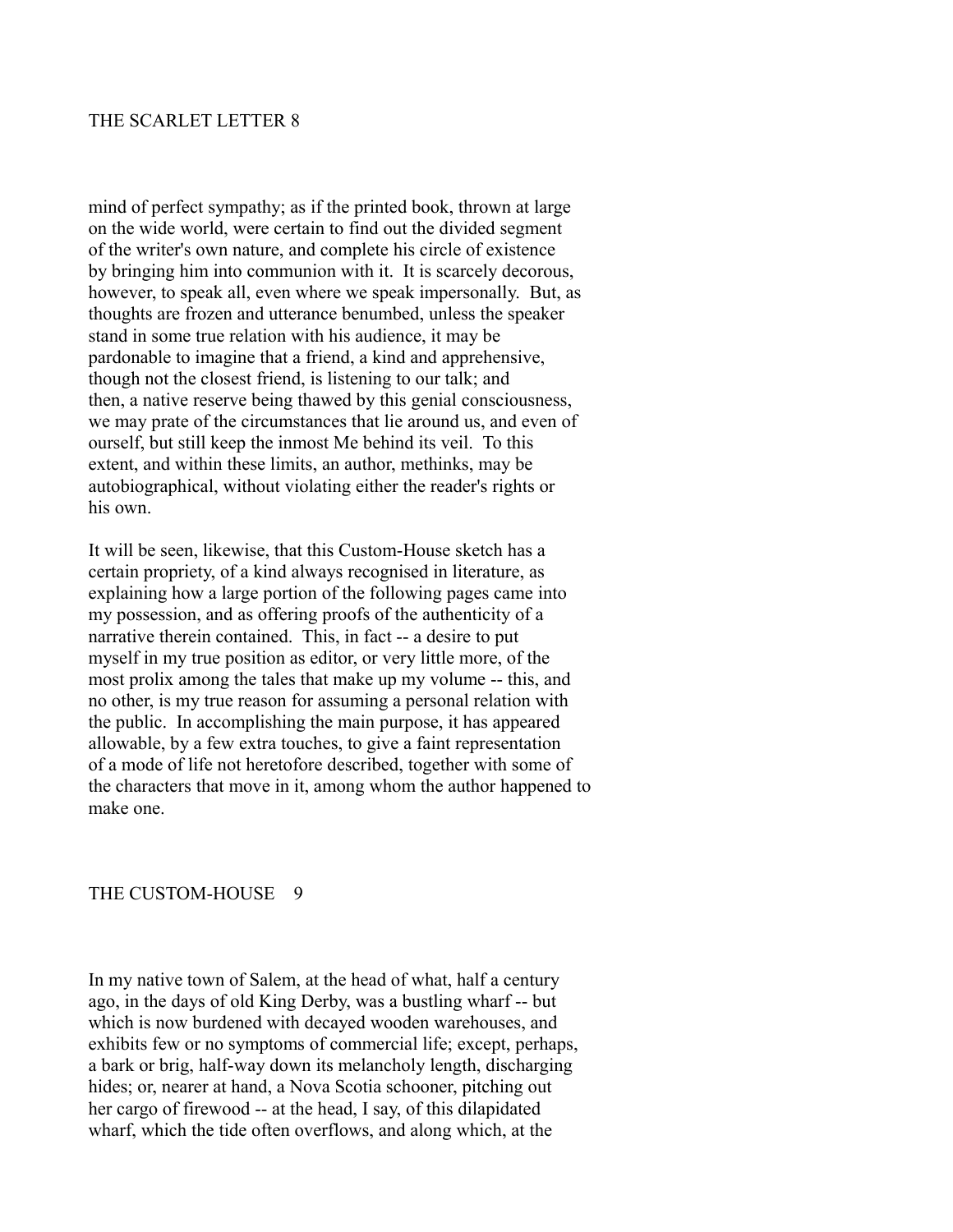base and in the rear of the row of buildings, the track of many languid years is seen in a border of unthrifty grass -- here, with a view from its front windows adown this not very enlivening prospect, and thence across the harbour, stands a spacious edifice of brick. From the loftiest point of its roof, during precisely three and a half hours of each forenoon, floats or droops, in breeze or calm, the banner of the republic; but with the thirteen stripes turned vertically, instead of horizontally, and thus indicating that a civil, and not a military, post of Uncle Sam's government is here established. Its front is ornamented with a portico of half-a-dozen wooden pillars, supporting a balcony, beneath which a flight of wide granite steps descends towards the street Over the entrance hovers an enormous specimen of the American eagle, with outspread wings, a shield before her breast, and, if I recollect aright, a bunch of intermingled thunder- bolts and barbed arrows in each claw. With the customary infirmity of temper that characterizes this unhappy fowl, she appears by the fierceness of her beak and eye, and the general truculency of her attitude, to threaten mischief to the inoffensive com-

### 10 THE SCARLET LETTER

munity; and especially to warn all citizens careful of their safety against intruding on the premises which she overshadows with her wings. Nevertheless, vixenly as she looks, many people are seeking at this very moment to shelter themselves under the wing of the federal eagle; imagining, I presume, that her bosom has all the softness and snugness of an eiderdown pillow. But she has no great tenderness even in her best of moods, and, sooner or later -- oftener soon than late -- is apt to fling off her nestlings with a scratch of her claw, a dab of her beak, or a rankling wound from her barbed arrows.

The pavement round about the above-described edifice -- which we may as well name at once as the Custom-House of the port -- has grass enough growing in its chinks to show that it has not, of late days, been worn by any multitudinous resort of business. In some months of the year, however, there often chances a forenoon when affairs move onward with a livelier tread. Such occasions might remind the elderly citizen of that period, before the last war with England, when Salem was a port by itself; not scorned, as she is now, by her own merchants and ship-owners, who permit her wharves to crumble to ruin while their ventures go to swell, needlessly and imperceptibly, the mighty flood of commerce at New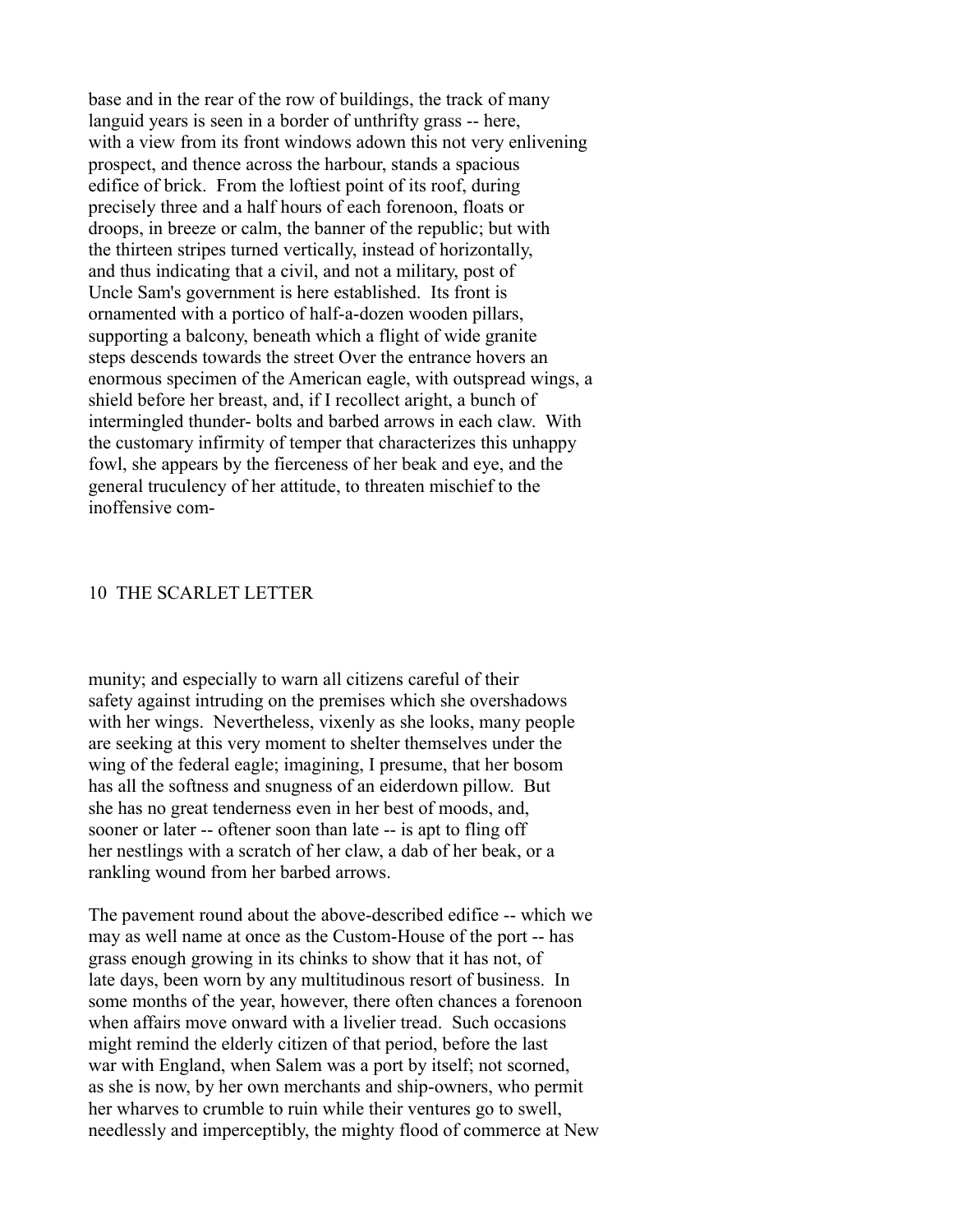York or Boston. On some such morning, when three or four vessels happen to have arrived at once usually from Africa or South America -- or to be on the verge of their departure thitherward, there is a sound of frequent feet passing briskly up and down the granite steps. Here, before his own wife has greeted him, you may greet the sea-flushed ship-

## THE CUSTOM-HOUSE 11

master, just in port, with his vessel's papers under his arm in a tarnished tin box. Here, too, comes his owner, cheerful, sombre, gracious or in the sulks, accordingly as his scheme of the now accomplished voyage has been realized in merchandise that will readily be turned to gold, or has buried him under a bulk of incommodities such as nobody will care to rid him of. Here, likewise -- the germ of the wrinkle-browed, grizzly-bearded, careworn merchant -- we have the smart young clerk, who gets the taste of traffic as a wolf-cub does of blood, and already sends adventures in his master's ships, when he had better be sailing mimic boats upon a mill-pond. Another figure in the scene is the outward-bound sailor, in quest of a protection; or the recently arrived one, pale and feeble, seeking a passport to the hospital. Nor must we forget the captains of the rusty little schooners that bring firewood from the British provinces; a rough-looking set of tarpaulins, without the alertness of the Yankee aspect, but contributing an item of no slight importance to our decaying trade.

Cluster all these individuals together, as they sometimes were, with other miscellaneous ones to diversify the group, and, for the time being, it made the Custom-House a stirring scene. More frequently, however, on ascending the steps, you would discern - in the entry if it were summer time, or in their appropriate rooms if wintry or inclement weathers row of venerable figures, sitting in old-fashioned chairs, which were tipped on their hind legs back against the wall. Oftentimes they were asleep, but occasionally might be heard talking together, ill

## 12 THE SCARLET LETTER

voices between a speech and a snore, and with that lack of energy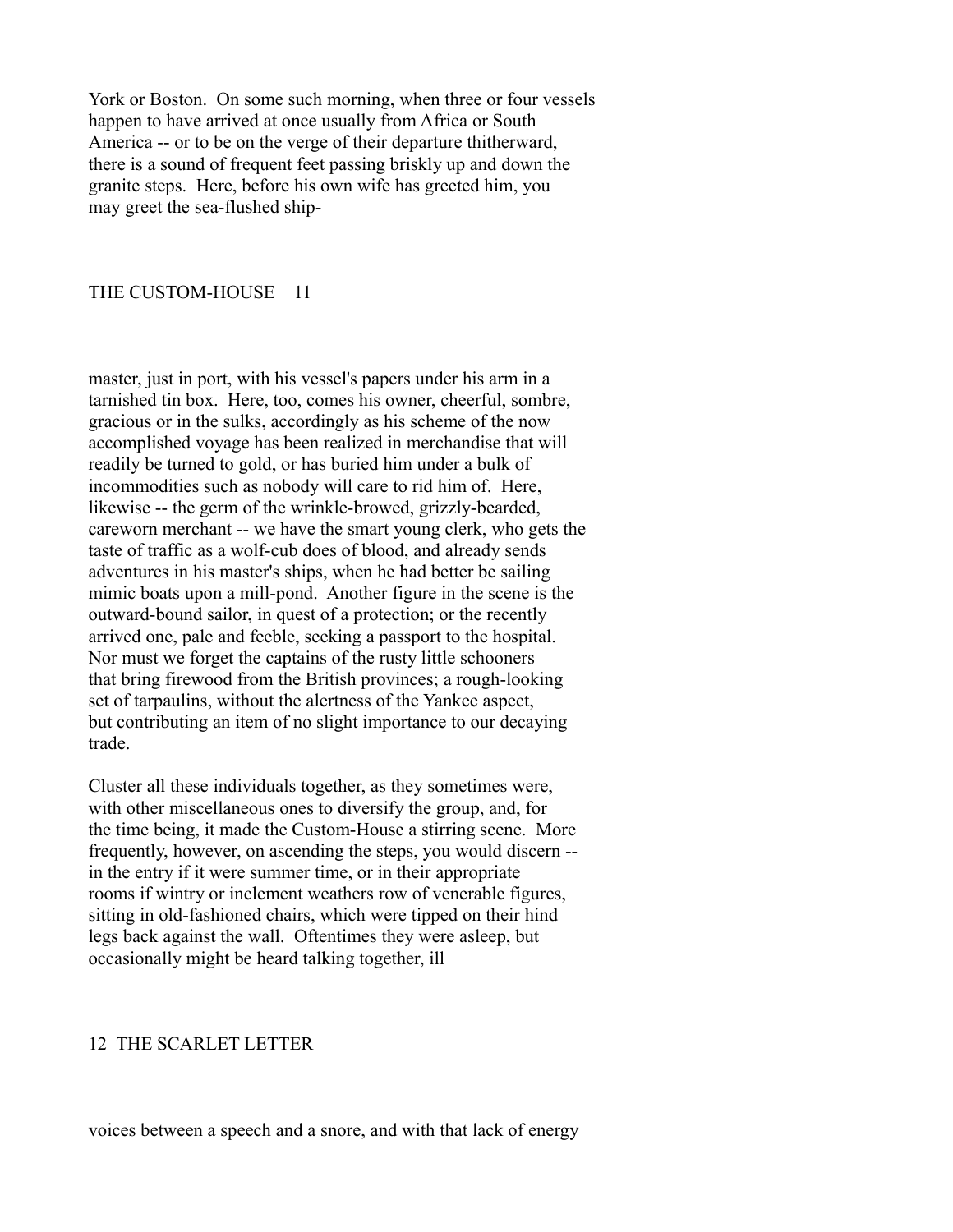that distinguishes the occupants of alms-houses, and all other human beings who depend for subsistence on charity, on monopolized labour, or anything else but their own independent exertions. These old gentlemen -- seated, like Matthew at the receipt of custom, but not very liable to be summoned thence, like him, for apostolic errands -- were Custom-House officers.

Furthermore, on the left hand as you enter the front door, is a certain room or office, about fifteen feet square, and of a lofty height, with two of its arched windows commanding a view of the aforesaid dilapidated wharf, and the third looking across a narrow lane, and along a portion of Derby Street. All three give glimpses of the shops of grocers, block-makers, slop-sellers, and ship-chandlers, around the doors of which are generally to be seen, laughing and gossiping, clusters of old salts, and such other wharf-rats as haunt the Wapping of a seaport. The room itself is cobwebbed, and dingy with old paint; its floor is strewn with grey sand, in a fashion that has elsewhere fallen into long disuse; and it is easy to conclude, from the general slovenliness of the place, that this is a sanctuary into which womankind, with her tools of magic, the broom and mop, has very infrequent access. In the way of furniture, there is a stove with a voluminous funnel; an old pine desk with a three-legged stool beside it; two or three wooden-bottom chairs, exceedingly decrepit and infirm; and -- not to forget the library -- on some shelves, a score or two of volumes of the Acts of Congress, and a bulky Digest of the Revenue laws. A

#### THE CUSTOM-HOUSE 13

tin pipe ascends through the ceiling, and forms a medium of vocal communication with other parts of be edifice. And here, some six months ago -- pacing from corner to corner, or lounging on the long-legged tool, with his elbow on the desk, and his eyes wandering up and down the columns of the morning newspaper -- you might have recognised, honoured reader, the same individual who welcomed you into his cheery little study, where the sunshine glimmered so pleasantly through the willow branches on the western side of the Old Manse. But now, should you go thither to seek him, you would inquire in vain for the Locofoco Surveyor. The besom of reform hath swept him out of office, and a worthier successor wears his dignity and pockets his emoluments.

This old town of Salem -- my native place, though I have dwelt much away from it both in boyhood and maturer years -- possesses,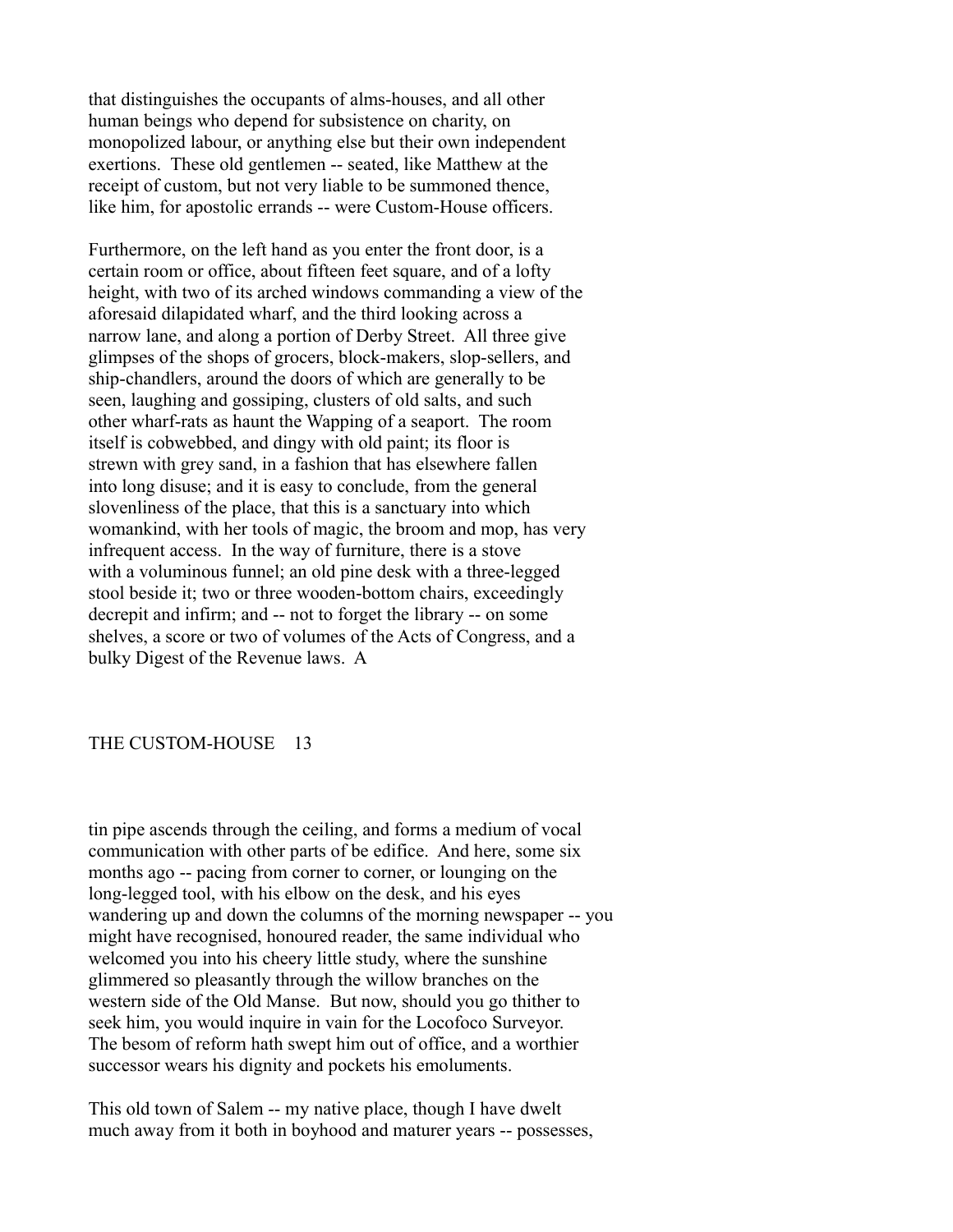or did possess, a hold on my affection, the force of which I have never realized during my seasons of actual residence here. Indeed, so far as its physical aspect is concerned, with its flat, unvaried surface, covered chiefly with wooden houses, few or none of which pretend to architectural beauty -- its irregularity, which is neither picturesque nor quaint, but only tame -- its long and lazy street, lounging wearisomely through the whole extent of be peninsula, with Gallows Hill and New Guinea at one end, and a view of the alms-house at the other - such being the features of my native town, it would be quite as reasonable to form a sentimental attachment to a disarranged checker-board. And yet, though invariably happiest elsewhere, there is within me a feeling for Old Salem, which, in lack of a better

### 14 THE SCARLET LETTER

phrase, I must be content to call affection. The sentiment is probably assignable to the deep and aged roots which my family has stuck into the soil. It is now nearly two centuries and a quarter since the original Briton, the earliest emigrant of my name, made his appearance in the wild and forest -- bordered settlement which has since become a city. And here his descendants have been born and died, and have mingled their earthly substance with the soil, until no small portion of it must necessarily be akin to the mortal frame wherewith, for a little while, I walk the streets. In part, therefore, the attachment which I speak of is the mere sensuous sympathy of dust for dust. Few of my countrymen can know what it is; nor, as frequent transplantation is perhaps better for the stock, need they consider it desirable to know.

But the sentiment has likewise its moral quality. The figure of that first ancestor, invested by family tradition with a dim and dusky grandeur, was present to my boyish imagination as far back as I can remember. It still haunts me, and induces a sort of home-feeling with the past, which I scarcely claim in reference to the present phase of the town. I seem to have a stronger claim to a residence here on account of this grave, bearded, sable-cloaked, and steeple-crowned progenitor-who came so early, with his Bible and his sword, and trode the unworn street with such a stately port, and made so large a figure, as a man of war and peace -- a stronger claim than for myself, whose name is seldom heard and my face hardly known. He was a soldier, legislator, judge; he was a ruler in the Church; he had all the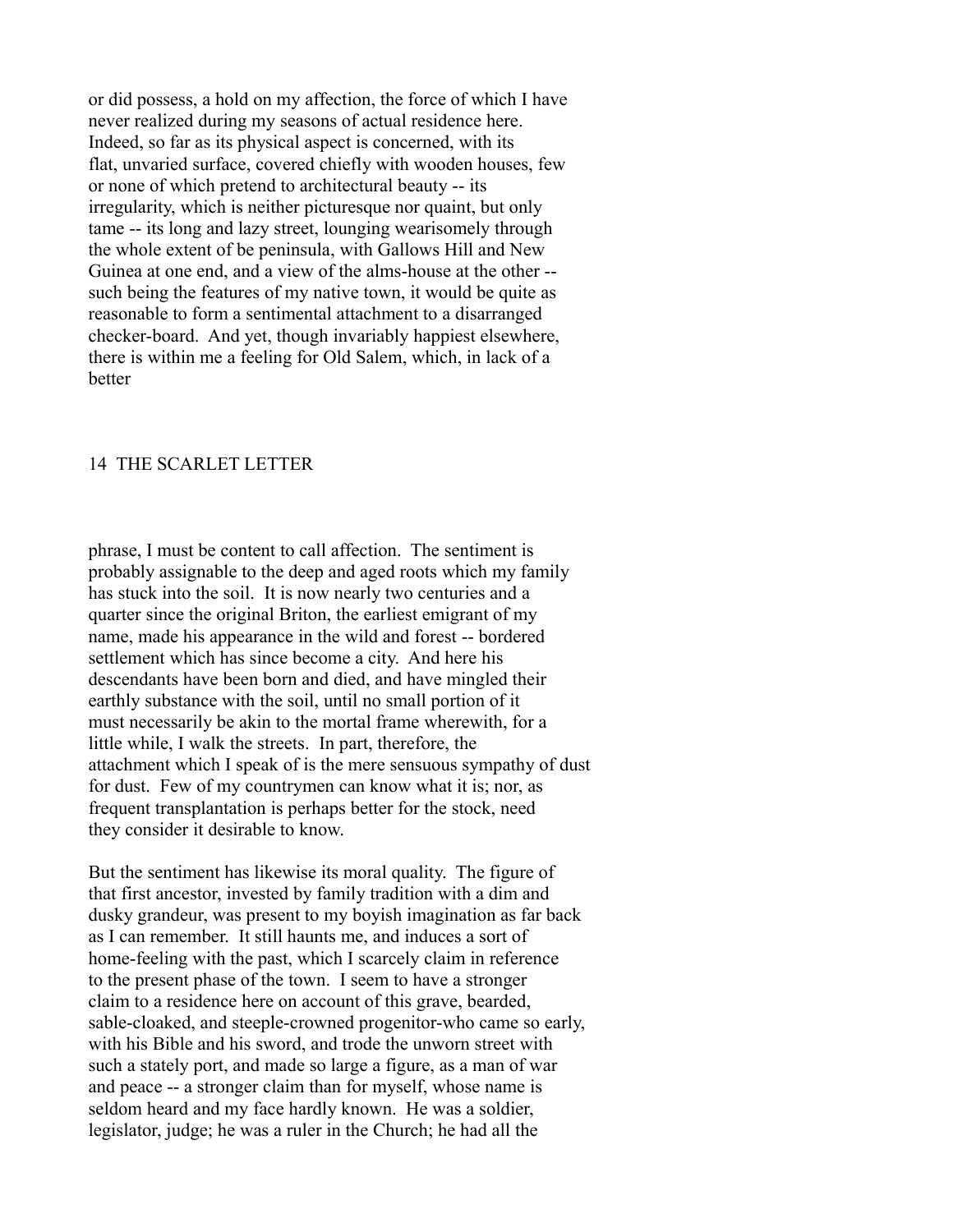## THE CUSTOM-HOUSE 15

likewise a bitter persecutor; as witness the Quakers, who have remembered him in their histories, and relate an incident of his hard severity towards a woman of their sect, which will last longer, it is to be feared, than any record of his better deeds, although these were many. His son, too, inherited the persecuting spirit, and made himself so conspicuous in the martyrdom of the witches, that their blood may fairly be said to have left a stain upon him. So deep a stain, indeed, that his dry old bones, in the Charter-street burial-ground, must still retain it, if they have not crumbled utterly to dust I know not whether these ancestors of mine bethought themselves to repent, and ask pardon of Heaven for their cruelties; or whether they are now groaning under the heavy consequences of them in another state of being. At all events, I, the present writer, as their representative, hereby take shame upon myself for their sakes, and pray that any curse incurred by them -- as I have heard, and as the dreary and unprosperous condition of the race, for many a long year back, would argue to exist -- may be now and henceforth removed.

Doubtless, however, either of these stern and black-browed Puritans would have thought it quite a sufficient retribution for his sins that, after so long a lapse of years, the old trunk of the family tree, with so much venerable moss upon it, should have borne, as its topmost bough, an idler like myself. No aim that I have ever cherished would they recognise as laudable; no success of mine -- if my life, beyond its domestic scope, had ever been brightened by success -- would they deem otherwise

## 16 THE SCARLET LETTER

than worthless, if not positively disgraceful. "What is he?" murmurs one grey shadow of my forefathers to the other. "A writer of story books What kind of business in life -- what mode of glorifying God, or being serviceable to mankind in his day and generation -- may that be? Why, the degenerate fellow might as well have been a fiddler" Such are the compliments bandied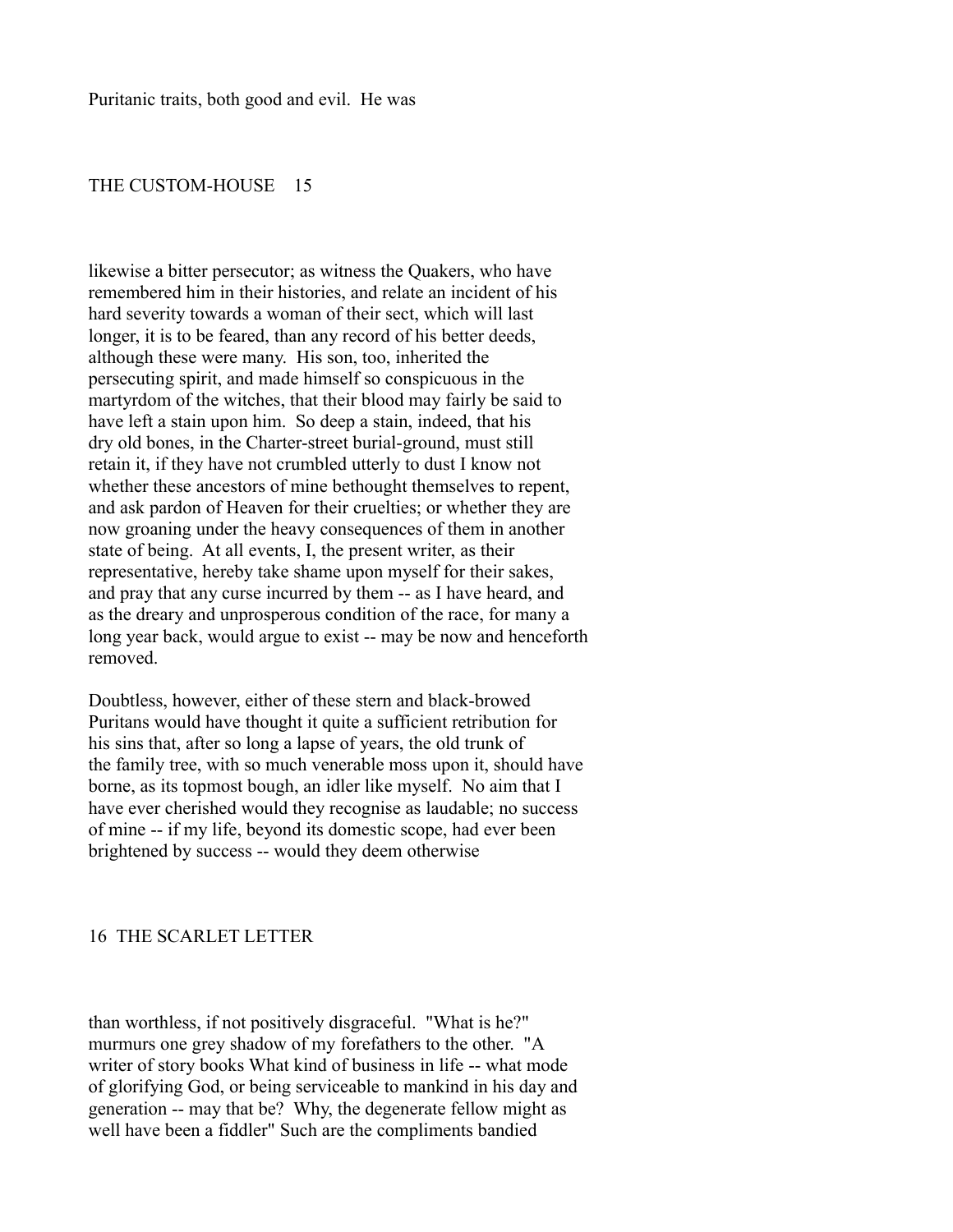between my great grandsires and myself, across the gulf of time And yet, let them scorn me as they will, strong traits of their nature have intertwined themselves with mine

Planted deep, in the town's earliest infancy and childhood, by these two earnest and energetic men, the race has ever since subsisted here; always, too, in respectability; never, so far as I have known, disgraced by a single unworthy member; but seldom or never, on the other hand, after the first two generations, performing any memorable deed, or so much as putting forward a claim to public notice. Gradually, they have sunk almost out of sight; as old houses, here and there about the streets, get covered half-way to the eaves by the accumulation of new soil. From father to son, for above a hundred years, they followed the sea; a grey-headed shipmaster, in each generation, retiring from the quarter-deck to the homestead, while a boy of fourteen took the hereditary place before the mast, confronting the salt spray and the gale which had blustered against his sire and grandsire. The boy, also in due time, passed from the forecastle to the cabin, spent a tempestuous manhood, and returned from his world-wanderings, to grow old, and die, and mingle his dust with the natal earth. This long connexion of a

### THE CUSTOM-HOUSE 17

family with one spot, as its place of birth and burial, creates a kindred between the human being and the locality, quite independent of any charm in the scenery or moral circumstances that surround him. It is not love but instinct. The new inhabitant -- who came himself from a foreign land, or whose father or grandfather came -- has little claim to be called a Salemite; he has no conception of the oyster -- like tenacity with which an old settler, over whom his third century is creeping, clings to the spot where his successive generations have been embedded. It is no matter that the place is joyless for him; that he is weary of the old wooden houses, the mud and dust, the dead level of site and sentiment, the chill east wind, and the chillest of social atmospheres; -- all these, and whatever faults besides he may see or imagine, are nothing to the purpose. The spell survives, and just as powerfully as if the natal spot were an earthly paradise. So has it been in my case. I felt it almost as a destiny to make Salem my home; so that the mould of features and cast of character which had all along been familiar here -- ever, as one representative of the race lay down in the grave, another assuming, as it were, his sentry-march along the main street -- might still in my little day be seen and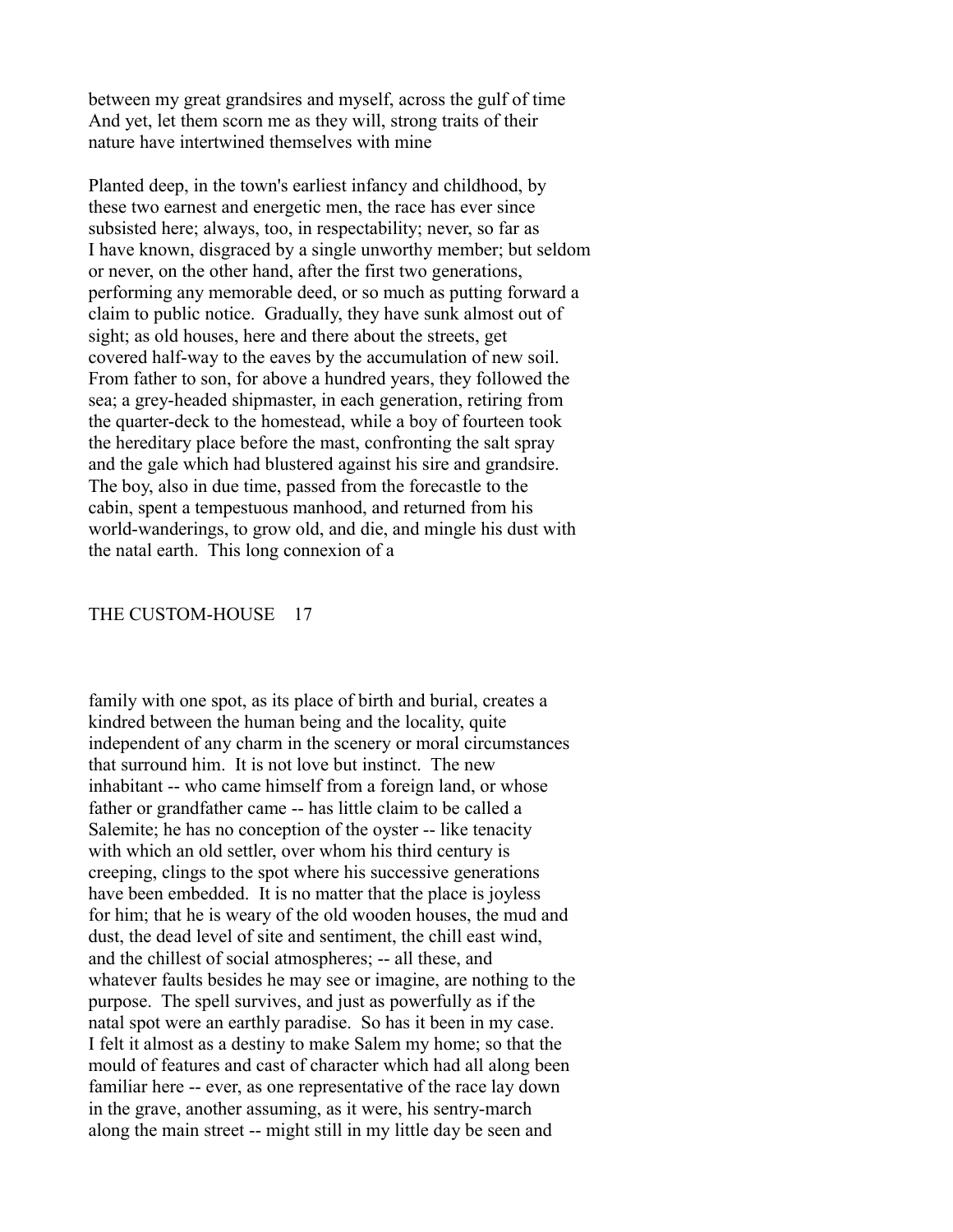recognised in the old town. Nevertheless, this very sentiment is an evidence that the connexion, which has become an unhealthy one, should at least be severed. Human nature will not flourish, any more than a potato, if it be planted and re-planted, for too long a series of generations, in the same worn-out soil. My children have had other birth-places, and, so far as their fortunes may be

## 18 THE SCARLET LETTER

within my control, shall strike their roots into accustomed earth.

On emerging from the Old Manse, it was chiefly this strange, indolent, unjoyous attachment for my native town that brought me to fill a place in Uncle Sam's brick edifice, when I might as well, or better, have gone somewhere else. My doom was on me, It was not the first time, nor the second, that I had gone away - as it seemed, permanently -- but yet returned, like the bad halfpenny, or as if Salem were for me the inevitable centre of the universe. So, one fine morning I ascended the flight of granite steps, with the President's commission in my pocket, and was introduced to the corps of gentlemen who were to aid me in my weighty responsibility as chief executive officer of the Custom-House.

I doubt greatly -- or, rather, I do not doubt at all -- whether any public functionary of the United States, either in the civil or military line, has ever had such a patriarchal body of veterans under his orders as myself. The whereabouts of the Oldest Inhabitant was at once settled when I looked at them. For upwards of twenty years before this epoch, the independent position of the Collector had kept the Salem Custom-House out of the whirlpool of political vicissitude, which makes the tenure of office generally so fragile. A soldier -- New England's most distinguished soldier -- he stood firmly on the pedestal of his gallant services; and, himself secure in the wise liberality of the successive administrations through which he had held office, he had been the safety of his subordinates in many an hour of danger and heart-quake General Miller was radically con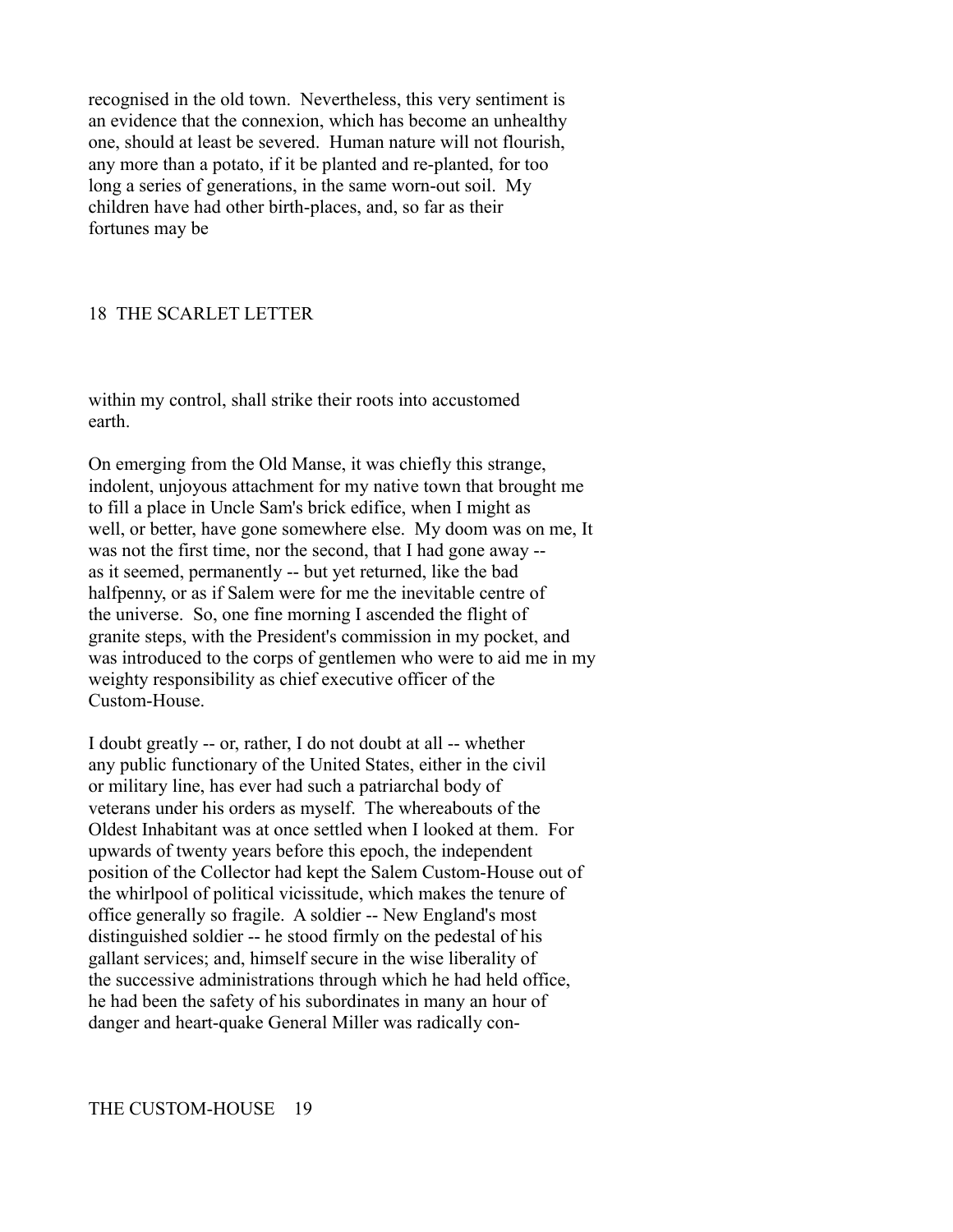servative; a man over whose kindly nature habit had no slight influence; attaching himself strongly to familiar faces, and with difficulty moved to change, even when change might have brought unquestionable improvement. Thus, on taking charge off my department, I found few but aged men. They were ancient sea - captains, for the most part, who, after being tossed on every sea, and standing up sturdily against life's tempestuous blast, had finally drifted into this quiet nook, where, with little to disturb them, except the periodical terrors of a Presidential election, they one and all acquired a new lease of existence. Though by no means less liable than their fellow-men to age and infirmity, they had evidently some talisman or other that kept death at bay. Two or three of their number, as I was assured, being gouty and rheumatic, or perhaps bed-ridden, never dreamed of making their appearance at the Custom-House during a large part of the year; but, after a torpid winter, would creep out into the warm sunshine of May or June, go lazily about what they termed duty, and, at their own leisure and convenience, betake themselves to bed again. I must plead guilty to the charge of abbreviating the official breath of more than one of these venerable servants of the republic. They were allowed, on my representation, to rest from their arduous labours, and soon afterwards -- as if their sole principle of life had been zeal for their country's service -- as I verily believe it was - withdrew to a better world. It is a pious consolation to me that, through my interference, a sufficient space was allowed them for repentance of the evil and corrupt practices into

## 20 THE SCARLET LETTER

which, as a matter of course, every Custom-House officer must be supposed to fall. Neither the front nor the back entrance of the Custom-House opens on the road to Paradise.

The greater part of my officers were Whigs. It was well for their venerable brotherhood that the new Surveyor was not a politician, and though a faithful Democrat in principle, neither received nor held his office with any reference to political services. Had it been otherwise -- had an active politician been put into this influential post, to assume the easy task of making head against a Whig Collector, whose infirmities withheld him from the personal administration of his office -- hardly a man of the old corps would have drawn the breath of official life within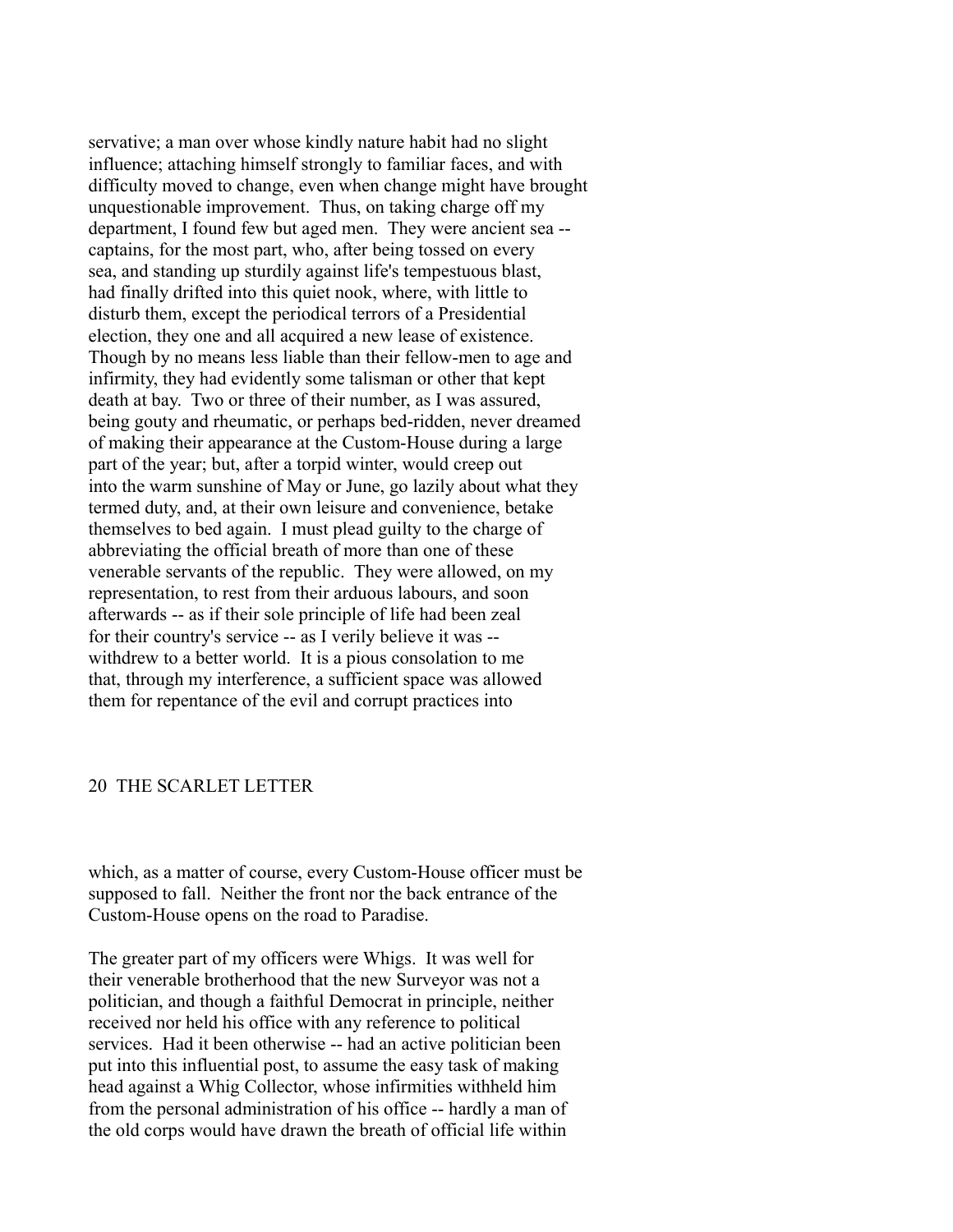a month after the exterminating angel had come up the Custom-House steps. According to the received code in such matters, it would have been nothing short of duty, in a politician, to bring every one of those white heads under the axe of the guillotine. It was plain enough to discern that the old fellows dreaded some such discourtesy at my hands. It pained, and at the same time amused me, to behold the terrors that attended my advent, to see a furrowed cheek, weather-beaten by half a century of storm, turn ashy pale at the glance of so harmless an individual as myself; to detect, as one or another addressed me, the tremor of a voice which, in long-past days, had been wont to bellow through a speaking-trumpet, hoarsely enough to frighten Boreas himself to silence. They knew, these excellent old persons, that, by all established rule -- and, as regarded some of them, weighed by their own lack of

#### THE CUSTOM-HOUSE 11

efficiency for business -- they ought to have given place to younger men, more orthodox in politics, and altogether fitter than themselves to serve our common Uncle. I knew it, too, but could never quite find in my heart to act upon the knowledge. Much and deservedly to my own discredit, therefore, and considerably to the detriment of my official conscience, they continued, during my incumbency, to creep about the wharves, and loiter up and down the Custom-House steps. They spent a good deal of time, also, asleep in their accustomed corners, with their chairs tilted back against the walls; awaking, however, once or twice in the forenoon, to bore one another with the several thousandth repetition of old sea-stories and mouldy jokes, that had grown to be passwords and countersigns among them.

The discovery was soon made, I imagine, that the new Surveyor had no great harm in him. So, with lightsome hearts and the happy consciousness of being usefully employed -- in their own behalf at least, if not for our beloved country -- these good old gentlemen went through the various formalities of office. Sagaciously under their spectacles, did they peep into the holds of vessels Mighty was their fuss about little matters, and marvellous, sometimes, the obtuseness that allowed greater ones to slip between their fingers Whenever such a mischance occurred -- when a waggon-load of valuable merchandise had been smuggled ashore, at noonday, perhaps, and directly beneath their unsuspicious noses -- nothing could exceed the vigilance and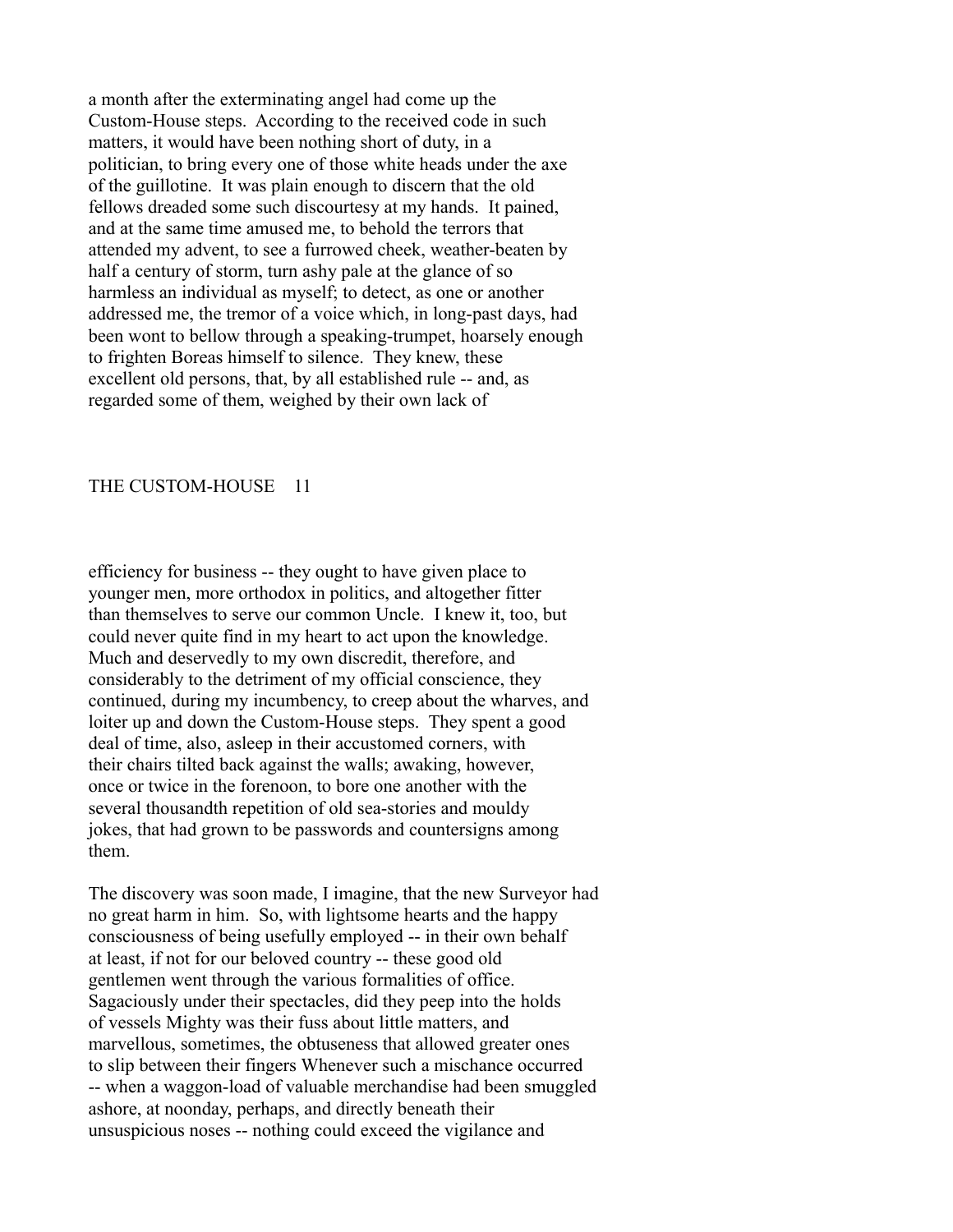alacrity with which they proceeded to lock, and double-lock, and secure with tape and sealing -- wax, all the avenues of

## 22 THE SCARLET LETTER

the delinquent vessel. Instead of a reprimand for their previous negligence, the case seemed rather to require an eulogium on their praiseworthy caution after the mischief had happened; a grateful recognition of the promptitude of their zeal the moment that there was no longer any remedy.

Unless people are more than commonly disagreeable, it is my foolish habit to contract a kindness for them. The better part of my companion's character, if it have a better part, is that which usually comes uppermost in my regard, and forms the type whereby I recognise the man. As most of these old Custom-House officers had good traits, and as my position in reference to them, being paternal and protective, was favourable to the growth of friendly sentiments, I soon grew to like them all. It was pleasant in the summer forenoons -- when the fervent heat, that almost liquefied the rest of the human family, merely communicated a genial warmth to their half torpid systems -- it was pleasant to hear them chatting in the back entry, a row of them all tipped against the wall, as usual; while the frozen witticisms of past generations were thawed out, and came bubbling with laughter from their lips. Externally, the jollity of aged men has much in common with the mirth of children; the intellect, any more than a deep sense of humour, has little to do with the matter; it is, with both, a gleam that plays upon the surface, and imparts a sunny and cheery aspect alike to the green branch and grey, mouldering trunk. In one case, however, it is real sunshine; in the other, it more resembles the phosphorescent glow of decaying wood.

## THE CUSTOM-HOUSE 23

It would be sad injustice, the reader must understand, to represent all my excellent old friends as in their dotage. In the first place, my coadjutors were not invariably old; there were men among them in their strength and prime, of marked ability and energy, and altogether superior to the sluggish and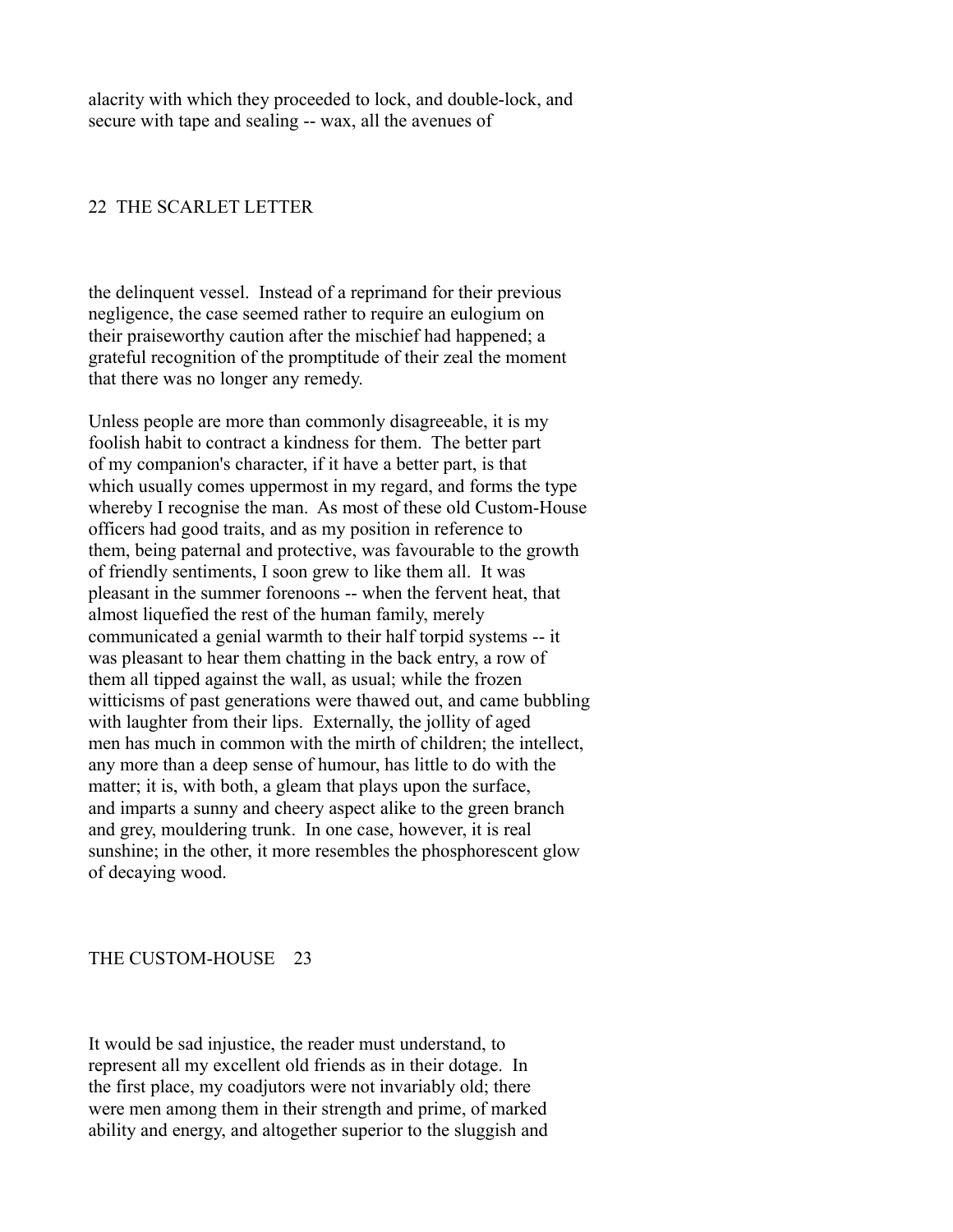dependent mode of life on which their evil stars had cast them. Then, moreover, the white locks of age were sometimes found to be the thatch of an intellectual tenement in good repair. But, as respects the majority of my corps of veterans, there will be no wrong done if I characterize them generally as a set of wearisome old souls, who had gathered nothing worth preservation from their varied experience of life. They seemed to have flung away all the golden grain of practical wisdom, which they had enjoyed so many opportunities of harvesting, and most carefully to have stored their memory with the husks. They spoke with far more interest and unction of their morning's breakfast, or yesterday's, to-day's, or tomorrow's dinner, than of the shipwreck of forty or fifty years ago, and all the world's wonders which they had witnessed with their youthful eyes.

The father of the Custom-House -- the patriarch, not only of this little squad of officials, but, I am bold to say, of the respectable body of tide-waiters all over the United States - was a certain permanent Inspector. He might truly be termed a legitimate son of the revenue system, dyed in the wool, or rather born in the purple; since his sire, a Revolutionary colonel, and formerly collector of the port, had created an office for him, and appointed him to fill it, at a period of the early ages which few living men

## 24 THE SCARLET LETTER

can now remember. This Inspector, when I first knew him, was a man of fourscore years, or thereabouts, and certainly one of the most wonderful specimens of winter-green that you would be likely to discover in a lifetime's search. With his florid cheek, his compact figure smartly arrayed in a bright-buttoned blue coat, his brisk and vigorous step, and his hale and hearty aspect, altogether he seemed -- not young, indeed -- but a kind of new contrivance of Mother Nature in the shape of man, whom age and infirmity had no business to touch. His voice and laugh, which perpetually re-echoed through the Custom-House, had nothing of the tremulous quaver and cackle of an old man's utterance; they came strutting out of his lungs, like the crow of a cock, or the blast of a clarion. Looking at him merely as an animal -- and there was very little else to look at -- he was a most satisfactory object, from the thorough healthfulness and wholesomeness of his system, and his capacity, at that extreme age, to enjoy all, or nearly all, the delights which he had ever aimed at or conceived of. The careless security of his life in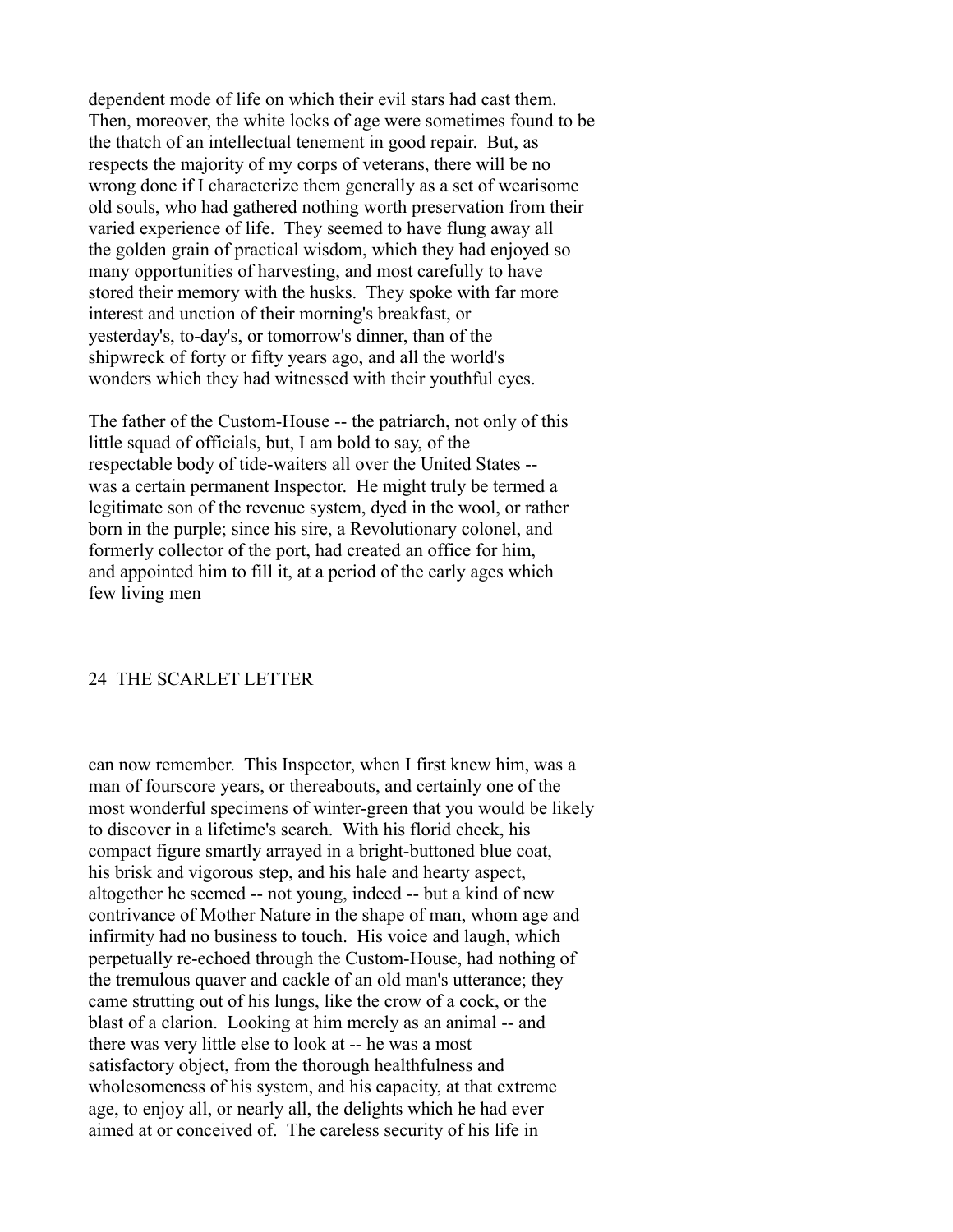the Custom-House, on a regular income, and with but slight and infrequent apprehensions of removal, had no doubt contributed to make time pass lightly over him. The original and more potent causes, however, lay in the rare perfection of his animal nature, the moderate proportion of intellect, and the very trifling admixture of moral and spiritual ingredients; these latter qualities, indeed, being in barely enough measure to keep the old gentleman from walking on all-fours. He possessed no power of thought no depth of feeling, no troublesome sensi-

#### THE CUSTOM-HOUSE 25

bilities: nothing, in short, but a few commonplace instincts, which, aided by the cheerful temper which grew inevitably out of his physical well-being, did duty very respectably, and to general acceptance, in lieu of a heart. He had been the husband of three wives, all long since dead; the father of twenty children, most of whom, at every age of childhood or maturity, had likewise returned to dust. Here, one would suppose, might have been sorrow enough to imbue the sunniest disposition through and through with a sable tinge. Not so with our old Inspector One brief sigh sufficed to carry off the entire burden of these dismal reminiscences. The next moment he was as ready for sport as any unbreeched infant: far readier than the Collector's junior clerk, who at nineteen years was much the elder and graver man of the two.

I used to watch and study this patriarchal personage with, I think, livelier curiosity than any other form of humanity there presented to my notice. He was, in truth, a rare phenomenon; so perfect, in one point of view; so shallow, so delusive, so impalpable such an absolute nonentity, in every other. My conclusion was that he had no soul, no heart, no mind; nothing, as I have already said, but instincts; and yet, withal, so cunningly had the few materials of his character been put together that there was no painful perception of deficiency, but, on my part, an entire contentment with what I found in him. It might be difficult -- and it was so -- to conceive how he should exist hereafter, so earthly and sensuous did he seem; but surely his existence here, admitting that it was to terminate with his last breath, had been not unkindly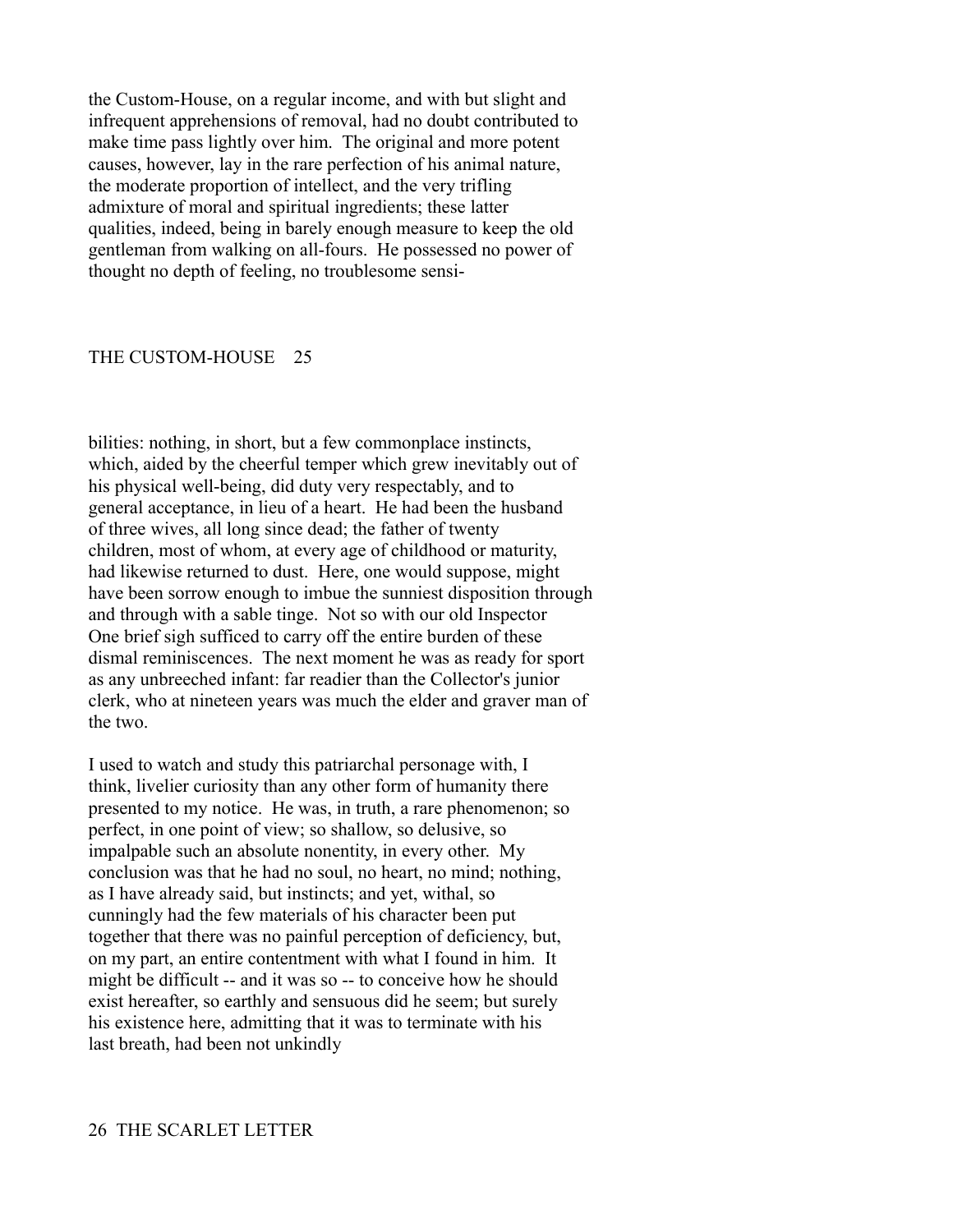given; with no higher moral responsibilities than the beasts of the field, but with a larger scope of enjoyment than theirs, and with all their blessed immunity from the dreariness and duskiness of age.

One point in which he had vastly the advantage over his four-footed brethren was his ability to recollect the good dinners which it had made no small portion of the happiness of his life to eat. His gourmandism was a highly agreeable trait; and to hear him talk of roast meat was as appetizing as a pickle or an oyster. As he possessed no higher attribute, and neither sacrificed nor vitiated any spiritual endowment by devoting all his energies and ingenuities to subserve the delight and profit of his maw, it always pleased and satisfied me to hear him expatiate on fish, poultry, and butcher's meat, and the most eligible methods of preparing them for the table. His reminiscences of good cheer, however ancient the date of the actual banquet, seemed to bring the savour of pig or turkey under one's very nostrils. There were flavours on his palate that had lingered there not less than sixty or seventy years, and were still apparently as fresh as that of the mutton chop which he had just devoured for his breakfast. I have heard him smack his lips over dinners, every guest at which, except himself, had long been food for worms. It was marvellous to observe how the ghosts of bygone meals were continually rising up before him -- not in anger or retribution, but as if grateful for his former appreciation, and seeking to repudiate an endless series of enjoyment. at once shadowy and sensual, A tender loin of beef, a hind-quarter of veal, a spare-rib of pork, a particular chicken, or a remarkably

## THE CUSTOM-HOUSE 27

praiseworthy turkey, which had perhaps adorned his board in the days of the elder Adams, would be remembered; while all the subsequent experience of our race, and all the events that brightened or darkened his individual career, had gone over him with as little permanent effect as the passing breeze. The chief tragic event of the old man's life, so far as I could judge, was his mishap with a certain goose, which lived and died some twenty or forty years ago: a goose of most promising figure, but which, at table, proved so inveterately tough, that the carving-knife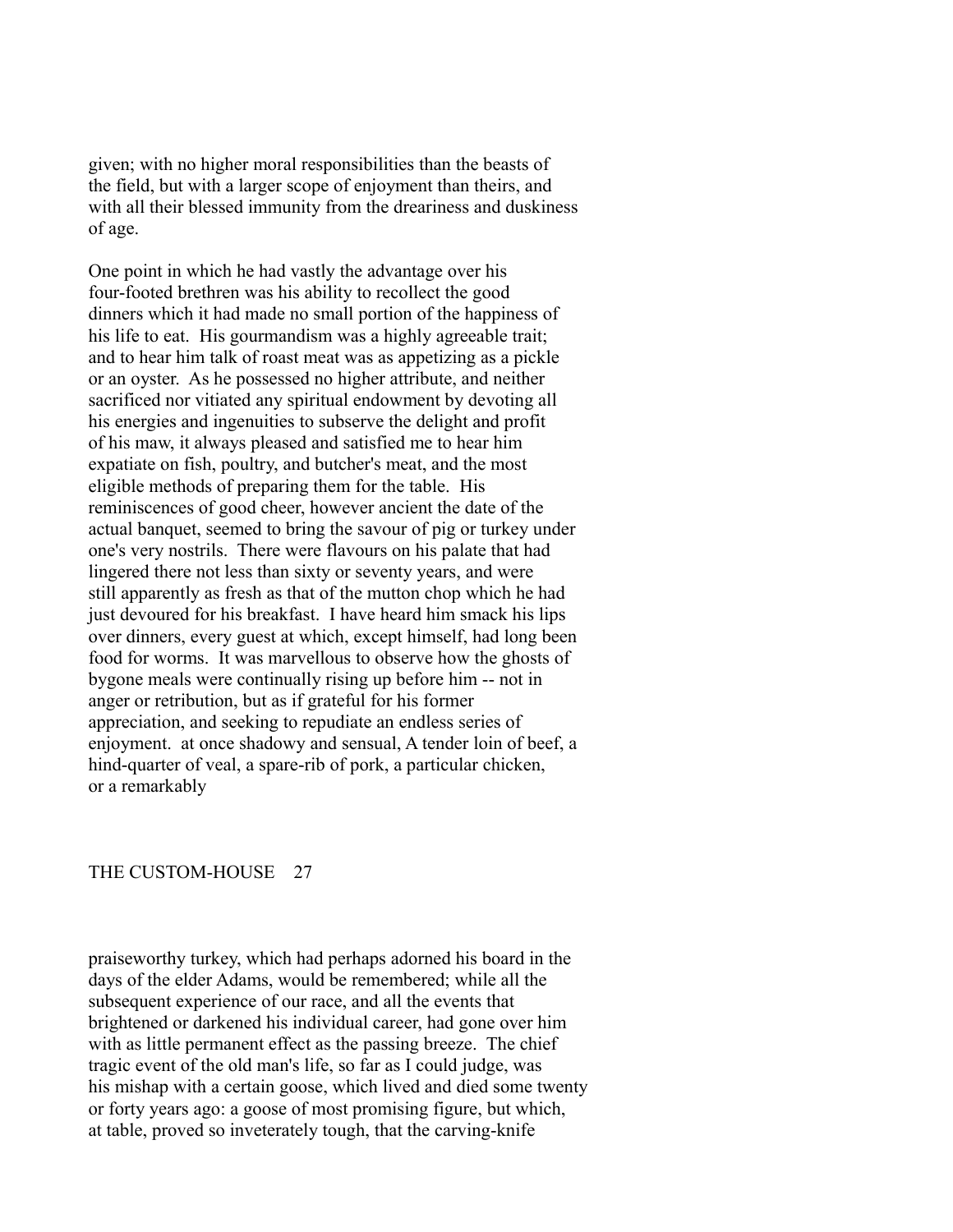would make no impression on its carcase, and it could only be divided with an axe and handsaw.

But it is time to quit this sketch; on which, however, I should be glad to dwell at considerably more length, because of all men whom I have ever known, this individual was fittest to be a Custom-House officer. Most persons, owing to causes which I may not have space to hint at, suffer moral detriment from this peculiar mode of life. The old Inspector was incapable of it; and, were he to continue in office to tile end of time, would be just as good as he was then, and sit down to dinner with just as good an appetite.

There is one likeness, without which my gallery of Custom-House portraits would be strangely incomplete, but which my comparatively few opportunities for observation enable me to sketch only in the merest outline. It is that of the Collector, our gallant old General, who, after his brilliant military service, subsequently to which he had ruled over a wild Western territory, had come hither, twenty years before, to spend the decline of his varied and honourable life.

## 28 THE SCARLET LETTER

The brave soldier had already numbered, nearly or quite, his three-score years and ten, and was pursuing the remainder of his earthly march, burdened with infirmities which even the martial music of his own spirit-stirring recollections could do little towards lightening. The step was palsied now, that had been foremost in the charge. It was only with the assistance of a servant, and by leaning his hand heavily on the iron balustrade, that he could slowly and painfully ascend the Custom-House steps, and, with a toilsome progress across the floor, attain his customary chair beside the fireplace. There he used to sit, gazing with a somewhat dim serenity of aspect at the figures that came and went, amid the rustle of papers, the administering of oaths, the discussion of business, and the casual talk of the office; all which sounds and circumstances seemed but indistinctly to impress his senses, and hardly to make their way into his inner sphere of contemplation. His countenance, in this repose, was mild and kindly. If his notice was sought, an expression of courtesy and interest gleamed out upon his features, proving that there was light within him, and that it was only the outward medium of the intellectual lamp that obstructed the rays in their passage. The closer you penetrated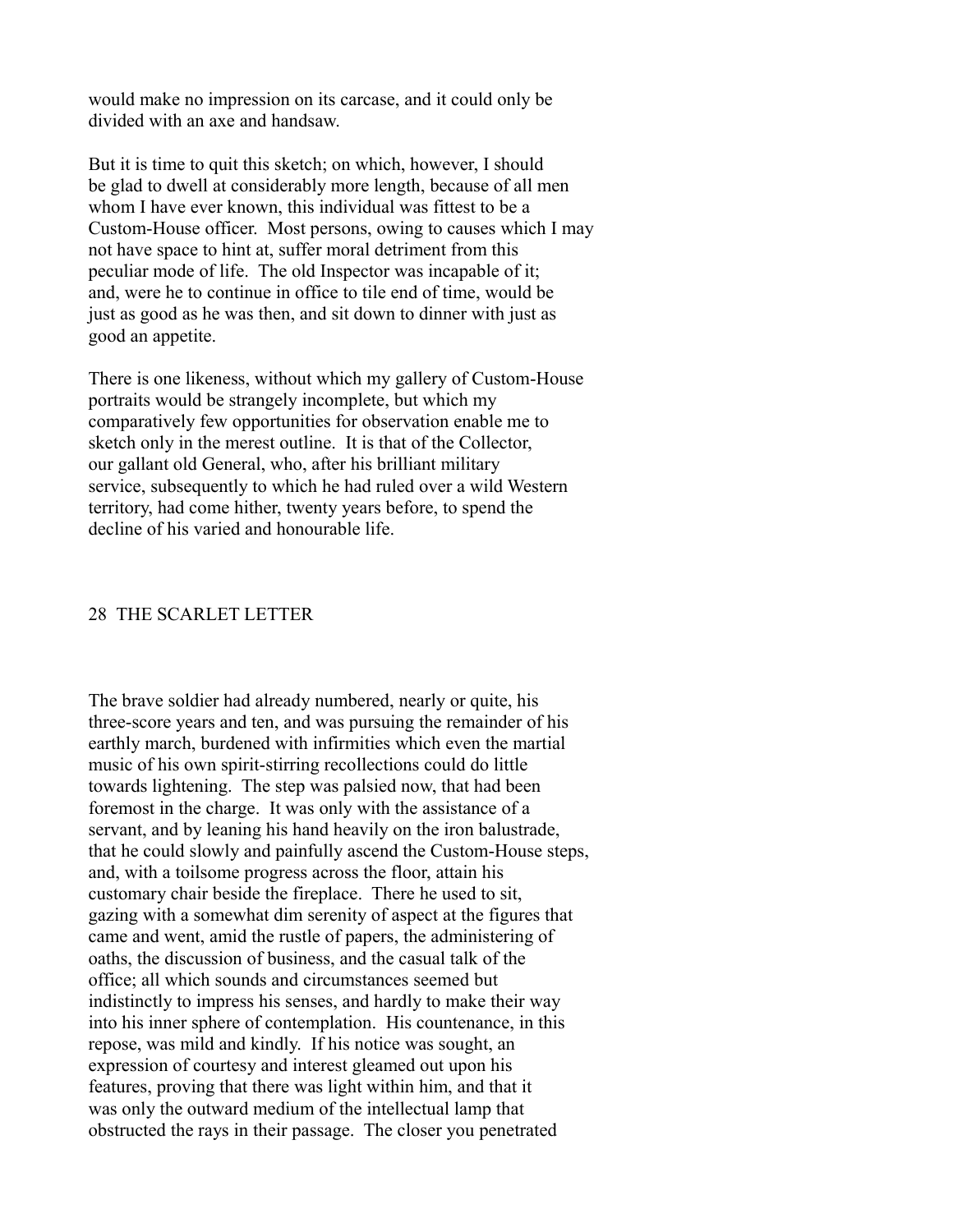to the substance of his mind, the sounder it appeared. When no longer called upon to speak or listen -- either of which operations cost him an evident effort -- his face would briefly subside into its former not uncheerful quietude. It was not painful to behold this look; for, though dim, it had not the imbecility of decaying age. The framework of his nature, originally strong and massive, was not yet crumpled into ruin.

#### THE CUSTOM-HOUSE 29

To observe and define his character, however, under such disadvantages, was as difficult a task as to trace out and build up anew, in imagination, an old fortress, like Ticonderoga, from a view of its grey and broken ruins. Here and there, perchance, the walls may remain almost complete; but elsewhere may be only a shapeless mound, cumbrous with its very strength, and overgrown, through long years of peace and neglect, with grass and alien weeds.

Nevertheless, looking at the old warrior with affection -- for, slight as was the communication between us, my feeling towards him, like that of all bipeds and quadrupeds who knew him, might not improperly be termed so, -- I could discern the main points of his portrait. It was marked with the noble and heroic qualities which showed it to be not a mere accident, but of good right, that he had won a distinguished name. His spirit could never, I conceive, have been characterized by an uneasy activity; it must, at any period of his life, have required an impulse to set him in motion; but once stirred up, with obstacles to overcome, and an adequate object to be attained, it was not in the man to give out or fail. The heat that had formerly pervaded his nature, and which was not yet extinct, was never of the kind that flashes and flickers in a blaze; but rather a deep red glow, as of iron in a furnace. Weight, solidity, firmness -- this was the expression of his repose, even in such decay as had crept untimely over him at the period of which I speak. But I could imagine, even then, that, under some excitement which should go deeply into his consciousness -- roused by a trumpets real, loud enough to awaken all of his energies that

## 30 THE SCARLET LETTER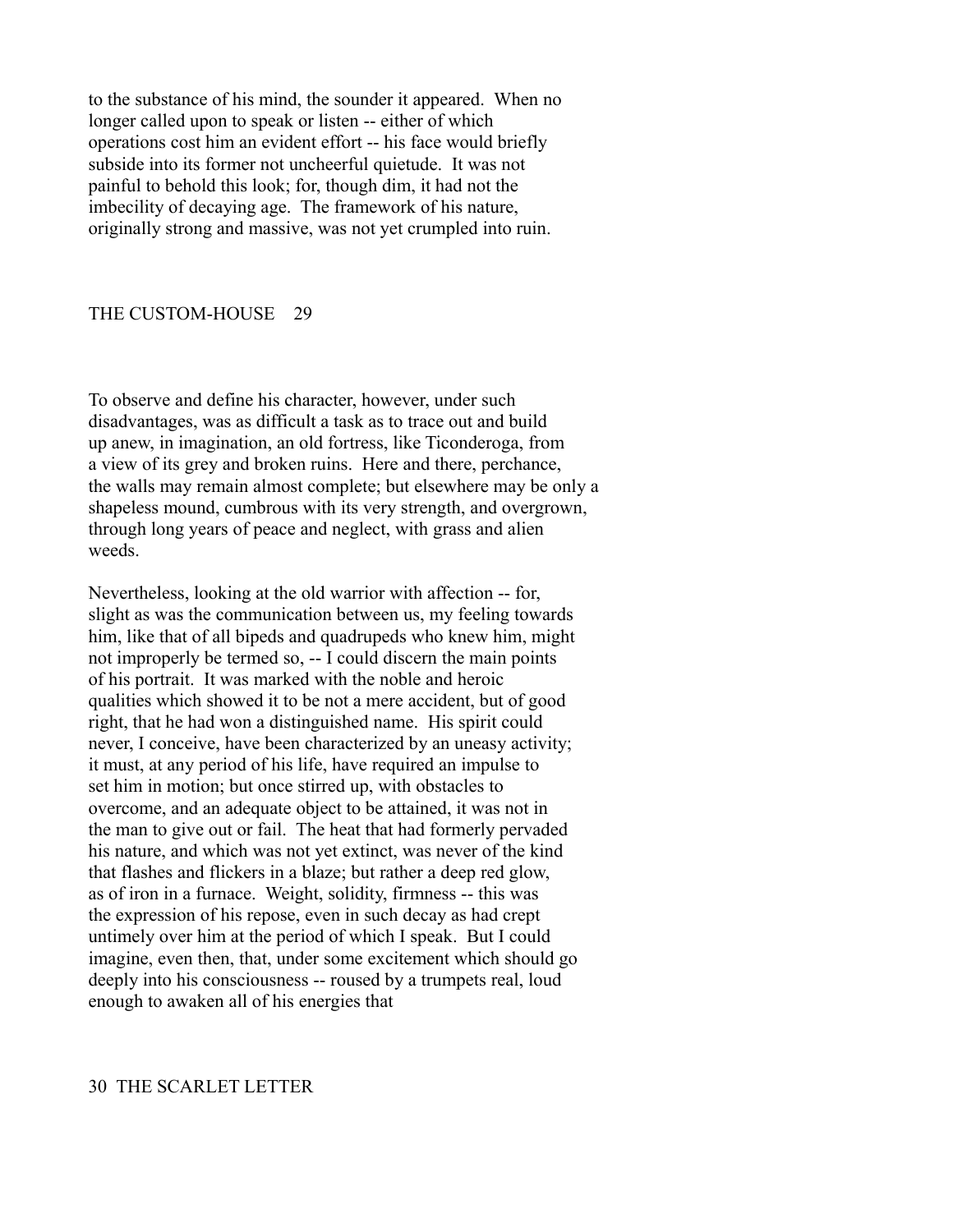were not dead, but only slumbering -- he was yet capable of flinging off his infirmities like a sick man's gown, dropping the staff of age to seize a battle-sword, and starting up once more a warrior. And, in so intense a moment his demeanour would have still been calm. Such an exhibition, however, was but to be pictured in fancy; not to be anticipated, nor desired. What I saw in him -- as evidently as the indestructible ramparts of Old Ticonderoga, already cited as the most appropriate simile -- was the features of stubborn and ponderous endurance, which might well have amounted to obstinacy in his earlier days; of integrity, that, like most of his other endowments, lay in a somewhat heavy mass, and was just as unmalleable or unmanageable as a ton of iron ore; and of benevolence which, fiercely as he led the bayonets on at Chippewa or Fort Erie, I take to be of quite as genuine a stamp as what actuates any or all the polemical philanthropists of the age. He had slain men with his own hand, for aught I know -- certainly, they had fallen like blades of grass at the sweep of the scythe before the charge to which his spirit imparted its triumphant energy -- but, be that as it might, there was never in his heart so much cruelty as would have brushed the down off a butterfly's wing. I have not known the man to whose innate kindliness I would more confidently make an appeal.

Many characteristics -- and those, too, which contribute not the least forcibly to impart resemblance in a sketch -- must have vanished, or been obscured, before I met the General. All merely graceful attributes are usually the most evanescent; nor does

### THE CUSTOM-HOUSE 31

nature adorn the human ruin with blossoms of new beauty, that have their roots and proper nutriment only in the chinks and crevices of decay, as she sows wall-flowers over the ruined fortress of Ticonderoga. Still, even in respect of grace and beauty, there were points well worth noting. A ray of humour, now and then, would make its way through the veil of dim obstruction, and glimmer pleasantly upon our faces. A trait of native elegance, seldom seen in the masculine character after childhood or early youth, was shown in the General's fondness for the sight and fragrance of flowers. An old soldier might be supposed to prize only the bloody laurel on his brow; but here was one who seemed to have a young girl's appreciation of the floral tribe.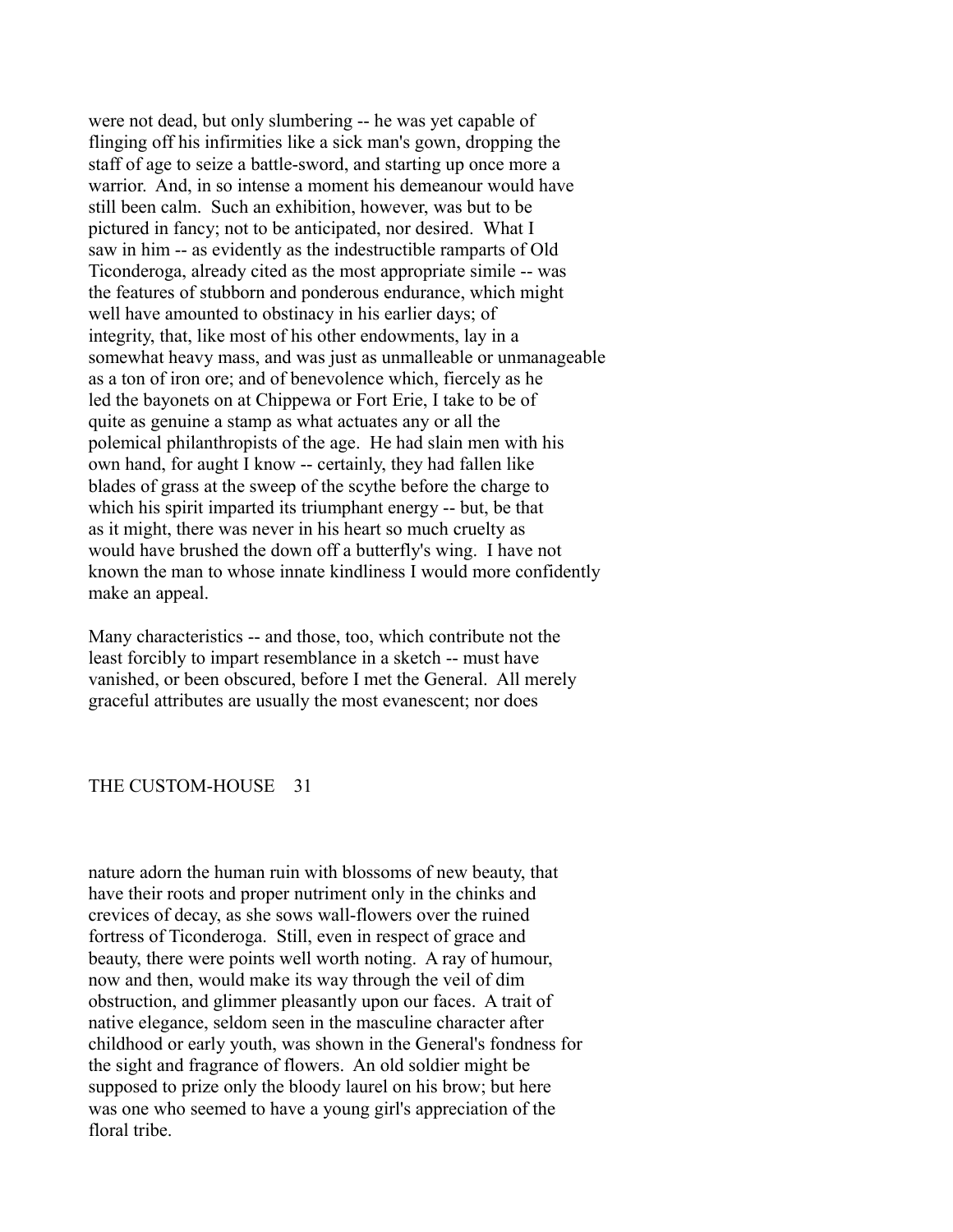There, beside the fireplace, the brave old General used to sit; while the Surveyor -- though seldom, when it could be avoided, taking upon himself the difficult task of engaging him in conversation -- was fond of standing at a distance, and watching his quiet and almost slumberous countenance. He seemed away from us, although we saw him but a few yards off; remote, though we passed close beside his chair; unattainable, though we might have stretched forth our hands and touched his own. It might be that he lived a more real life within his thoughts than amid the unappropriate environment of the Collector's office. The evolutions of the parade; the tumult of the battle; the flourish of old heroic music, heard thirty years before -- such scenes and sounds, perhaps, were all alive before his intellectual sense. Meanwhile, the merchants and ship-masters, the spruce clerks and uncouth sailors, entered and departed; the bustle of

## 32 THE SCARLET LETTER

his commercial and Custom-House life kept up its little murmur round about him; and neither with the men nor their affairs did the General appear to sustain the most distant relation. He was as much out of place as an old sword -- now rusty, but which had flashed once in the battle's front, and showed still a bright gleam along its blade -- would have been among the inkstands, paper-folders, and mahogany rulers on the Deputy Collector's desk.

There was one thing that much aided me in renewing and re-creating the stalwart soldier of the Niagara frontier -- the man of true and simple energy. It was the recollection of those memorable words of his -- "I'll try, Sir" -- spoken on the very verge of a desperate and heroic enterprise, and breathing the soul and spirit of New England hardihood, comprehending all perils, and encountering all. If, in our country, valour were rewarded by heraldic honour, this phrase -- which it seems so easy to speak, but which only he, with such a task of danger and glory before him, has ever spoken -- would be the best and fittest of all mottoes for the General's shield of arms.

It contributes greatly towards a man's moral and intellectual health to be brought into habits of companionship with individuals unlike himself, who care little for his pursuits, and whose sphere and abilities he must go out of himself to appreciate. The accidents of my life have often afforded me this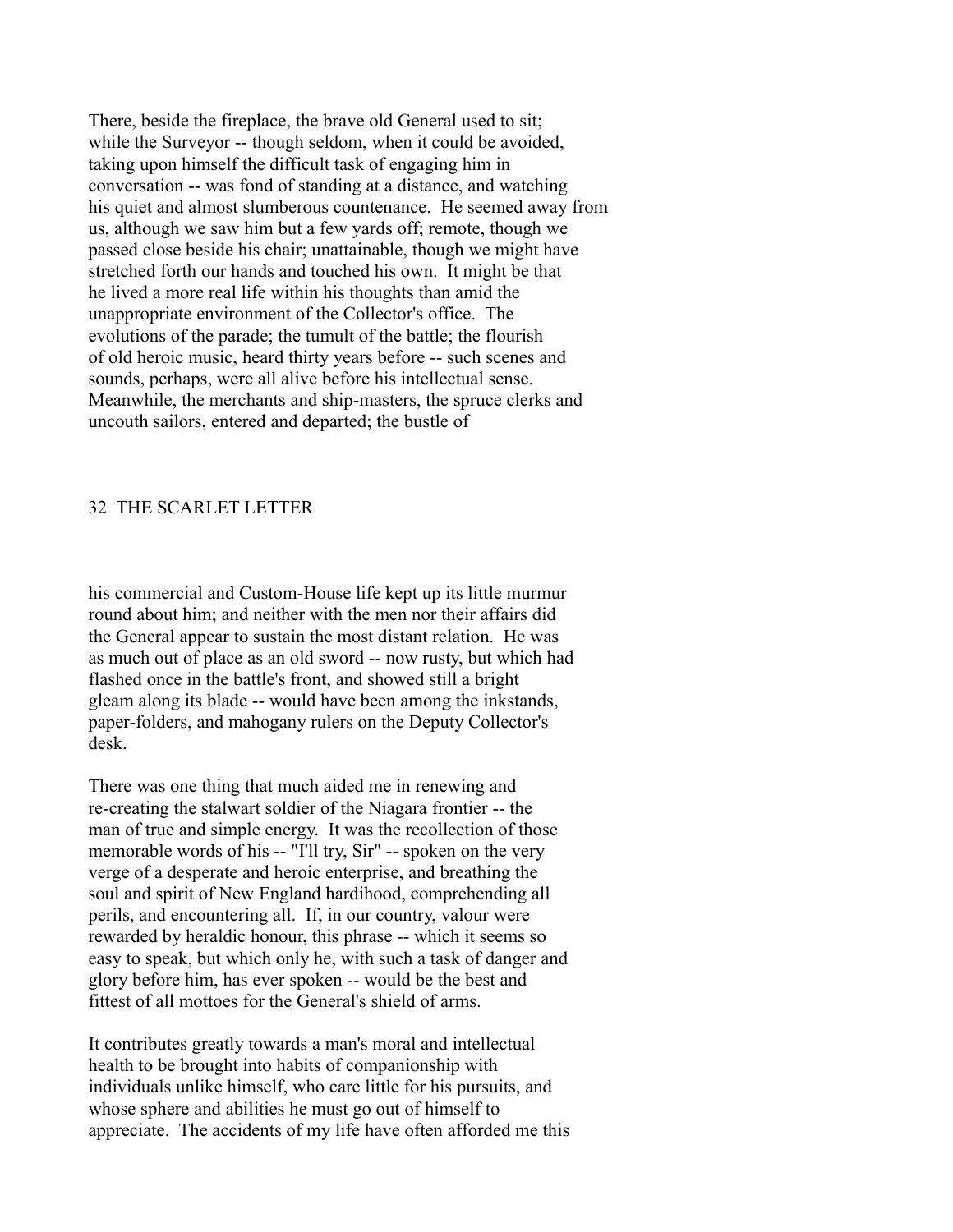advantage, but never with more fulness and variety than during my continuance in office. There was one man, especially, the observation of whose character gave me a new idea of talent. His gifts were emphatically those of a man of business;

## 33 THE CUSTOM-HOUSE

prompt, acute, clear-minded; with an eye that saw through all perplexities, and a faculty of arrangement that made them vanish as by the waving of an enchanter's wand. Bred up from boyhood in the Custom-House, it was his proper field of activity; and the many intricacies of business, so harassing to the interloper, presented themselves before him with the regularity of a perfectly comprehended system. In my contemplation, he stood as the ideal of his class. He was, indeed, the Custom-House in himself; or, at all events, the mainspring that kept its variously revolving wheels in motion; for, in an institution like this, where its officers are appointed to subserve their own profit and convenience, and seldom with a leading reference to their fitness for the duty to be performed, they must perforce seek elsewhere the dexterity which is not in them. Thus, by an inevitable necessity, as a magnet attracts steel-filings, so did our man of business draw to himself the difficulties which everybody met with. With an easy condescension, and kind forbearance towards our stupidity -- which, to his order of mind, must have seemed little short of crime -- would he forth-with, by the merest touch of his finger, make the incomprehensible as clear as daylight. The merchants valued him not less than we, his esoteric friends. His integrity was perfect; it was a law of nature with him, rather than a choice or a principle; nor can it be otherwise than the main condition of an intellect so remarkably clear and accurate as his to be honest and regular in the administration of affairs. A stain on his conscience, as to anything that came within the range of his vocation, would trouble such

## 34 THE SCARLET LETTER

a man very much in the same way, though to a far greater degree, than an error in the balance of an account, or an ink-blot on the fair page of a book of record. Here, in a word -- and it is a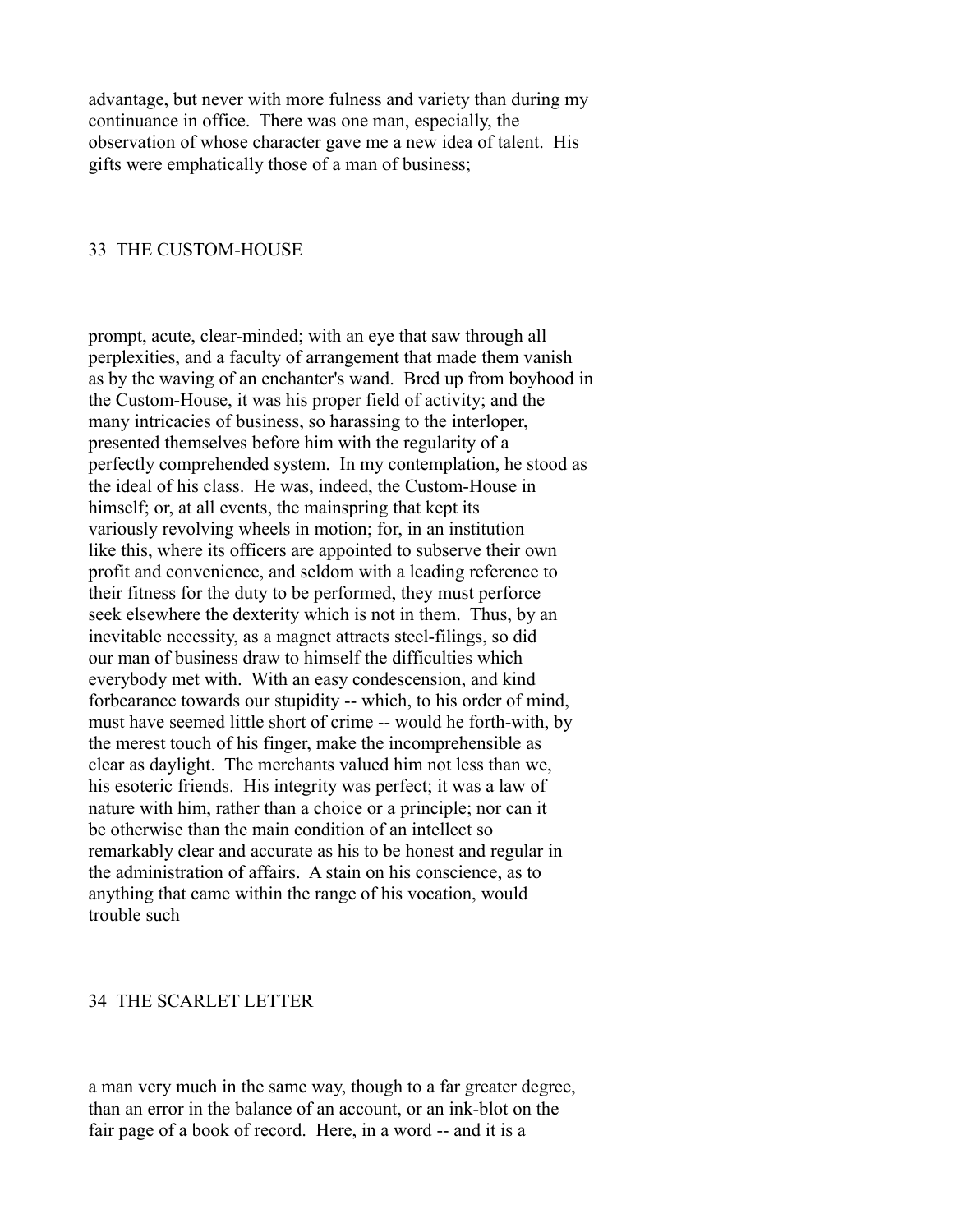rare instance in my life -- I had met with a person thoroughly adapted to the situation which he held.

Such were some of the people with whom I now found myself connected. I took it in good part, at the hands of Providence, that I was thrown into a position so little akin to my past habits; and set myself seriously to gather from it whatever profit was to be had. After my fellowship of toil and impracticable schemes with the dreamy brethren of Brook Farm; after living for three years within the subtle influence of an intellect like Emerson's; after those wild, free days on the Assabeth, indulging fantastic speculations, beside our fire of fallen boughs, with Ellery Channing; after talking with Thoreau about pine-trees and Indian relics in his hermitage at Walden; after growing fastidious by sympathy with the classic refinement of Hillard's culture; after becoming imbued with poetic sentiment at Longfellow's hearthstone -- it was time, at length, that I should exercise other faculties of my nature, and nourish myself with food for which I had hitherto had little appetite. Even the old Inspector was desirable, as a change of diet, to a man who had known Alcott. I looked upon it as an evidence, in some measure, of a system naturally well balanced, and lacking no essential part of a thorough organization, that, with such associates to remember, I could mingle at once with men of altogether different qualities, and never murmur at the change.

## THE CUSTOM-HOUSE 35

Literature, its exertions and objects, were now of little moment in my regard. I cared not at this period for books; they were apart from me. Nature -- except it were human nature -- the nature that is developed in earth and sky, was, in one sense, hidden from me; and all the imaginative delight wherewith it had been spiritualized passed away out of my mind. A gift, a faculty, if it had not been departed, was suspended and inanimate within me. There would have been something sad, unutterably dreary, in all this, had I not been conscious that it lay at my own option to recall whatever was valuable in the past. It might be true, indeed, that this was a life which could not, with impunity, be lived too long; else, it might make me permanently other than I had been, without transforming me into any shape which it would be worth my while to take. But I never considered it as other than a transitory life. There was always a prophetic instinct, a low whisper in my ear, that within no long period, and whenever a new change of custom should be essential to my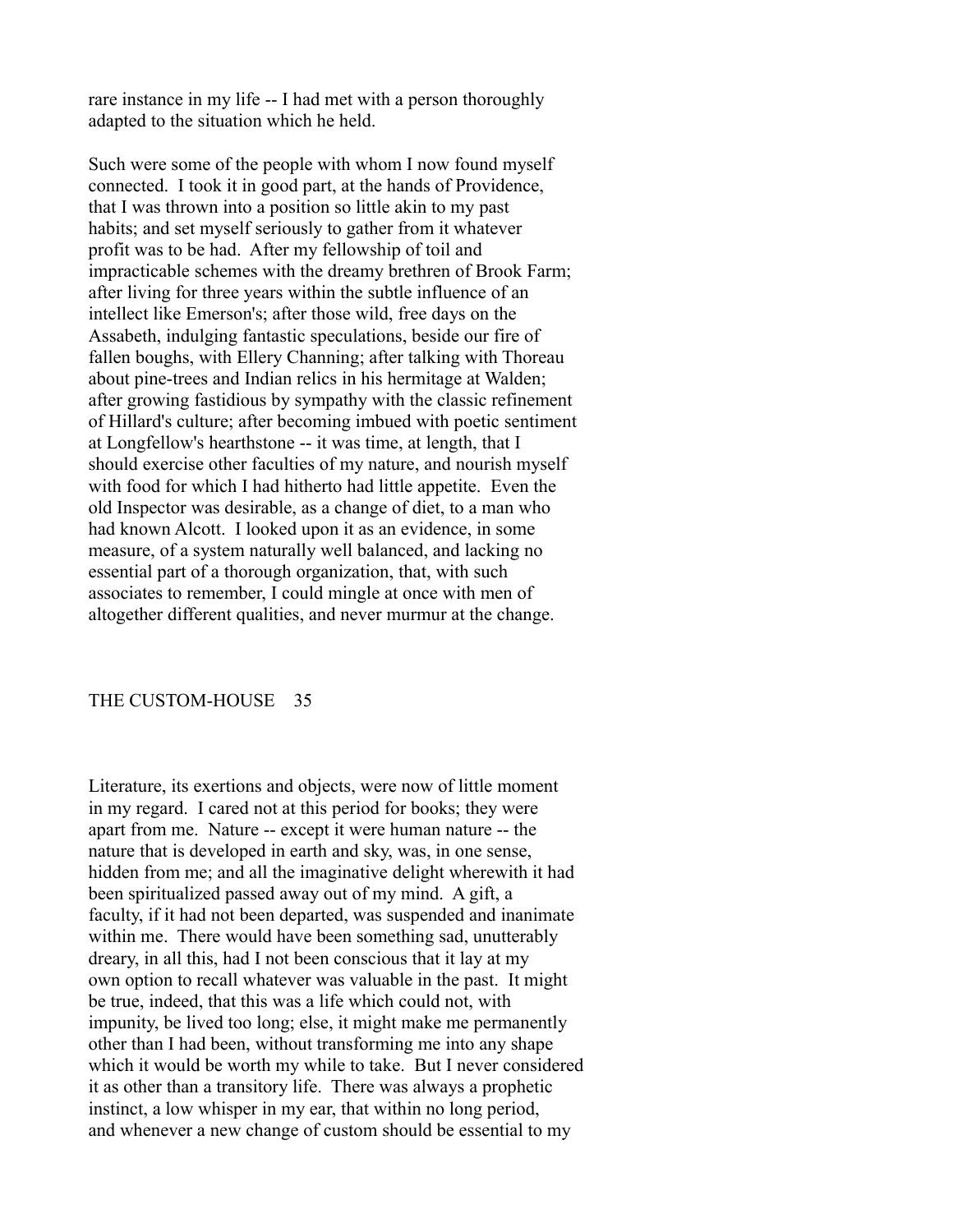good, change would come.

Meanwhile, there I was, a Surveyor of the Revenue and, so far as I have been able to understand, as good a Surveyor as need be. A man of thought, fancy, and sensibility (had he ten times the Surveyor's proportion of those qualities), may, at any time, be a man of affairs, if he will only choose to give himself the trouble. My fellow-officers, and the merchants and sea-captains with whom my official duties brought me into any manner of connection, viewed me in no other light, and probably knew me in no other character. None of them, I presume, had

## 36 THE SCARLET LETTER

ever read a page of my inditing, or would have cared a fig the more for me if they had read them all; nor would it have mended the matter, in the least, had those same unprofitable pages been written with a pen like that of Burns or of Chaucer, each of whom was a Custom-House officer in his day, as well as I. It is a good lesson -- though it may often be a hard one -- for a man who has dreamed of literary fame, and of making for himself a rank among the world's dignitaries by such means, to step aside out of the narrow circle in which his claims are recognized and to find how utterly devoid of significance, beyond that circle, is all that he achieves, and all he aims at. I know not that l especially needed the lesson, either in the way of warning or rebuke; but at any rate, I learned it thoroughly: nor, it gives me pleasure to reflect, did the truth, as it came home to my perception, ever cost me a pang, or require to be thrown off in a sigh. In the way of literary talk, it is true, the Naval Officer -- an excellent fellow, who came into the office with me, and went out only a little later -- would often engage me in a discussion about one or the other of his favourite topics, Napoleon or Shakespeare. The Collector's junior clerk, too a young gentleman who, it was whispered occasionally covered a sheet of Uncle Sam's letter paper with what (at the distance of a few yards) looked very much like poetry -- used now and then to speak to me of books, as matters with which I might possibly be conversant. This was my all of lettered intercourse; and it was quite sufficient for my necessities.

No longer seeking or caring that my name should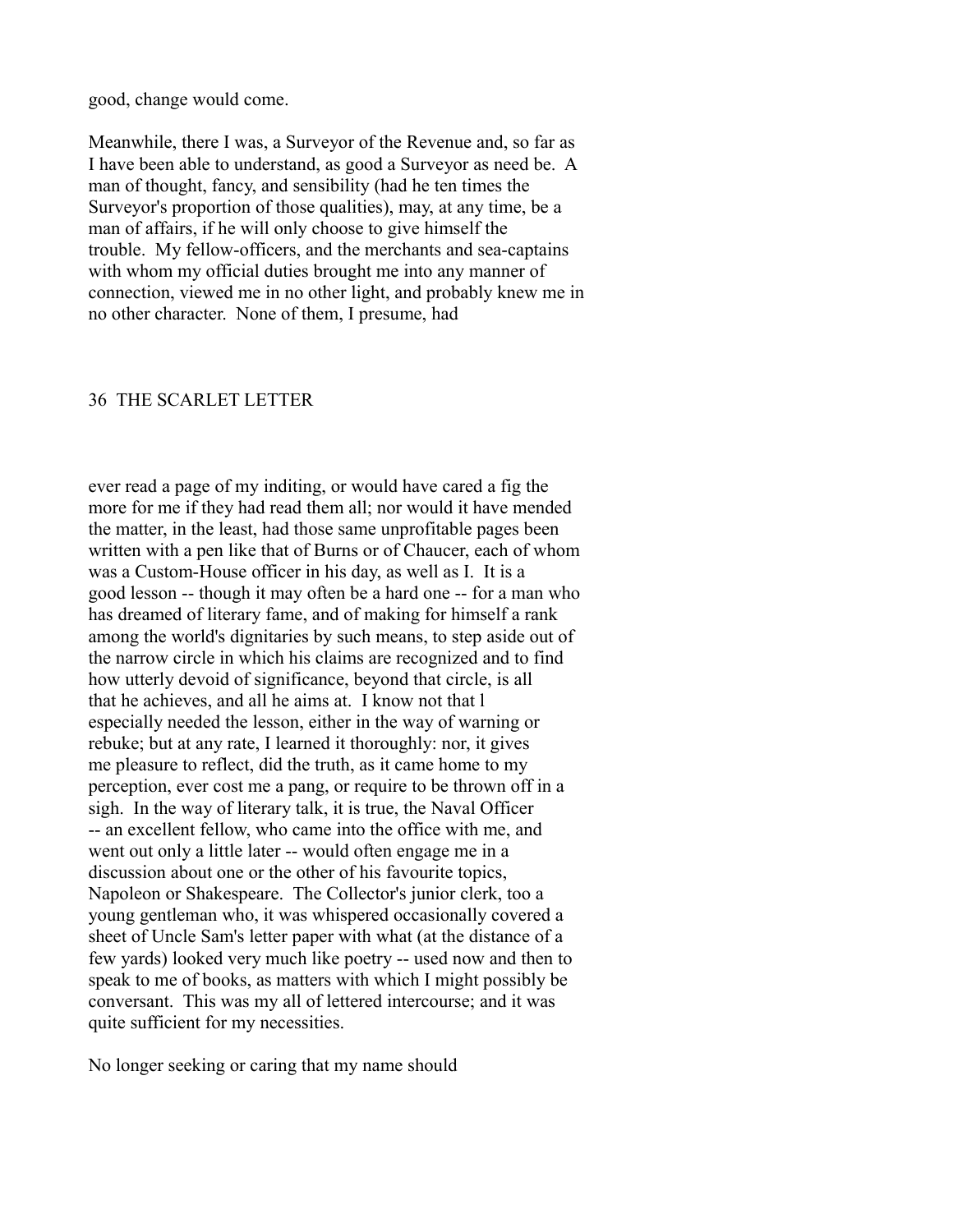be blasoned abroad on title-pages, I smiled to think that it had now another kind of vogue. The Custom-House marker imprinted it, with a stencil and black paint, on pepper-bags, and baskets of anatto, and cigar-boxes, and bales of all kinds of dutiable merchandise, in testimony that these commodities had paid the impost, and gone regularly through the office. Borne on such queer vehicle of fame, a knowledge of my existence, so far as a name conveys it, was carried where it had never been before, and, I hope, will never go again.

But the past was not dead. Once in a great while, the thoughts that had seemed so vital and so active, yet had been put to rest so quietly, revived again. One of the most remarkable occasions, when the habit of bygone days awoke in me, was that which brings it within the law of literary propriety to offer the public the sketch which I am now writing.

In the second storey of the Custom-House there is a large room, in which the brick-work and naked rafters have never been covered with panelling and plaster. The edifice -- originally projected on a scale adapted to the old commercial enterprise of the port, and with an idea of subsequent prosperity destined never to be realized -- contains far more space than its occupants know what to do with. This airy hall, therefore, over the Collector's apartments, remains unfinished to this day, and, in spite of the aged cobwebs that festoon its dusky beams, appears still to await the labour of the carpenter and mason. At one end of the room, in a recess, were a number of barrels piled one upon another, containing bundles of official documents. Large quantities of similar

#### 38 THE SCARLET LETTER

rubbish lay lumbering the floor. It was sorrowful to think how many days, and weeks, and months, and years of toil had been wasted on these musty papers, which were now only an encumbrance on earth, and were hidden away in this forgotten corner, never more to be glanced at by human eyes. But then, what reams of other manuscripts -- filled, not with the dulness of official formalities, but with the thought of inventive brains and the rich effusion of deep hearts -- had gone equally to oblivion; and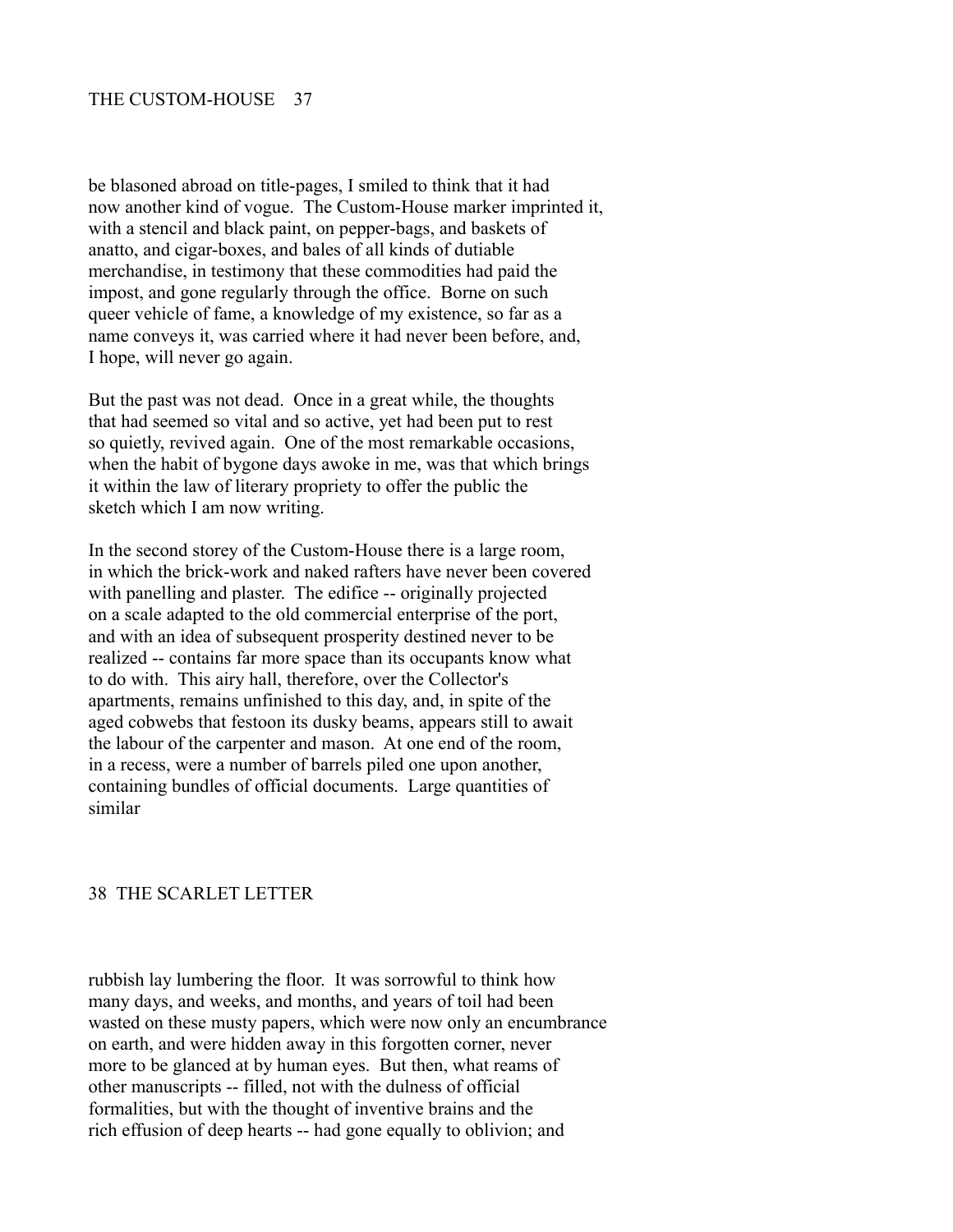that, moreover, without serving a purpose in their day, as these heaped-up papers had, and -- saddest of all -- without purchasing for their writers the comfortable livelihood which the clerks of the Custom-House had gained by these worthless scratchings of the pen. Yet not altogether worthless, perhaps, as materials of local history. Here, no doubt, statistics of the former commerce of Salem might be discovered, and memorials of her princely merchants -- old King Derby -- old Billy Gray -- old Simon Forrester -- and many another magnate in his day, whose powdered head, however, was scarcely in the tomb before his mountain pile of wealth began to dwindle. The founders of the greater part of the families which now compose the aristocracy of Salem might here be traced, from the petty and obscure beginnings of their traffic, at periods generally much posterior to the Revolution, upward to what their children look upon as long-established rank,

Prior to the Revolution there is a dearth of records; the earlier documents and archives of the Custom-House having, probably, been carried off to Halifax, when all the king's officials accompanied

#### THE CUSTOM-HOUSE 39

the British army in its flight from Boston. It has often been a matter of regret with me; for, going back, perhaps, to the days of the Protectorate, those papers must have contained many references to forgotten or remembered men, and to antique customs, which would have affected me with the same pleasure as when I used to pick up Indian arrow-heads in the field near the Old Manse.

But, one idle and rainy day, it was my fortune to make a discovery of some little interest. Poking and burrowing into the heaped-up rubbish in the corner, unfolding one and another document, and reading the names of vessels that had long ago foundered at sea or rotted at the wharves, and those of merchants never heard of now on 'Change, nor very readily decipherable on their mossy tombstones; glancing at such matters with the saddened, weary, half-reluctant interest which we bestow on the corpse of dead activity -- and exerting my fancy, sluggish with little use, to raise up from these dry bones an image of the old towns brighter aspect, when India was a new region, and only Salem knew the way thither -- I chanced to lay my hand on a small package, carefully done up in a piece of ancient yellow parchment. This envelope had the air of an official record of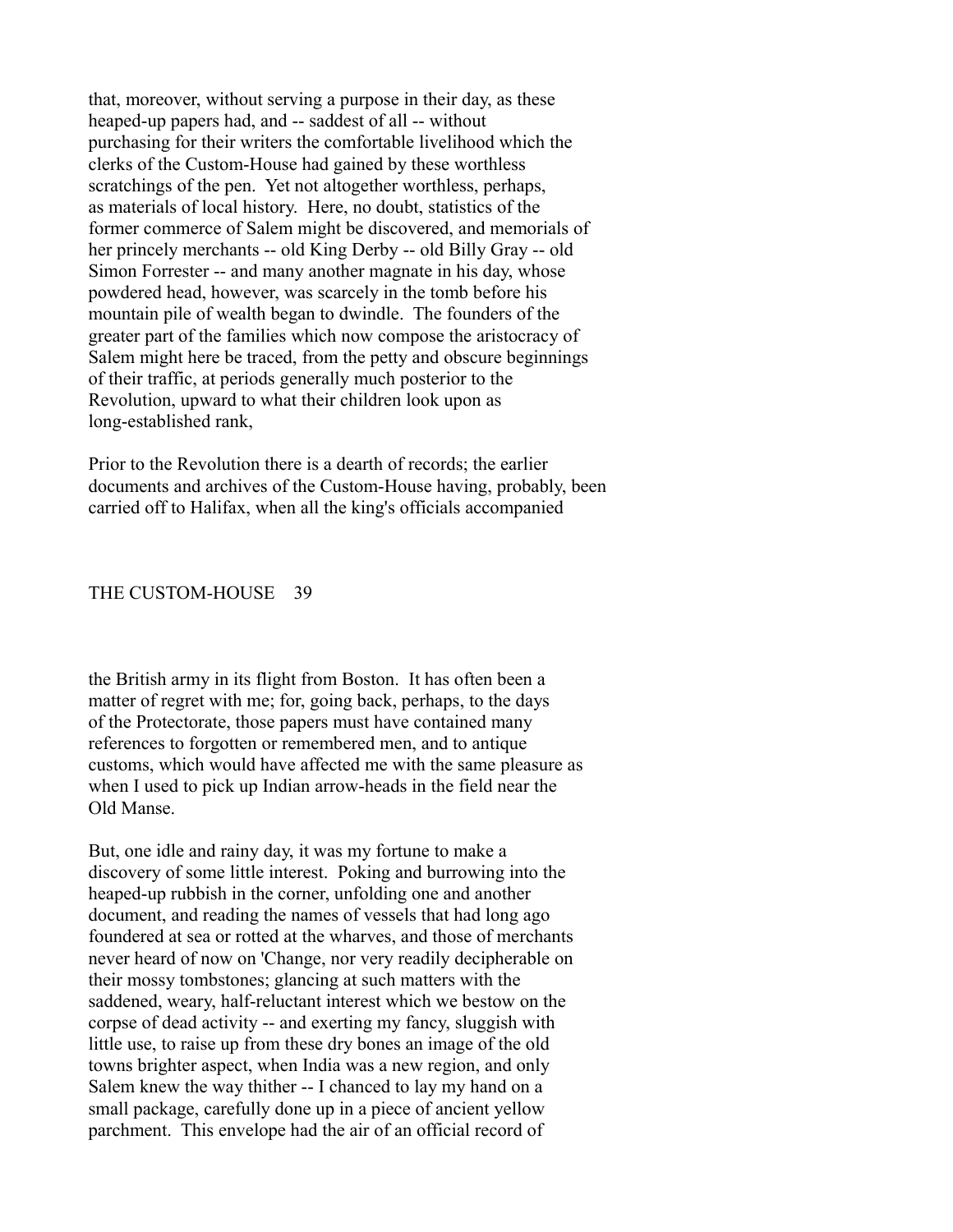some period long past, when clerks engrossed their stiff and formal chirography on more substantial materials than at present. There was something about it that quickened an instinctive curiosity, and made me undo the faded red tape that tied up the package, with the sense that a treasure would here be brought to light. Unbending the rigid folds of the parchment cover, I found

## 40 THE SCARLET LETTER

it to be a commission, under the hand and seal of Governor Shirley, in favour of one Jonathan Pine, as Surveyor of His Majesty's Customs for the Port of Salem, in the Province of Massachusetts Bay. I remembered to have read (probably in Felt's "Annals") a notice of the decease of Mr. Surveyor Pue, about fourscore years ago; and likewise, in a newspaper of recent times, an account of the digging up of his remains in the little graveyard of St. Peter's Church, during the renewal of that edifice. Nothing, if I rightly call to mind, was left of my respected predecessor, save an imperfect skeleton, and some fragments of apparel, and a wig of majestic frizzle, which, unlike the head that it once adorned, was in very satisfactory preservation. But, on examining the papers which the parchment commission served to envelop, I found more traces of Mr. Pue's mental part, and the internal operations of his head, than the frizzled wig had contained of the venerable skull itself.

They were documents, in short, not official, but of a private nature, or, at least, written in his private capacity, and apparently with his own hand. I could account for their being included in the heap of Custom-House lumber only by the fact that Mr. Pine's death had happened suddenly, and that these papers, which he probably kept in his official desk, had never come to the knowledge of his heirs, or were supposed to relate to the business of the revenue. On the transfer of the archives to Halifax, this package, proving to be of no public concern, was left behind, and had remained ever since unopened.

## THE CUSTOM-HOUSE 41

The ancient Surveyor -- being little molested, suppose, at that early day with business pertaining to his office -- seems to have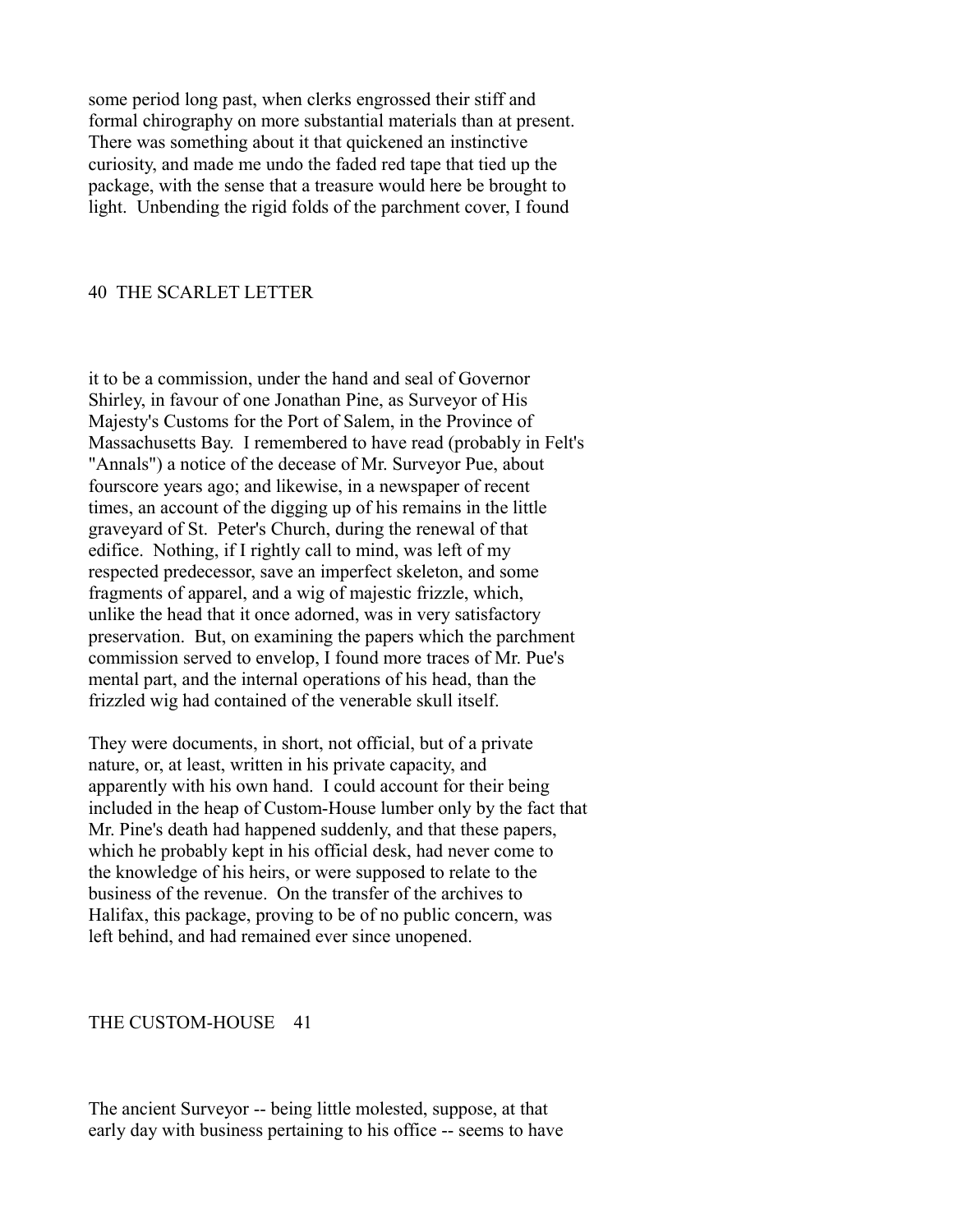devoted some of his many leisure hours to researches as a local antiquarian, and other inquisitions of a similar nature. These supplied material for petty activity to a mind that would otherwise have been eaten up with rust.

A portion of his facts, by-the-by, did me good service in the preparation of the article entitled "MAIN STREET," included in the present volume. The remainder may perhaps be applied to purposes equally valuable hereafter, or not impossibly may be worked up, so far as they go, into a regular history of Salem, should my veneration for the natal soil ever impel me to so pious a task. Meanwhile, they shall be at the command of any gentleman, inclined and competent, to take the unprofitable labour off my hands. As a final disposition I contemplate depositing them with the Essex Historical Society. But the object that most drew my attention to the mysterious package was a certain affair of fine red cloth, much worn and faded, There were traces about it of gold embroidery, which, however, was greatly frayed and defaced, so that none, or very little, of the glitter was left. It had been wrought, as was easy to perceive, with wonderful skill of needlework; and the stitch (as I am assured by ladies conversant with such mysteries) gives evidence of a now forgotten art, not to be discovered even by the process of picking out the threads. This rag of scarlet cloth -- for time, and wear, and a sacrilegious moth had reduced it to little other than a rag -- on careful examination, assumed the shape of a letter.

## 42 THE SCARLET LETTER

It was the capital letter A. By an accurate measurement, each limb proved to be precisely three inches and a quarter in length. It had been intended, there could be no doubt, as an ornamental article of dress; but how it was to be worn, or what rank, honour, and dignity, in by-past times, were signified by it, was a riddle which (so evanescent are the fashions of the world in these particulars) I saw little hope of solving. And yet it strangely interested me. My eyes fastened themselves upon the old scarlet letter, and would not be turned aside. Certainly there was some deep meaning in it most worthy of interpretation, and which, as it were, streamed forth from the mystic symbol, subtly communicating itself to my sensibilities, but evading the analysis of my mind.

When thus perplexed -- and cogitating, among other hypotheses,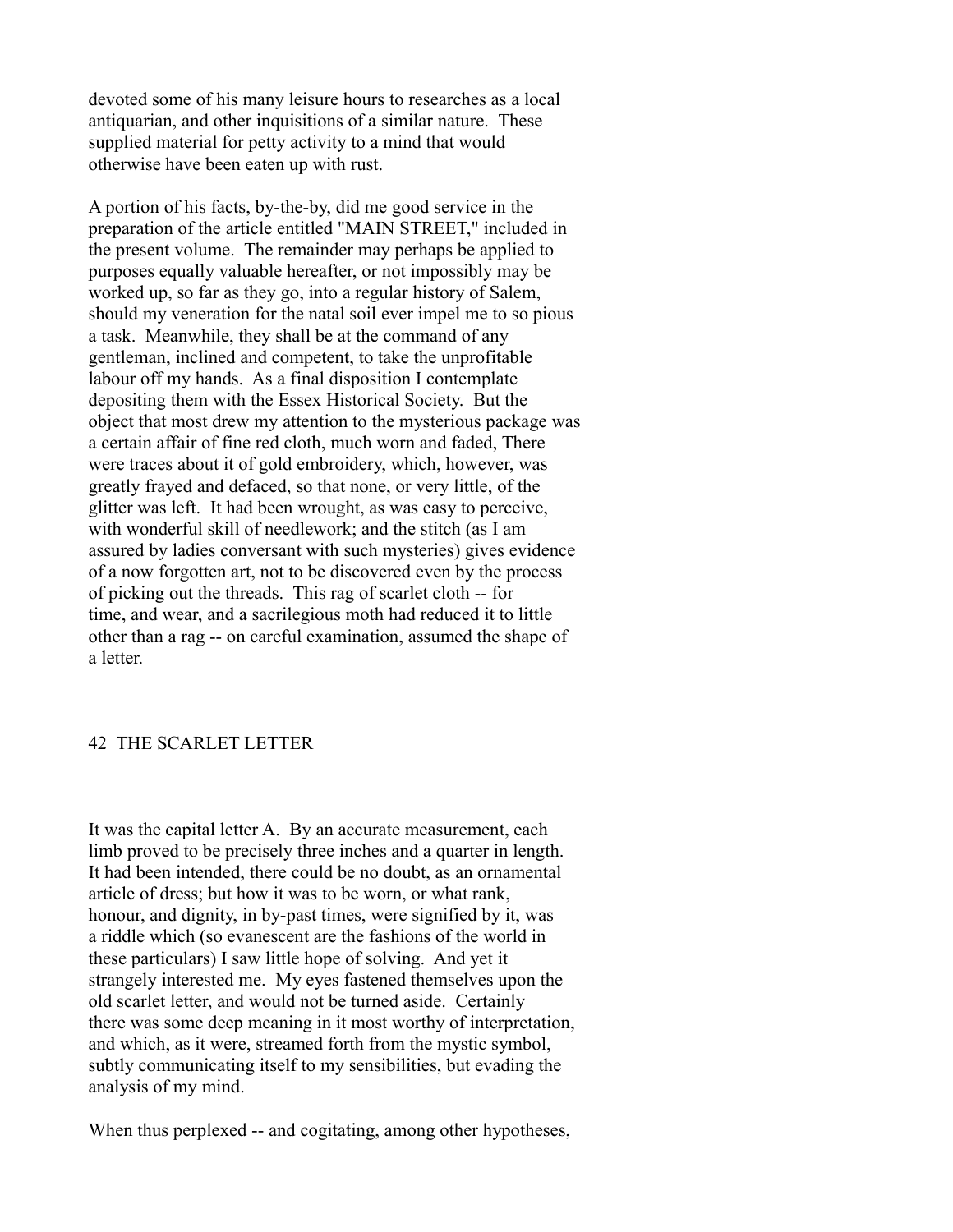whether the letter might not have been one of those decorations which the white men used to contrive in order to take the eyes of Indians -- I happened to place it on my breast. It seemed to me -- the reader may smile, but must not doubt my word -- it seemed to me, then, that I experienced a sensation not altogether physical, yet almost so, as of burning heat, and as if the letter were not of red cloth, but red-hot iron. I shuddered, and involuntarily let it fall upon the floor.

In the absorbing contemplation of the scarlet letter, I had hitherto neglected to examine a small roll of dingy paper, around which it had been twisted. This I now opened, and had the satisfaction to find recorded by the old Surveyor's pen, a reasonably complete explanation of the whole

### THE CUSTOM-HOUSE 43

affair. There were several foolscap sheets, containing many particulars respecting the life and conversation of one Hester Prynne, who appeared to have been rather a noteworthy personage in the view of our ancestors. She had flourished during the period between the early days of Massachusetts and the close of the seventeenth century. Aged persons, alive in the time of Mr. Surveyor Pine, and from whose oral testimony he had made up his narrative, remembered her, in their youth, as a very old, but not decrepit woman, of a stately and solemn aspect. It had been her habit, from an almost immemorial date, to go about the country as a kind of voluntary nurse, and doing whatever miscellaneous good she might; taking upon herself, likewise, to give advice in all matters, especially those of the heart, by which means -- as a person of such propensities inevitably must -- she gained from many people the reverence due to an angel, but, I should imagine, was looked upon by others as an intruder and a nuisance. Prying further into the manuscript, I found the record of other doings and sufferings of this singular woman, for most of which the reader is referred to the story entitled "THE SCARLET LETTER"; and it should be borne carefully in mind that the main facts of that story are authorized and authenticated by the document of Mr. Surveyor Pine. The original papers, together with the scarlet letter itself -- a most curious relic -- are still in my possession, and shall be freely exhibited to whomsoever, induced by the great interest of the narrative, may desire a sight of them I must not be understood affirming that, in the dressing up of the tale, and imagining the motives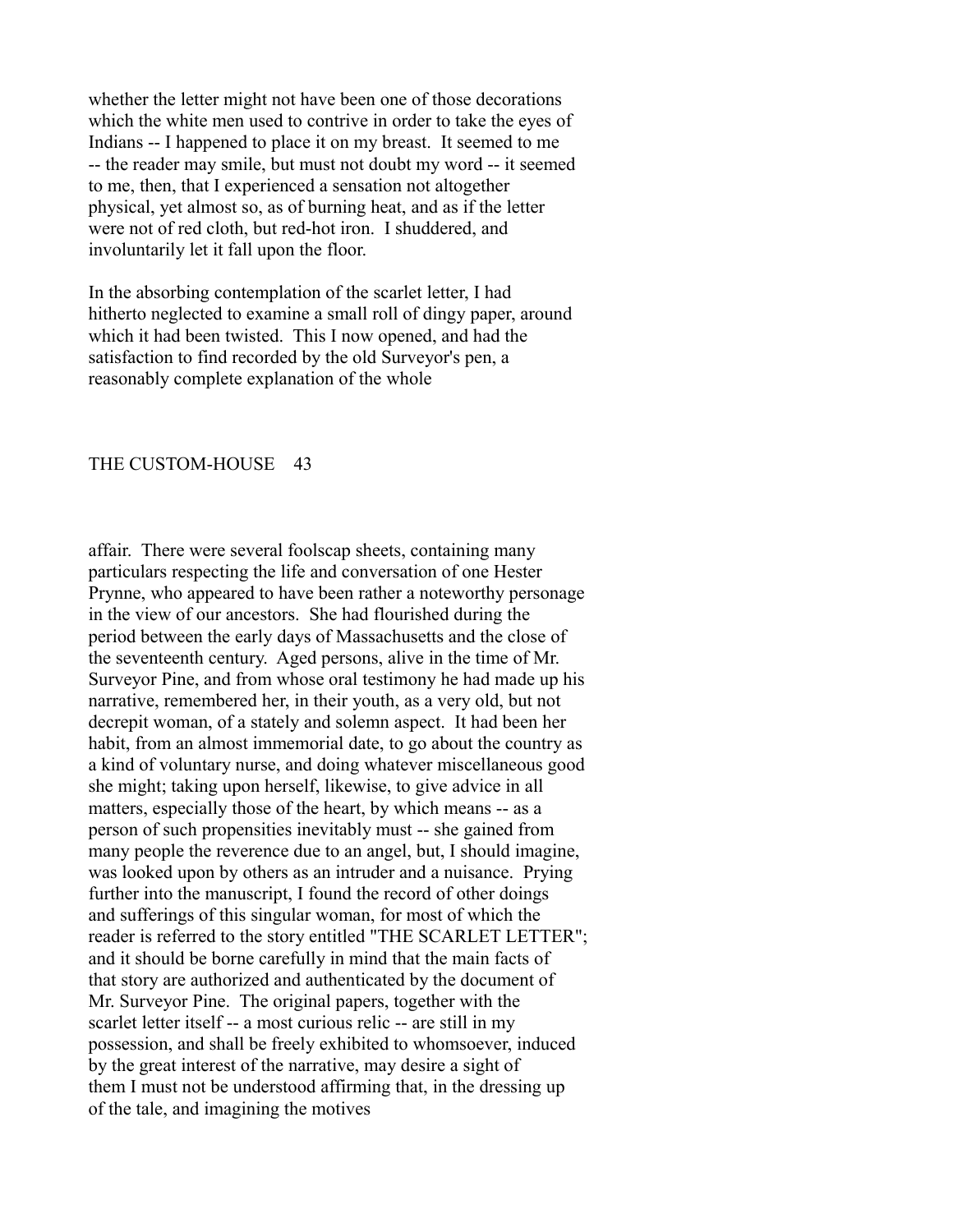### 44 THE SCARLET LETTER

and modes of passion that influenced the characters who figure in it, I have invariably confined myself within the limits of the old Surveyor's half-a-dozen sheets of foolscap. On the contrary, I have allowed myself, as to such points, nearly, or altogether, as much license as if the facts had been entirely of my own invention. What I contend for is the authenticity of the outline.

This incident recalled my mind, in some degree, to its old track. There seemed to be here the groundwork of a tale. It impressed me as if the ancient Surveyor, in his garb of a hundred years gone by, and wearing his immortal wig -- which was buried with him, but did not perish in the grave -- had bet me in the deserted chamber of the Custom-House. In his port was the dignity of one who had borne His Majesty's commission, and who was therefore illuminated by a ray of the splendour that shone so dazzlingly about the throne. How unlike alas the hangdog look of a republican official, who, as the servant of the people, feels himself less than the least, and below the lowest of his masters. With his own ghostly hand, the obscurely seen, but majestic, figure had imparted to me the scarlet symbol and the little roll of explanatory manuscript. With his own ghostly voice he had exhorted me, on the sacred consideration of my filial duty and reverence towards him -- who might reasonably regard himself as my official ancestor -- to bring his mouldy and moth-eaten lucubrations before the public. "Do this," said the ghost of Mr. Surveyor Pue, emphatically nodding the head that looked so imposing within its memorable wig; "do this, and the profit shall be all

#### THE CUSTOM-HOUSE 45

your own You will shortly need it; for it is not in your days as it was in mine, when a man's office was a life-lease, and oftentimes an heirloom. But I charge you, in this matter of old Mistress Prynne, give to your predecessor's memory the credit which will be rightfully due" And I said to the ghost of Mr. Surveyor Pue -- "I will"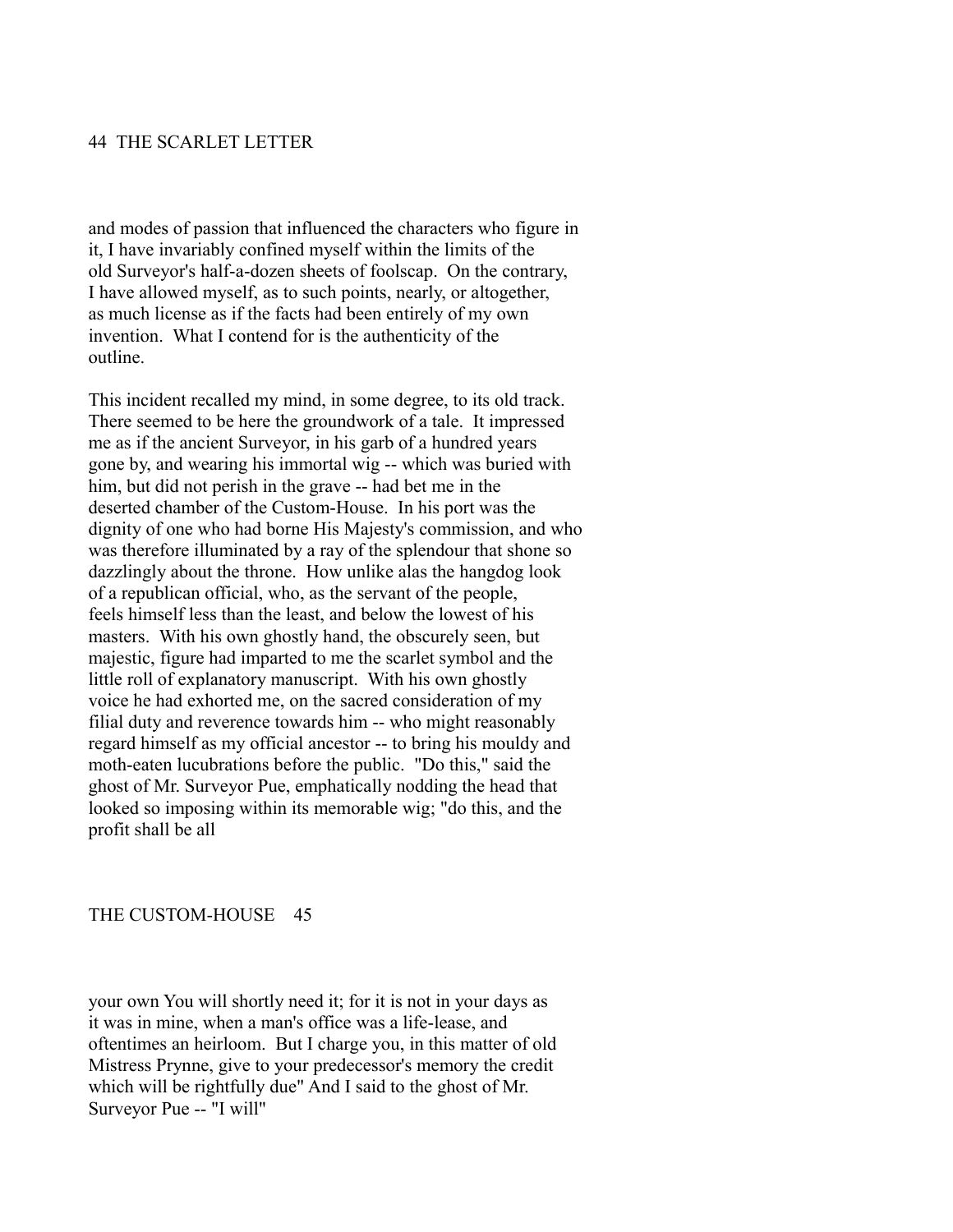On Hester Prynne's story, therefore, I bestowed much thought. It was the subject of my meditations for many an hour, while pacing to and fro across my room, or traversing, with a hundredfold repetition, the long extent from the front door of the Custom-House to the side entrance, and back again. Great were the weariness and annoyance of the old Inspector and the Weighers and Gaugers, whose slumbers were disturbed by the unmercifully lengthened tramp of my passing and returning footsteps. Remembering their own former habits, they used to say that the Surveyor was walking the quarter-deck. They probably fancied that my sole object -- and, indeed, the sole object for which a sane man could ever put himself into voluntary motion -- was to get an appetite for dinner. And, to say the truth, an appetite, sharpened by the east wind that generally blew along the passage, was the only valuable result of so much indefatigable exercise. So little adapted is the atmosphere of a Custom-house to the delicate harvest of fancy and sensibility, that, had I remained there through ten Presidencies yet to come, I doubt whether the tale of "The Scarlet Letter" would ever have been brought before the public eye. My imagination was a tarnished mirror. It would not reflect, or only with miserable

## 46 THE SCARLET LETTER

dimness, the figures with which I did my best to people it. The characters of the narrative would not be warmed and rendered malleable by any heat that I could kindle at my intellectual forge. They would take neither the glow of passion nor the tenderness of sentiment, but retained all the rigidity of dead corpses, and stared me in the face with a fixed and ghastly grin of contemptuous defiance. "What have you to do with us?" that expression seemed to say. "The little power you might have once possessed over the tribe of unrealities is gone You have bartered it for a pittance of the public gold. Go then, and earn your wages" In short, the almost torpid creatures of my own fancy twitted me with imbecility, and not without fair occasion.

It was not merely during the three hours and a half which Uncle Sam claimed as his share of my daily life that this wretched numbness held possession of me. It went with me on my sea-shore walks and rambles into the country, whenever -- which was seldom and reluctantly -- I bestirred myself to seek that invigorating charm of Nature which used to give me such freshness and activity of thought, the moment that I stepped across the threshold of the Old Manse. The same torpor, as regarded the capacity for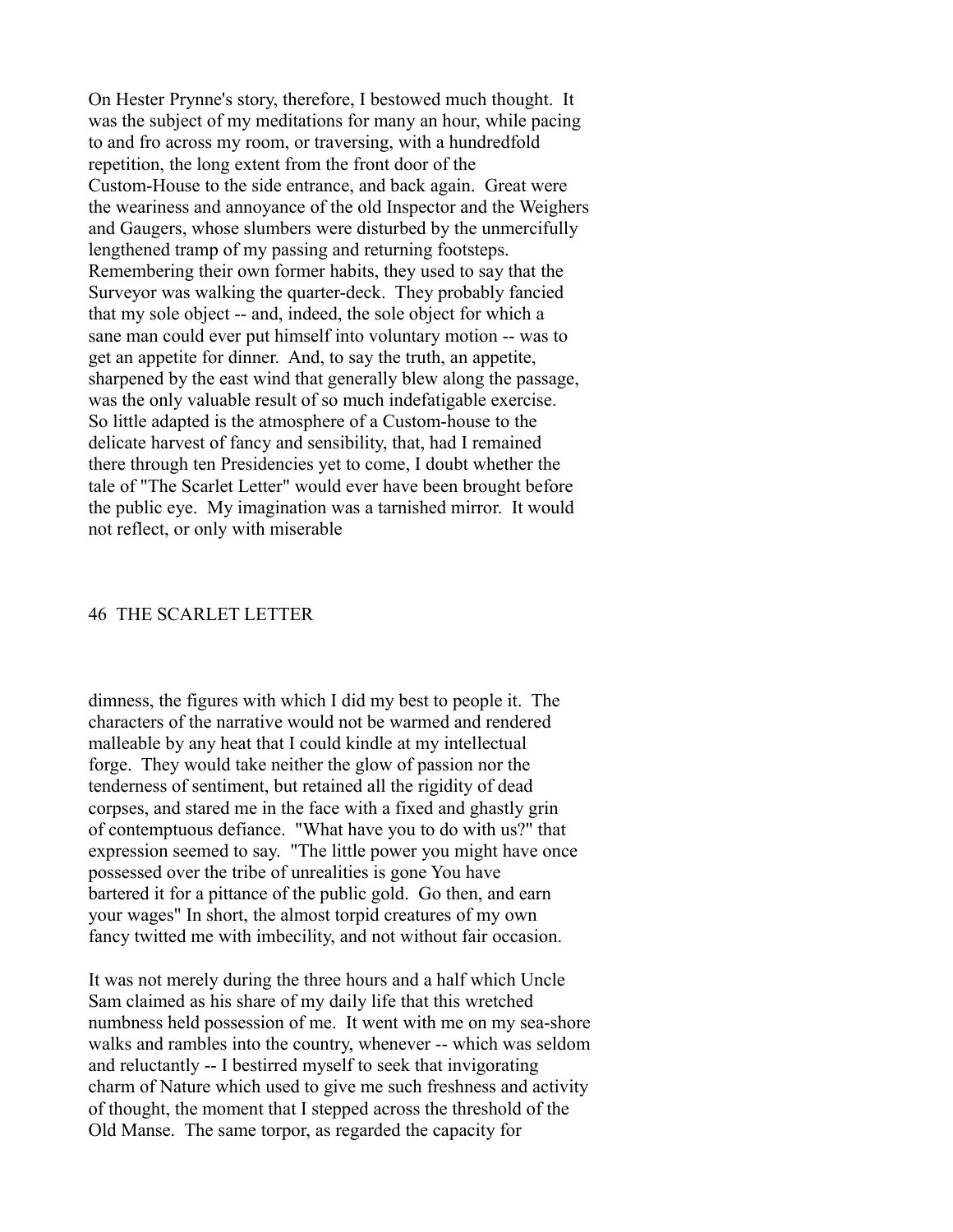intellectual effort, accompanied me home, and weighed upon me in the chamber which I most absurdly termed my study. Nor did it quit me when, late at night, I sat in the deserted parlour, lighted only by the glimmering coal-fire and the moon, striving to picture forth imaginary scenes, which, the next day, might flow out on the brightening page in many-hued description.

## THE CUSTOM-HOUSE 47

If the imaginative faculty refused to act at such an hour, it might well be deemed a hopeless case. Moonlight, in a familiar room, falling so white upon the carpet, and showing all its figures so distinctly -- making every object so minutely visible, yet so unlike a morning or noontide visibility -- is a medium the most suitable for a romance-writer to get acquainted with his illusive guests. There is the little domestic scenery of the well-known apartment; the chairs, with each its separate individuality; the centre-table, sustaining a work-basket, a volume or two, and an extinguished lamp; the sofa; the book-case; the picture on the wall -- all these details, so completely seen, are so spiritualised by the unusual light, that they seem to lose their actual substance, and become things of intellect. Nothing is too small or too trifling to undergo this change, and acquire dignity thereby. A child's shoe; the doll, seated in her little wicker carriage; the hobby-horse -- whatever, in a word, has been used or played with during the day is now invested with a quality of strangeness and remoteness, though still almost as vividly present as by daylight. Thus, therefore, the floor of our familiar room has become a neutral territory, somewhere between the real world and fairy-land, where the Actual and the Imaginary may meet, and each imbue itself with the nature of the other. Ghosts might enter here without affrighting us. It would be too much in keeping with the scene to excite surprise, were we to look about us and discover a form, beloved, but gone hence, now sitting quietly in a streak of this magic moonshine, with an aspect that would make us doubt whether it had returned

#### 48 THE SCARLET LETTER

from afar, or had never once stirred from our fireside.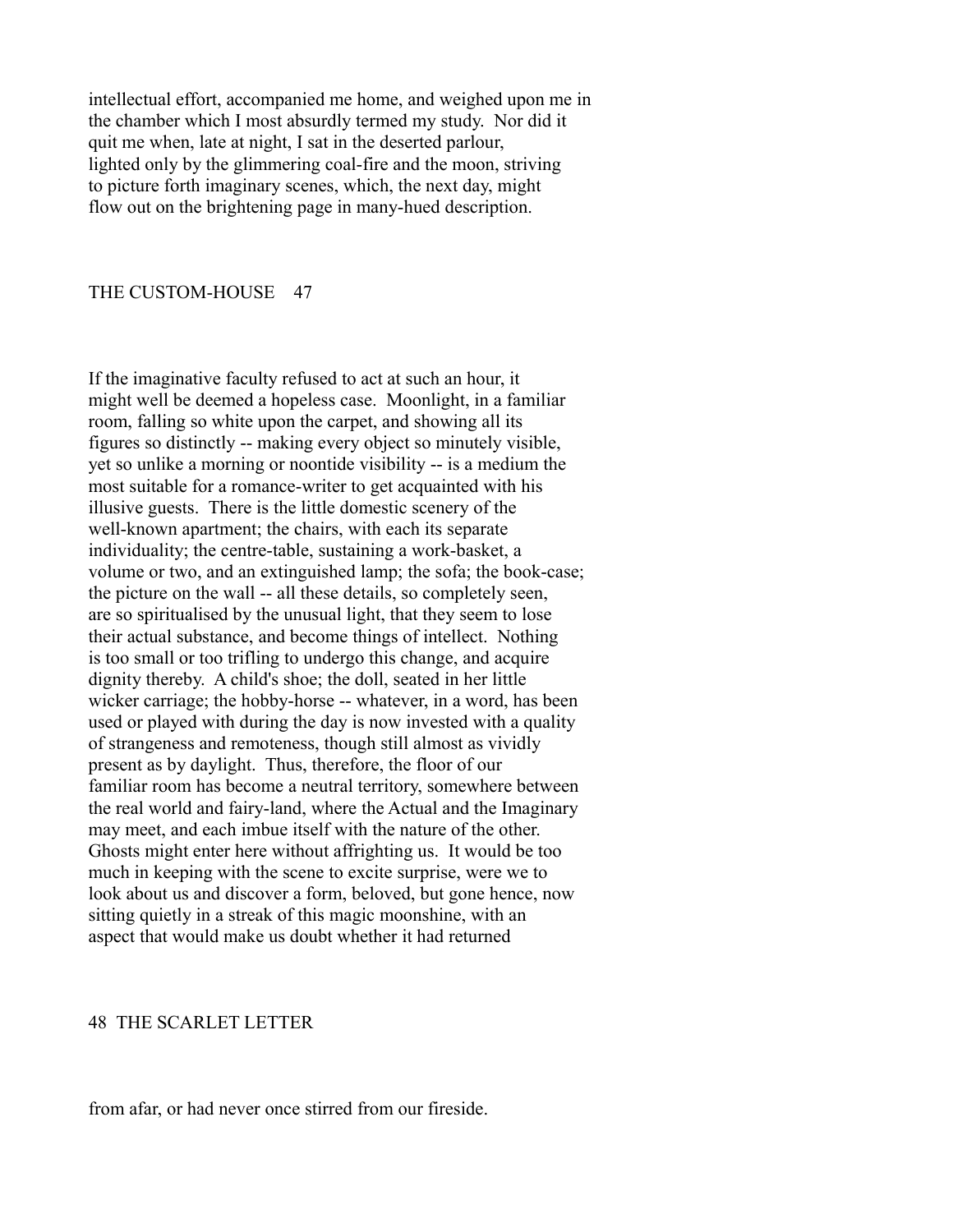The somewhat dim coal fire has an essential Influence in producing the effect which I would describe. It throws its unobtrusive tinge throughout the room, with a faint ruddiness upon the walls and ceiling, and a reflected gleam upon the polish of the furniture. This warmer light mingles itself with the cold spirituality of the moon-beams, and communicates, as it were, a heart and sensibilities of human tenderness to the forms which fancy summons tip. It converts them from snow-images into men and women. Glancing at the looking-glass, we behold -- deep within its haunted verge -- the smouldering glow of the half-extinguished anthracite, the white moon-beams on the floor, and a repetition of all the gleam and shadow of the picture, with one remove further from the actual, and nearer to the imaginative. Then, at such an hour, and with this scene before him, if a man, sitting all alone, cannot dream strange things, and make them look like truth, he need never try to write romances.

But, for myself, during the whole of my Custom-House experience, moonlight and sunshine, and the glow of firelight, were just alike in my regard; and neither of them was of one whit more avail than the twinkle of a tallow-candle. An entire class of susceptibilities, and a gift connected with them -- of no great richness or value, but the best I had -- was gone from me.

It is my belief, however, that had I attempted a different order of composition, my faculties would not have been found so pointless and inefficacious. I

## THE CUSTOM-HOUSE 49

might, for instance, have contented myself with writing out the narratives of a veteran shipmaster, one of the Inspectors, whom I should be most ungrateful not to mention, since scarcely a day passed that he did not stir me to laughter and admiration by his marvel loins gifts as a story-teller. Could I have preserved the picturesque force of his style, and the humourous colouring which nature taught him how to throw over his descriptions, the result, I honestly believe, would have been something new in literature. Or I might readily have found a more serious task. It was a folly, with the materiality of this daily life pressing so intrusively upon me, to attempt to fling myself back into another age, or to insist on creating the semblance of a world out of airy matter, when, at every moment, the impalpable beauty of my soap-bubble was broken by the rude contact of some actual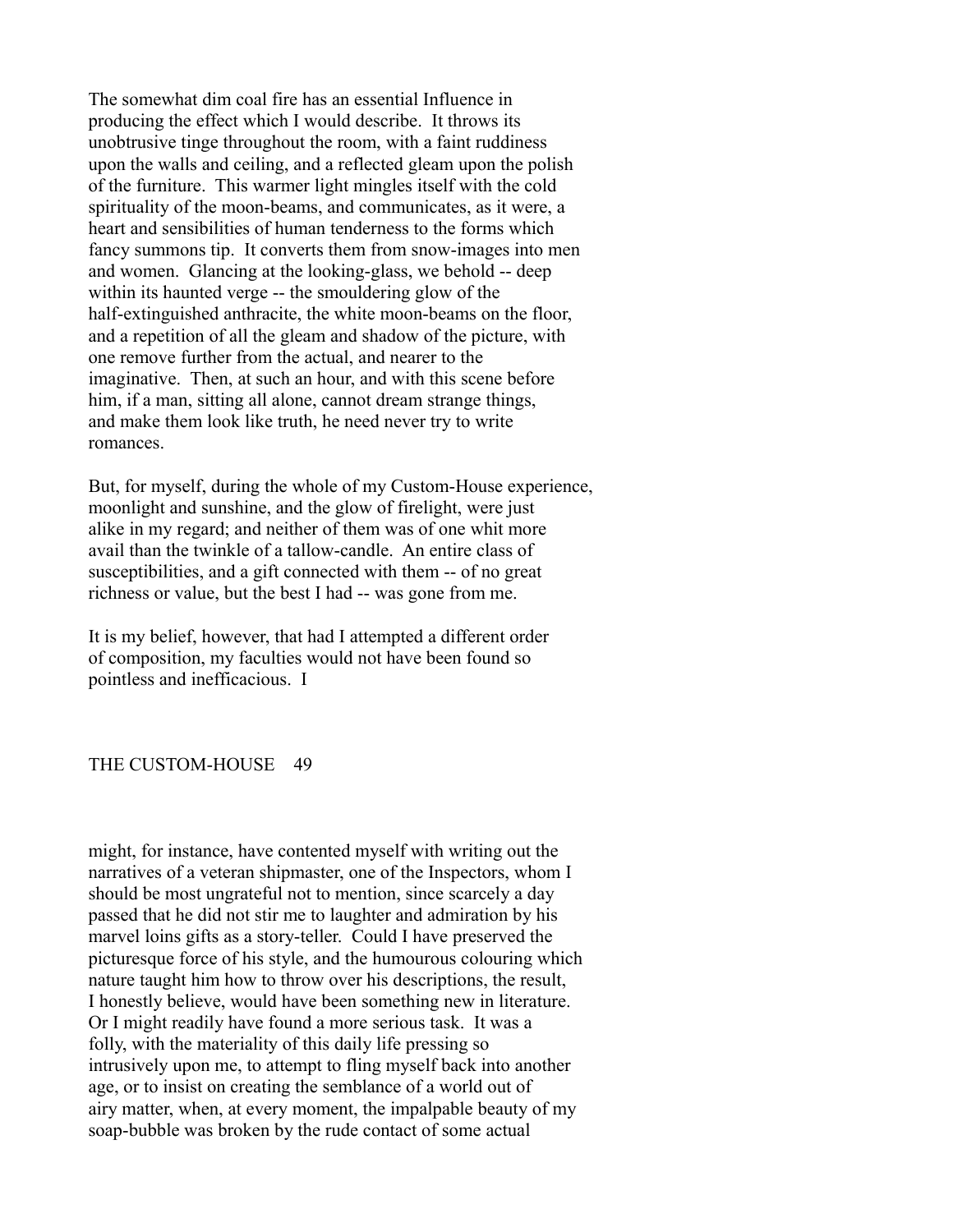circumstance. The wiser effort would have been to diffuse thought and imagination through the opaque substance of to-day, and thus to make it a bright transparency; to spiritualise the burden that began to weigh so heavily; to seek, resolutely, the true and indestructible value that lay hidden in the petty and wearisome incidents, and ordinary characters with which I was now conversant. The fault was mine. The page of life that was spread out before me seemed dull and commonplace only because I had not fathomed its deeper import. A better book than I shall ever write was there; leaf after leaf presenting itself to me, just as it was written out by the reality of the flitting hour, and vanishing as fast as written, only because my brain wanted the insight, and my

#### 50 THE SCARLET LETTER

hand the cunning, to transcribe it. At some future day, it may be, I shall remember a few scattered fragments and broken paragraphs, and write them down, and find the letters turn to gold upon the page.

These perceptions had come too late. At the Instant, I was only conscious that what would have been a pleasure once was now a hopeless toil. There was no occasion to make much moan about this state of affairs. I had ceased to be a writer of tolerably poor tales and essays, and had become a tolerably good Surveyor of the Customs. That was all. But, nevertheless, it is anything but agreeable to be haunted by a suspicion that one's intellect is dwindling away, or exhaling, without your consciousness, like ether out of a phial; so that, at every glance, you find a smaller and less volatile residuum. Of the fact there could be no doubt and, examining myself and others, I was led to conclusions, in reference to the effect of public office on the character, not very favourable to the mode of life in question. In some other form, perhaps, I may hereafter develop these effects. Suffice it here to say that a Custom-House officer of long continuance can hardly be a very praiseworthy or respectable personage, for many reasons; one of them, the tenure by which he holds his situation, and another, the very nature of his business, which -- though, I trust, an honest one -- is of such a sort that he does not share in the united effort of mankind.

An effect -- which I believe to be observable, more or less, in every individual who has occupied the position -- is, that while he leans on the mighty arm of the Republic, his own proper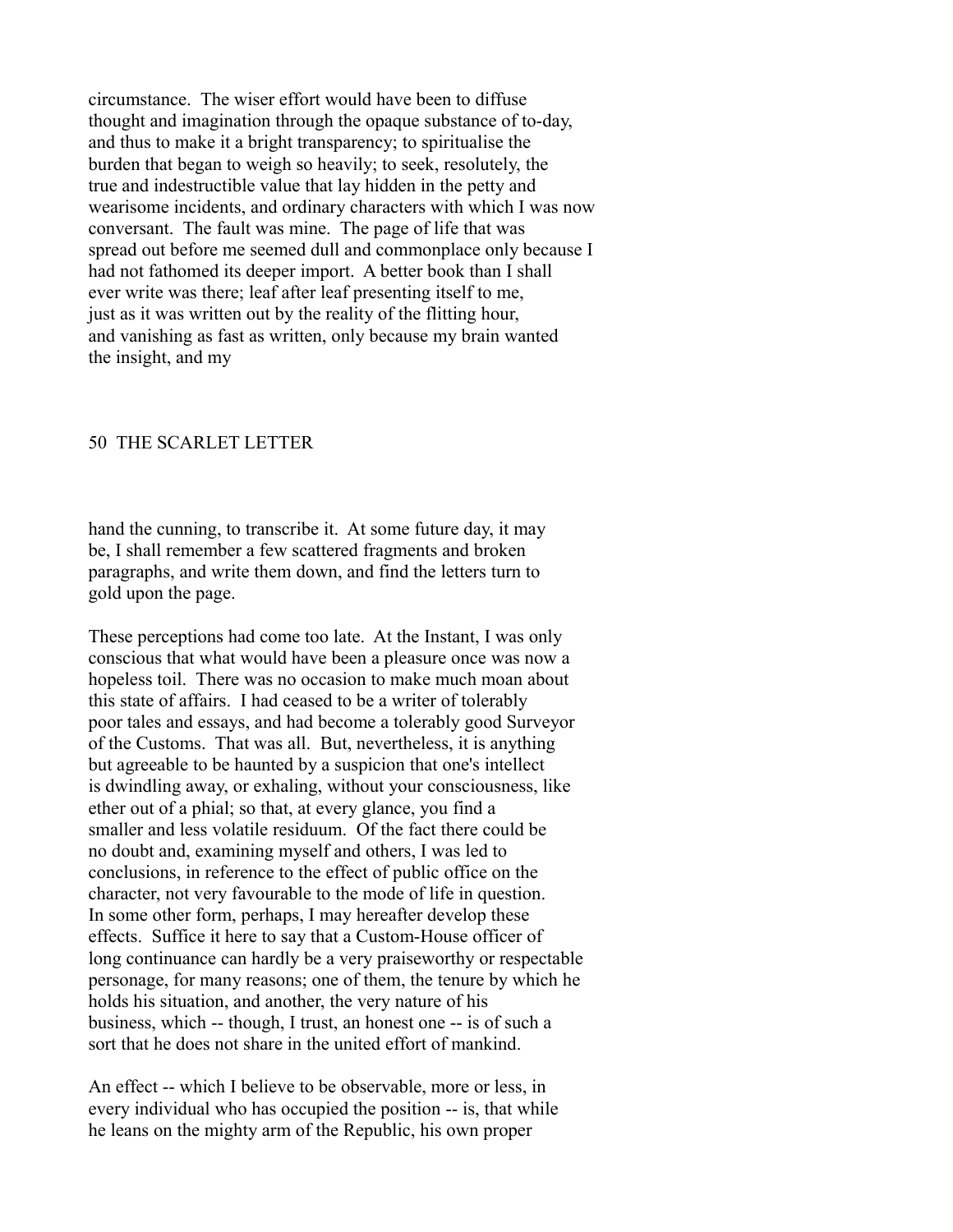### THE CUSTOM-HOUSE 51

him. He loses, in an extent proportioned to the weakness or force of his original nature, the capability of self-support. If he possesses an unusual share of native energy, or the enervating magic of place do not operate too long upon him, his forfeited powers may be redeemable. The ejected officer -- fortunate in the unkindly shove that sends him forth betimes, to struggle amid a struggling world -- may return to himself, and become all that he has ever been. But this seldom happens. He usually keeps his ground just long enough for his own ruin, and is then thrust out, with sinews all unstrung, to totter along the difficult footpath of life as he best may. Conscious of his own infirmity -- that his tempered steel and elasticity are lost -- he for ever afterwards looks wistfully about him in quest of support external to himself. His pervading and continual hope -- a hallucination, which, in the face of all discouragement, and making light of impossibilities, haunts him while he lives, and, I fancy, like the convulsive throes of the cholera, torments him for a brief space after death -- is, that finally, and in no long time, by some happy coincidence of circumstances, he shall be restored to office. This faith, more than anything else, steals the pith and availability out of whatever enterprise he may dream of undertaking. Why should he toil and moil, and be at so much trouble to pick himself up out of the mud, when, in a little while hence, the strong arm of his Uncle will raise and support him? Why should he work for his living here, or go to dig gold in California, when he is so soon to be made happy, at monthly intervals, with a little pile of glittering coin out of his Uncle's pocket? It is sadly

## 52 THE SCARLET LETTER

curious to observe how slight a taste of office suffices to infect a poor fellow with this singular disease. Uncle Sam's gold -- meaning no disrespect to the worthy old gentleman -- has, in this respect, a quality of enchantment like that of the devil's wages. Whoever touches it should look well to himself, or he may find the bargain to go hard against him, involving, if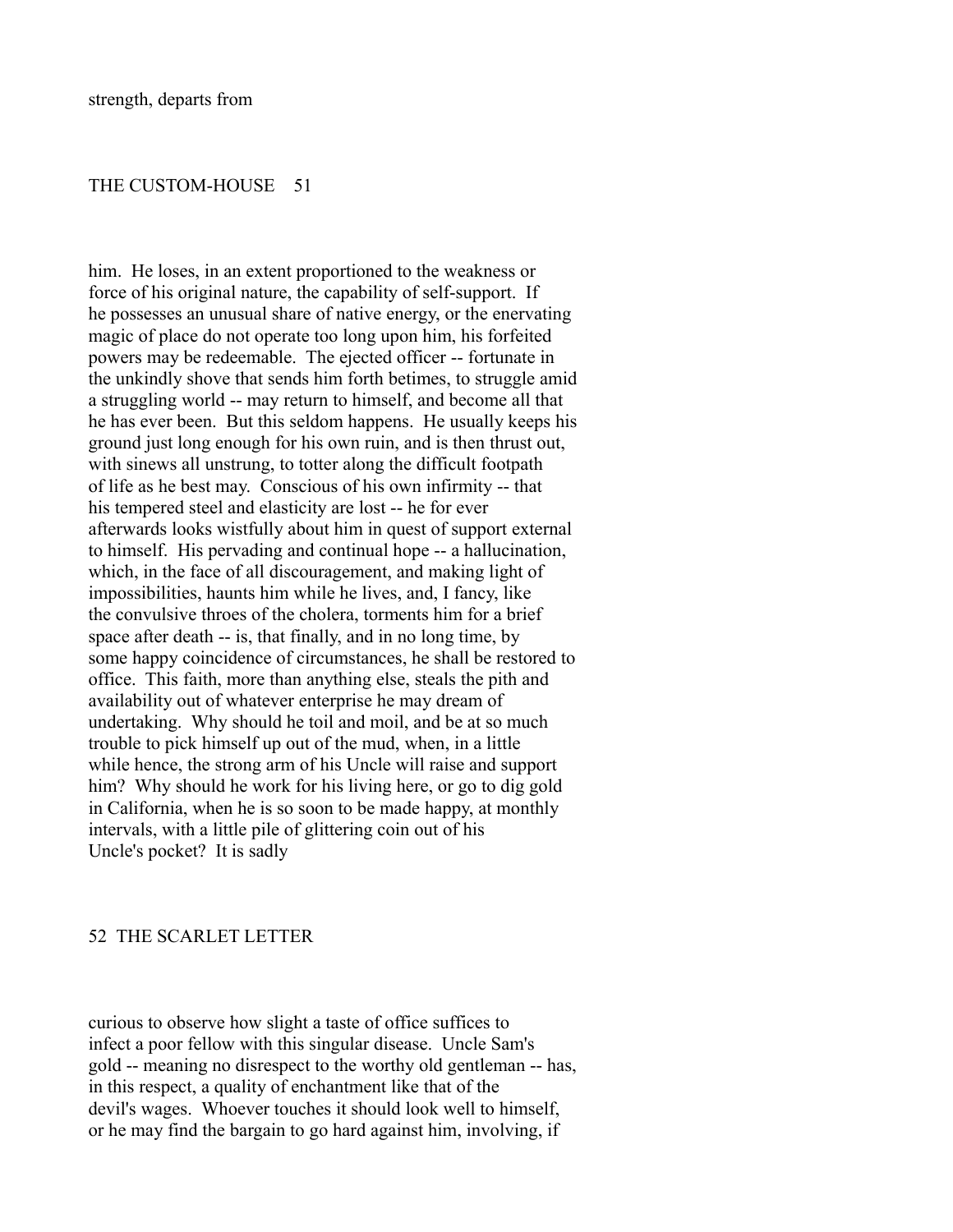not his soul, yet many of its better attributes; its sturdy force, its courage and constancy, its truth, its self-reliance, and all that gives the emphasis to manly character.

Here was a fine prospect in the distance Not that the Surveyor brought the lesson home to himself, or admitted that he could be so utterly undone, either by continuance in office or ejectment. Yet my reflections were not the most comfortable. I began to grow melancholy and restless; continually prying into my mind, to discover which of its poor properties were gone, and what degree of detriment had already accrued to the remainder. I endeavoured to calculate how much longer I could stay in the Custom-House, and yet go forth a man. To confess the truth, it was my greatest apprehension -- as it would never be a measure of policy to turn out so quiet an individual as myself; and it being hardly in the nature of a public officer to resign -- it was my chief trouble, therefore, that I was likely to grow grey and decrepit in the Surveyorship, and become much such another animal as the old Inspector. Might it not, in the tedious lapse of official life that lay before me, finally be with me as it was with this venerable friend -- to make the dinner-hour the nucleus of the day, and to spend the rest of it, as an old dog spends it, asleep in

## THE CUSTOM-HOUSE 53

the sunshine or in the shade? A dreary look-forward, this, for a man who felt it to be the best definition of happiness to live throughout the whole range of his faculties and sensibilities But, all this while, I was giving myself very unnecessary alarm. Providence had meditated better things for me than I could possibly imagine for myself.

A remarkable event of the third year of my Surveyorship -- to adopt the tone of "P. P. " -- was the election of General Taylor to the Presidency. It is essential, in order to a complete estimate of the advantages of official life, to view the incumbent at the in-coming of a hostile administration. His position is then one of the most singularly irksome, and, in every contingency, disagreeable, that a wretched mortal can possibly occupy; with seldom an alternative of good on either hand, although what presents itself to him as the worst event may very probably be the best. But it is a strange experience, to a man of pride and sensibility, to know that his interests are within the control of individuals who neither love nor understand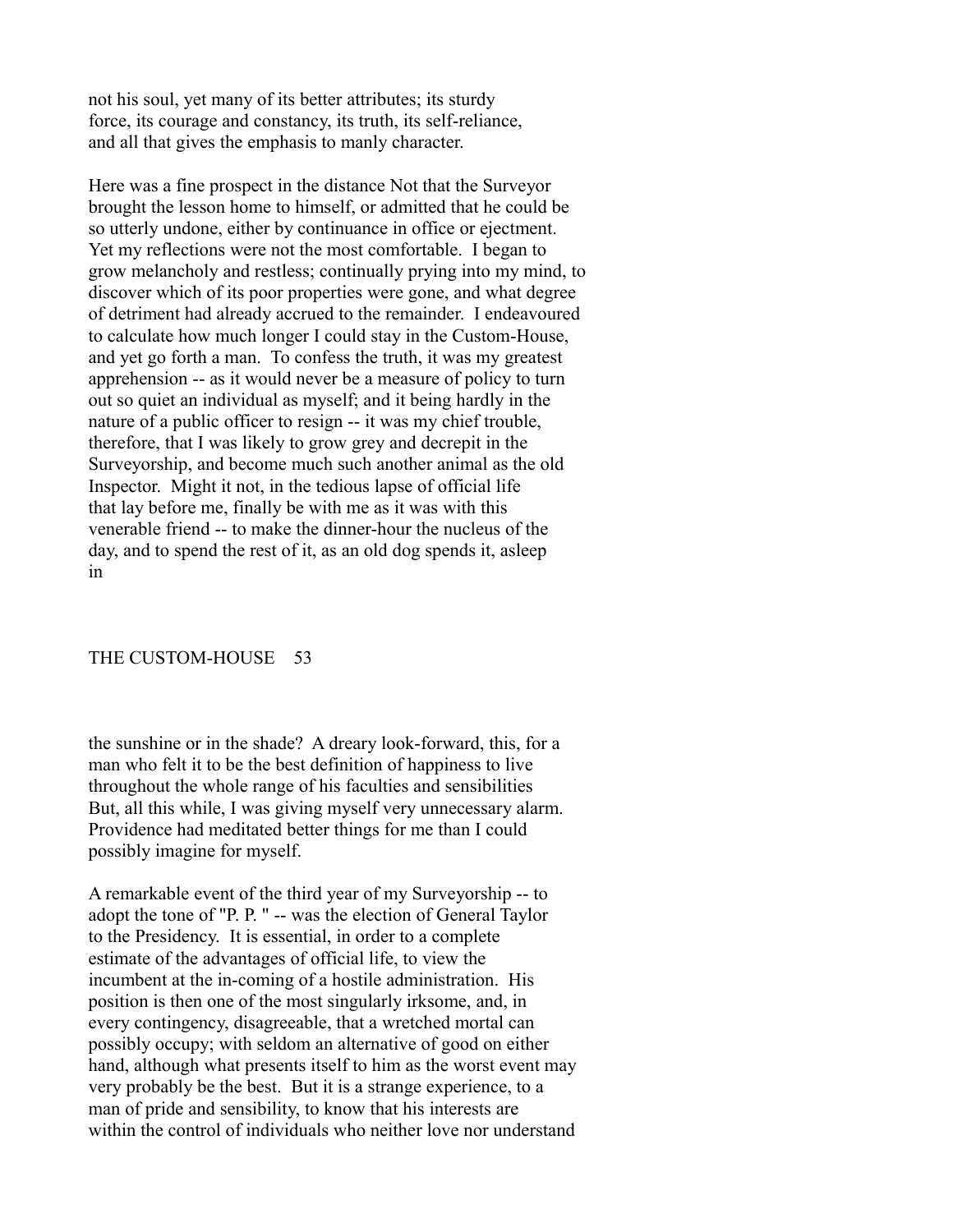him, and by whom, since one or the other must needs happen, he would rather be injured than obliged. Strange, too, for one who has kept his calmness throughout the contest, to observe the bloodthirstiness that is developed in the hour of triumph, and to be conscious that he is himself among its objects! There are few uglier traits of human nature than this tendency -- which I now witnessed in men no worse than their neighbours -- to grow cruel, merely because they possessed the power of inflicting harm. If the guillotine, as applied to office-holders, were a literal fact, instead of one of the most apt of

#### 54 THE SCARLET LETTER

metaphors, it is my sincere belief that the active members of the victorious party were sufficiently excited to have chopped off all our heads, and have thanked Heaven for the opportunity! It appears to me -- who have been a calm and curious observer, as well in victory as defeat -- that this fierce and bitter spirit of malice and revenge has never distinguished the many triumphs of my own party as it now did that of the Whigs. The Democrats take the offices, as a general rule, because they need them, and because the practice of many years has made it the law of political warfare, which unless a different system be proclaimed, it was weakness and cowardice to murmur at. But the long habit of victory has made them generous. They know how to spare when they see occasion; and when they strike, the axe may be sharp indeed, but its edge is seldom poisoned with ill-will; nor is it their custom ignominiously to kick the head which they have just struck off.

In short, unpleasant as was my predicament, at best, I saw much reason to congratulate myself that I was on the losing side rather than the triumphant one. If, heretofore, l had been none of the warmest of partisans I began now, at this season of peril and adversity, to be pretty acutely sensible with which party my predilections lay; nor was it without something like regret and shame that, according to a reasonable calculation of chances, I saw my own prospect of retaining office to be better than those of my democratic brethren. But who can see an inch into futurity beyond his nose? My own head was the first that fell

The moment when a man's head drops off is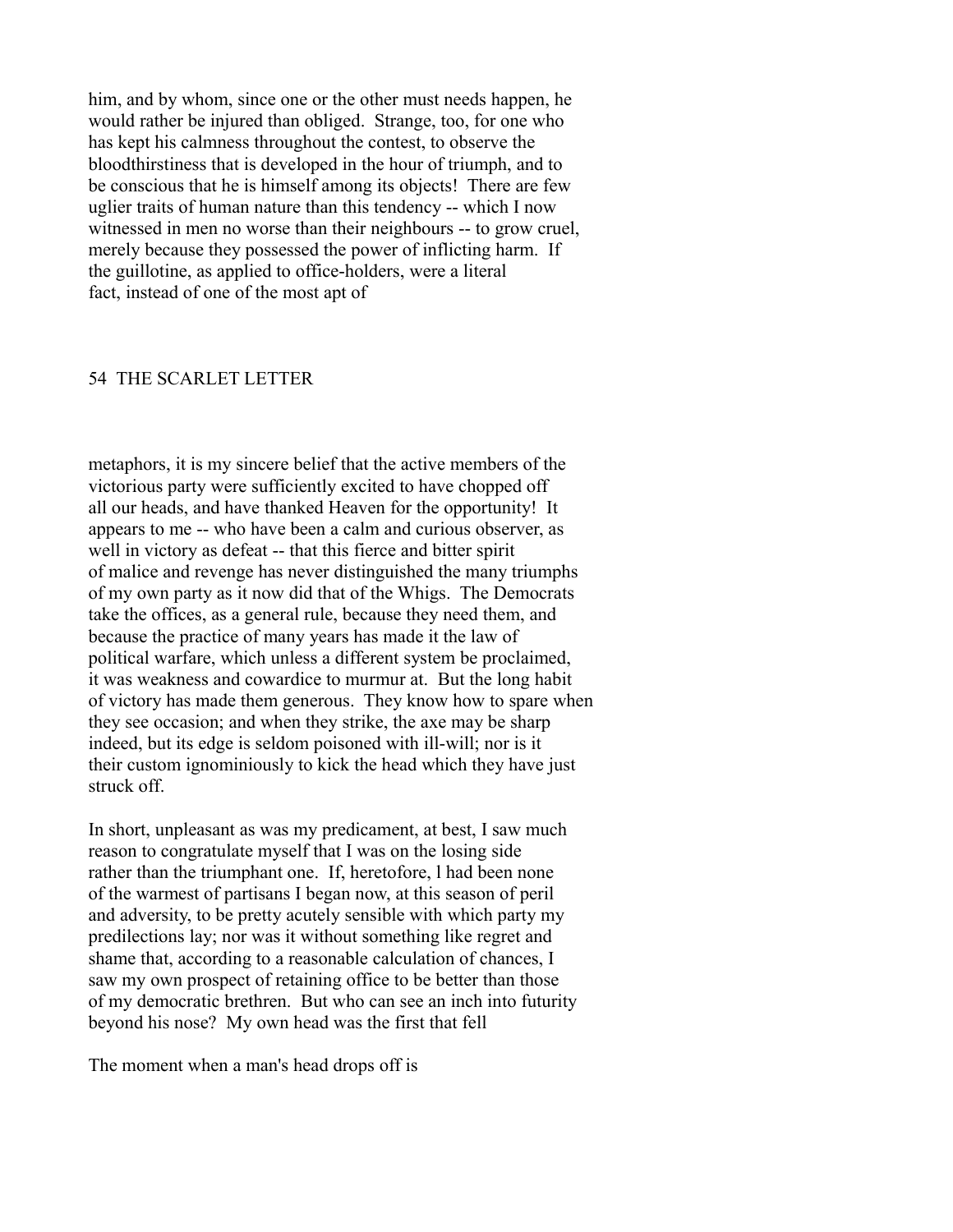seldom or never, I am inclined to think, precisely the most agreeable of his life. Nevertheless, like the greater part of our misfortunes, even so serious a contingency brings its remedy and consolation with it, if the sufferer will but make the best rather than the worst, of the accident which has befallen him. In my particular case the consolatory topics were close at hand, and, indeed, had suggested themselves to my meditations a considerable time before it was requisite to use them. In view of my previous weariness of office, and vague thoughts of resignation, my fortune somewhat resembled that of a person who should entertain an idea of committing suicide, and although beyond his hopes, meet with the good hap to be murdered. In the Custom-House, as before in the Old Manse, I had spent three years -- a term long enough to rest a weary brain: long enough to break off old intellectual habits, and make room for new ones: long enough, and too long, to have lived in an unnatural state, doing what was really of no advantage nor delight to any human being, and withholding myself from toil that would, at least, have stilled an unquiet impulse in me. Then, moreover, as regarded his unceremonious ejectment, the late Surveyor was not altogether ill-pleased to be recognised by the Whigs as an enemy; since his inactivity in political affairs -- his tendency to roam, at will, in that broad and quiet field where all mankind may meet, rather than confine himself to those narrow paths where brethren of the same household must diverge from one another -- had sometimes made it questionable with his brother Democrats whether he was a friend. Now, after he had won the

### 56 THE SCARLET LETTER

crown of martyrdom (though with no longer a head to wear it on), the point might be looked upon as settled. Finally, little heroic as he was, it seemed more decorous to be overthrown in the downfall of the party with which he had been content to stand than to remain a forlorn survivor, when so many worthier men were falling: and at last, after subsisting for four years on the mercy of a hostile administration, to be compelled then to define his position anew, and claim the yet more humiliating mercy of a friendly one.

Meanwhile, the press had taken up my affair, and kept me for a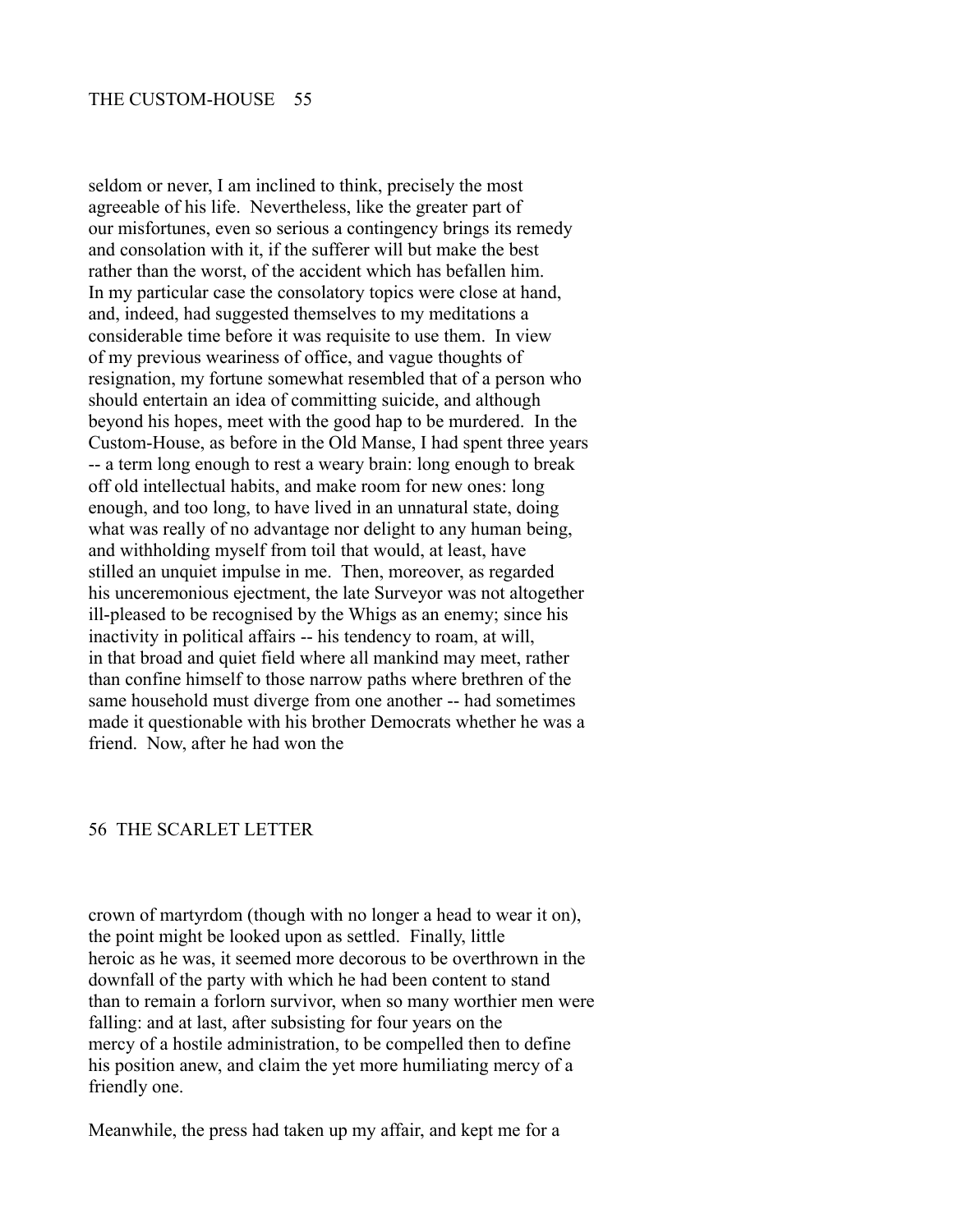week or two careering through the public prints, in my decapitated state, like Irving's Headless Horseman, ghastly and grim, and longing to be buried, as a political dead man ought. So much for my figurative self. The real human being all this time, with his head safely on his shoulders, had brought himself to the comfortable conclusion that everything was for the best; and making an investment in ink, paper, and steel pens, had opened his long-disused writing desk, and was again a literary man.

Now it was that the lucubrations of my ancient predecessor, Mr. Surveyor Pue, came into play. Rusty through long idleness, some little space was requisite before my intellectual machinery could be brought to work upon the tale with an effect in any degree satisfactory. Even yet, though my thoughts were ultimately much absorbed in the task, it wears, to my eye, a stern and sombre aspect: too much ungladdened by genial sunshine; too little relieved by the tender and familiar influences which soften almost every scene of nature and real life, and

## THE CUSTOM-HOUSE 57

undoubtedly should soften every picture of them. This uncaptivating effect is perhaps due to the period of hardly accomplished revolution, and still seething turmoil, in which the story shaped itself. It is no indication, however, of a lack of cheerfulness in the writer's mind: for he was happier while straying through the gloom of these sunless fantasies than at any time since he had quitted the Old Manse. Some of the briefer articles, which contribute to make up the volume, have likewise been written since my involuntary withdrawal from the toils and honours of public life, and the remainder are gleaned from annuals and magazines, of such antique date, that they have gone round the circle, and come back to novelty again. Keeping up the metaphor of the political guillotine, the whole may be considered as the POSTHUMOUS PAPERS OF A DECAPITATED SURVEYOR: and the sketch which I am now bringing to a close, if too autobiographical for a modest person to publish in his lifetime, will readily be excused in a gentleman who writes from beyond the grave. Peace be with all the world My blessing on my friends My forgiveness to my enemies For I am in the realm of quiet

The life of the Custom -- House lies like a dream behind me. The old Inspector -- who, by-the-bye, l regret to say, was overthrown and killed by a horse some time ago, else he would certainly have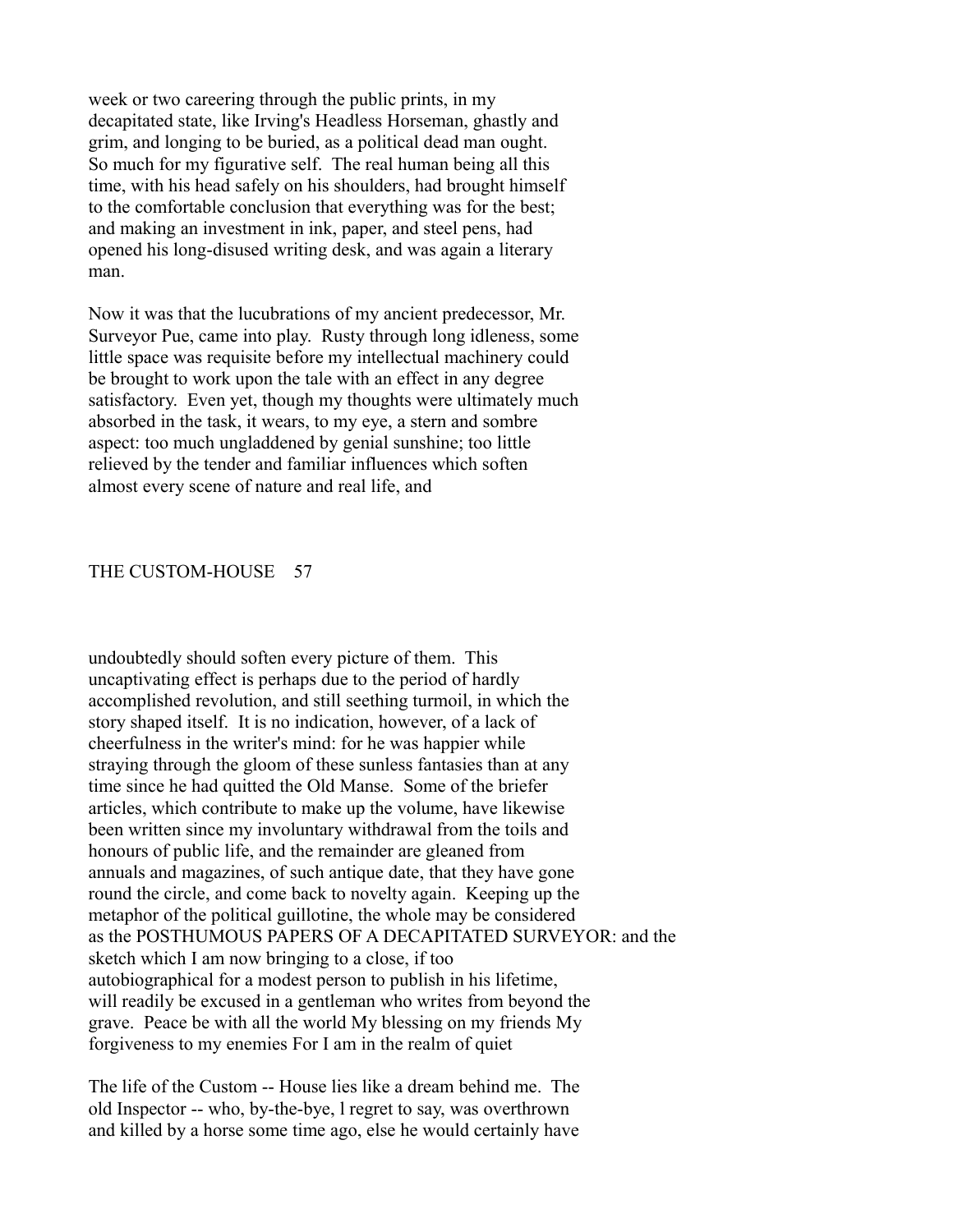lived for ever -- he, and all those other venerable personages who sat with him at the receipt of custom, are but shadows in my view: white-headed and wrinkled images, which my fancy used to sport with, and has now flung aside for ever. The merchants -- Pingree,

# 58 THE SCARLET LETTER

Phillips, Shepard, Upton, Kimball, Bertram, Hunt -- these and many other names, which had such classic familiarity for my ear six months ago, -- these men of traffic, who seemed to occupy so important a position in the world -- how little time has it required to disconnect me from them all, not merely in act, but recollection It is with an effort that

I recall the figures and appellations of these few. Soon, likewise, my old native town will loom upon me through the haze of memory, a mist brooding over and around it; as if it were no portion of the real earth, but an overgrown village in cloud-land, with only imaginary inhabitants to people its wooden houses and walk its homely lanes, and the unpicturesque prolixity of its main street. Henceforth it ceases to be a reality of my life; I am a citizen of somewhere else. My good townspeople will not much regret me, for -- though it has been as dear an object as any, in my literary efforts, to be of some importance in their eyes, and to win myself a pleasant memory in this abode and burial-place of so many of my forefathers -- there has never been, for me, the genial atmosphere which a literary man requires in order to ripen the best harvest of his mind. I shall do better amongst other faces; and these familiar ones, it need hardly be said, will do just as well without me.

It may be, however -- oh, transporting and triumphant thought I -- that the great-grandchildren of the present race may sometimes think kindly of the scribbler of bygone days, when the antiquary of days to come, among the sites memorable in the town's history, shall point out the locality of THE TOWN PUMP.

### THE SCARLET LETTER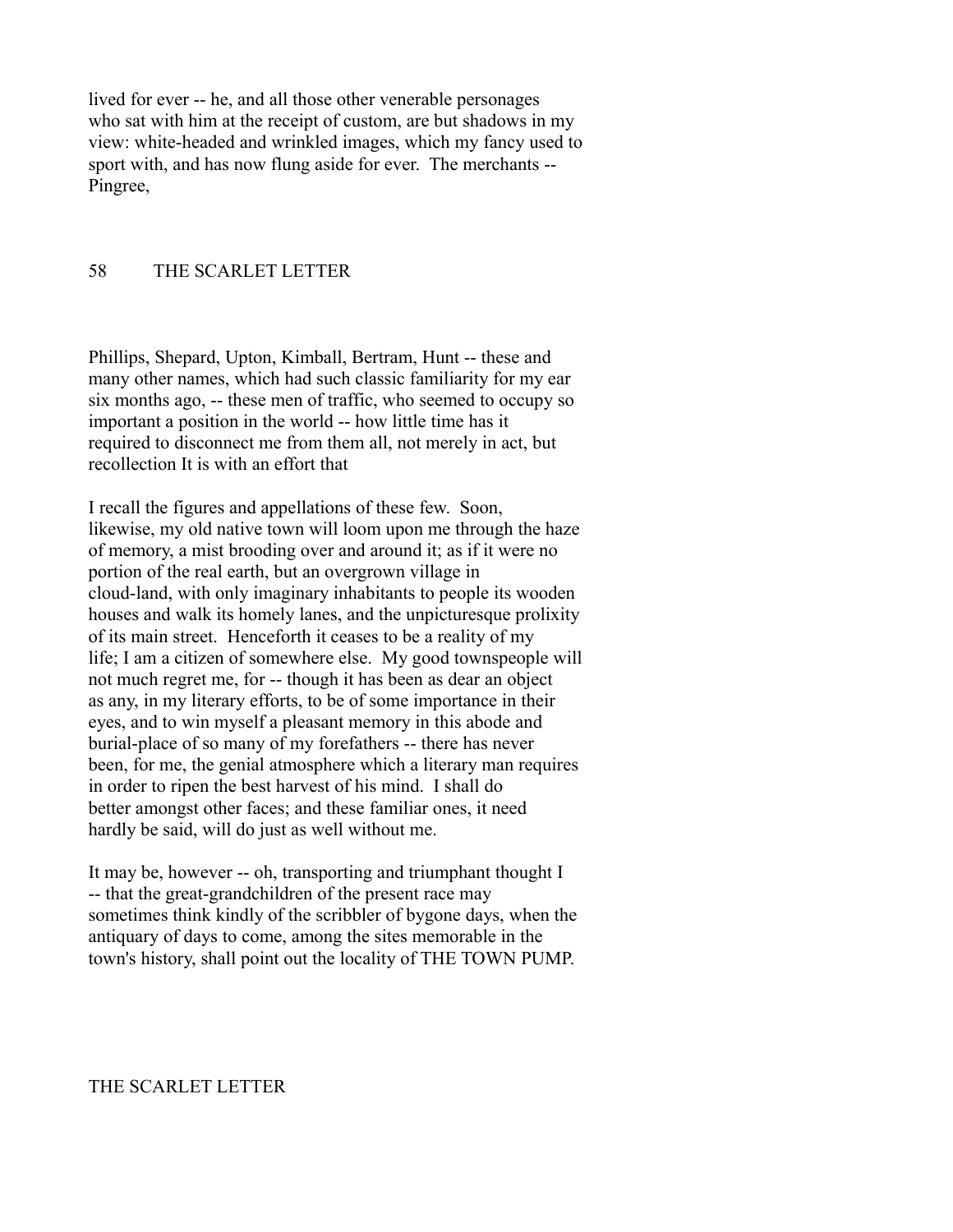# THE PRISON DOOR

A throng of bearded men, in sad-coloured garments and grey steeple-crowned hats, inter-mixed with women, some wearing hoods, and others bareheaded, was assembled in front of a wooden edifice, the door of which was heavily timbered with oak, and studded with iron spikes.

The founders of a new colony, whatever Utopia of human virtue and happiness they might originally project, have invariably recognised it among their earliest practical necessities to allot a portion of the virgin soil as a cemetery, and another portion as the site of a prison. In accordance with this rule it may safely be assumed that the forefathers of Boston had built the first prison-house somewhere in the Vicinity of Cornhill, almost as seasonably as they marked out the first burial-ground, on Isaac Johnson's lot, and round about his grave, which subsequently became the nucleus of all the congregated sepulchres in the old churchyard of King's Chapel. Certain it is that, some fifteen or twenty

## 60 THE SCARLET LETTER

years after the settlement of the town, the wooden jail was already marked with weather-stains and other indications of age, which gave a yet darker aspect to its beetle-browed and gloomy front. The rust on the ponderous iron-work of its oaken door looked more antique than anything else in the New World. Like all that pertains to crime, it seemed never to have known a youthful era. Before this ugly edifice, and between it and the wheel-track of the street, was a grass-plot, much overgrown with burdock, pig-weed, apple-pern, and such unsightly vegetation, which evidently found something congenial in the soil that had so early borne the black flower of civilised society, a prison. But on one side of the portal, and rooted almost at the threshold, was a wild rose-hush, covered, in this month of June, with its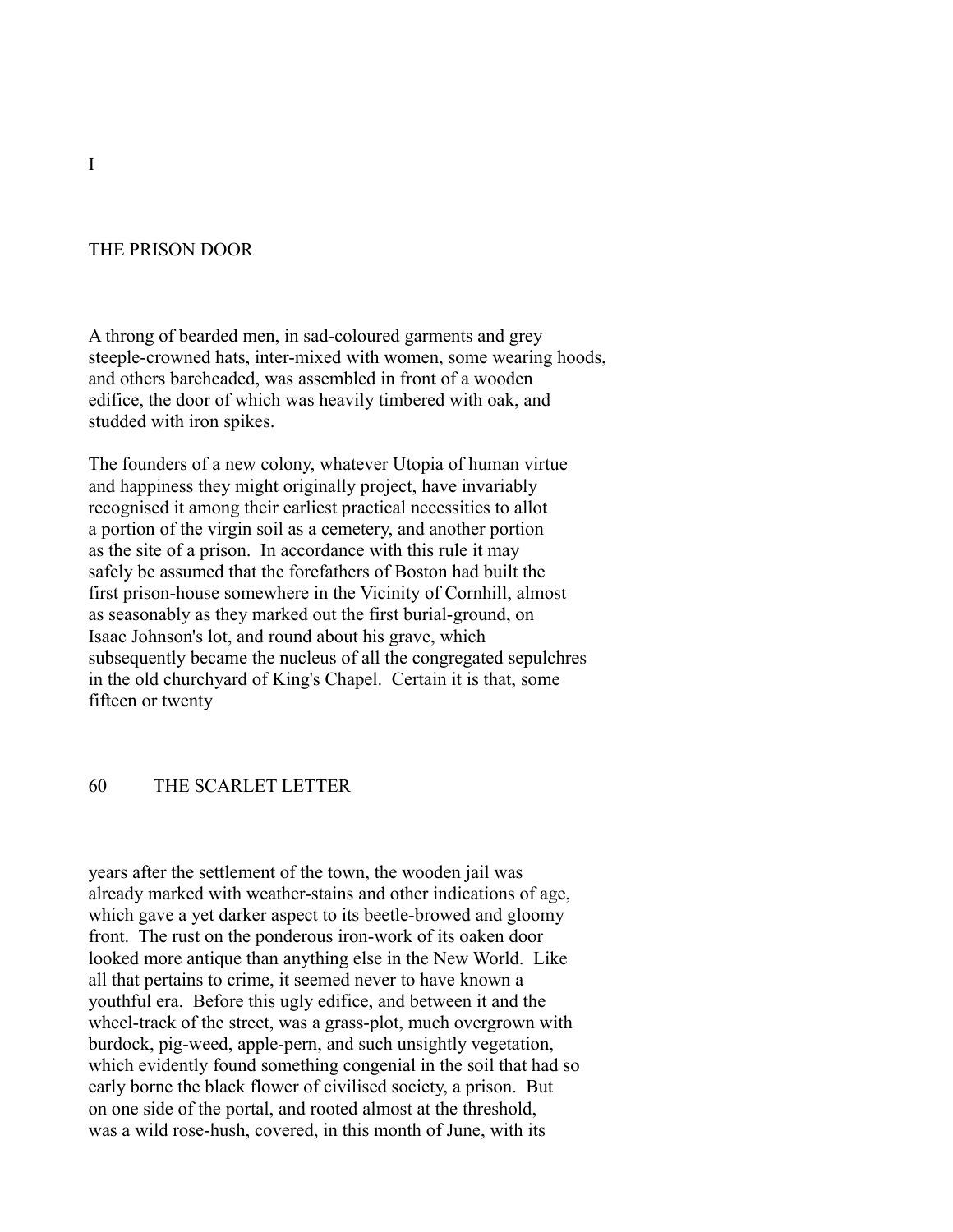delicate gems, which might be imagined to offer their fragrance and fragile beauty to the prisoner as he went in, and to the condemned criminal as he came forth to his doom, in token that the deep heart of Nature could pity and be kind to him.

This rose-bush, by a strange chance, has been kept alive in history; but whether it had merely survived out of the stern old wilderness, so long after the fall of the gigantic pines and oaks that originally overshadowed it, or whether, as there is far authority for believing, it had sprung up under the footsteps of the sainted Ann Hutchinson as she entered the prison-door, we shall not take upon us to determine. Finding it so directly on the threshold of our narrative, which is now about to issue from that inauspicious portal, we could hardly do otherwise

### THE PRISON-DOOR 61

than pluck one of its flowers, and present it to the reader. It may serve, let us hope, to symbolise some sweet moral blossom that may be found along the track, or relieve the darkening close of a tale of human frailty and sorrow

II.

## THE MARKET-PLACE

THE grass-plot before the jail, in Prison Lane, on a certain summer morning, not less than two centuries ago, was occupied by a pretty large number of the inhabitants of Boston, all with their eyes intently fastened on the iron-clamped oaken door. Amongst any other population, or at a later period in the history of New England, the grim rigidity that petrified the bearded physiognomies of these good people would have augured some awful business in hand. It could have betokened nothing short of the anticipated execution of some rioted culprit, on whom the sentence of a legal tribunal had but confirmed the verdict of public sentiment. But, in that early severity of the Puritan character, an inference of this kind could not so indubitably be drawn. It might be that a sluggish bond-servant, or an undutiful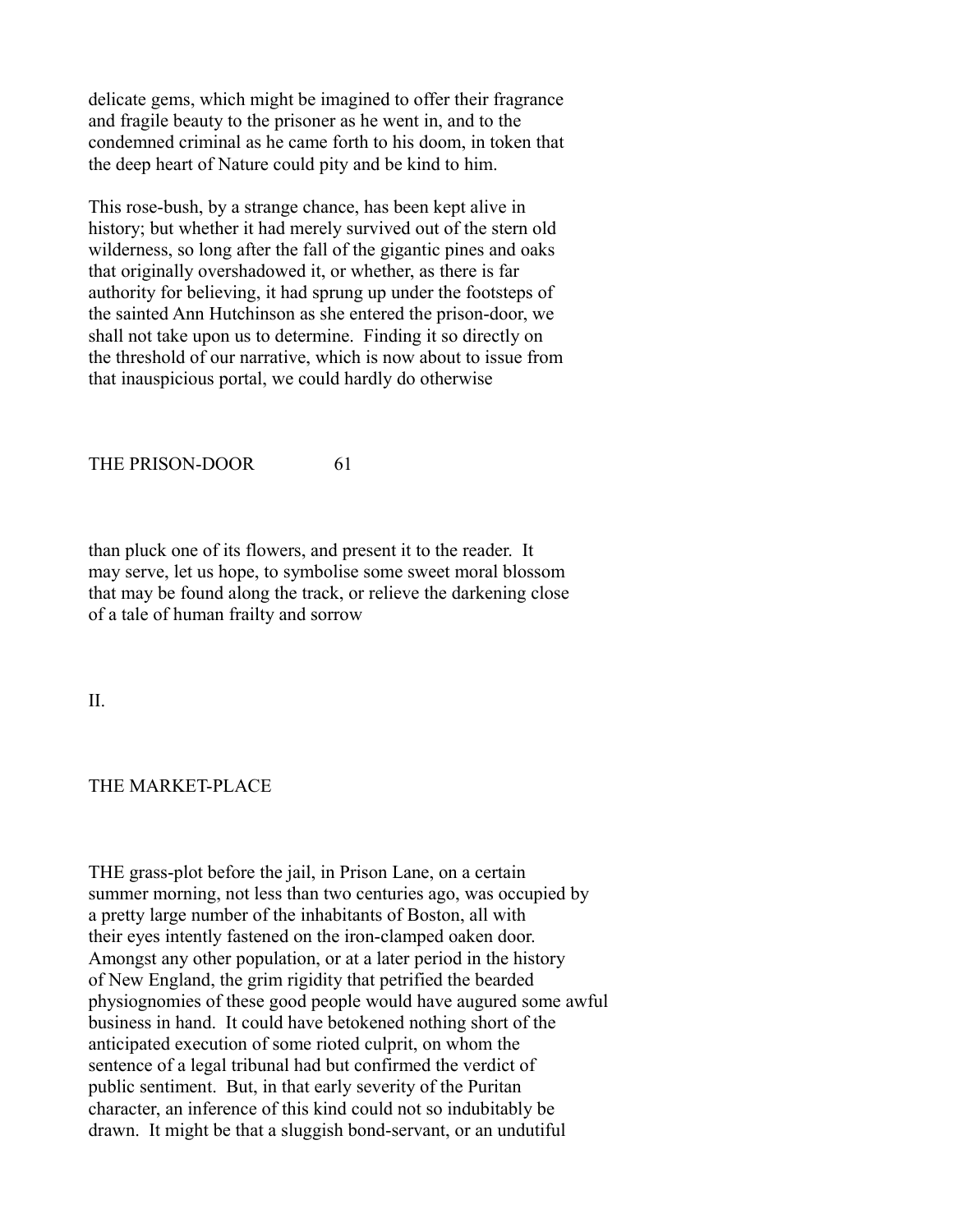child, whom his parents had given over to the civil authority, was to be corrected at the whipping-post. It might be that an Antinomian, a Quaker, or other heterodox religionist, was to be scourged out of the town, or an idle or vagrant Indian, whom the white man's firewater had made riotous about the streets, was to be driven with stripes into the shadow of the forest. It might be,

#### THE MARKET-PLACE 63

too, that a witch, like old Mistress Hibbins, the bitter-tempered widow of the magistrate, was to die upon the gallows. In either case, there was very much the same solemnity of demeanour on the part of the spectators, as befitted a people among whom religion and law were almost identical, and in whose character both were so thoroughly interfused, that the mildest and severest acts of public discipline were alike made venerable and awful. Meagre, indeed, and cold, was the sympathy that a transgressor might look for, from such bystanders, at the scaffold. On the other hand, a penalty which, in our days, would infer a degree of mocking infamy and ridicule, might then be invested with almost as stern a dignity as the punishment of death itself.

It was a circumstance to he noted on the summer morning when our story begins its course, that the women, of whom there were several in the crowd, appeared to take a peculiar interest in whatever penal infliction might be expected to ensue. The age had not so much refinement, that any sense of impropriety restrained the wearers of petticoat and farthingale from stepping forth into the public ways, and wedging their not unsubstantial persons, if occasion were, into the throng nearest to the scaffold at an execution. Morally, as well as materially, there was a coarser fibre in those wives and maidens of old English birth and breeding than in their fair descendants, separated from them by a series of six or seven generations; for, throughout that chain of ancestry, every successive mother had transmitted to her child a fainter bloom, a more delicate and briefer beauty, and a slighter physical frame, if not

### 64 THE SCARLET LETTER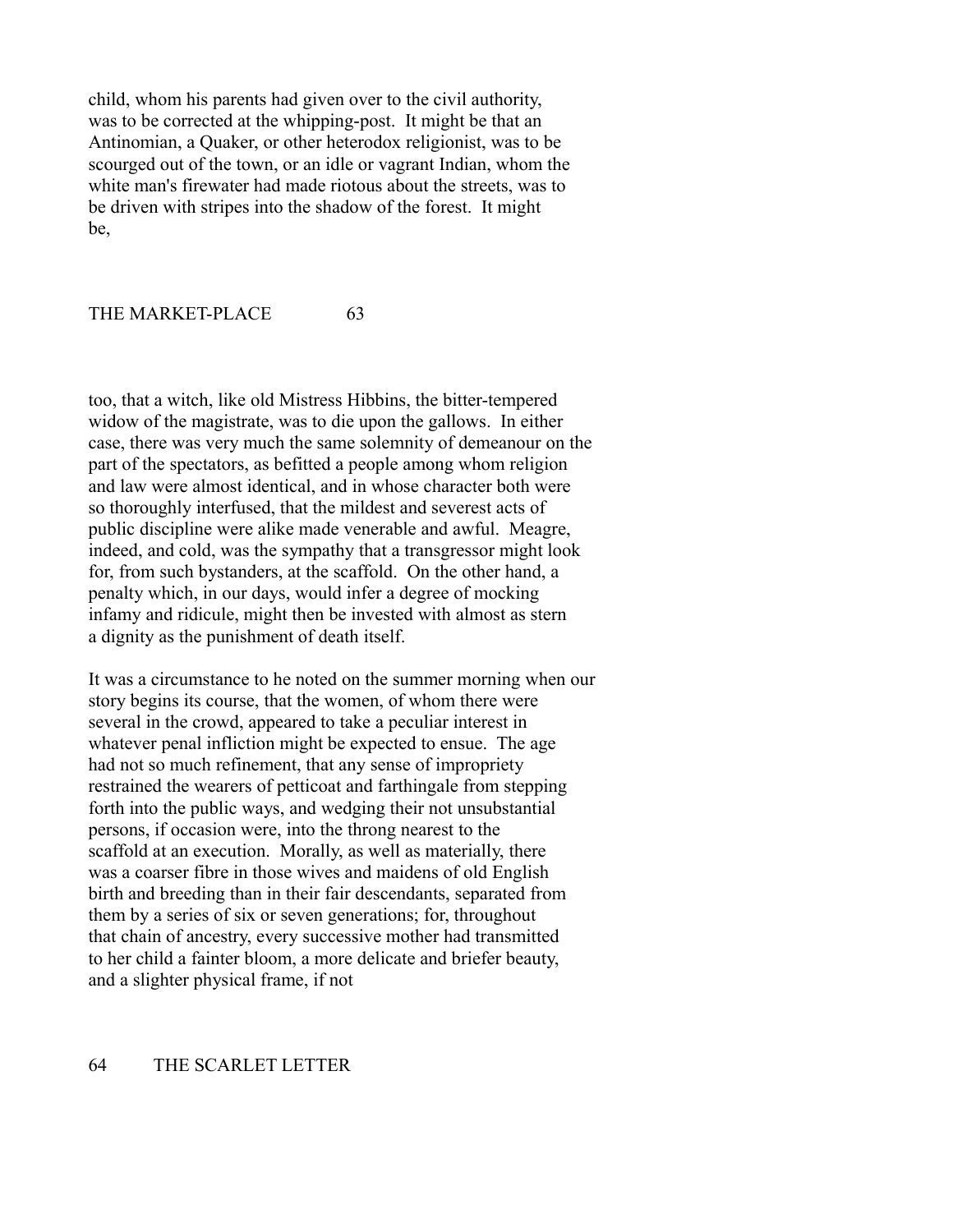character of less force and solidity than her own. The women who were now standing about the prison-door stood within less than half a century of the period when the man-like Elizabeth had been the not altogether unsuitable representative of the sex. They were her countrywomen: and the beef and ale of their native land, with a moral diet not a whit more refined, entered largely into their composition. The bright morning sun, therefore, shone on broad shoulders and well-developed busts, and on round and ruddy cheeks, that had ripened in the far-off island, and had hardly yet grown paler or thinner in the atmosphere of New England. There was, moreover, a boldness and rotundity of speech among these matrons, as most of them seemed to be, that would startle us at the present day, whether in respect to its purport or its volume of tone.

"Goodwives," said a hard-featured dame of fifty, "I'll tell ye a piece of my mind. It would be greatly for the public behoof if we women, being of mature age and church-members in good repute, should have the handling of such malefactresses as this Hester Prynne. What think ye, gossips? If the hussy stood up for judgment before us five, that are now here in a knot together, would she come off with such a sentence as the worshipful magistrates have awarded? Marry, I trow not"

"People say," said another, "that the Reverend Master Dimmesdale, her godly pastor, takes it very grievously to heart that such a scandal should have come upon his congregation. "

"The magistrates are God-fearing gentlemen, but

THE MARKET-PLACE 65

merciful overmuch -- that is a truth," added a third autumnal matron. "At the very least, they should have put the brand of a hot iron on Hester Prynne's forehead. Madame Hester would have winced at that, I warrant me. But she -- the naughty baggage -little will she care what they put upon the bodice of her gown Why, look you, she may cover it with a brooch, or such like. heathenish adornment, and so walk the streets as brave as ever"

"Ah, but," interposed, more softly, a young wife, holding a child by the hand, "let her cover the mark as she will, the pang of it will be always in her heart. "

"What do we talk of marks and brands, whether on the bodice of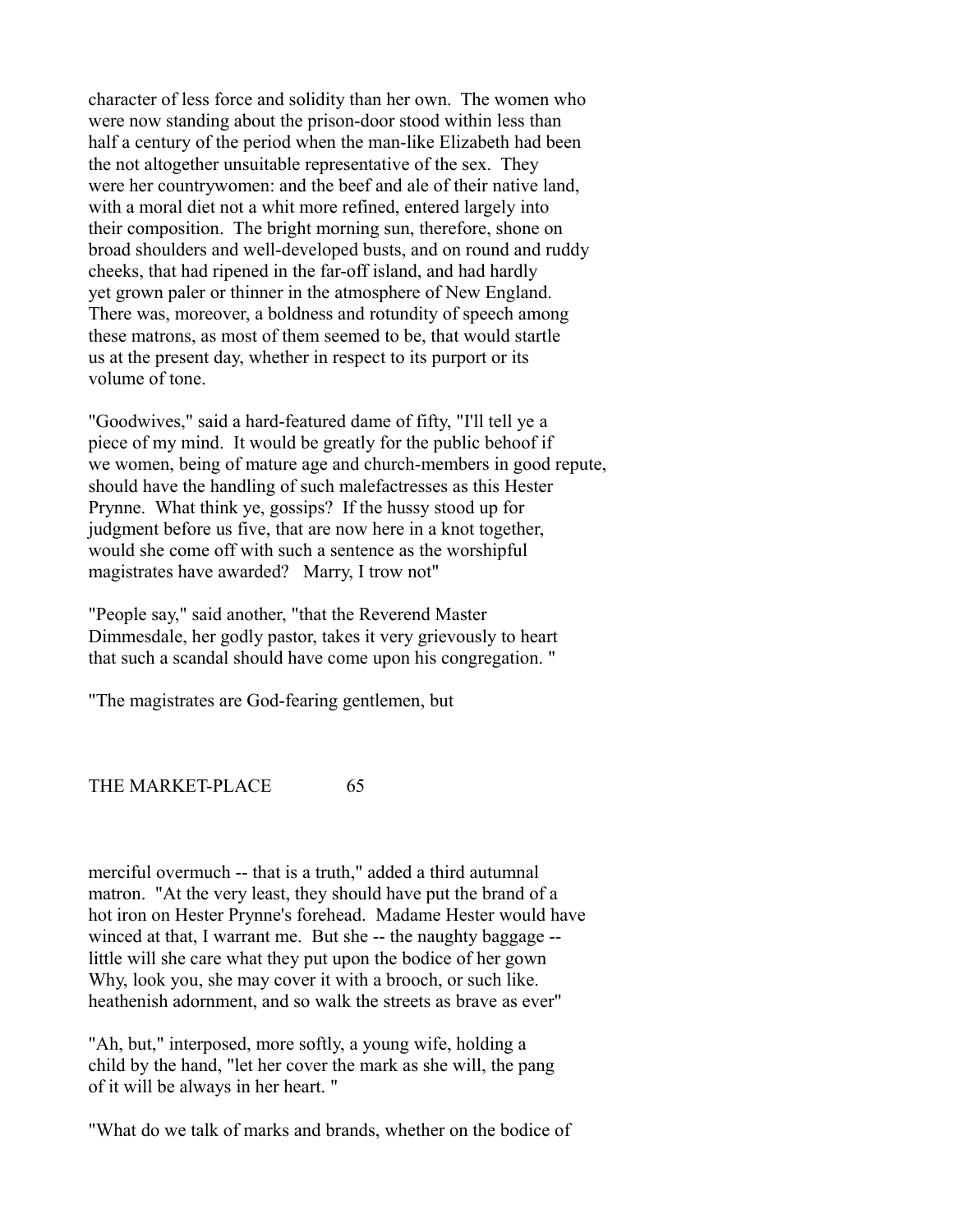her gown or the flesh of her forehead?" cried another female, the ugliest as well as the most pitiless of these self-constituted judges. "This woman has brought shame upon us all, and ought to die; Is there not law for it? Truly there is, both in the Scripture and the statute-book. Then let the magistrates, who have made it of no effect, thank themselves if their own wives and daughters go astray"

"Mercy on us, goodwife" exclaimed a man in the crowd, "is there no virtue in woman, save what springs from a wholesome fear of the gallows? That is the hardest word yet Hush now, gossips for the lock is turning in the prison-door, and here comes Mistress Prynne herself. "

The door of the jail being flung open from within there appeared, in the first place, like a black shadow emerging into sunshine, the grim and gristly presence of the town-beadle, with a sword by his side, and his

# 66 THE SCARLET LETTER

staff of office in his hand. This personage prefigured and represented in his aspect the whole dismal severity of the Puritanic code of law, which it was his business to administer in its final and closest application to the offender. Stretching forth the official staff in his left hand, he laid his right upon the shoulder of a young woman, whom he thus drew forward, until, on the threshold of the prison-door, she repelled him, by an action marked with natural dignity and force of character, and stepped into the open air as if by her own free will. She bore in her arms a child, a baby of some three months old, who winked and turned aside its little face from the too vivid light of day; because its existence, heretofore, had brought it acquaintance only with the grey twilight of a dungeon, or other darksome apartment of the prison.

When the young woman -- the mother of this child -- stood fully revealed before the crowd, it seemed to be her first impulse to clasp the infant closely to her bosom; not so much by an impulse of motherly affection, as that she might thereby conceal a certain token, which was wrought or fastened into her dress. In a moment, however, wisely judging that one token of her shame would but poorly serve to hide another, she took the baby on her arm, and with a burning blush, and yet a haughty smile, and a glance that would not be abashed, looked around at her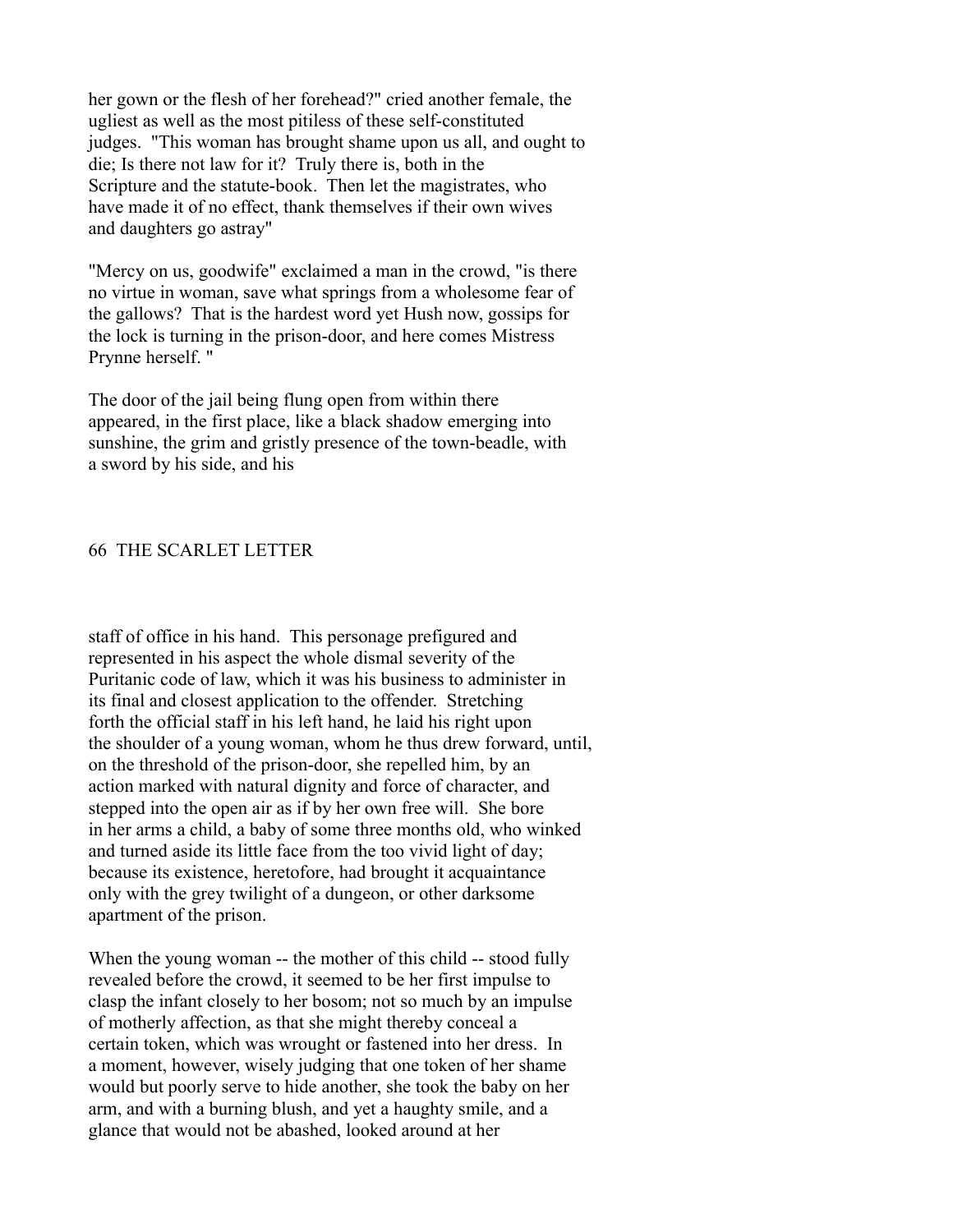townspeople and neighbours. On the breast of her gown, in fine red cloth, surrounded with an elaborate embroidery and fantastic flourishes of gold thread, appeared the letter A. It was so artistically done, and with so much fertility and gorgeous luxuriance

THE MARKET-PLACE 67

of fancy, that it had all the effect of a last and fitting decoration to the apparel which she wore, and which was of a splendour in accordance with the taste of the age, but greatly beyond what was allowed by the sumptuary regulations of the colony.

The young woman was tall, with a figure of perfect elegance on a large scale. She had dark and abundant hair, so glossy that it threw off the sunshine with a gleam; and a face which, besides being beautiful from regularity of feature and richness of complexion, had the impressiveness belonging to a marked brow and deep black eyes. She was ladylike, too, after the manner of the feminine gentility of those days; characterised by a certain state and dignity, rather than by the delicate, evanescent, and indescribable grace which is now recognised as its indication. And never had Hester Prynne appeared more ladylike, in the antique interpretation of the term, than as she issued from the prison. Those who had before known her, and had expected to behold her dimmed and obscured by a disastrous cloud, were astonished, and even startled, to perceive how her beauty shone out, and made a halo of the misfortune and ignominy in which she was enveloped. It may be true that, to a sensitive observer, there was some thing exquisitely painful in it. Her attire, which indeed, she had wrought for the occasion in prison, and had modelled much after her own fancy, seemed to express the attitude of her spirit, the desperate recklessness of her mood, by its wild and picturesque peculiarity. But the point which drew all eyes, and, as it were, transfigured the wearer -- so that both men and women who had been familiarly acquainted with

## 68 THE SCARLET LETTER

Hester Prynne were now impressed as if they beheld her for the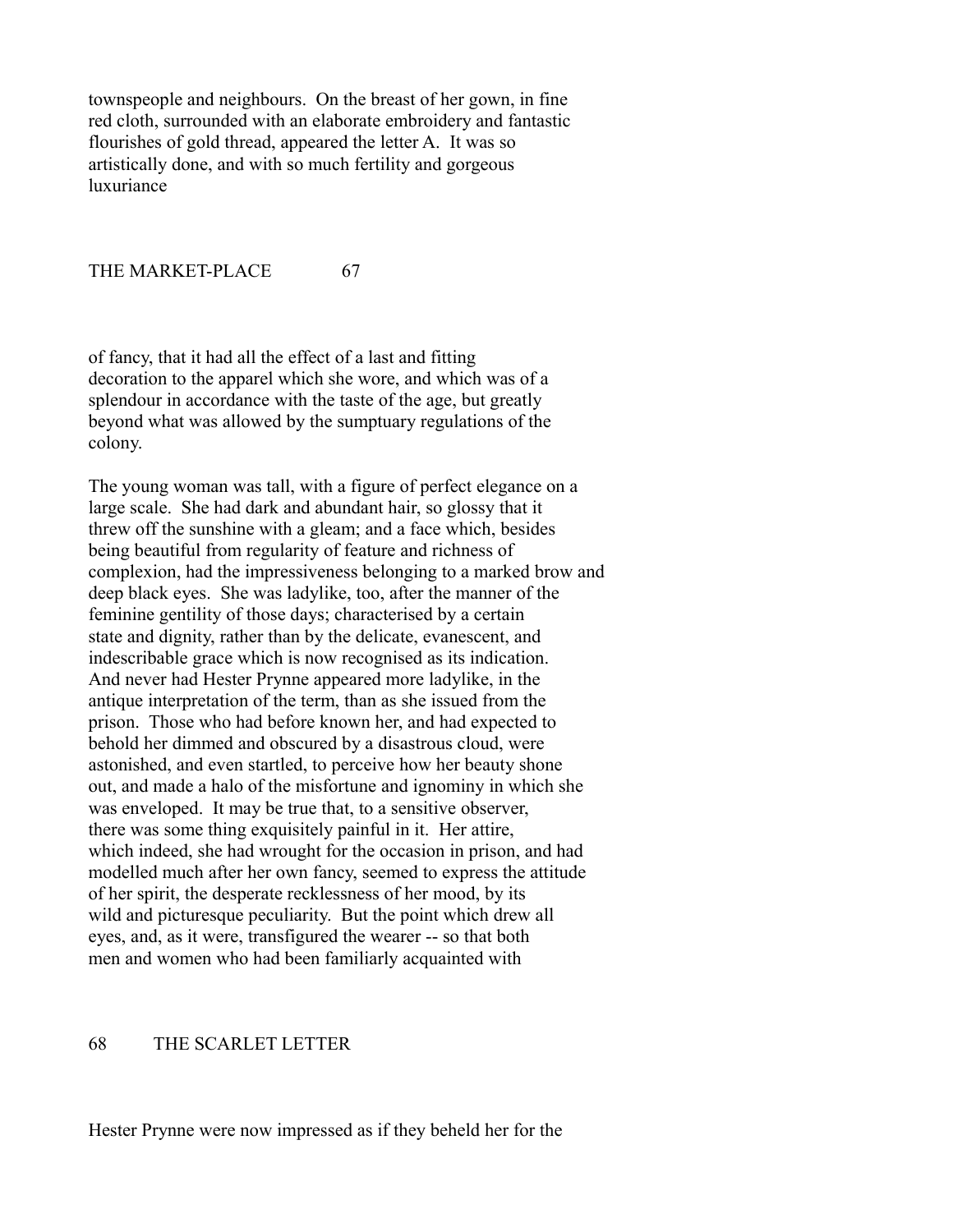first time -- was that SCARLET LETTER, so fantastically embroidered and illuminated upon her bosom. It had the effect of a spell, taking her out of the ordinary relations with humanity, and enclosing her in a sphere by herself.

"She hath good skill at her needle, that's certain," remarked one of her female spectators; "but did ever a woman, before this brazen hussy, contrive such a way of showing it? Why, gossips, what is it but to laugh in the faces of our godly magistrates, and make a pride out of what they, worthy gentlemen, meant for a punishment?"

"It were well," muttered the most iron-visaged of the old dames, "if we stripped Madame Hester's rich gown off her dainty shoulders; and as for the red letter which she hath stitched so curiously, I'll bestow a rag of mine own rheumatic flannel to make a fitter one!"

"Oh, peace, neighbours -- peace!" whispered their youngest companion; "do not let her hear you! Not a stitch in that embroidered letter but she has felt it in her heart. "

The grim beadle now made a gesture with his staff. "Make way, good people -- make way, in the King's name!" cried he. "Open a passage; and I promise ye, Mistress Prynne shall be set where man, woman, and child may have a fair sight of her brave apparel from this time till an hour past meridian. A blessing on the righteous colony of the Massachusetts, where iniquity is dragged out into the sunshine! Come along, Madame Hester, and show your scarlet letter in the market-place!"

THE MARKET-PLACE 69

A lane was forthwith opened through the crowd of spectators. Preceded by the beadle, and attended by an irregular procession of stern-browed men and unkindly visaged women, Hester Prynne set forth towards the place appointed for her punishment. A crowd of eager and curious schoolboys, understanding little of the matter in hand, except that it gave them a half-holiday, ran before her progress, turning their heads continually to stare into her face and at the winking baby in her arms, and at the ignominious letter on her breast. It was no great distance, in those days, from the prison door to the market-place. Measured by the prisoner's experience, however, it might be reckoned a journey of some length; for haughty as her demeanour was, she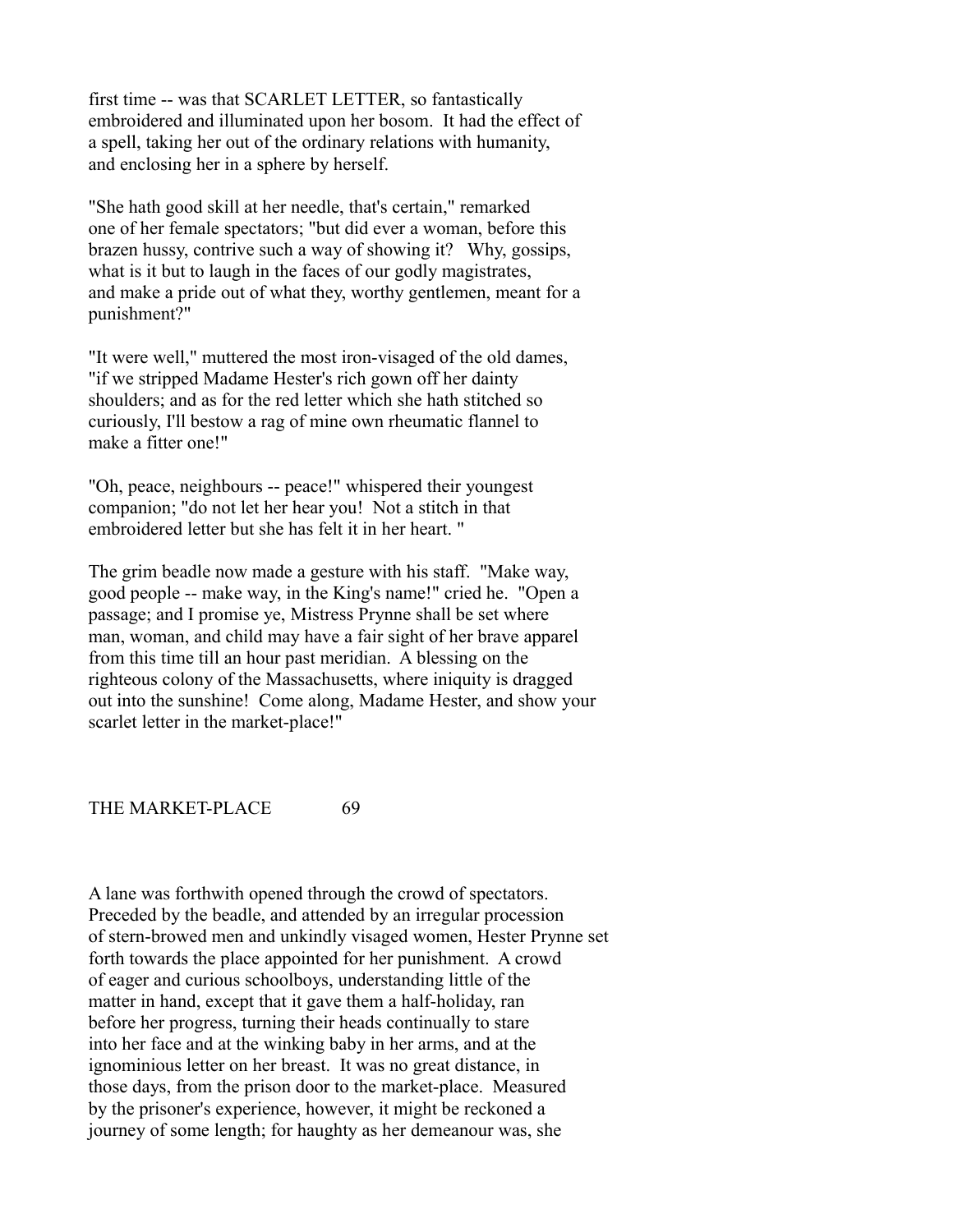perchance underwent an agony from every footstep of those that thronged to see her, as if her heart had been flung into the street for them all to spurn and trample upon. In our nature, however, there is a provision, alike marvellous and merciful, that the sufferer should never know the intensity of what he endures by its present torture, but chiefly by the pang that rankles after it. With almost a serene deportment, therefore, Hester Prynne passed through this portion of her ordeal, and came to a sort of scaffold, at the western extremity of the market-place. It stood nearly beneath the eaves of Boston's earliest church, and appeared to be a fixture there.

In fact, this scaffold constituted a portion of a penal machine, which now, for two or three generations past, has been merely historical and traditionary among us, but was held, in the old time, to be as effectual an agent, in the promotion of good citizen-

# 70 THE SCARLET LETTER

ship, as ever was the guillotine among the terrorists of France. It was, in short, the platform of the pillory; and above it rose the framework of that instrument of discipline, so fashioned as to confine the human head in its tight grasp, and thus hold it up to the public gaze. The very ideal of ignominy was embodied and made manifest in this contrivance of wood and iron. There can be no outrage, methinks, against our common nature -- whatever be the delinquencies of the individual -- no outrage more flagrant than to forbid the culprit to hide his face for shame; as it was the essence of this punishment to do. In Hester Prynne's instance, however, as not unfrequently in other cases, her sentence bore that she should stand a certain time upon the platform, but without undergoing that gripe about the neck and confinement of the head, the proneness to which was the most devilish characteristic of this ugly engine. Knowing well her part, she ascended a flight of wooden steps, and was thus displayed to the surrounding multitude, at about the height of a man's shoulders above the street.

Had there been a Papist among the crowd of Puritans, he might have seen in this beautiful woman, so picturesque in her attire and mien, and with the infant at her bosom, an object to remind him of the image of Divine Maternity, which so many illustrious painters have vied with one another to represent; something which should remind him, indeed, but only by contrast, of that sacred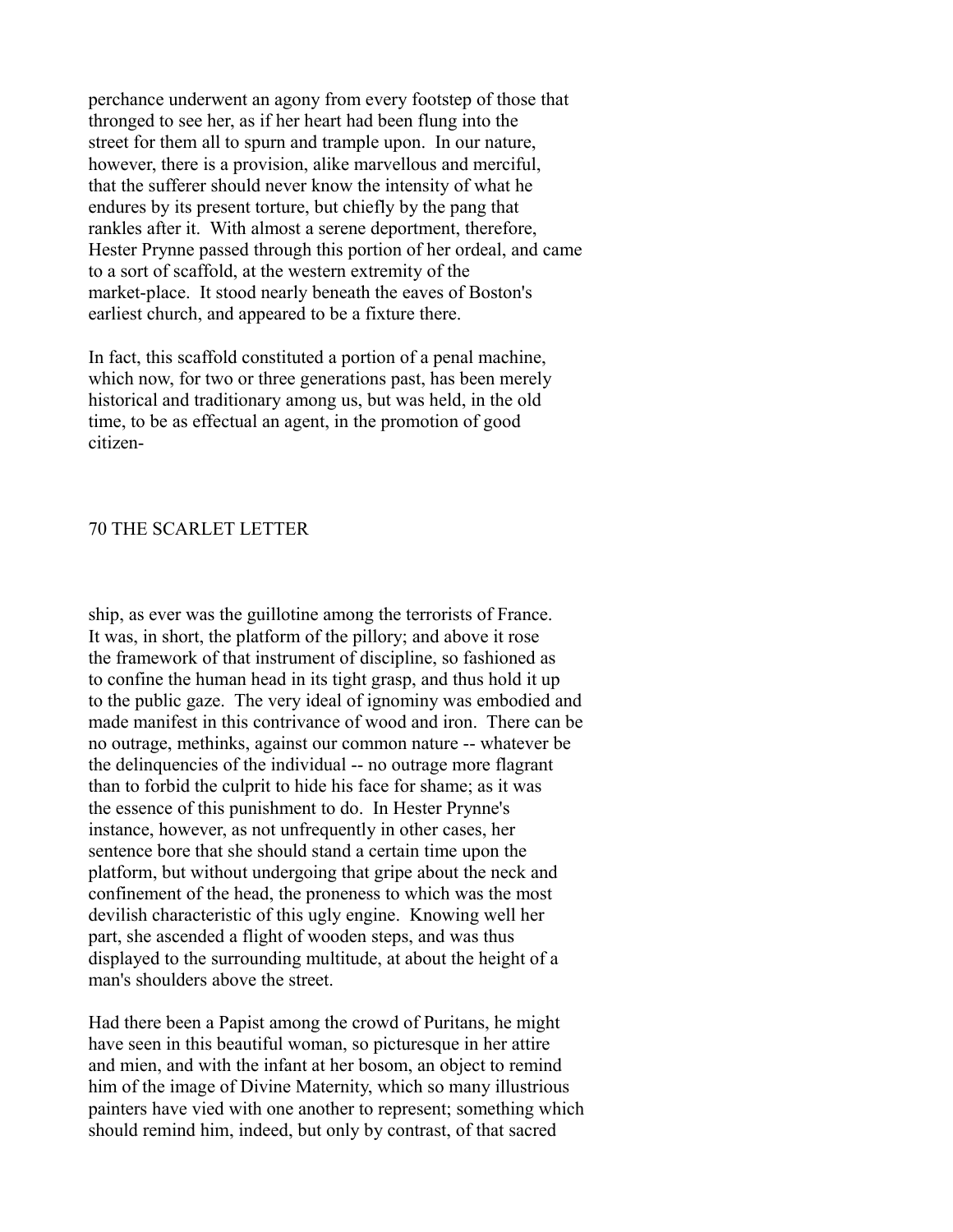image of sinless motherhood, whose infant was to redeem the world. Here, there was the taint of deepest sin in the most sacred quality of human life, working such effect, that the world was only the darker for this woman's beauty,

## THE MARKET-PLACE 7I

and the more lost for the infant that she had borne.

The scene was not without a mixture of awe, such as must always invest the spectacle of guilt and shame in a fellow-creature, before society shall have grown corrupt enough to smile, instead of shuddering at it. The witnesses of Hester Prynne's disgrace had not yet passed beyond their simplicity. They were stern enough to look upon her death, had that been the sentence, without a murmur at its severity, but had none of the heartlessness of another social state, which would find only a theme for jest in an exhibition like the present. Even had there been a disposition to turn the matter into ridicule, it must have been repressed and overpowered by the solemn presence of men no less dignified than the governor, and several of his counsellors, a judge, a general, and the ministers of the town, all of whom sat or stood in a balcony of the meeting-house, looking down upon the platform. When such personages could constitute a part of the spectacle, without risking the majesty, or reverence of rank and office, it was safely to be inferred that the infliction of a legal sentence would have an earnest and effectual meaning. Accordingly, the crowd was sombre and grave. The unhappy culprit sustained herself as best a woman might, under the heavy weight of a thousand unrelenting eyes, all fastened upon her, and concentrated at her bosom. It was almost intolerable to be borne. Of an impulsive and passionate nature, she had fortified herself to encounter the stings and venomous stabs of public contumely, wreaking itself in every variety of insult; but there was a quality so much more terrible in the solemn

# 72 THE SCARLET LETTER

mood of the popular mind, that she longed rather to behold all those rigid countenances contorted with scornful merriment, and herself the object. Had a roar of laughter burst from the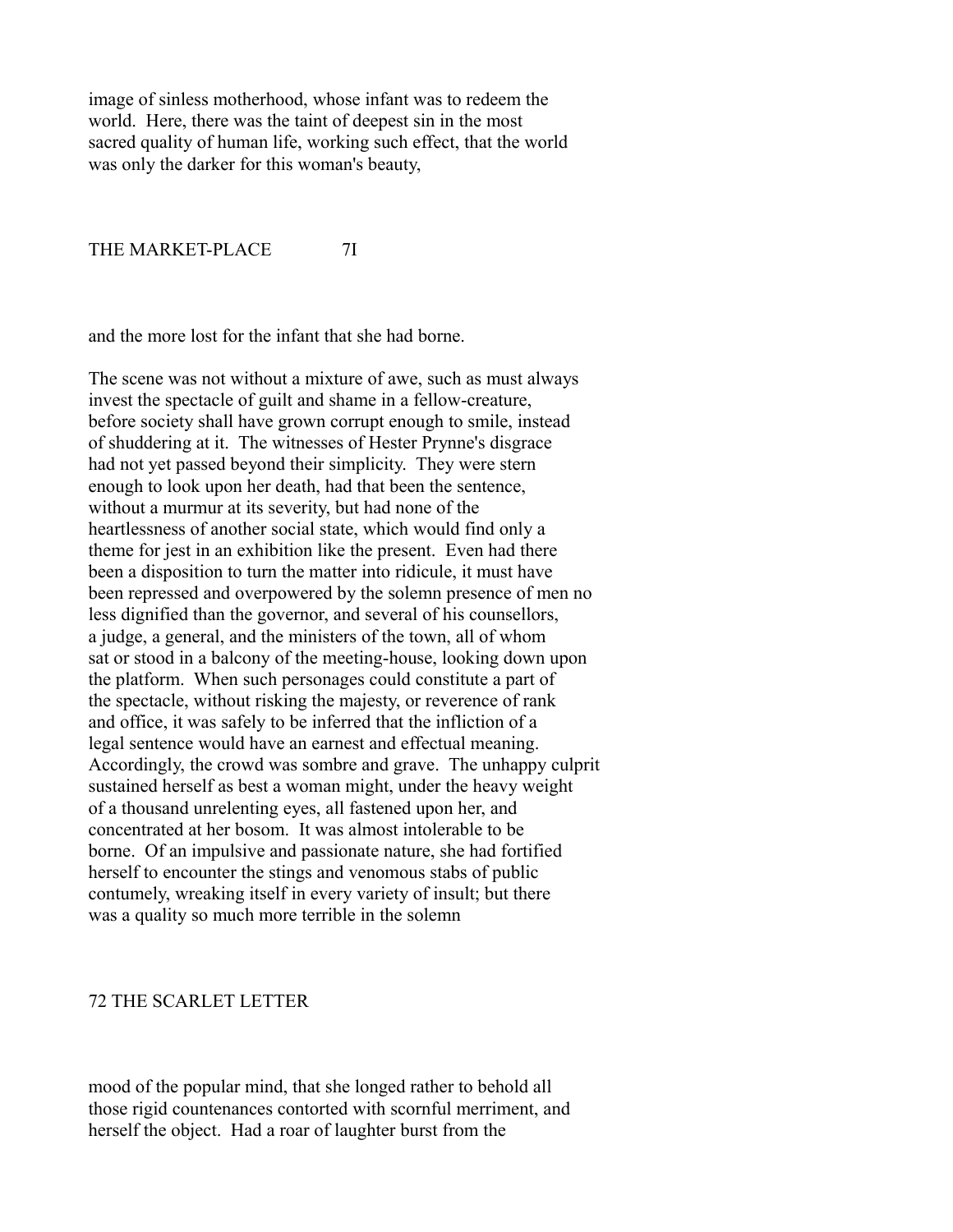multitude -- each man, each woman, each little shrill-voiced child, contributing their individual parts -- Hester Prynne might have repaid them all with a bitter and disdainful smile. But, under the leaden infliction which it was her doom to endure, she felt, at moments, as if she must needs shriek out with the full power of her lungs, and cast herself from the scaffold down upon the ground, or else go mad at once.

Yet there were intervals when the whole scene, in which she was the most conspicuous object, seemed to vanish from her eyes, or, at least, glimmered indistinctly before them, like a mass of imperfectly shaped and spectral images. Her mind, and especially her memory, was preternaturally active, and kept bringing up other scenes than this roughly hewn street of a little town, on the edge of the western wilderness: other faces than were louring upon her from beneath the brims of those steeple-crowned hats. Reminiscences, the most trifling and immaterial, passages of infancy and school-days, sports, childish quarrels, and the little domestic traits of her maiden years, came swarming back upon her, intermingled with recollections of whatever was gravest in her subsequent life; one picture precisely as vivid as another; as if all were of similar importance, or all alike a play. Possibly, it was an instinctive device of her spirit to relieve itself by the exhibition of these phantasmagoric forms, from the cruel weight and hardness of the reality.

Be that as it might, the scaffold of the pillory was

THE MARKET-PLACE 73

a point of view that revealed to Hester Prynne the entire track along which she had been treading, since her happy infancy. Standing on that miserable eminence, she saw again her native village, in Old England, and her paternal home: a decayed house of grey stone, with a poverty-stricken aspect, but retaining a half obliterated shield of arms over the portal, in token of antique gentility. She saw her father's face, with its bold brow, and reverend white beard that flowed over the old-fashioned Elizabethan ruff; her mother's, too, with the look of heedful and anxious love which it always wore in her remembrance, and which, even since her death, had so often laid the impediment of a gentle remonstrance in her daughter's pathway. She saw her own face, glowing with girlish beauty, and illuminating all the interior of the dusky mirror in which she had been wont to gaze at it. There she beheld another countenance, of a man well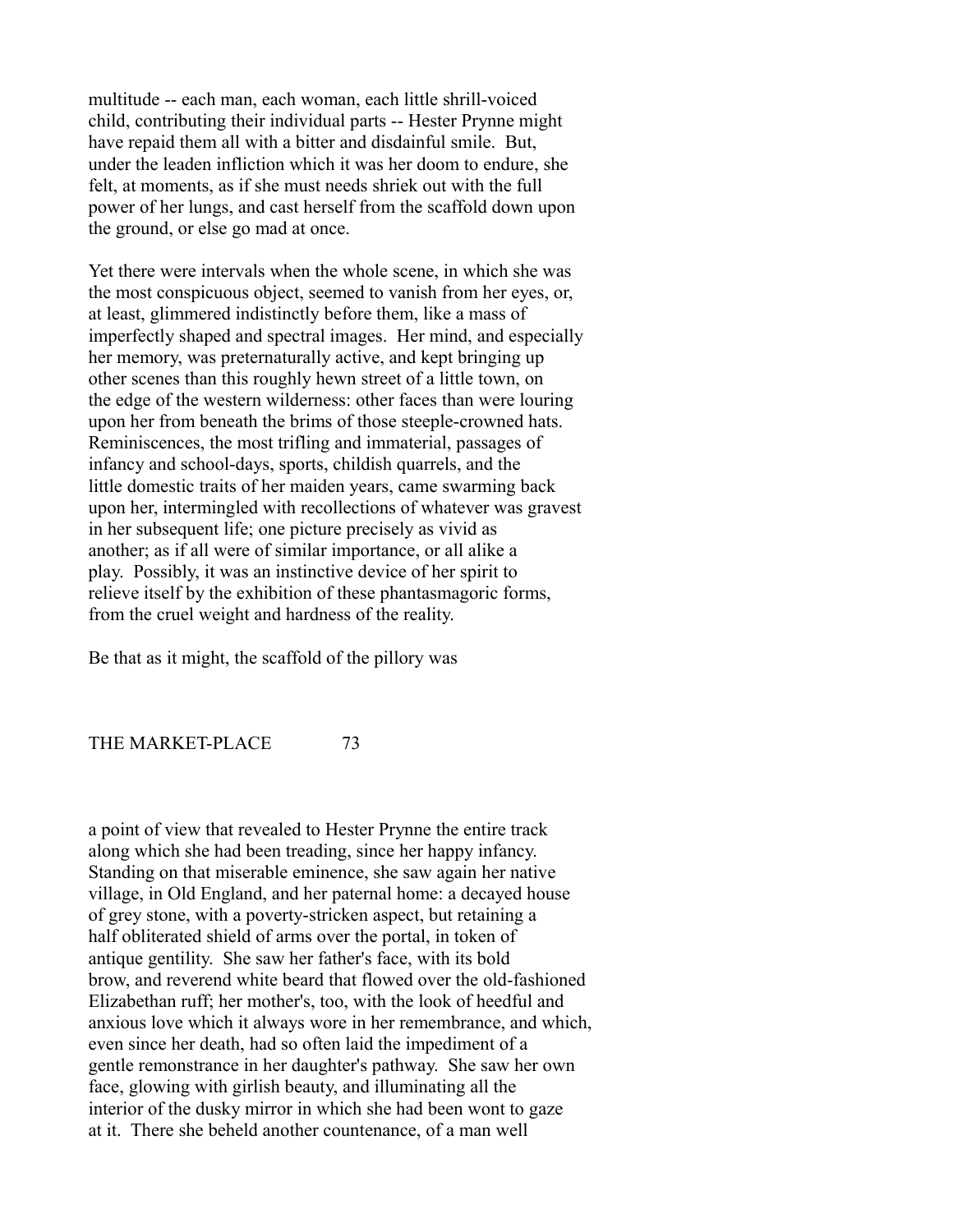stricken in years, a pale, thin, scholar-like visage, with eyes dim and bleared by the lamp-light that had served them to pore over many ponderous books. Yet those same bleared optics had a strange, penetrating power, when it was their owner's purpose to read the human soul. This figure of tile study and the cloister, as Hester Prynne's womanly fancy failed not to recall, was slightly deformed, with the left shoulder a trifle higher than the right. Next rose before her in memory's picture-gallery, the intricate and narrow thoroughfares, the tall, grey houses, the huge cathedrals, and the public edifices, ancient in date and quaint in architecture, of a continental city; where new life had awaited her, still in connexion with the mis-shapen scholar: a new life, but feeding itself on

### 74 THE SCARLET LETTER

time-worn materials, like a tuft of green moss on a crumbling wall. Lastly, in lieu of these shifting scenes, came back the rude market-place of the Puritan, settlement, with all the townspeople assembled, and levelling their stern regards at Hester Prynne -- yes, at herself -- who stood on the scaffold of the pillory, an infant on her arm, and the letter A, in scarlet, fantastically embroidered with gold thread, upon her bosom

Could it be true? She clutched the child so fiercely to her breast that it sent forth a cry; she turned her eyes downward at the scarlet letter, and even touched it with her finger, to assure herself that the infant and the shame were real. Yes these were her realities -- all else had vanished!

III.

# THE RECOGNITION

FROM this intense consciousness of being the object of severe and universal observation, the wearer of the scarlet letter was at length relieved, by discerning, on the outskirts of the crowd, a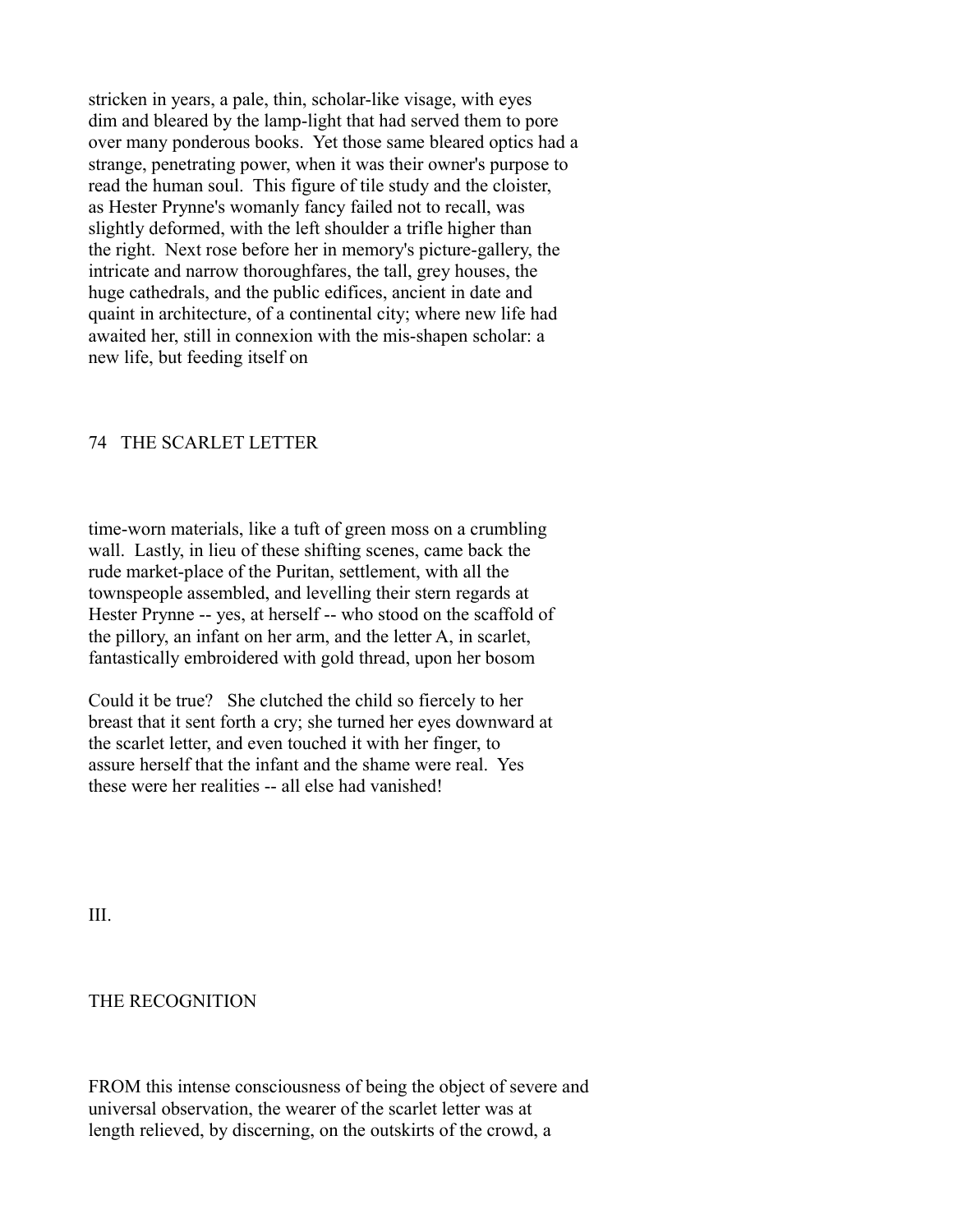figure which irresistibly took possession of her thoughts. An Indian in his native garb was standing there; but the red men were not so infrequent visitors of the English settlements that one of them would have attracted any notice from Hester Prynne at such a time; much less would he have excluded all other objects and ideas from her mind. By the Indian's side, and evidently sustaining a companionship with him, stood a white man, clad in a strange disarray of civilized and savage costume.

He was small in stature, with a furrowed visage, which as yet could hardly be termed aged. There was a remarkable intelligence in his features, as of a person who had so cultivated his mental part that it could not fail to mould the physical to itself and become manifest by unmistakable tokens. Although, by a seemingly careless arrangement of his heterogeneous garb, he had endeavoured to conceal or abate the peculiarity, it was sufficiently evident to Hester Prynne that one of this man's shoulders rose

# 76 THE SCARLET LETTER

higher than the other. Again, at the first instant of perceiving that thin visage, and the slight deformity of the figure, she pressed her infant to her bosom with so convulsive a force that the poor babe uttered another cry of pain. But the mother did not seem to hear it,

At his arrival in the market-place, and some time before she saw him, the stranger had bent his eyes on Hester Prynne. It was carelessly at first, like a man chiefly accustomed to look inward, and to whom external matters are of little value and import, unless they bear relation to something within his mind. Very soon, however, his look became keen and penetrative. A writhing horror twisted itself across his features, like a snake gliding swiftly over them, and making one little pause, with all its wreathed intervolutions in open sight. His face darkened with some powerful emotion, which, nevertheless, he so instantaneously controlled by an effort of his will, that, save at a single moment, its expression might have passed for calmness. After a brief space, the convulsion grew almost imperceptible, and finally subsided into the depths of his nature. When he found the eyes of Hester Prynne fastened on his own, and saw that she appeared to recognize him, he slowly and calmly raised his finger, made a gesture with it in the air, and laid it on his lips.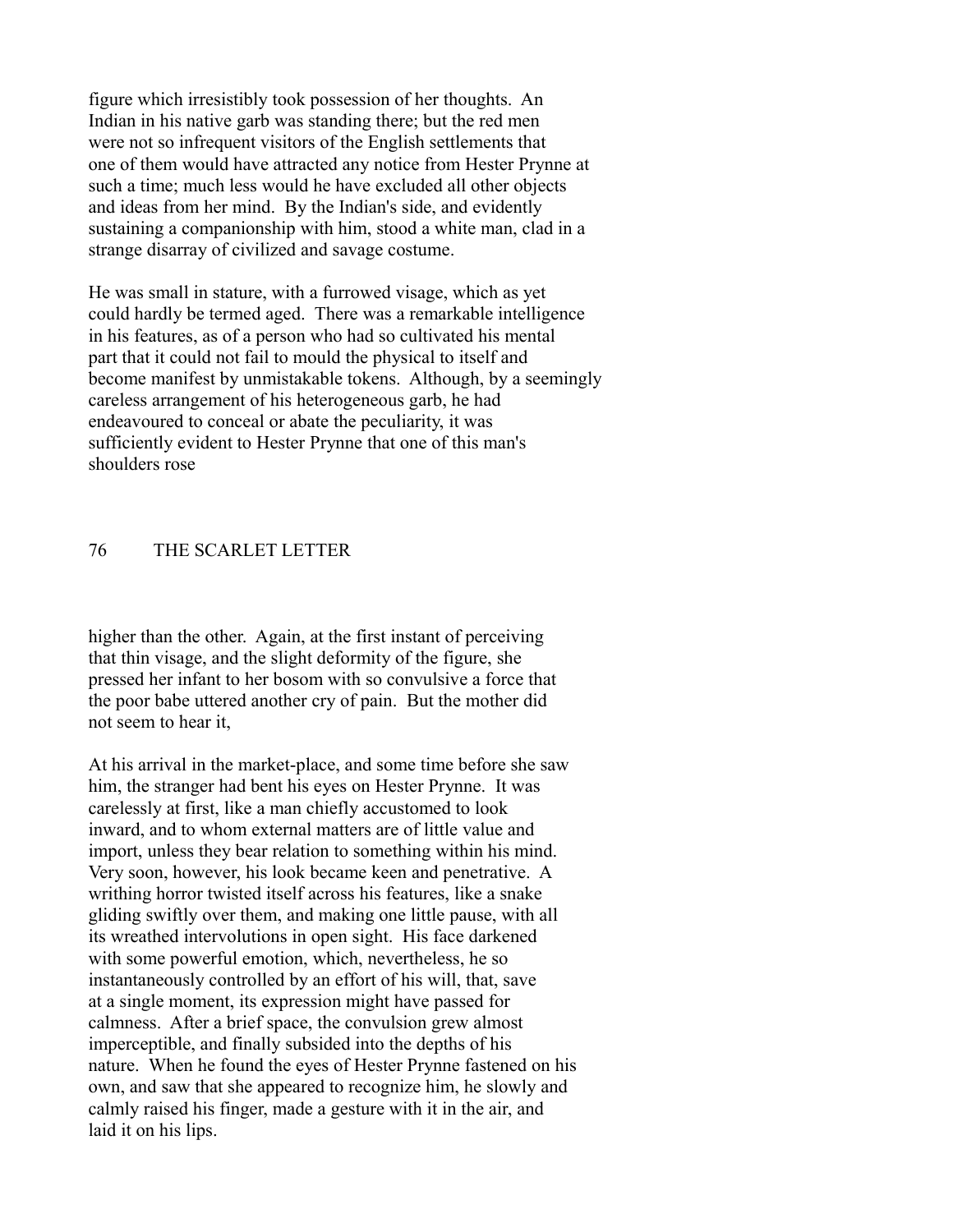Then touching the shoulder of a townsman who stood near to him, he addressed him in a formal and courteous manner:

"I pray you, good Sir," said he, "who is this woman? -- and wherefore is she here set up to public shame?"

THE RECOGNITION 77

"You must needs be a stranger in this region, friend," answered the townsman, looking curiously at the questioner and his savage companion, "else you would surely have heard of Mistress Hester Prynne and her evil doings. She hath raised a great scandal, I promise you, in godly Master Dimmesdale's church. "

"You say truly," replied the other; "I am a stranger, and have been a wanderer, sorely against my will. I have met with grievous mishaps by sea and land, and have been long held in bonds among the heathen-folk to the southward; and am now brought hither by this Indian to be redeemed out of my captivity. Will it please you, therefore, to tell me of Hester Prynne's -- have I her name rightly? -- of this woman's offences, and what has brought her to yonder scaffold?"

"Truly, friend; and methinks it must gladden your heart, after your troubles and sojourn in the wilderness," said the townsman, "to find yourself at length in a land where iniquity is searched out and punished in the sight of rulers and people, as here in our godly New England. Yonder woman, Sir, you must know, was the wife of a certain learned man, English by birth, but who had long ago dwelt in Amsterdam, whence some good time agone he was minded to cross over and cast in his lot with us of the Massachusetts. To this purpose he sent his wife before him, remaining himself to look after some necessary affairs. Marry, good Sir, in some two years, or less, that the woman has been a dweller here in Boston, no tidings have come of this learned gentleman, Master Prynne; and his young wife, look you, being left to her own misguidance -- "

# 78 THE SCARLET LETTER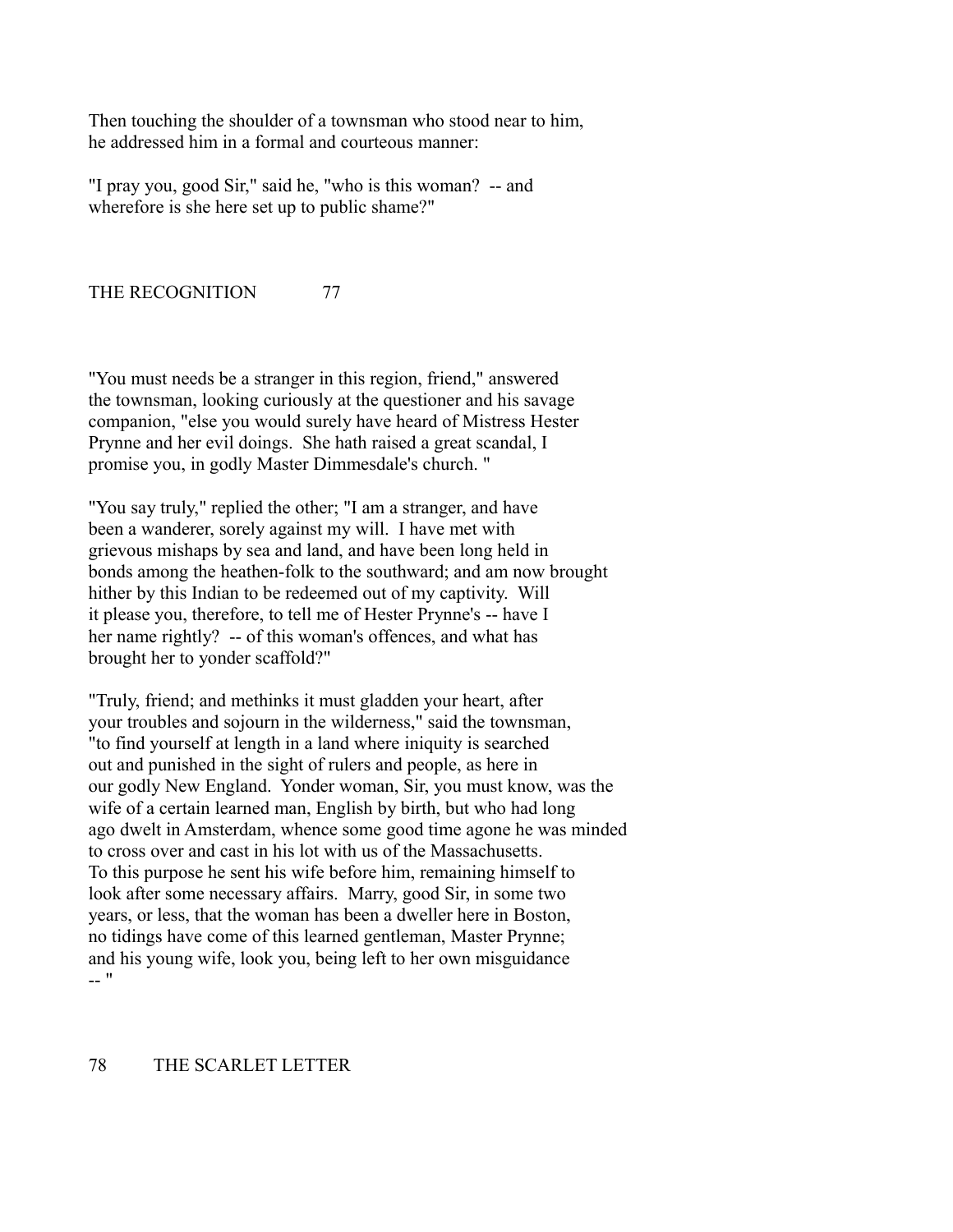"Ah! -- aha! -- I conceive you," said the stranger with a bitter smile. "So learned a man as you speak of should have learned this too in his books. And who, by your favour, Sir, may be the father of yonder babe -- it is some three or four months old, I should judge -- which Mistress Prynne is holding in her arms?"

"Of a truth, friend, that matter remaineth a riddle; and the Daniel who shall expound it is yet a-wanting," answered the townsman. "Madame Hester absolutely refuseth to speak, and the magistrates have laid their heads together in vain. Peradventure the guilty one stands looking on at this sad spectacle, unknown of man, and forgetting that God sees him. "

"The learned man," observed the stranger with another smile, "should come himself to look into the mystery. "

"It behoves him well if he be still in life," responded the townsman. "Now, good Sir, our Massachusetts magistracy, bethinking themselves that this woman is youthful and fair, and doubtless was strongly tempted to her fall, and that, moreover, as is most likely, her husband may be at the bottom of the sea, they have not been bold to put in force the extremity of our righteous law against her. The penalty thereof is death. But in their great mercy and tenderness of heart they have doomed Mistress Prynne to stand only a space of three hours on the platform of the pillory, and then and thereafter, for the remainder of her natural life to wear a mark of shame upon her bosom. "

"A wise sentence," remarked the stranger, gravely.

THE RECOGNITION 79

bowing his head. "Thus she will be a living sermon against sin, until the ignominious letter be engraved upon her tombstone. It irks me, nevertheless, that the partner of her iniquity should not at least, stand on the scaffold by her side. But he will be known -- he will be known! -- he will be known!"

He bowed courteously to the communicative townsman, and whispering a few words to his Indian attendant, they both made their way through the crowd.

While this passed, Hester Prynne had been standing on her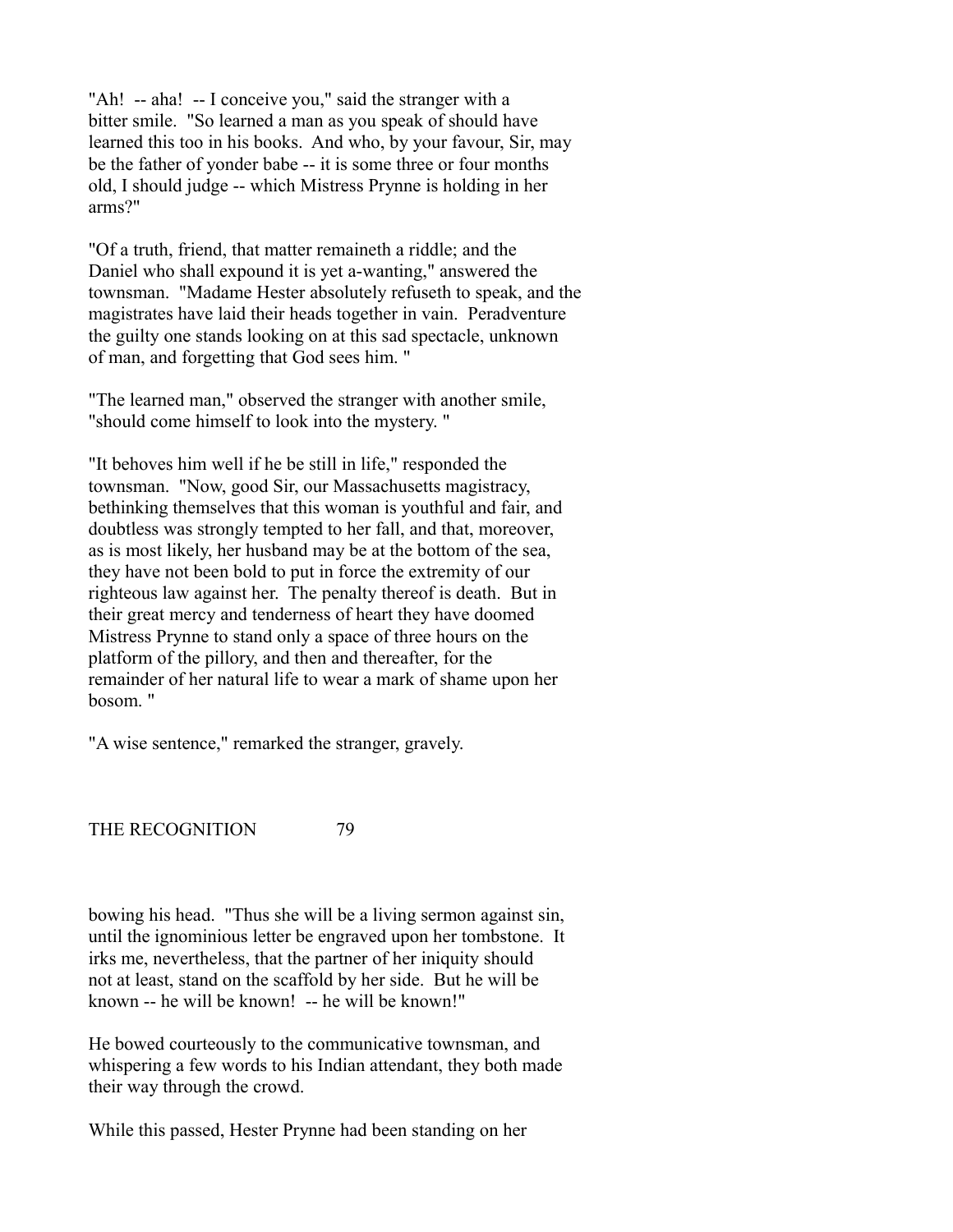pedestal, still with a fixed gaze towards the stranger -- so fixed a gaze that, at moments of intense absorption, all other objects in the visible world seemed to vanish, leaving only him and her. Such an interview, perhaps, would have been more terrible than even to meet him as she now did, with the hot mid-day sun burning down upon her face, and lighting up its shame; with the scarlet token of infamy on her breast; with the sin-born infant in her arms; with a whole people, drawn forth as to a festival, staring at the features that should have been seen only in the quiet gleam of the fireside, in the happy shadow of a home, or beneath a matronly veil at church. Dreadful as it was, she was conscious of a shelter in the presence of these thousand witnesses. It was better to stand thus, with so many betwixt him and her, than to greet him face to face -- they two alone. She fled for refuge, as it were, to the public exposure, and dreaded the moment when its protection should be withdrawn from her. Involved in these thoughts, she scarcely heard a voice behind her until it had repeated her name more than once, in

# 80 THE SCARLET LETTER

a loud and solemn tone, audible to the whole multitude.

"Hearken unto me, Hester Prynne!" said the voice.

It has already been noticed that directly over the platform on which Hester Prynne stood was a kind of balcony, or open gallery, appended to the meeting-house. It was the place whence proclamations were wont to be made, amidst an assemblage of the magistracy, with all the ceremonial that attended such public observances in those days. Here, to witness the scene which we are describing, sat Governor Bellingham himself with four sergeants about his chair, bearing halberds, as a guard of honour. He wore a dark feather in his hat, a border of embroidery on his cloak, and a black velvet tunic beneath -- a gentleman advanced in years, with a hard experience written in his wrinkles. He was not ill-fitted to be the head and representative of a community which owed its origin and progress, and its present state of development, not to the impulses of youth, but to the stern and tempered energies of manhood and the sombre sagacity of age; accomplishing so much, precisely because it imagined and hoped so little. The other eminent characters by whom the chief ruler was surrounded were distinguished by a dignity of mien, belonging to a period when the forms of authority were felt to possess the sacredness of Divine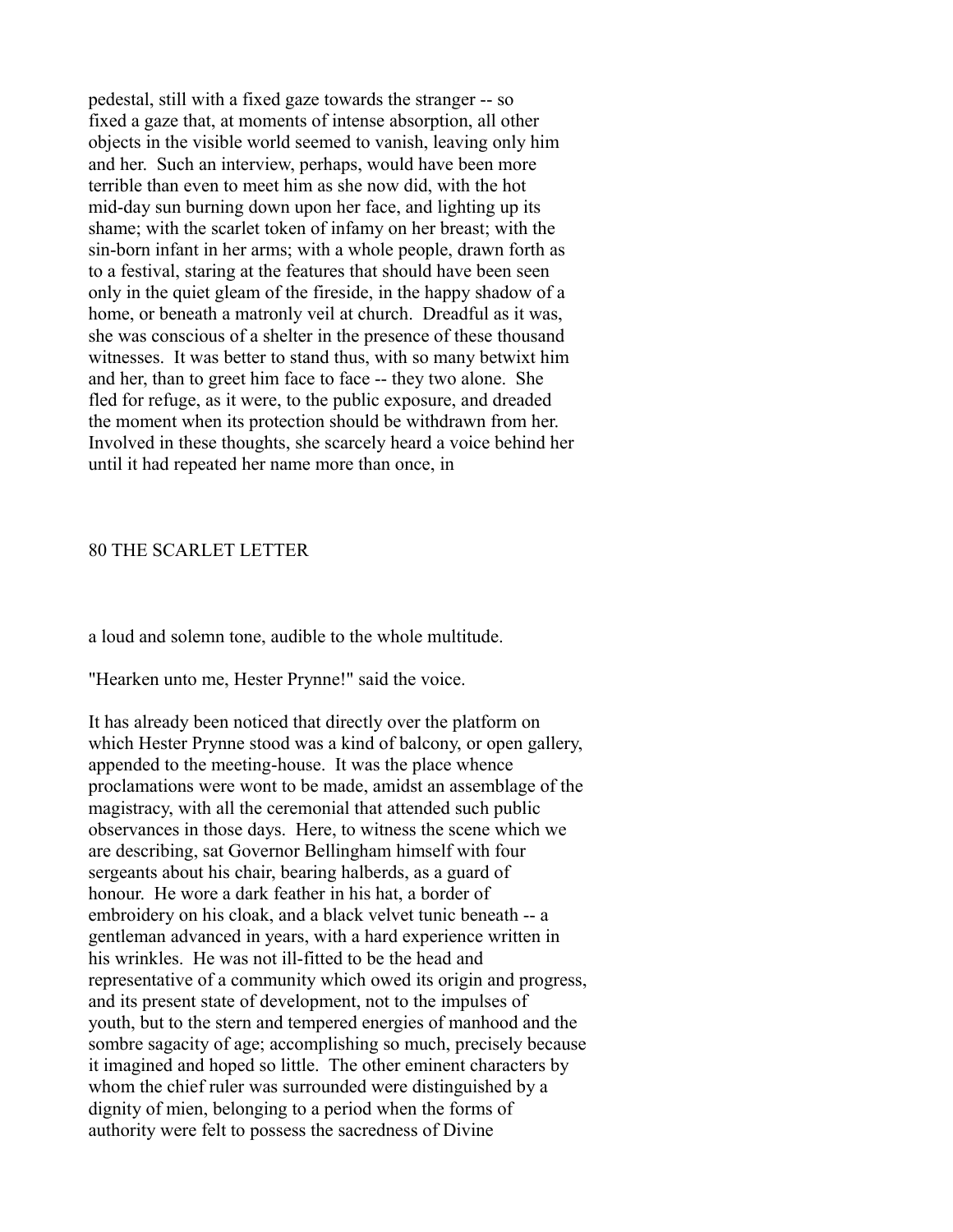institutions. They were, doubtless, good men, just and sage. But, out of the whole human family, it would not have been easy to select the same number of wise and virtuous persons, who should he less capable of sitting in judgment on an erring woman's heart, and

THE RECOGNITION 81

disentangling its mesh of good and evil, than the sages of rigid aspect towards whom Hester Prynne now turned her face. She seemed conscious, indeed, that whatever sympathy she might expect lay in the larger and warmer heart of the multitude; for, as she lifted her eyes towards the balcony, the unhappy woman grew pale, and trembled.

The voice which had called her attention was that of the reverend and famous John Wilson, the eldest clergyman of Boston, a great scholar, like most of his contemporaries in the profession, and withal a man of kind and genial spirit. This last attribute, however, had been less carefully developed than his intellectual gifts, and was, in truth, rather a matter of shame than self-congratulation with him. There he stood, with a border of grizzled locks beneath his skull-cap, while his grey eyes, accustomed to the shaded light of his study, were winking, like those of Hester's infant, in the unadulterated sunshine. He looked like the darkly engraved portraits which we see prefixed to old volumes of sermons, and had no more right than one of those portraits would have to step forth, as he now did, and meddle with a question of human guilt, passion, and anguish

"Hester Prynne," said the clergyman, "I have striven with my young brother here, under whose preaching of the Word you have been privileged to sit" -- here Mr. Wilson laid his hand on the shoulder of a pale young man beside him -- "I have sought, I say, to persuade this godly youth, that he should deal with you, here in the face of Heaven, and before these wise and upright rulers, and in hearing of all the people, as touching the vileness and blackness of

# 82 THE SCARLET LETTER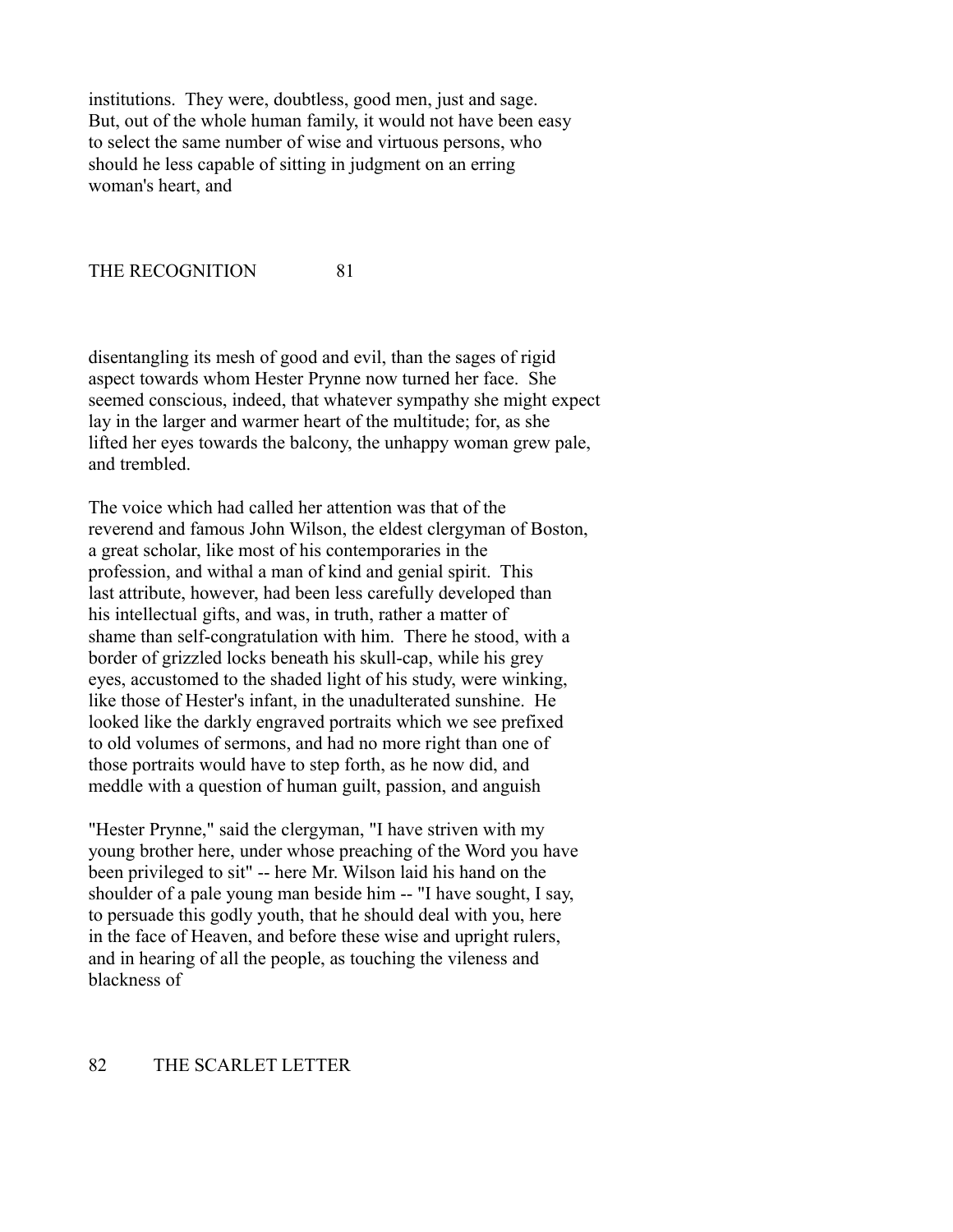your sin. Knowing your natural temper better than l, he could the better judge what arguments to use, whether of tenderness or terror, such as might prevail over your hardness and obstinacy, insomuch that you should no longer hide the name of him who tempted you to this grievous fall. But he opposes to me -- with a young man's over-softness, albeit wise beyond his years -- that it were wronging the very nature of woman to force her to lay open her heart's secrets in such broad daylight, and in presence of so great a multitude. Truly, as I sought to convince him, the shame lay in the commission of the sin, and not in the showing of it forth. What say you to it, once again, brother Dimmesdale? Must it be thou, or I, that shall deal with this poor sinner's soul?"

There was a murmur among the dignified and reverend occupants of the balcony; and Governor Bellingham gave expression to its purport, speaking in an authoritative voice, although tempered with respect towards the youthful clergyman whom he addressed:

"Good Master Dimmesdale," said he, "the responsibility of this woman's soul lies greatly with you. It behoves you; therefore, to exhort her to repentance and to confession, as a proof and consequence thereof. "

The directness of this appeal drew the eyes of the whole crowd upon the Reverend Mr. Dimmesdale -- young clergyman, who had come from one of the great English universities, bringing all the learning of the age into our wild forest land. His eloquence and religious fervour had already given the earnest of high eminence in his profession. He was a person of

THE RECOGNITION 83

very striking aspect, with a white, lofty, and impending brow; large, brown, melancholy eyes, and a mouth which, unless when he forcibly compressed it, was apt to be tremulous, expressing both nervous sensibility and a vast power of self restraint. Notwithstanding his high native gifts and scholar-like attainments, there was an air about this young minister -- an apprehensive, a startled, a half-frightened look -- as of a being who felt himself quite astray, and at a loss in the pathway of human existence, and could only be at ease in some seclusion of his own. Therefore, so far as his duties would permit, he trod in the shadowy by-paths, and thus kept himself simple and childlike, coming forth, when occasion was, with a freshness, and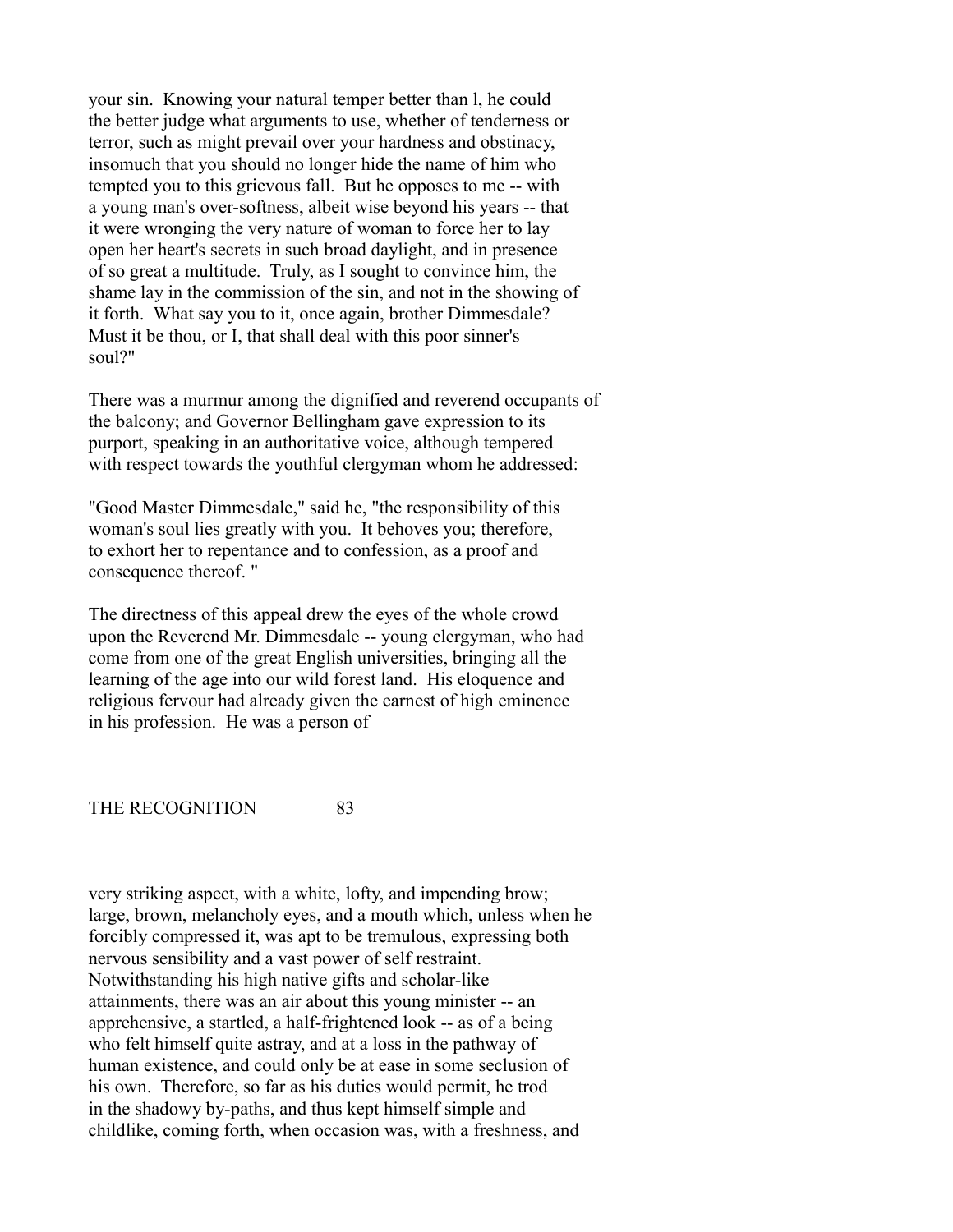fragrance, and dewy purity of thought, which, as many people said, affected them like tile speech of an angel.

Such was the young man whom the Reverend Mr. Wilson and the Governor had introduced so openly to the public notice, bidding him speak, in the hearing of all men, to that mystery of a woman's soul, so sacred even in its pollution. The trying nature of his position drove the blood from his cheek, and made his lips tremulous.

"Speak to the woman, my brother," said Mr. Wilson. "It is of moment to her soul, and, therefore, as the worshipful Governor says, momentous to thine own, ill whose charge hers is. Exhort her to confess the truth!"

The Reverend Mr. Dimmesdale bent his head, silent prayer, as it seemed, and then came forward.

"Hester Prynne," said he, leaning over the balcony and looking down steadfastly into her eyes, "thou

### 84 THE SCARLET LETTER

hearest what this good man says, and seest the accountability under which I labour. If thou feelest it to be for thy soul's peace, and that thy earthly punishment will thereby be made more effectual to salvation, I charge thee to speak out the name of thy fellow-sinner and fellow-sufferer! Be not silent from any mistaken pity and tenderness for him; for, believe me, Hester, though he were to step down from a high place, and stand there beside thee, on thy pedestal of shame, yet better were it so than to hide a guilty heart through life. What can thy silence do for him, except it tempt him -- yea, compel him, as it were -- to add hypocrisy to sin? Heaven hath granted thee an open ignominy, that thereby thou mayest work out an open triumph over the evil within thee and the sorrow without. Take heed how thou deniest to him -- who, perchance, hath not the courage to grasp it for himself -- the bitter, but wholesome, cup that is now presented to thy lips!"

The young pastor's voice was tremulously sweet, rich, deep, and broken. The feeling that it so evidently manifested, rather than the direct purport of the words, caused it to vibrate within all hearts, and brought the listeners into one accord of sympathy. Even the poor baby at Hester's bosom was affected by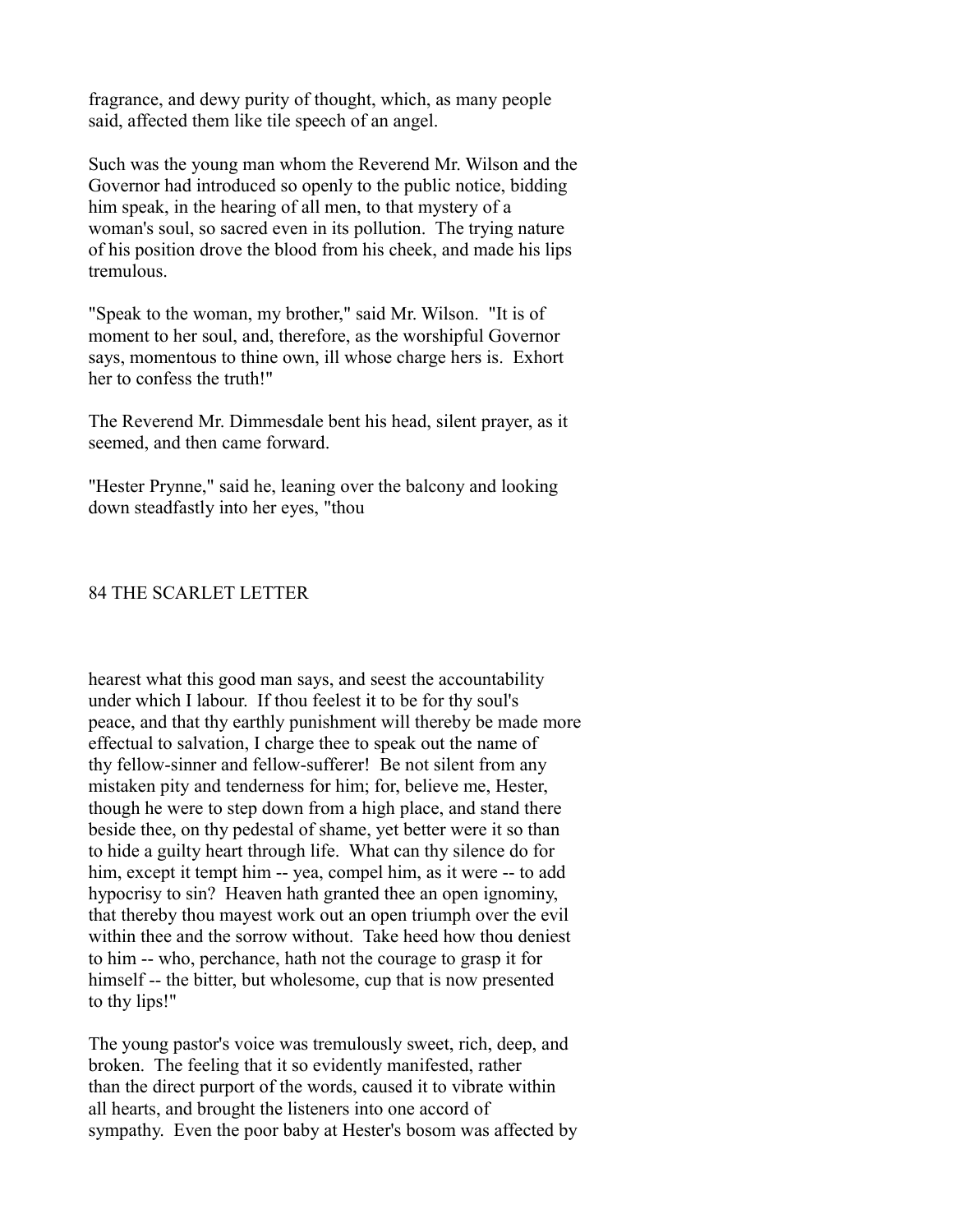the same influence, for it directed its hitherto vacant gaze towards Mr. Dimmesdale, and held up its little arms with a half-pleased, half-plaintive murmur. So powerful seemed the minister's appeal that the people could not believe but that Hester Prynne would speak out the guilty name, or else that the guilty one himself in whatever high or lowly place he stood, would be drawn forth by an inward and

THE RECOGNITION 85

inevitable necessity, and compelled to ascend the scaffold.

Hester shook her head.

"Woman, transgress not beyond the limits of Heaven's mercy!" cried the Reverend Mr. Wilson, more harshly than before. "That little babe hath been gifted with a voice, to second and confirm the counsel which thou hast heard. Speak out the name! That, and thy repentance, may avail to take the scarlet letter off thy breast. "

"Never," replied Hester Prynne, looking, not at Mr. Wilson, but into the deep and troubled eyes of the younger clergyman. "It is too deeply branded. Ye cannot take it off. And would that I might endure his agony as well as mine!"

"Speak, woman!" said another voice, coldly and sternly, proceeding from the crowd about the scaffold, "Speak; and give your child a father!"

"I will not speak!" answered Hester, turning pale as death, but responding to this voice, which she too surely recognised. "And my child must seek a heavenly father; she shall never know an earthly one!"

"She will not speak!" murmured Mr. Dimmesdale, who, leaning over the balcony, with his hand upon his heart, had awaited the result of his appeal. He now drew back with a long respiration. "Wondrous strength arid generosity of a woman's heart! She will not speak!"

Discerning the impracticable state of the poor culprit's mind, the elder clergyman, who had carefully prepared himself for the occasion, addressed to the multitude a discourse on sin, in all its branches, but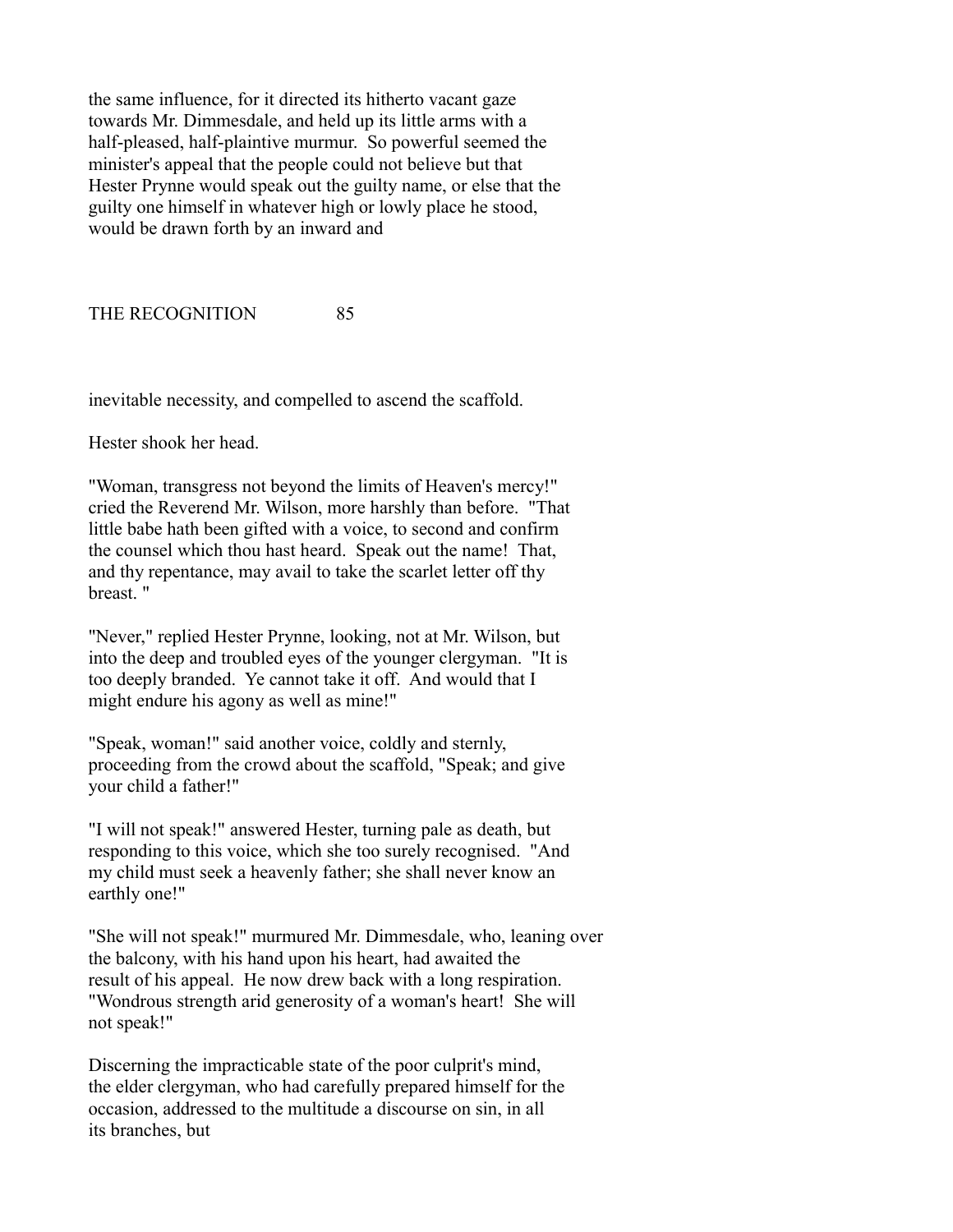# 86 THE SCARLET LETTER

with continual reference to the ignominious letter. So forcibly did he dwell upon this symbol, for the hour or more during which his periods were rolling over the people's heads, that it assumed new terrors in their imagination, and seemed to derive its scarlet hue from the flames of the infernal pit. Hester Prynne, meanwhile, kept her place upon the pedestal of shame, with glazed eyes, and an air of weary indifference. She had borne that morning all that nature could endure; and as her temperament was not of the order that escapes from too intense suffering by a swoon, her spirit could only shelter itself beneath a stony crust of insensibility, while the faculties of animal life remained entire. In this state, the voice of the preacher thundered remorselessly, but unavailingly, upon her ears. The infant, during the latter portion of her ordeal, pierced the air with its wailings and screams; she strove to hush it mechanically, but seemed scarcely to sympathise with its trouble. With the same hard demeanour, she was led back to prison, and vanished from the public gaze within its iron-clamped portal. It was whispered by those who peered after her that the scarlet letter threw a lurid gleam along the dark passage-way of the interior.

IV.

#### THE INTERVIEW

After her return to the prison, Hester Prynne was found to be in a state of nervous excitement, that demanded constant watchfulness, lest she should perpetrate violence on herself, or do some half-frenzied mischief to the poor babe. As night approached, it proving impossible to quell her insubordination by rebuke or threats of punishment, Master Brackett, the jailer, thought fit to introduce a physician. He described him as a man of skill in all Christian modes of physical science, and likewise familiar with whatever the savage people could teach in respect to medicinal herbs and roots that grew in the forest. To say the truth, there was much need of professional assistance, not merely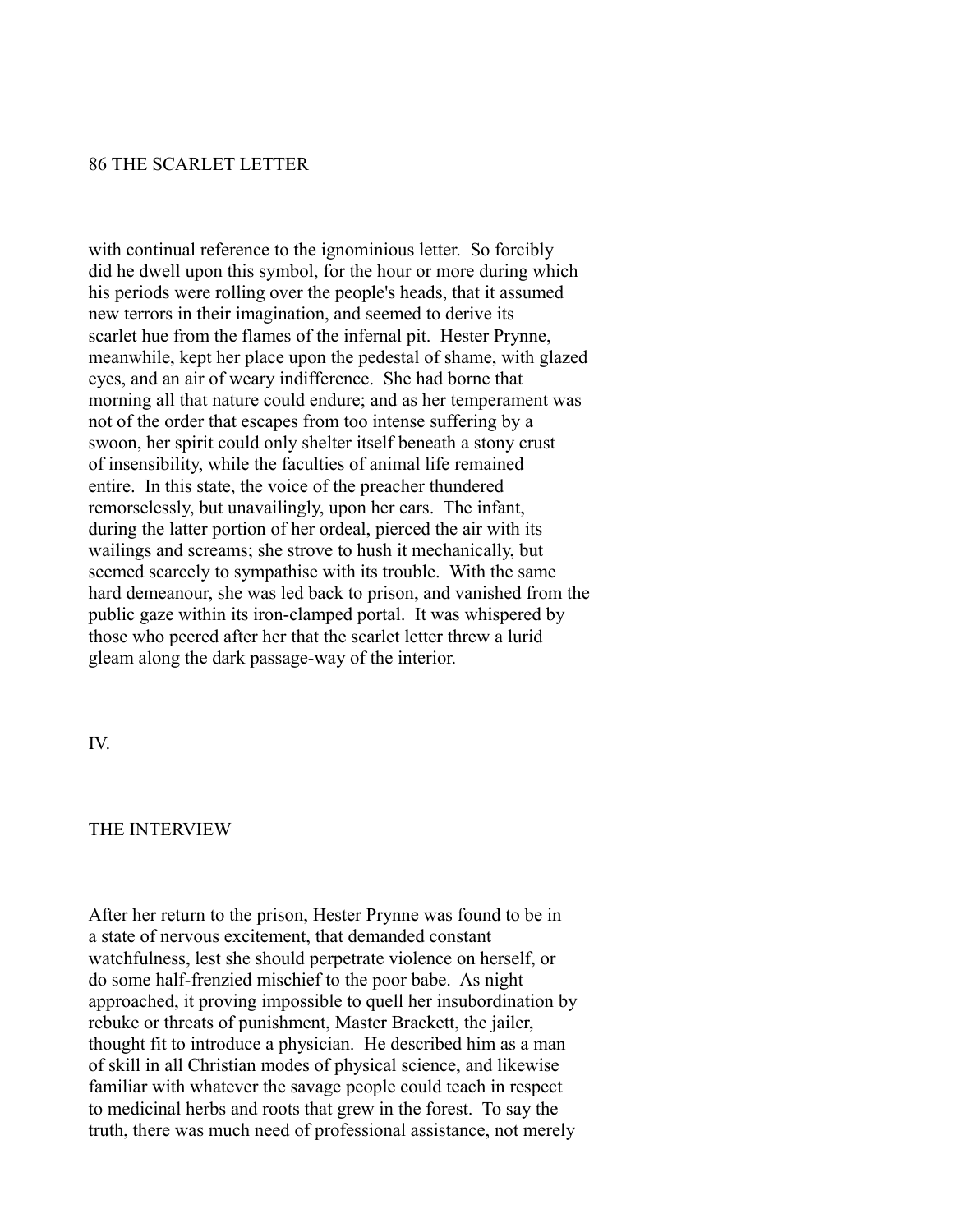for Hester herself, but still more urgently for the child -- who, drawing its sustenance from the maternal bosom, seemed to have drank in with it all the turmoil, the anguish and despair, which pervaded the mother's system. It now writhed in convulsions of pain, and was a forcible type, in its little frame, of the moral agony which Hester Prynne had borne throughout the day.

Closely following the jailer into the dismal apartment, appeared that individual, of singular aspect

# 88 THE SCARLET LETTER

whose presence in the crowd had been of such deep interest to the wearer of the scarlet letter. He was lodged in the prison, not as suspected of any offence, but as the most convenient and suitable mode of disposing of him, until the magistrates should have conferred with the Indian sagamores respecting his ransom. His name was announced as Roger Chillingworth. The jailer, after ushering him into the room, remained a moment, marvelling at the comparative quiet that followed his entrance; for Hester Prynne had immediately become as still as death, although the child continued to moan.

"Prithee, friend, leave me alone with my patient," said the practitioner. "Trust me, good jailer, you shall briefly have peace in your house; and, I promise you, Mistress Prynne shall hereafter be more amenable to just authority than you may have found her heretofore. "

"Nay, if your worship can accomplish that," answered Master Brackett, "I shall own you for a man of skill, indeed! Verily, the woman hath been like a possessed one; and there lacks little that I should take in hand, to drive Satan out of her with stripes. "

The stranger had entered the room with the characteristic quietude of the profession to which he announced himself as belonging. Nor did his demeanour change when the withdrawal of the prison keeper left him face to face with the woman, whose absorbed notice of him, in the crowd, had intimated so close a relation between himself and her. His first care was given to the child, whose cries, indeed, as she lay writhing on the trundle-bed, made it of peremptory necessity to postpone all other business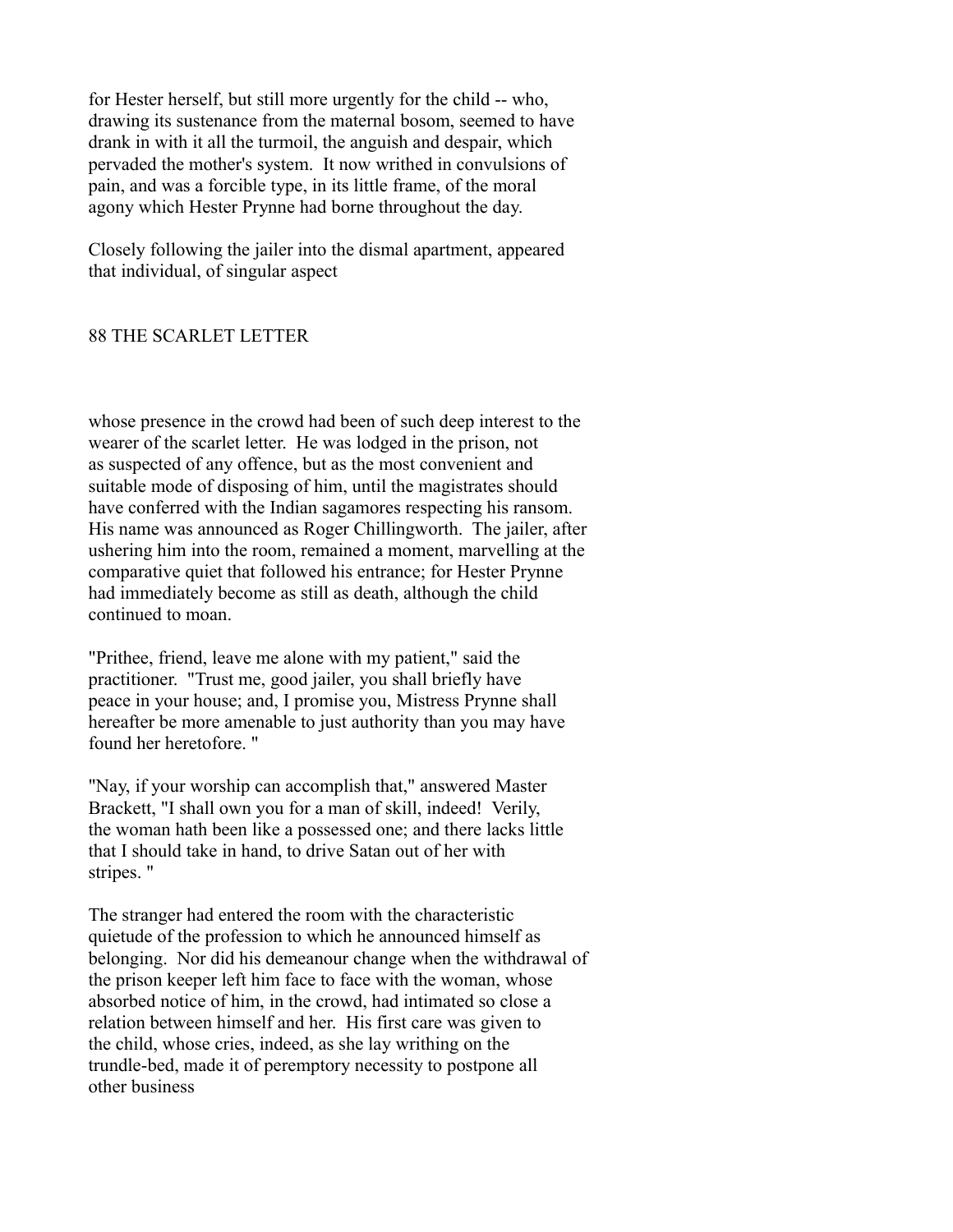to the task of soothing her. He examined the infant carefully, and then proceeded to unclasp a leathern case, which he took from beneath his dress. It appeared to contain medical preparations, one of which he mingled with a cup of water.

"My old studies in alchemy," observed he, "and my sojourn, for above a year past, among a people well versed in the kindly properties of simples, have made a better physician of me than many that claim the medical degree. Here, woman! The child is yours -- she is none of mine -- neither will she recognise my voice or aspect as a father's. Administer this draught, therefore, with thine own hand. " Hester repelled the offered medicine, at the same time gazing with strongly marked apprehension into his face.

"Wouldst thou avenge thyself on the innocent babe?" whispered she.

"Foolish woman!" responded the physician, half coldly, half soothingly. "What should ail me to harm this misbegotten and miserable babe? The medicine is potent for good, and were it my child -- yea, mine own, as well as thine! I could do no better for it.  $"$ 

As she still hesitated, being, in fact, in no reasonable state of mind, he took the infant in his arms, and himself administered the draught. It soon proved its efficacy, and redeemed the leech's pledge. The moans of the little patient subsided; its convulsive tossings gradually ceased; and in a few moments, as is the custom of young children after relief from pain, it sank into a profound and dewy slumber. The physician, as he had a fair right to be termed,

# 90 THE SCARLET LETTER

next bestowed his attention on the mother. With calm and intent scrutiny, he felt her pulse, looked into her eyes -- a gaze that made her heart shrink and shudder, because so familiar, and yet so strange and cold -- and, finally, satisfied with his investigation, proceeded to mingle another draught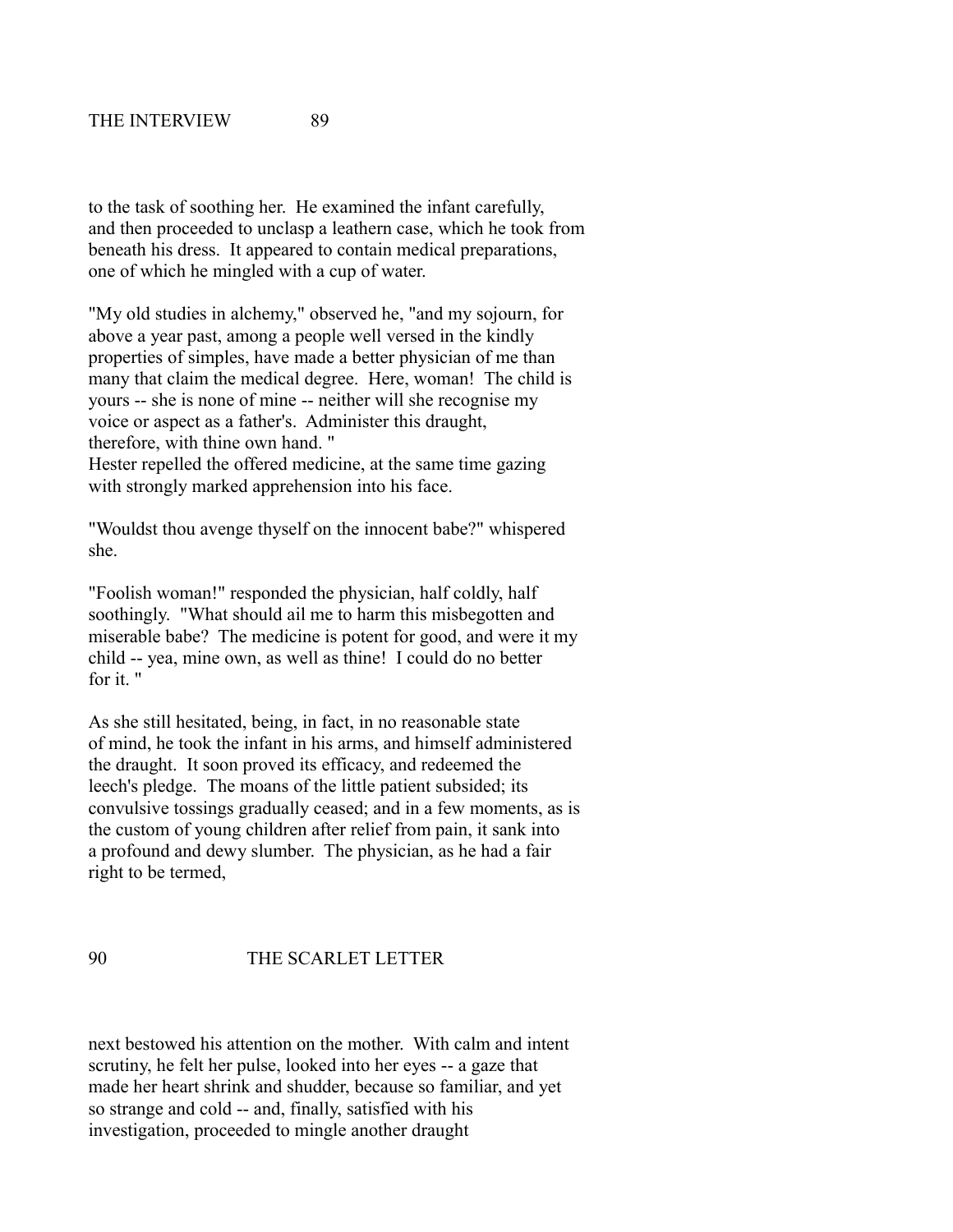"I know not Lethe nor Nepenthe," remarked he; "but I have learned many new secrets in the wilderness, and here is one of them -- a recipe that an Indian taught me, in requital of some lessons of my own, that were as old as Paracelsus. Drink it! It may be less soothing than a sinless conscience. That I cannot give thee. But it will calm the swell and heaving of thy passion, like oil thrown on the waves of a tempestuous sea. "

He presented the cup to Hester, who received it with a slow, earnest look into his face; not precisely a look of fear, yet full of doubt and questioning as to what his purposes might be. She looked also at her slumbering child.

"I have thought of death," said she -- " have wished for it - would even have prayed for it, were it fit that such as I should pray for anything. Yet, if death be in this cup, I bid thee think again, ere thou beholdest me quaff it. See! it is even now at my lips. "

"Drink, then," replied he, still with the same cold composure. "Dost thou know me so little, Hester Prynne? Are my purposes wont to be so shallow? Even if I imagine a scheme of vengeance, what could I do better for my object than to let thee live - than to give thee medicines against all harm and peril of life - so that this burning shame may still blaze upon thy bosom?" As he spoke, he laid his long fore-

THE INTERVIEW 91

finger on the scarlet letter, which forthwith seemed to scorch into Hester's breast, as if it had been red hot. He noticed her involuntary gesture, and smiled "Live, therefore, and bear about thy doom with thee, in the eyes of men and women -- in the eyes of him whom thou didst call thy husband -- in the eyes of yonder child! And, that thou mayest live, take off this draught. "

Without further expostulation or delay, Hester Prynne drained the cup, and, at the motion of the man of skill, seated herself on the bed, where the child was sleeping; while he drew the only chair which the room afforded, and took his own seat beside her. She could not but tremble at these preparations; for she felt that -- having now done all that humanity, or principle, or, if so it were, a refined cruelty, impelled him to do for the relief of physical suffering -- he was next to treat with her as the man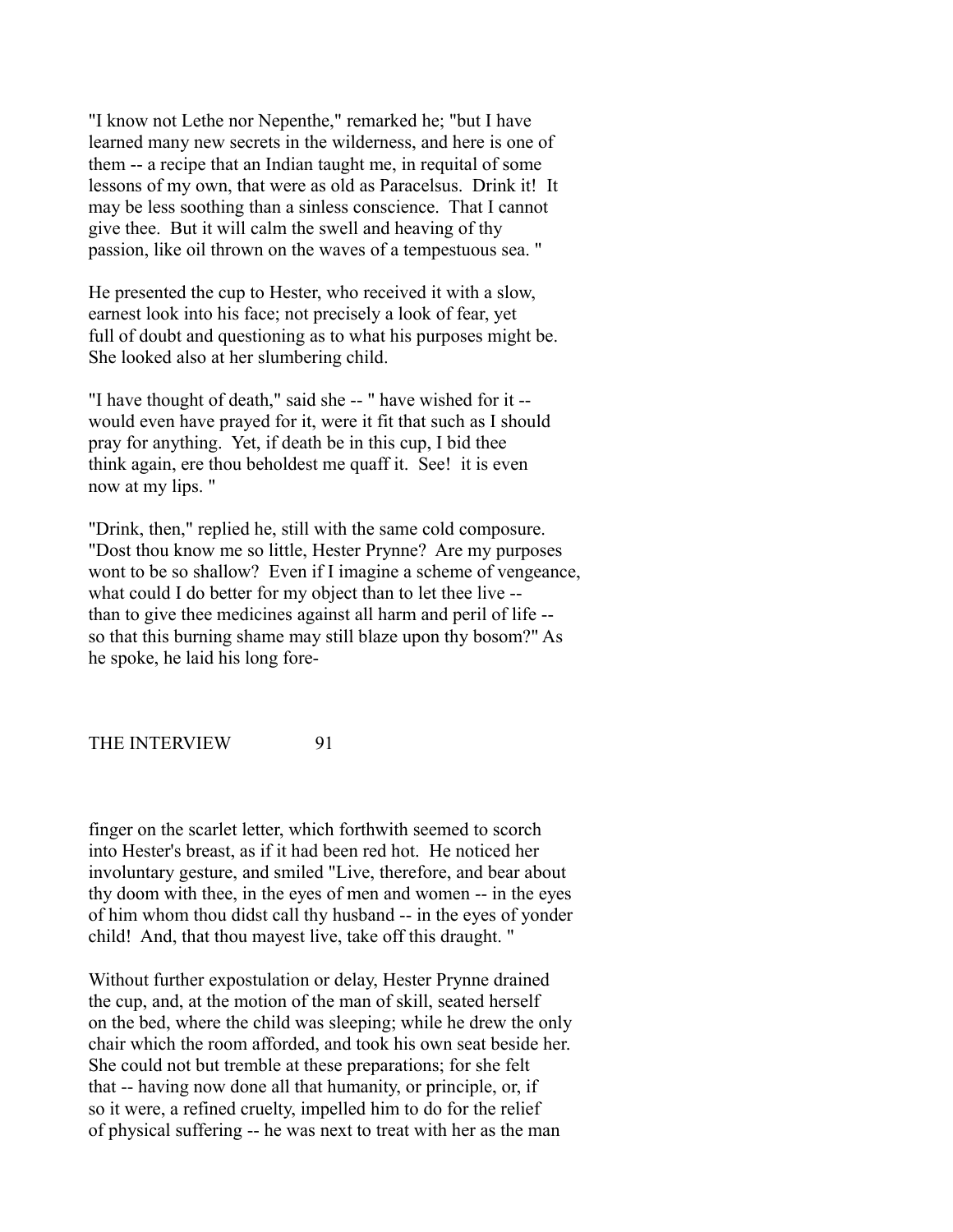whom she had most deeply and irreparably injured.

"Hester," said he, "I ask not wherefore, nor how thou hast fallen into the pit, or say, rather, thou hast ascended to the pedestal of infamy on which I found thee. The reason is not far to seek. It was my folly, and thy weakness. I -- a man of thought -- the book-worm of great libraries -- a man already in decay, having given my best years to feed the hungry dream of knowledge -- what had I to do with youth and beauty like thine own? Misshapen from my birth-hour, how could I delude myself with the idea that intellectual gifts might veil physical deformity in a young girl's fantasy? Men call me wise. If sages were ever wise in their own behoof, I might

# 92 THE SCARLET LETTER

have foreseen all this. I might have known that, as I came out of the vast and dismal forest, and entered this settlement of Christian men, the very first object to meet my eyes would be thyself, Hester Prynne, standing up, a statue of ignominy, before the people. Nay, from the moment when we came down the old church-steps together, a married pair, I might have beheld the bale-fire of that scarlet letter blazing at the end of our path!"

"Thou knowest," said Hester -- for, depressed as she was, she could not endure this last quiet stab at the token of her shame -- "thou knowest that I was frank with thee. I felt no love, nor feigned any. "

"True," replied he. "It was my folly! I have said it. But, up to that epoch of my life, I had lived in vain. The world had been so cheerless! My heart was a habitation large enough for many guests, but lonely and chill, and without a household fire. I longed to kindle one! It seemed not so wild a dream -- old as I was, and sombre as I was, and misshapen as I was -- that the simple bliss, which is scattered far and wide, for all mankind to gather up, might yet be mine. And so, Hester, I drew thee into my heart, into its innermost chamber, and sought to warm thee by the warmth which thy presence made there!"

"I have greatly wronged thee," murmured Hester.

"We have wronged each other," answered he. "Mine was the first wrong, when I betrayed thy budding youth into a false and unnatural relation with my decay. Therefore, as a man who has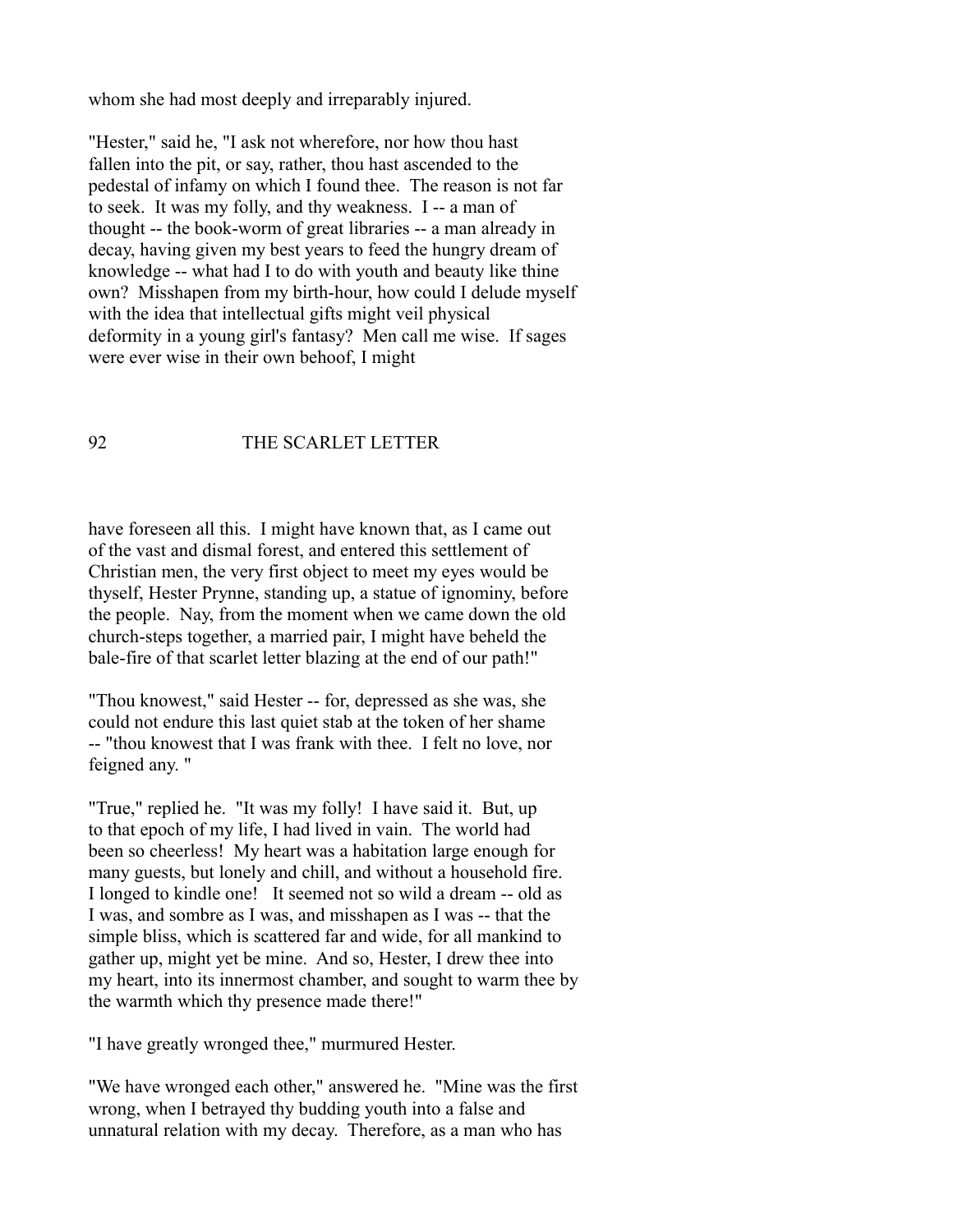not thought and philosophised in vain, I seek no vengeance, plot no evil against thee. Between thee and

THE INTERVIEW 93

me, the scale hangs fairly balanced. But, Hester, the man lives who has wronged us both! Who is he?"

"Ask me not?" replied Hester Prynne, looking firmly into his face. "That thou shalt never know!"

"Never, sayest thou?" rejoined he, with a smile of dark and self-relying intelligence. "Never know him! Believe me, Hester, there are few things whether in the outward world, or, to a certain depth, in the invisible sphere of thought -- few things hidden from the man who devotes himself earnestly and unreservedly to the solution of a mystery. Thou mayest cover up thy secret from the prying multitude. Thou mayest conceal it, too, from the ministers and magistrates, even as thou didst this day, when they sought to wrench the name out of thy heart, and give thee a partner on thy pedestal. But, as for me, I come to the inquest with other senses than they possess. I shall seek this man, as I have sought truth in books: as I have sought gold in alchemy. There is a sympathy that will make me conscious of him. I shall see him tremble. I shall feel myself shudder, suddenly and unawares. Sooner or later, he must needs be mine. "

The eyes of the wrinkled scholar glowed so intensely upon her, that Hester Prynne clasped her hand over her heart, dreading lest he should read the secret there at once.

"Thou wilt not reveal his name? Not the less he is mine," resumed he, with a look of confidence, as if destiny were at one with him. "He bears no letter of infamy wrought into his garment, as thou dost, but I shall read it on his heart . Yet fear not for him! Think not that I shall interfere with Heaven's

### 94 THE SCARLET LETTER

own method of retribution, or, to my own loss, betray him to the gripe of human law. Neither do thou imagine that I shall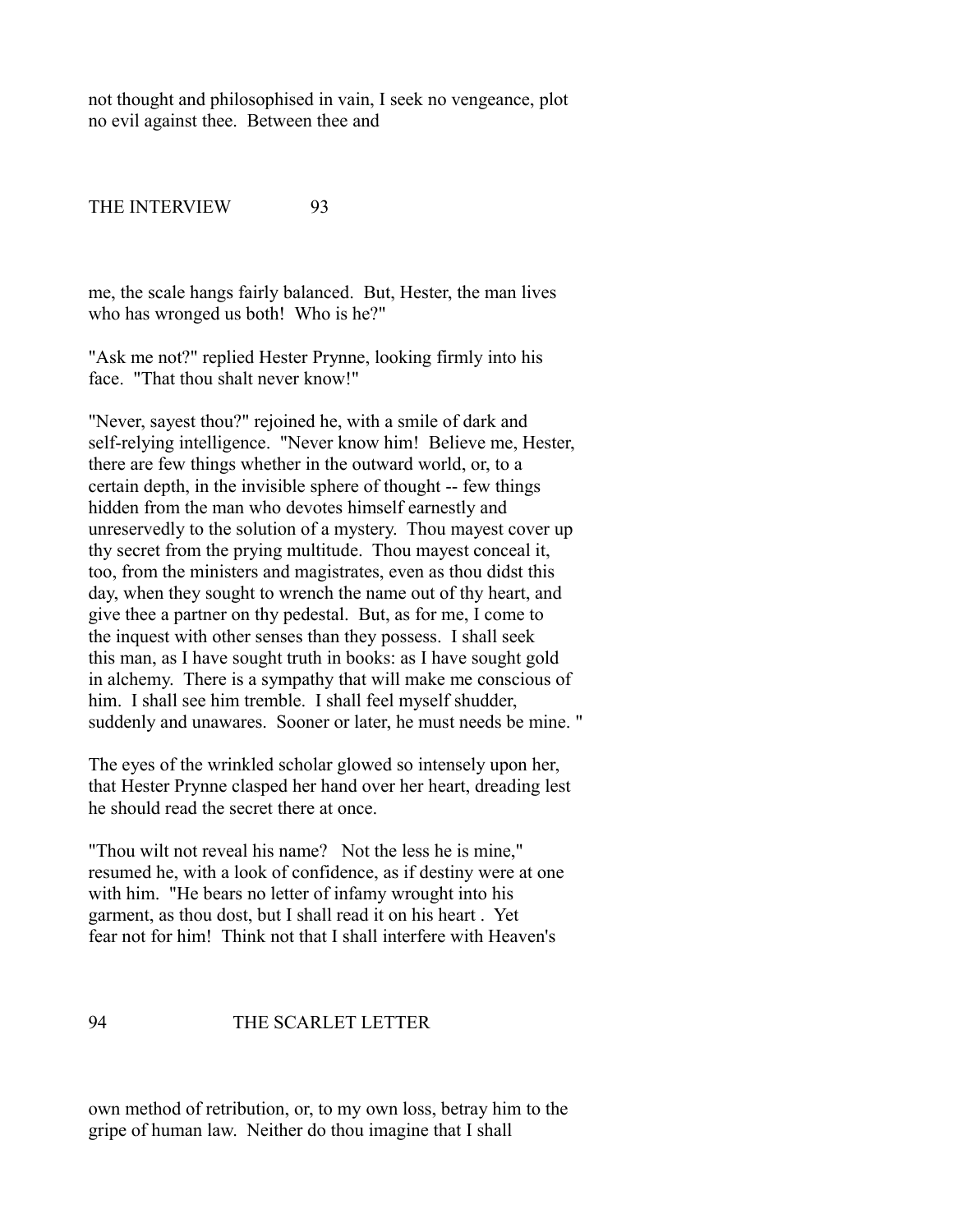contrive aught against his life; no, nor against his fame, if as I judge, he be a man of fair repute. Let him live! Let him hide himself in outward honour, if he may! Not the less he shall be mine!"

"Thy acts are like mercy," said Hester, bewildered and appalled; "but thy words interpret thee as a terror!"

"One thing, thou that wast my wife, l would enjoin upon thee," continued the scholar. "Thou hast kept the secret of thy paramour. Keep, likewise, mine! There are none in this land that know me. Breathe not to any human soul that thou didst ever call me husband! Here, on this wild outskirt of the earth, I shall pitch my tent; for, elsewhere a wanderer, and isolated from human interests, I find here a woman, a man, a child, amongst whom and myself there exist the closest ligaments. No matter whether of love or hate: no matter whether of right or wrong! Thou and thine, Hester Prynne, belong to me. My home is where thou art and where he is. But betray me not!"

"Wherefore dost thou desire it?" inquired Hester, shrinking, she hardly knew why, from this secret bond. "Why not announce thyself openly, and cast me off at once?"

"It may be," he replied, "because I will not encounter the dishonour that besmirches the husband of a faithless woman. It may be for other reasons. Enough, it is my purpose to live and die unknown. Let, therefore, thy husband be to the world as one

THE INTERVIEW 95

already dead, and of whom no tidings shall ever come. Recognise me not, by word, by sign, by look! Breathe not the secret, above all, to the man thou wottest of. Shouldst thou fail me in this, beware! His fame, his position, his life will be in my hands. Beware!"

"I will keep thy secret, as I have his," said Hester.

"Swear it!" rejoined he. And she took the oath.

"And now, Mistress Prynne," said old Roger Chillingworth, as he was hereafter to be named, "I leave thee alone: alone with thy infant and the scarlet letter! How is it, Hester? Doth thy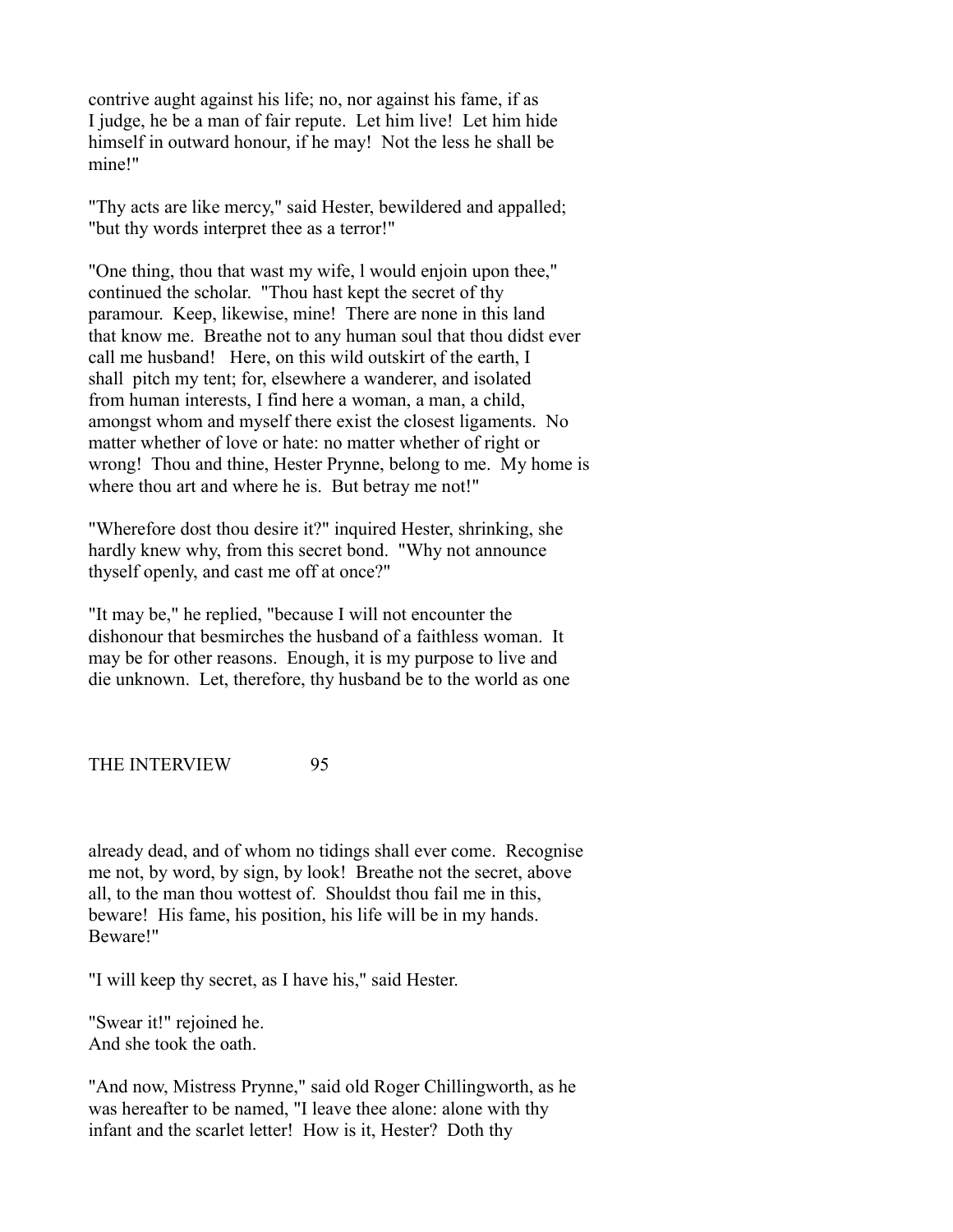sentence bind thee to wear the token in thy sleep? Art thou not afraid of nightmares and hideous dreams?"

"Why dost thou smile so at me?" inquired Hester, troubled at the expression of his eyes. "Art thou like the Black Man that haunts the forest round about us? Hast thou enticed me into a bond that will prove the ruin of my soul?"

"Not thy soul," he answered, with another smile. No, not thine!"

V.

# HESTER AT HER NEEDLE

Hester Prynne's term of confinement was now at an end. Her prison-door was thrown open, and she came forth into the sunshine, which, falling on all alike, seemed, to her sick and morbid heart, as if meant for no other purpose than to reveal the scarlet letter on her breast. Perhaps there was a more real torture in her first unattended footsteps from the threshold of the prison than even in the procession and spectacle that have been described, where she was made the common infamy, at which all mankind was summoned to point its finger. Then, she was supported by an unnatural tension of the nerves, and by all the combative energy of her character, which enabled her to convert the scene into a kind of lurid triumph. It was, moreover, a separate and insulated event, to occur but once in her lifetime, and to meet which, therefore, reckless of economy, she might call up the vital strength that would have sufficed for many quiet years. The very law that condemned her -- a giant of stem featured but with vigour to support, as well as to annihilate, in his iron arm -- had held her up through the terrible ordeal of her ignominy. But now, with this unattended walk from her prison door, began the daily

HESTER AT HER NEEDLE 97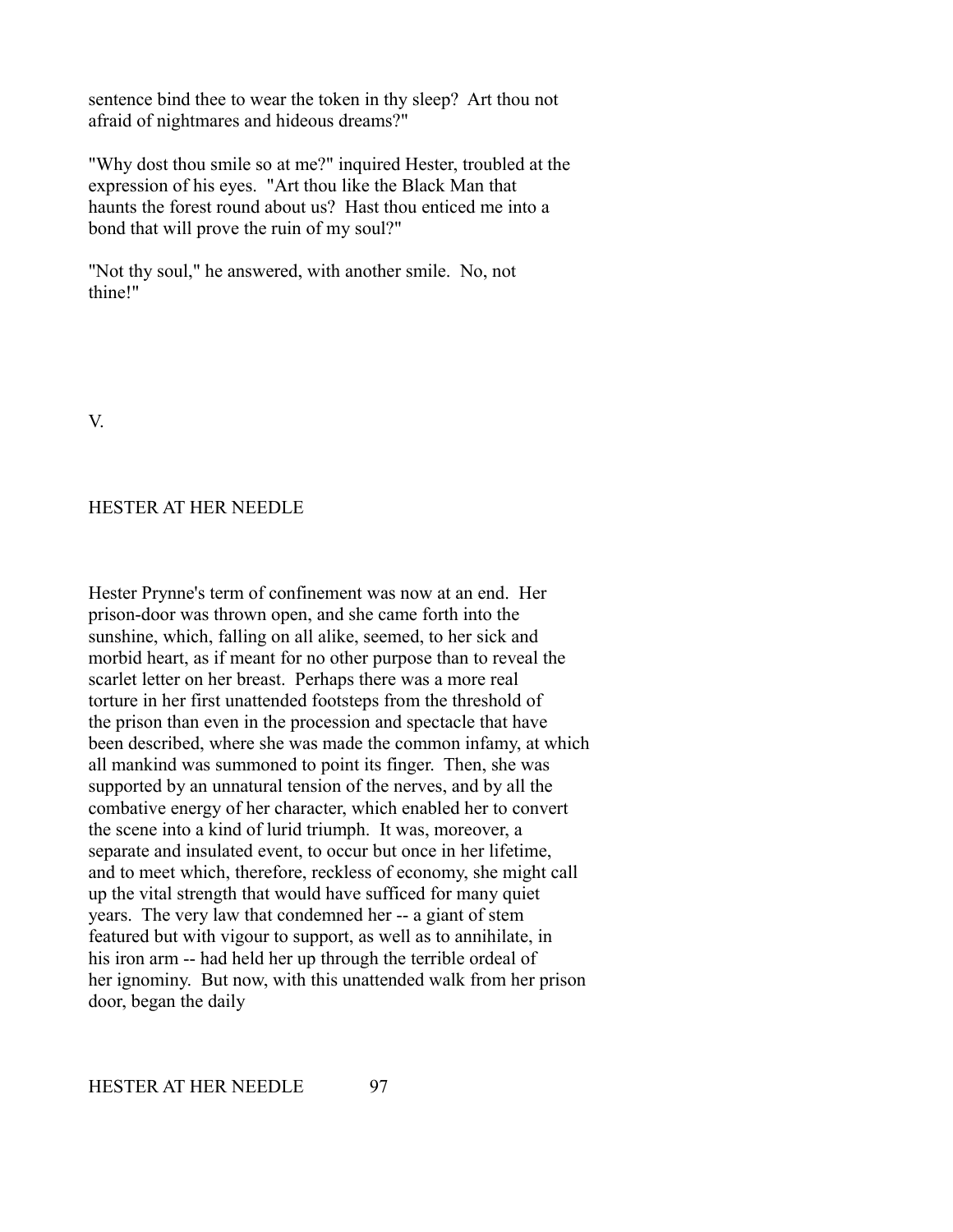custom; and she must either sustain and carry it forward by the ordinary resources of her nature, or sink beneath it. She could no longer borrow from the future to help her through the present grief. Tomorrow would bring its own trial with it; so would the next day, and so would the next: each its own trial, and yet the very same that was now so unutterably grievous to be borne. The days of the far-off future would toil onward, still with the same burden for her to take up, and bear along with her, but never to fling down; for the accumulating days and added years would pile up their misery upon the heap of shame. Throughout them all, giving up her individuality, she would become the general symbol at which the preacher and moralist might point, and in which they might vivify and embody their images of woman's frailty and sinful passion. Thus the young and pure would be taught to look at her, with the scarlet letter flaming on her breast -- at her, the child of honourable parents -- at her, the mother of a babe that would hereafter be a woman -- at her, who had once been innocent -- as the figure, the body, the reality of sin. And over her grave, the infamy that she must carry thither would be her only monument.

It may seem marvellous that, with the world before her -- kept by no restrictive clause of her condemnation within the limits of the Puritan settlement, so remote and so obscure -- free to return to her birth-place, or to any other European land, and there hide her character and identity under a new exterior, as completely as if emerging into another state of being -- and having also the passes of the dark, inscrutable forest open to her, where the

## 98 THE SCARLET LETTER

wildness of her nature might assimilate itself with a people whose customs and life were alien from the law that had condemned her -- it may seem marvellous that this woman should still call that place her home, where, and where only, she must needs be the type of shame. But there is a fatality, a feeling so irresistible and inevitable that it has the force of doom, which almost invariably compels human beings to linger around and haunt, ghost-like, the spot where some great and marked event has given the colour to their lifetime; and, still the more irresistibly, the darker the tinge that saddens it. Her sin, her ignominy, were the roots which she had struck into the soil. It was as if a new birth, with stronger assimilations than the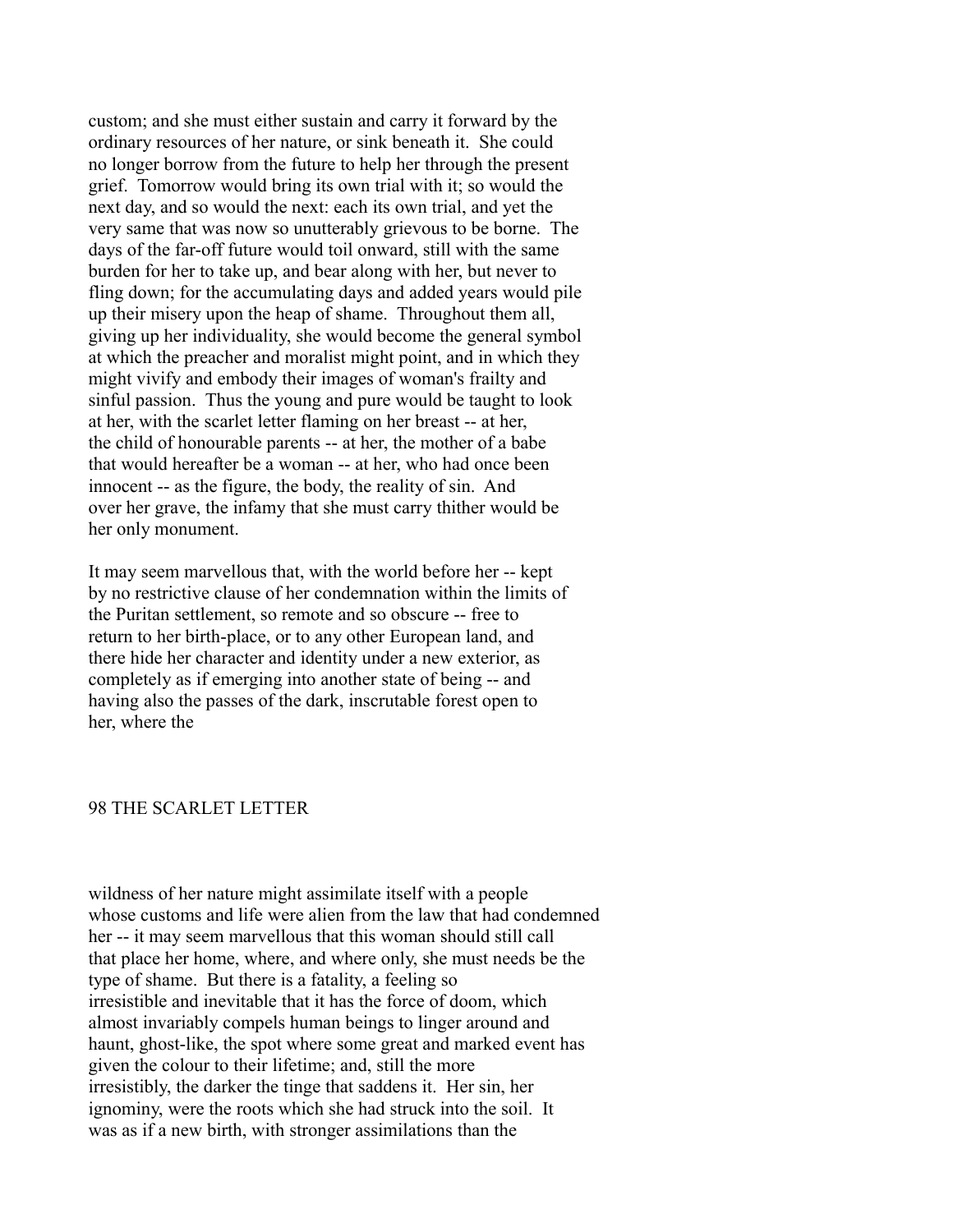first, had converted the forest-land, still so uncongenial to every other pilgrim and wanderer, into Hester Prynne's wild and dreary, but life-long home. All other scenes of earth -- even that village of rural England, where happy infancy and stainless maidenhood seemed yet to be in her mother's keeping, like garments put off long ago -- were foreign to her, in comparison. The chain that bound her here was of iron links, and galling to her inmost soul, but could never be broken. It might be, too -- doubtless it was so, although she hid the secret from herself, and grew pale whenever it struggled out of her heart, like a serpent from its hole -- it might be that another feeling kept her within the scene and pathway that had been so fatal. There dwelt, there trode, the feet of one with whom she deemed herself connected in a union that, unrecognised on earth, would bring them together before the bar of final judgment, and make that their

## HESTER AT HER NEEDLE 99

marriage-altar, for a joint futurity of endless retribution. Over and over again, the tempter of souls had thrust this idea upon Hester's contemplation, and laughed at the passionate and desperate joy with which she seized, and then strove to cast it from her. She barely looked the idea in the face, and hastened to bar it in its dungeon. What she compelled herself to believe -- what, finally, she reasoned upon as her motive for continuing a resident of New England -- was half a truth, and half a self-delusion. Here, she said to herself had been the scene of her guilt, and here should be the scene of her earthly punishment; and so, perchance, the torture of her daily shame would at length purge her soul, and work out another purity than that which she had lost: more saint-like, because the result of martyrdom.

Hester Prynne, therefore, did not flee. On the outskirts of the town, within the verge of the peninsula, but not in close vicinity to any other habitation, there was a small thatched cottage. It had been built by an earlier settler, and abandoned, because the soil about it was too sterile for cultivation, while its comparative remoteness put it out of the sphere of that social activity which already marked the habits of the emigrants. It stood on the shore, looking across a basin of the sea at the forest-covered hills, towards the west. A clump of scrubby trees, such as alone grew on the peninsula, did not so much conceal the cottage from view, as seem to denote that here was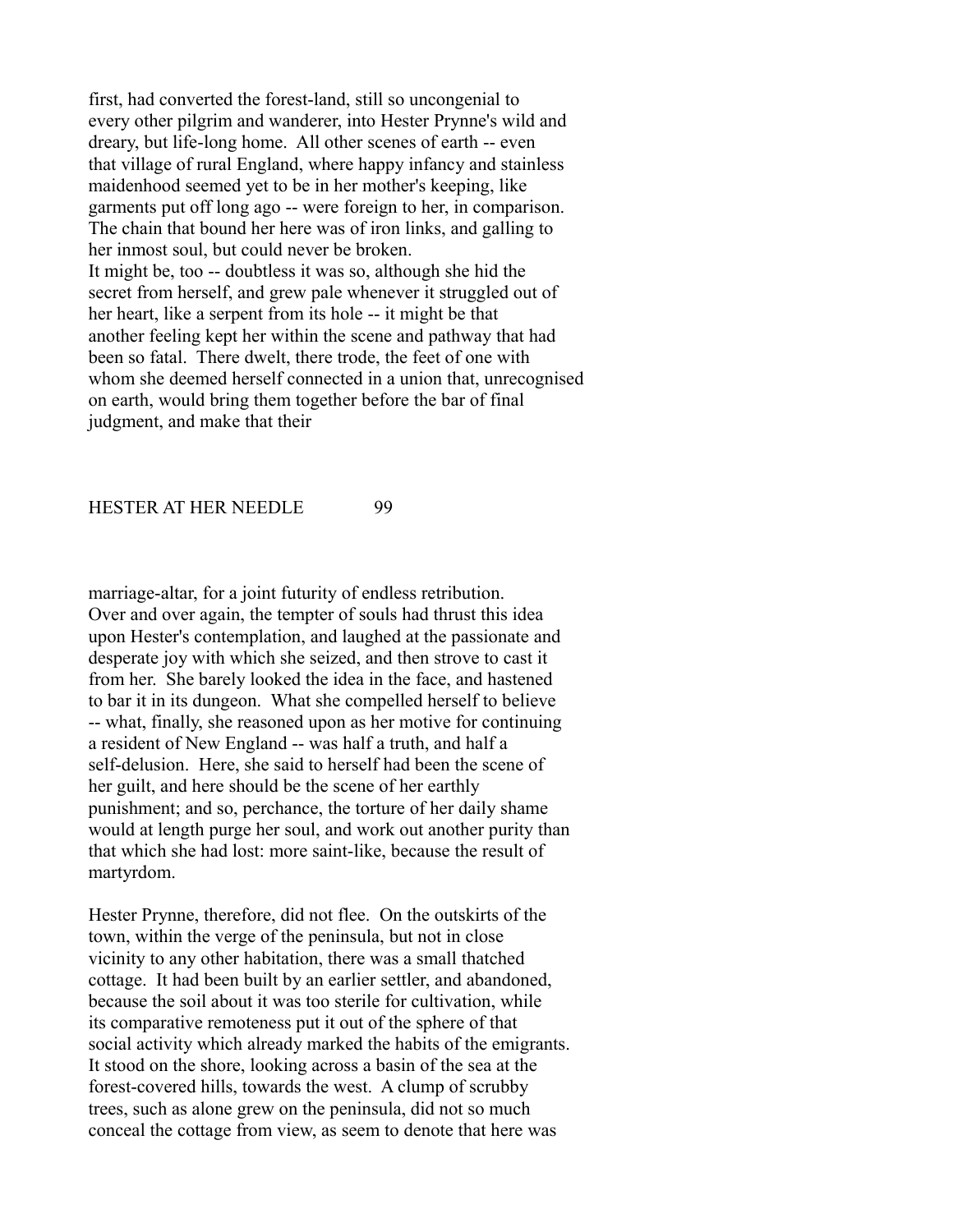some object which would fain have been, or at least ought to be, concealed. In this little lonesome dwelling, with some slender means that she possessed, and by the licence of the

### 100 THE SCARLET LETTER

magistrates, who still kept an inquisitorial watch over her, Hester established herself, with her infant child. A mystic shadow of suspicion immediately attached itself to the spot. Children, too young to comprehend wherefore this woman should be shut out from the sphere of human charities, would creep nigh enough to behold her plying her needle at the cottage-window, or standing in the doorway, or labouring in her little garden, or coming forth along the pathway that led townward, and, discerning the scarlet letter on her breast, would scamper off with a strange contagious fear.

Lonely as was Hester's situation, and without a friend on earth who dared to show himself, she, however, incurred no risk of want. She possessed an art that sufficed, even in a land that afforded comparatively little scope for its exercise, to supply food for her thriving infant and herself. It was the art, then, as now, almost the only one within a woman's grasp -- of needle-work. She bore on her breast, in the curiously embroidered letter, a specimen of her delicate and imaginative skill, of which the dames of a court might gladly have availed themselves, to add the richer and more spiritual adornment of human ingenuity to their fabrics of silk and gold. Here, indeed, in the sable simplicity that generally characterised the Puritanic modes of dress, there might be an infrequent call for the finer productions of her handiwork. Yet the taste of the age, demanding whatever was elaborate in compositions of this kind, did not fail to extend its influence over our stern progenitors, who had cast behind them so many fashions which it might seem harder to dispense with.

HESTER AT HER NEEDLE 101

Public ceremonies, such as ordinations, the installation of magistrates, and all that could give majesty to the forms in which a new government manifested itself to the people, were, as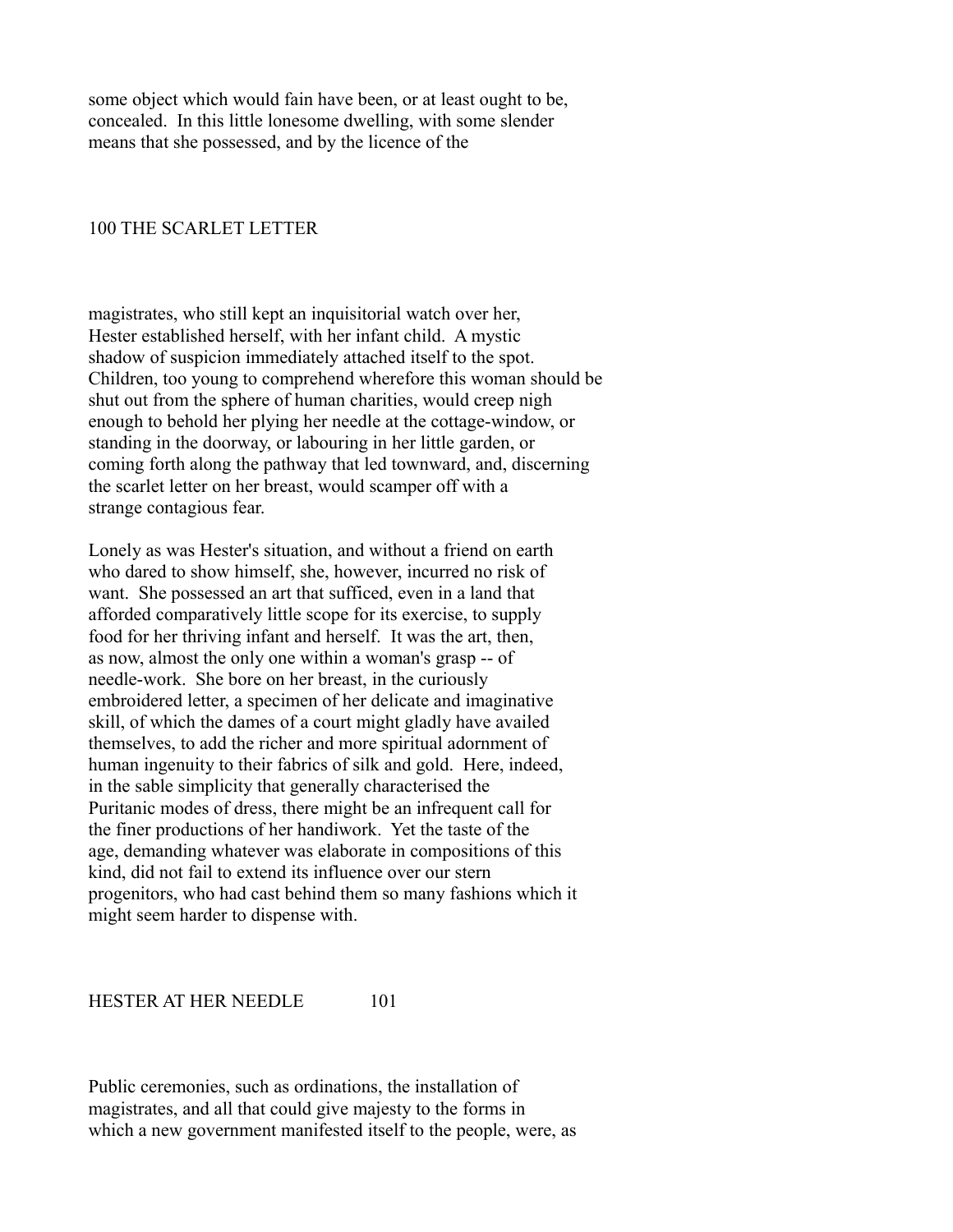a matter of policy, marked by a stately and well-conducted ceremonial, and a sombre, but yet a studied magnificence. Deep ruffs, painfully wrought bands, and gorgeously embroidered gloves, were all deemed necessary to the official state of men assuming the reins of power, and were readily allowed to individuals dignified by rank or wealth, even while sumptuary laws forbade these and similar extravagances to the plebeian order. In the array of funerals, too -- whether for the apparel of the dead body, or to typify, by manifold emblematic devices of sable cloth and snowy lawn, the sorrow of the survivors -- there was a frequent and characteristic demand for such labour as Hester Prynne could supply. Baby-linen -- for babies then wore robes of state -- afforded still another possibility of toil and emolument.

By degrees, not very slowly, her handiwork became what would now be termed the fashion. Whether from commiseration for a woman of so miserable a destiny; or from the morbid curiosity that gives a fictitious value even to common or worthless things; or by whatever other intangible circumstance was then, as now, sufficient to bestow, on some persons, what others might seek in vain; or because Hester really filled a gap which must otherwise have remained vacant; it is certain that she had ready and fairly equited employment for as many hours as she saw fit to occupy with her needle. Vanity, it may be, chose to mortify itself, by putting

# 102 THE SCARLET LETTER

on, for ceremonials of pomp and state, the garments that had been wrought by her sinful hands. Her needle-work was seen on the ruff of the Governor; military men wore it on their scarfs, and the minister on his band; it decked the baby's little cap; it was shut up, to be mildewed and moulder away, in the coffins of the dead. But it is not recorded that, in a single instance, her skill was called in to embroider the white veil which was to cover the pure blushes of a bride. The exception indicated the ever relentless vigour with which society frowned upon her sin.

Hester sought not to acquire anything beyond a subsistence, of the plainest and most ascetic description, for herself, and a simple abundance for her child. Her own dress was of the coarsest materials and the most sombre hue, with only that one ornament -- the scarlet letter -- which it was her doom to wear. The child's attire, on the other hand, was distinguished by a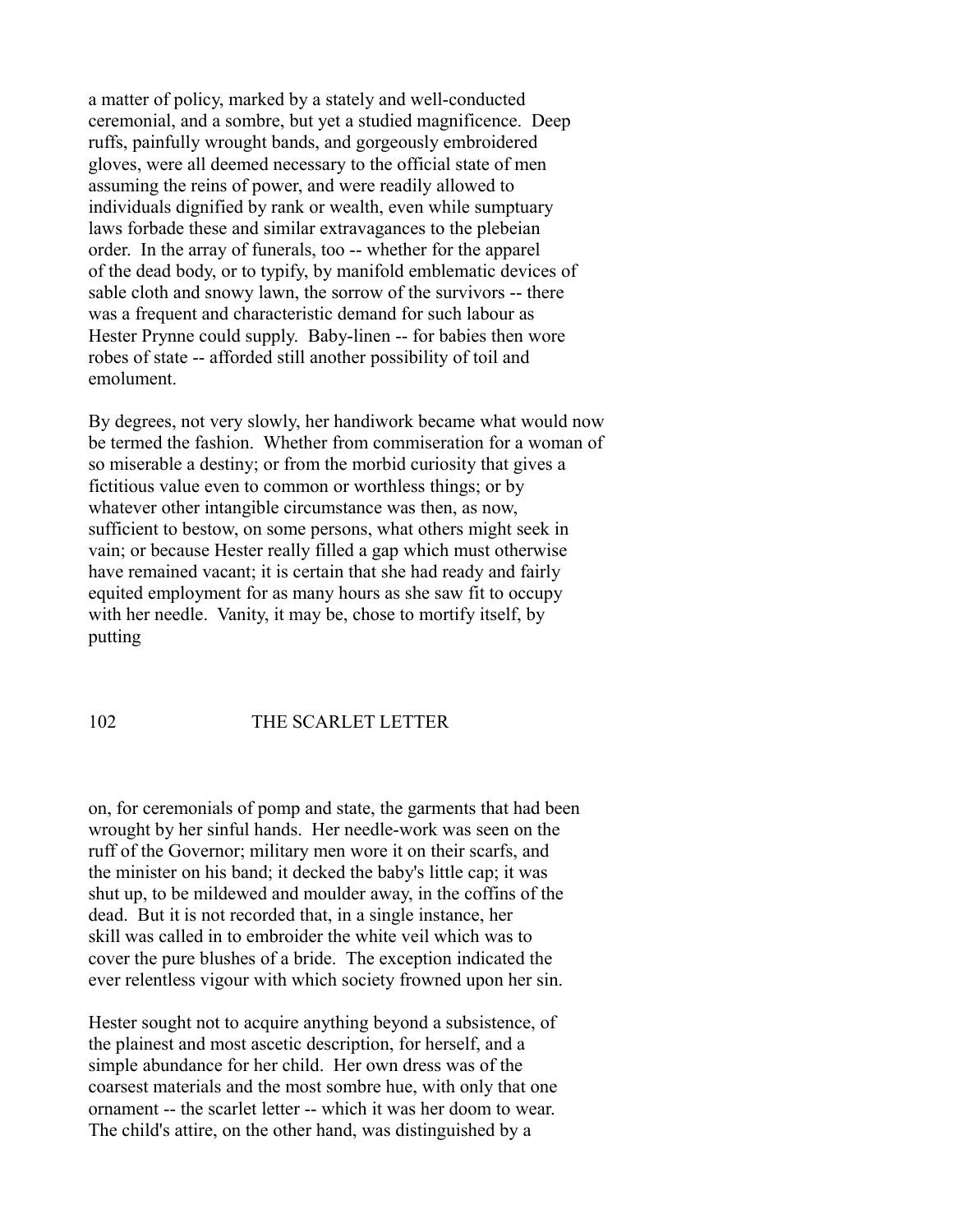fanciful, or, we may rather say, a fantastic ingenuity, which served, indeed, to heighten the airy charm that early began to develop itself in the little girl, but which appeared to have also a deeper meaning. We may speak further of it hereafter. Except for that small expenditure in the decoration of her infant, Hester bestowed all her superfluous means in charity, on wretches less miserable than herself, and who not unfrequently insulted the hand that fed them. Much of the time, which she might readily have applied to the better efforts of her art, she employed in making coarse garments for the poor. It is probable that there was an idea of penance in this mode of occupation, and

#### HESTER AT HER NEEDLE 103

that she offered up a real sacrifice of enjoyment in devoting so many hours to such rude handiwork. She had in her nature a rich, voluptuous, Oriental characteristic -- a taste for the gorgeously beautiful, which, save in the exquisite productions of her needle, found nothing else, in all the possibilities of her life, to exercise itself upon. Women derive a pleasure, incomprehensible to the other sex, from the delicate toil of the needle. To Hester Prynne it might have been a mode of expressing, and therefore soothing, the passion of her life. Like all other joys, she rejected it as sin. This morbid meddling of conscience with an immaterial matter betokened, it is to be feared, no genuine and steadfast penitence, but something doubtful, something that might be deeply wrong beneath.

In this matter, Hester Prynne came to have a part to perform in the world. With her native energy of character and rare capacity, it could not entirely cast her off, although it had set a mark upon her, more intolerable to a woman's heart than that which branded the brow of Cain. In all her intercourse with society, however, there was nothing that made her feel as if she belonged to it. Every gesture, every word, and even the silence of those with whom she came in contact, implied, and often expressed, that she was banished, and as much alone as if she inhabited another sphere, or communicated with the common nature by other organs and senses than the rest of human kind. She stood apart from moral interests, yet close beside them, like a ghost that revisits the familiar fireside, and can no longer make itself seen or felt; no more smile with the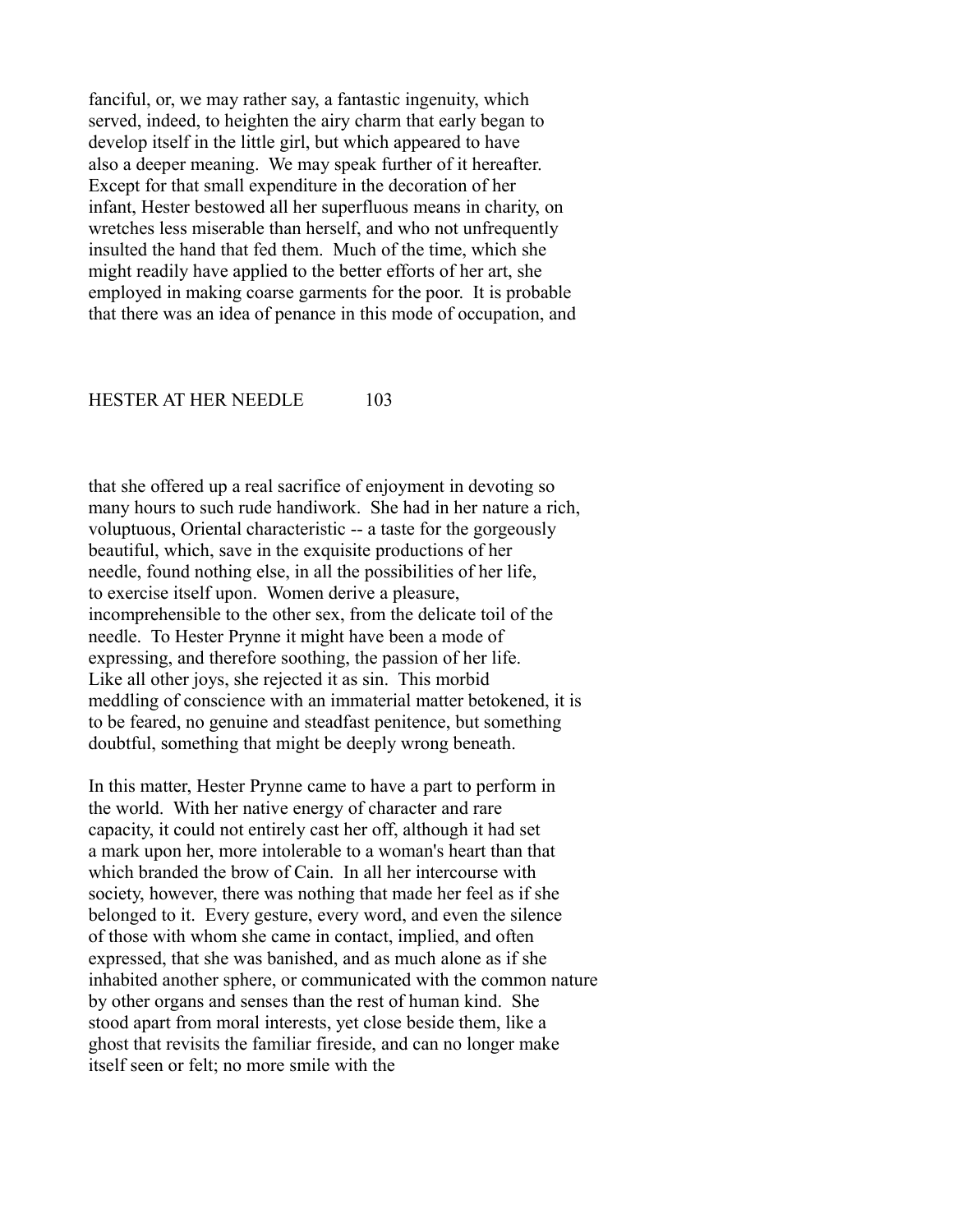household joy, nor mourn with the kindred sorrow; or, should it succeed in manifesting its forbidden sympathy, awakening only terror and horrible repugnance. These emotions, in fact, and its bitterest scorn besides, seemed to be the sole portion that she retained in the universal heart. It was not an age of delicacy; and her position, although she understood it well, and was in little danger of forgetting it, was often brought before her vivid self-perception, like a new anguish, by the rudest touch upon the tenderest spot. The poor, as we have already said, whom she sought out to be the objects of her bounty, often reviled the hand that was stretched forth to succour them. Dames of elevated rank, likewise, whose doors she entered in the way of her occupation, were accustomed to distil drops of bitterness into her heart; sometimes through that alchemy of quiet malice, by which women can concoct a subtle poison from ordinary trifles; and sometimes, also, by a coarser expression, that fell upon the sufferer's defenceless breast like a rough blow upon an ulcerated wound. Hester had schooled herself long and well; and she never responded to these attacks, save by a flush of crimson that rose irrepressibly over her pale cheek, and again subsided into the depths of her bosom. She was patient -- a martyr, indeed but she forebore to pray for enemies, lest, in spite of her forgiving aspirations, the words of the blessing should stubbornly twist themselves into a curse.

Continually, and in a thousand other ways, did she feel the innumerable throbs of anguish that had been so cunningly contrived for her by the undying,

#### HESTER AT HER NEEDLE 105

the ever-active sentence of the Puritan tribunal. Clergymen paused in the streets, to address words of exhortation, that brought a crowd, with its mingled grin and frown, around the poor, sinful woman. If she entered a church, trusting to share the Sabbath smile of the Universal Father, it was often her mishap to find herself the text of the discourse. She grew to have a dread of children; for they had imbibed from their parents a vague idea of something horrible in this dreary woman gliding silently through the town, with never any companion but one only child. Therefore, first allowing her to pass, they pursued her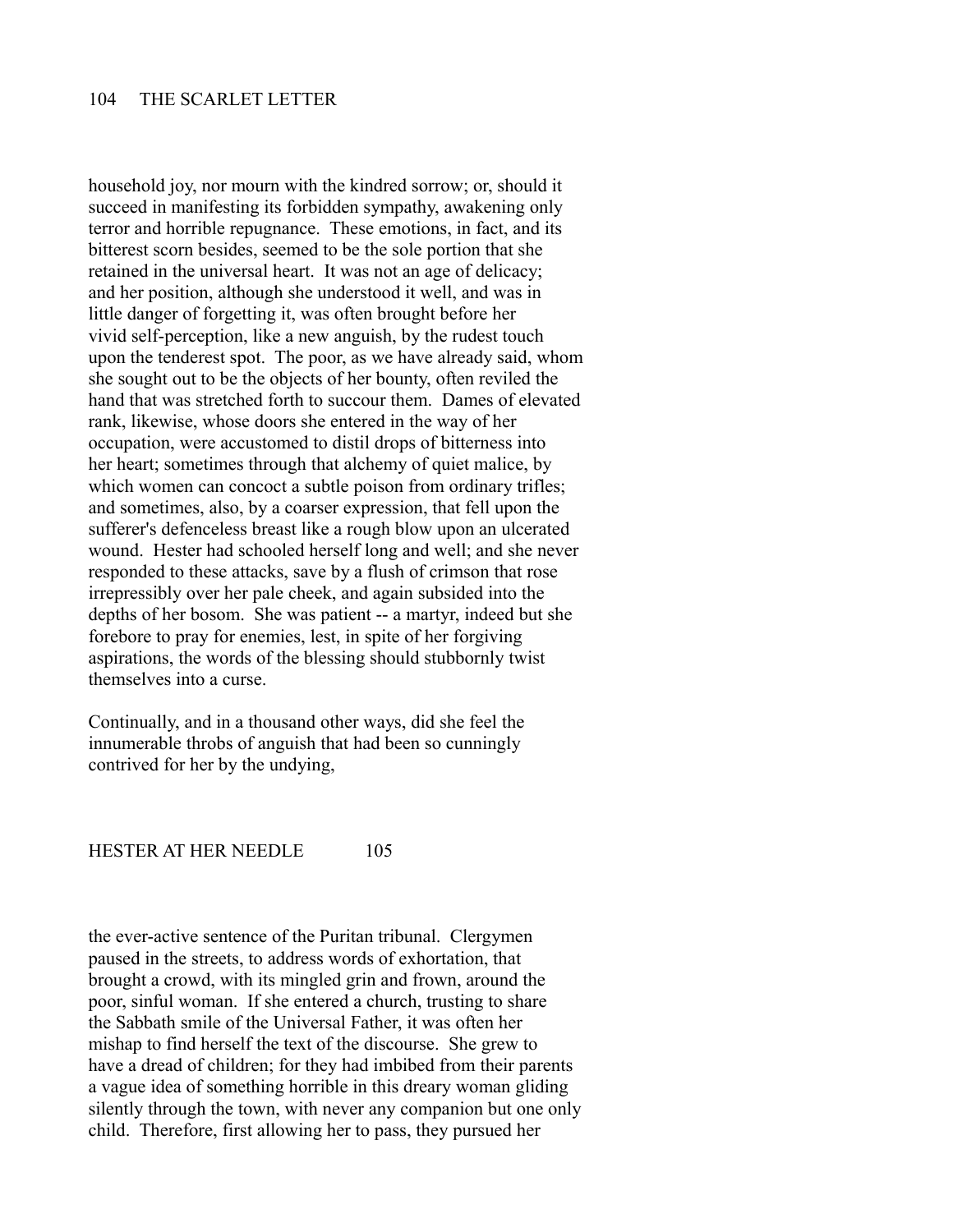at a distance with shrill cries, and the utterances of a word that had no distinct purport to their own minds, but was none the less terrible to her, as proceeding from lips that babbled it unconsciously. It seemed to argue so wide a diffusion of her shame, that all nature knew of it; it could have caused her no deeper pang had the leaves of the trees whispered the dark story among themselves -- had the summer breeze murmured about it - had the wintry blast shrieked it aloud! Another peculiar torture was felt in the gaze of a new eye. When strangers looked curiously at the scarlet letter and none ever failed to do so - they branded it afresh in Hester's soul; so that, oftentimes, she could scarcely refrain, yet always did refrain, from covering the symbol with her hand. But then, again, an accustomed eye had likewise its own anguish to inflict. Its cool stare of familiarity was intolerable. From first to last, in short, Hester Prynne had always this dreadful agony in feeling a human eye upon the token; the spot never grew callous; it

### 106 THE SCARLET LETTER

seemed, on the contrary, to grow more sensitive with daily torture.

But sometimes, once in many days, or perchance in many months, she felt an eye -- a human eye -- upon the ignominious brand, that seemed to give a momentary relief, as if half of her agony were shared. The next instant, back it all rushed again, with still a deeper throb of pain; for, in that brief interval, she had sinned anew. (Had Hester sinned alone?)

Her imagination was somewhat affected, and, had she been of a softer moral and intellectual fibre would have been still more so, by the strange and solitary anguish of her life. Walking to and fro, with those lonely footsteps, in the little world with which she was outwardly connected, it now and then appeared to Hester -- if altogether fancy, it was nevertheless too potent to be resisted -- she felt or fancied, then, that the scarlet letter had endowed her with a new sense. She shuddered to believe, yet could not help believing, that it gave her a sympathetic knowledge of the hidden sin in other hearts. She was terrorstricken by the revelations that were thus made. What were they? Could they be other than the insidious whispers of the bad angel, who would fain have persuaded the struggling woman, as yet only half his victim, that the outward guise of purity was but a lie, and that, if truth were everywhere to be shown, a scarlet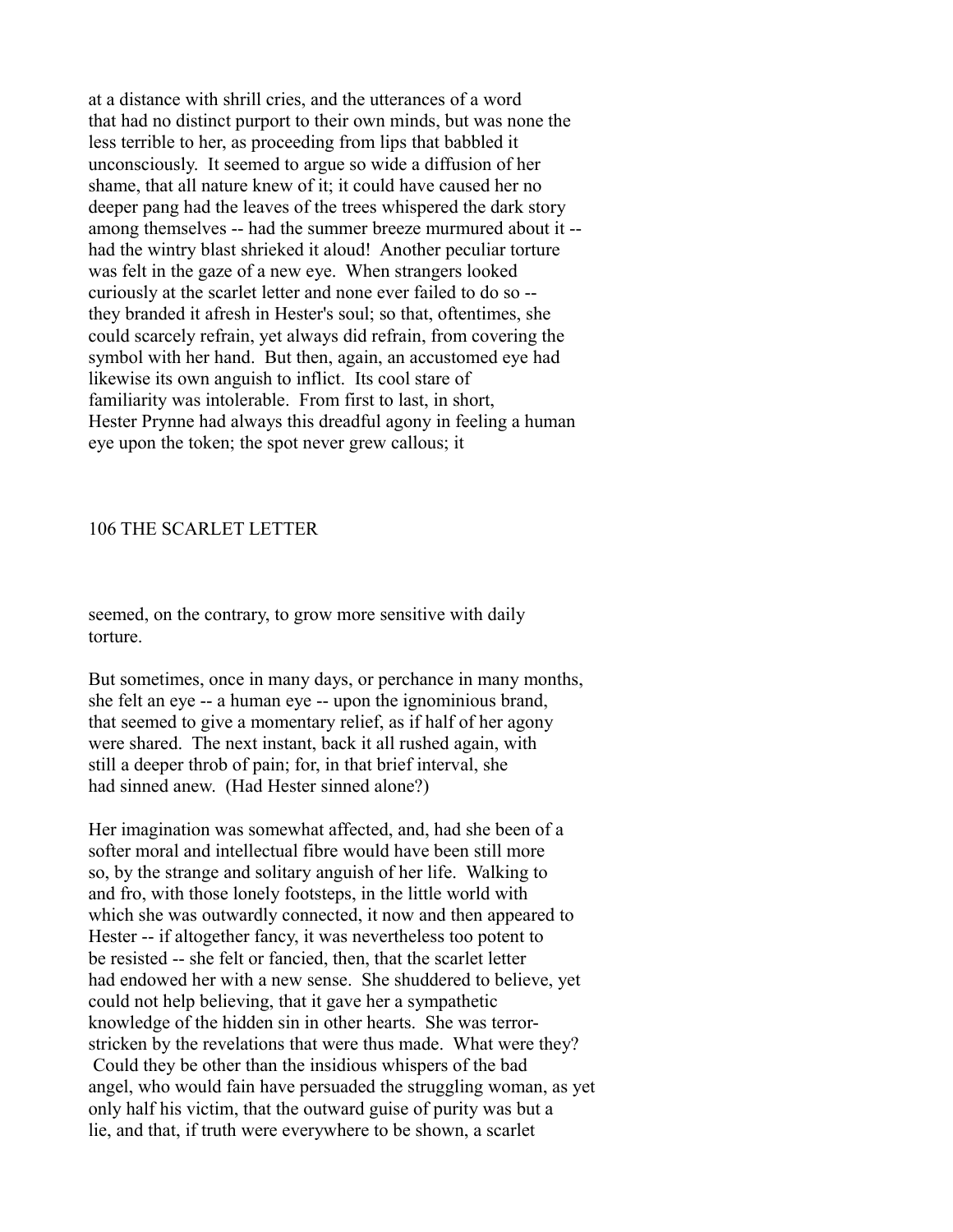letter would blaze forth on many a bosom besides Hester Prynne's? Or, must she receive those intimations -- so obscure, yet so distinct -- as truth? In all her miserable experience, there was nothing else so awful and so loathsome as this sense. It perplexed, as well as shocked her, by the irreverent

#### HESTER AT HER NEEDLE 107

inopportuneness of the occasions that brought it into vivid action. Sometimes the red infamy upon her breast would give a sympathetic throb, as she passed near a venerable minister or magistrate, the model of piety and justice, to whom that age of antique reverence looked up, as to a mortal man in fellowship with angels. "What evil thing is at hand?" would Hester say to herself. Lifting her reluctant eyes, there would be nothing human within the scope of view, save the form of this earthly saint! Again a mystic sisterhood would contumaciously assert itself, as she met the sanctified frown of some matron, who, according to the rumour of all tongues, had kept cold snow within her bosom throughout life. That unsunned snow in the matron's bosom, and the burning shame on Hester Prynne's -- what had the two in common? Or, once more, the electric thrill would give her warning -- "Behold Hester, here is a companion!" and, looking up, she would detect the eyes of a young maiden glancing at the scarlet letter, shyly and aside, and quickly averted, with a faint, chill crimson in her cheeks as if her purity were somewhat sullied by that momentary glance. O Fiend, whose talisman was that fatal symbol, wouldst thou leave nothing, whether in youth or age, for this poor sinner to revere? -- such loss of faith is ever one of the saddest results of sin. Be it accepted as a proof that all was not corrupt in this poor victim of her own frailty, and man's hard law, that Hester Prynne yet struggled to believe that no fellow-mortal was guilty like herself.

The vulgar, who, in those dreary old times, were always contributing a grotesque horror to what

#### 108 THE SCARLET LETTER

interested their imaginations, had a story about the scarlet letter which we might readily work up into a terrific legend.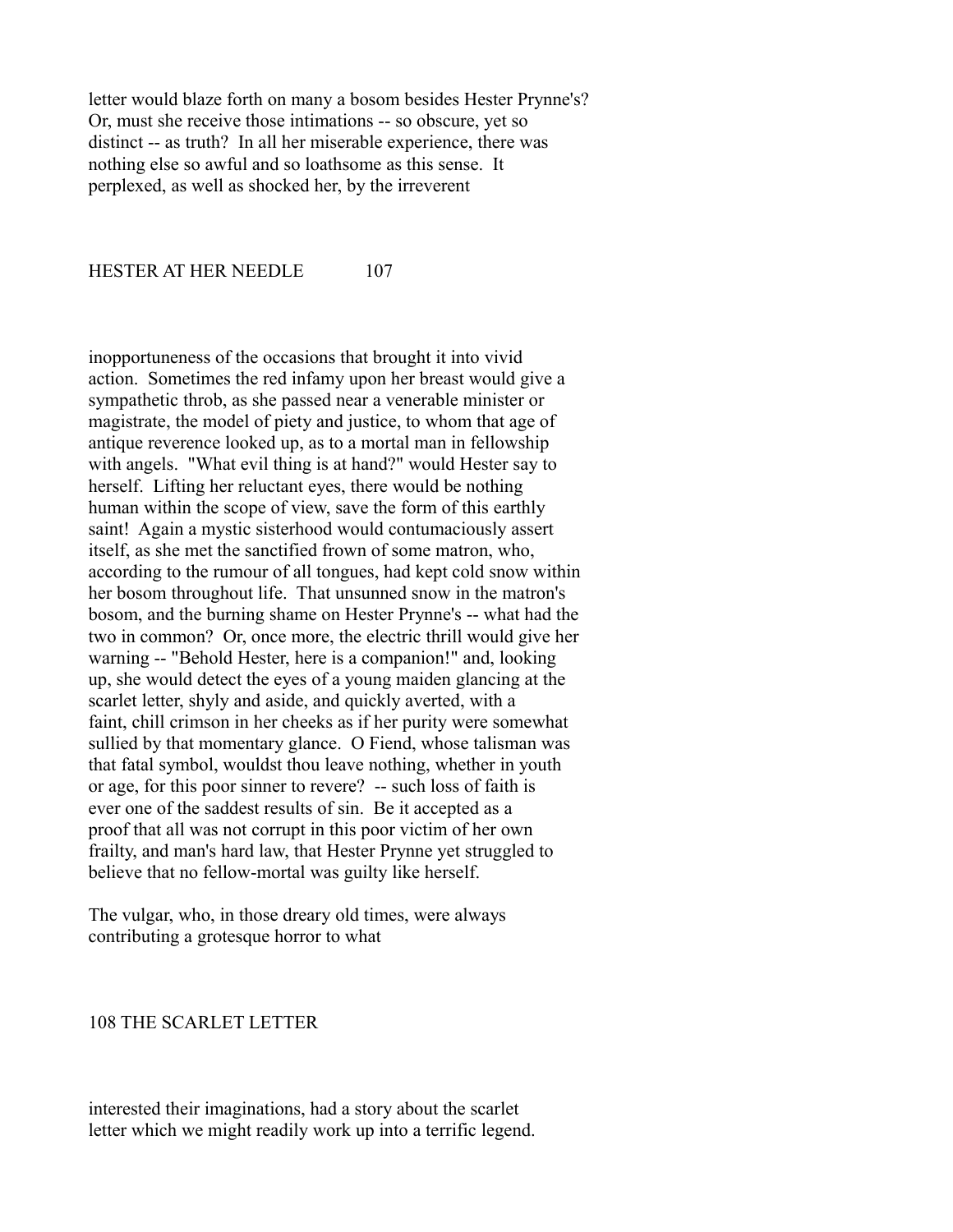They averred that the symbol was not mere scarlet cloth, tinged in an earthly dye-pot, but was red-hot with infernal fire, and could be seen glowing all alight whenever Hester Prynne walked abroad in the night-time. And we must needs say it seared Hester's bosom so deeply, that perhaps there was more truth in the rumour than our modern incredulity may be inclined to admit.

VI.

PEARL

We have as yet hardly spoken of the infant that little creature, whose innocent life had sprung, by the inscrutable decree of Providence, a lovely and immortal flower, out of the rank luxuriance of a guilty passion. How strange it seemed to the sad woman, as she watched the growth, and the beauty that became every day more brilliant, and the intelligence that threw its quivering sunshine over the tiny features of this child! Her Pearl -- for so had Hester called her; not as a name expressive of her aspect, which had nothing of the calm, white, unimpassioned lustre that would be indicated by the comparison. But she named the infant "Pearl," as being of great price - purchased with all she had -- her mother's only treasure! How strange, indeed! Man had marked this woman's sin by a scarlet letter, which had such potent and disastrous efficacy that no human sympathy could reach her, save it were sinful like herself. God, as a direct consequence of the sin which man thus punished, had given her a lovely child, whose place was on that same dishonoured bosom, to connect her parent for ever with the race and descent of mortals, and to be finally a blessed soul in heaven! Yet these thoughts affected Hester

## 110 THE SCARLET LETTER

Prynne less with hope than apprehension. She knew that her deed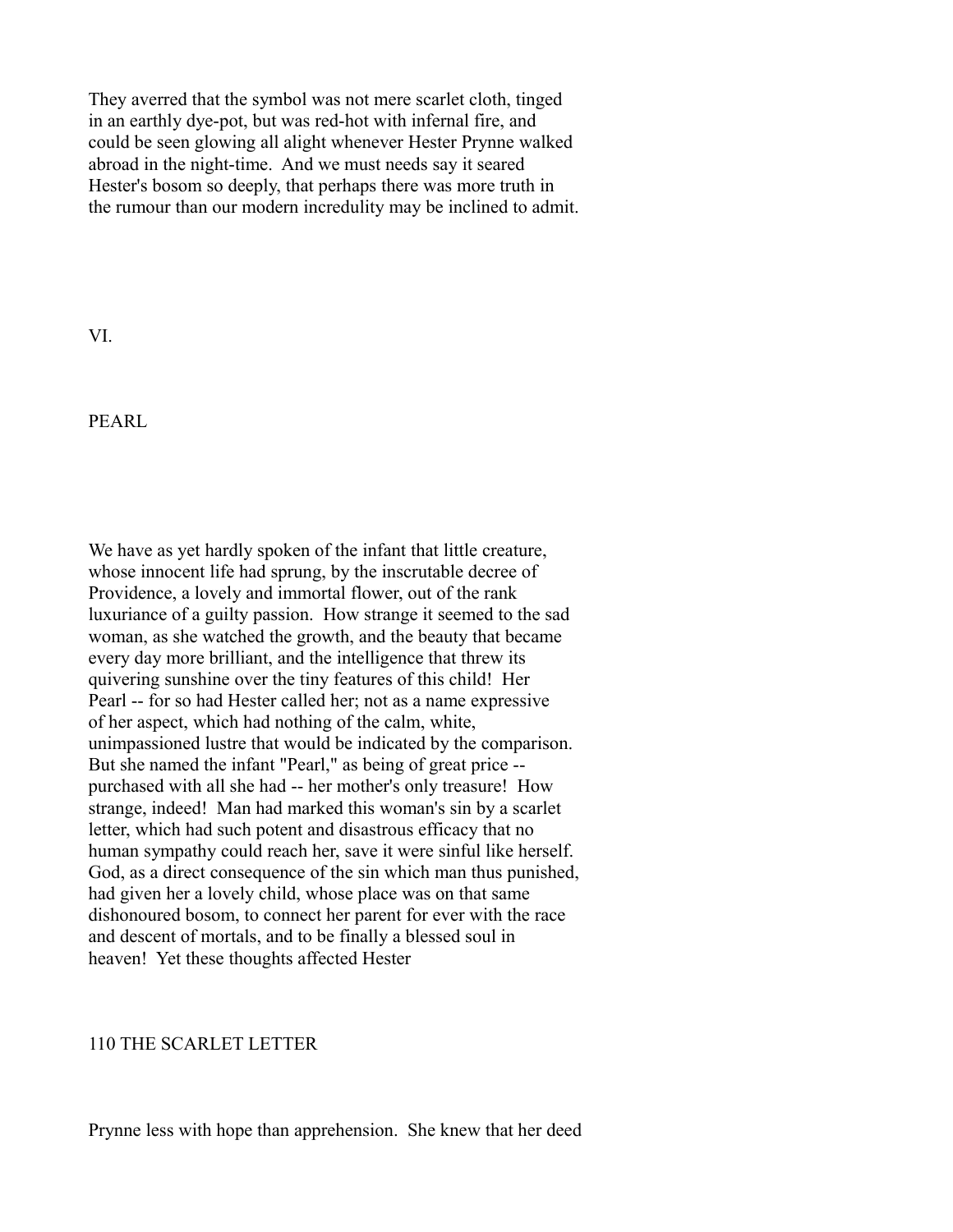had been evil; she could have no faith, therefore, that its result would be good. Day after day she looked fearfully into the child's expanding nature, ever dreading to detect some dark and wild peculiarity that should correspond with the guiltiness to which she owed her being.

Certainly there was no physical defect. By its perfect shape, its vigour, and its natural dexterity in the use of all its untried limbs, the infant was worthy to have been brought forth in Eden: worthy to have been left there to be the plaything of the angels after the world's first parents were driven out. The child had a native grace which does not invariably co-exist with faultless beauty; its attire, however simple, always impressed the beholder as if it were the very garb that precisely became it best. But little Pearl was not clad in rustic weeds. Her mother, with a morbid purpose that may be better understood hereafter, had bought the richest tissues that could be procured, and allowed her imaginative faculty its full play in the arrangement and decoration of the dresses which the child wore before the public eye. So magnificent was the small figure when thus arrayed, and such was the splendour of Pearl's own proper beauty, shining through the gorgeous robes which might have extinguished a paler loveliness, that there was an absolute circle of radiance around her on the darksome cottage floor. And yet a russet gown, torn and soiled with the child's rude play, made a picture of her just as perfect. Pearl's aspect was imbued with a spell of infinite variety; in this one child there were many children, comprehending the full scope

PEARL<sub>111</sub>

between the wild-flower prettiness of a peasant-baby, and the pomp, in little, of an infant princess. Throughout all, however, there was a trait of passion, a certain depth of hue, which she never lost; and if in any of her changes, she had grown fainter or paler, she would have ceased to be herself -- it would have been no longer Pearl!

This outward mutability indicated, and did not more than fairly express, the various properties of her inner life. Her nature appeared to possess depth, too, as well as variety; but -- or else Hester's fears deceived her -- it lacked reference and adaptation to the world into which she was born. The child could not be made amenable to rules. In giving her existence a great law had been broken; and the result was a being whose elements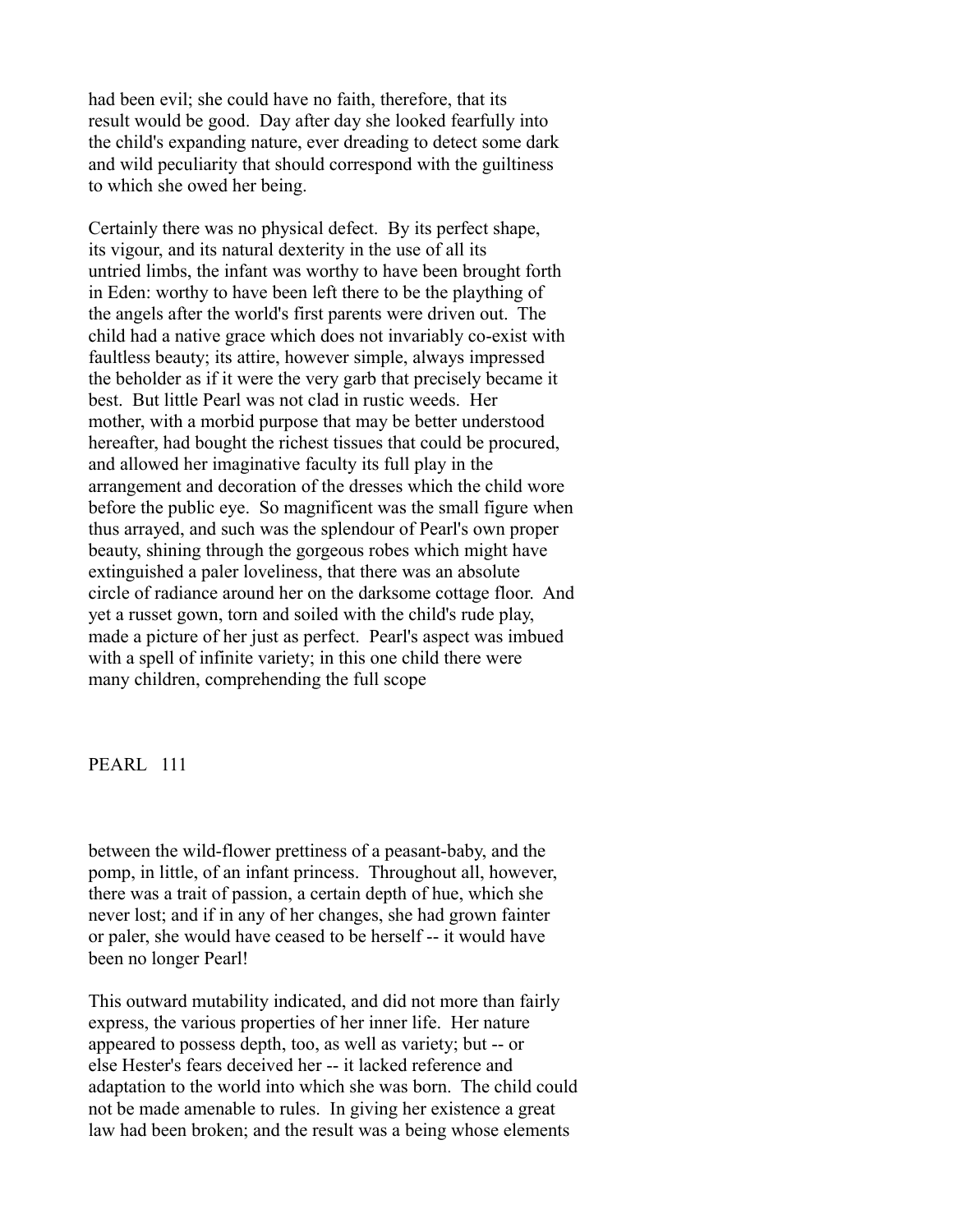were perhaps beautiful and brilliant, but all in disorder, or with an order peculiar to themselves, amidst which the point of variety and arrangement was difficult or impossible to be discovered. Hester could only account for the child's character -- and even then most vaguely and imperfectly -- by recalling what she herself had been during that momentous period while Pearl was imbibing her soul from the spiritual world, and her bodily frame from its material of earth. The mother's impassioned state had been the medium through which were transmitted to the unborn infant the rays of its moral life; and, however white and clear originally, they had taken the deep stains of crimson and gold, the fiery lustre, the black shadow, and the untempered light of the intervening substance. Above all, the warfare of Hester's spirit at that epoch was perpetuated in Pearl. She could

### 112 THE SCARLET LETTER

recognize her wild, desperate, defiant mood, the flightiness of her temper, and even some of the very cloud-shapes of gloom and despondency that had brooded in her heart. They were now illuminated by the morning radiance of a young child's disposition, but, later in the day of earthly existence, might be prolific of the storm and whirlwind.

The discipline of the family in those days was of a far more rigid kind than now. The frown, the harsh rebuke, the frequent application of the rod, enjoined by Scriptural authority, were used, not merely in the way of punishment for actual offences, but as a wholesome regimen for the growth and promotion of all childish virtues. Hester Prynne, nevertheless, the loving mother of this one child, ran little risk of erring on the side of undue severity. Mindful, however, of her own errors and misfortunes, she early sought to impose a tender but strict control over the infant immortality that was committed to her charge. But the task was beyond her skill. after testing both smiles and frowns, and proving that neither mode of treatment possessed any calculable influence, Hester was ultimately compelled to stand aside and permit the child to be swayed by her own impulses. Physical compulsion or restraint was effectual, of course, while it lasted. As to any other kind of discipline, whether addressed to her mind or heart, little Pearl might or might not be within its reach, in accordance with the caprice that ruled the moment. Her mother, while Pearl was yet an infant, grew acquainted with a certain peculiar look, that warned her when it would be labour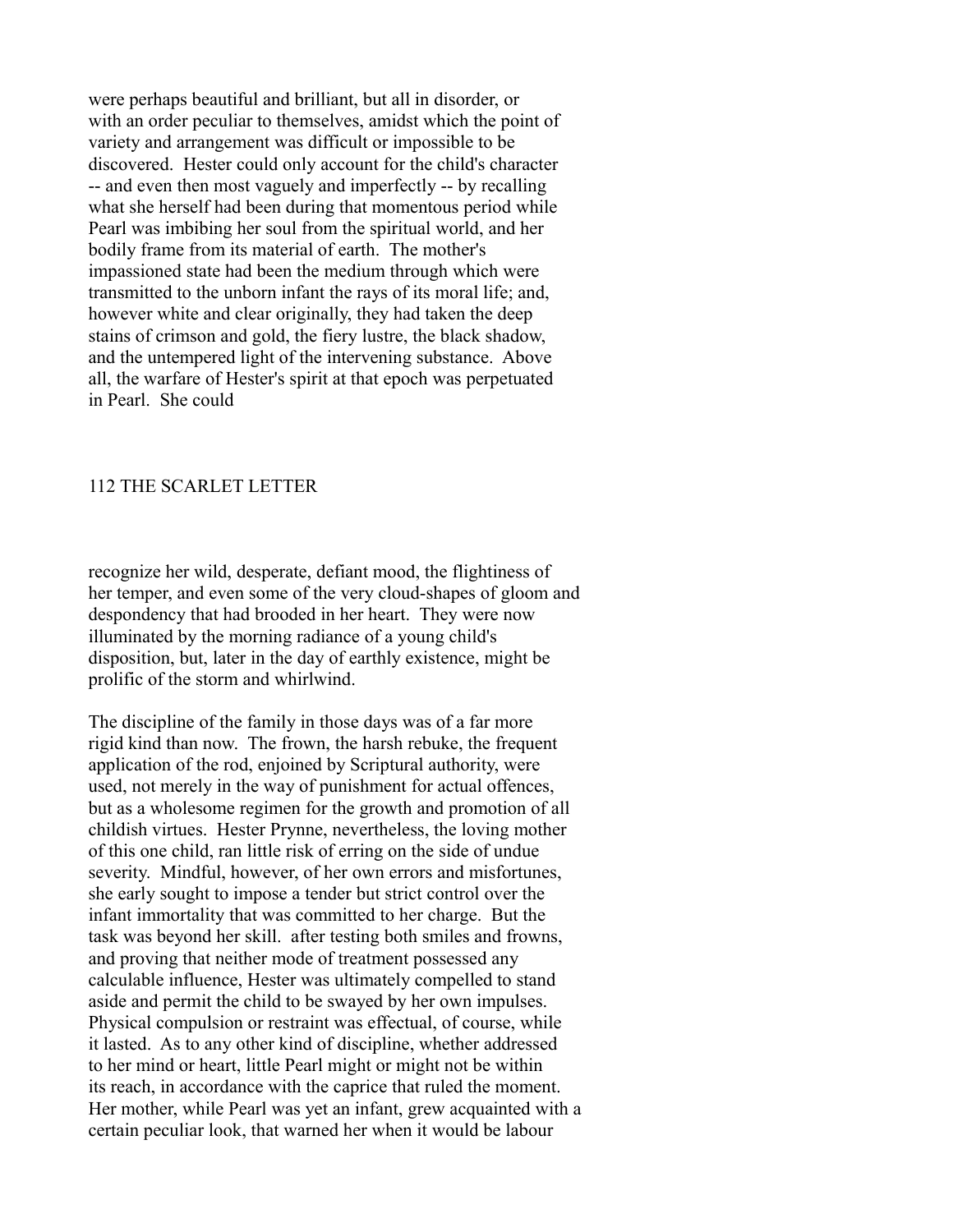thrown away to insist, persuade or plead.

#### PEARL 113

It was a look so intelligent, yet inexplicable, perverse, sometimes so malicious, but generally accompanied by a wild flow of spirits, that Hester could not help questioning at such moments whether Pearl was a human child. She seemed rather an airy sprite, which, after playing its fantastic sports for a little while upon the cottage floor, would flit away with a mocking smile. Whenever that look appeared in her wild, bright, deeply black eyes, it invested her with a strange remoteness and intangibility: it was as if she were hovering in the air, and might vanish, like a glimmering light that comes we know not whence and goes we know not whither. Beholding it, Hester was constrained to rush towards the child -- to pursue the little elf in the flight which she invariably began -- to snatch her to her bosom with a close pressure and earnest kisses -- not so much from overflowing love as to assure herself that Pearl was flesh and blood, and not utterly delusive. But Pearl's laugh, when she was caught, though full of merriment and music, made her mother more doubtful than before.

Heart-smitten at this bewildering and baffling spell, that so often came between herself and her sole treasure, whom she had bought so dear, and who was all her world, Hester sometimes burst into passionate tears. Then, perhaps -- for there was no foreseeing how it might affect her -- Pearl would frown, and clench her little fist, and harden her small features into a stern, unsympathising look of discontent. Not seldom she would laugh anew, and louder than before, like a thing incapable and unintelligent of human sorrow. Or -- but this more

## 114 THE SCARLET LETTER

rarely happened -- she would be convulsed with rage of grief and sob out her love for her mother in broken words, and seem intent on proving that she had a heart by breaking it. Yet Hester was hardly safe in confiding herself to that gusty tenderness: it passed as suddenly as it came. Brooding over all these matters, the mother felt like one who has evoked a spirit, but, by some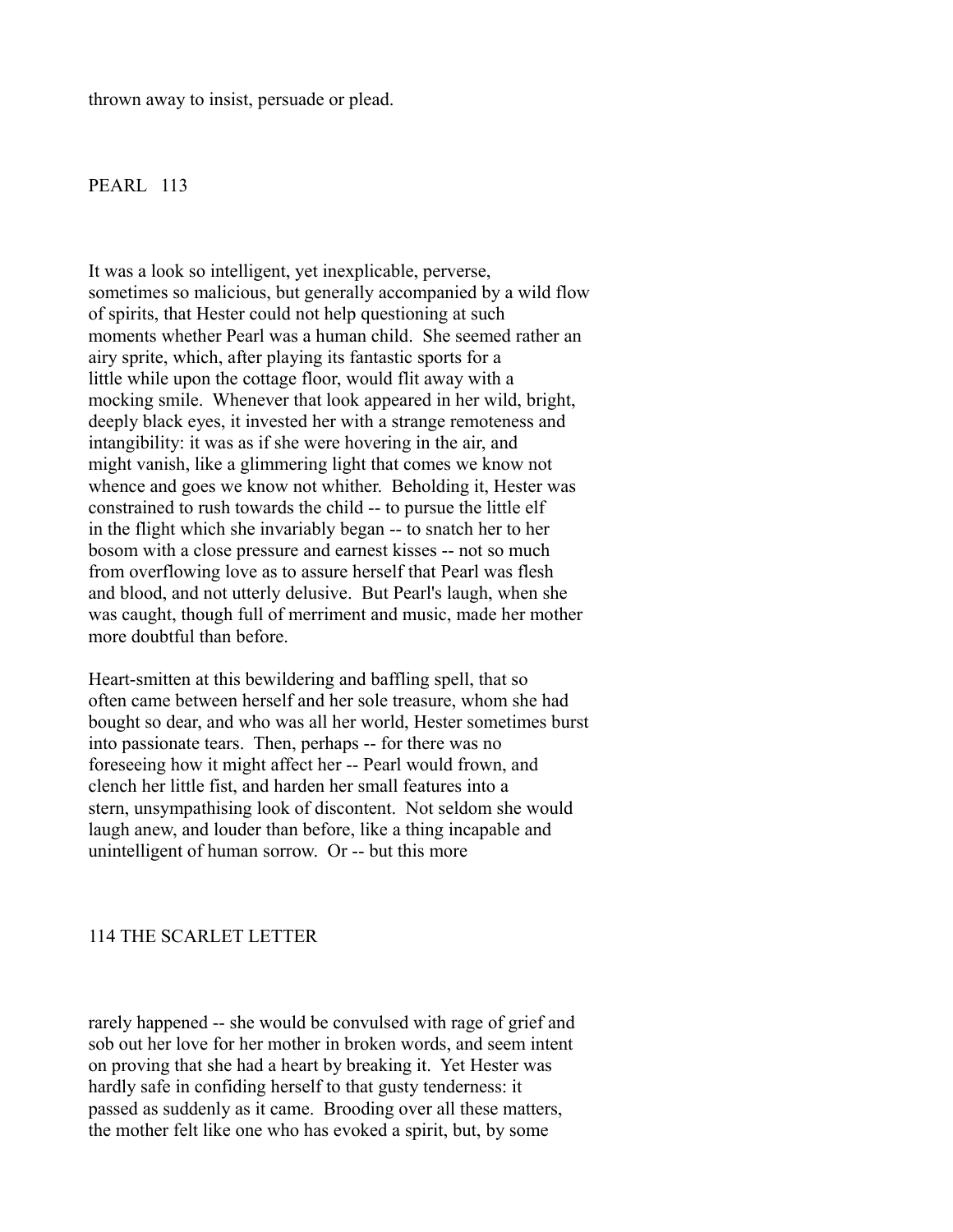irregularity in the process of conjuration, has failed to win the master-word that should control this new and incomprehensible intelligence. Her only real comfort was when the child lay in the placidity of sleep. Then she was sure of her, and tasted hours of quiet, sad, delicious happiness; until -- perhaps with that perverse expression glimmering from beneath her opening lids -- little Pearl awoke!

How soon -- with what strange rapidity, indeed did Pearl arrive at an age that was capable of social intercourse beyond the mother's ever-ready smile and nonsense-words! And then what a happiness would it have been could Hester Prynne have heard her clear, bird-like voice mingling with the uproar of other childish voices, and have distinguished and unravelled her own darling's tones, amid all the entangled outcry of a group of sportive children. But this could never be. Pearl was a born outcast of the infantile world. An imp of evil, emblem and product of sin, she had no right among christened infants. Nothing was more remarkable than the instinct, as it seemed, with which the child comprehended her loneliness: the destiny that had drawn an inviolable circle round about her: the whole peculiarity, in short, of her position in respect to

### PEARL 115

other children. Never since her release from prison had Hester met the public gaze without her. In all her walks about the town, Pearl, too, was there: first as the babe in arms, and afterwards as the little girl, small companion of her mother, holding a forefinger with her whole grasp, and tripping along at the rate of three or four footsteps to one of Hester's. She saw the children of the settlement on the grassy margin of the street, or at the domestic thresholds, disporting themselves in such grim fashions as the Puritanic nurture would permit! playing at going to church, perchance, or at scourging Quakers, or taking scalps in a sham fight with the Indians, or scaring one another with freaks of imitative witchcraft. Pearl saw, and gazed intently, but never sought to make acquaintance. If spoken to, she would not speak again. If the children gathered about her, as they sometimes did, Pearl would grow positively terrible in her puny wrath, snatching up stones to fling at them, with shrill, incoherent exclamations, that made her mother tremble, because they had so much the sound of a witch's anathemas in some unknown tongue.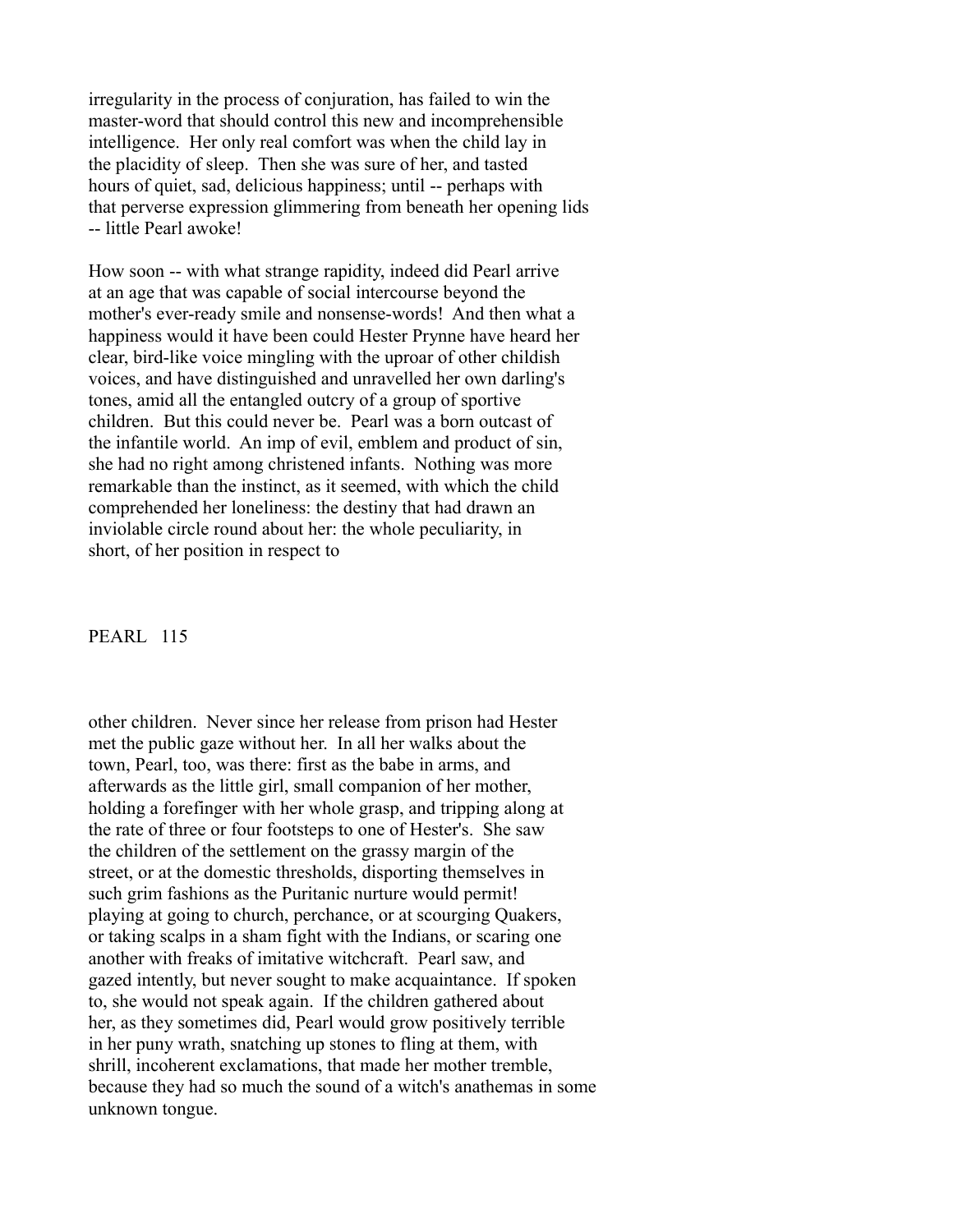The truth was, that the little Puritans, being of the most intolerant brood that ever lived, had got a vague idea of something outlandish, unearthly, or at variance with ordinary fashions, in the mother and child, and therefore scorned them in their hearts, and not unfrequently reviled them with their tongues. Pearl felt the sentiment, and requited it with the bitterest hatred that can be supposed to rankle in a childish bosom. These outbreaks of a fierce temper had a kind of value, and even comfort for the mother;

#### 116 THE SCARLET LETTER

because there was at least an intelligible earnestness in the mood, instead of the fitful caprice that so often thwarted her in the child's manifestations. It appalled her, nevertheless, to discern here, again, a shadowy reflection of the evil that had existed in herself. All this enmity and passion had Pearl inherited, by inalienable right, out of Hester's heart. Mother and daughter stood together in the same circle of seclusion from human society; and in the nature of the child seemed to be perpetuated those unquiet elements that had distracted Hester Prynne before Pearl's birth, but had since begun to be soothed away by the softening influences of maternity.

At home, within and around her mother's cottage, Pearl wanted not a wide and various circle of acquaintance. The spell of life went forth from her ever-creative spirit, and communicated itself to a thousand objects, as a torch kindles a flame wherever it may be applied. The unlikeliest materials -- a stick, a bunch of rags, a flower -- were the puppets of Pearl's witchcraft, and, without undergoing any outward change, became spiritually adapted to whatever drama occupied the stage of her inner world. Her one baby-voice served a multitude of imaginary personages, old and young, to talk withal. The pine-trees, aged, black, and solemn, and flinging groans and other melancholy utterances on the breeze, needed little transformation to figure as Puritan elders the ugliest weeds of the garden were their children, whom Pearl smote down and uprooted most unmercifully. It was wonderful, the vast variety of forms into which she threw her intellect, with no continuity, indeed, but darting' up and dancing, always in a state of preter-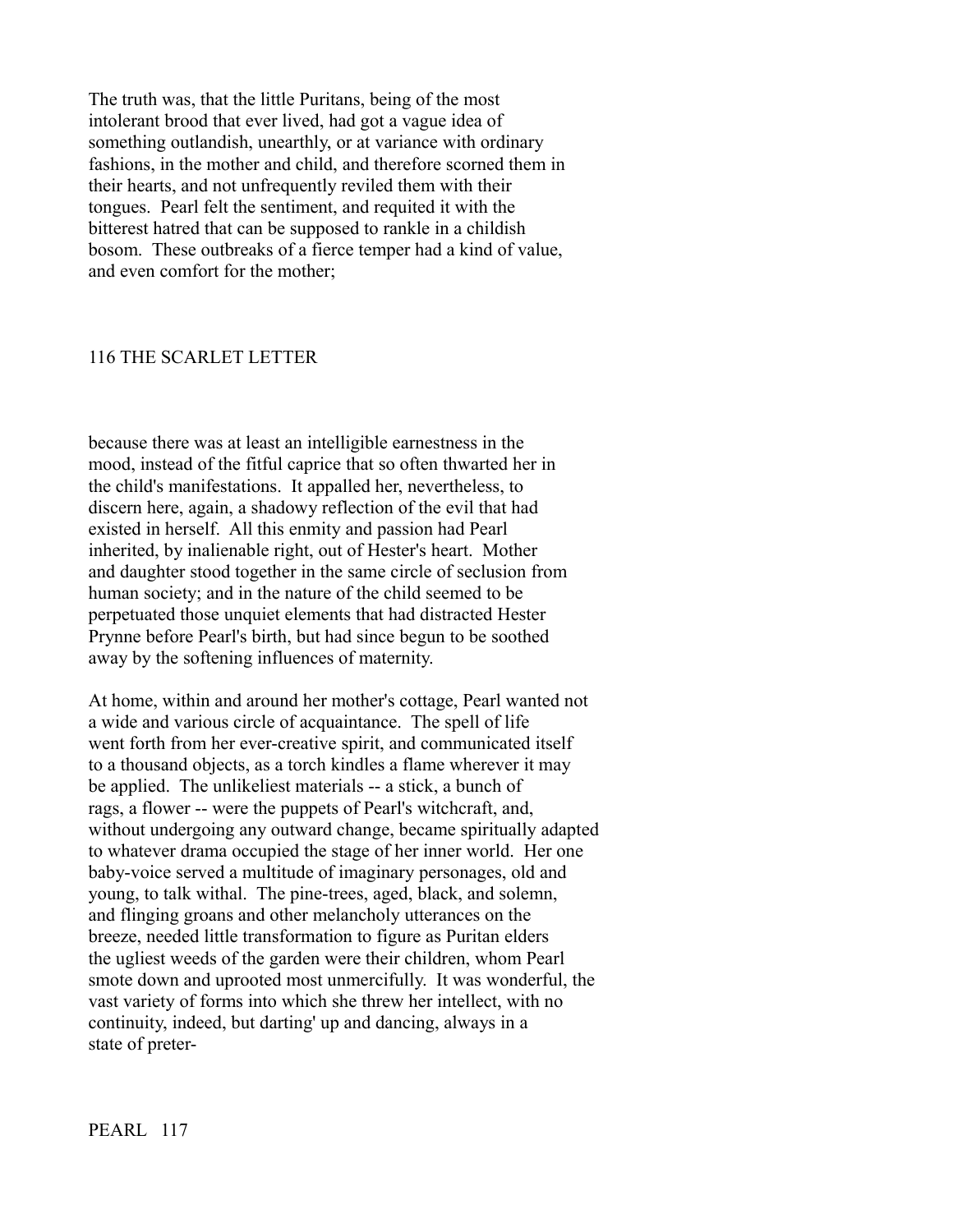natural activity -- soon sinking down, as if exhausted by so rapid and feverish a tide of life -- and succeeded by other shapes of a similar wild energy. It was like nothing so much as the phantasmagoric play of the northern lights. In the mere exercise of the fancy, however, and the sportiveness of a growing mind, there might be a little more than was observable in other children of bright faculties; except as Pearl, in the dearth of human playmates, was thrown more upon the visionary throng which she created. The singularity lay in the hostile feelings with which the child regarded all these offsprings of her own heart and mind. She never created a friend, but seemed always to be sowing broadcast the dragon's teeth, whence sprung a harvest of armed enemies, against whom she rushed to battle. It was inexpressibly sad -- then what depth of sorrow to a mother, who felt in her own heart the cause -- to observe, in one so young, this constant recognition of an adverse world, and so fierce a training of the energies that were to make good her cause in the contest that must ensue.

Gazing at Pearl, Hester Prynne often dropped her work upon her knees, and cried out with an agony which she would fain have hidden, but which made utterance for itself betwixt speech and a groan -- "O Father in Heaven -- if Thou art still my Father - what is this being which I have brought into the world?" And Pearl, overhearing the ejaculation, or aware through some more subtile channel, of those throbs of anguish, would turn her vivid and beautiful little face upon her mother, smile with sprite-like intelligence, and resume her play.

#### 118 THE SCARLET LETTER

One peculiarity of the child's deportment remains yet to be told. The very first thing which she had noticed in her life, was - what? -- not the mother's smile, responding to it, as other babies do, by that faint, embryo smile of the little mouth, remembered so doubtfully afterwards, and with such fond discussion whether it were indeed a smile. By no means! But that first object of which Pearl seemed to become aware was - shall we say it? -- the scarlet letter on Hester's bosom! One day, as her mother stooped over the cradle, the infant's eyes had been caught by the glimmering of the gold embroidery about the letter; and putting up her little hand she grasped at it,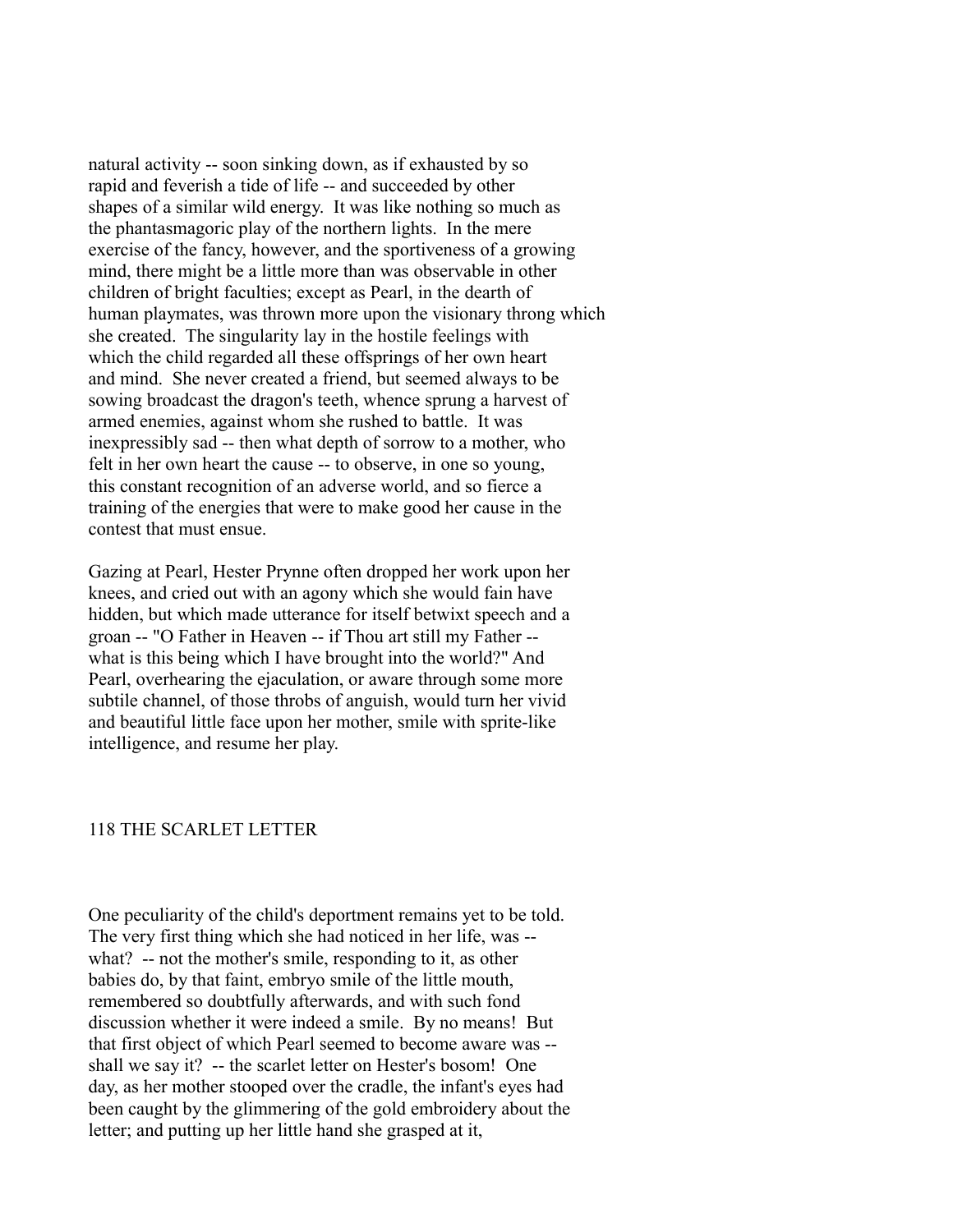smiling, not doubtfully, but with a decided gleam, that gave her face the look of a much older child. Then, gasping for breath, did Hester Prynne clutch the fatal token, instinctively endeavouring to tear it away, so infinite was the torture inflicted by the intelligent touch of Pearl's baby-hand. Again, as if her mother's agonised gesture were meant only to make sport for her, did little Pearl look into her eyes, and smile. From that epoch, except when the child was asleep, Hester had never felt a moment's safety: not a moment's calm enjoyment of her. Weeks, it is true, would sometimes elapse, during which Pearl's gaze might never once be fixed upon the scarlet letter; but then, again, it would come at unawares, like the stroke of sudden death, and always with that peculiar smile and odd expression of the eyes.

Once this freakish, elvish cast came into the child's eyes while Hester was looking at her own image in them, as mothers are food of doing; and

**PEARL 119** 

suddenly for women in solitude, and with troubled hearts, are pestered with unaccountable delusions she fancied that she beheld, not her own miniature portrait, but another face in the small black mirror of Pearl's eye. It was a face, fiend-like, full of smiling malice, yet bearing the semblance of features that she had known full well, though seldom with a smile, and never with malice in them. It was as if an evil spirit possessed the child, and had just then peeped forth in mockery. Many a time afterwards had Hester been tortured, though less vividly, by the same illusion.

In the afternoon of a certain summer's day, after Pearl grew big enough to run about, she amused herself with gathering handfuls of wild flowers, and flinging them, one by one, at her mother's bosom; dancing up and down like a little elf whenever she hit the scarlet letter. Hester's first motion had been to cover her bosom with her clasped hands. But whether from pride or resignation, or a feeling that her penance might best be wrought out by this unutterable pain, she resisted the impulse, and sat erect, pale as death, looking sadly into little Pearl's wild eyes. Still came the battery of flowers, almost invariably hitting the mark, and covering the mother's breast with hurts for which she could find no balm in this world, nor knew how to seek it in another. At last, her shot being all expended, the child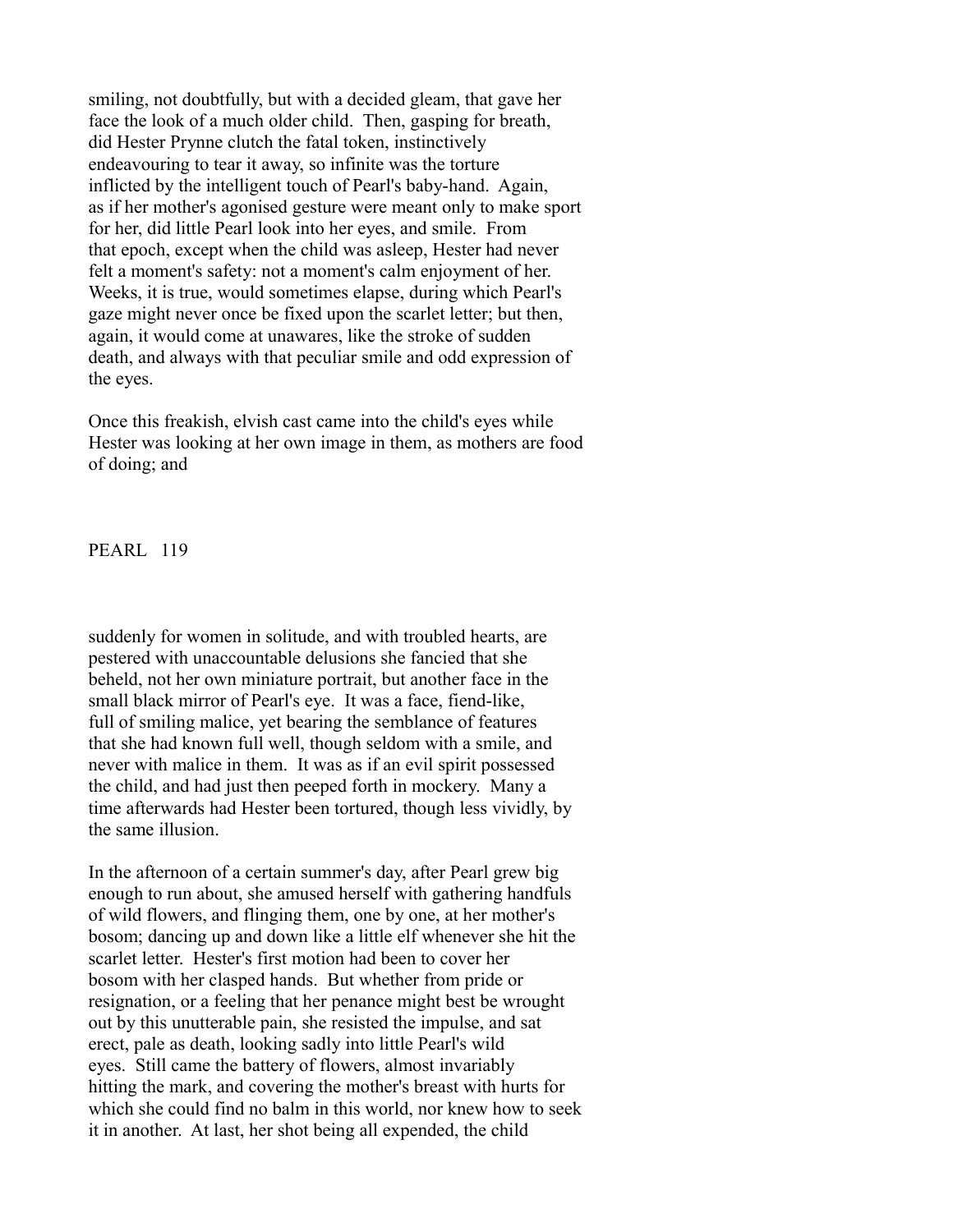stood still and gazed at Hester, with that little laughing image of a fiend peeping out -- or, whether it peeped or no, her mother so imagined it -- from the unsearchable abyss of her black eyes.

"Child, what art thou?" cried the mother.

# 120 THE SCARLET LETTER

"Oh, I am your little Pearl!" answered the child.

But while she said it, Pearl laughed, and began to dance up and down with the humoursome gesticulation of a little imp, whose next freak might be to fly up the chimney.

"Art thou my child, in very truth?" asked Hester.

Nor did she put the question altogether idly, but, for the moment, with a portion of genuine earnestness; for, such was Pearl's wonderful intelligence, that her mother half doubted whether she were not acquainted with the secret spell of her existence, and might not now reveal herself.

"Yes; I am little Pearl!" repeated the child, continuing her antics.

"Thou art not my child! Thou art no Pearl of mine!" said the mother half playfully; for it was often the case that a sportive impulse came over her in the midst of her deepest suffering. "Tell me, then, what thou art, and who sent thee hither?"

"Tell me, mother!" said the child, seriously, coming up to Hester, and pressing herself close to her knees. "Do thou tell me!"

"Thy Heavenly Father sent thee!" answered Hester Prynne.

But she said it with a hesitation that did not escape the acuteness of the child. Whether moved only by her ordinary freakishness, or because an evil spirit prompted her, she put up her small forefinger and touched the scarlet letter.

"He did not send me!" cried she, positively. "I have no Heavenly Father!"

"Hush, Pearl, hush! Thou must not talk so!" answered the mother.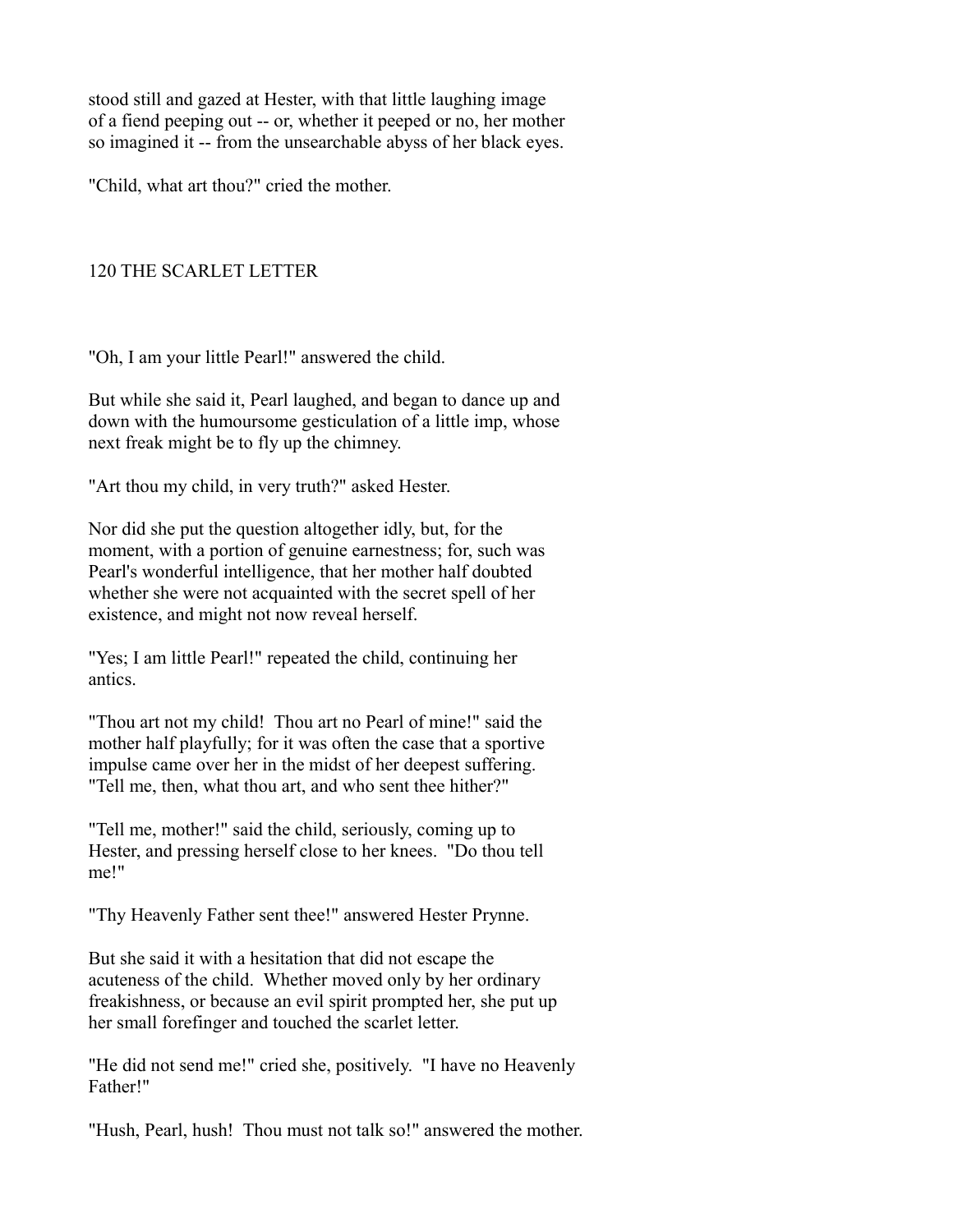suppressing a groan. "He sent

## PEARL 121

us all into the world. He sent even me, thy mother. Then, much more thee! Or, if not, thou strange and elfish child, whence didst thou come?"

"Tell me! Tell me!" repeated Pearl, no longer seriously, but laughing and capering about the floor. "It is thou that must tell me!"

But Hester could not resolve the query, using herself in a dismal labyrinth of doubt. She remembered -- betwixt a smile and a shudder -- the talk of the neighbouring townspeople, who, seeking vainly elsewhere for the child's paternity, and observing some of her odd attributes, had given out that poor little Pearl was a demon offspring: such as, ever since old Catholic times, had occasionally been seen on earth, through the agency of their mother's sin, and to promote some foul and wicked purpose. Luther, according to the scandal of his monkish enemies, was a brat of that hellish breed; nor was Pearl the only child to whom this inauspicious origin was assigned among the New England Puritans.

VII

### THE GOVERNOR'S HALL

Hester Prynne went one day to the mansion of Governor Bellingham, with a pair of gloves which she had fringed and embroidered to his order, and which were to be worn on some great occasion of state; for, though the chances of a popular election had caused this former ruler to descend a step or two from the highest rank, he still held an honourable and influential place among the colonial magistracy.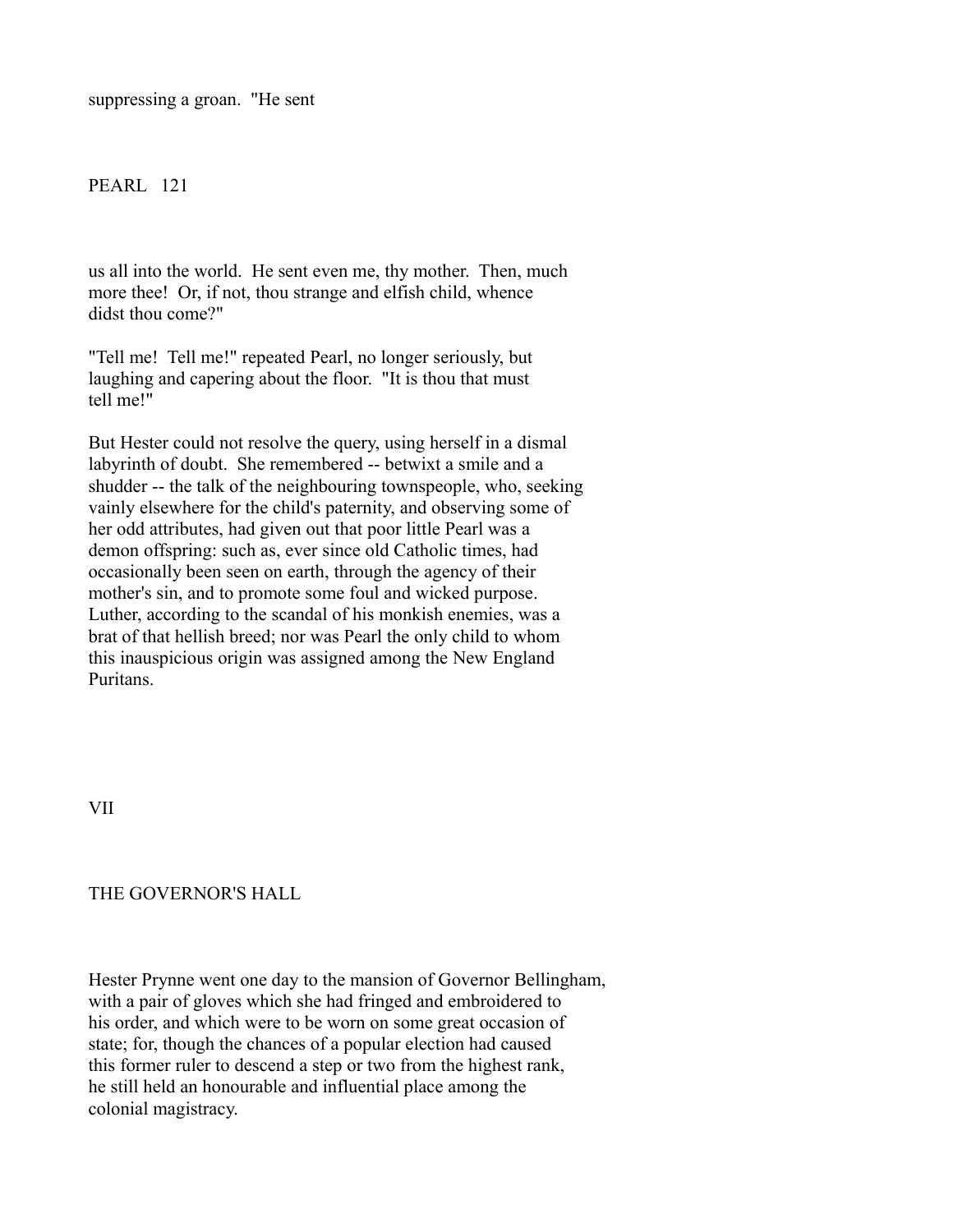Another and far more important reason than the delivery of a pair of embroidered gloves, impelled Hester, at this time, to seek an interview with a personage of so much power and activity in the affairs of the settlement. It had reached her ears that there was a design on the part of some of the leading inhabitants, cherishing the more rigid order of principles in religion and government, to deprive her of her child. On the supposition that Pearl, as already hinted, was of demon origin, these good people not unreasonably argued that a Christian interest in the mother's soul required them to remove such a stumbling-block from her path. If the child, on the other hand, were really capable of moral and religious growth, and possessed the elements of ultimate salvation, then, surely, it would enjoy all the

#### THE GOVERNOR'S HALL 123

fairer prospect of these advantages by being transferred to wiser and better guardianship than Hester Prynne's. Among those who promoted the design, Governor Bellingham was said to be one of the most busy. It may appear singular, and, indeed, not a little ludicrous, that an affair of this kind, which in later days would have been referred to no higher jurisdiction than that of the select men of the town, should then have been a question publicly discussed, and on which statesmen of eminence took sides. At that epoch of pristine simplicity, however, matters of even slighter public interest, and of far less intrinsic weight than the welfare of Hester and her child, were strangely mixed up with the deliberations of legislators and acts of state. The period was hardly, if at all, earlier than that of our story, when a dispute concerning the right of property in a pig not only caused a fierce and bitter contest in the legislative body of the colony, but resulted in an important modification of the framework itself of the legislature.

Full of concern, therefore -- but so conscious of her own right that it seemed scarcely an unequal match between the public on the one side, and a lonely woman, backed by the sympathies of nature, on the other -- Hester Prynne set forth from her solitary cottage. Little Pearl, of course, was her companion. She was now of an age to run lightly along by her mother's side, and, constantly in motion from morn till sunset, could have accomplished a much longer journey than that before her. Often, nevertheless, more from caprice than necessity, she demanded to be taken up in arms; but was soon as imperious to he let down again, and frisked onward before Hester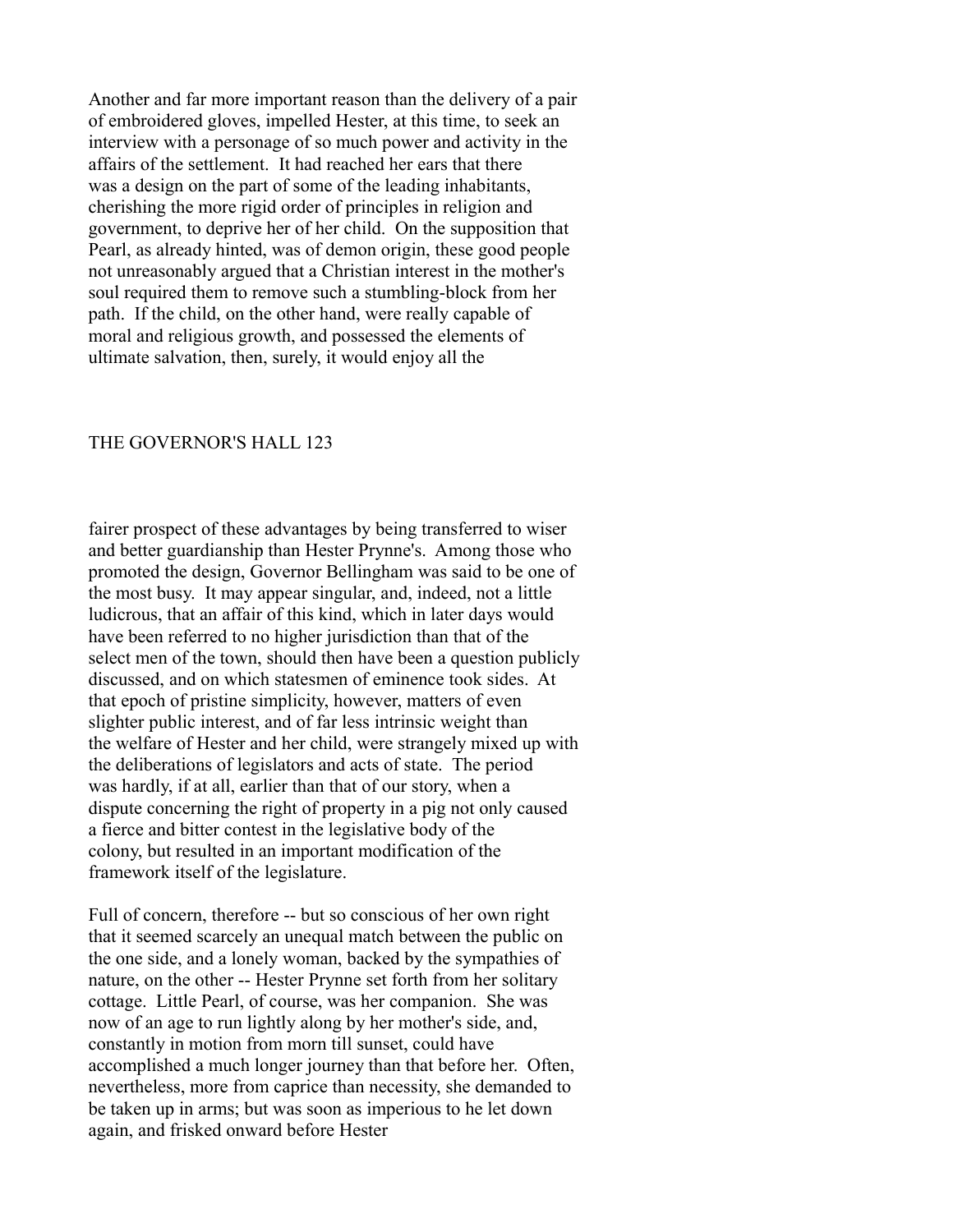### 124 THE SCARLET LETTER

the grassy pathway, with many a harmless trip and tumble. We have spoken of Pearl's rich and luxuriant beauty -- a beauty that shone with deep and vivid tints, a bright complexion, eyes possessing intensity both of depth and glow, and hair already of a deep, glossy brown, and which, in after years, would be nearly akin to black. There was fire in her and throughout her: she seemed the unpremeditated offshoot of a passionate moment. Her mother, in contriving the child's garb, had allowed the gorgeous tendencies of her imagination their full play, arraying her in a crimson velvet tunic of a peculiar cut, abundantly embroidered in fantasies and flourishes of gold thread. So much strength of colouring, which must have given a wan and pallid aspect to cheeks of a fainter bloom, was admirably adapted to Pearl's beauty, and made her the very brightest little jet of flame that ever danced upon the earth.

But it was a remarkable attribute of this garb, and indeed, of the child's whole appearance, that it irresistibly and inevitably reminded the beholder of the token which Hester Prynne was doomed to wear upon her bosom. It was the scarlet letter in another form: the scarlet letter endowed with life! The mother herself -- as if the red ignominy were so deeply scorched into her brain that all her conceptions assumed its form -- had carefully wrought out the similitude, lavishing many hours of morbid ingenuity to create an analogy between the object of her affection and the emblem of her guilt and torture. But, in truth, Pearl was the one as well as the other; and only in consequence of that identity had Hester contrived so perfectly to represent the scarlet letter in her appearance.

### THE GOVERNOR'S HALL 125

As the two wayfarers came within the precincts of the town, the children of the Puritans looked up from their player what passed for play with those sombre little urchins -- and spoke gravely one to another

"Behold, verily, there is the woman of the scarlet letter: and of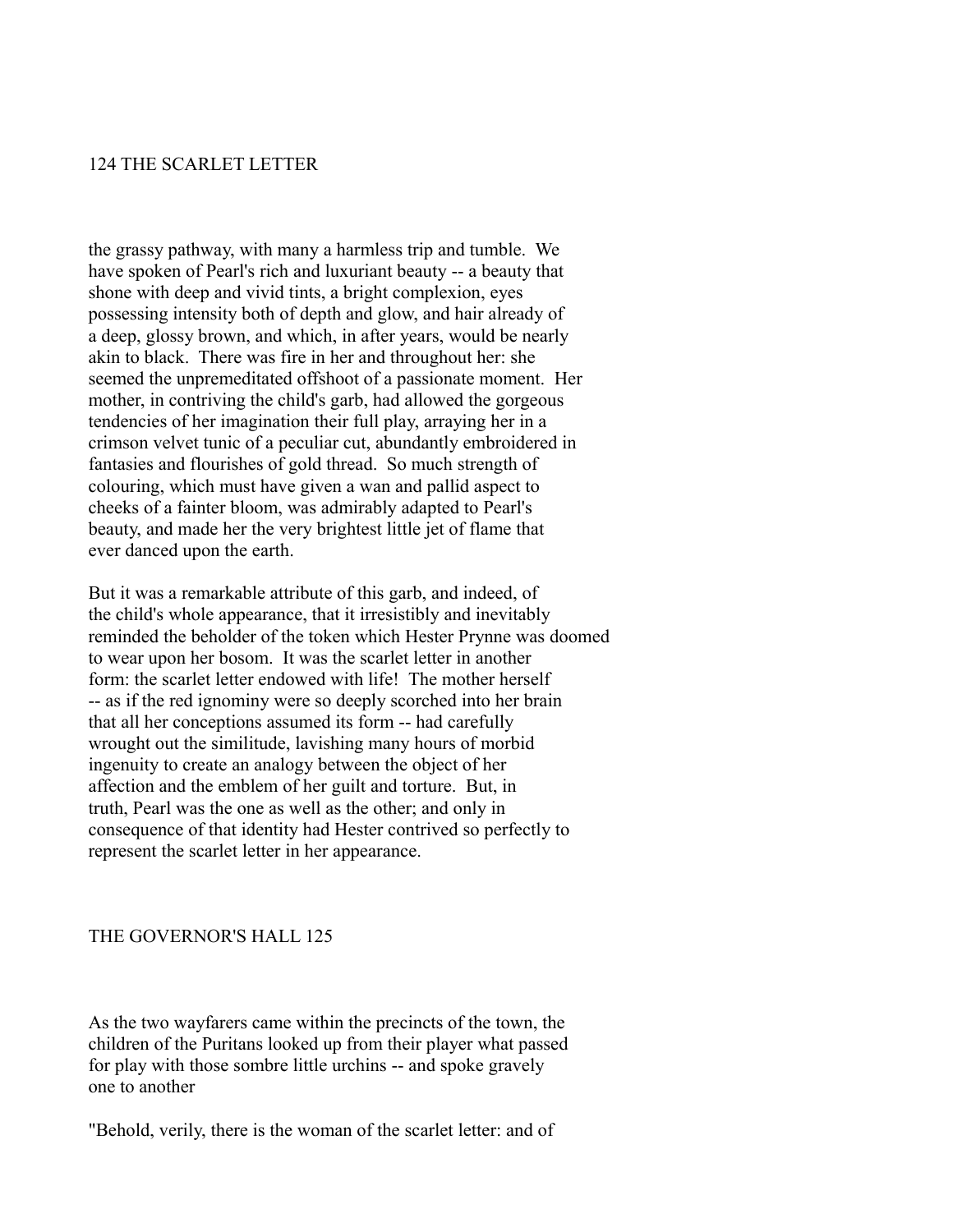a truth, moreover, there is the likeness of the scarlet letter running along by her side! Come, therefore, and let us fling mud at them!"

But Pearl, who was a dauntless child, after frowning, stamping her foot, and shaking her little hand with a variety of threatening gestures, suddenly made a rush at the knot of her enemies, and put them all to flight. She resembled, in her fierce pursuit of them, an infant pestilence -- the scarlet fever, or some such half-fledged angel of judgment -- whose mission was to punish the sins of the rising generation. She screamed and shouted, too, with a terrific volume of sound, which, doubtless, caused the hearts of the fugitives to quake within them. The victory accomplished, Pearl returned quietly to her mother, and looked up, smiling, into her face.

Without further adventure, they reached the dwelling of Governor Bellingham. This was a large wooden house, built in a fashion of which there are specimens still extant in the streets of our older towns now moss -- grown, crumbling to decay, and melancholy at heart with the many sorrowful or joyful occurrences, remembered or forgotten, that have happened and passed away within their dusky chambers. Then, however, there was the freshness of the passing year on its exterior, and the cheerfulness, gleaming forth from the sunny windows, of a human habitation, into which death had never

### 126 THE SCARLET LETTER

entered. It had, indeed, a very cheery aspect, the walls being overspread with a kind of stucco, in which fragments of broken glass were plentifully intermixed; so that, when the sunshine fell aslant-wise over the front of the edifice, it glittered and sparkled as if diamonds had been flung against it by the double handful. The brilliancy might have be fitted Aladdin's palace rather than the mansion of a grave old Puritan ruler. It was further decorated with strange and seemingly cabalistic figures and diagrams, suitable to the quaint taste of the age which had been drawn in the stucco, when newly laid on, and had now grown hard and durable, for the admiration of after times.

Pearl, looking at this bright wonder of a house began to caper and dance, and imperatively required that the whole breadth of sunshine should be stripped off its front, and given her to play with.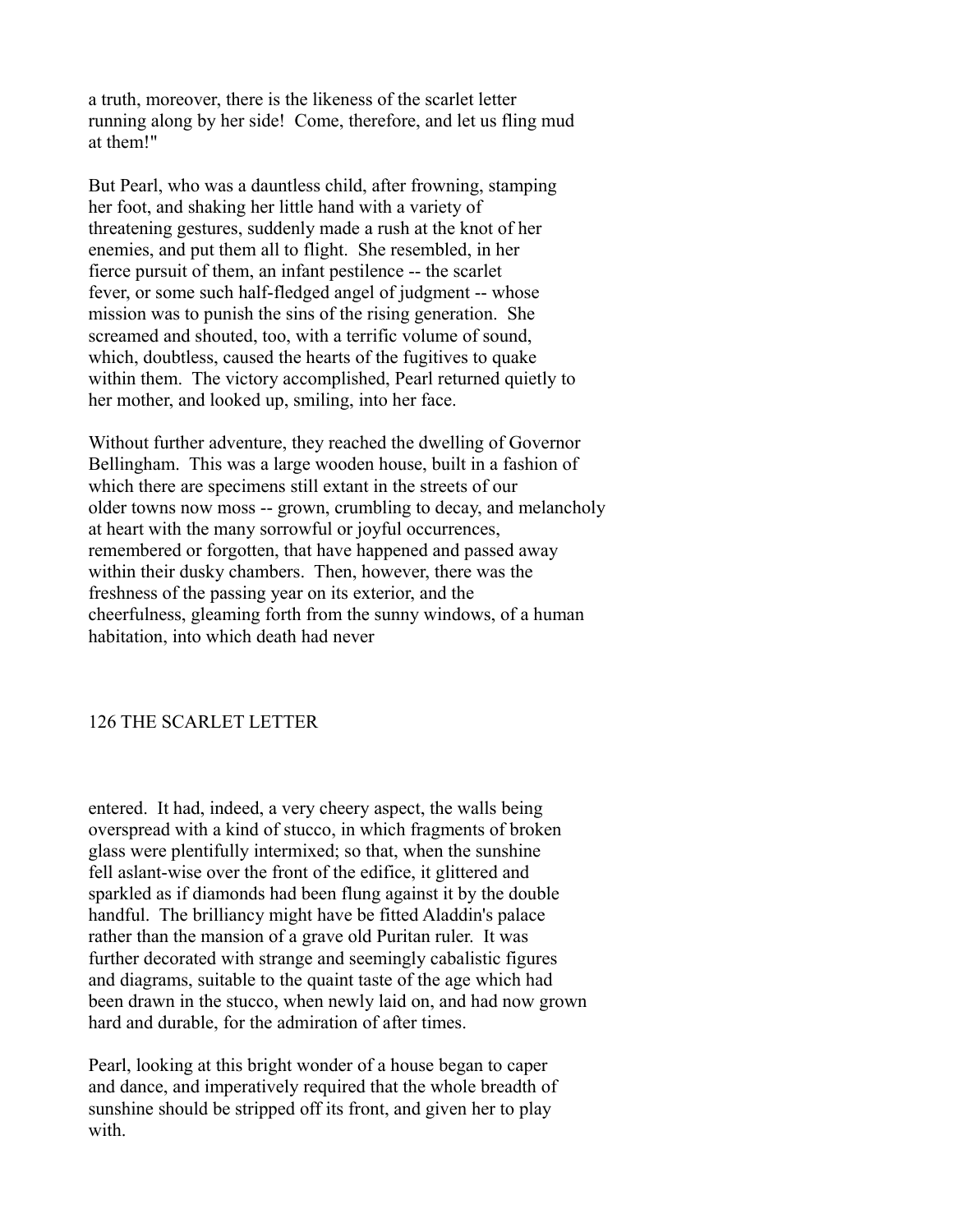"No, my little Pearl!" said her mother; "thou must gather thine own sunshine. I have none to give thee!"

They approached the door, which was of an arched form, and flanked on each side by a narrow tower or projection of the edifice, in both of which were lattice-windows, the wooden shutters to close over them at need. Lifting the iron hammer that hung at the portal, Hester Prynne gave a summons, which was answered by one of the Governor's bond servant -- a free-born Englishman, but now a seven years' slave. During that term he was to be the property of his master, and as much a commodity of bargain and sale as an ox, or a joint-stool. The serf wore the customary garb of serving-men at that period, and long before, in the old hereditary halls of England,

### THE GOVERNOR'S HALL 137

"Is the worshipful Governor Bellingham within?" Inquired Hester.

"Yea, forsooth," replied the bond-servant, staring with wide-open eyes at the scarlet letter, which, being a new-comer in the country, he had never before seen. "Yea, his honourable worship is within. But he hath a godly minister or two with him, and likewise a leech. Ye may not see his worship now. "

"Nevertheless, I will enter," answered Hester Prynne; and the bond-servant, perhaps judging from the decision of her air, and the glittering symbol in her bosom, that she was a great lady in the land, offered no opposition.

So the mother and little Pearl were admitted into the hall of entrance. With many variations, suggested by the nature of his building materials, diversity of climate, and a different mode of social life, Governor Bellingham had planned his new habitation after the residences of gentlemen of fair estate in his native land. Here, then, was a wide and reasonably lofty hall, extending through the whole depth of the house, and forming a medium of general communication, more or less directly, with all the other apartments. At one extremity, this spacious room was lighted by the windows of the two towers, which formed a small recess on either side of the portal. At the other end, though partly muffled by a curtain, it was more powerfully illuminated by one of those embowed hall windows which we read of in old books, and which was provided with a deep and cushion seat.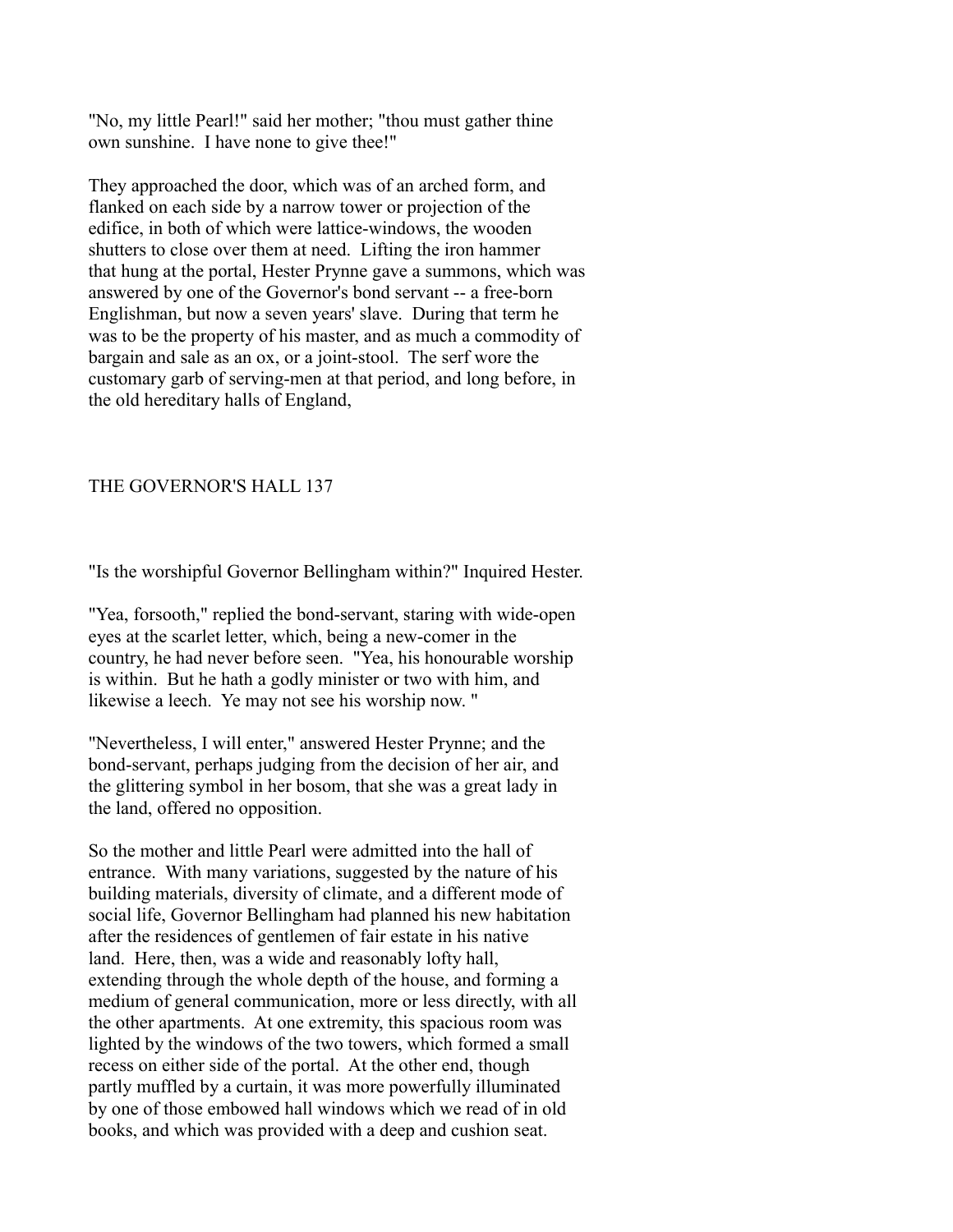Here, on the cushion, lay a folio tome, probably of the Chronicles of England, or other such substantial literature; even as, in our own days, we scatter gilded volumes on the centre table, to be

## 128 THE SCARLET LETTER

turned over by the casual guest. The furniture of the hall consisted of some ponderous chairs, the backs of which were elaborately carved with wreaths of oaken flowers; and likewise a table in the same taste, the whole being of the Elizabethan age, or perhaps earlier, and heirlooms, transferred hither from the Governor's paternal home. On the table -- in token that the sentiment of old English hospitality had not been left behind - stood a large pewter tankard, at the bottom of which, had Hester or Pearl peeped into it, they might have seen the frothy remnant of a recent draught of ale.

On the wall hung a row of portraits, representing the forefathers of the Bellingham lineage, some with armour on their breasts, and others with stately ruffs and robes of peace. All were characterised by the sternness and severity which old portraits so invariably put on, as if they were the ghosts, rather than the pictures, of departed worthies, and were gazing with harsh and intolerant criticism at the pursuits and enjoyments of living men.

At about the centre of the oaken panels that lined the hall was suspended a suit of mail, not, like the pictures, an ancestral relic, but of the most modern date; for it had been manufactured by a skilful armourer in London, the same year in which Governor Bellingham came over to New England. There was a steel head-piece, a cuirass, a gorget and greaves, with a pair of gauntlets and a sword hanging beneath; all, and especially the helmet and breastplate, so highly burnished as to glow with white radiance, and scatter an illumination everywhere about upon the floor. This bright panoply was not meant for mere idle show, but had been

THE GOVERNOR'S HALL 129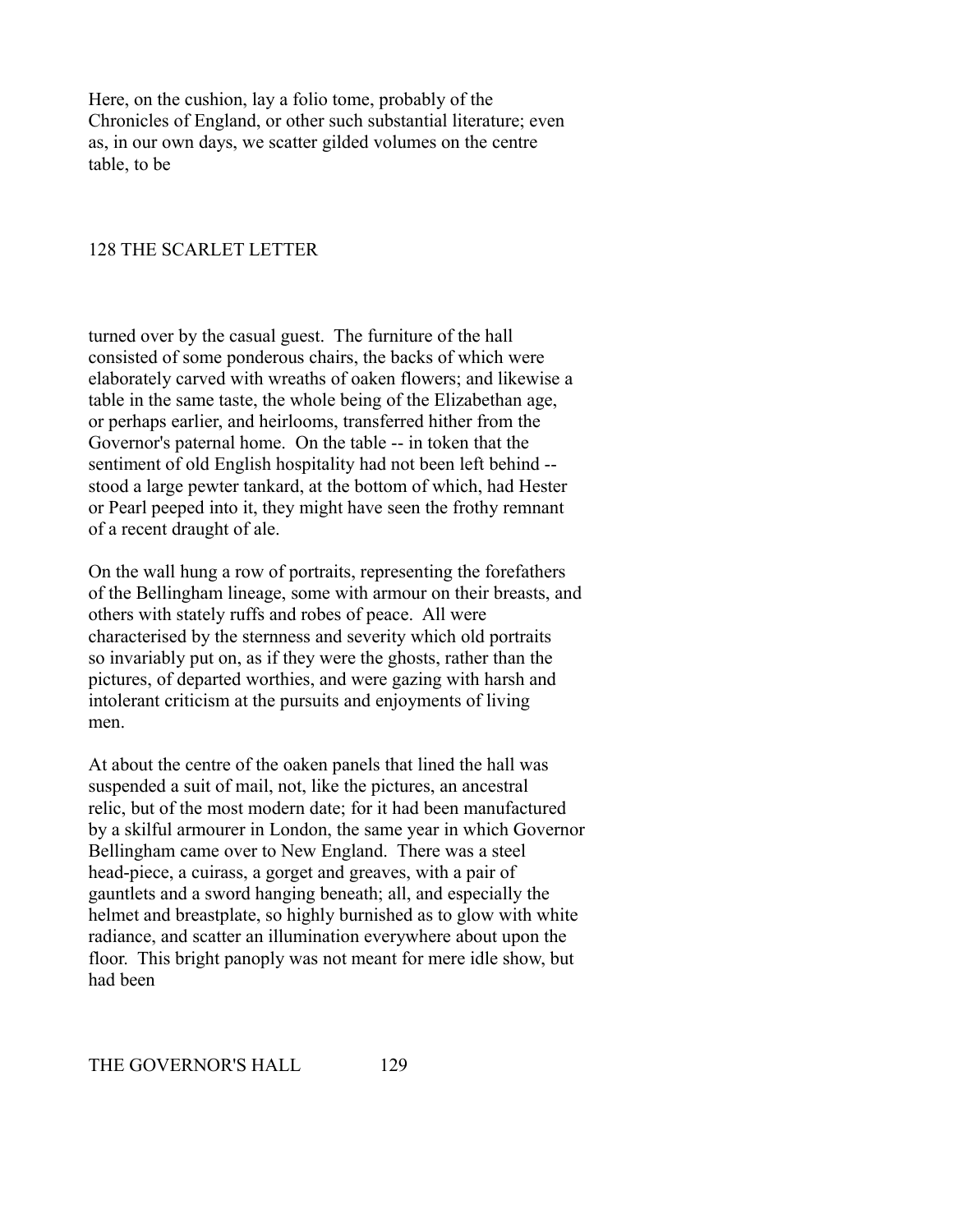worn by the Governor on many a solemn muster and draining field, and had glittered, moreover, at the head of a regiment in the Pequod war. For, though bred a lawyer, and accustomed to speak of Bacon, Coke, Noye, and Finch, as his professional associates, the exigenties of this new country had transformed Governor Bellingham into a soldier, as well as a statesman and ruler.

Little Pearl, who was as greatly pleased with the gleaming armour as she had been with the glittering frontispiece of the house, spent some time looking into the polished mirror of the breastplate.

"Mother," cried she, "I see you here. Look! look!"

Hester looked by way of humouring the child; and she saw that, owing to the peculiar effect of this convex mirror, the scarlet letter was represented in exaggerated and gigantic proportions, so as to be greatly the most prominent feature of her appearance. In truth, she seemed absolutely hidden behind it. Pearl pointed upwards also, at a similar picture in the head-piece; smiling at her mother, with the elfish intelligence that was so familiar an expression on her small physiognomy. That look of naughty merriment was likewise reflected in the mirror, with so much breadth and intensity of effect, that it made Hester Prynne feel as if it could not be the image of her own child, but of an imp who was seeking to mould itself into Pearl's shape.

"Come along, Pearl," said she, drawing her away, "Come and look into this fair garden. It may be we shall see flowers there; more beautiful ones than we find in the woods. "

Pearl accordingly ran to the bow-window, at the further end of the hall, and looked along the vista of

## 130 THE SCARLET LETTER

a garden walk, carpeted with closely-shaven grass, and bordered with some rude and immature attempt at shrubbery. But the proprietor appeared already to have relinquished as hopeless, the effort to perpetuate on this side of the Atlantic, in a hard soil, and amid the close struggle for subsistence, the native English taste for ornamental gardening. Cabbages grew in plain sight; and a pumpkin-vine, rooted at some distance, had run across the intervening space, and deposited one of its gigantic products directly beneath the hall window, as if to warn the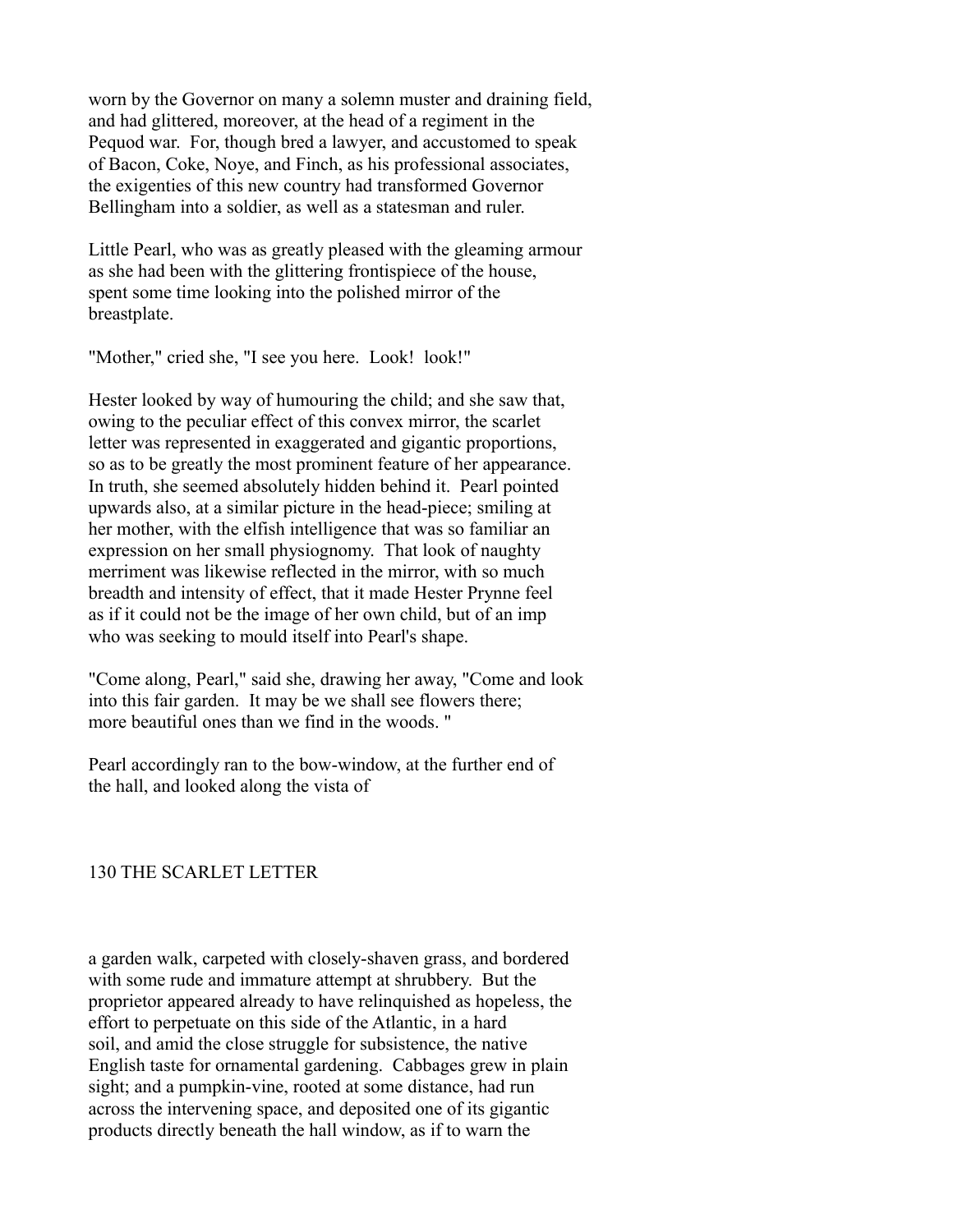Governor that this great lump of vegetable gold was as rich an ornament as New England earth would offer him. There were a few rose-bushes, however, and a number of apple-trees, probably the descendants of those planted by the Reverend Mr. Blackstone, the first settler of the peninsula; that half mythological personage who rides through our early annals, seated on the back of a bull.

Pearl, seeing the rose-bushes, began to cry for a red rose, and would not be pacified.

"Hush, child -- hush!" said her mother, earnestly. "Do not cry, dear little Pearl! I hear voices in the garden. The Governor is coming, and gentlemen along with him. "

In fact, adown the vista of the garden avenue, a number of persons were seen approaching towards the house. Pearl, in utter scorn of her mother's attempt to quiet her, gave an eldritch scream, and then became silent, not from any motion of obedience, but because the quick and mobile curiosity of her disposition was excited by the appearance of those new personages.

VIII.

## THE ELF-CHILD AND THE MINISTER

Governor Bellingham, in a loose gown and easy cap -- such as elderly gentlemen loved to endue themselves with, in their domestic privacy -- walked foremost, and appeared to be showing off his estate, and expatiating on his projected improvements. The wide circumference of an elaborate ruff, beneath his grey beard, in the antiquated fashion of King James's reign, caused his head to look not a little like that of John the Baptist in a charger. The impression made by his aspect, so rigid and severe, and frost-bitten with more than autumnal age, was hardly in keeping with the appliances of worldly enjoyment wherewith he had evidently done his utmost to surround himself. But it is an error to suppose that our great forefathers -- though accustomed to speak and think of human existence as a state merely of trial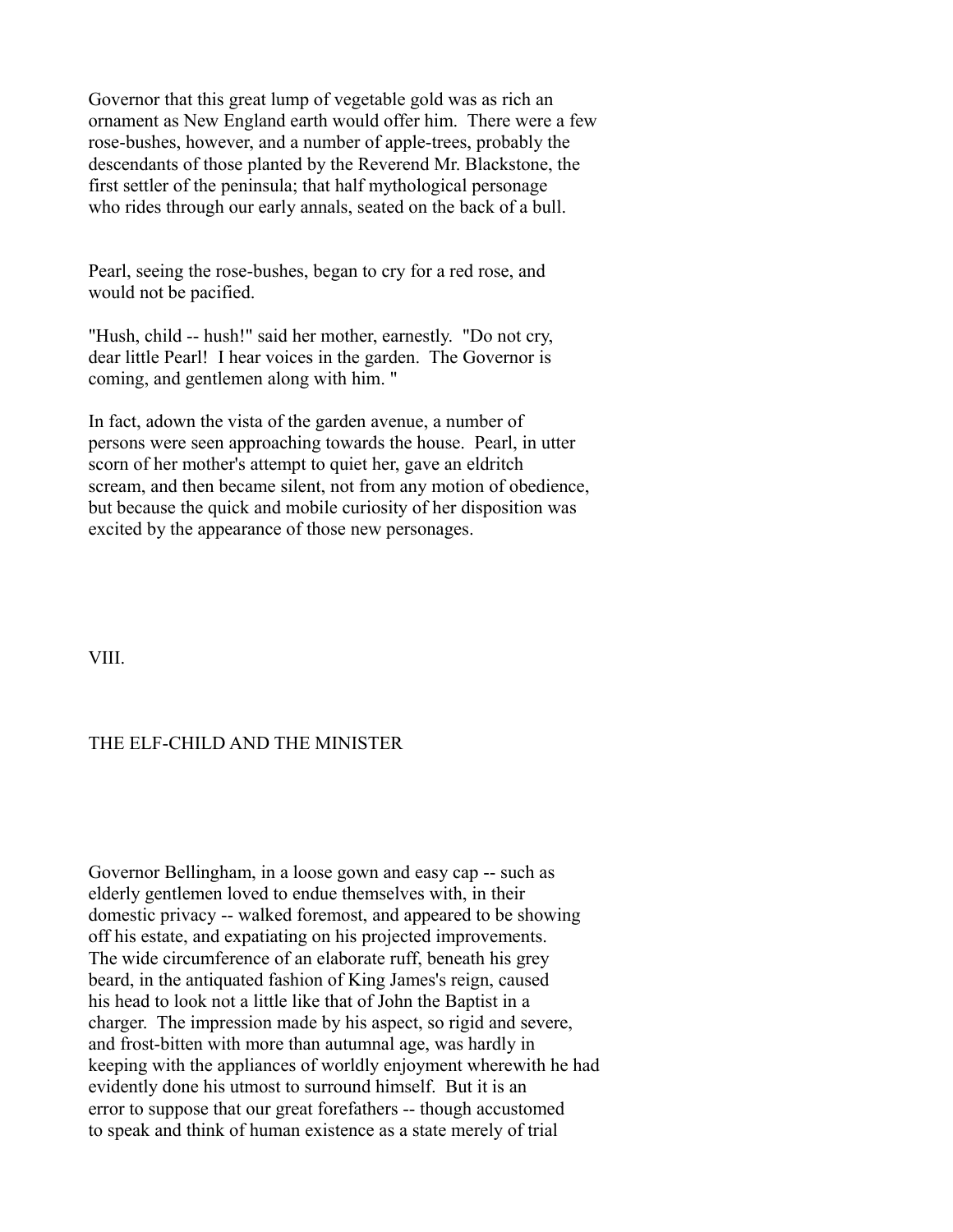and warfare, and though unfeignedly prepared to sacrifice goods and life at the behest of duty -- made it a matter of conscience to reject such means of comfort, or even luxury, as lay fairly within their grasp. This creed was never taught, for instance, by the venerable pastor, John Wilson, whose beard, white as a snow-drift, was seen over Governor Bellingham's shoulders, while its

### 132 THE SCARLET LETTER

wearer suggested that pears and peaches might yet be naturalised in the New England climate, and that purple grapes might possibly be compelled to flourish against the sunny garden-wall. The old clergyman, nurtured at the rich bosom of the English Church, had a long established and legitimate taste for all good and comfortable things, and however stern he might show himself in the pulpit, or in his public reproof of such transgressions as that of Hester Prynne, still, the genial benevolence of his private life had won him warmer affection than was accorded to any of his professional contemporaries.

Behind the Governor and Mr. Wilson came two other guests -- one, the Reverend Arthur Dimmesdale, whom the reader may remember as having taken a brief and reluctant part in the scene of Hester Prynne's disgrace; and, in close companionship with him, old Roger Chillingworth, a person of great skill in physic, who for two or three years past had been settled in the town. It was understood that this learned man was the physician as well as friend of the young minister, whose health had severely suffered of late by his too unreserved self-sacrifice to the labours and duties of the pastoral relation.

The Governor, in advance of his visitors, ascended one or two steps, and, throwing open the leaves of the great hall window, found himself close to little Pearl. The shadow of the curtain fell on Hester Prynne, and partially concealed her.

"What have we here?" said Governor Bellingham, looking with surprise at the scarlet little figure before him. "MI profess I have never seen the like since my days of vanity, in old King James's time, when I was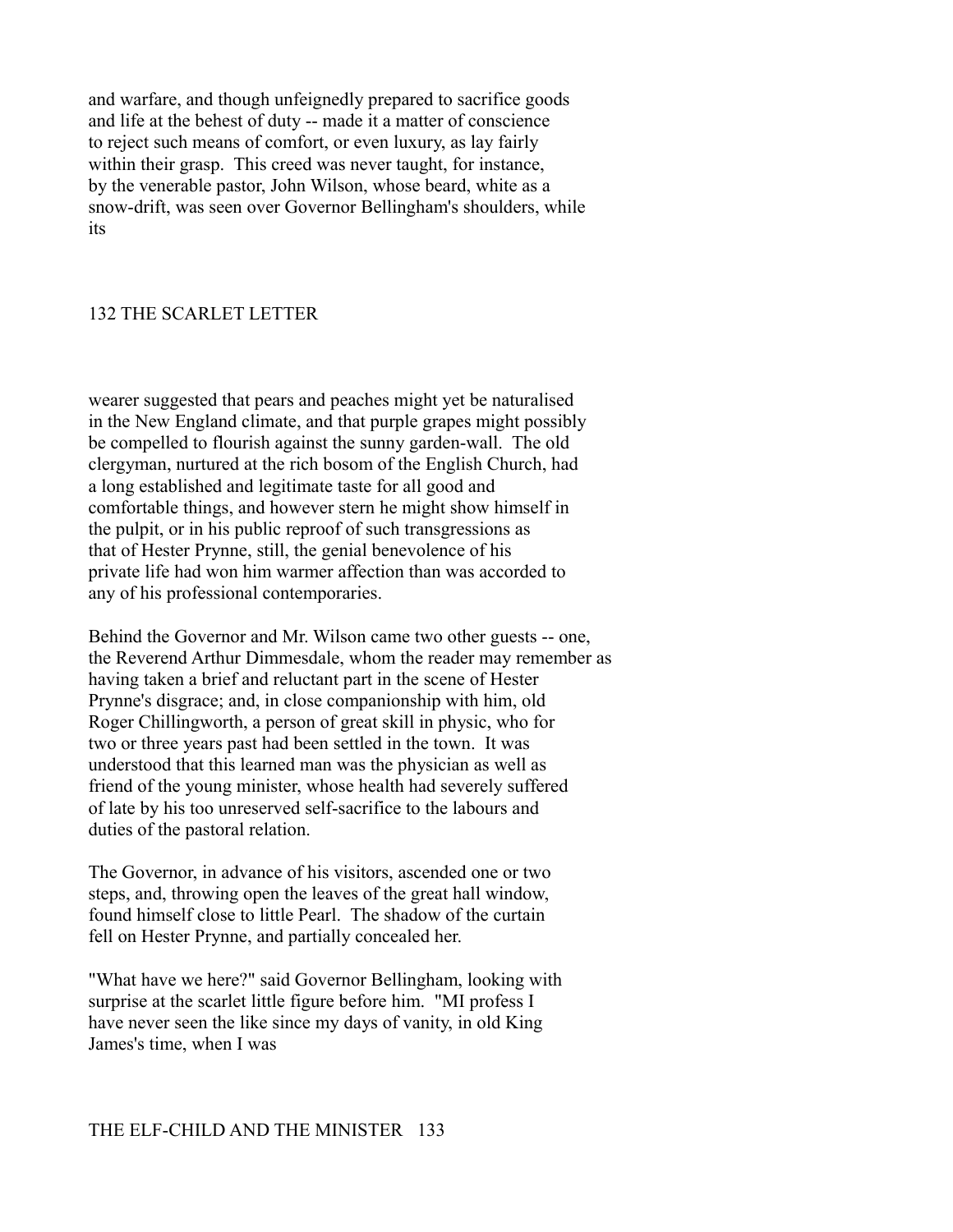wont to esteem it a high favour to be admitted to a court mask! There used to be a swarm of these small apparitions in holiday time, and we called them children of the Lord of Misrule. But how gat such a guest into my hall?"

"Ay, indeed!" cried good old Mr. Wilson. "What little bird of scarlet plumage may this be? Methinks I have seen just such figures when the sun has been shining through a richly painted window, and tracing out the golden and crimson images across the floor. But that was in the old land. Prithee, young one, who art thou, and what has ailed thy mother to bedizen thee in this strange fashion? Art thou a Christian child -- ha? Dost know thy catechism? Or art thou one of those naughty elfs or fairies whom we thought to have left behind us, with other relics of Papistry, in merry old England?"

"I am mother's child," answered the scarlet vision, "and my name is Pearl!"

"Pearl? -- Ruby, rather -- or Coral! -- or Red Rose, at the very least, judging from thy hue!" responded the old minister, putting forth his hand in a vain attempt to pat little Pearl on the cheek. "But where is this mother of thine? Ah! I see," he added; and, turning to Governor Bellingham, whispered, "This is the selfsame child of whom we have held speech together; and behold here the unhappy woman, Hester Prynne, her mother!"

"Sayest thou so?" cried the Governor. "Nay, we might have judged that such a child's mother must needs be a scarlet woman, and a worthy type of her of Babylon! But she comes at a good time, and we will look into this matter forthwith. "

## 134 THE SCARLET LETTER

Governor Bellingham stepped through the window into the hall, followed by his three guests.

"Hester Prynne," said he, fixing his naturally stern regard on the wearer of the scarlet letter, "there hath been much question concerning thee of late. The point hath been weightily discussed, whether we, that are of authority and influence, do well discharge our consciences by trusting an immortal soul, such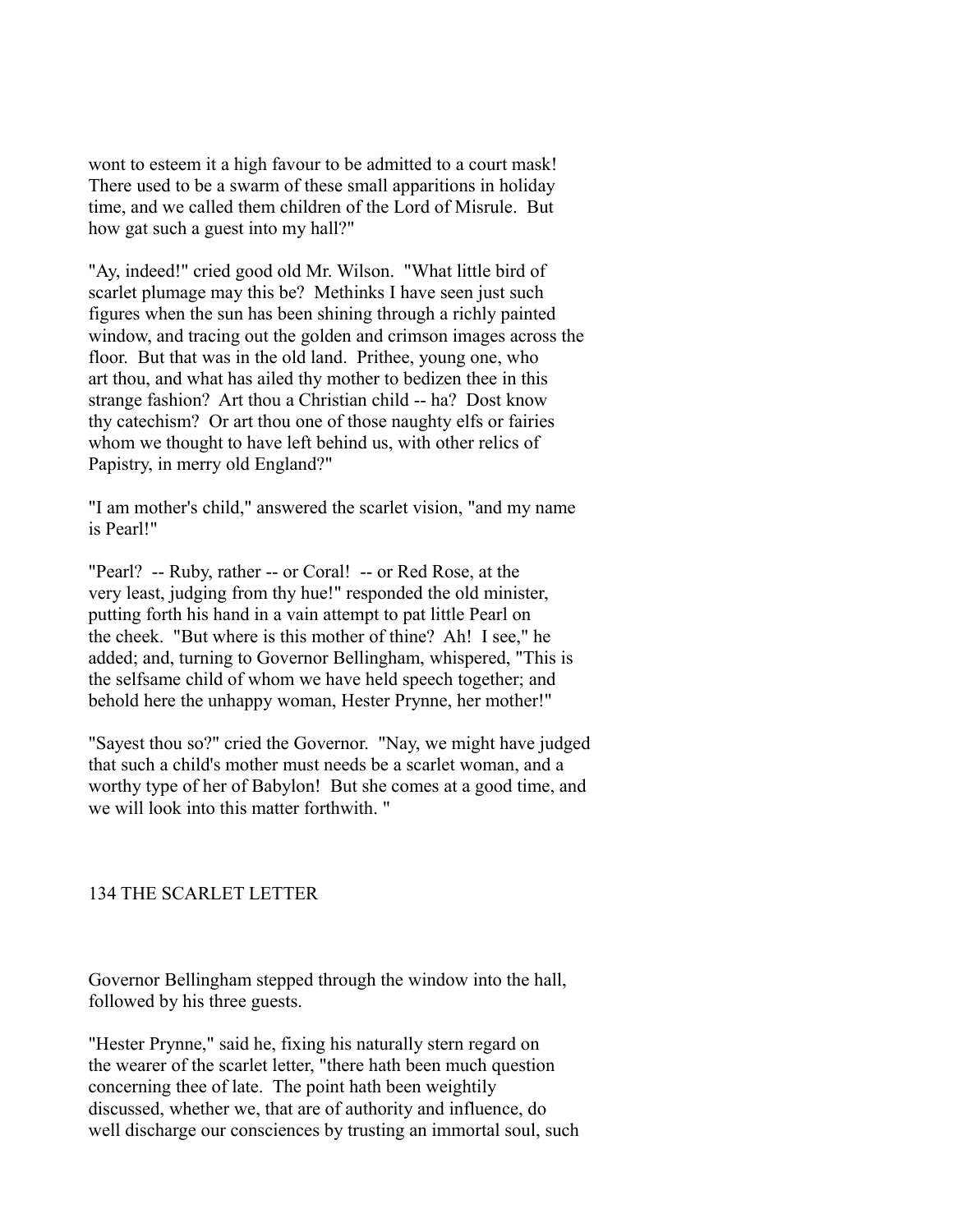as there is in yonder child, to the guidance of one who hath stumbled and fallen amid the pitfalls of this world. Speak thou, the child's own mother! Were it not, thinkest thou, for thy little one's temporal and eternal welfare that she be taken out of thy charge, and clad soberly, and disciplined strictly, and instructed in the truths of heaven and earth? What canst thou do for the child in this kind?"

"I can teach my little Pearl what I have learned from this!" answered Hester Prynne, laying her finger on the red token.

"Woman, it is thy badge of shame!" replied the stern magistrate. "It is because of the stain which that letter indicates that we would transfer thy child to other hands. "

"Nevertheless," said the mother, calmly, though growing more pale, "this badge hath taught me -- it daily teaches me -- it is teaching me at this moment -- lessons whereof my child may be the wiser and better, albeit they can profit nothing to myself. "

"We will judge warily," said Bellingham, "and look well what we are about to do. Good Master Wilson, I pray you, examine this Pearl -- since that is her name -- and see whether she hath had such Christian nurture as befits a child of her age. "

# THE ELF-CHILD AND THE MINISTER 135

The old minister seated himself in an arm-chair and made an effort to draw Pearl betwixt his knees. But the child, unaccustomed to the touch or familiarity of any but her mother, escaped through the open window, and stood on the upper step, looking like a wild tropical bird of rich plumage, ready to take flight into the upper air. Mr. Wilson, not a little astonished at this outbreak -- for he was a grandfatherly sort of personage, and usually a vast favourite with children -- essayed, however, to proceed with the examination.

"Pearl," said he, with great solemnity, "thou must take heed to instruction, that so, in due season, thou mayest wear in thy bosom the pearl of great price. Canst thou tell me, my child, who made thee?"

Now Pearl knew well enough who made her, for Hester Prynne, the daughter of a pious home, very soon after her talk with the child about her Heavenly Father, had begun to inform her of those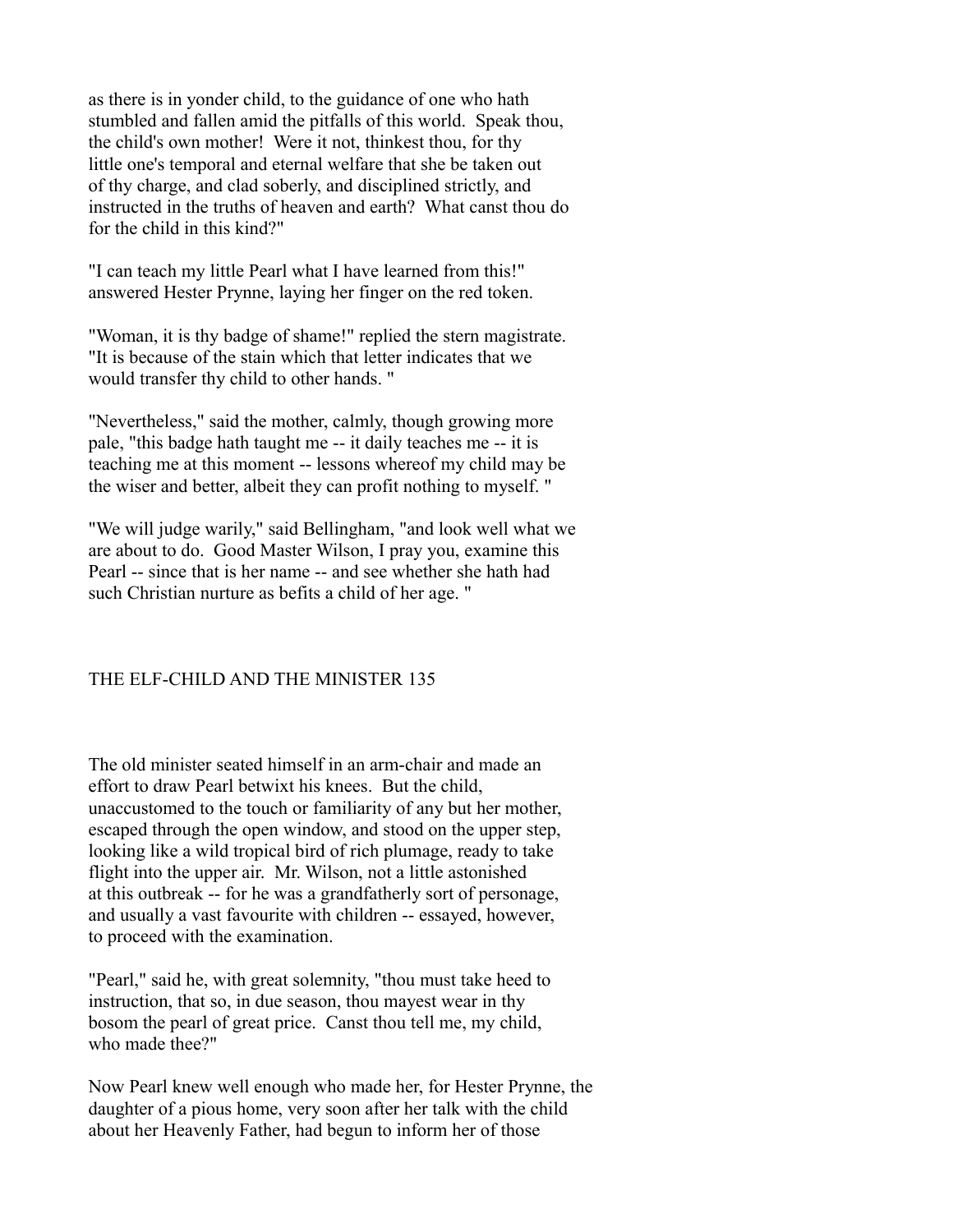truths which the human spirit, at whatever stage of immaturity, imbibes with such eager interest. Pearl, therefore -- so large were the attainments of her three years' lifetime -- could have borne a fair examination in the New England Primer, or the first column of the Westminster Catechisms, although unacquainted with the outward form of either of those celebrated works. But that perversity, which all children have more or less of, and of which little Pearl had a tenfold portion, now, at the most inopportune moment, took thorough possession of her, and closed her lips, or impelled her to speak words amiss. After putting her finger in her mouth, with many ungracious refusals to answer good Mr. Wilson's

### 136 THE SCARLET LETTER

question, the child finally announced that she had not been made at all, but had been plucked by her mother off the bush of wild roses that grew by the prison-door.

This phantasy was probably suggested by the near proximity of the Governor's red roses, as Pearl stood outside of the window, together with her recollection of the prison rose-bush, which she had passed in coming hither.

Old Roger Chillingworth, with a smile on his face, whispered something in the young clergyman's ear. Hester Prynne looked at the man of skill, and even then, with her fate hanging in the balance, was startled to perceive what a change had come over his features -- how much uglier they were, how his dark complexion seemed to have grown duskier, and his figure more misshapen - since the days when she had familiarly known him. She met his eyes for an instant, but was immediately constrained to give all her attention to the scene now going forward.

"This is awful!" cried the Governor, slowly recovering from the astonishment into which Pearl's response had thrown him. "Here is a child of three years old, and she cannot tell who made her! Without question, she is equally in the dark as to her soul, its present depravity, and future destiny! Methinks, gentlemen, we need inquire no further. "

Hester caught hold of Pearl, and drew her forcibly into her arms, confronting the old Puritan magistrate with almost a fierce expression. Alone in the world, cast off by it, and with this sole treasure to keep her heart alive, she felt that she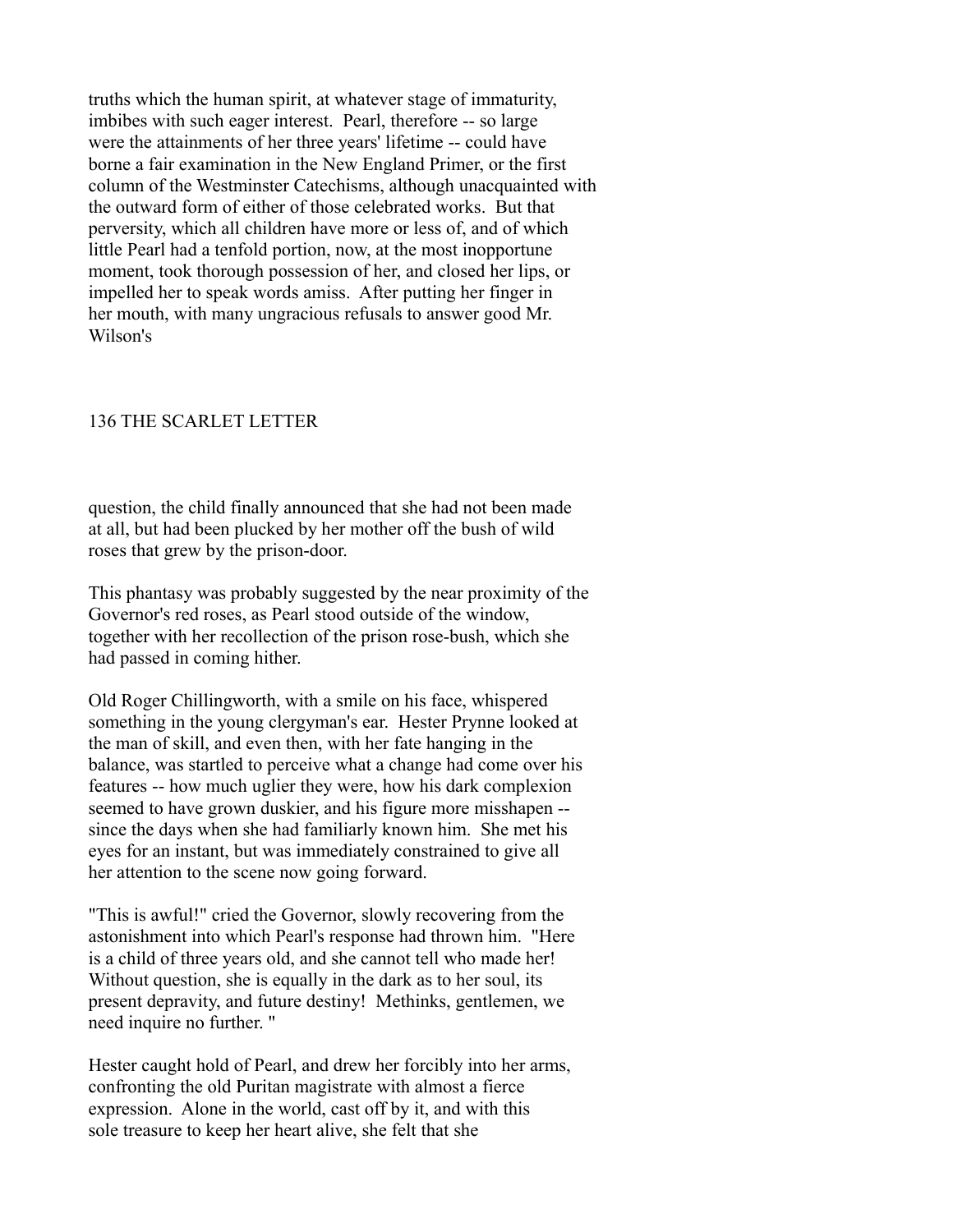possessed in-

## THE ELF-CHILD AND THE MINISTER 137

defeasible rights against the world, and was ready to defend them to the death

"God gave me the child!" cried she. "He gave her in requital of all things else which ye had taken from me. She is my happiness -- she is my torture, none the less! Pearl keeps me here in life! Pearl punishes me, too! See ye not, she is the scarlet letter, only capable of being loved, and so endowed with a millionfold the power of retribution for my sin? Ye shall not take her! I will die first!"

"My poor woman," said the not unkind old minister, "the child shall be well cared for -- far better than thou canst do for it. "

"God gave her into my keeping!" repeated Hester Prynne, raising her voice almost to a shriek. "I will not give her up!" And here by a sudden impulse, she turned to the young clergyman, Mr. Dimmesdale, at whom, up to this moment, she had seemed hardly so much as once to direct her eyes. "Speak thou for me!" cried she. "Thou wast my pastor, and hadst charge of my soul, and knowest me better than these men can. I will not lose the child! Speak for me! Thou knowest -- for thou hast sympathies which these men lack -- thou knowest what is in my heart, and what are a mother's rights, and how much the stronger they are when that mother has but her child and the scarlet letter! Look thou to it! I will not lose the child! Look to it!"

At this wild and singular appeal, which indicated that Hester Prynne's situation had provoked her to little less than madness, the young minister at once came forward, pale, and holding his hand over his heart, as was his custom whenever his peculiarly

#### 138 THE SCARLET LETTER

nervous temperament was thrown into agitation. He looked now more careworn and emaciated than as we described him at the scene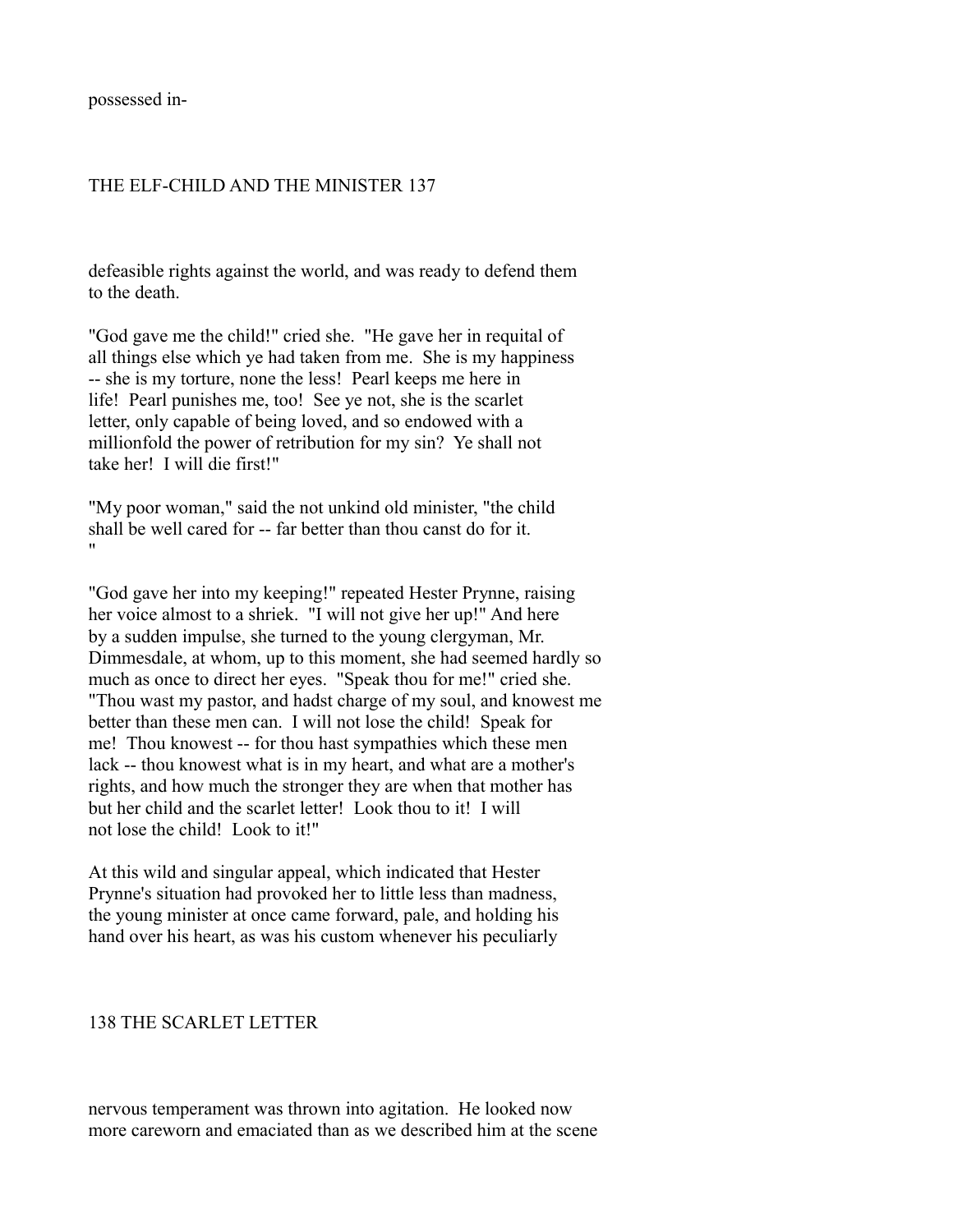of Hester's public ignominy; and whether it were his failing health, or whatever the cause might be, his large dark eyes had a world of pain in their troubled and melancholy depth.

"There is truth in what she says," began the minister, with a voice sweet, tremulous, but powerful, insomuch that the hall re-echoed and the hollow armour rang with it -- "truth in what Hester says, and in the feeling which inspires her! God gave her the child, and gave her, too, an instinctive knowledge of its nature and requirements -- both seemingly so peculiar -- which no other mortal being can possess. And, moreover, is there not a quality of awful sacredness in the relation between this mother and this child?"

"Ay -- how is that, good Master Dimmesdale?" interrupted the Governor. "Make that plain, I pray you!"

"It must be even so," resumed the minister. "For, if we deem it otherwise, do we not hereby say that the Heavenly Father, the creator of all flesh, hath lightly recognised a deed of sin, and made of no account the distinction between unhallowed lust and holy love? This child of its father's guilt and its mother's shame has come from the hand of God, to work in many ways upon her heart, who pleads so earnestly and with such bitterness of spirit the right to keep her. It was meant for a blessing -- for the one blessing of her life! It was meant, doubtless, the mother herself hath told us, for a retribution, too;

## THE ELF-CHILD AND THE MINISTER 139

a torture to be felt at many an unthought-of moment; a pang, a sting, an ever-recurring agony, in the midst of a troubled joy! Hath she not expressed this thought in the garb of the poor child, so forcibly reminding us of that red symbol which sears her bosom?"

"Well said again!" cried good Mr. Wilson. "l feared the woman had no better thought than to make a mountebank of her child!"

"Oh, not so! -- not so!" continued Mr. Dimmesdale. "She recognises, believe me, the solemn miracle which God hath wrought in the existence of that child. And may she feel, too -- what, methinks, is the very truth -- that this boon was meant, above all things else, to keep the mother's soul alive, and to preserve her from blacker depths of sin into which Satan might else have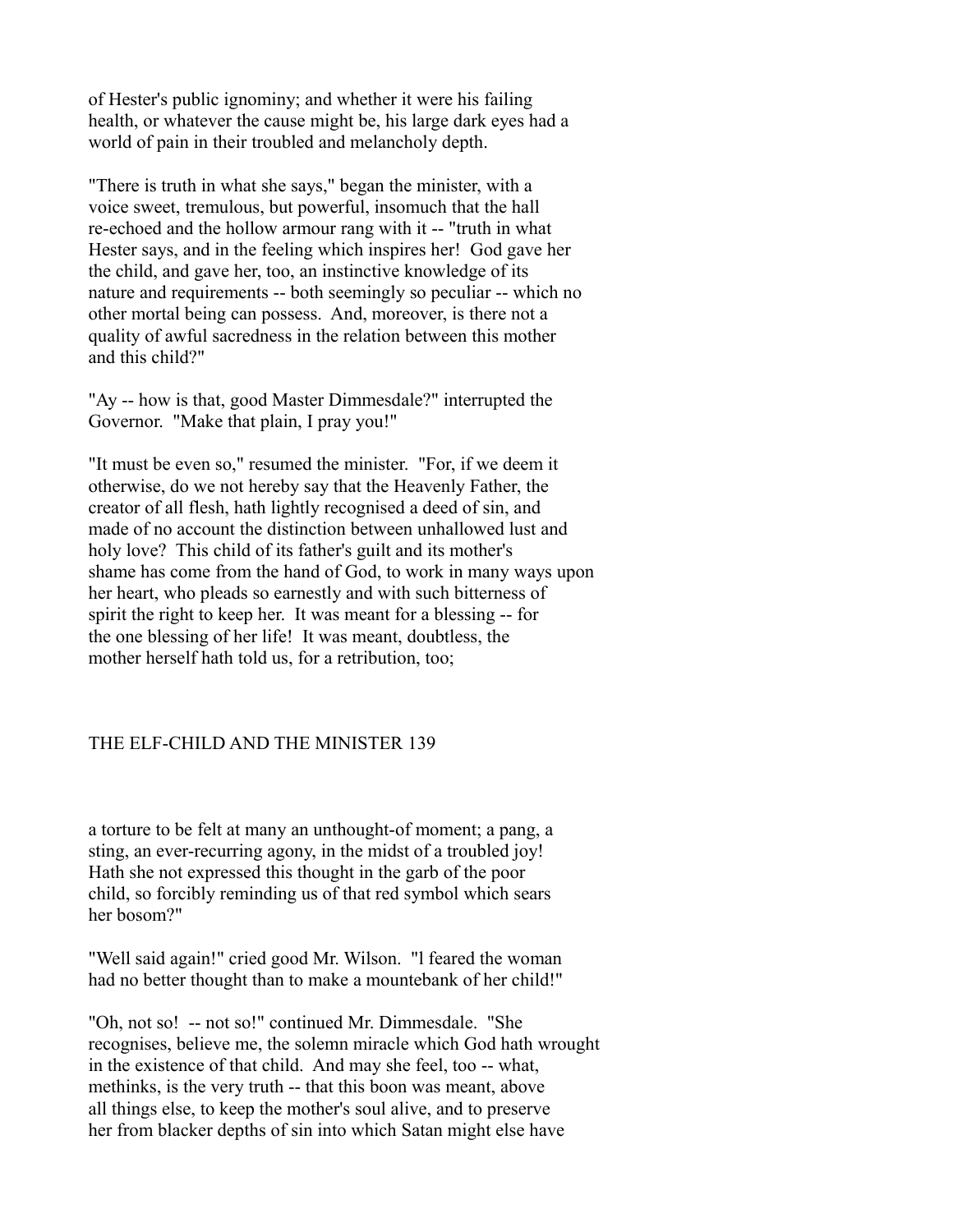sought to plunge her! Therefore it is good for this poor, sinful woman, that she hath an infant immortality, a being capable of eternal joy or sorrow, confided to her care -- to be trained up by her to righteousness, to remind her, at every moment, of her fall, but yet to teach her, as if it were by the Creator's sacred pledge, that, if she bring the child to heaven, the child also will bring its parents thither! Herein is the sinful mother happier than the sinful father. For Hester Prynne's sake, then, and no less for the poor child's sake, let us leave them as Providence hath seen fit to place them!"

"You speak, my friend, with a strange earnestness," said old Roger Chillingworth, smiling at him.

"And there is a weighty import in what my young brother hath spoken," added the Rev. Mr. Wilson.

### 140 THE SCARLET LETTER

"What say you, worshipful Master Bellingham? Hath he not pleaded well for the poor woman?"

"Indeed hath he," answered the magistrate; "and hath adduced such arguments, that we will even leave the matter as it now stands; so long, at least, as there shall be no further scandal in the woman. Care must be had nevertheless, to put the child to due and stated examination in the catechism, at thy hands or Master Dimmesdale's. Moreover, at a proper season, the tithing-men must take heed that she go both to school and to meeting. "

The young minister, on ceasing to speak had withdrawn a few steps from the group, and stood with his face partially concealed in the heavy folds of the window-curtain; while the shadow of his figure, which the sunlight cast upon the floor, was tremulous with the vehemence of his appeal. Pearl, that wild and flighty little elf stole softly towards him, and taking his hand in the grasp of both her own, laid her cheek against it; a caress so tender, and withal so unobtrusive, that her mother, who was looking on, asked herself -- "Is that my Pearl?" Yet she knew that there was love in the child's heart, although it mostly revealed itself in passion, and hardly twice in her lifetime had been softened by such gentleness as now. The minister -- for, save the long-sought regards of woman, nothing is sweeter than these marks of childish preference, accorded spontaneously by a spiritual instinct, and therefore seeming to imply in us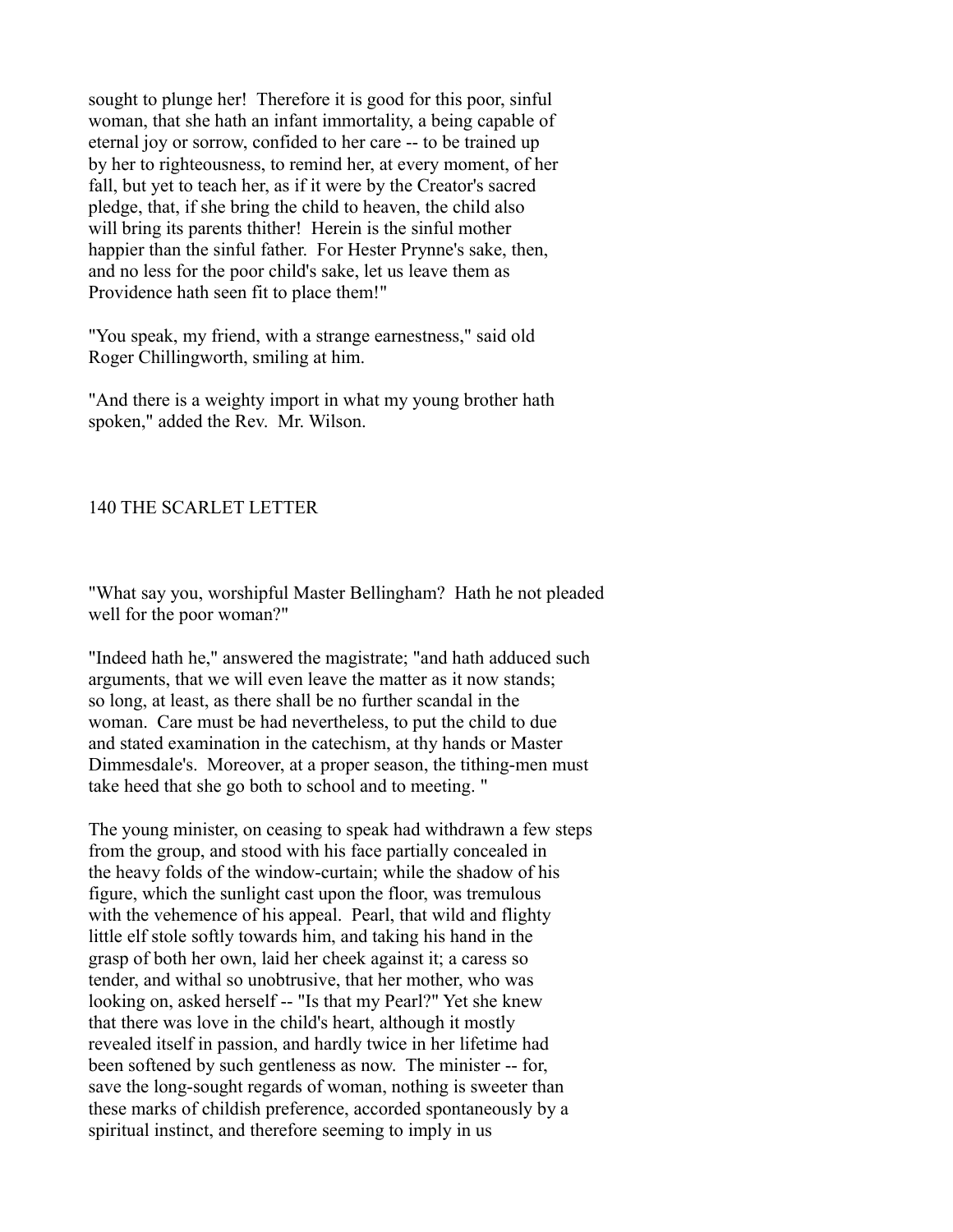something truly worthy to be loved -- the minister looked round, laid his hand on the child's head, hesitated an instant, and then kissed her brow. Little Pearl's unwonted mood of sentiment lasted no longer;

## THE ELF-CHILD AND THE MINISTER 141

she laughed, and went capering down the hall so airily, that old Mr. Wilson raised a question whether even her tiptoes touched the floor.

"The little baggage hath witchcraft in her, I profess," said he to Mr. Dimmesdale. "She needs no old woman's broomstick to fly withal!"

"A strange child!" remarked old Roger Chillingworth. "It is easy to see the mother's part in her. Would it be beyond a philosopher's research, think ye, gentlemen, to analyse that child's nature, and, from it make a mould, to give a shrewd guess at the father?"

"Nay; it would be sinful, in such a question, to follow the clue of profane philosophy," said Mr. Wilson. "Better to fast and pray upon it; and still better, it may be, to leave the mystery as we find it, unless Providence reveal it of its own accord Thereby, every good Christian man hath a title to show a father's kindness towards the poor, deserted babe. "

The affair being so satisfactorily concluded, Hester Prynne, with Pearl, departed from the house. As they descended the steps, it is averred that the lattice of a chamber-window was thrown open, and forth into the sunny day was thrust the face of Mistress Hibbins, Governor Bellingham's bitter-tempered sister, and the same who, a few years later, was executed as a witch.

"Hist, hist!" said she, while her ill-omened physiognomy seemed to cast a shadow over the cheerful newness of the house. "Wilt thou go with us to-night? There will be a merry company in the forest; and I well-nigh promised the Black Man that comely Hester Prynne should make one. "

### 141 THE SCARLET LETTER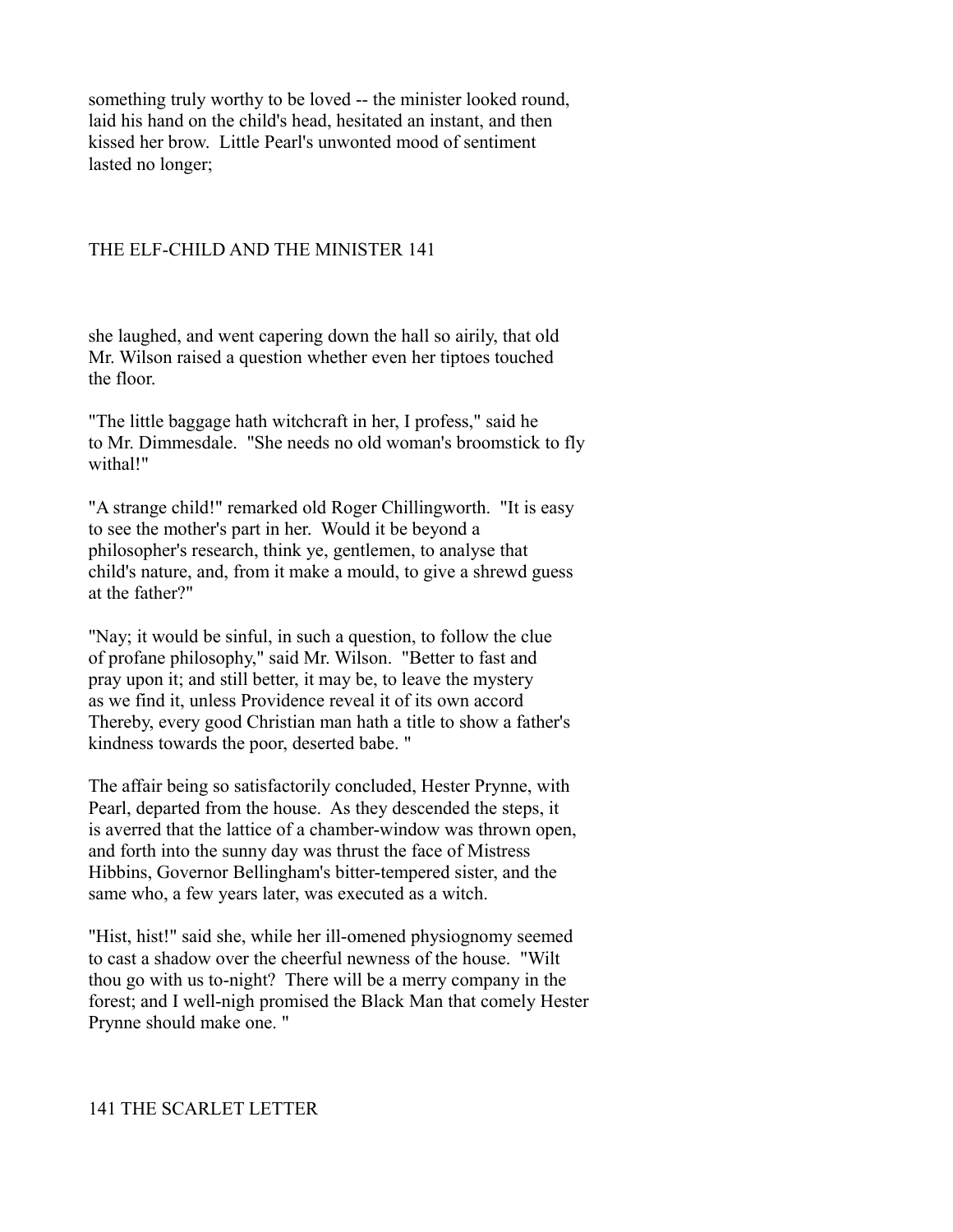"Make my excuse to him, so please you!" answered Hester, with a triumphant smile. "I must tarry at home, and keep watch over my little Pearl. Had they taken her from me, I would willingly have gone with thee into the forest, and signed my name in the Black Man's book too, and that with mine own blood!"

"We shall have thee there anon!" said the witch-lady, frowning, as she drew back her head.

But here -- if we suppose this interview betwixt Mistress Hibbins and Hester Prynne to be authentic, and not a parable -- was already an illustration of the young minister's argument against sundering the relation of a fallen mother to the offspring of her frailty. Even thus early had the child saved her from Satan's snare.

IX

## THE LEECH

Under the appellation of Roger Chillingworth, the reader will remember, was hidden another name, which its former wearer had resolved should never more be spoken. It has been related, how, in the crowd that witnessed Hester Prynne's ignominious exposure, stood a man, elderly, travel-worn, who, just emerging from the perilous wilderness, beheld the woman, in whom he hoped to find embodied the warmth and cheerfulness of home, set up as a type of sin before the people. Her matronly fame was trodden under all men's feet. Infamy was babbling around her in the public market-place. For her kindred, should the tidings ever reach them, and for the companions of her unspotted life, there remained nothing but the contagion of her dishonour; which would not fail to be distributed in strict accordance arid proportion with the intimacy and sacredness of their previous relationship. Then why -- since the choice was with himself -- should the individual, whose connexion with the fallen woman had been the most intimate and sacred of them all, come forward to vindicate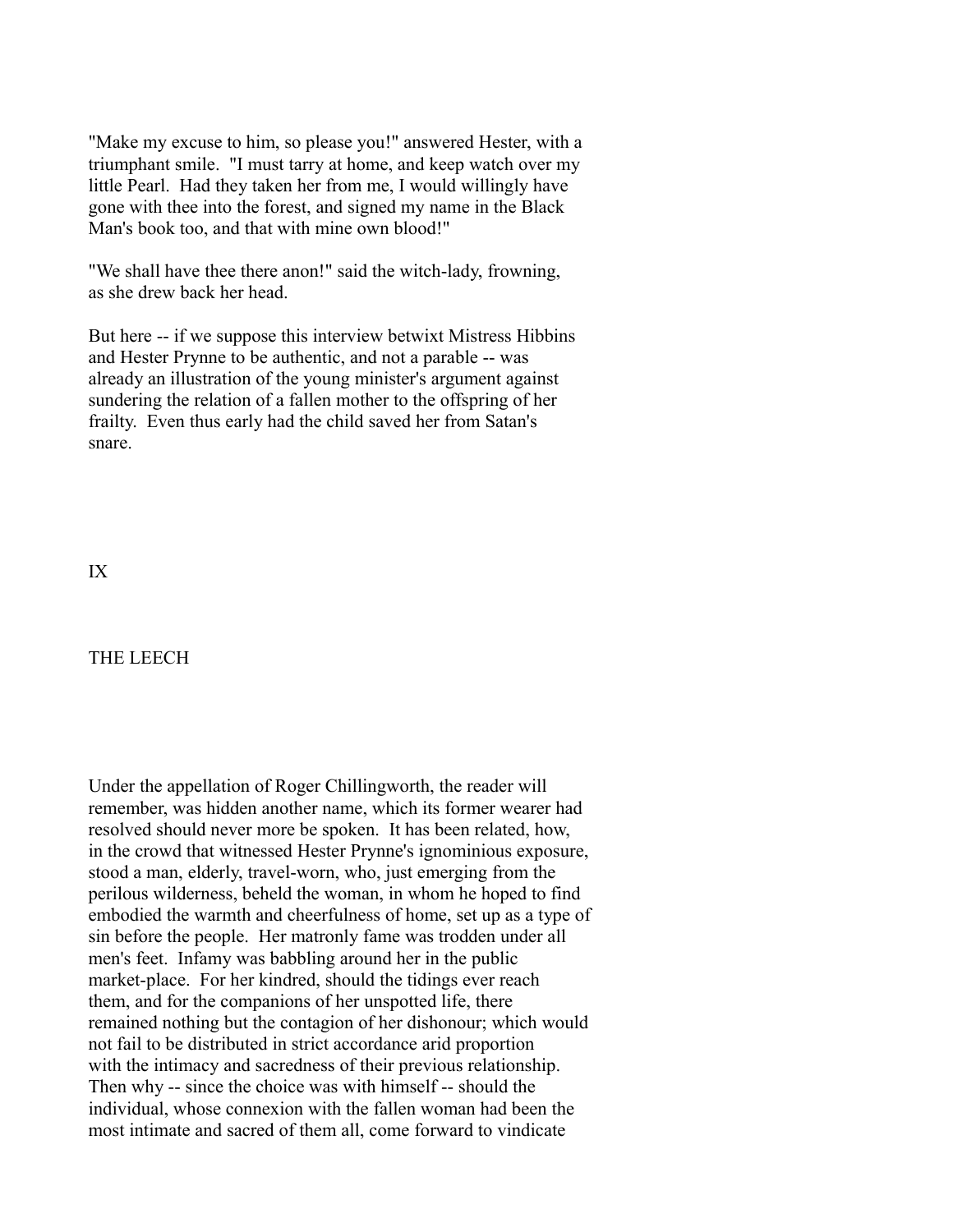his claim to an inheritance so little desirable? He resolved not to be pilloried beside her on her pedestal of shame. Unknown to all but Hester

#### 144 THE SCARLET LETTER

Prynne, and possessing the lock and key of her silence, he chose to withdraw his name from the roll of mankind, and, as regarded his former ties and interest, to vanish out of life as completely as if he indeed lay at the bottom of the ocean, whither rumour had long ago consigned him. This purpose once effected, new interests would immediately spring up, and likewise a new purpose; dark, it is true, if not guilty, but of force enough to engage the full strength of his faculties.

In pursuance of this resolve, he took up his residence in the Puritan town as Roger Chillingworth, without other introduction than the learning and intelligence of which he possessed more than a common measure. As his studies, at a previous period of his life, had made him extensively acquainted with the medical science of the day, it was as a physician that he presented himself and as such was cordially received. Skilful men, of the medical and chirurgical profession, were of rare occurrence in the colony. They seldom, it would appear, partook of the religious zeal that brought other emigrants across the Atlantic. In their researches into the human frame, it may be that the higher and more subtle faculties of such men were materialised, and that they lost the spiritual view of existence amid the intricacies of that wondrous mechanism, which seemed to involve art enough to comprise all of life within itself. At all events, the health of the good town of Boston, so far as medicine had aught to do with it, had hitherto lain in the guardianship of an aged deacon and apothecary, whose piety and godly deportment were stronger testimonials in his favour

THE LEECH 145

than any that he could have produced in the shape of a diploma. The only surgeon was one who combined the occasional exercise of that noble art with the daily and habitual flourish of a razor. To such a professional body Roger Chillingworth was a brilliant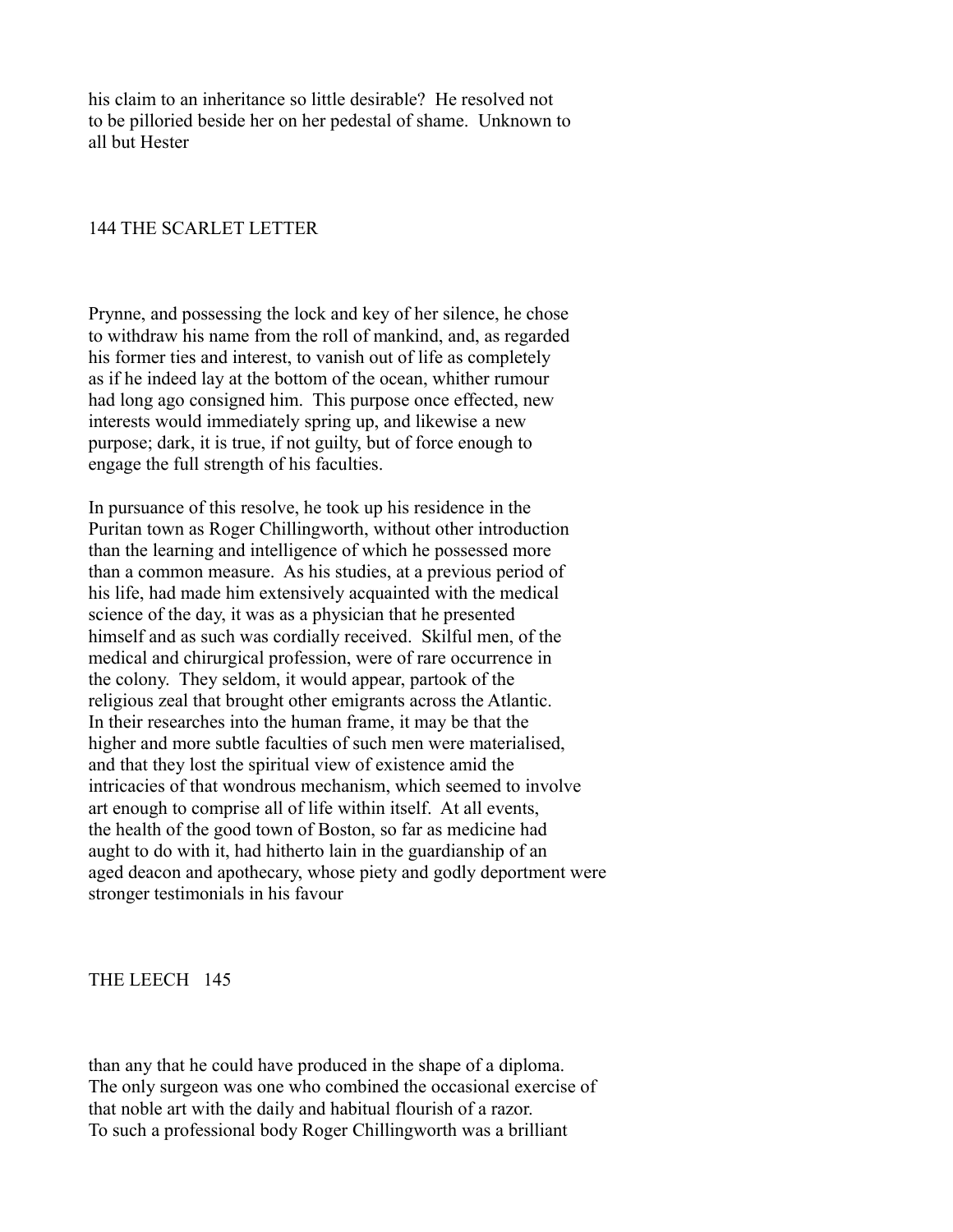acquisition. He soon manifested his familiarity with the ponderous and imposing machinery of antique physic; in which every remedy contained a multitude of far-fetched and heterogeneous ingredients, as elaborately compounded as if the proposed result had been the Elixir of Life. In his Indian captivity, moreover, he had gained much knowledge of the properties of native herbs and roots; nor did he conceal from his patients that these simple medicines, Nature's boon to the untutored savage, had quite as large a share of his own confidence as the European Pharmacopoeia, which so many learned doctors had spent centuries in elaborating.

This learned stranger was exemplary as regarded at least the outward forms of a religious life; and early after his arrival, had chosen for his spiritual guide the Reverend Mr. Dimmesdale. The young divine, whose scholar-like renown still lived in Oxford, was considered by his more fervent admirers as little less than a heavenly ordained apostle, destined, should he live and labour for the ordinary term of life, to do as great deeds, for the now feeble New England Church, as the early Fathers had achieved for the infancy of the Christian faith. About this period, however, the health of Mr. Dimmesdale had evidently begun to fail. By those best acquainted with his habits, the paleness of the young minister's cheek was accounted for by his too

### 146 THE SCARLET LETTER

earnest devotion to study, his scrupulous fulfilment of parochial duty, and more than all, to the fasts and vigils of which he made a frequent practice, in order to keep the grossness of this earthly state from clogging and obscuring his spiritual lamp. Some declared, that if Mr. Dimmesdale were really going to die, it was cause enough that the world was not worthy to be any longer trodden by his feet. He himself, on the other hand, with characteristic humility, avowed his belief that if Providence should see fit to remove him, it would be because of his own unworthiness to perform its humblest mission here on earth. With all this difference of opinion as to the cause of his decline, there could be no question of the fact. His form grew emaciated; his voice, though still rich and sweet, had a certain melancholy prophecy of decay in it; he was often observed, on any slight alarm or other sudden accident, to put his hand over his heart with first a flush and then a paleness, indicative of pain.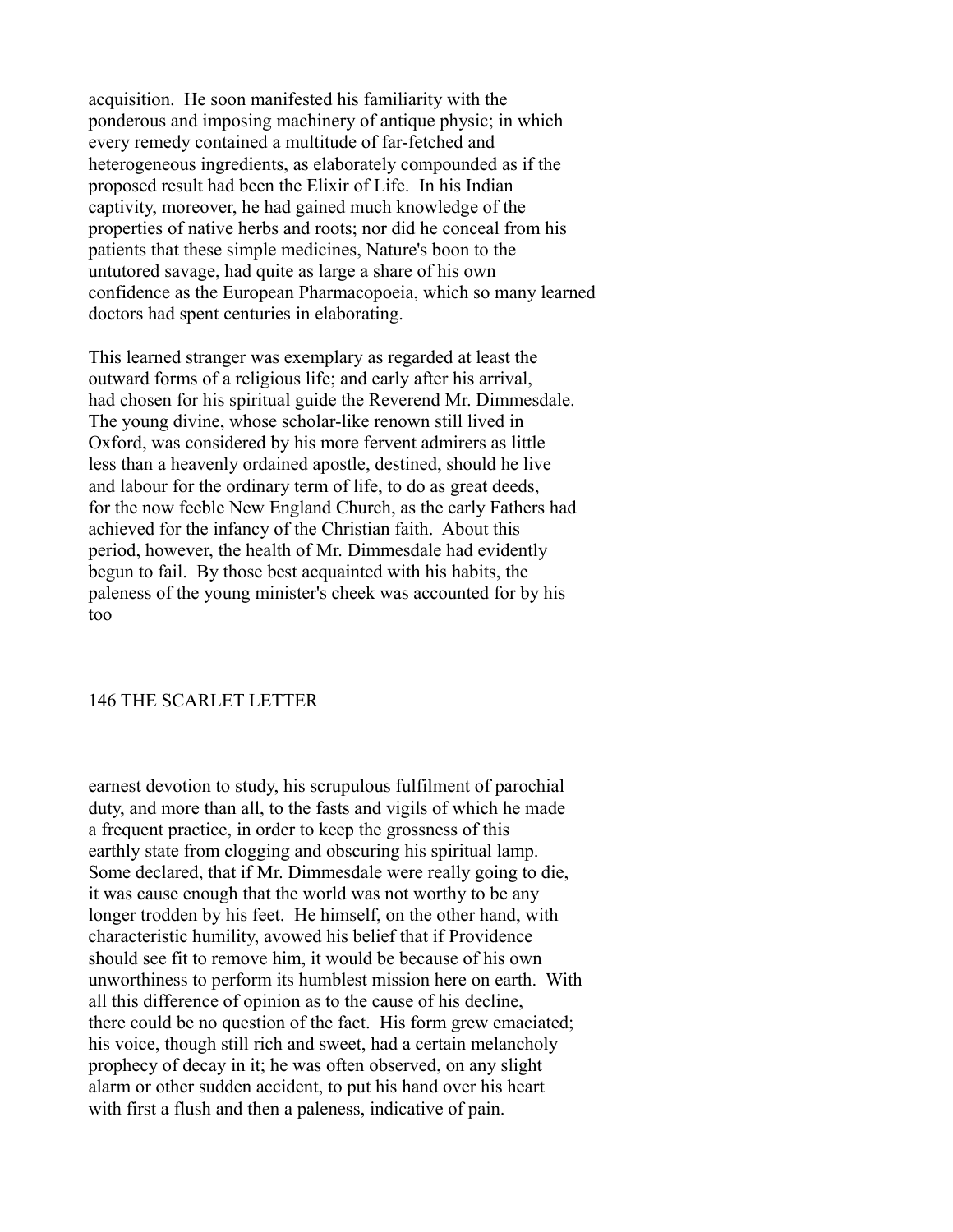Such was the young clergyman's condition, and so imminent the prospect that his dawning light would be extinguished, all untimely, when Roger Chillingworth made his advent to the town. His first entry on the scene, few people could tell whence, dropping down as it were out of the sky or starting from the nether earth, had an aspect of mystery, which was easily heightened to the miraculous. He was now known to be a man of skill; it was observed that he gathered herbs and the blossoms of wild-flowers, and dug up roots and plucked off twigs from the forest-trees like one acquainted with hidden virtues in what was valueless to common eyes. He was heard to

#### THE LEECH 147

speak of Sir Kenelm Digby and other famous men -- whose scientific attainments were esteemed hardly less than supernatural -- as having been his correspondents or associates. Why, with such rank in the learned world, had he come hither? What, could he, whose sphere was in great cities, be seeking in the wilderness? In answer to this query, a rumour gained ground -- and however absurd, was entertained by some very sensible people -- that Heaven had wrought an absolute miracle, by transporting an eminent Doctor of Physic from a German university bodily through the air and setting him down at the door of Mr. Dimmesdale's study! Individuals of wiser faith, indeed, who knew that Heaven promotes its purposes without aiming at the stage-effect of what is called miraculous interposition, were inclined to see a providential hand in Roger Chillingworth's so opportune arrival.

This idea was countenanced by the strong interest which the physician ever manifested in the young clergyman; he attached himself to him as a parishioner, and sought to win a friendly regard and confidence from his naturally reserved sensibility. He expressed great alarm at his pastor's state of health, but was anxious to attempt the cure, and, if early undertaken, seemed not despondent of a favourable result. The elders, the deacons, the motherly dames, and the young and fair maidens of Mr. Dimmesdale's flock, were alike importunate that he should make trial of the physician's frankly offered skill. Mr. Dimmesdale gently repelled their entreaties.

"I need no medicine," said he.

But how could the young minister say so, when,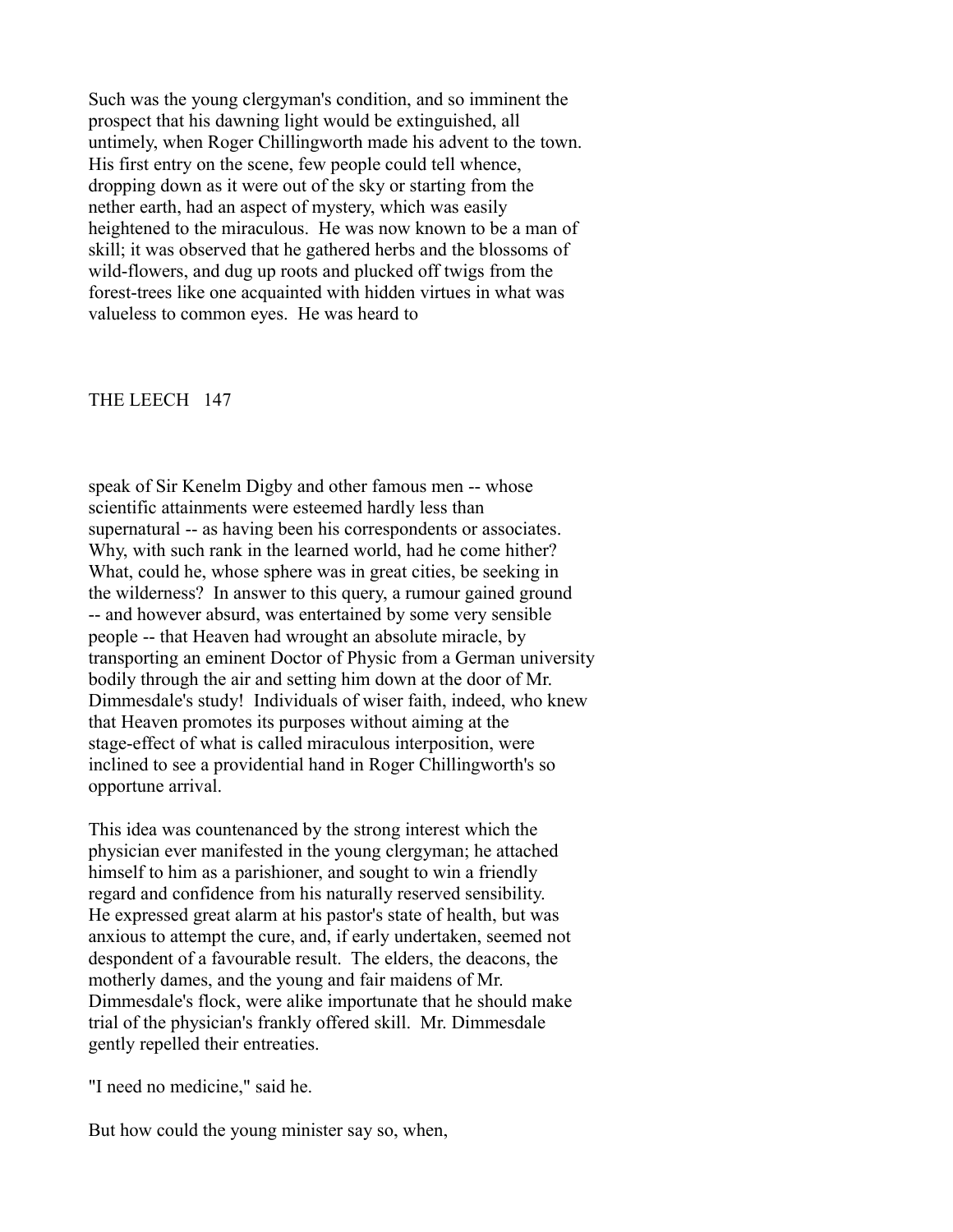### 148 THE SCARLET LETTER

with every successive Sabbath, his cheek was paler and thinner, and his voice more tremulous than before -- when it had now become a constant habit, rather than a casual gesture, to press his hand over his heart? Was he weary of his labours? Did he wish to die? These questions were solemnly propounded to Mr. Dimmesdale by the elder ministers of Boston, and the deacons of his church, who, to use their own phrase, "dealt with him," on the sin of rejecting the aid which Providence so manifestly held out. He listened in silence, and finally promised to confer with the physician.

"Were it God's will," said the Reverend Mr. Dimmesdale, when, in fulfilment of this pledge, he requested old Roger Chillingworth's professional advice, "I could be well content that my labours, and my sorrows, and my sins, and my pains, should shortly end with me, and what is earthly of them be buried in my grave, and the spiritual go with me to my eternal state, rather than that you should put your skill to the proof in my behalf. "

"Ah," replied Roger Chillingworth, with that quietness, which, whether imposed or natural, marked all his deportment, "it is thus that a young clergyman is apt to speak. Youthful men, not having taken a deep root, give up their hold of life so easily! And saintly men, who walk with God on earth, would fain be away, to walk with him on the golden pavements of the New Jerusalem. "

"Nay," rejoined the young minister, putting his hand to his heart, with a flush of pain flitting over his brow, "were I worthier to walk there, I could be better content to toil here. "

THE LEECH 149

"Good men ever interpret themselves too meanly," said the physician.

In this manner, the mysterious old Roger Chillingworth became the medical adviser of the Reverend Mr. Dimmesdale. As not only the disease interested the physician, but he was strongly moved to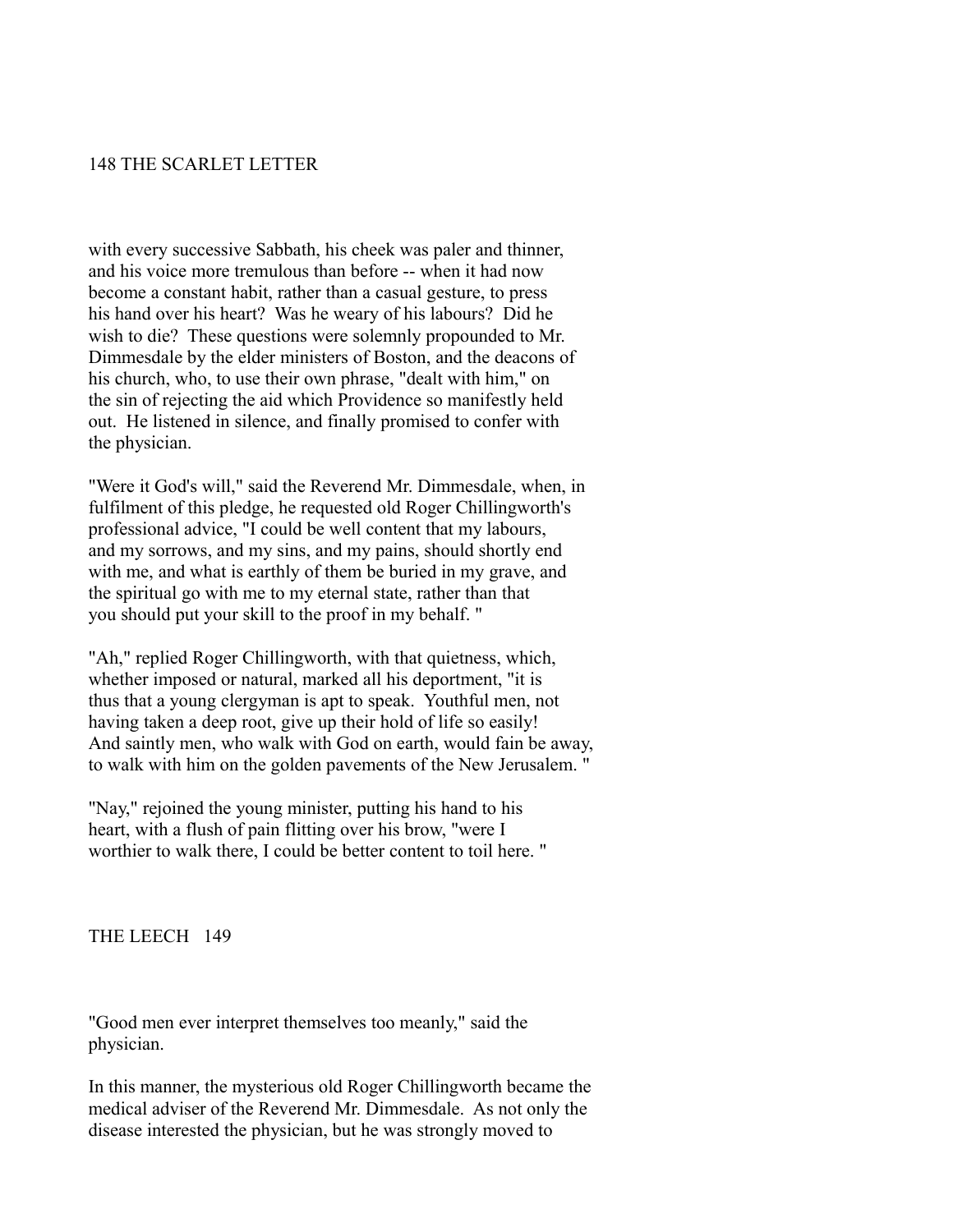look into the character and qualities of the patient, these two men, so different in age, came gradually to spend much time together. For the sake of the minister's health, and to enable the leech to gather plants with healing balm in them, they took long walks on the sea-shore, or in the forest; mingling various walks with the splash and murmur of the waves, and the solemn wind-anthem among the tree-tops. Often, likewise, one was the guest of the other in his place of study and retirement There was a fascination for the minister in the company of the man of science, in whom he recognised an intellectual cultivation of no moderate depth or scope; together with a range and freedom of ideas, that he would have vainly looked for among the members of his own profession. In truth, he was startled, if not shocked, to find this attribute in the physician. Mr. Dimmesdale was a true priest, a true religionist, with the reverential sentiment largely developed, and an order of mind that impelled itself powerfully along the track of a creed, and wore its passage continually deeper with the lapse of time. In no state of society would he have been what is called a man of liberal views; it would always be essential to his peace to feel the pressure of a faith about him, supporting, while it confined him within its iron framework. Not the less, however, though with a tremulous enjoyment,

### 150 THE SCARLET LETTER

did he feel the occasional relief of looking at the universe through the medium of another kind of intellect than those with which he habitually held converse. It was as if a window were thrown open, admitting a freer atmosphere into the close and stifled study, where his life was wasting itself away, amid lamp-light, or obstructed day-beams, and the musty fragrance, be it sensual or moral, that exhales from books. But the air was too fresh and chill to be long breathed with comfort. So the minister, and the physician with him, withdrew again within the limits of what their Church defined as orthodox.

Thus Roger Chillingworth scrutinised his patient carefully, both as he saw him in his ordinary life, keeping an accustomed pathway in the range of thoughts familiar to him, and as he appeared when thrown amidst other moral scenery, the novelty of which might call out something new to the surface of his character. He deemed it essential, it would seem, to know the man, before attempting to do him good. Wherever there is a heart and an intellect, the diseases of the physical frame are tinged with the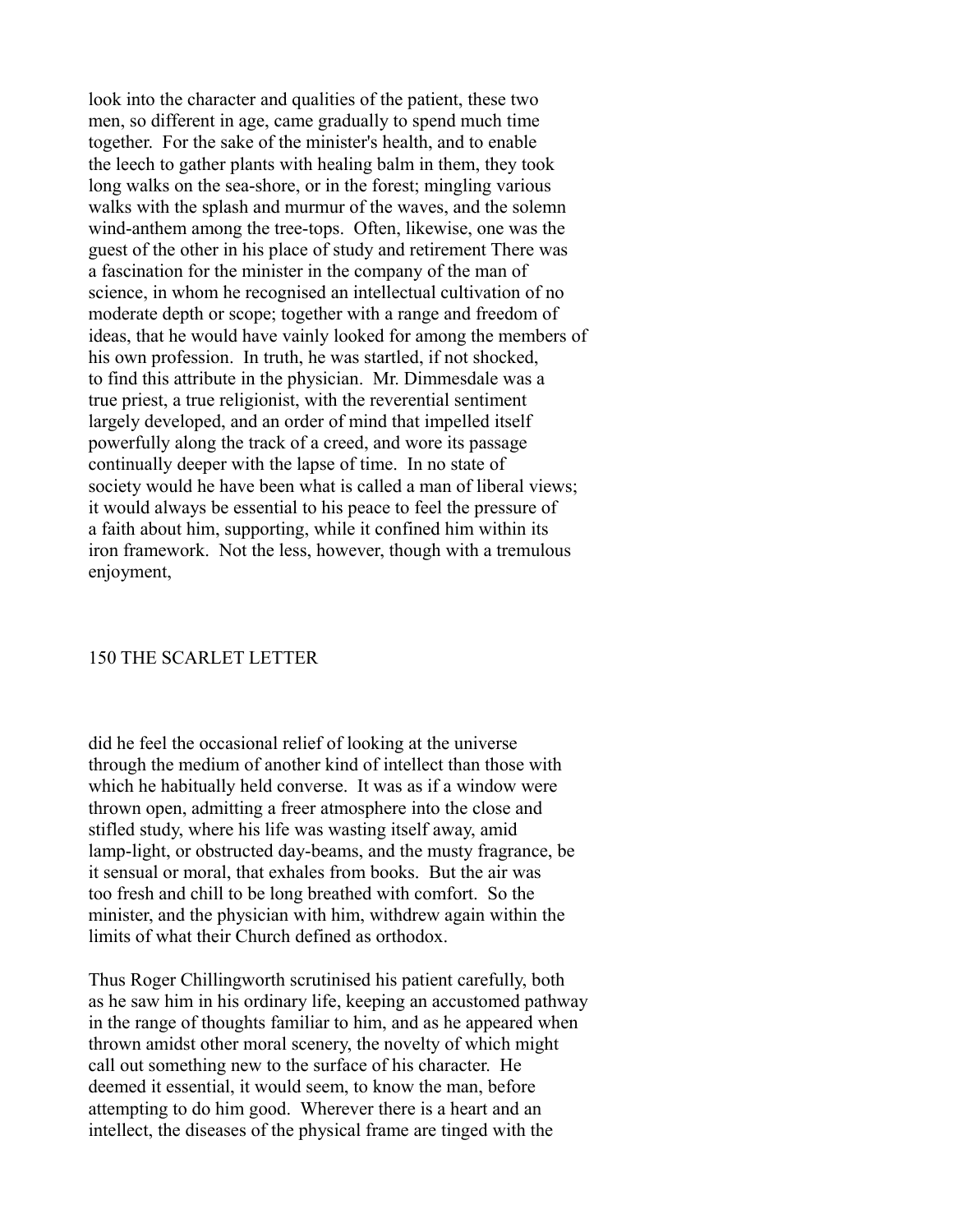peculiarities of these. In Arthur Dimmesdale, thought and imagination were so active, and sensibility so intense, that the bodily infirmity would be likely to have its groundwork there. So Roger Chillingworth -- the man of skill, the kind and friendly physician -- strove to go deep into his patient's bosom, delving among his principles, prying into his recollections, and probing everything with a cautious touch, like a treasure-seeker in a dark cavern. Few secrets can escape an investigator, who has opportunity and licence to undertake such a

#### THE LEECH 151

quest, and skill to follow it up. A man burdened with a secret should especially avoid the intimacy of his physician. If the latter possess native sagacity, and a nameless something more let us call it intuition; if he show no intrusive egotism, nor disagreeable prominent characteristics of his own; if he have the power, which must be born with him, to bring his mind into such affinity with his patient's, that this last shall unawares have spoken what he imagines himself only to have thought if such revelations be received without tumult, and acknowledged not so often by an uttered sympathy as by silence, an inarticulate breath, and here and there a word to indicate that all is understood; if to these qualifications of a confidant be joined the advantages afforded by his recognised character as a physician; -- then, at some inevitable moment, will the soul of the sufferer be dissolved, and flow forth in a dark but transparent stream, bringing all its mysteries into the daylight.

Roger Chillingworth possessed all, or most, of the attributes above enumerated. Nevertheless, time went on; a kind of intimacy, as we have said, grew up between these two cultivated minds, which had as wide a field as the whole sphere of human thought and study to meet upon; they discussed every topic of ethics and religion, of public affairs, and private character; they talked much, on both sides, of matters that seemed personal to themselves; and yet no secret, such as the physician fancied must exist there, ever stole out of the minister's consciousness into his companion's ear. The latter had his suspicions, indeed, that even the nature of Mr.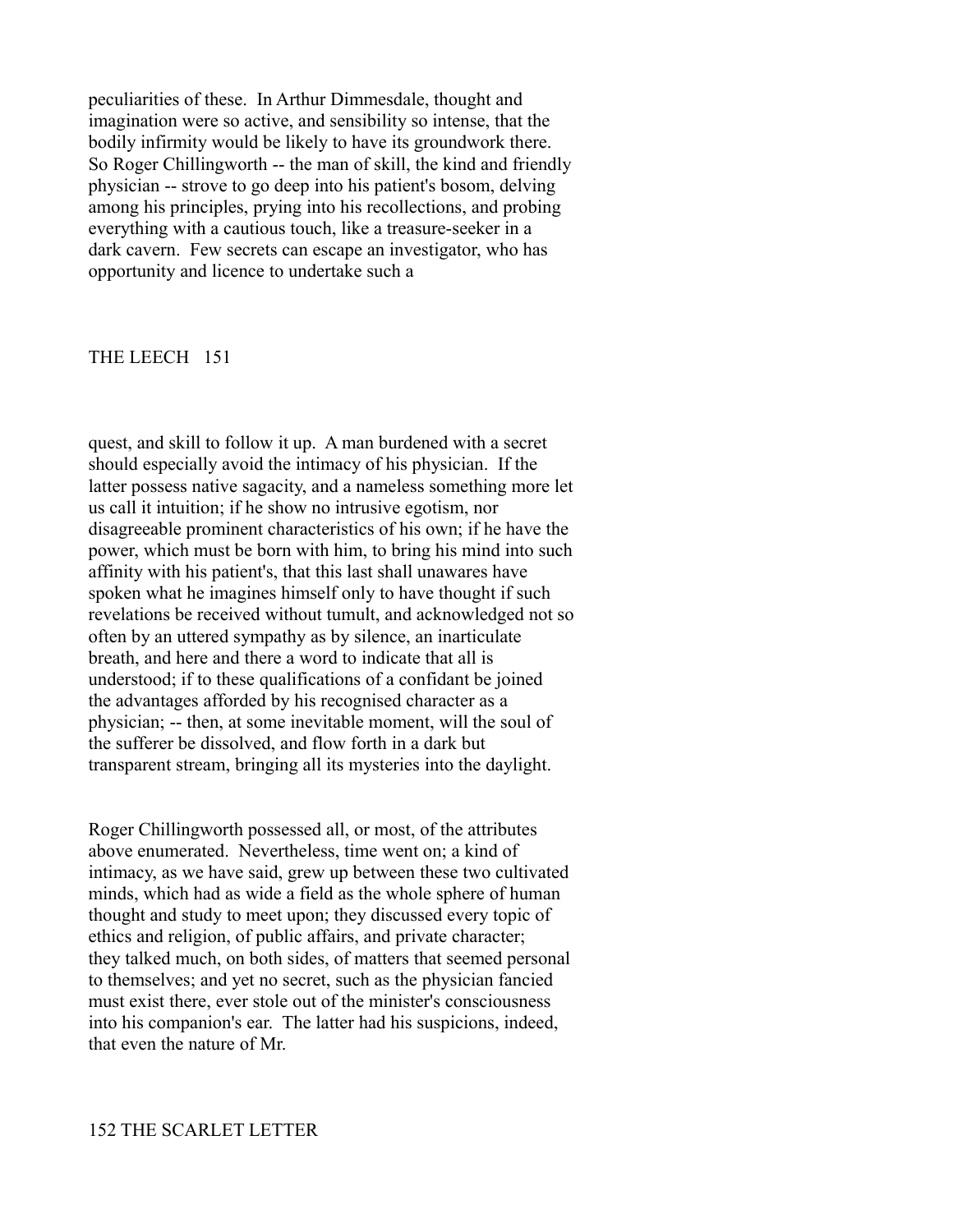Dimmesdale's bodily disease had never fairly been revealed to him. It was a strange reserve!

After a time, at a hint from Roger Chillingworth, the friends of Mr. Dimmesdale effected an arrangement by which the two were lodged in the same house; so that every ebb and flow of the minister's life-tide might pass under the eye of his anxious and attached physician. There was much joy throughout the town when this greatly desirable object was attained. It was held to be the best possible measure for the young clergyman's welfare; unless, indeed, as often urged by such as felt authorised to do so, he had selected some one of the many blooming damsels, spiritually devoted to him, to become his devoted wife. This latter step, however, there was no present prospect that Arthur Dimmesdale would be prevailed upon to take; he rejected all suggestions of the kind, as if priestly celibacy were one of his articles of Church discipline. Doomed by his own choice, therefore, as Mr. Dimmesdale so evidently was, to eat his unsavoury morsel always at another's board, and endure the life-long chill which must be his lot who seeks to warm himself only at another's fireside, it truly seemed that this sagacious, experienced, benevolent old physician, with his concord of paternal and reverential love for the young pastor, was the very man, of all mankind, to be constantly within reach of his voice.

The new abode of the two friends was with a pious widow, of good social rank, who dwelt in a house covering pretty nearly the site on which the venerable structure of King's Chapel has since been built. It the graveyard, originally Isaac Johnson's home-

### THE LEECH 153

field, on one side, and so was well adapted to call up serious reflections, suited to their respective employments, in both minister and man of physic. The motherly care of the good widow assigned to Mr. Dimmesdale a front apartment, with a sunny exposure, and heavy window-curtains, to create a noontide shadow when desirable. The walls were hung round with tapestry, said to be from the Gobelin looms, and, at all events, representing the Scriptural story of David and Bathsheba, and Nathan the Prophet, in colours still unfaded, but which made the fair woman of the scene almost as grimly picturesque as the woe-denouncing seer.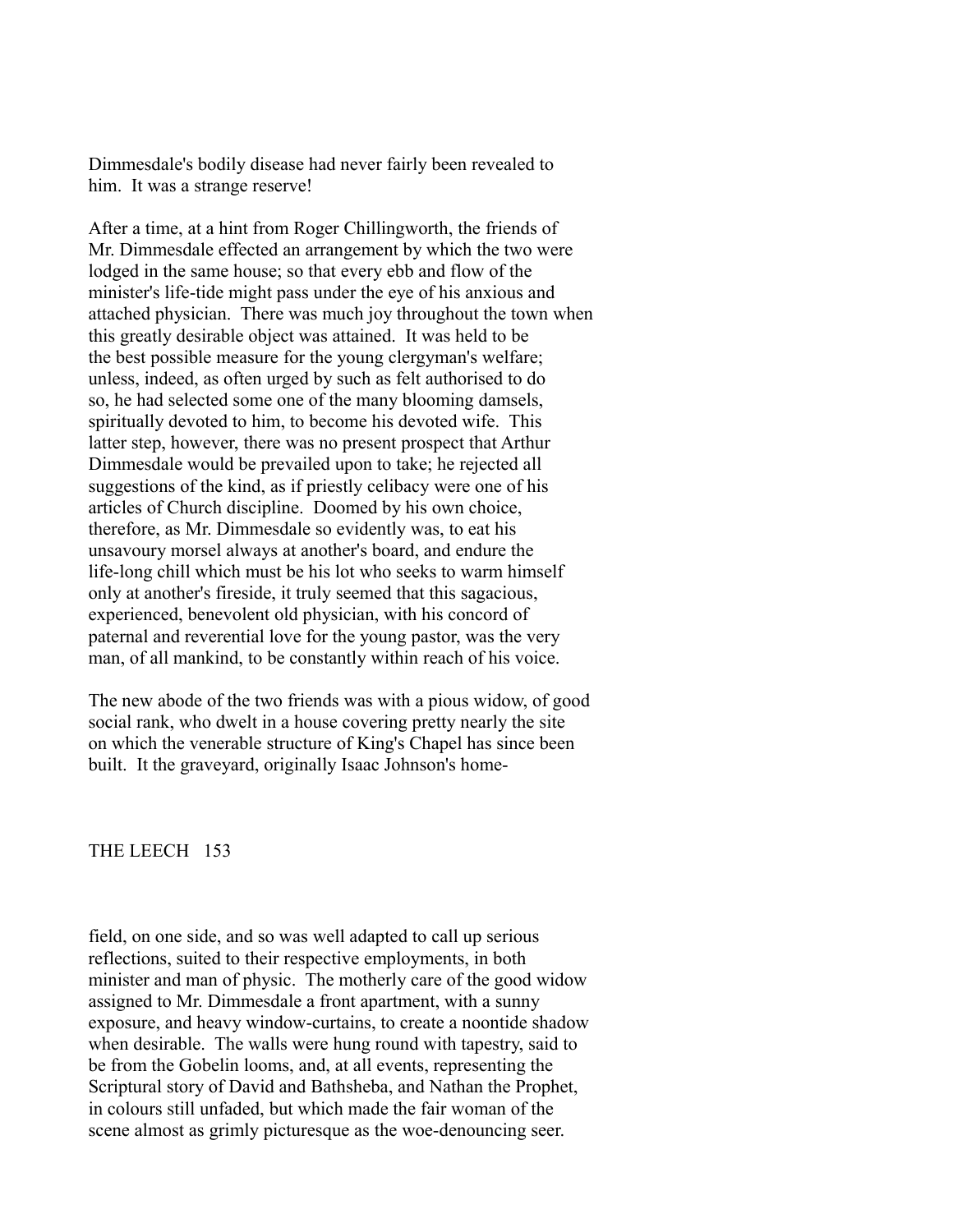Here the pale clergyman piled up his library, rich with parchment-bound folios of the Fathers, and the lore of Rabbis, and monkish erudition, of which the Protestant divines, even while they vilified and decried that class of writers, were yet constrained often to avail themselves. On the other side of the house, old Roger Chillingworth arranged his study and laboratory: not such as a modern man of science would reckon even tolerably complete, but provided with a distilling apparatus and the means of compounding drugs and chemicals, which the practised alchemist knew well how to turn to purpose. With such commodiousness of situation, these two learned persons sat themselves down, each in his own domain, yet familiarly passing from one apartment to the other, and bestowing a mutual and not incurious inspection into one another's business.

And the Reverend Arthur Dimmesdale's best discerning friends, as we have intimated, very

### 154 THE SCARLET LEVER

reasonably imagined that the hand of Providence had done all this for the purpose -- besought in so many public and domestic and secret prayers -- of restoring the young minister to health. But, it must now be said, another portion of the community had latterly begun to take its own view of the relation betwixt Mr. Dimmesdale and the mysterious old physician. When an uninstructed multitude attempts to see with its eyes, it is exceedingly apt to be deceived. When, however, it forms its judgment, as it usually does, on the intuitions of its great and warm heart, the conclusions thus attained are often so profound and so unerring as to possess the character of truth supernaturally revealed. The people, in the case of which we speak, could justify its prejudice against Roger Chillingworth by no fact or argument worthy of serious refutation. There was an aged handicraftsman, it is true, who had been a citizen of London at the period of Sir Thomas Overbury's murder, now some thirty years agone; he testified to having seen the physician, under some other name, which the narrator of the story had now forgotten, in company with Dr. Forman, the famous old conjurer, who was implicated in the affair of Overbury. Two or three individuals hinted that the man of skill, during his Indian captivity, had enlarged his medical attainments by joining in the incantations of the savage priests, who were universally acknowledged to be powerful enchanters, often performing seemingly miraculous cures by their skill in the black art. A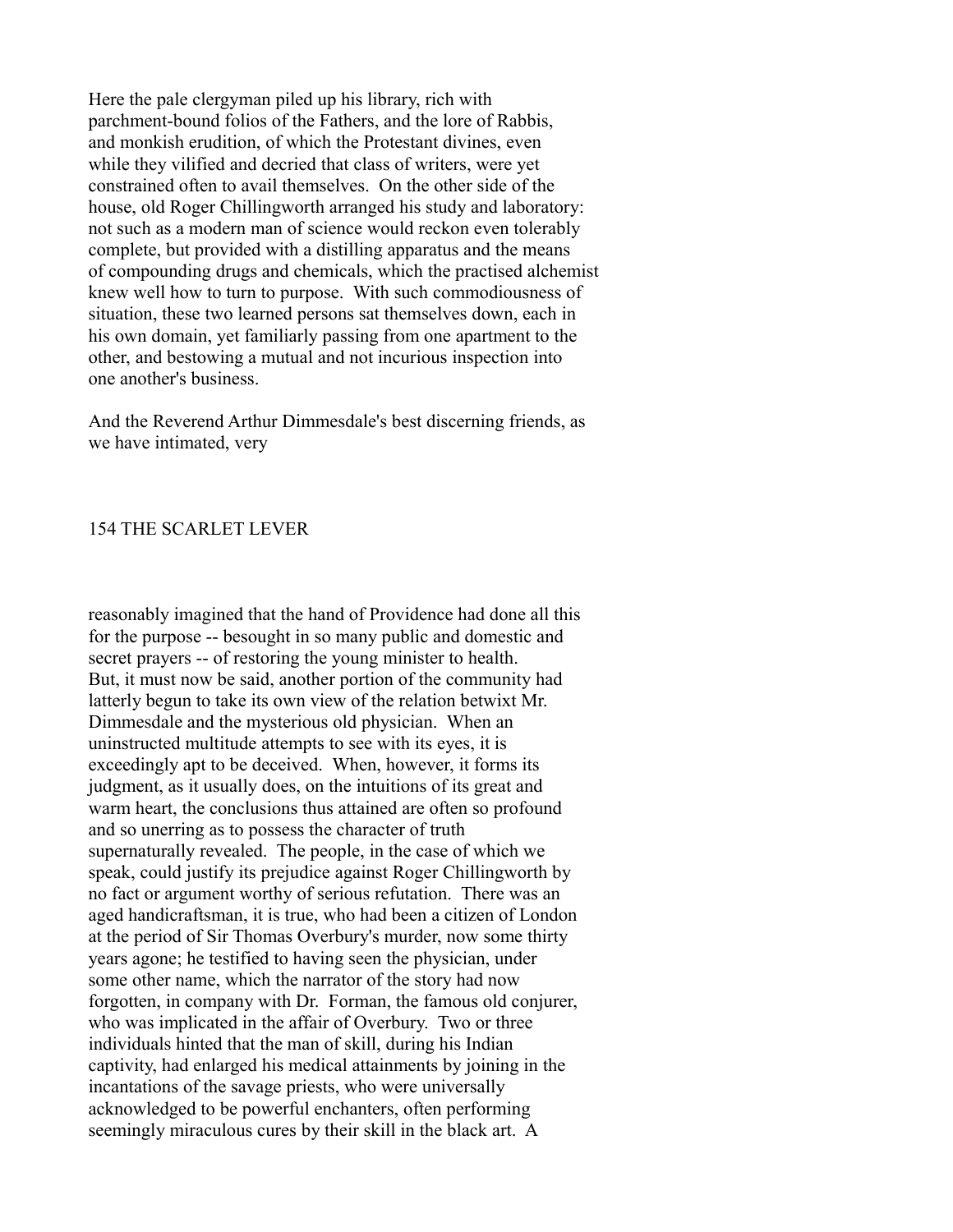large number -- and many of these were persons of such sober sense and practical observation that their opinions would have

### THE LEECH 155

been valuable in other matters -- affirmed that Roger Chillingworth's aspect had undergone a remarkable change while he had dwelt in town, and especially since his abode with Mr. Dimmesdale. At first, his expression had been calm, meditative, scholar-like. Now there was something ugly and evil in his face, which they had not previously noticed, and which grew still the more obvious to sight the oftener they looked upon him. According to the vulgar idea, the fire in his laboratory had been brought from the lower regions, and was fed with infernal fuel; and so, as might be expected, his visage was getting sooty with the smoke.

To sum up the matter, it grew to be a widely diffused opinion that the Rev. Arthur Dimmesdale, like many other personages of special sanctity, in all ages of the Christian world, was haunted either by Satan himself or Satan's emissary, in the guise of old Roger Chillingworth. This diabolical agent had the Divine permission, for a season, to burrow into the clergyman's intimacy, and plot against his soul. No sensible man, it was confessed, could doubt on which side the victory would turn. The people looked, with an unshaken hope, to see the minister come forth out of the conflict transfigured with the glory which he would unquestionably win. Meanwhile, nevertheless, it was sad to think of the perchance mortal agony through which he must struggle towards his triumph.

Alas! to judge from the gloom and terror in the depth of the poor minister's eyes, the battle was a sore one, and the victory anything but secure.

X.

### THE LEECH AND HIS PATIENT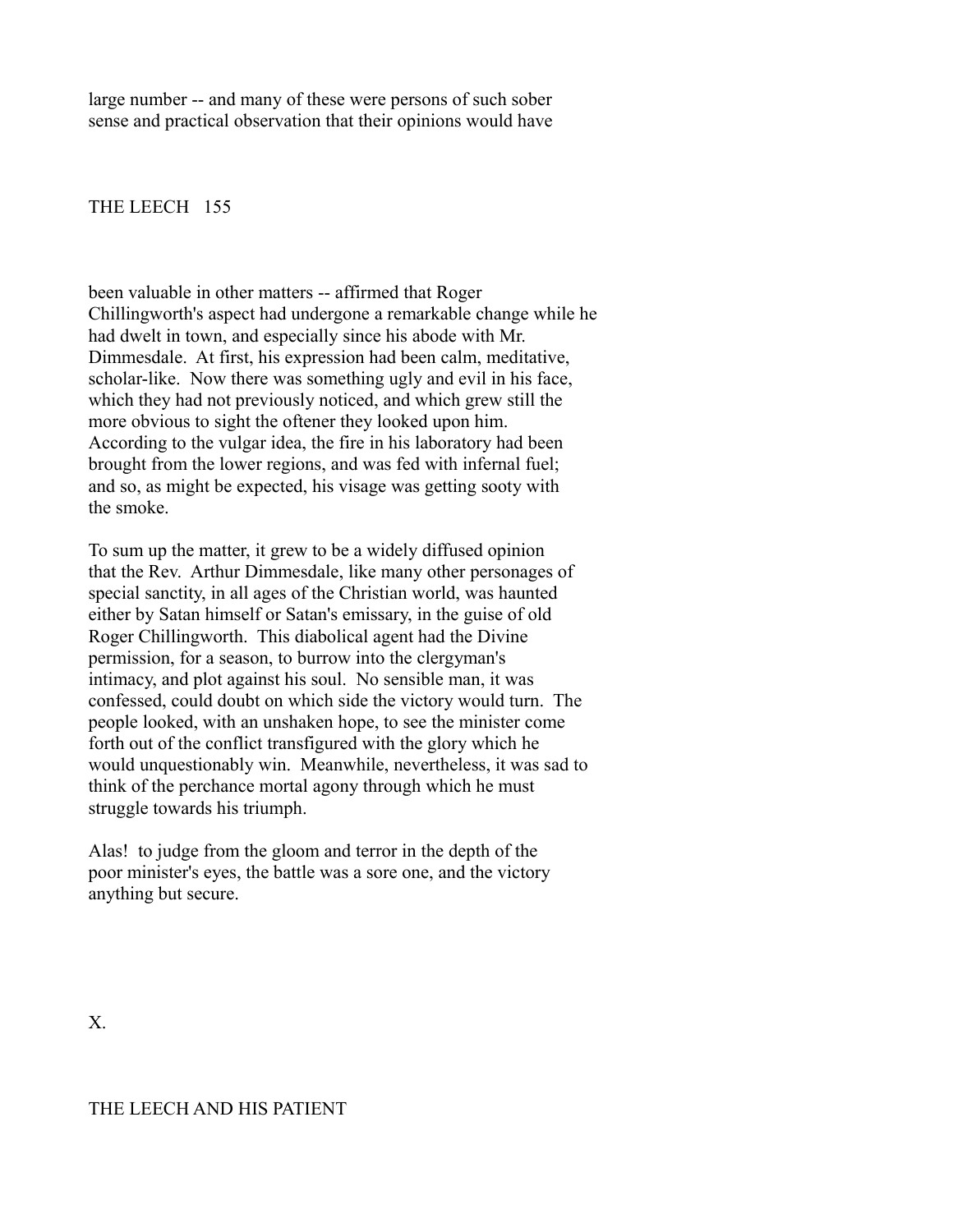Old Roger Chillingworth, throughout life, had been calm in temperament, kindly, though not of warm affections, but ever, and in all his relations with the world, a pure and upright man. He had begun an investigation, as he imagined, with the severe and equal integrity of a judge, desirous only of truth, even as if the question involved no more than the air-drawn lines and figures of a geometrical problem, instead of human passions, and wrongs inflicted on himself. But, as he proceeded, a terrible fascination, a kind of fierce, though still calm, necessity, seized the old man within its gripe, and never set him free again until he had done all its bidding. He now dug into the poor clergyman's heart, like a miner searching for gold; or, rather, like a sexton delving into a grave, possibly in quest of a jewel that had been buried on the dead man's bosom, but likely to find nothing save mortality and corruption. Alas, for his own soul, if these were what he sought!

Sometimes a light glimmered out of the physician's eyes, burning blue and ominous, like the reflection of a furnace, or, let us say, like one of those gleams of ghastly fire that darted from Bunyan's awful doorway in the hillside, and quivered on the pilgrim's

## THE LEECH AND HIS PATIENT 157

face. The soil where this dark miner was working bad perchance shown indications that encouraged him.

"This man," said he, at one such moment, to himself, "pure as they deem him -- all spiritual as he seems -- hath inherited a strong animal nature from his father or his mother. Let us dig a little further in the direction of this vein!"

Then after long search into the minister's dim interior, and turning over many precious materials, in the shape of high aspirations for the welfare of his race, warm love of souls, pure sentiments, natural piety, strengthened by thought and study, and illuminated by revelation -- all of which invaluable gold was perhaps no better than rubbish to the seeker -- he would turn back, discouraged, and begin his quest towards another point. He groped along as stealthily, with as cautious a tread, and as wary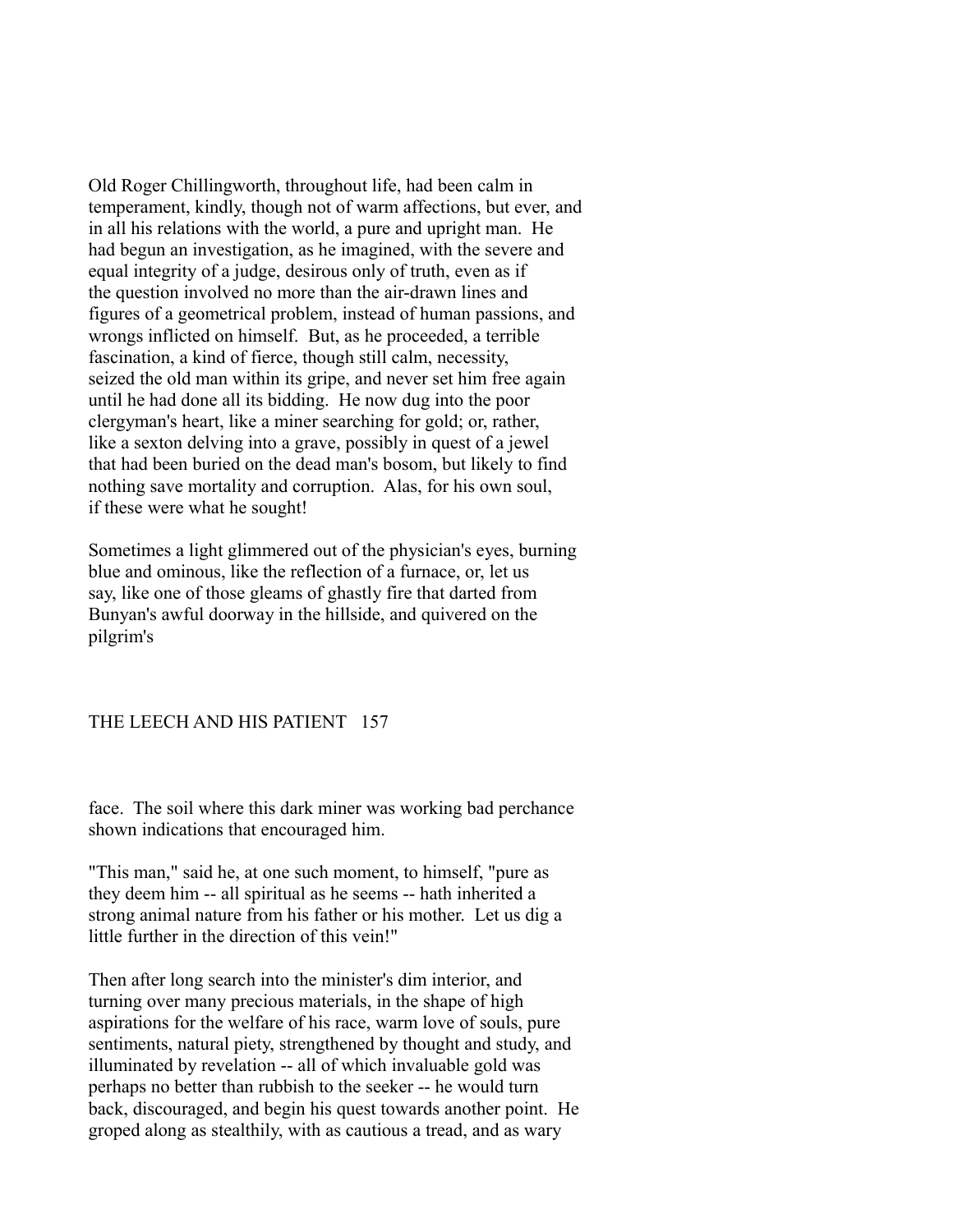an outlook, as a thief entering a chamber where a man lies only half asleep -- or, it may be, broad awake -- with purpose to steal the very treasure which this man guards as the apple of his eye. In spite of his premeditated carefulness, the floor would now and then creak; his garments would rustle; the shadow of his presence, in a forbidden proximity, would be thrown across his victim. In other words, Mr. Dimmesdale, whose sensibility of nerve often produced the effect of spiritual intuition, would become vaguely aware that something inimical to his peace had thrust itself into relation with him. But Old Roger Chillingworth, too, had perceptions that were almost intuitive; and when the minister threw his startled eyes towards him, there the physician sat; his kind, watchful, sympathising,

but never intrusive friend.

### 158 THE SCARLET LETTER

Yet Mr. Dimmesdale would perhaps have seen this individual's character more perfectly, if a certain morbidness, to which sick hearts are liable, had not rendered him suspicious of all mankind. Trusting no man as his friend, he could not recognize his enemy when the latter actually appeared. He therefore still kept up a familiar intercourse with him, daily receiving he old physician in his study, or visiting the laboratory, and, for recreation's sake, watching the processes by which weeds were converted into drugs of potency.

One day, leaning his forehead on his hand, and his elbow on the sill of the open window, that looked towards the grave-yard, he talked with Roger Chillingworth, while the old man was examining a bundle of unsightly plants.

"Where," asked he, with a look askance at them -- for it was the clergyman's peculiarity that he seldom, now-a-days, looked straight forth at any object, whether human or inanimate" where, my kind doctor, did you gather those herbs, with such a dark, flabby leaf?"

"Even in the graveyard here at hand," answered the physician, continuing his employment. "They are new to me. I found them growing on a grave, which bore no tombstone, no other memorial of the dead man, save these ugly weeds, that have taken upon themselves to keep him in remembrance. They grew out of his heart, and typify, it may be, some hideous secret that was buried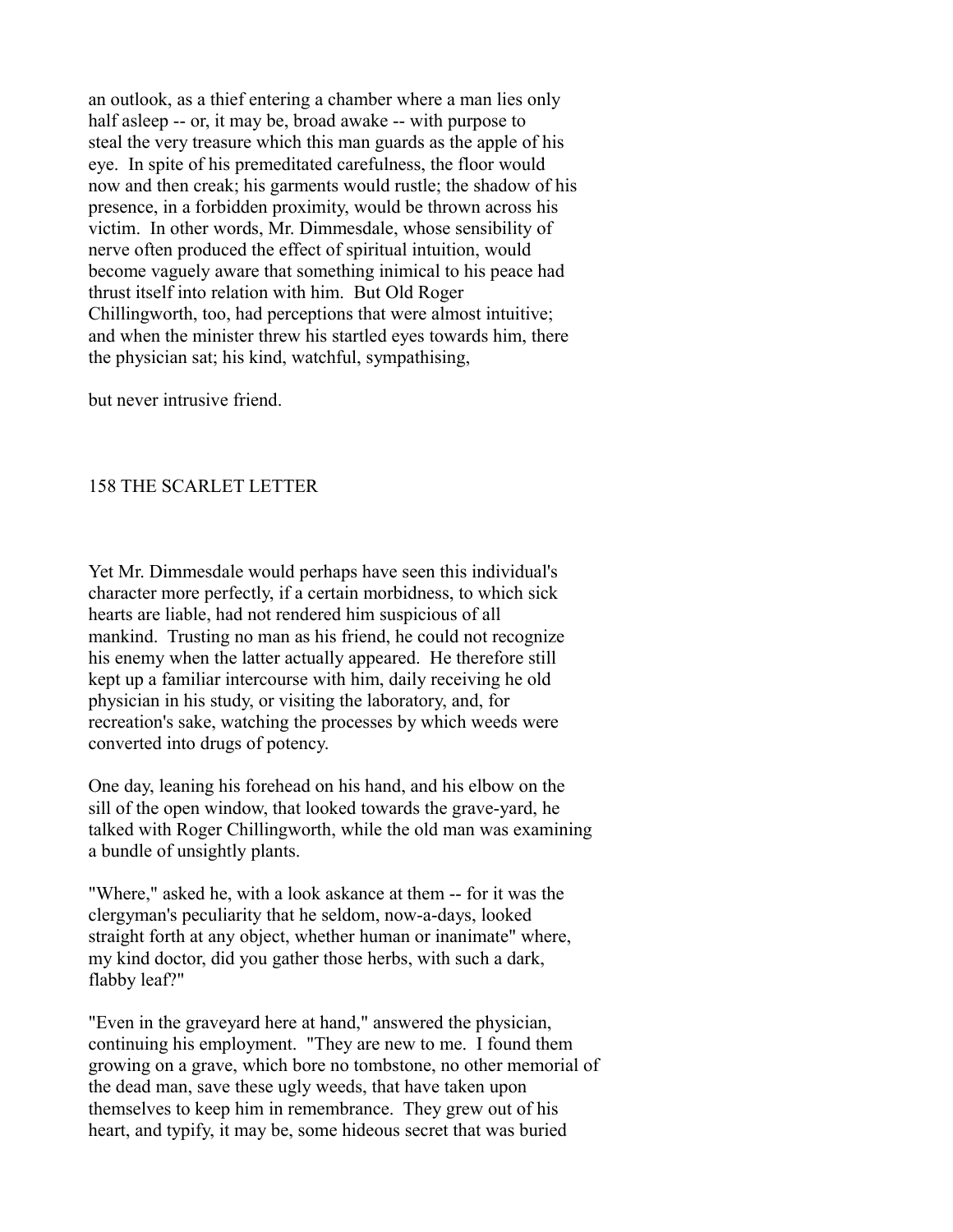with him, and which he had done better to confess during his lifetime. "

"Perchance," said Mr. Dimmesdale, "he earnestly desired it, but could not. "

"And wherefore?" rejoined the physician.

### THE LEECH AND HIS PATIENT 159

"Wherefore not; since all the powers of nature call so earnestly for the confession of sin, that these black weeds have sprung up out of a buried heart, to make manifest, an outspoken crime?"

"That, good sir, is but a phantasy of yours," replied the minister. "There can be, if I forbode aright, no power, short of the Divine mercy, to disclose, whether by uttered words, or by type or emblem, the secrets that may be buried in the human heart. The heart, making itself guilty of such secrets, must perforce hold them, until the day when all hidden things shall be revealed. Nor have I so read or interpreted Holy Writ, as to understand that the disclosure of human thoughts and deeds, then to be made, is intended as a part of the retribution. That, surely, were a shallow view of it. No; these revelations, unless I greatly err, are meant merely to promote the intellectual satisfaction of all intelligent beings, who will stand waiting, on that day, to see the dark problem of this life made plain. A knowledge of men's hearts will be needful to the completest solution of that problem. And, I conceive moreover, that the hearts holding such miserable secrets as you speak of, will yield them up, at that last day, not with reluctance, but with a joy unutterable. "

"Then why not reveal it here?" asked Roger Chillingworth, glancing quietly aside at the minister. "Why should not the guilty ones sooner avail themselves of this unutterable solace?"

"They mostly do," said the clergyman, griping hard at his breast, as if afflicted with an importunate throb of pain. "Many, many a poor soul hath given its confidence to me, not only on the death-bed, but while strong in life, and fair in reputation. And ever,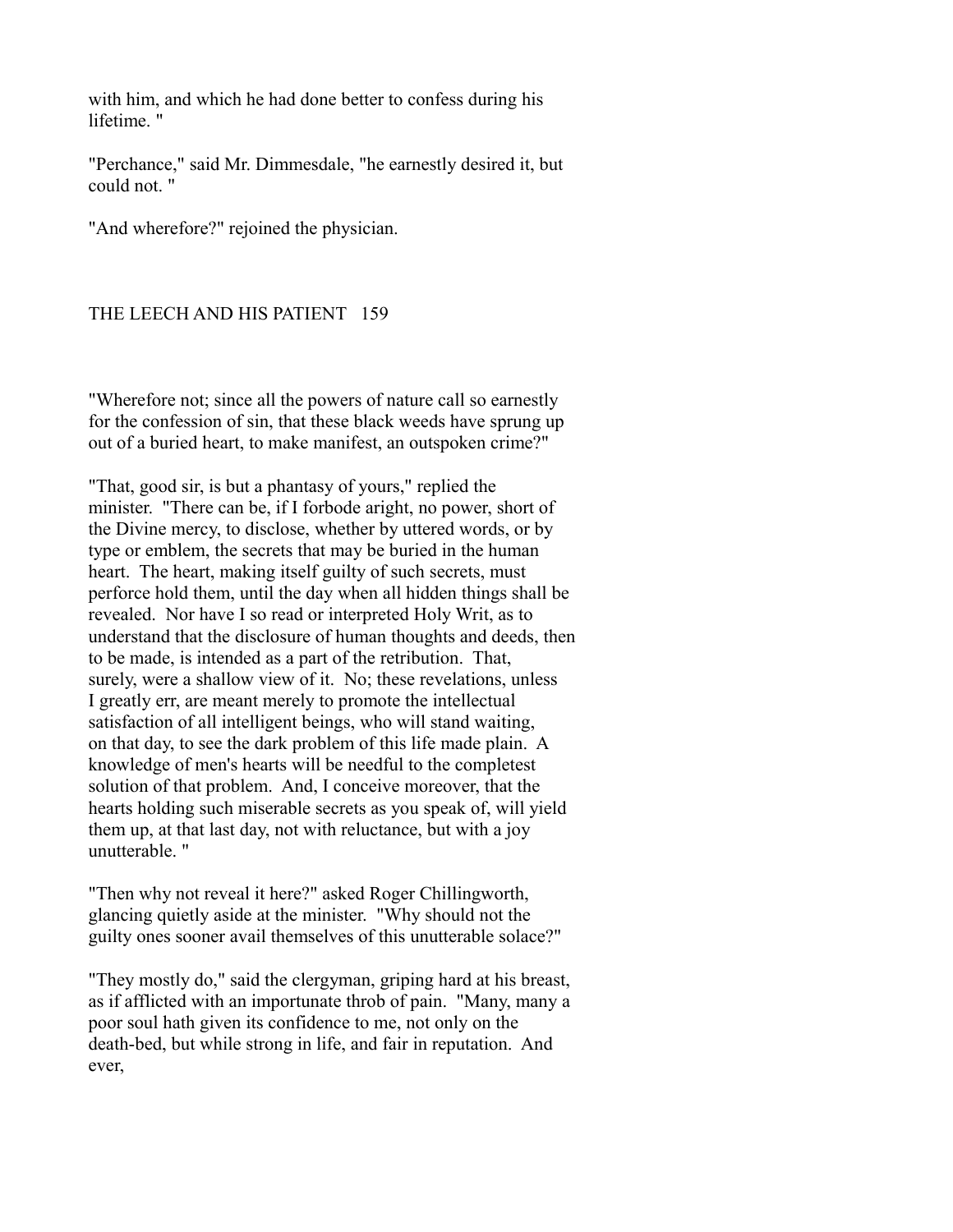### 160 THE SCARLET LETTER

after such an outpouring, oh, what a relief have I witnessed in those sinful brethren! even as in one who at last draws free air, after a long stifling with his own polluted breath. How can it be otherwise? Why should a wretched man -- guilty, we will say, of murder -- prefer to keep the dead corpse buried in his own heart, rather than fling it forth at once, and let the universe take care of it!"

"Yet some men bury their secrets thus," observed the calm physician.

"True; there are such men," answered Mr. Dimmesdale. "But not to suggest more obvious reasons, it may be that they are kept silent by the very constitution of their nature. Or -- can we not suppose it? -- guilty as they may be, retaining, nevertheless, a zeal for God's glory and man's welfare, they shrink from displaying themselves black and filthy in the view of men; because, thenceforward, no good can be achieved by them; no evil of the past be redeemed by better service. So, to their own unutterable torment, they go about among their fellow-creatures, looking pure as new-fallen snow, while their hearts are all speckled and spotted with iniquity of which they cannot rid themselves. "

"These men deceive themselves," said Roger Chillingworth, with somewhat more emphasis than usual, and making a slight gesture with his forefinger. "They fear to take up the shame that rightfully belongs to them. Their love for man, their zeal for God's service -- these holy impulses may or may not coexist in their hearts with the evil inmates to which their guilt has unbarred the door, and which must needs propagate a hellish breed within them. But, if

## THE LEECH AND HIS PATIENT 161

they seek to glorify God, let them not lift heavenward their unclean hands! If they would serve their fellowmen, let them do it by making manifest the power and reality of conscience, in constraining them to penitential self-abasement! Would thou have me to believe, O wise and pious friend, that a false show can be better -- can be more for God's glory, or man' welfare -- than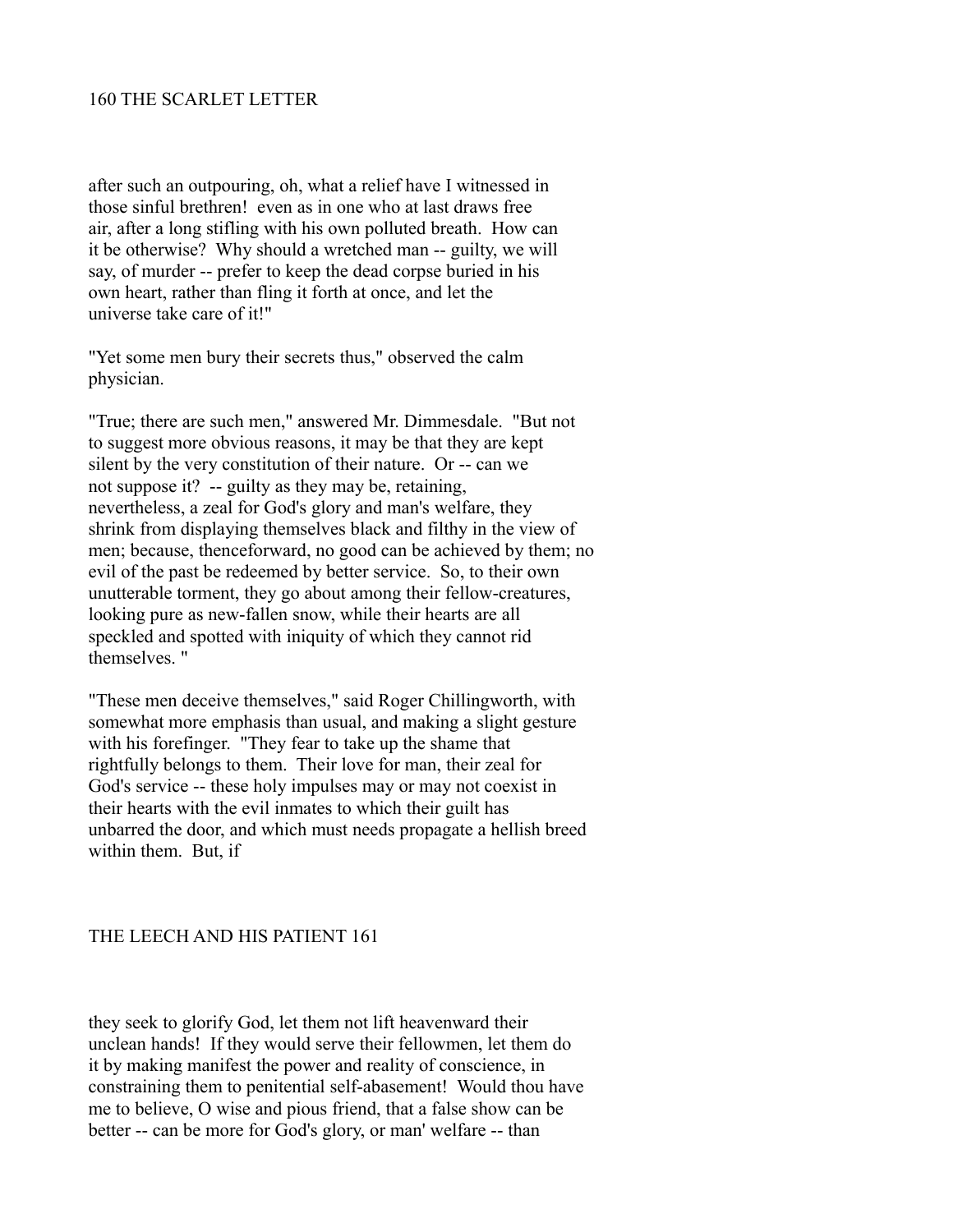God's own truth? Trust me, such men deceive themselves!"

"It may be so," said the young clergyman, indifferently, as waiving a discussion that he considered irrelevant or unseasonable. He had a ready faculty, indeed, of escaping from any topic that agitated his too sensitive and nervous temperament. -- "But, now, I would ask of my well-skilled physician, whether, in good sooth, he deems me to have profited by his kindly care of this weak frame of mine?"

Before Roger Chillingworth could answer, they heard the clear, wild laughter of a young child's voice, proceeding from the adjacent burial-ground. Looking instinctively from the open window -- for it was summer-time -- the minister beheld Hester Prynne and little Pearl passing along the footpath that traversed the enclosure. Pearl looked as beautiful as the day, but was in one of those moods of perverse merriment which, whenever they occurred, seemed to remove her entirely out of the sphere of sympathy or human contact. She now skipped irreverently from one grave to another; until coming to the broad, flat, armorial tombstone of a departed worthy -- perhaps of Isaac Johnson himself -- she began to dance upon it. In reply to her mother's command and entreaty that she would behave more decorously, little Pearl paused

## 162 THE SCARLET LETTER

gather the prickly burrs from a tall burdock which grew beside the tomb. Taking a handful of these, she arranged them along the lines of the scarlet letter that decorated the maternal bosom, to which the burrs, as their nature was, tenaciously adhered. Hester did not pluck them off.

Roger Chillingworth had by this time approached the window and smiled grimly down.

"There is no law, nor reverence for authority, no regard for human ordinances or opinions, right or wrong, mixed up with that child's composition," remarked he, as much to himself as to his companion. "I saw her, the other day, bespatter the Governor himself with water at the cattle-trough in Spring Lane. What, in heaven's name, is she? Is the imp altogether evil? Hath she affections? Hath she any discoverable principle of being?"

"None, save the freedom of a broken law," answered Mr.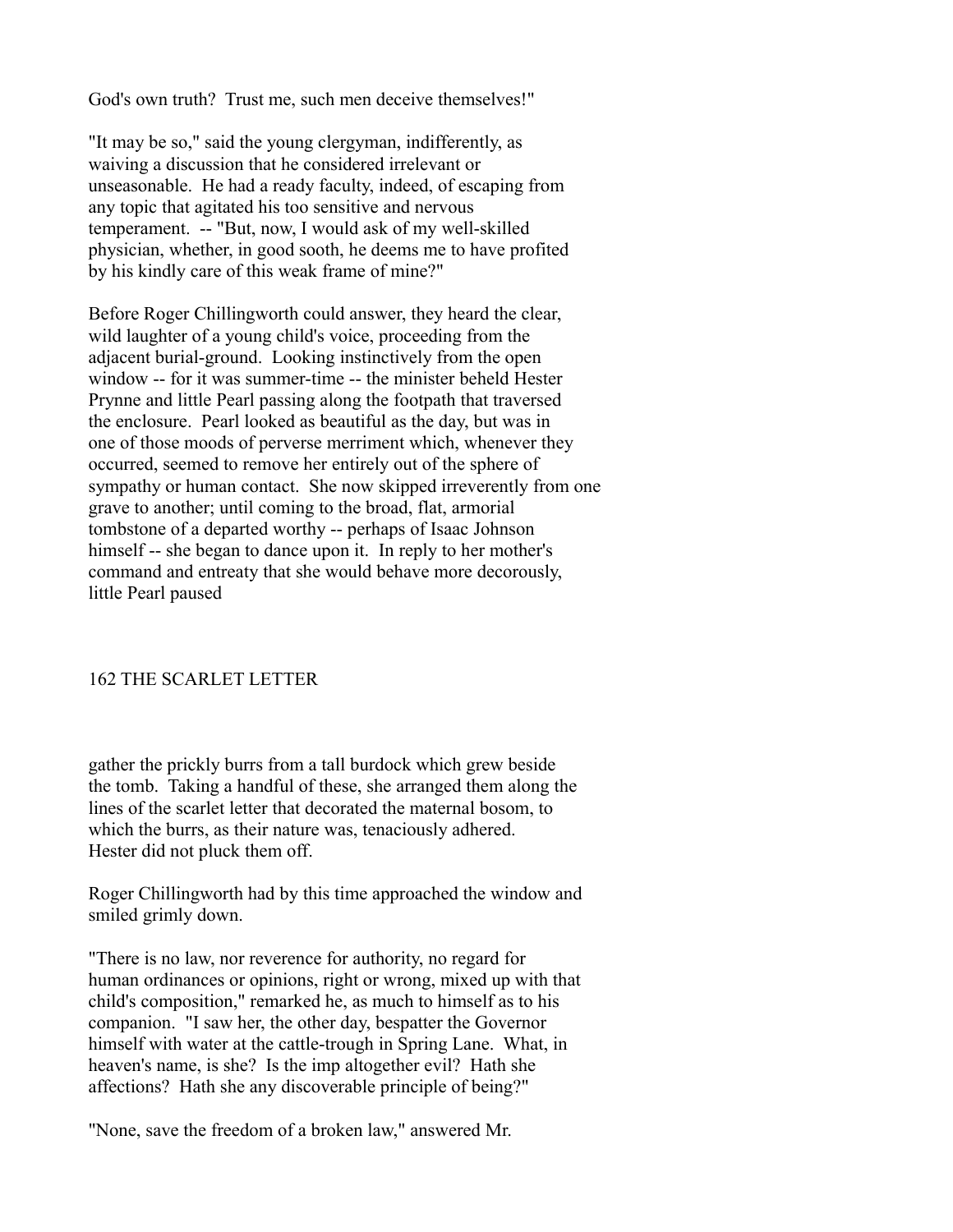Dimmesdale, in a quiet way, as if he had been discussing the point within himself, "Whether capable of good, I know not. "

The child probably overheard their voices, for, looking up to the window with a bright, but naughty smile of mirth and intelligence, she threw one of the prickly burrs at the Rev. Mr. Dimmesdale. The sensitive clergyman shrank, with nervous dread, from the light missile. Detecting his emotion, Pearl clapped her little hands in the most extravagant ecstacy. Hester Prynne, likewise, had involuntarily looked up, and all these four persons, old and young, regarded one another in silence, till the child laughed aloud, and shouted -- "Come away, mother! Come away, or yonder old black man will catch you! He hath got

### THE LEECH AND HIS PATIENT 163

hold of the minister already. Come away, mother or he will catch you! But he cannot catch little Pearl!"

So she drew her mother away, skipping, dancing, and frisking fantastically among the hillocks of the dead people, like a creature that had nothing in common with a bygone and buried generation, nor owned herself akin to it. It was as if she had been made afresh out of new elements, and must perforce be permitted to live her own life, and be a law unto herself without her eccentricities being reckoned to her for a crime.

"There goes a woman," resumed Roger Chillingworth, after a pause, "who, be her demerits what they may, hath none of that mystery of hidden sinfulness which you deem so grievous to be borne. Is Hester Prynne the less miserable, think you, for that scarlet letter on her breast?"

"I do verily believe it," answered the clergyman. "Nevertheless, I cannot answer for her. There was a look of pain in her face which I would gladly have been spared the sight of. But still, methinks, it must needs be better for the sufferer to be free to show his pain, as this poor woman Hester is, than to cover it up in his heart. "

There was another pause, and the physician began anew to examine and arrange the plants which he had gathered.

"You inquired of me, a little time agone," said he, at length, "my judgment as touching your health. "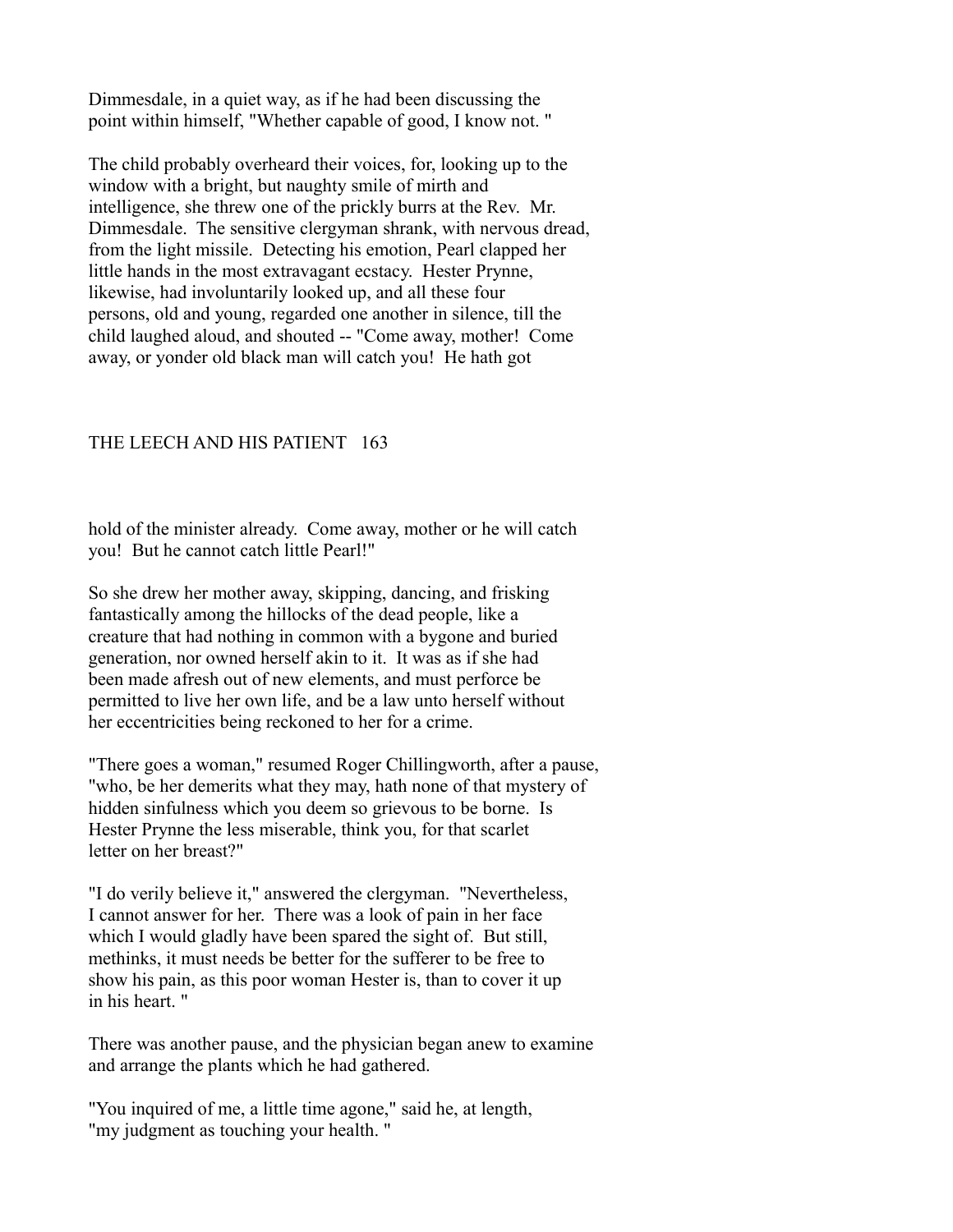"I did," answered the clergyman, "and would gladly learn it. Speak frankly, I pray you, be it for life or death. "

# 164 THE SCARLET LETTER

"Freely then, and plainly," said the physician, still busy with his plants, but keeping a wary eye on Mr. Dimmesdale, "the disorder is a strange one; not so much in itself nor as outwardly manifested, -- in so far, at least as the symptoms have been laid open to my observation. Looking daily at you, my good sir, and watching the tokens of your aspect now for months gone by, I should deem you a man sore sick, it may be, yet not so sick but that an instructed and watchful physician might well hope to cure you. But I know not what to say, the disease is what I seem to know, yet know it not. "

"You speak in riddles, learned sir," said the pale minister, glancing aside out of the window.

"Then, to speak more plainly," continued the physician, "and I crave pardon, sir, should it seem to require pardon, for this needful plainness of my speech. Let me ask as your friend, as one having charge, under Providence, of your life and physical well being, hath all the operations of this disorder been fairly laid open and recounted to me?"

"How can you question it?" asked the minister. "Surely it were child's play to call in a physician and then hide the sore!"

"You would tell me, then, that I know all?" said Roger Chillingworth, deliberately, and fixing an eye, bright with intense and concentrated intelligence, on the minister's face. "Be it so! But again! He to whom only the outward and physical evil is laid open, knoweth, oftentimes, but half the evil which he is called upon to cure. A bodily disease, which we look upon as whole and entire within itself, may, after all, be but a symptom of some ailment in the spiritual

## THE LEECH AND HIS PATIENT 165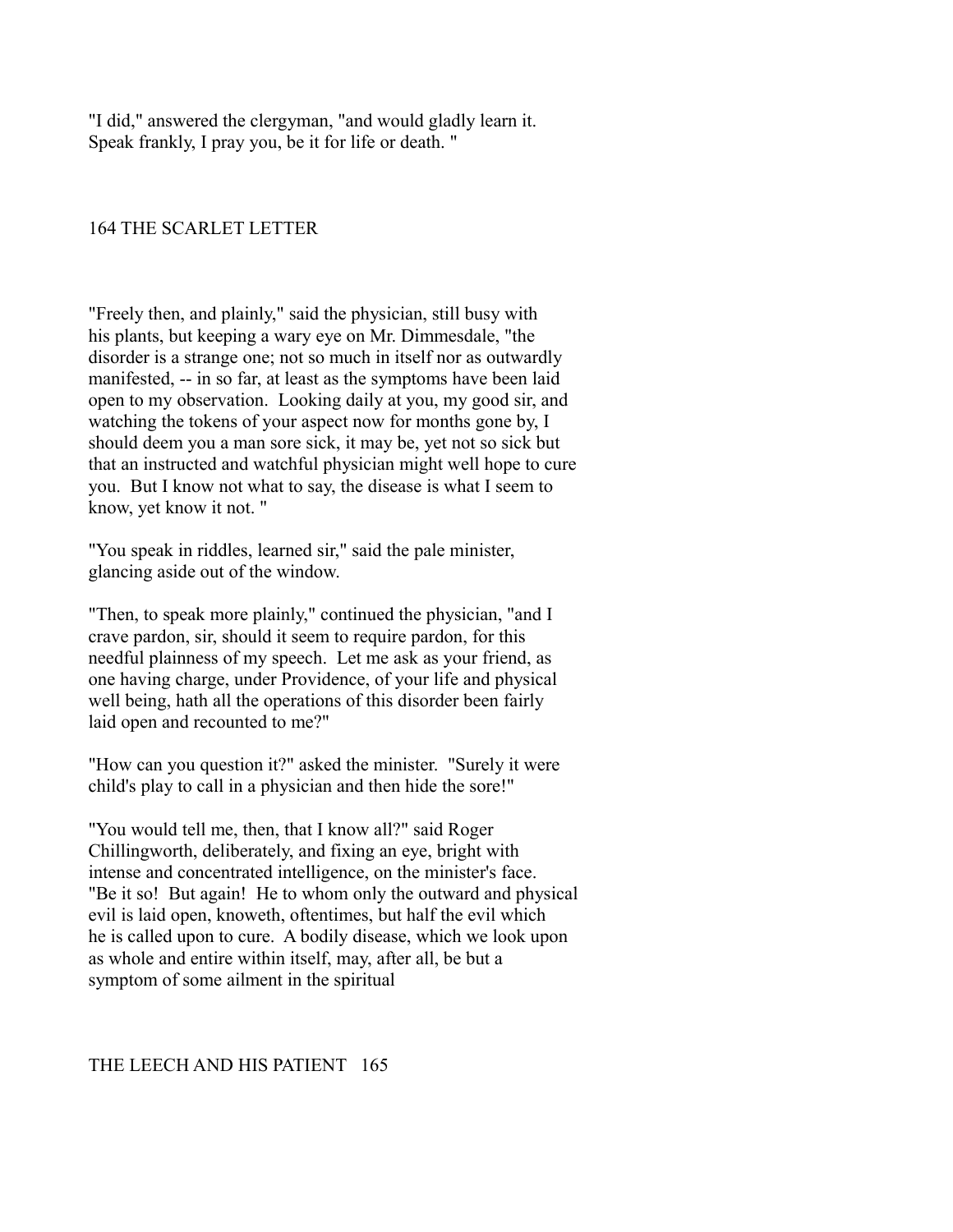part. Your pardon once again, good sir, if my speech give the shadow of offence. You, sir, of all men whom I have known, are he whose body is the closest conjoined, and imbued, and identified, so to speak, with the spirit whereof it is the instrument. "

"Then I need ask no further," said the clergyman, somewhat hastily rising from his chair. "You deal not, I take it, in medicine for the soul!"

"Thus, a sickness," continued Roger Chillingworth, going on, in an unaltered tone, without heeding the interruption, but standing up and confronting the emaciated and white-cheeked minister, with his low, dark, and misshapen figure, -- "a sickness, a sore place, if we may so call it, in your spirit hath immediately its appropriate manifestation in your bodily frame. Would you, therefore, that your physician heal the bodily evil? How may this be unless you first lay open to him the wound or trouble in your soul?"

"No, not to thee! not to an earthly physician!" cried Mr. Dimmesdale, passionately, and turning his eyes, full and bright, and with a kind of fierceness, on old Roger Chillingworth. "Not to thee! But, if it be the soul's disease, then do I commit myself to the one Physician of the soul! He, if it stand with His good pleasure, can cure, or he can kill. Let Him do with me as, in His justice and wisdom, He shall see good. But who art thou, that meddlest in this matter? that dares thrust himself between the sufferer and his God?"

With a frantic gesture he rushed out of the room.

"It is as well to have made this step," said Roger Chillingworth to himself, looking after the minister, with a grave smile. "There is nothing lost. We shall be friends again anon. But see, now, how passion

# 166 THE SCARLET LETTER

takes hold upon this man, and hurrieth him out of himself! As with one passion so with another. He hath done a wild thing ere now, this pious Master Dimmesdale, in the hot passion of his heart. "

It proved not difficult to re-establish the intimacy of the two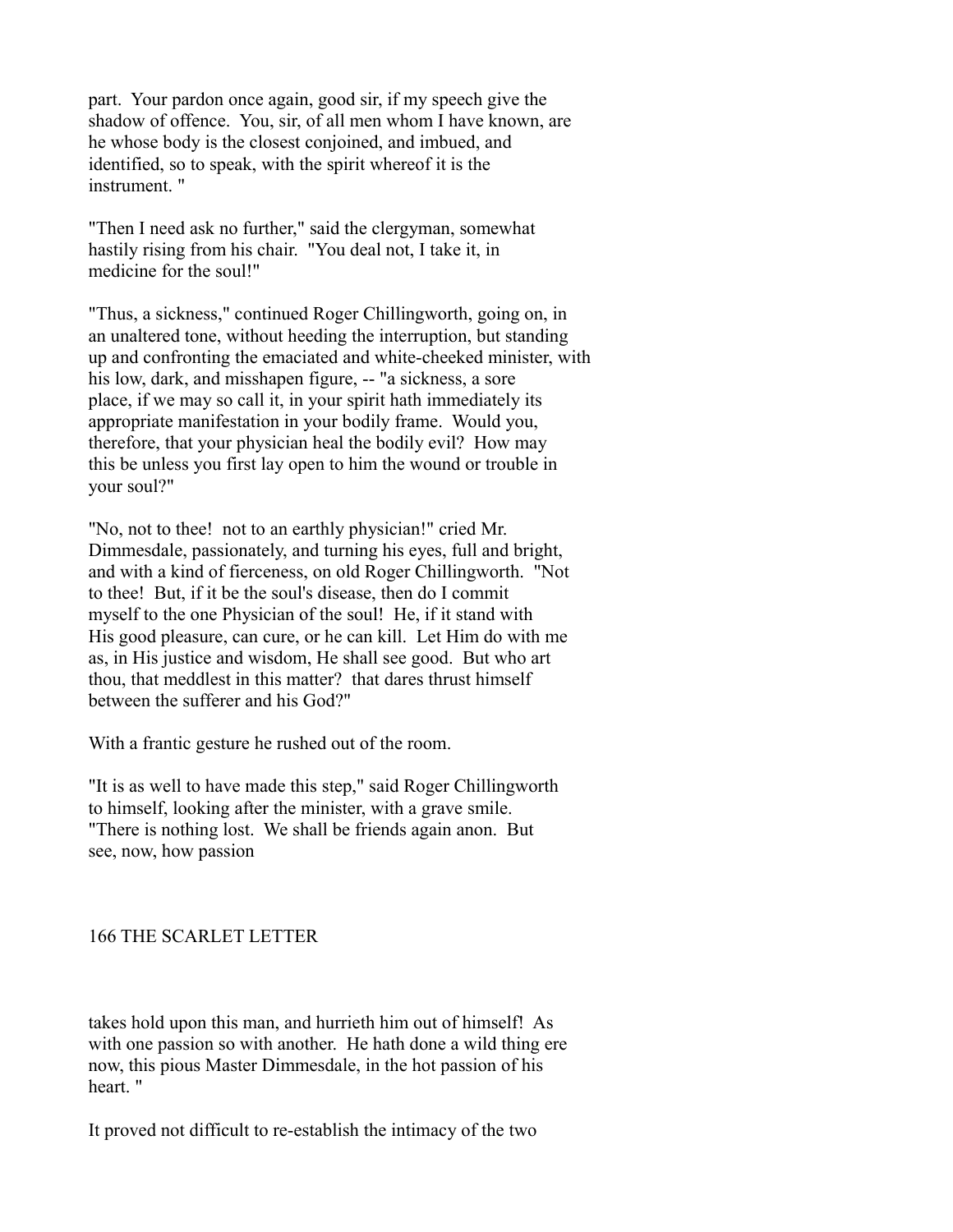companions, on the same footing and in the same degree as heretofore. The young clergyman, after a few hours of privacy, was sensible that the disorder of his nerves had hurried him into an unseemly outbreak of temper, which there had been nothing in the physician's words to excuse or palliate. He marvelled, indeed, at the violence with which he had thrust back the kind old man, when merely proffering the advice which it was his duty to bestow, and which the minister himself had expressly sought. With these remorseful feelings, he lost no time in making the amplest apologies, and besought his friend still to continue the care which, if not successful in restoring him to health, had, in all probability, been the means of prolonging his feeble existence to that hour. Roger Chillingworth readily assented, and went on with his medical supervision of the minister; doing his best for him, in all good faith, but always quitting the patient's apartment, at the close of the professional interview, with a mysterious and puzzled smile upon his lips. This expression was invisible in Mr. Dimmesdale's presence, but grew strongly evident as the physician crossed the threshold.

"A rare case," he muttered. "I must needs look deeper into it. A strange sympathy betwixt soul and body! Were it only for the art's sake, I must search this matter to the bottom. "

It came to pass, not long after the scene above

## THE LEECH AND HIS PATIENT 167

recorded, that the Reverend Mr. Dimmesdale, noon-day, and entirely unawares, fell into a deep, deep slumber, sitting in his chair, with a large black-letter volume open before him on the table. It must have been a work of vast ability in the somniferous school of literature. The profound depth of the minister's repose was the more remarkable, inasmuch as he was one of those persons whose sleep ordinarily is as light as fitful, and as easily scared away, as a small bird hopping on a twig. To such an unwonted remoteness, however, had his spirit now withdrawn into itself that he stirred not in his chair when old Roger Chillingworth, without any extraordinary precaution, came into the room. The physician advanced directly in front of his patient, laid his hand upon his bosom, and thrust aside the vestment, that hitherto had always covered it even from the professional eye.

Then, indeed, Mr. Dimmesdale shuddered, and slightly stirred.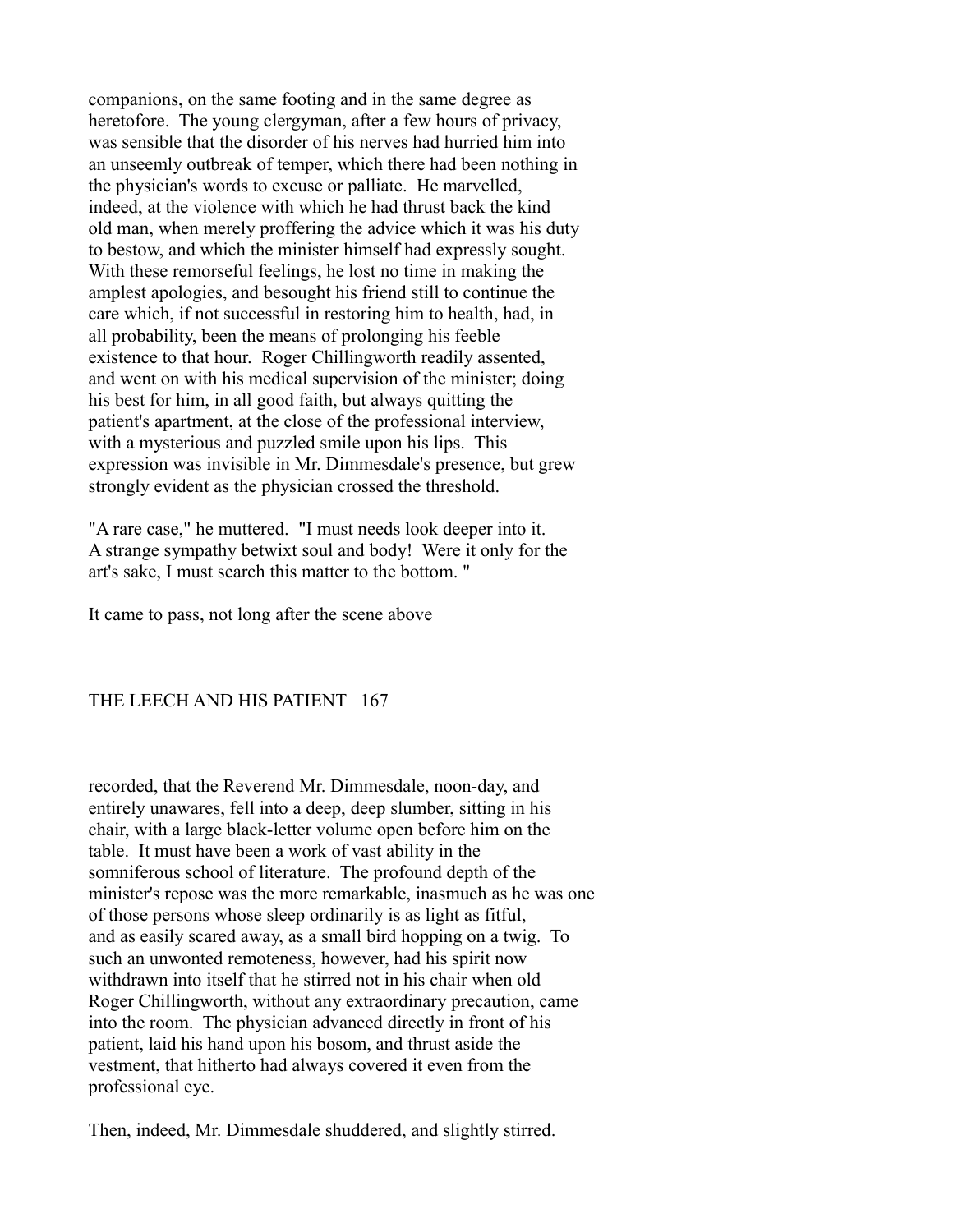After a brief pause, the physician turned away.

But with what a wild look of wonder, joy, and honor! With what a ghastly rapture, as it were, too mighty to be expressed only by the eye and features, and therefore bursting forth through the whole ugliness of his figure, and making itself even riotously manifest by the extravagant gestures with which he threw up his arms towards the ceiling, and stamped his foot upon the floor! Had a man seen old Roger Chillingworth, at that moment of his ecstasy, he would have had no need to ask how Satan comports himself when a precious human soul is lost to heaven, and won into his kingdom.

But what distinguished the physician's ecstasy from Satan's was the trait of wonder in it!

XI

## THE INTERIOR OF A HEART

After the incident last described, the intercourse between the clergyman and the physician, though externally the same, was really of another character than it had previously been. The intellect of Roger Chillingworth had now a sufficiently plain path before it. It was not, indeed, precisely that which he had laid out for himself to tread. Calm, gentle, passionless, as he appeared, there was yet, we fear, a quiet depth of malice, hitherto latent, but active now, in this unfortunate old man, which led him to imagine a more intimate revenge than any mortal had ever wreaked upon an enemy. To make himself the one trusted friend, to whom should be confided all the fear, the remorse, the agony, the ineffectual repentance, the backward rush of sinful thoughts, expelled in vain! All that guilty sorrow, hidden from the world, whose great heart would have pitied and forgiven, to be revealed to him, the Pitiless -- to him, the Unforgiving! All that dark treasure to be lavished on the very man, to whom nothing else could so adequately pay the debt of vengeance!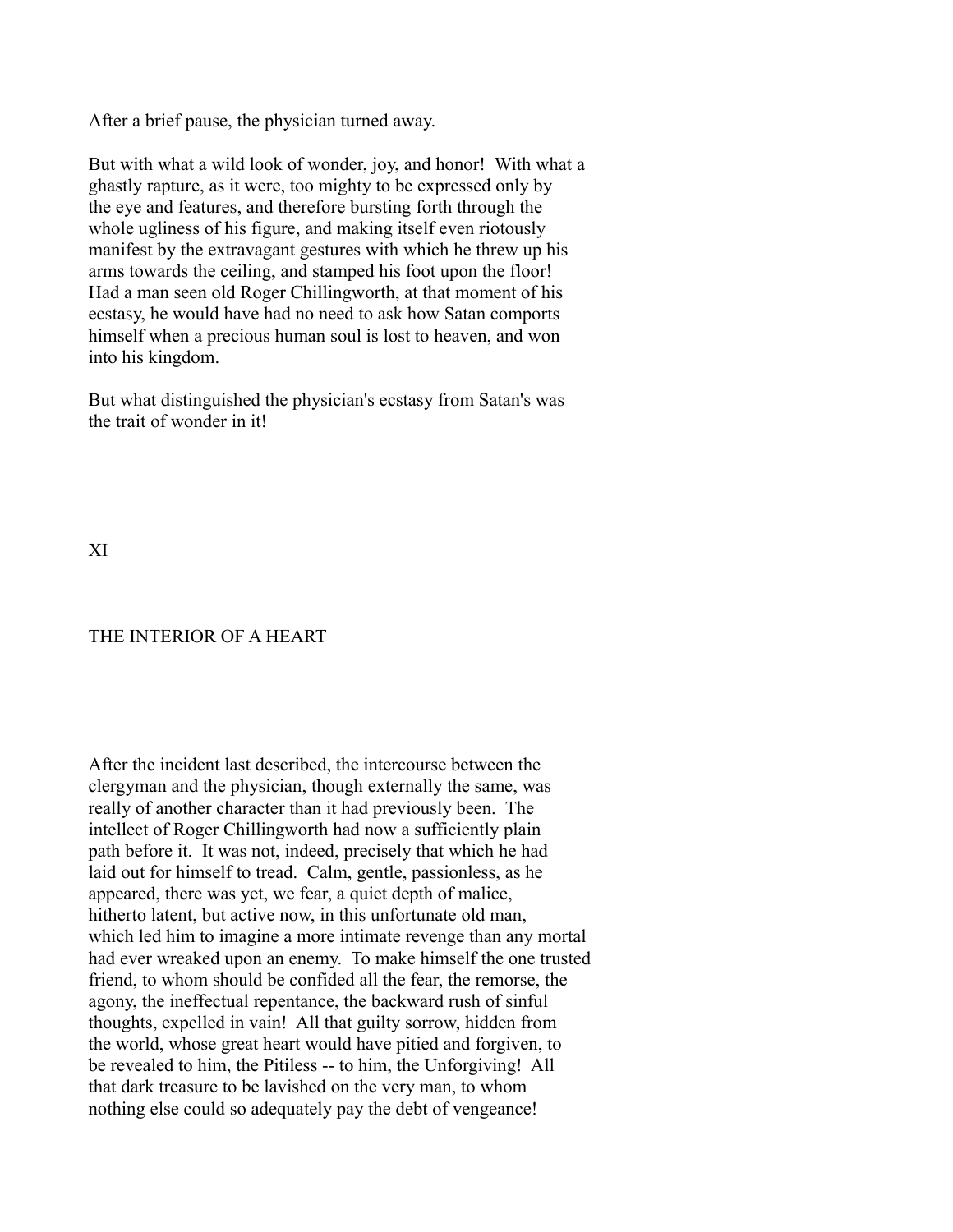The clergyman's shy and sensitive reserve had balked this scheme Roger Chillingworth, however,

### THE INTERIOR OF A HEART 169

was inclined to be hardly, if at all, less satisfied with the aspect of affairs, which Providence -- using the avenger and his victim for its own purposes, and, perchance, pardoning, where it seemed most to punish -- had substituted for his black devices A revelation, he could almost say, had been granted to him. It mattered little for his object, whether celestial or from what other region. By its aid, in all the subsequent relations betwixt him and Mr. Dimmesdale, not merely the external presence, but the very inmost soul of the latter, seemed to be brought out before his eyes, so that he could see and comprehend its every movement. He became, thenceforth, not a spectator only, but a chief actor in the poor minister's interior world. He could play upon him as he chose. Would he arouse him with a throb of agony? The victim was for ever on the rack; it needed only to know the spring that controlled the engine: and the physician knew it well. Would he startle him with sudden fear? As at the waving of a magician's wand, up rose a grisly phantom -- up rose a thousand phantoms -- in many shapes, of death, or more awful shame, all flocking round about the clergyman, and pointing with their fingers at his breast!

All this was accomplished with a subtlety so perfect, that the minister, though he had constantly a dim perception of some evil influence watching over him, could never gain a knowledge of its actual nature. True, he looked doubtfully, fearfully -- even, at times, with horror and the bitterness of hatred -- at the deformed figure of the old physician. His gestures, his gait, his grizzled beard, his slightest and

### 170 THE SCARLET LETTER

most indifferent acts, the very fashion of his garments, were odious in the clergyman's sight; a token implicitly to be relied on of a deeper antipathy in the breast of the latter than he was willing to acknowledge to himself. For, as it was impossible to assign a reason for such distrust and abhorrence, so Mr.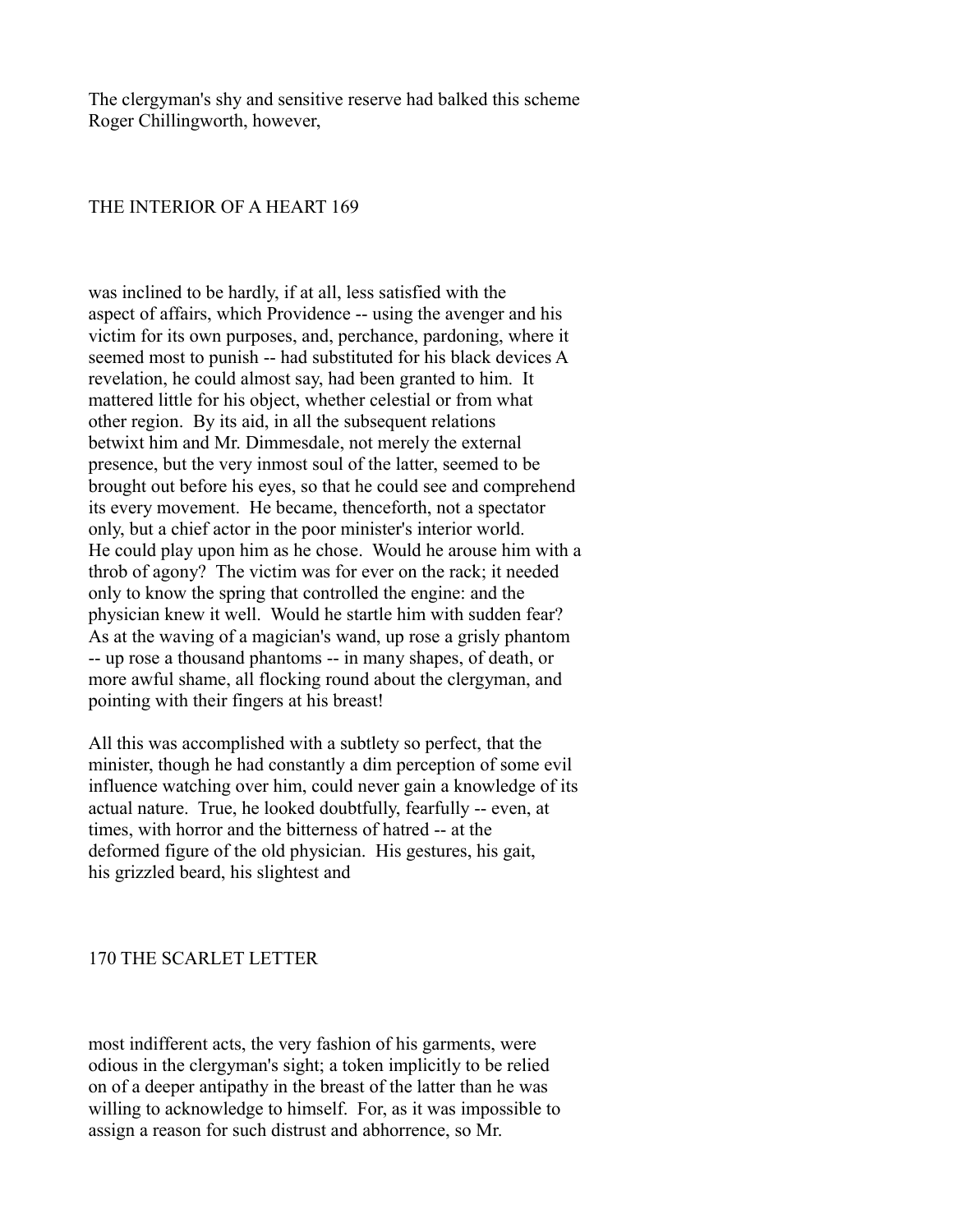Dimmesdale, conscious that the poison of one morbid spot was infecting his heart's entire substance, attributed all his presentiments to no other cause. He took himself to task for his bad sympathies in reference to Roger Chillingworth, disregarded the lesson that he should have drawn from them, and did his best to root them out. Unable to accomplish this, he nevertheless, as a matter of principle, continued his habits of social familiarity with the old man, and thus gave him constant opportunities for perfecting the purpose to which -- poor forlorn creature that he was, and more wretched than his victim -- the avenger had devoted himself.

While thus suffering under bodily disease, and gnawed and tortured by some black trouble of the soul, and given over to the machinations of his deadliest enemy, the Reverend Mr. Dimmesdale had achieved a brilliant popularity in his sacred office. He won it indeed, in great part, by his sorrows. His intellectual gifts, his moral perceptions, his power of experiencing and communicating emotion, were kept in a state of preternatural activity by the prick and anguish of his daily life. His fame, though still on its upward slope, already overshadowed the soberer reputations of his fellow-clergymen, eminent as several of them were. There are scholars among them, who had spent more

### THE INTERIOR OF A HEART 171

years in acquiring abstruse lore, connected with the divine profession, than Mr. Dimmesdale had lived; and who might well, therefore, be more profoundly versed in such solid and valuable attainments than their youthful brother. There were men, too, of a sturdier texture of mind than his, and endowed with a far greater share of shrewd, hard iron, or granite understanding; which, duly mingled with a fair proportion of doctrinal ingredient, constitutes a highly respectable, efficacious, and unamiable variety of the clerical species. There were others again, true saintly fathers, whose faculties had been elaborated by weary toil among their books, and by patient thought, and etherealised, moreover, by spiritual communications with the better world, into which their purity of life had almost introduced these holy personages, with their garments of mortality still clinging to them. All that they lacked was, the gift that descended upon the chosen disciples at Pentecost, in tongues of flame; symbolising, it would seem, not the power of speech in foreign and unknown languages, but that of addressing the whole human brotherhood in the heart's native language.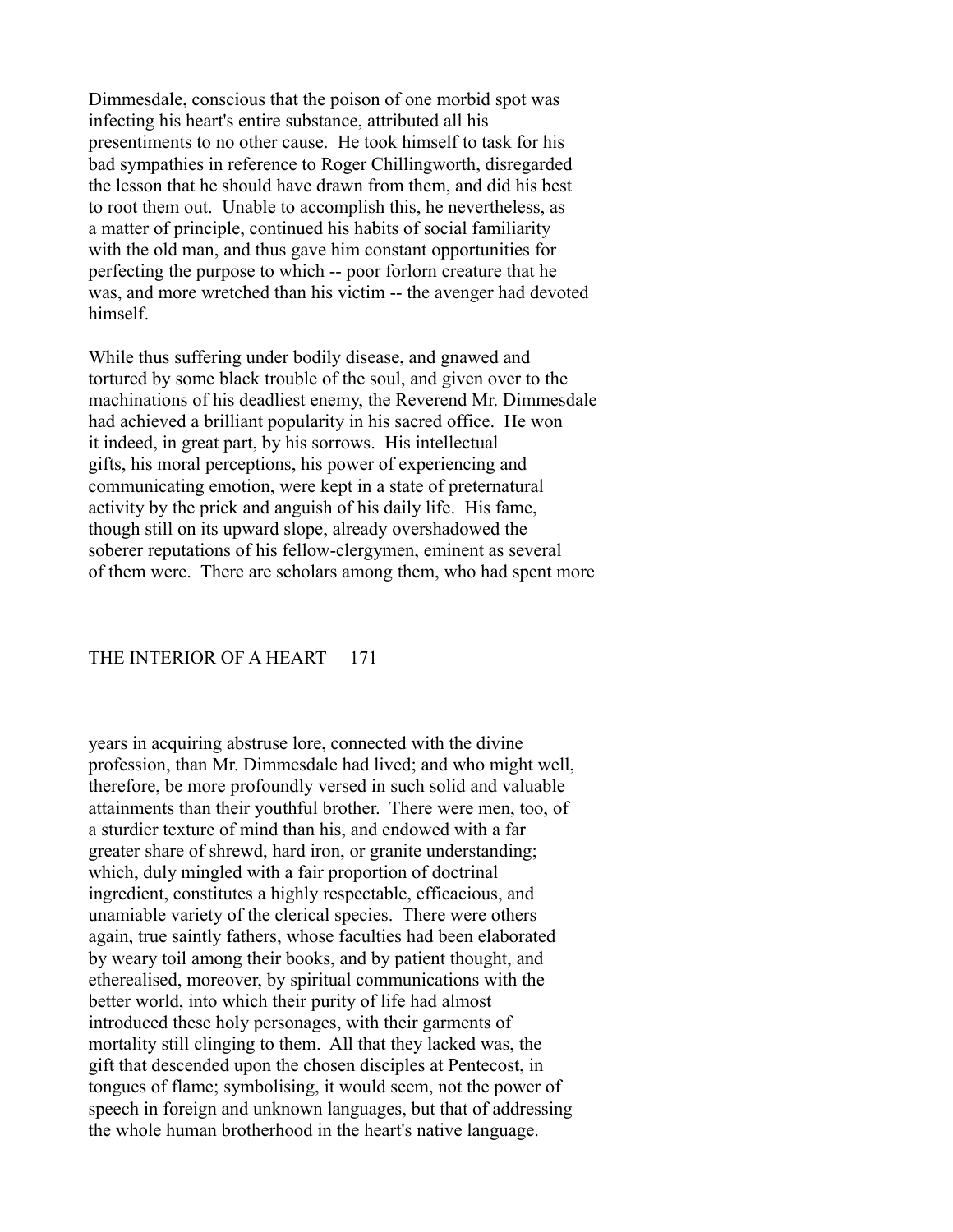These fathers, otherwise so apostolic, lacked Heaven's last and rarest attestation of their office, the Tongue of Flame. They would have vainly sought -- had they ever dreamed of seeking - to express the highest truths through the humblest medium of familiar words and images. Their voices came down, afar and indistinctly, from the upper heights where they habitually dwelt.

Not improbably, it was to this latter class of ms that Mr. Dimmesdale, by many of his traits of

#### 172 THE SCARLET LETTER

character, naturally belonged. To the high mountain peaks of faith and sanctity he would have climbed, had not the tendency been thwarted by the burden, whatever it might be, of crime or anguish, beneath which it was his doom to totter. It kept him down on a level with the lowest; him, the man of ethereal attributes, whose voice the angels might else have listened to and answered! But this very burden it was that gave him sympathies so intimate with the sinful brotherhood of mankind; so that his heart vibrated in unison with theirs, and received their pain into itself and sent its own throb of pain through a thousand other hearts, in gushes of sad, persuasive eloquence. Oftenest persuasive, but sometimes terrible! The people knew not the power that moved them thus. They deemed the young clergyman a miracle of holiness. They fancied him the mouth-piece of Heaven's messages of wisdom, and rebuke, and love. In their eyes, the very ground on which he trod was sanctified. The virgins of his church grew pale around him, victims of a passion so imbued with religious sentiment, that they imagined it to be all religion, and brought it openly, in their white bosoms, as their most acceptable sacrifice before the altar. The aged members of his flock, beholding Mr. Dimmesdale's frame so feeble, while they were themselves so rugged in their infirmity, believed that he would go heavenward before them, and enjoined it upon their children that their old bones should be buried close to their young pastor's holy grave. And all this time, perchance, when poor Mr. Dimmesdale was thinking of his grave, he questioned with himself whether the grass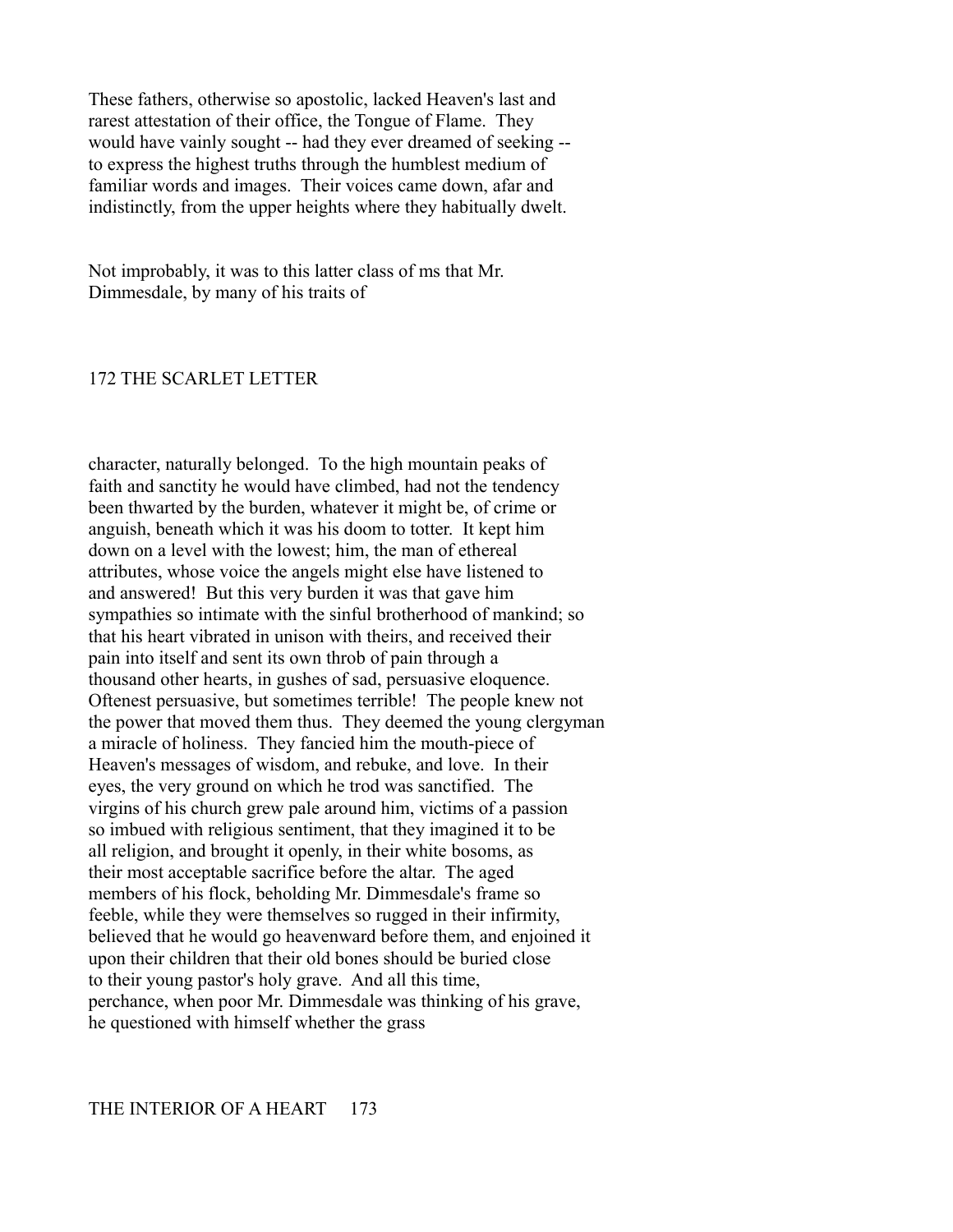would ever grow on it, because an accursed thing must there be buried!

It is inconceivable, the agony with which this public veneration tortured him. It was his genuine impulse to adore the truth, and to reckon all things shadow-like, and utterly devoid of weight or value, that had not its divine essence as the life within their life. Then what was he? -- a substance? -- or the dimmest of all shadows? He longed to speak out from his own pulpit at the full height of his voice, and tell the people what he was. "I, whom you behold in these black garments of the priesthood -- I, who ascend the sacred desk, and turn my pale face heavenward, taking upon myself to hold communion in your behalf with the Most High Omniscience -- I, in whose daily life you discern the sanctity of Enoch -- I, whose footsteps, as you suppose, leave a gleam along my earthly track, whereby the Pilgrims that shall come after me may be guided to the regions of the blest -- I, who have laid the hand of baptism upon your children -- I, who have breathed the parting prayer over your dying friends, to whom the Amen sounded faintly from a world which they had quitted -- I, your pastor, whom you so reverence and trust, am utterly a pollution and a lie!"

More than once, Mr. Dimmesdale had gone into the pulpit, with a purpose never to come down its steps until he should have spoken words like the above. More than once he had cleared his throat, and drawn in the long, deep, and tremulous breath, which, when sent forth again, would come burdened with the black secret of his soul. More than once -- nay, more than a hundred times -- he had actually

#### 174 THE SCARLET LETTER

spoken! Spoken! But how? He had told his hearers that he was altogether vile, a viler companion of the vilest, the worst of sinners, an abomination, a thing of unimaginable iniquity, and that the only wonder was that they did not see his wretched body shrivelled up before their eyes by the burning wrath of the Almighty! Could there be plainer speech than this? Would not the people start up in their seats, by a simultaneous impulse, and tear him down out of the pulpit which he defiled? Not so, indeed! They heard it all, and did but reverence him the more. They little guessed what deadly purport lurked in those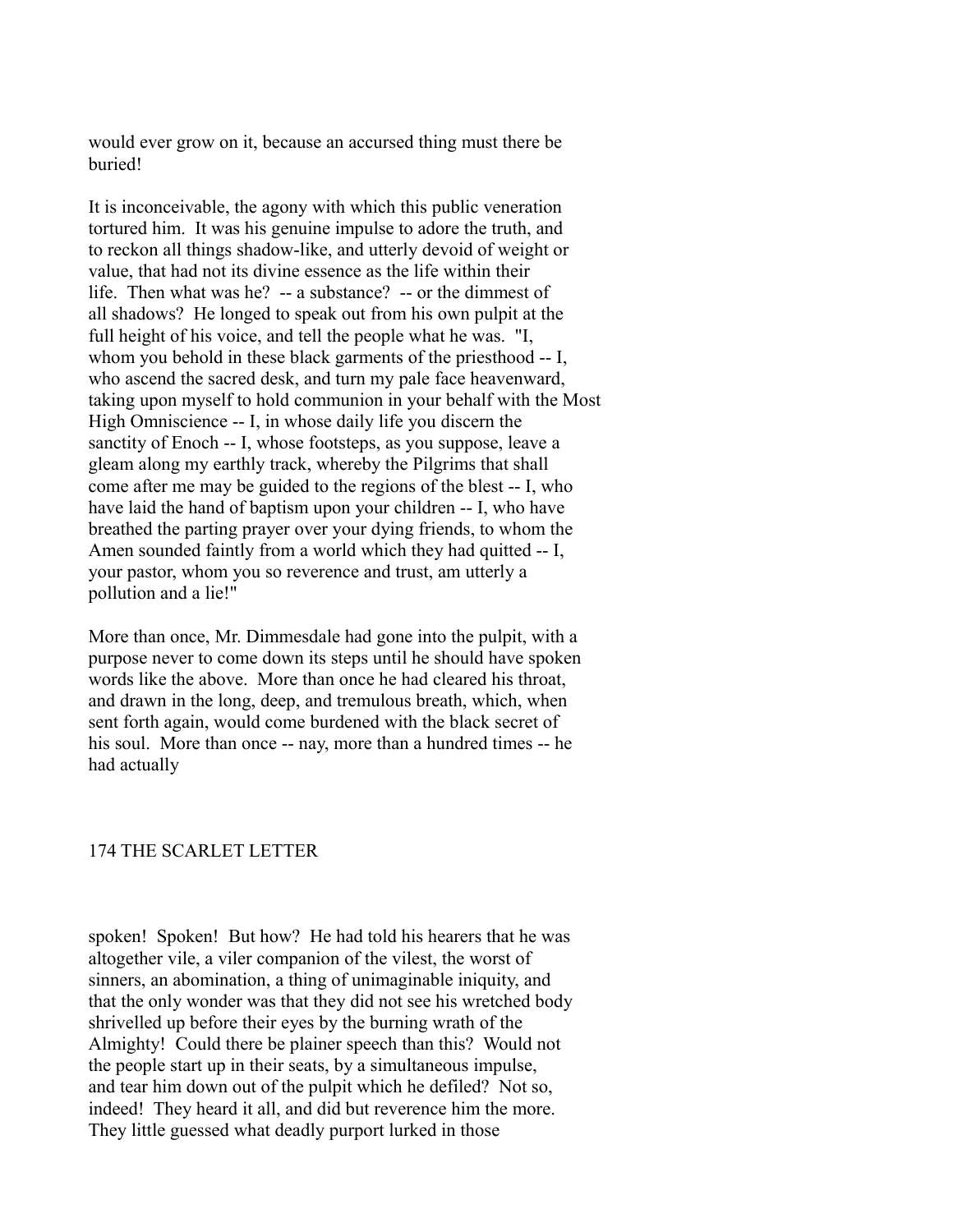self-condemning words. "The godly youth!" said they among themselves. "The saint on earth! Alas! if he discern such sinfulness in his own white soul, what horrid spectacle would he behold in thine or mine!" The minister well knew -- subtle, but remorseful hypocrite that he was! -- the light in which his vague confession would be viewed. He had striven to put a cheat upon himself by making the avowal of a guilty conscience, but had gained only one other sin, and a self-acknowledged shame, without the momentary relief of being self-deceived. He had spoken the very truth, and transformed it into the veriest falsehood. And yet, by the constitution of his nature, he loved the truth, and loathed the lie, as few men ever did. Therefore, above all things else, he loathed his miserable self!

His inward trouble drove him to practices more in accordance with the old, corrupted faith of Rome than with the better light of the church in which he had been born and bred. In Mr. Dimmesdale's secret closet, under lock and key, there was a bloody

#### THE INTERIOR OF A HEART 175

scourge. Oftentimes, this Protestant and Puritan divine had plied it on his own shoulders, laughing bitterly at himself the while, and smiting so much the more pitilessly because of that bitter laugh. It was his custom, too, as it has been that of many other pious Puritans, to fast -- not however, like them, in order to purify the body, and render it the fitter medium of celestial illumination -- but rigorously, and until his knees trembled beneath him, as an act of penance. He kept vigils, likewise, night after night, sometimes in utter darkness, sometimes with a glimmering lamp, and sometimes, viewing his own face in a looking-glass, by the most powerful light which he could throw upon it. He thus typified the constant introspection wherewith he tortured, but could not purify himself. In these lengthened vigils, his brain often reeled, and visions seemed to flit before him; perhaps seen doubtfully, and by a faint light of their own, in the remote dimness of the chamber, or more vividly and close beside him, within the looking-glass. Now it was a herd of diabolic shapes, that grinned and mocked at the pale minister, and beckoned him away with them; now a group of shining angels, who flew upward heavily, as sorrow-laden, but grew more ethereal as they rose. Now came the dead friends of his youth, and his white-bearded father, with a saint-like frown, and his mother turning her face away as she passed by Ghost of a mother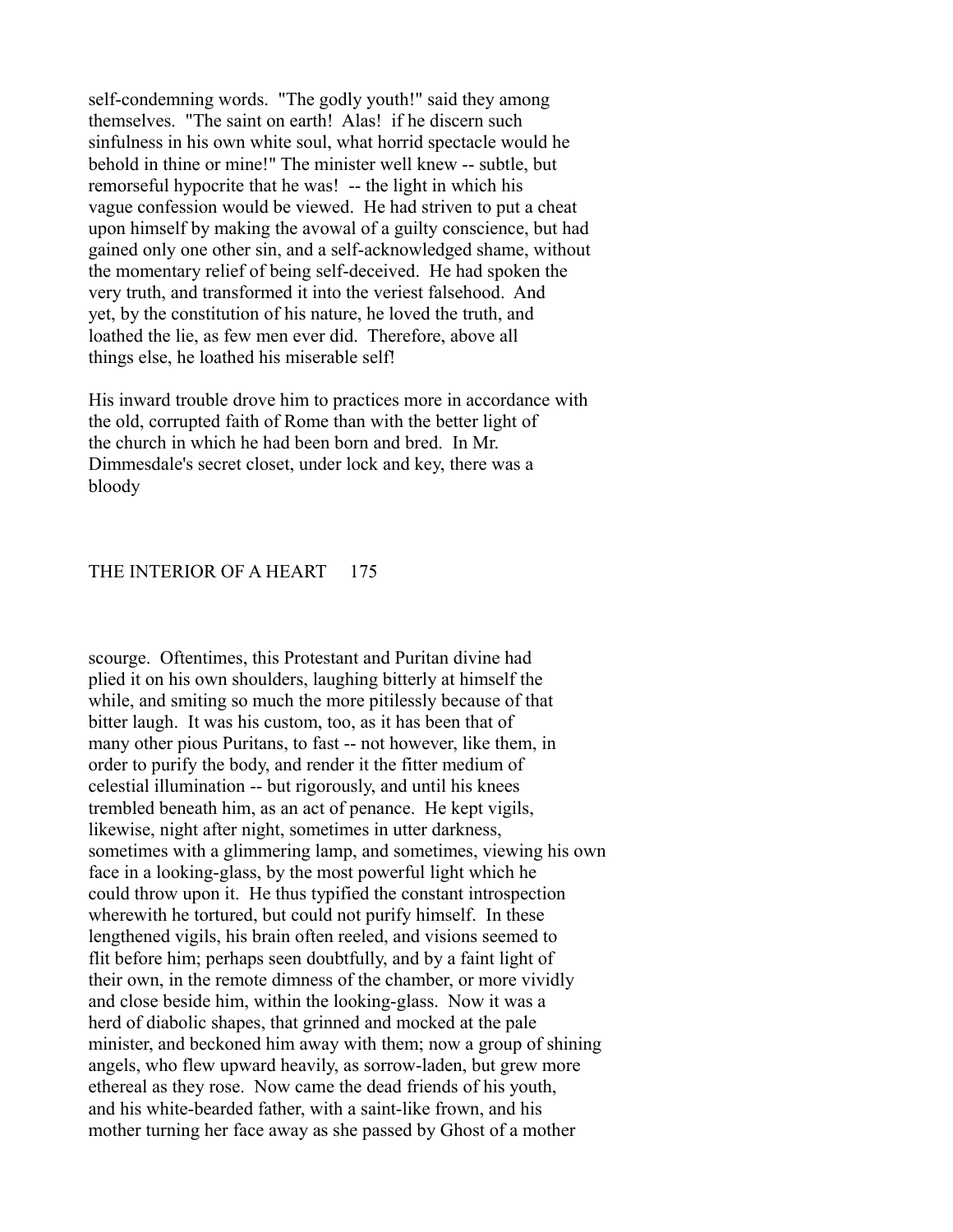-- thinnest fantasy of a mother -- methinks she might yet have thrown a pitying glance towards her son! And now, through the chamber which these spectral thoughts had made so ghastly, glided Hester Prynne leading along little

## 176 THE SCARLET LETTER

Pearl, in her scarlet garb, and pointing her forefinger, first at the scarlet letter on her bosom, and then at the clergyman's own breast.

None of these visions ever quite deluded him. At any moment, by an effort of his will, he could discern substances through their misty lack of substance, and convince himself that they were not solid in their nature, like yonder table of carved oak, or that big, square, leather-bound and brazen-clasped volume of divinity. But, for all that, they were, in one sense, the truest and most substantial things which the poor minister now dealt with. It is the unspeakable misery of a life so false as his, that it steals the pith and substance out of whatever realities there are around us, and which were meant by Heaven to be the spirit's joy and nutriment. To the untrue man, the whole universe is false -- it is impalpable -- it shrinks to nothing within his grasp. And he himself in so far as he shows himself in a false light, becomes a shadow, or, indeed, ceases to exist. The only truth that continued to give Mr. Dimmesdale a real existence on this earth was the anguish in his inmost soul, and the undissembled expression of it in his aspect. Had he once found power to smile, and wear a face of gaiety, there would have been no such man!

On one of those ugly nights, which we have faintly hinted at, but forborne to picture forth, the minister started from his chair. A new thought had struck him. There might be a moment's peace in it. Attiring himself with as much care as if it had been for public worship, and precisely in the same manner, he stole softly down the staircase, undid the door, and issued forth.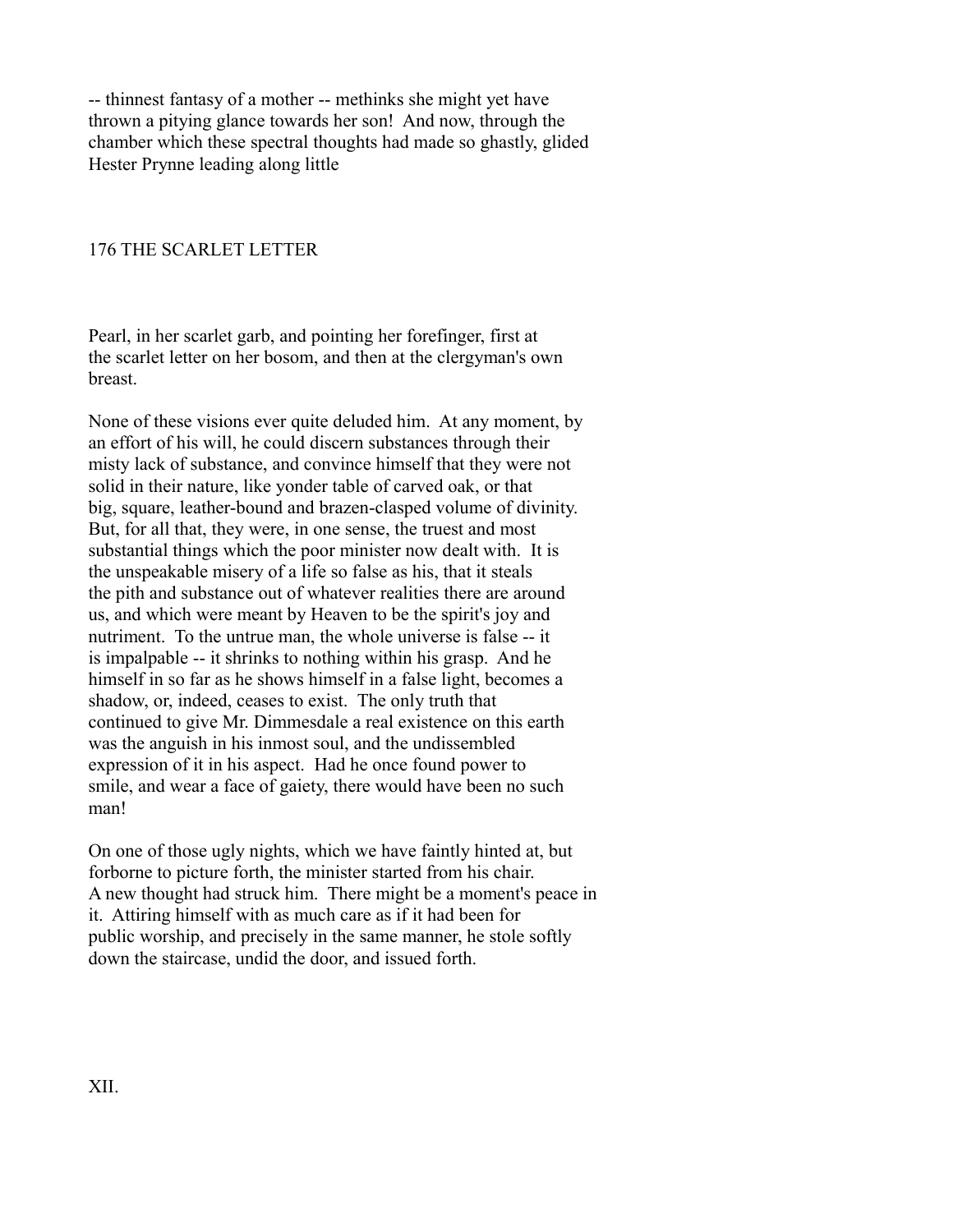## THE MINISTER'S VIGIL

Walking in the shadow of a dream, as it were, and perhaps actually under the influence of a species of somnambulism, Mr. Dimmesdale reached the spot where, now so long since, Hester Prynne had lived through her first hours of public ignominy. The same platform or scaffold, black and weather-stained with the storm or sunshine of seven long years, and foot-worn, too, with the tread of many culprits who had since ascended it, remained standing beneath the balcony of the meeting-house. The minister went up the steps.

It was an obscure night in early May. An unwearied pall of cloud muffled the whole expanse of sky from zenith to horizon. If the same multitude which had stood as eye-witnesses while Hester Prynne sustained her punishment could now have been summoned forth, they would have discerned no face above the platform nor hardly the outline of a human shape, in the dark grey of the midnight. But the town was all asleep. There was no peril of discovery. The minister might stand there, if it so pleased him, until morning should redden in the east, without other risk than that the dank and chill night air would creep into his frame, and stiffen his joints

#### 178 THE SCARLET LETTER

with rheumatism, and clog his throat with catarrh and cough; thereby defrauding the expectant audience of to-morrow's prayer and sermon. No eye could see him, save that ever-wakeful one which had seen him in his closet, wielding the bloody scourge. Why, then, had he come hither? Was it but the mockery of penitence? A mockery, indeed, but in which his soul trifled with itself! A mockery at which angels blushed and wept, while fiends rejoiced with jeering laughter! He had been driven hither by the impulse of that Remorse which dogged him everywhere, and whose own sister and closely linked companion was that Cowardice which invariably drew him back, with her tremulous gripe, just when the other impulse had hurried him to the verge of a disclosure. Poor, miserable man! what right had infirmity like his to burden itself with crime? Crime is for the iron-nerved, who have their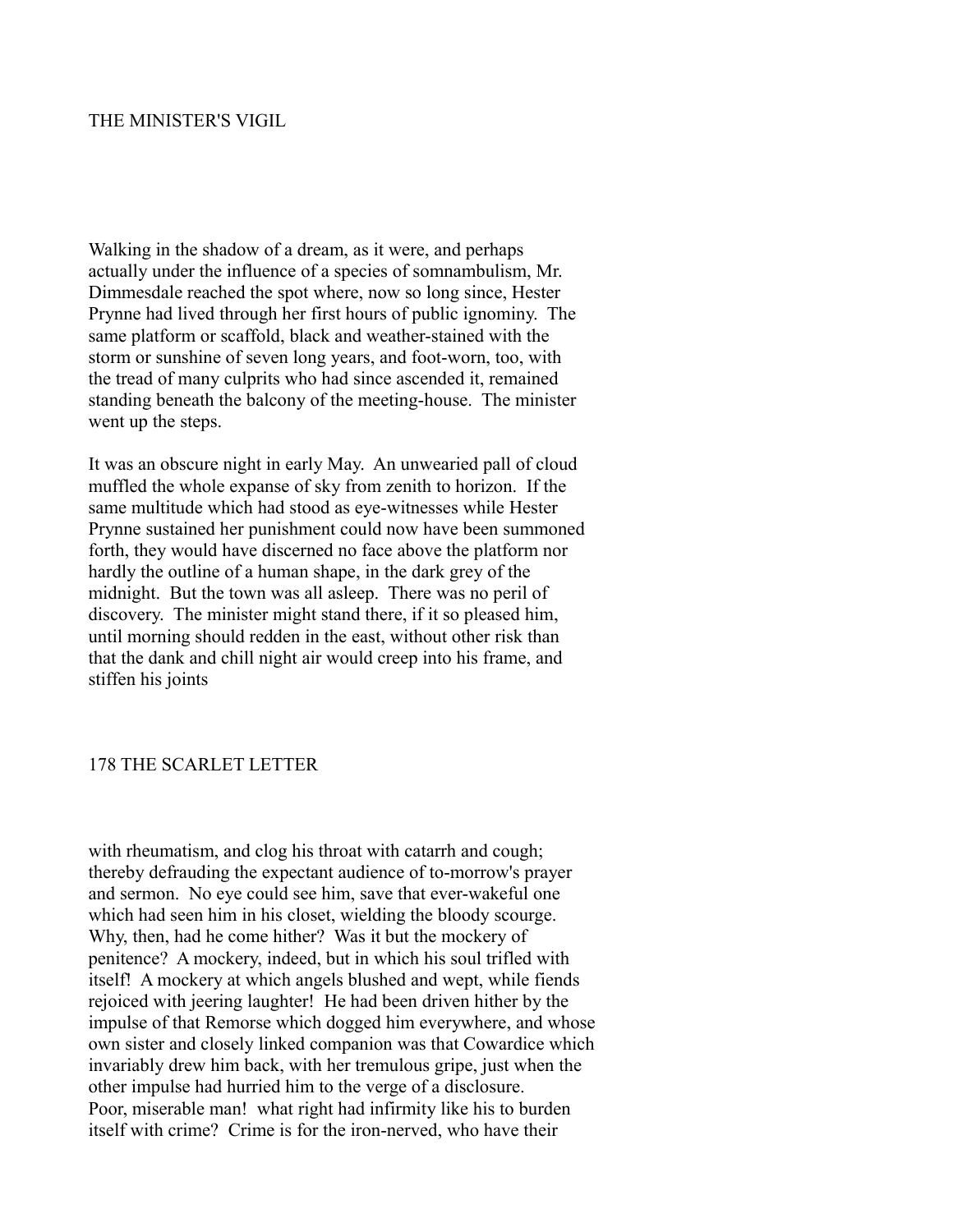choice either to endure it, or, if it press too hard, to exert their fierce and savage strength for a good purpose, and fling it off at once! This feeble and most sensitive of spirits could do neither, yet continually did one thing or another, which intertwined, in the same inextricable knot, the agony of heaven-defying guilt and vain repentance.

And thus, while standing on the scaffold, in this vain show of expiation, Mr. Dimmesdale was overcome with a great horror of mind, as if the universe were gazing at a scarlet token on his naked breast, right over his heart. On that spot, in very truth, there was, and there had long been, the gnawing and poisonous tooth of bodily pain. Without any effort of his will, or power to restrain himself, he shrieked

#### THE MINISTER'S VIGIL I79

aloud: an outcry that went pealing through the night, and was beaten back from one house to another, and reverberated from the hills in the background; as if a company of devils, detecting so much misery and terror in it, had made a plaything of the sound, and were bandying it to and fro.

"It is done!" muttered the minister, covering his face with his hands. "The whole town will awake and hurry forth, and find me here!"

But it was not so. The shriek had perhaps sounded with a far greater power, to his own startled ears, than it actually possessed. The town did not awake; or, if it did, the drowsy slumberers mistook the cry either for something frightful in a dream, or for the noise of witches, whose voices, at that period, were often heard to pass over the settlements or lonely cottages, as they rode with Satan through the air. The clergyman, therefore, hearing no symptoms of disturbance, uncovered his eyes and looked about him. At one of the chamber-windows of Governor Bellingham's mansion, which stood at some distance, on the line of another street, he beheld the appearance of the old magistrate himself with a lamp in his hand a white night-cap on his head, and a long white gown enveloping his figure. He looked like a ghost evoked unseasonably from the grave. The cry had evidently startled him. At another window of the same house, moreover appeared old Mistress Hibbins, the Governor's sister, also with a lamp, which even thus far off revealed the expression of her sour and discontented face. She thrust forth her head from the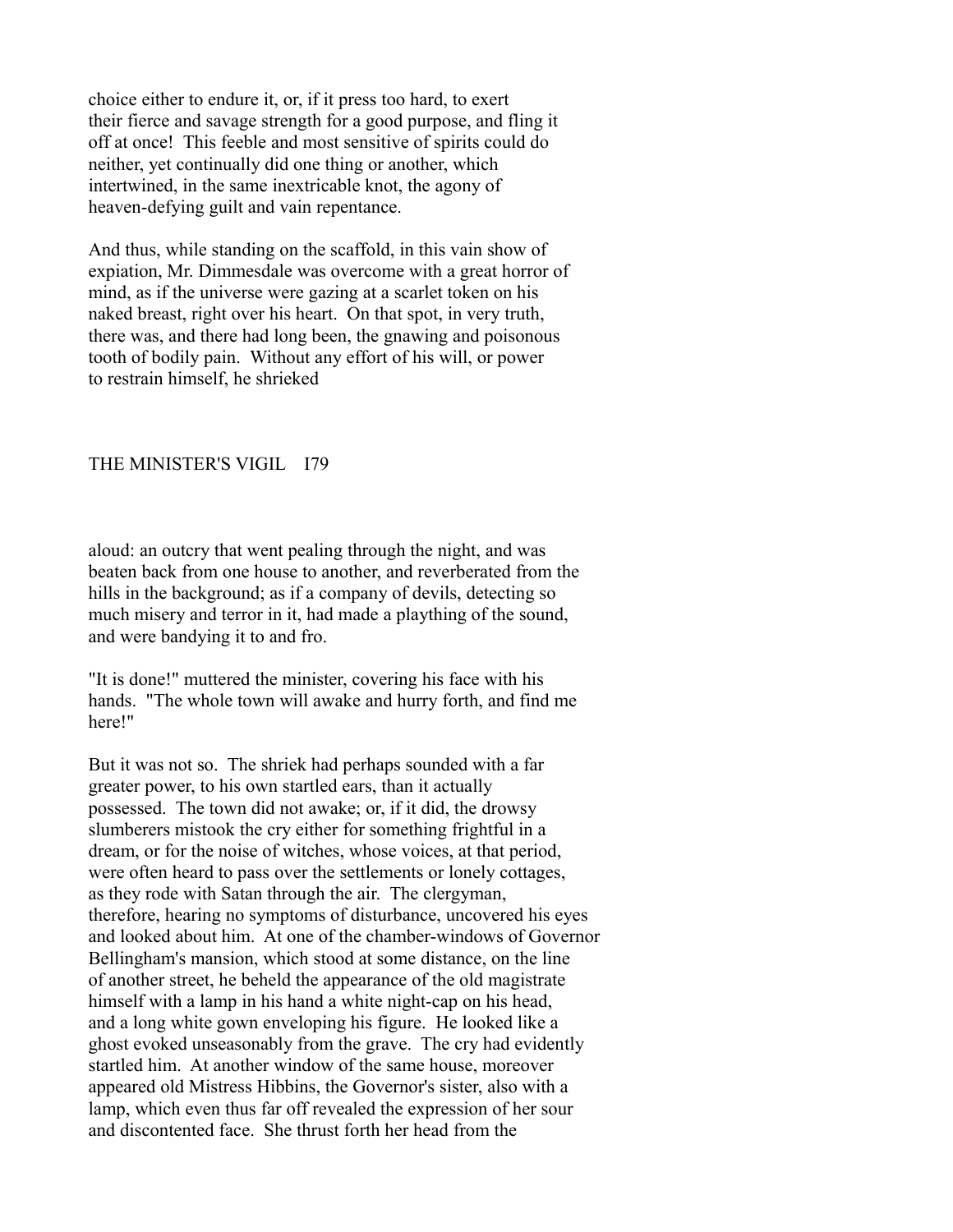lattice, and looked anxiously upward Beyond the shadow of a doubt, this venerable

## 180 THE SCARLET LETTER

witch-lady had heard Mr. Dimmesdale's outcry, and interpreted it, with its multitudinous echoes and reverberations, as the clamour of the fiends and night-hags, with whom she was well known to make excursions in the forest.

Detecting the gleam of Governor Bellingham's lamp, the old lady quickly extinguished her own, and vanished. Possibly, she went up among the clouds. The minister saw nothing further of her motions. The magistrate, after a wary observation of the darkness -- into which, nevertheless, he could see but little further than he might into a mill-stone -- retired from the window.

The minister grew comparatively calm. His eyes, however, were soon greeted by a little glimmering light, which, at first a long way off was approaching up the street. It threw a gleam of recognition, on here a post, and there a garden fence, and here a latticed window-pane, and there a pump, with its full trough of water, and here again an arched door of oak, with an iron knocker, and a rough log for the door-step. The Reverend Mr. Dimmesdale noted all these minute particulars, even while firmly convinced that the doom of his existence was stealing onward, in the footsteps which he now heard; and that the gleam of the lantern would fall upon him in a few moments more, and reveal his long-hidden secret. As the light drew nearer, be beheld, within its illuminated circle, his brother clergyman -- or, to speak more accurately, his professional father, as well as highly valued friend -- the Reverend Mr. Wilson, who, as Mr. Dimmesdale now conjectured, had been praying at the bedside of

#### THE MINISTER'S VIGIL 181

some dying man. And so he had. The good old minister came freshly from the death-chamber of Governor Winthrop, who had passed from earth to heaven within that very hour. And now surrounded, like the saint-like personage of olden times, with a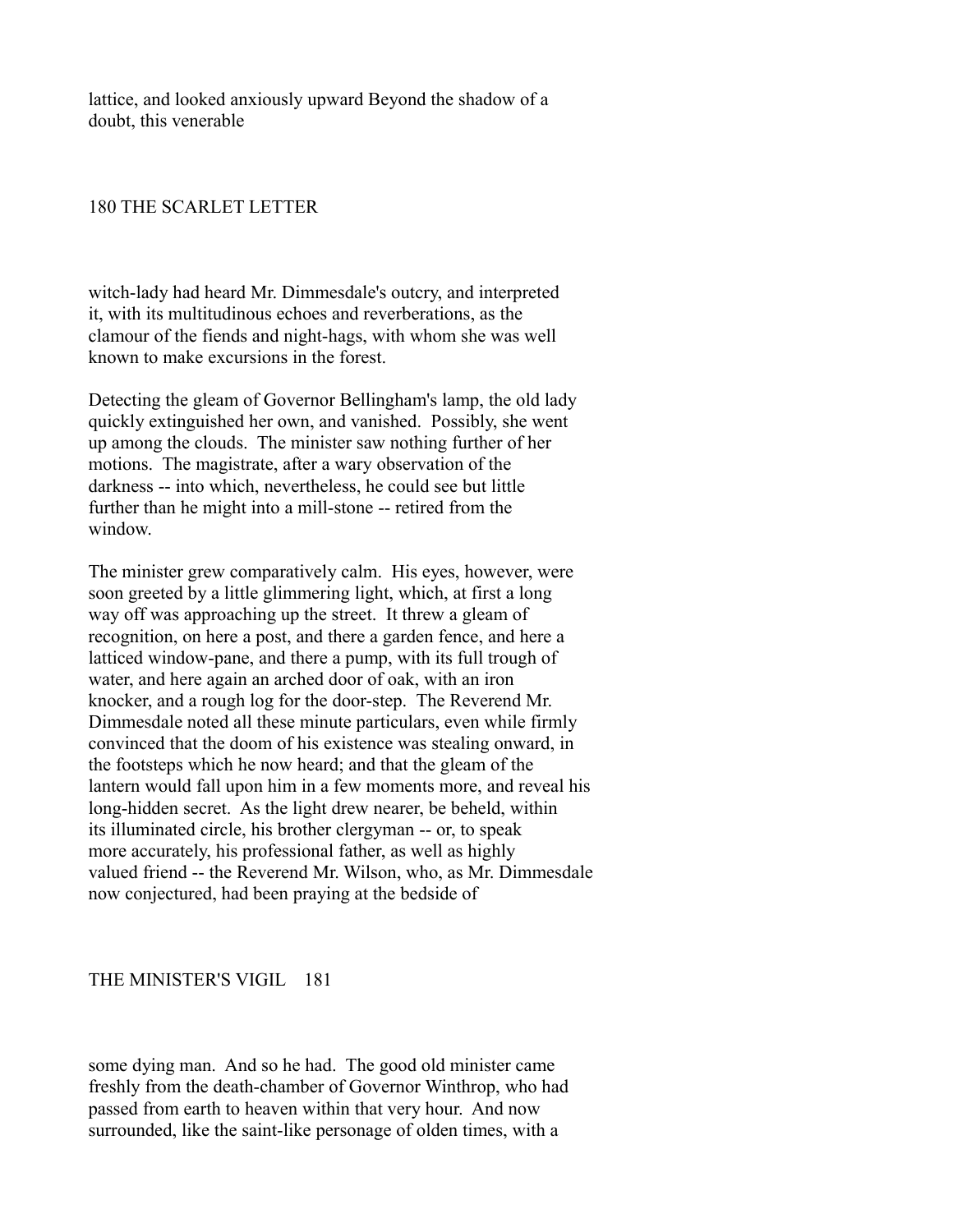radiant halo, that glorified him amid this gloomy night of sin - as if the departed Governor had left him an inheritance of his glory, or as if he had caught upon himself the distant shine of the celestial city, while looking thitherward to see the triumphant pilgrim pass within its gates -- now, in short, good Father Wilson was moving homeward, aiding his footsteps with a lighted lantern! The glimmer of this luminary suggested the above conceits to Mr. Dimmesdale, who smiled -- nay, almost laughed at them -- and then wondered if he was gag mad.

As the Reverend Mr. Wilson passed beside the scaffold, closely muffling his Geneva cloak about him with one arm, and holding the lantern before his breast with the other, the minister could hardly restrain himself from speaking --

"A good evening to you, venerable Father Wilson. Come up hither, I pray you, and pass a pleasant hour with me!"

Good Heavens! Had Mr. Dimmesdale actually spoken? For one instant he believed that these words had passed his lips. But they were uttered only within his imagination. The venerable Father Wilson continued to step slowly onward, looking carefully at the muddy pathway before his feet, and never once turning his head towards the guilty platform. When the light of the glimmering lantern had faded quite away, the minister discovered, by the

### 182 THE SCARLET LETTER

faintness which came over him, that the last few moments had been a crisis of terrible anxiety, although his mind had made an involuntary effort to relieve itself by a kind of lurid playfulness.

Shortly afterwards, the like grisly sense of the humorous again stole in among the solemn phantoms of his thought. He felt his limbs growing stiff with the unaccustomed chilliness of the night, and doubted whether he should be able to descend the steps of the scaffold. Morning would break and find him there The neighbourhood would begin to rouse itself. The earliest riser, coming forth in the dim twilight, would perceive a vaguely-defined figure aloft on the place of shame; and half-crazed betwixt alarm and curiosity, would go knocking from door to door, summoning all the people to behold the ghost -- as he needs must think it -- of some defunct transgressor. A dusky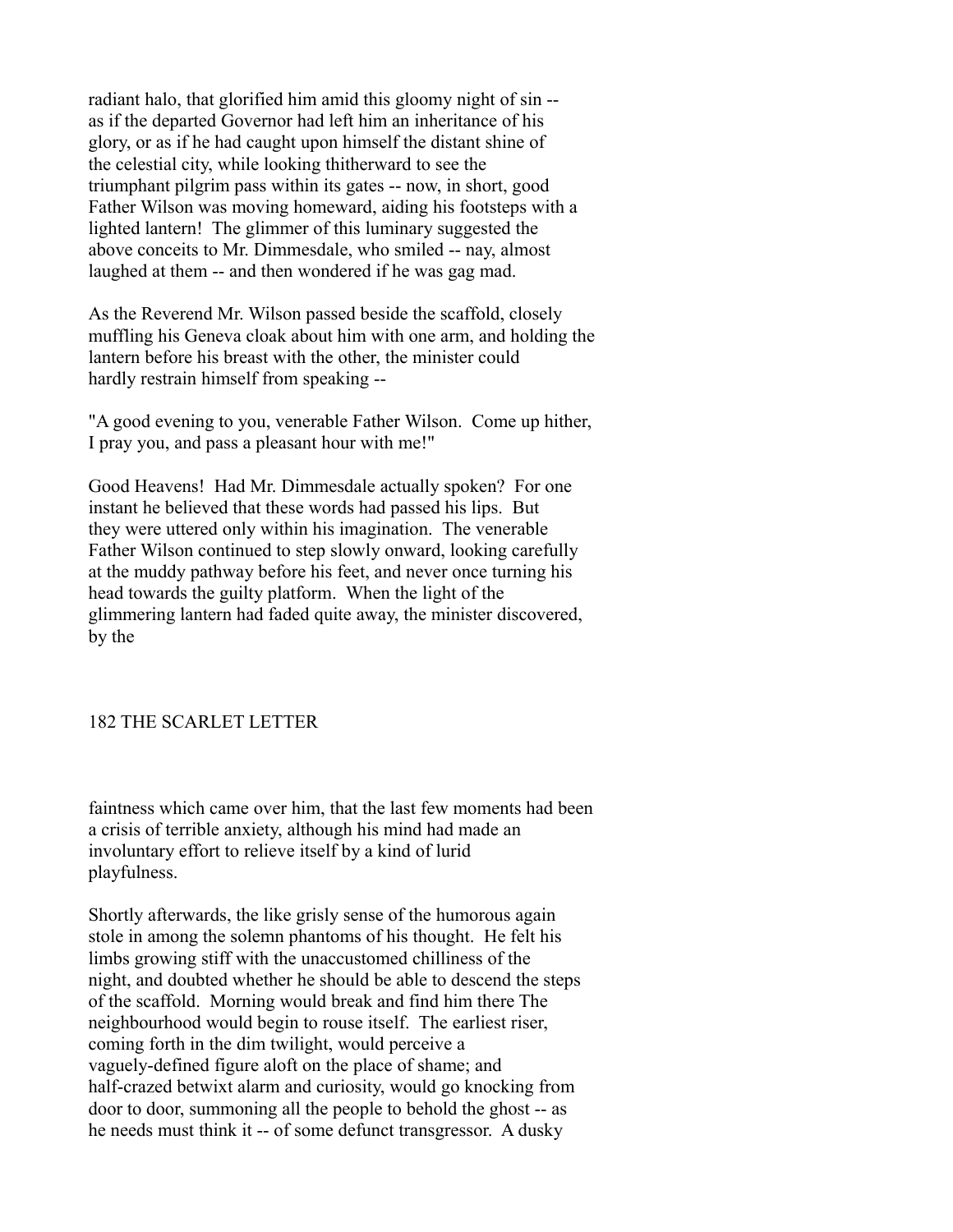tumult would flap its wings from one house to another. Then - the morning light still waxing stronger -- old patriarchs would rise up in great haste, each in his flannel gown, and matronly dames, without pausing to put off their night-gear. The whole tribe of decorous personages, who had never heretofore been seen with a single hair of their heads awry, would start into public view with the disorder of a nightmare in their aspects. Old Governor Bellingham would come grimly forth, with his King James' ruff fastened askew, and Mistress Hibbins, with some twigs of the forest clinging to her skirts, and looking sourer than ever, as having hardly got a wink of sleep after her night ride; and good Father Wilson too, after spending half the night at a death-bed, and liking ill to be disturbed, thus early,

#### THE MINISTER'S VIGIL 183

out of his dreams about the glorified saints. Hither, likewise, would come the elders and deacons of Mr. Dimmesdale's church, and the young virgins who so idolized their minister, and had made a shrine for him in their white bosoms, which now, by-the-bye, in their hurry and confusion, they would scantly have given themselves time to cover with their kerchiefs. All people, in a word, would come stumbling over their thresholds, and turning up their amazed and horror-stricken visages around the scaffold. Whom would they discern there, with the red eastern light upon his brow? Whom, but the Reverend Arthur Dimmesdale, half-frozen to death, overwhelmed with shame, and standing where Hester Prynne had stood

Carried away by the grotesque horror of this picture, the minister, unawares, and to his own infinite alarm, burst into a great peal of laughter. It was immediately responded to by a light, airy, childish laugh, in which, with a thrill of the heart -- but lie knew not whether of exquisite pain, or pleasure as acute -- he recognised the tones of little Pearl.

"Pearl! Little Pearl!" cried he, after a moment's pause; then, suppressing his voice -- "Hester! Hester Prynne! Are you there?"

"Yes; it is Hester Prynne!" she replied, in a tone of surprise; and the minister heard her footsteps approaching from the side-walk, along which she had been passing. "It is I, and my little Pearl. "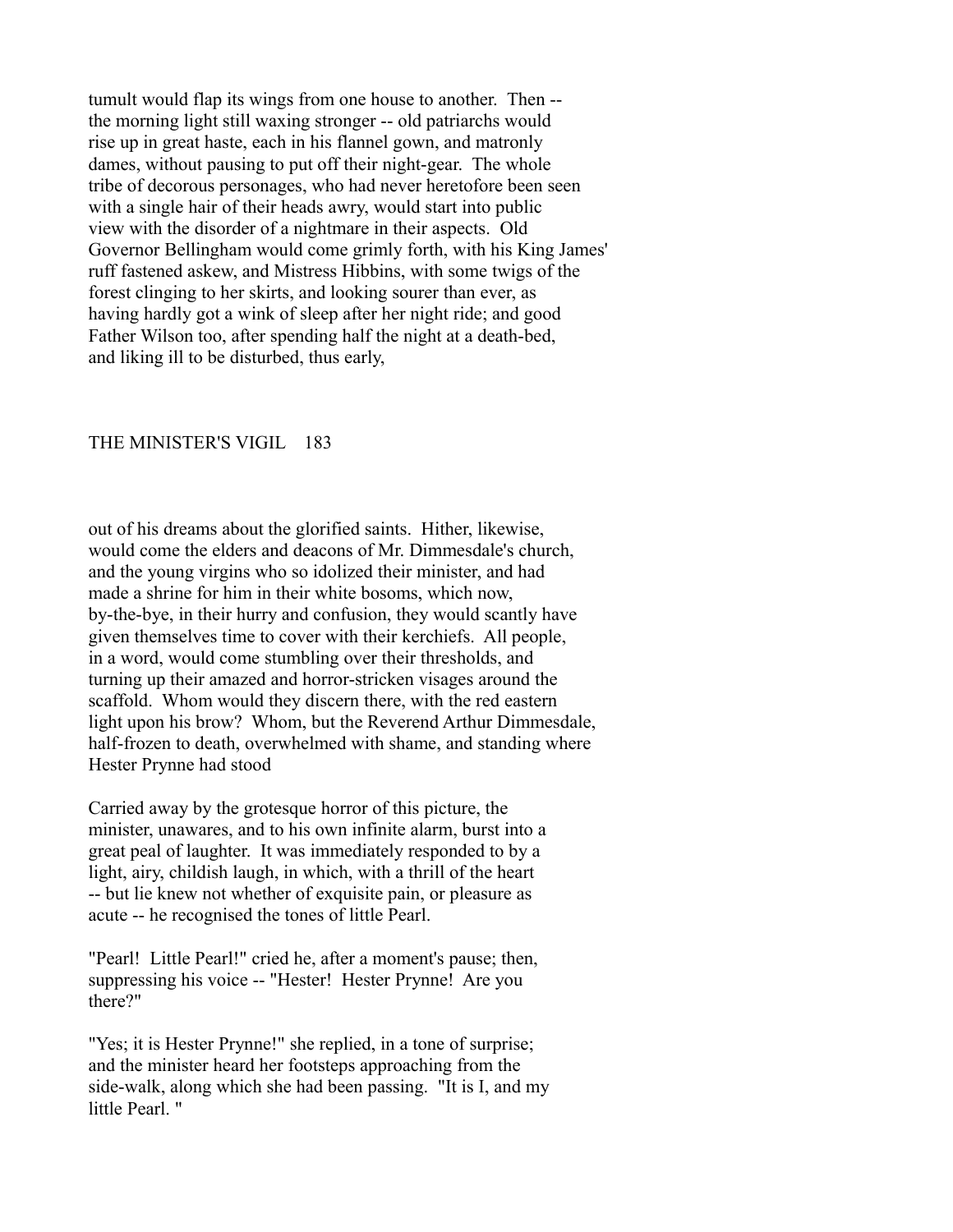"Whence come you, Hester?" asked the minister. "What sent you hither?"

"I have been watching at a death-bed," answered Hester Prynne "at Governor Winthrop's death-bed,

## 184 THE SCARLET LETTER

and have taken his measure for a robe, and am now going homeward to my dwelling. "

"Come up hither, Hester, thou and Little Pearl," said the Reverend Mr. Dimmesdale. "Ye have both been here before, but I was not with you. Come up hither once again, and we will stand all three together. "

She silently ascended the steps, and stood on the platform, holding little Pearl by the hand. The minister felt for the child's other hand, and took it. The moment that he did so, there came what seemed a tumultuous rush of new life, other life than his own pouring like a torrent into his heart, and hurrying through all his veins, as if the mother and the child were communicating their vital warmth to his half-torpid system. The three formed an electric chain.

"Minister!" whispered little Pearl.

"What wouldst thou say, child?" asked Mr. Dimmesdale.

"`Wilt thou stand here with mother and me, to-morrow noontide?" inquired Pearl.

"Nay; not so, my little Pearl," answered the minister; for, with the new energy of the moment, all the dread of public exposure, that had so long been the anguish of his life, had returned upon him; and he was already trembling at the conjunction in which -with a strange joy, nevertheless -- he now found himself -- " not so, my child. I shall, indeed, stand with thy mother and thee one other day, but not to-morrow. "

Pearl laughed, and attempted to pull away her hand. But the minister held it fast.

A moment longer, my child!" said he.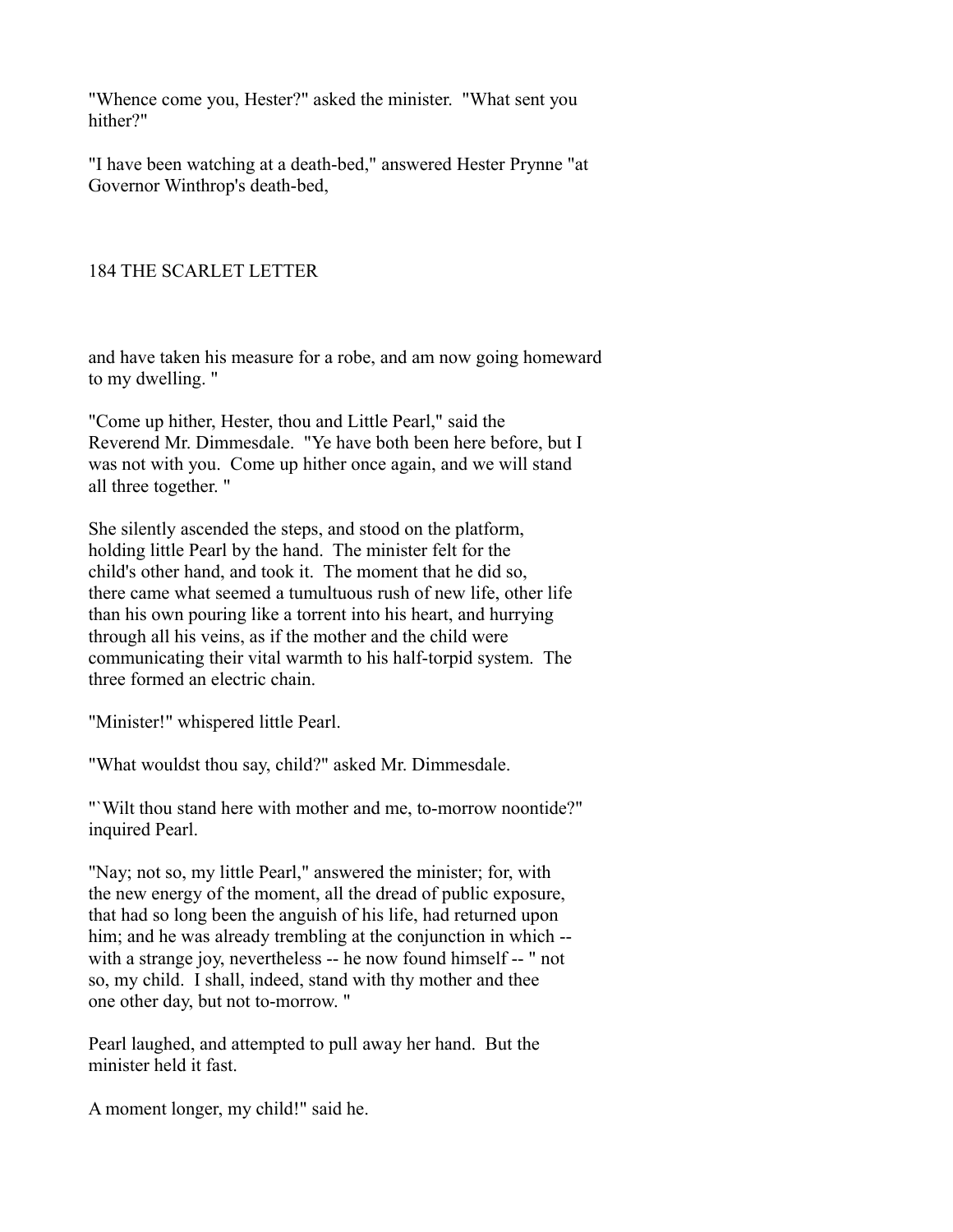### THE MINISTER'S VIGIL 185

"But wilt thou promise," asked Pearl, "to take my hand, and mother's hand, to-morrow noontide?

"Not then, Pearl," said the minister; "but another time. "

"And what other time?" persisted the child.

"At the great judgment day," whispered the minister; and, strangely enough, the sense that he was a professional teacher of the truth impelled him to answer the child so. "Then, and there, before the judgment-seat, thy mother, and thou, and I must stand together. But the daylight of this world shall not see our meeting!''

Pearl laughed again.

But before Mr. Dimmesdale had done speaking, a light gleamed far and wide over all the muffled sky. It was doubtless caused by one of those meteors, which the night-watcher may so often observe burning out to waste, in the vacant regions of the atmosphere So powerful was its radiance, that it thoroughly illuminated the dense medium of cloud betwixt the sky and earth. The great vault brightened, like the dome of an immense lamp. It showed the familiar scene of the street with the distinctness of mid-day, but also with the awfulness that is always imparted to familiar objects by an unaccustomed light The wooden houses, with their jutting storeys and quaint gable-peaks; the doorsteps and thresholds with the early grass springing up about them; the garden-plots, black with freshly-turned earth; the wheel-track, little worn, and even in the market-place margined with green on either side -- all were visible, but with a singularity of aspect that seemed to give another moral interpretation to the things of this world

### 186 THE SCARLET LETTER

they had ever borne before. And there stood the minister, with his hand over his heart; and Hester Prynne, with the embroidered letter glimmering on her bosom; and little Pearl, herself a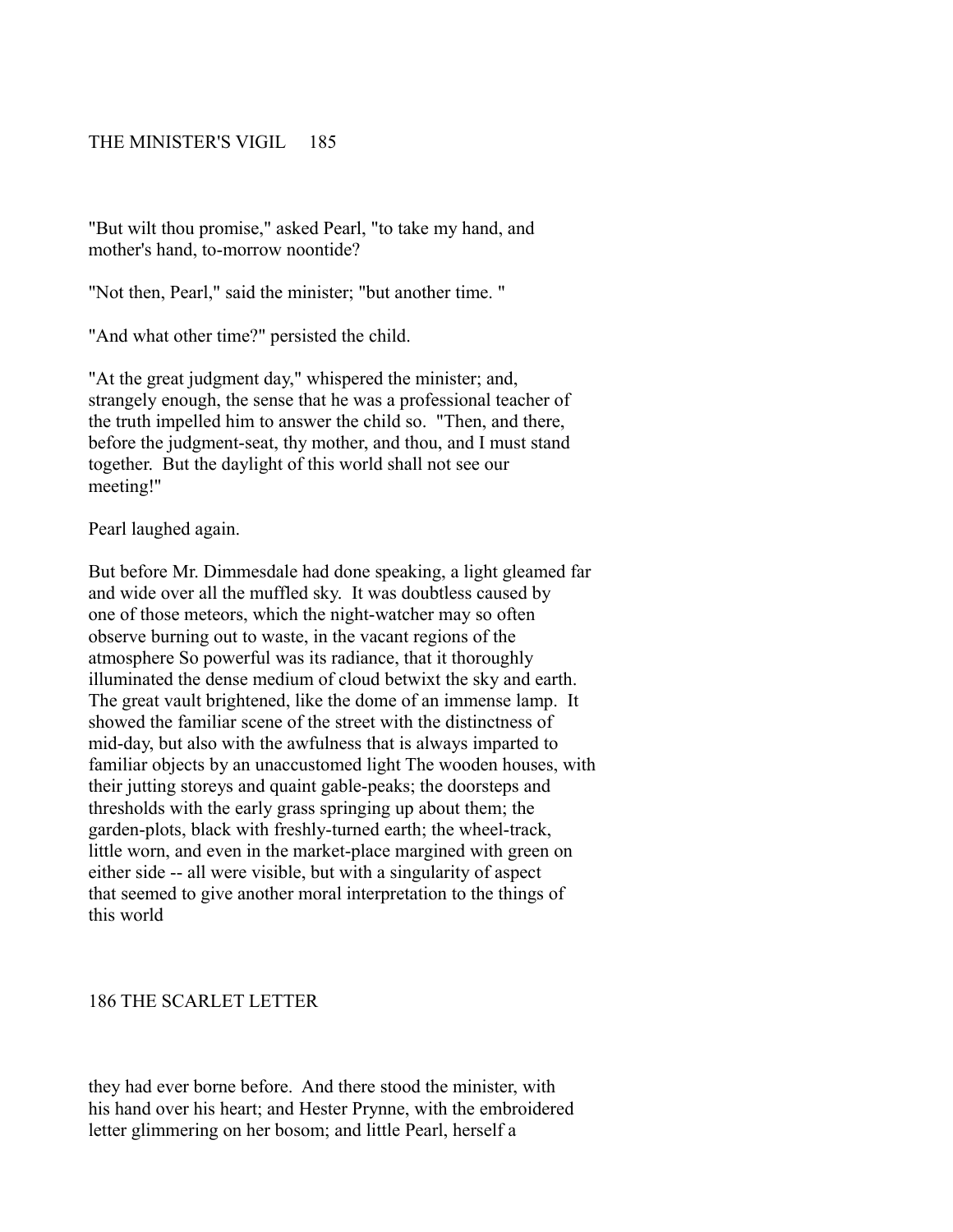symbol, and the connecting link between those two. They stood in the noon of that strange and solemn splendour, as if it were the light that is to reveal all secrets, and the daybreak that shall unite all who belong to one another.

There was witchcraft in little Pearl's eyes; and her face, as she glanced upward at the minister, wore that naughty smile which made its expression frequently so elvish. She withdrew her hand from Mr. Dimmesdale's, and pointed across the street. But he clasped both his hands over his breast, and cast his eyes towards the zenith.

Nothing was more common, in those days, than to interpret all meteoric appearances, and other natural phenomena that occured with less regularity than the rise and set of sun and moon, as so many revelations from a supernatural source. Thus, a blazing spear, a sword of flame, a bow, or a sheaf of arrows seen in the midnight sky, prefigured Indian warfare. Pestilence was known to have been foreboded by a shower of crimson light. We doubt whether any marked event, for good or evil, ever befell New England, from its settlement down to revolutionary times, of which the inhabitants had not been previously warned by some spectacle of its nature. Not seldom, it had been seen by multitudes. Oftener, however, its credibility rested on the faith of some lonely eye-witness, who beheld the wonder through the coloured, magnifying, and distorted medium of his imagination, and shaped it more distinctly in his after-thought. It

#### THE MINISTER'S VIGIL 187

was, indeed, a majestic idea that the destiny of nations should be revealed, in these awful hieroglyphics, on the cope of heaven. A scroll so wide might not be deemed too expensive for Providence to write a people's doom upon. The belief was a favourite one with our forefathers, as betokening that their infant commonwealth was under a celestial guardianship of peculiar intimacy and strictness. But what shall we say, when an individual discovers a revelation addressed to himself alone, on the same vast sheet of record. In such a case, it could only be the symptom of a highly disordered mental state, when a man, rendered morbidly self-contemplative by long, intense, and secret pain, had extended his egotism over the whole expanse of nature, until the firmament itself should appear no more than a fitting page for his soul's history and fate.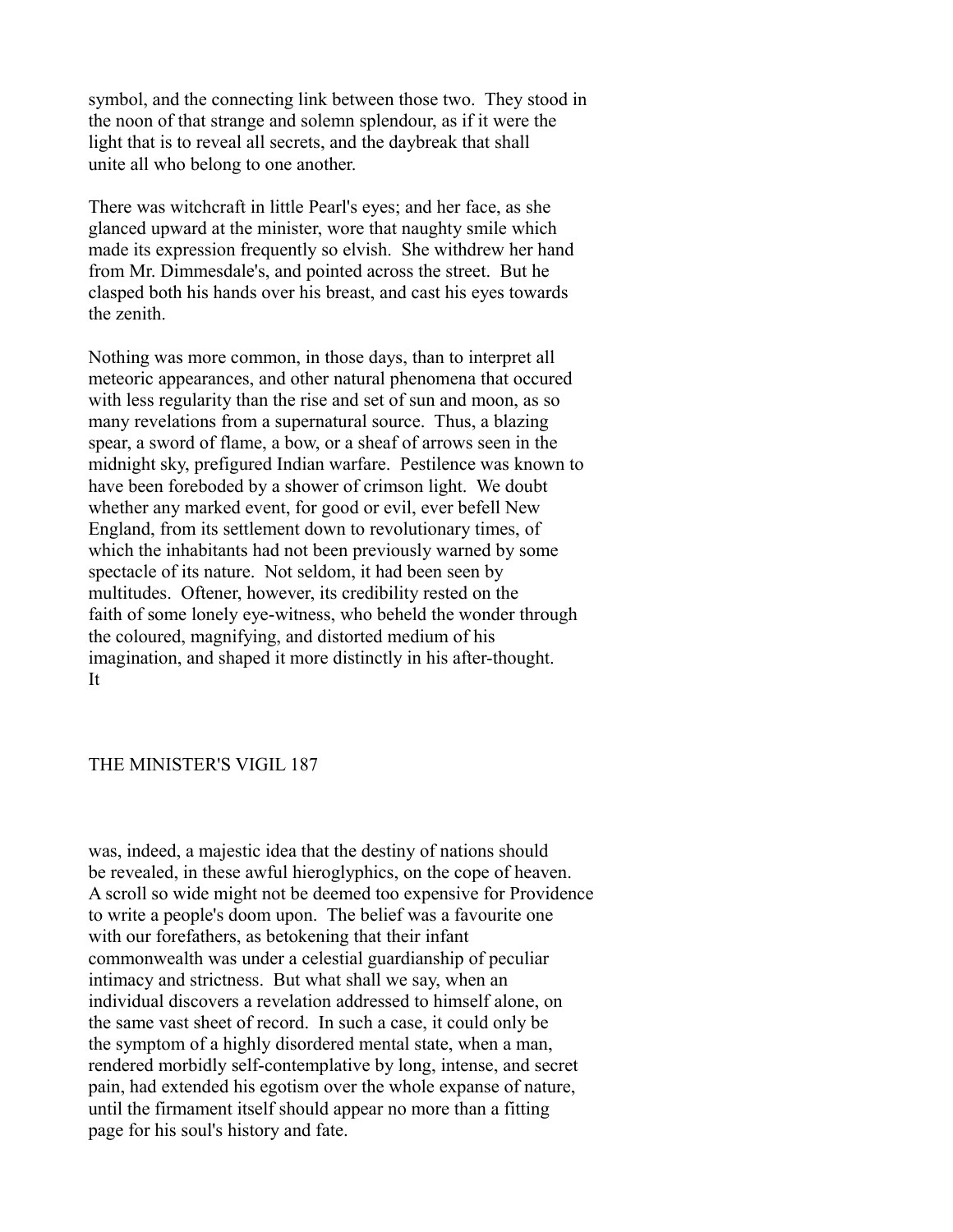We impute it, therefore, solely to the disease in his own eye and heart that the minister, looking upward to the zenith, beheld there the appearance of an immense letter -- the letter A - marked out in lines of dull red light. Not but the meteor may have shown itself at that point, burning duskily through a veil of cloud, but with no such shape as his guilty imagination gave it, or, at least, with so little definiteness, that another's guilt might have seen another symbol in it.

There was a singular circumstance that characterised Mr. Dimmesdale's psychological state at this moment. All the time that he gazed upward to the zenith, he was, nevertheless, perfectly aware that little Pearl was hinting her finger towards old Roger Chillingworth, who stood at no great distance from the scaffold. The minister appeared to see him, with the same glance

### 188 THE SCARLET LETTER

that discerned the miraculous letter. To his feature as to all other objects, the meteoric light imparted a new expression; or it might well be that the physician was not careful then, as at all other times, to hide the malevolence with which he looked upon his victim. Certainly, if the meteor kindled up the sky, and disclosed the earth, with an awfulness that admonished Hester Prynne and the clergyman of the day of judgment, then might Roger Chillingworth have passed with them for the arch-fiend, standing there with a smile and scowl, to claim his own. So vivid was the expression, or so intense the minister's perception of it, that it seemed still to remain painted on the darkness after the meteor had vanished, with an effect as if the street and all things else were at once annihilated.

"Who is that man, Hester?" gasped Mr. Dimmesdale, overcome with terror. "I shiver at him! Dost thou know the man? I hate him, Hester!"

She remembered her oath, and was silent.

"I tell thee, my soul shivers at him!" muttered the minister again. "Who is he? Who is he? Canst thou do nothing for me? I have a nameless horror of the man!"

"Minister," said little Pearl, "I can tell thee who he is!"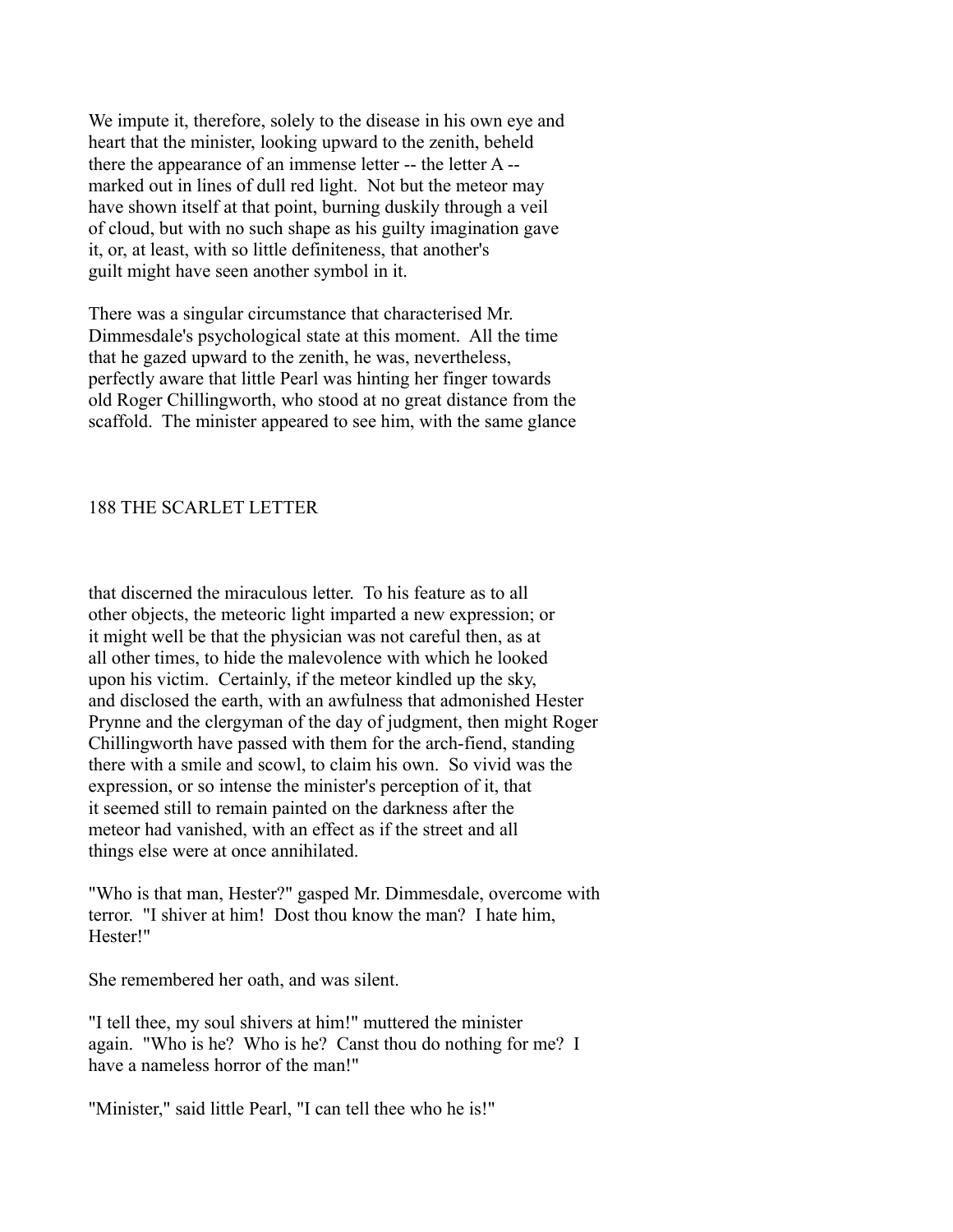"Quickly, then, child!" said the minister, bending his ear close to her lips. "Quickly, and as low as thou canst whisper. "

Pearl mumbled something into his ear that sounded, indeed, like human language, but was only such gibberish as children may be heard amusing themselves with by the hour together. At all events, if it involved any secret information in regard to old Roger

## THE MINISTER'S VIGIL 189

Chillingworth, it was in a tongue unknown to the erudite clergyman, and did but increase the bewilderment of his mind. The elvish child then laughed aloud.

"Dost thou mock me now?" said the minister.

"Thou wast not bold! -- thou wast not true!" answered the child. "Thou wouldst not promise to take my hand, and mother's hand, to-morrow noon-tide!"

"Worthy sir," answered the physician, who had now advanced to the foot of the platform -- "pious Master Dimmesdale! can this be you? Well, well, indeed! We men of study, whose heads are in our books, have need to be straitly looked after! We dream in our waking moments, and walk in our sleep. Come, good sir, and my dear friend, I pray you let me lead you home!"

"How knewest thou that I was here?" asked the minister, fearfully.

"Verily, and in good faith," answered Roger Chillingworth, "I knew nothing of the matter. I had spent the better part of the night at the bedside of the worshipful Governor Winthrop, doing what my poor skill might to give him ease. He, going home to a better world, I, likewise, was on my way homeward, when this light shone out. Come with me, I beseech you, Reverend sir, else you will be poorly able to do Sabbath duty to-morrow. Aha! see now how they trouble the brain -- these books! -- these books! You should study less, good sir, and take a little pastime, or these night whimsies will grow upon you. "

"I will go home with you," said Mr. Dimmesdale.

With a chill despondency, like one awakening, all nerveless, from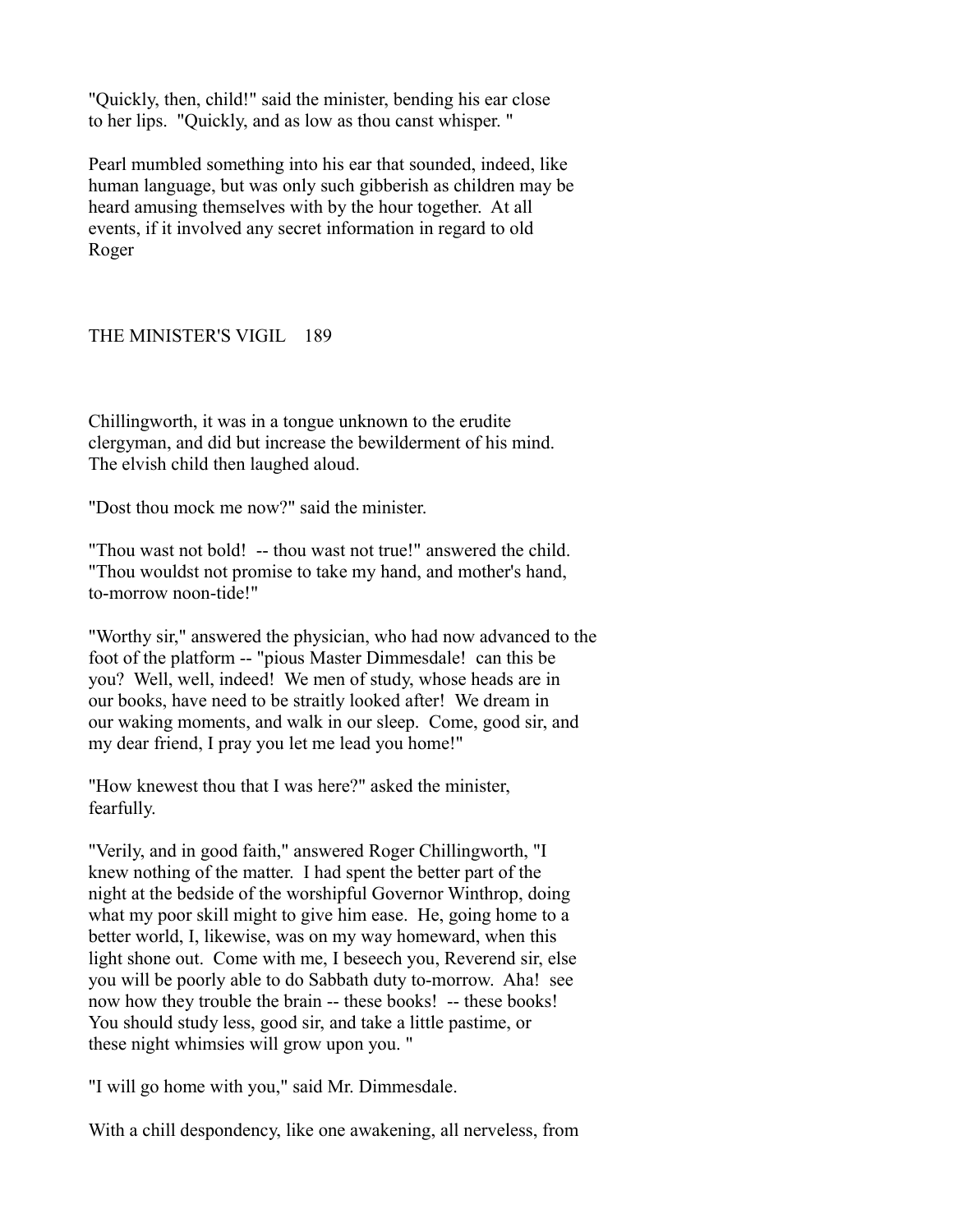an ugly dream, he yielded himself to the physician, and was led away.

## I90 THE SCARLET LETTER

The next day, however, being the Sabbath, he preached a discourse which was held to be the richest and most powerful, and the most replete with heavenly influences, that had ever proceeded from his lips. Souls, it is said, more souls than one, were brought to the truth by the efficacy of that sermon, and vowed within themselves to cherish a holy gratitude towards Mr. Dimmesdale throughout the long hereafter. But as he came down the pulpit steps, the grey-bearded sexton met him, holding up a black glove, which the minister recognised as his own.

"It was found," said the Sexton, "this morning on the scaffold where evil-doers are set up to public shame. Satan dropped it there, I take it, intending a scurrilous jest against your reverence. But, indeed, he was blind and foolish, as he ever and always is. A pure hand needs no glove to cover it!"

"Thank you, my good friend," said the minister, gravely, but startled at heart; for so confused was his remembrance, that he had almost brought himself to look at the events of the past night as visionary.

"Yes, it seems to be my glove, indeed!"

"And, since Satan saw fit to steal it, your reverence must needs handle him without gloves henceforward," remarked the old sexton, grimly smiling. "But did your reverence hear of the portent that was seen last night? a great red letter in the sky -- the letter A, which we interpret to stand for Angel. For, as our good Governor Winthrop was made an angel this past night, it was doubtless held fit that there should be some notice thereof!"

"No," answered the minister; "I had not heard of it. "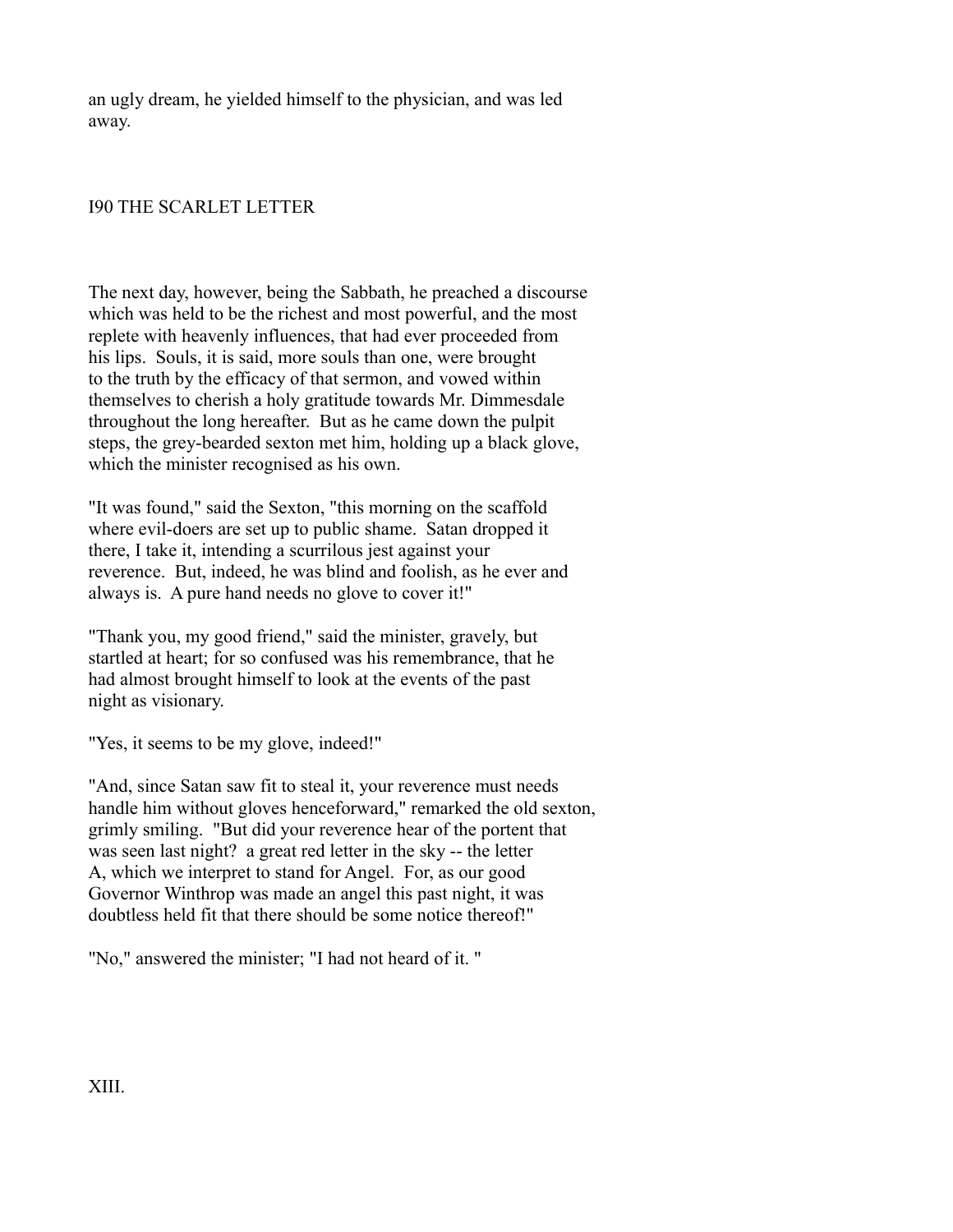# ANOTHER VIEW OF HESTER

In her late singular interview with Mr. Dimmesdale, Hester Prynne was shocked at the condition to which she found the clergyman reduced. His nerve seemed absolutely destroyed. His moral force was abased into more than childish weakness. It grovelled helpless on the ground, even while his intellectual faculties retained their pristine strength, or had perhaps acquired a morbid energy, which disease only could have given them. With her knowledge of a train of circumstances hidden from all others, she could readily infer that, besides the legitimate action of his own conscience, a terrible machinery had been brought to bear, and was still operating, on Mr. Dimmesdale's well-being and repose. Knowing what this poor fallen man had once been, her whole soul was moved by the shuddering terror with which he had appealed to her -- the outcast woman -- for support against his instinctively discovered enemy. She decided, moreover, that he had a right to her utmost aid. Little accustomed, in her long seclusion from society, to measure her ideas of right and wrong by any standard external to herself, Hester saw -- or seemed to see -- that there lay a responsibility upon her in

### 192 THE SCARLET LETTER

reference to the clergyman, which she owned to no other, nor to the whole world besides. The links that united her to the rest of humankind -- links of flowers, or silk, or gold, or whatever the material -- had all been broken. Here was the iron link of mutual crime, which neither he nor she could break. Like all other ties, it brought along with it its obligations.

Hester Prynne did not now occupy precisely the same position in which we beheld her during the earlier periods of her ignominy. Years had come and gone. Pearl was now seven years old. Her mother, with the scarlet letter on her breast, glittering in its fantastic embroidery, had long been a familiar object to the townspeople. As is apt to be the case when a person stands out in any prominence before the community, and, at the same time, interferes neither with public nor individual interests and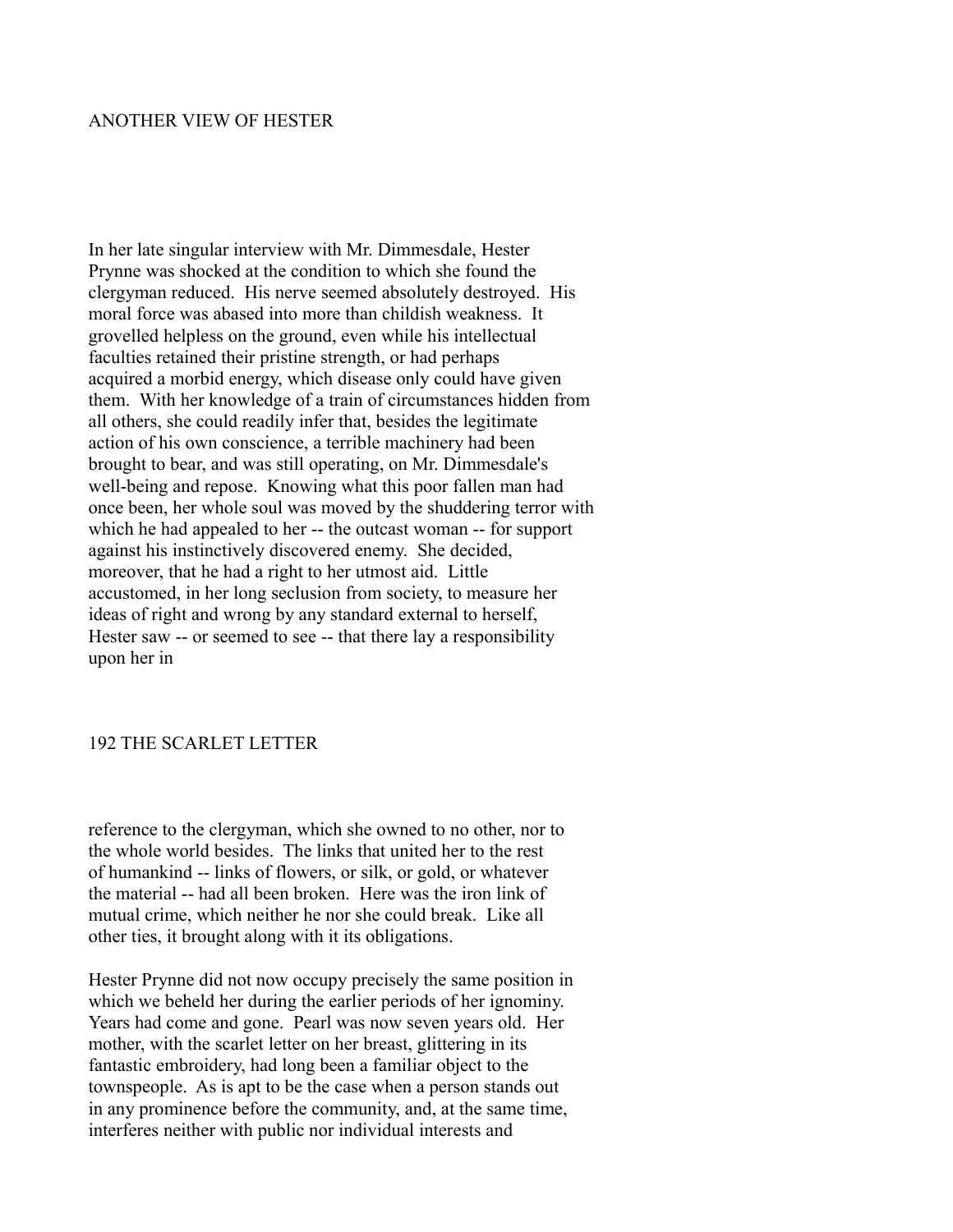convenience, a species of general regard had ultimately grown up in reference to Hester Prynne. It is to the credit of human nature that, except where its selfishness is brought into play, it loves more readily than it hates. Hatred, by a gradual and quiet process, will even be transformed to love, unless the change be impeded by a continually new irritation of the original feeling of hostility. In this matter of Hester Prynne there was neither irritation nor irksomeness. She never battled with the public, but submitted uncomplainingly to its worst usage; she made no claim upon it in requital for what she suffered; she did not weigh upon its sympathies. Then, also, the blameless purity of her life during all these years in which she had been set apart to infamy was reckoned

#### ANOTHER VIEW OF HESTER 193

largely in her favour. With nothing now to lose, in the sight of mankind, and with no hope, and seemingly no wish, of gaining anything, it could only be a genuine regard for virtue that had brought back the poor wanderer to its paths.

It was perceived, too, that while Hester never put forward even the humblest title to share in the world's privileges - further than to breathe the common air and earn daily bread for little Pearl and herself by the faithful labour of her hands - she was quick to acknowledge her sisterhood with the race of man whenever benefits were to be conferred. None so ready as she to give of her little substance to every demand of poverty, even though the bitter-hearted pauper threw back a gibe in requital of the food brought regularly to his door, or the garments wrought for him by the fingers that could have embroidered a monarch's robe. None so self-devoted as Hester when pestilence stalked through the town. In all seasons of calamity, indeed, whether general or of individuals, the outcast of society at once found her place. She came, not as a guest, but as a rightful inmate, into the household that was darkened by trouble, as if its gloomy twilight were a medium in which she was entitled to hold intercourse with her fellow-creature There glimmered the embroidered letter, with comfort in its unearthly ray. Elsewhere the token of sin, it was the taper of the sick chamber. It had even thrown its gleam, in the sufferer's bard extremity, across the verge of time. It had shown him where to set his foot, while the light of earth was fast becoming dim, and ere the light of futurity could reach him. In such emergencies Hester's nature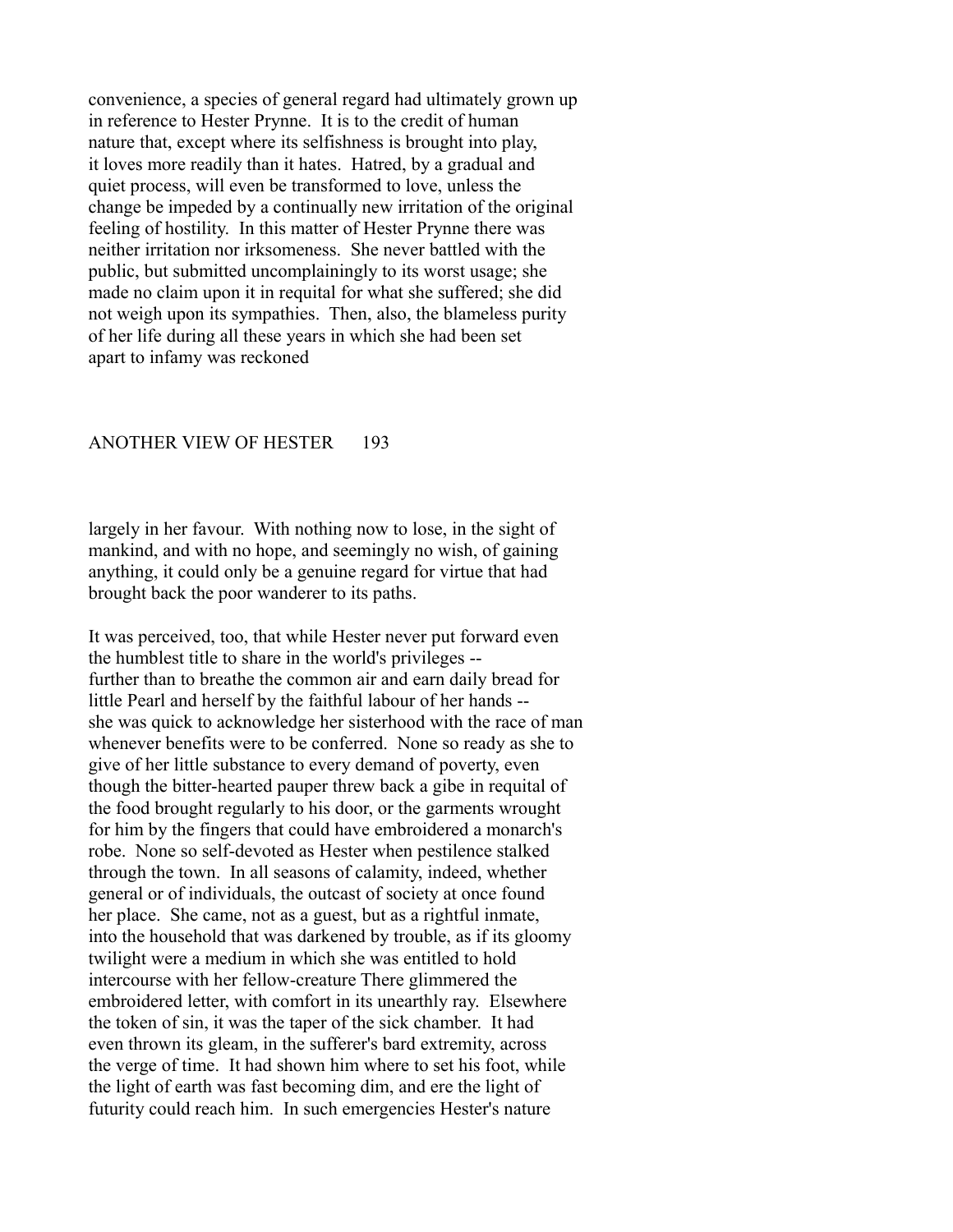#### 194 THE SCARLET LETTER

showed itself warm and rich -- a well-spring of human tenderness, unfailing to every real demand, and inexhaustible by the largest. Her breast, with its badge of shame, was but the softer pillow for the head that needed one. She was self-ordained a Sister of Mercy, or, we may rather say, the world's heavy hand had so ordained her, when neither the world nor she looked forward to this result. The letter was the symbol of her calling. Such helpfulness was found in her -- so much power to do, and power to sympathise -- that many people refused to interpret the scarlet A by its original signification. They said that it meant Abel, so strong was Hester Prynne, with a woman's strength.

It was only the darkened house that could contain her. When sunshine came again, she was not there. Her shadow had faded across the threshold. The helpful inmate had departed, without one backward glance to gather up the meed of gratitude, if any were in the hearts of those whom she had served so zealously. Meeting them in the street, she never raised her head to receive their greeting. If they were resolute to accost her, she laid her finger on the scarlet letter, and passed on. This might be pride, but was so like humility, that it produced all the softening influence of the latter quality on the public mind. The public is despotic in its temper; it is capable of denying common justice when too strenuously demanded as a right; but quite as frequently it awards more than justice, when the appeal is made, as despots love to have it made, entirely to its generosity. Interpreting Hester Prynne's deportment as an appeal of this nature,

#### ANOTHER VIEW OF HESTER 195

society was inclined to show its former victim a more benign countenance than she cared to be favoured with, or, perchance, than she deserved.

The rulers, and the wise and learned men of the community, were longer in acknowledging the influence of Hester's good qualities than the people. The prejudices which they shared in common with the latter were fortified in themselves by an iron frame-work of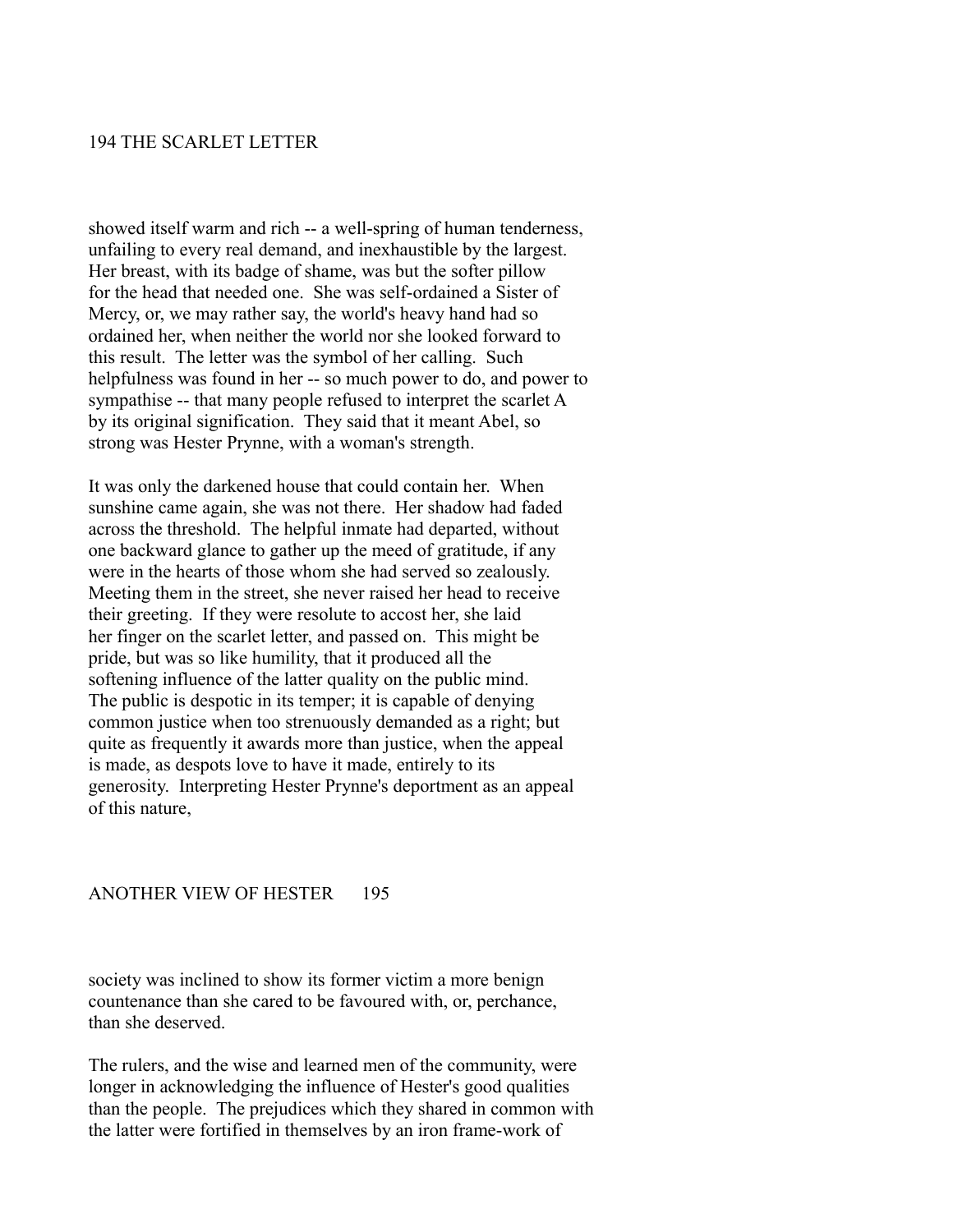reasoning, that made it a far tougher labour to expel them. Day by day, nevertheless, their sour and rigid wrinkles were relaxing into something which, in the due course of years, might grow to be an expression of almost benevolence. Thus it was with the men of rank, on whom their eminent position imposed the guardianship of the public morals. Individuals in private life, meanwhile, had quite forgiven Hester Prynne for her frailty; nay, more, they had begun to look upon the scarlet letter as the token, not of that one sin for which she had borne so long and dreary a penance, but of her many good deeds since. "Do you see that woman with the embroidered badge?" they would say to strangers. "It is our Hester -- the town's own Hester -- who is so kind to the poor, so helpful to the sick, so comfortable to the afflicted!" Then, it is true, the propensity of human nature to tell the very worst of itself, when embodied in the person of another, would constrain them to whisper the black scandal of bygone years. It was none the less a fact, however, that in the eyes of the very men who spoke thus, the scarlet letter had the effect of the cross on a nun's bosom It imparted to the wearer a kind of sacredness, which enabled her to walk securely amid all peril. Had

#### 196 THE SCARLET LETTER

she fallen among thieves, it would have kept her sale. It was reported, and believed by many, that an Indian had drawn his arrow against the badge, and that the missile struck it, and fell harmless to the ground.

The effect of the symbol -- or rather, of the position in respect to society that was indicated by it -- on the mind of Hester Prynne herself was powerful and peculiar. All the light and graceful foliage of her character had been withered up by this red-hot brand, and had long ago fallen away, leaving a bare and harsh outline, which might have been repulsive had she possessed friends or companions to be repelled by it Even the attractiveness of her person had undergone a similar change. It might be partly owing to the studied austerity of her dress, and partly to the lack of demonstration in her manners. It was a sad transformation, too, that her rich and luxuriant hair had either been cut off, or was so completely hidden by a cap, that not a shining lock of it ever once gushed into the sunshine. It was due in part to all these causes, but still more to something else, that there seemed to be no longer anything in Hester's face for Love to dwell upon; nothing in Hester's form, though majestic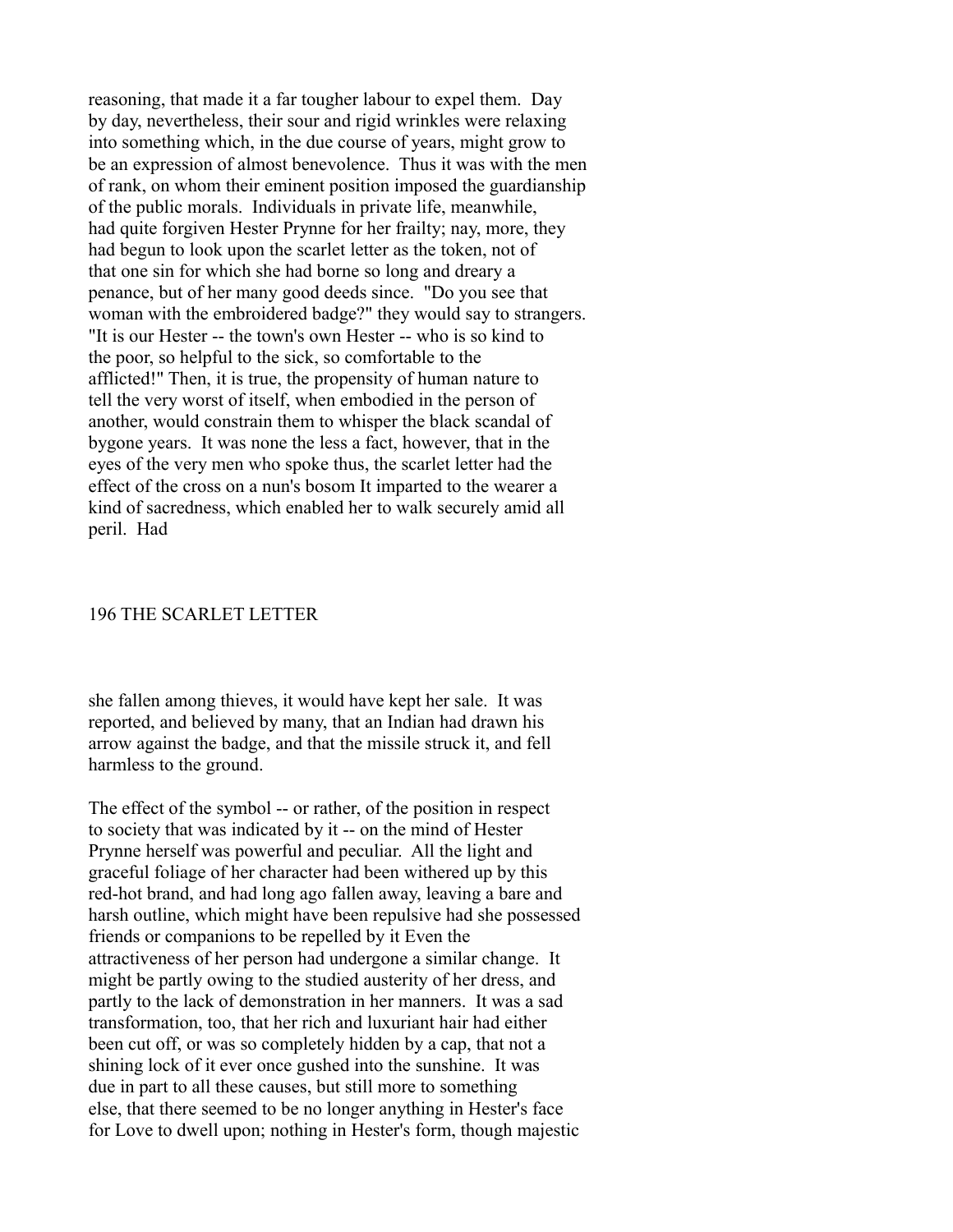and statue like, that Passion would ever dream of clasping in its embrace; nothing in Hester's bosom to make it ever again the pillow of Affection. Some attribute had departed from her, the permanence of which had been essential to keep her a woman. Such is frequently the fate, and such the stern development, of the feminine character and person, when the woman has encountered, and lived through, an experience of peculiar severity. If she be all tenderness, she will die. If she survive, the tender-

### ANOTHER VIEW OF HESTER 197

ness will either be crushed out of her, or -- and the outward semblance is the same -- crushed so deeply into her heart that it can never show itself more. The latter is perhaps the truest theory. She who has once been a woman, and ceased to be so, might at any moment become a woman again, if there were only the magic touch to effect the transformation. We shall see whether Hester Prynne were ever afterwards so touched and so transfigured.

Much of the marble coldness of Hester's impression was to be attributed to the circumstance that her life had turned, in a great measure, from passion and feeling to thought. Standing alone in the world -- alone, as to any dependence on society, and with little Pearl to be guided and protected -- alone, and hopeless of retrieving her position, even had she not scorned to consider it desirable -- she cast away the fragment a broken chain. The world's law was no law for her mind. It was an age in which the human intellect, newly emancipated, had taken a more active and a wider range than for many centuries before. Men of the sword had overthrown nobles and kings. Men bolder than these had overthrown and rearranged -- not actually, but within the sphere of theory, which was their most real abode -- the whole system of ancient prejudice, wherewith was linked much of ancient principle. Hester Prynne imbibed this spirit. She assumed a freedom of speculation, then common enough on the other side of the Atlantic, but which our forefathers, had they known it, would have held to be a deadlier crime than that stigmatised by the scarlet letter. In her lonesome cottage, by the seashore, thoughts visited her such as dared to enter no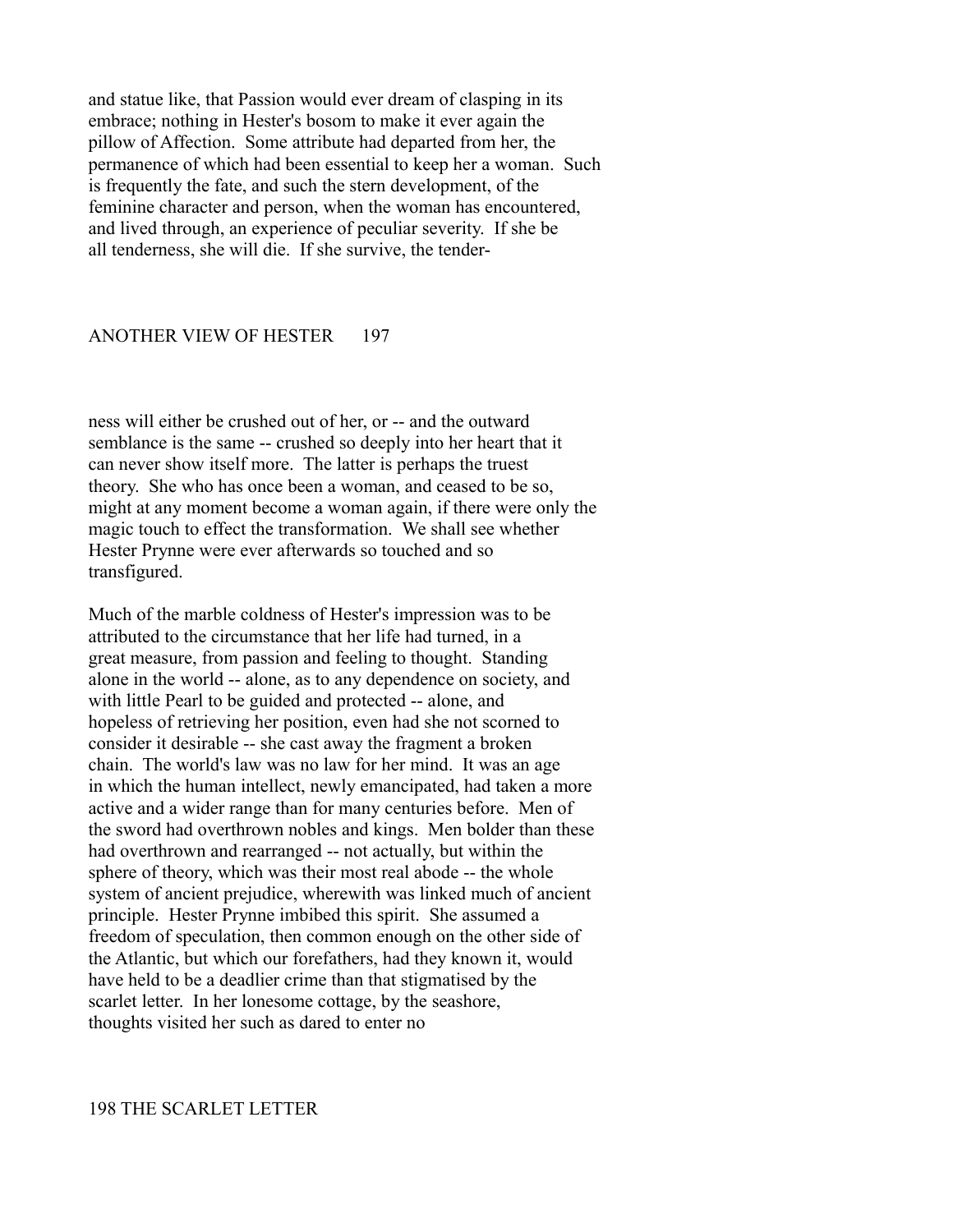other dwelling in New England; shadowy guests, that would have been as perilous as demons to their entertainer, could they have been seen so much as knocking at her door.

It is remarkable that persons who speculate the most boldly often conform with the most perfect quietude to the external regulations of society. The thought suffices them, without investing itself in the flesh and blood of action. So it seemed to be with Hester. Yet, had little Pearl never come to her from the spiritual world, it might have been far otherwise. Then she might have come down to us in history, hand in hand with Ann Hutchinson, as the foundress of a religious sect. She might, in one of her phases, have been a prophetess. She might, and not improbably would, have suffered death from the stern tribunals of the period, for attempting to undermine the foundations of the Puritan establishment. But, in the education of her child, the mother's enthusiasm thought had something to wreak itself upon. Providence, in the person of this little girl, had assigned to Hester's charge, the germ and blossom of womanhood, to be cherished and developed amid a host of difficulties. Everything was against her. The world was hostile. The child's own nature had something wrong in it which continually betokened that she had been born amiss -- the effluence of her mother's lawless passion -- and often impelled Hester to ask, in bitterness of heart, whether it were for ill or good that the poor little creature had been born at all.

Indeed, the same dark question often rose into her mind with reference to the whole race of womanhood. Was existence worth accepting even to the

#### ANOTHER VIEW OF HESTER 199

happiest among them? As concerned her own individual existence, she had long ago decided in the negative, and dismissed the point as settled. A tendency to speculation, though it may keep women quiet, as it does man, yet makes her sad. She discerns, it may be, such a hopeless task before her. As a first step, the whole system of society is to be torn down and built up anew. Then the very nature of the opposite sex, or its long hereditary habit, which has become like nature, is to be essentially modified before woman can be allowed to assume what seems a fair and suitable position. Finally, all other difficulties being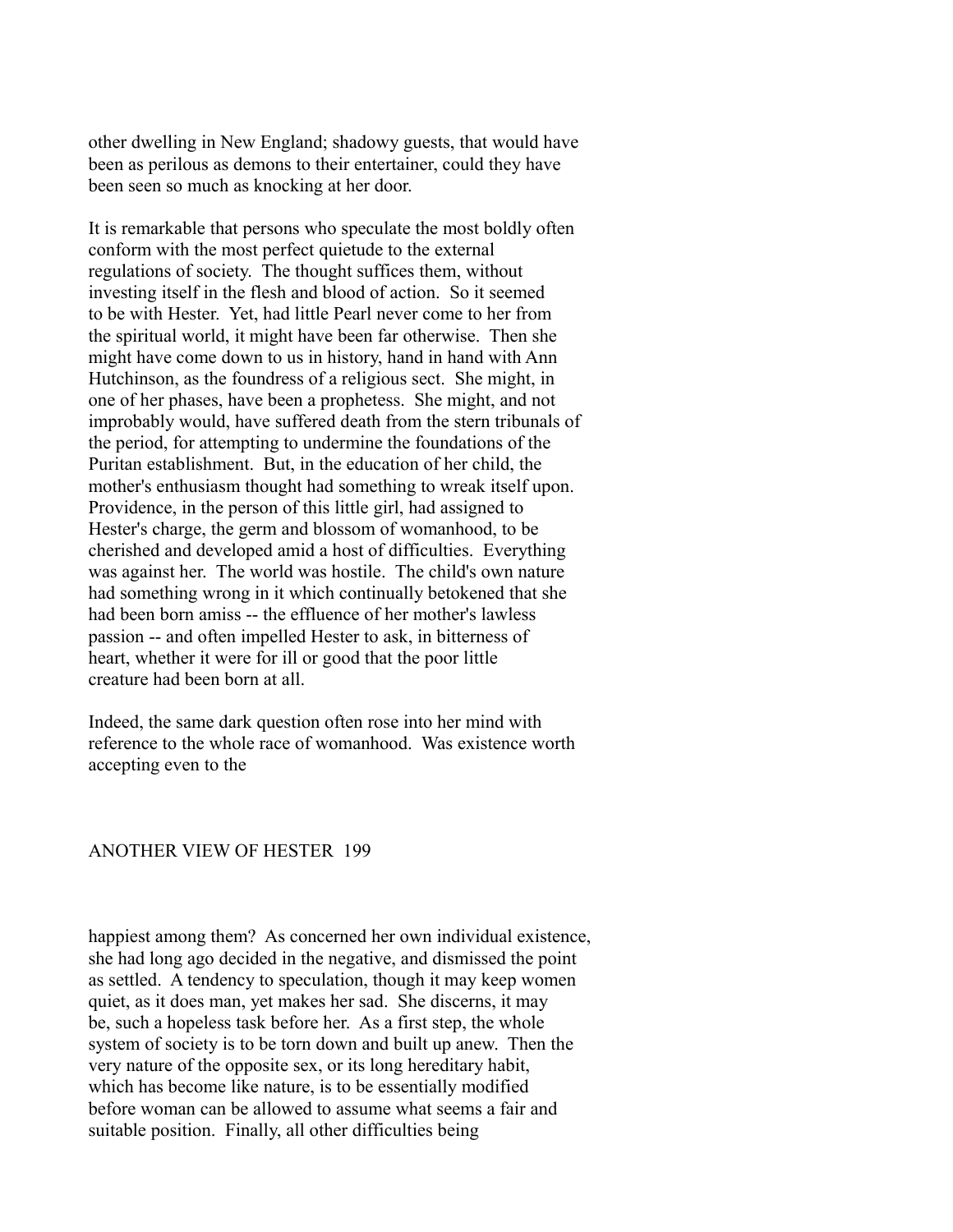obviated, woman cannot take advantage of these preliminary reforms until she herself shall have undergone a still mightier change, in which, perhaps, the ethereal essence, wherein she has her truest life, will be found to have evaporated. A woman never overcomes these problems by any exercise of thought. They are not to be solved, or only in one way. If her heart chance to come uppermost, they vanish. Thus Hester Prynne, whose heart had lost its regular and healthy throb, wandered without a clue in the dark labyrinth of mind; now turned aside by an insurmountable precipice; now starting back from a deep chasm. There was wild and ghastly scenery all around her, and a home and comfort nowhere. At times a fearful doubt strove to possess her soul, whether it were not better to send Pearl at once to Heaven, and go herself to such futurity as Eternal Justice should provide.

The scarlet letter had not done its office.

Now, however, her interview with the Reverend

#### 200 THE SCARLET LETTER

Mr. Dimmesdale, on the night of his vigil, had given her a new theme of reflection, and held up to her an object that appeared worthy of any exertion and sacrifice for its attainment. She had witnessed the intense misery beneath which the minister struggled, or, to speak more accurately, had ceased to struggle. She saw that he stood on the verge of lunacy, if he had not already stepped across it. It was impossible to doubt that, whatever painful efficacy there might be in the secret sting of remorse, a deadlier venom had been infused into it by the hand that proffered relief. A secret enemy had been continually by his side, under the semblance of a friend and helper, and had availed himself of the opportunities thus afforded for tampering with the delicate springs of Mr. Dimmesdale's nature. Hester could not but ask herself whether there had not originally been a defect of truth, courage, and loyalty on her own part, in allowing the minister to be thrown into position where so much evil was to be foreboded and nothing auspicious to be hoped. Her only justification lay in the fact that she had been able to discern no method of rescuing him from a blacker ruin than had overwhelmed herself except by acquiescing in Roger Chillingworth's scheme of disguise. Under that impulse she had made her choice, and had chosen, as it now appeared, the more wretched alternative of the two. She determined to redeem her error so far as it might yet be possible. Strengthened by years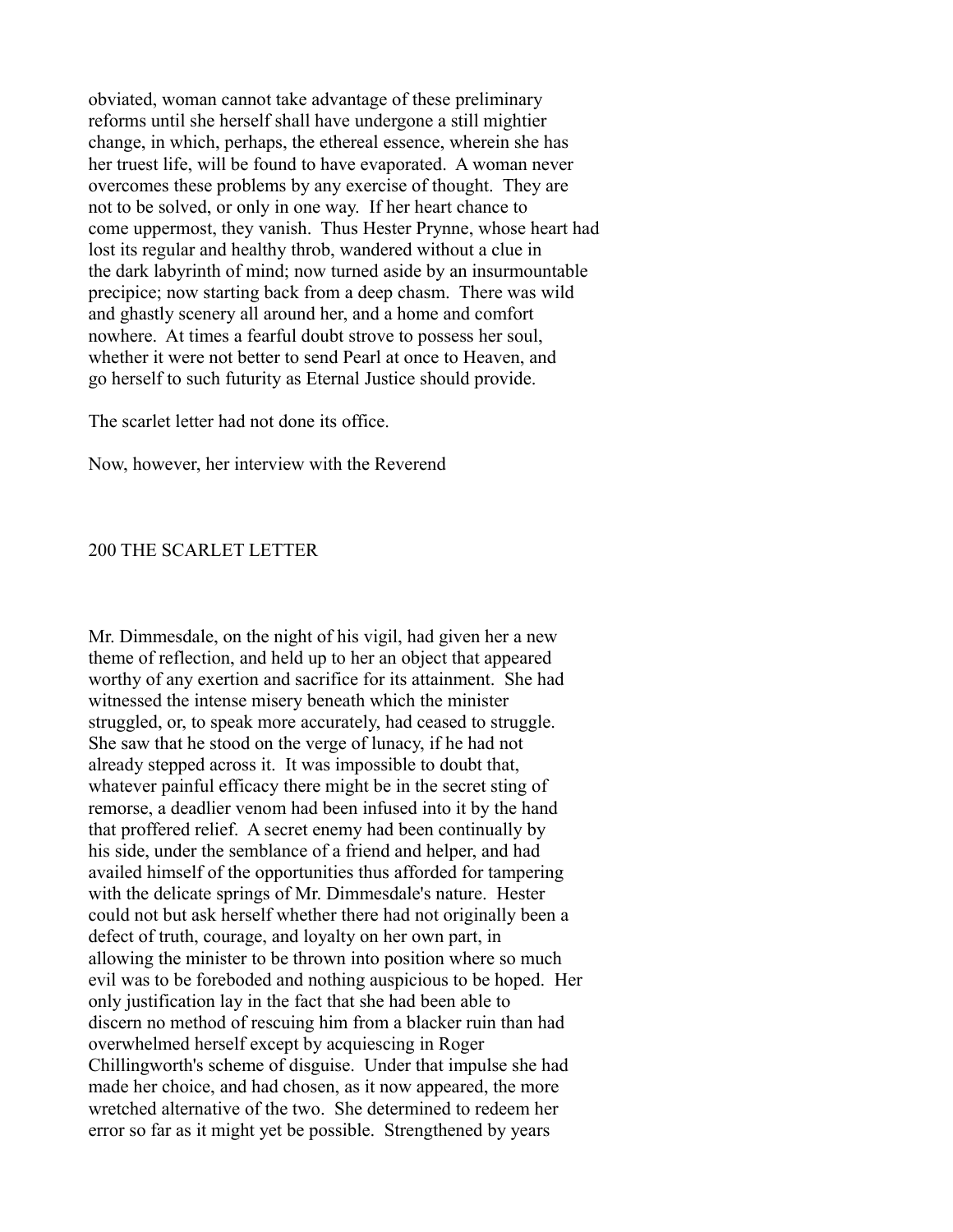of hard and solemn trial, she felt herself no longer so inadequate to cope with Roger Chillingworth as on that night, abased by sin and half-maddened by the ignominy

## ANOTHER VIEW OF HESTER 201

that was still new, when they had talked together in the prison-chamber. She had climbed her way since then to a higher point. The old man, on the other hand, had brought himself nearer to her level, or, perhaps, below it, by the revenge which he had stooped for.

In fine, Hester Prynne resolved to meet her former husband, and do what might be in her power for the rescue of the victim on whom he had so evidently set his gripe. The occasion was not long to seek. One afternoon, walking with Pearl in a retired part of the peninsula, she beheld the old physician with a basket on one arm and a staff in the other hand, stooping along the ground in quest of roots and herbs to concoct his medicine withal.

XIV

### HESTER AND THE PHYSICIAN

Hester bade little Pearl run down to the margin of the water, and play with the shells and tangled sea-weed, until she should have talked awhile with yonder gatherer of herbs. So the child flew away like a bird, and, making bare her small white feet went pattering along the moist margin of the sea. Here and there she came to a full stop, ad peeped curiously into a pool, left by the retiring tide as a mirror for Pearl to see her face in. Forth peeped at her, out of the pool, with dark, glistening curls around her head, and an elf-smile in her eyes, the image of a little maid whom Pearl, having no other playmate, invited to take her hand and run a race with her. But the visionary little maid on her part, beckoned likewise, as if to say -- "This is a better place; come thou into the pool. " And Pearl, stepping in mid-leg deep, beheld her own white feet at the bottom; while, out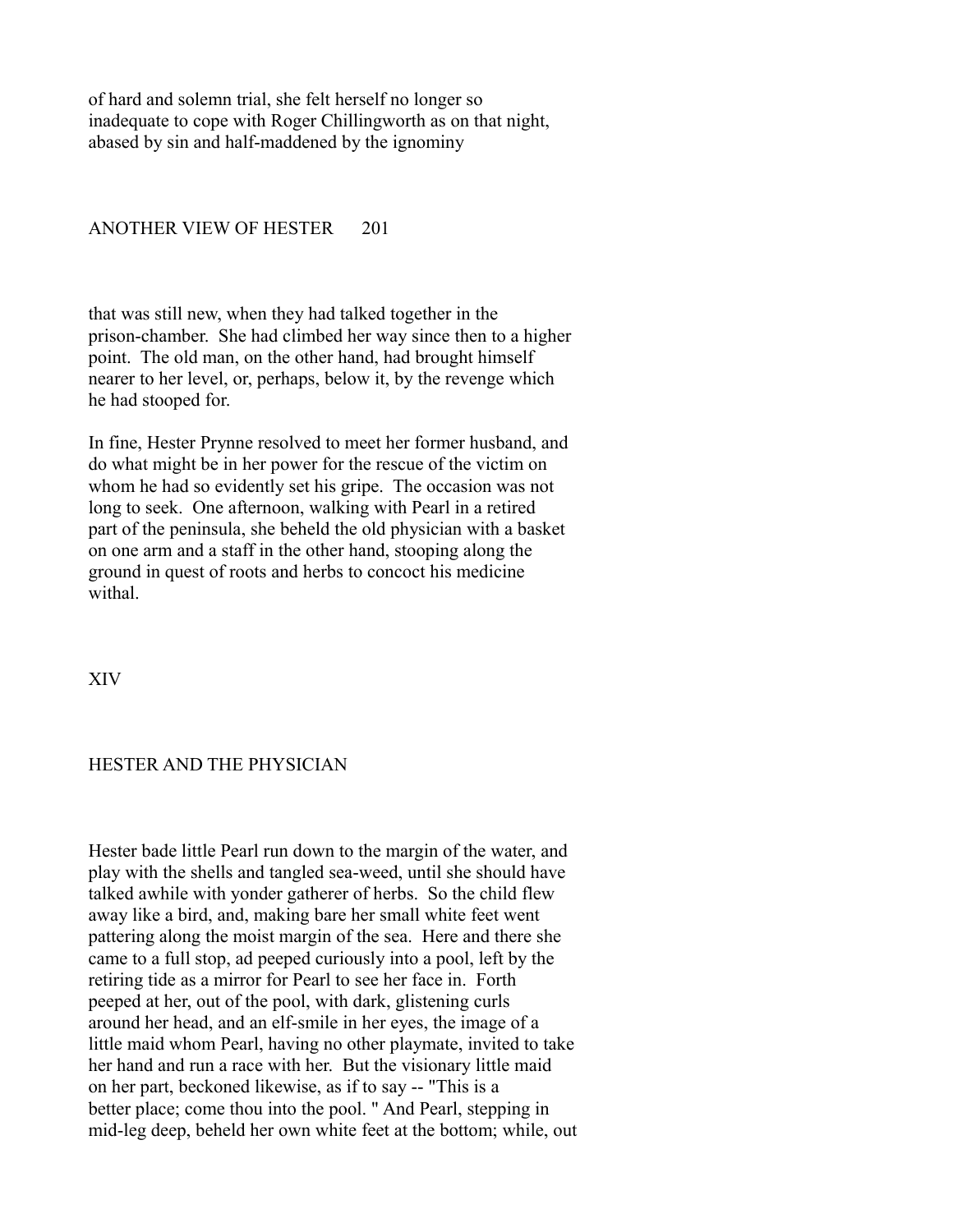of a still lower depth, came the gleam of a kind of fragmentary smile, floating to and fro in the agitated water.

Meanwhile her mother had accosted the physician. "I would speak a word with you," said she -- "a word that concerns us much. "

"Aha! and is it Mistress Hester that has a word

# HESTER AND THE PHYSICIAN 203

for old Roger Chillingworth?" answered he, raising himself from his stooping posture. "With all my heart Why, mistress, I hear good tidings of you on all hands! No longer ago than yester-eve, a magistrate, a wise and godly man, was discoursing of your affairs, Mistress Hester, and whispered me that there had been question concerning you in the council. It was debated whether or no, with safety to the commonweal, yonder scarlet letter might be taken off your bosom. On my life, Hester, I made my intreaty to the worshipful magistrate that it might be done forthwith. "

"It lies not in the pleasure of the magistrates to take off the badge," calmly replied Hester. "Were I worthy to be quit of it, it would fall away of its own nature, or be transformed into something that should speak a different purport. "

"Nay, then, wear it, if it suit you better," rejoined he, "A woman must needs follow her own fancy touching the adornment of her person. The letter is gaily embroidered, and shows right bravely on your bosom!"

All this while Hester had been looking steadily at the old man, and was shocked, as well as wonder-smitten, to discern what a change had been wrought upon him within the past seven years. It was not so much that he had grown older; for though the traces of advancing life were visible he bore his age well, and seemed to retain a wiry vigour and alertness. But the former aspect of an intellectual and studious man, calm and quiet, which was what she best remembered in him, had altogether vanished, and been succeeded by a eager, searching, almost fierce, yet

# 204 THE SCARLET LETTER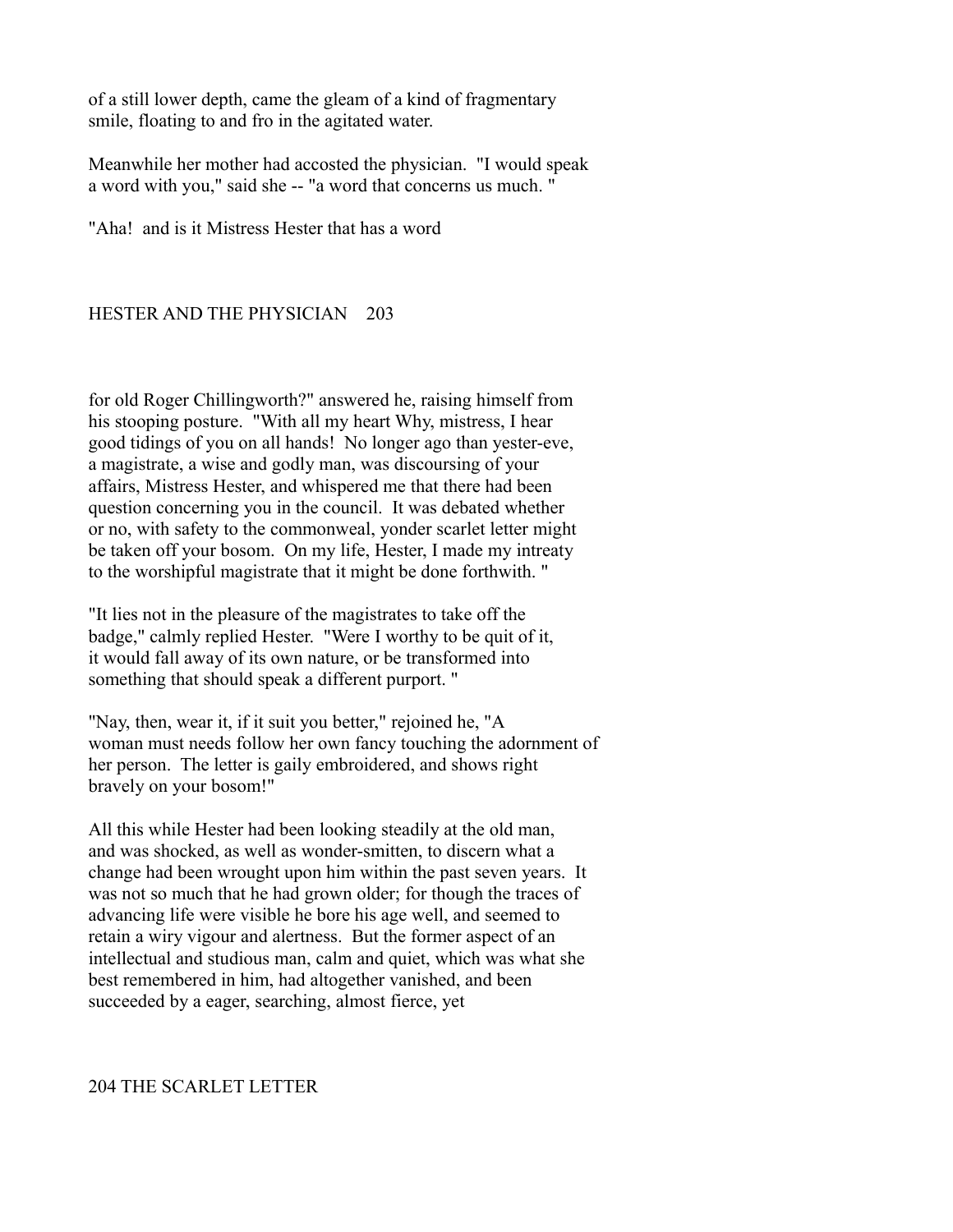carefully guarded look. It seemed to be his wish and purpose to mask this expression with a smile, but the latter played him false, and flickered over his visage so derisively that the spectator could see his blackness all the better for it. Ever and anon, too, there came a glare of red light out of his eyes, as if the old man's soul were on fire and kept on smouldering duskily within his breast, until by some casual puff of passion it was blown into a momentary flame. This he repressed as speedily as possible, and strove to look as if nothing of the kind had happened.

In a word, old Roger Chillingworth was a striking evidence of man's faculty of transforming himself into a devil, if he will only, for a reasonable space of time, undertake a devil's office. This unhappy person had effected such a transformation by devoting himself for seven years to the constant analysis of a heart full of torture, and deriving his enjoyment thence, and adding fuel to those fiery tortures which he analysed and gloated over.

The scarlet letter burned on Hester Prynne's bosom. Here was another ruin, the responsibility of which came partly home to her.

"What see you in my face," asked the physician, "that you look at it so earnestly?"

"Something that would make me weep, if there were any tears bitter enough for it," answered she. "But let it pass! It is of yonder miserable man that I would speak. "

"And what of him?" cried Roger Chillingworth, eagerly, as if he loved the topic, and were glad of an opportunity to discuss it with the only person of whom he could make a confidant. "Not to hide the

# HESTER AND THE PHYSICIAN 205

truth, Mistress Hester, my thoughts happen just now to be busy with the gentleman. So speak freely and I will make answer."

"When we last spake together," said Hester, "now seven years ago, it was your pleasure to extort a promise of secrecy as touching the former relation betwixt yourself and me. As the life and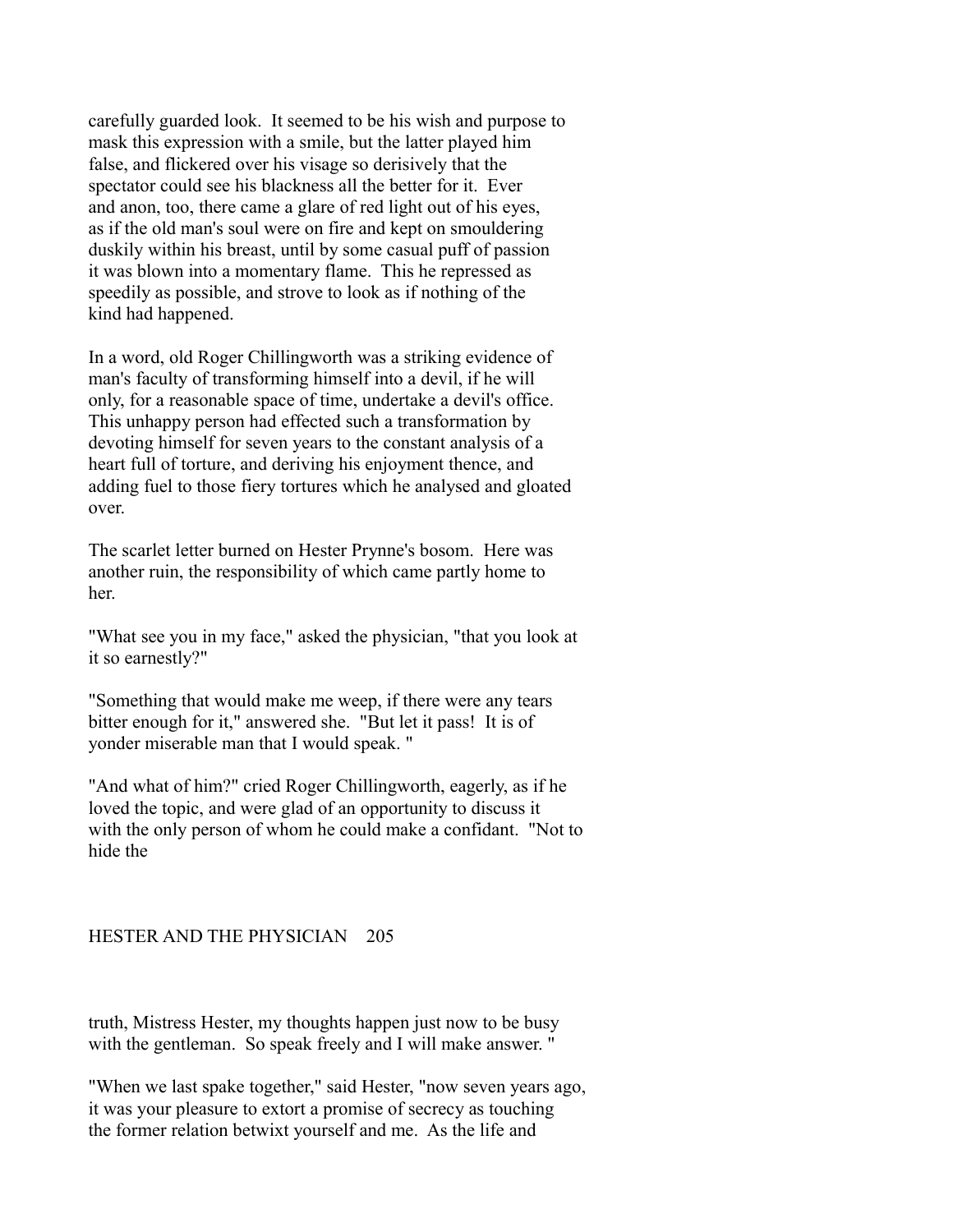good fame of yonder man were in your hands there seemed no choice to me, save to be silent in accordance with your behest. Yet it was not without heavy misgivings that I thus bound myself, for, having cast off all duty towards other human beings, there remained a duty towards him, and something whispered me that I was betraying it in pledging myself to keep your counsel. Since that day no man is so near to him as you. You tread behind his every footstep. You are beside him, sleeping and waking. You search his thoughts. You burrow and rankle in his heart! Your clutch is on his life, and you cause him to die daily a living death, and still he knows you not. In permitting this I have surely acted a false part by the only man to whom the power was left me to be true!"

"What choice had you?" asked Roger Chillingworth. "My finger, pointed at this man, would have hurled him from his pulpit into a dungeon, thence, peradventure, to the gallows!"

"It had been better so!" said Hester Prynne.

"What evil have I done the man?" asked Roger Chillingworth again. "I tell thee, Hester Prynne, the richest fee that ever physician earned from monarch could not have bought such care as I have wasted on this miserable priest! But for my aid his

### 206 THE SCARLET LETTER

life would have burned away in torments within the first two years after the perpetration of his crime and thine. For, Hester, his spirit lacked the strength that could have borne up, as thine has, beneath a burden like thy scarlet letter. Oh, I could reveal a goodly secret! But enough. What art can do, I have exhausted on him. That he now breathes and creeps about on earth is owing all to me!"

"Better he had died at once!" said Hester Prynne. "Yea, woman, thou sayest truly!" cried old Roger Chillingworth, letting the lurid fire of his heart blaze out before her eyes. "Better had he died at once! Never did mortal suffer what this man has suffered. And all, all, in the sight of his worst enemy! He has been conscious of me. He has felt an influence dwelling always upon him like a curse. He knew, by some spiritual sense -- for the Creator never made another being so sensitive as this -- he knew that no friendly hand was pulling at his heartstrings, and that an eye was looking curiously into him, which sought only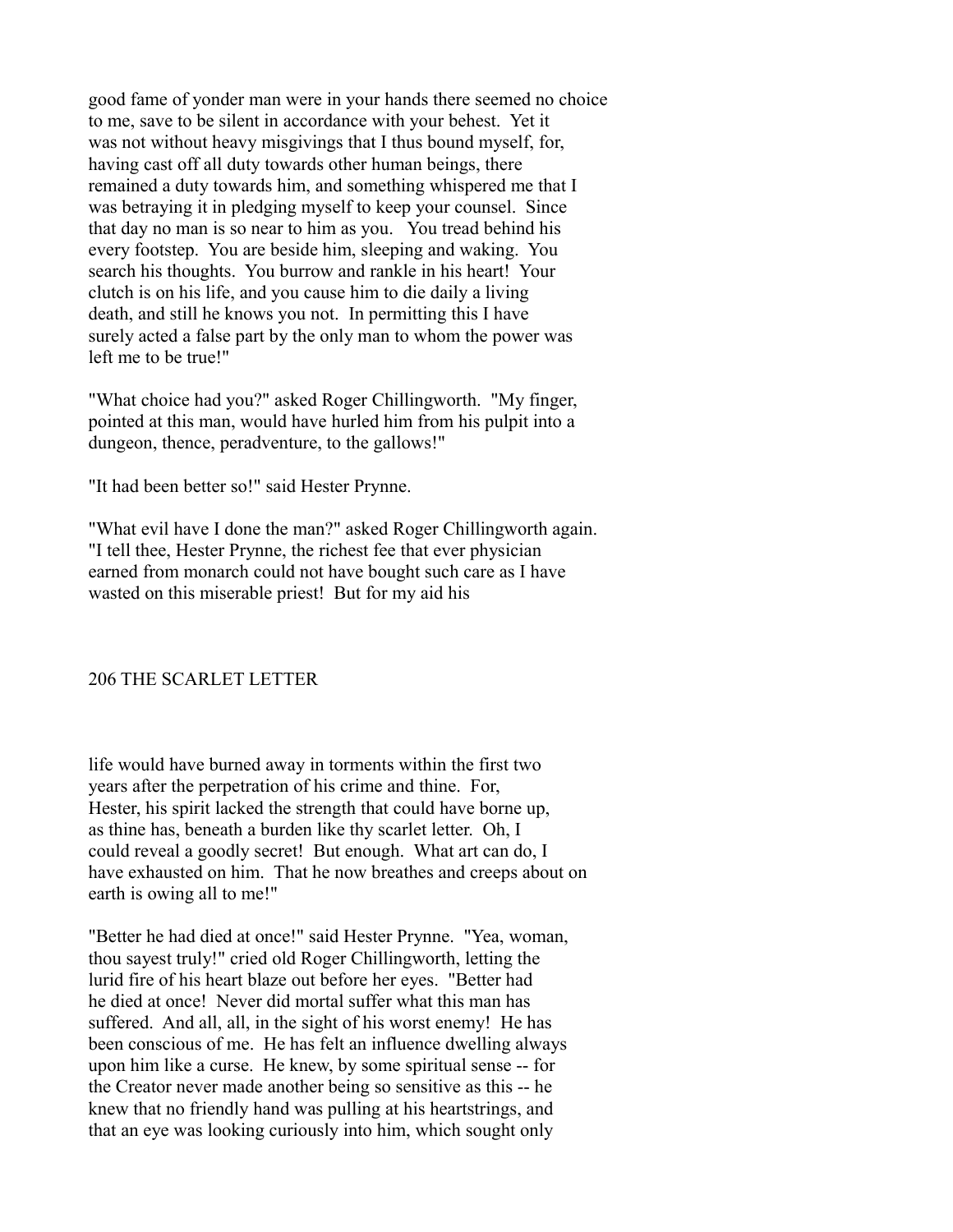evil, and found it. But he knew not that the eye and hand were mine! With the superstition common to his brotherhood, he fancied himself given over to a fiend, to be tortured with frightful dreams and desperate thoughts, the sting of remorse and despair of pardon, as a foretaste of what awaits him beyond the grave. But it was the constant shadow of my presence, the closest propinquity of the man whom he had most vilely wronged, and who had grown to exist only by this perpetual poison of the direst revenge! Yea, indeed, he did not err, there was a fiend at his elbow! A mortal man, with

### HESTER AND THE PHYSICIAN 207

once a human heart, has become a fiend for his especial torment. "

The unfortunate physician, while uttering these words, lifted his hands with a look of horror, as if he had beheld some frightful shape, which he could not recognise, usurping the place of his own image in a glass. It was one of those moments -- which sometimes occur only at the interval of years -- when a man's moral aspect is faithfully revealed to his mind's eye. Not improbably he had never before viewed himself as he did now.

"Hast thou not tortured him enough?" said Hester, noticing the old man's look. "Has he not paid thee all?"

"No, no! He has but increased the debt!" answered the physician, and as he proceeded, his manner lost its fiercer characteristics, and subsided into gloom. "Dost thou remember me, Hester, as I was nine years agone? Even then I was in the autumn of my days, nor was it the early autumn. But all my life had been made up of earnest, studious, thoughtful, quiet years, bestowed faithfully for the increase of mine own knowledge, and faithfully, too, though this latter object was but casual to the other - faithfully for the advancement of human welfare. No life had been more peaceful and innocent than mine; few lives so rich with benefits conferred. Dost thou remember me? Was I not, though you might deem me cold, nevertheless a man thoughtful for others, craving little for himself -- kind, true, just and of constant, if not warm affections? Was I not all this?"

"All this, and more," said Hester.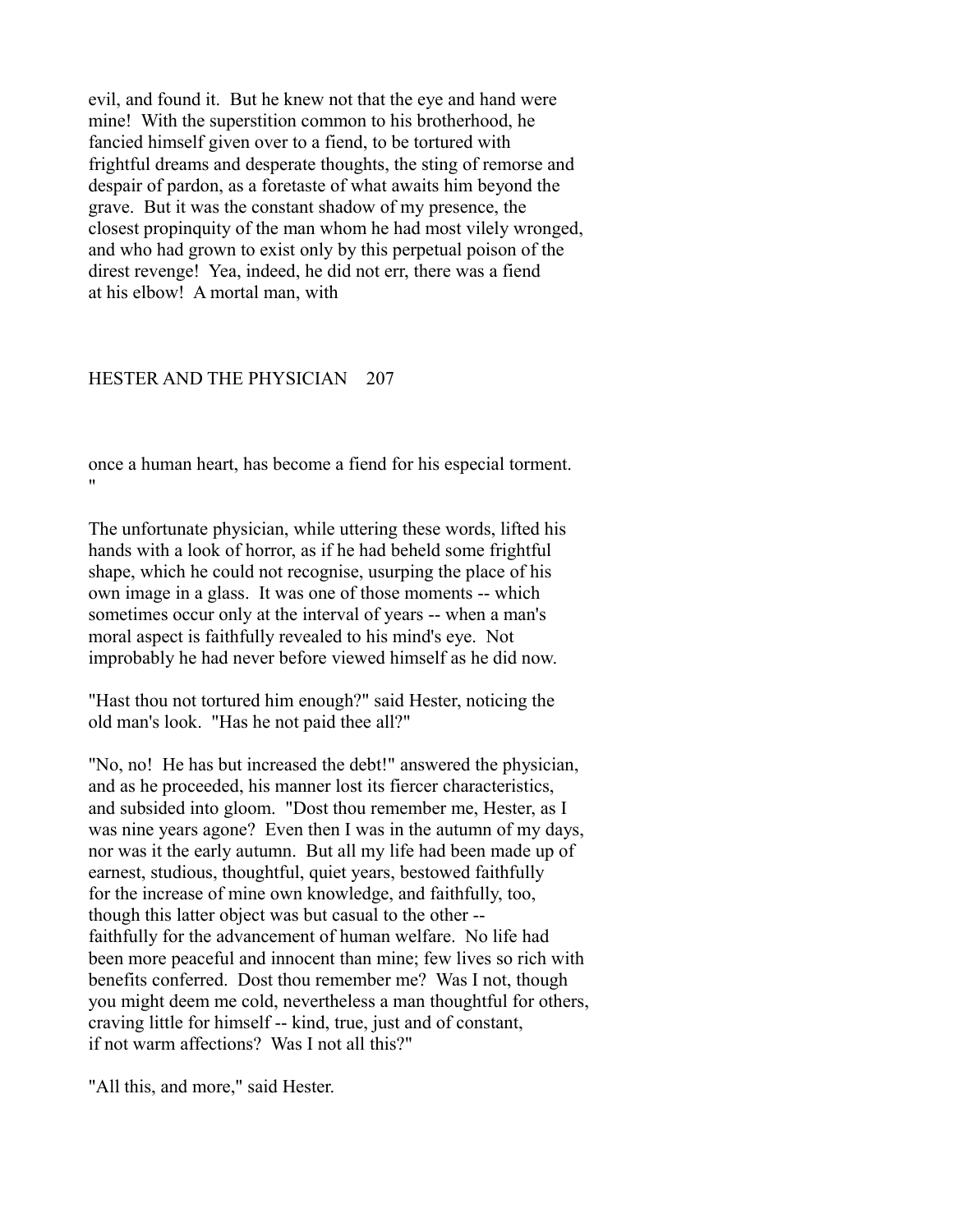# 203 THE SCARLET LETTER

"And what am I now?" demanded he, looking into her face, and permitting the whole evil within him to be written on his features. "I have already told thee what I am -- a fiend! Who made me so?"

"It was myself," cried Hester, shuddering. "It was I, not less than he. Why hast thou not avenged thyself on me?"

"I have left thee to the scarlet letter," replied Roger Chillingworth. "If that has not avenged me, I can do no more!"

He laid his finger on it with a smile.

"It has avenged thee," answered Hester Prynne.

"I judged no less," said the physician. "And now what wouldst thou with me touching this man?"

"I must reveal the secret," answered Hester, firmly. "He must discern thee in thy true character. What may be the result I know not. But this long debt of confidence, due from me to him, whose bane and ruin I have been, shall at length be paid. So far as concerns the overthrow or preservation of his fair fame and his earthly state, and perchance his life, he is in my hands. Nor do I -- whom the scarlet letter has disciplined to truth, though it be the truth of red-hot iron entering into the soul - nor do I perceive such advantage in his living any longer a life of ghastly emptiness, that I shall stoop to implore thy mercy. Do with him as thou wilt! There is no good for him, no good for me, no good for thee. There is no good for little Pearl. There is no path to guide us out of this dismal maze. "

"Woman, I could well-nigh pity thee," said Roger Chillingworth, unable to restrain a thrill of admiration too, for there was a quality almost majestic in

### HESTER AND THE PHYSICIAN 209

the despair which she expressed. "Thou hadst great elements. Peradventure, hadst thou met earlier with a better love than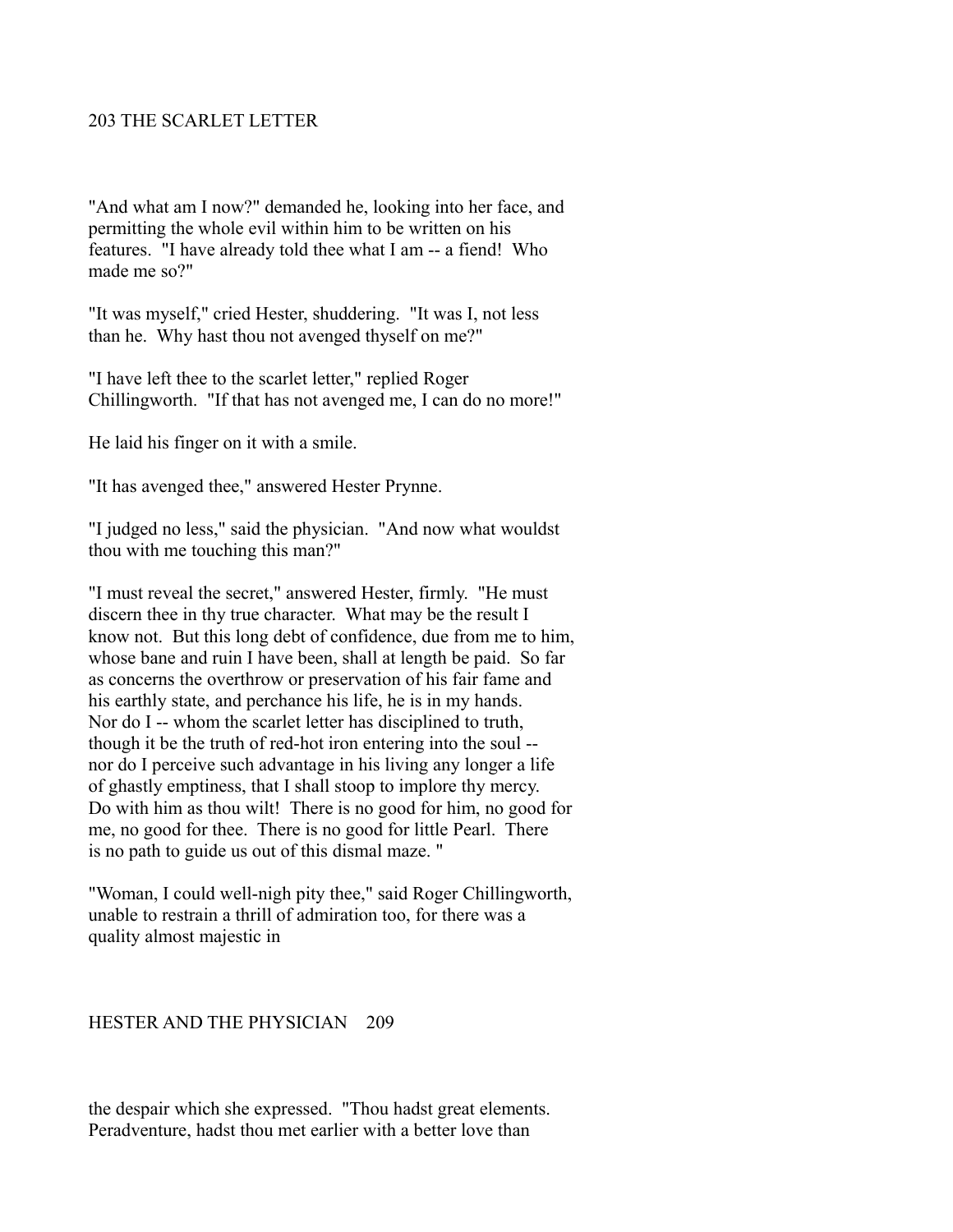mine, this evil had not been. I pity thee, for the good that has been wasted in thy nature. "

"And I thee," answered Hester Prynne, "for the hatred that has transformed a wise and just man to a fiend! Wilt thou yet purge it out of thee, and be once more human? If not for his sake, then doubly for thine own! Forgive, and leave his further retribution to the Power that claims it! I said, but now, that there could be no good event for him, or thee, or me, who are here wandering together in this gloomy maze of evil, and stumbling at every step over the guilt wherewith we have strewn our path. It is not so! There might be good for thee, and thee alone, since thou hast been deeply wronged and hast it at thy will to pardon. Wilt thou give up that only privilege? Wilt thou reject that priceless benefit?"

"Peace, Hester--peace!" replied the old man, with gloomy sternness -- "it is not granted me to pardon. I have no such power as thou tellest me of. My old faith, long forgotten, comes back to me, and explains all that we do, and all we suffer. By thy first step awry, thou didst plant the germ of evil; but since that moment it has all been a dark necessity. Ye that have wronged me are not sinful, save in a kind of typical illusion; neither am I fiend-like, who have snatched a fiend's office from his hands. It is our fate. Let the black flower blossom as it may! Now, go thy ways, and deal as thou wilt with yonder man. "

He waved his hand, and betook himself again to his employment of gathering herbs.

XV.

# HESTER AND PEARL

So Roger Chillingworth -- a deformed old figure with a face that haunted men's memories longer than they liked -- took leave of Hester Prynne, and went stooping away along the earth. He gathered here and there a herb, or grubbed up a root and put it into the basket on his arm. His gray beard almost touched the ground as he crept onward. Hester gazed after him a little while, looking with a half fantastic curiosity to see whether the tender grass of early spring would not be blighted beneath him and show the wavering track of his footsteps, sere and brown,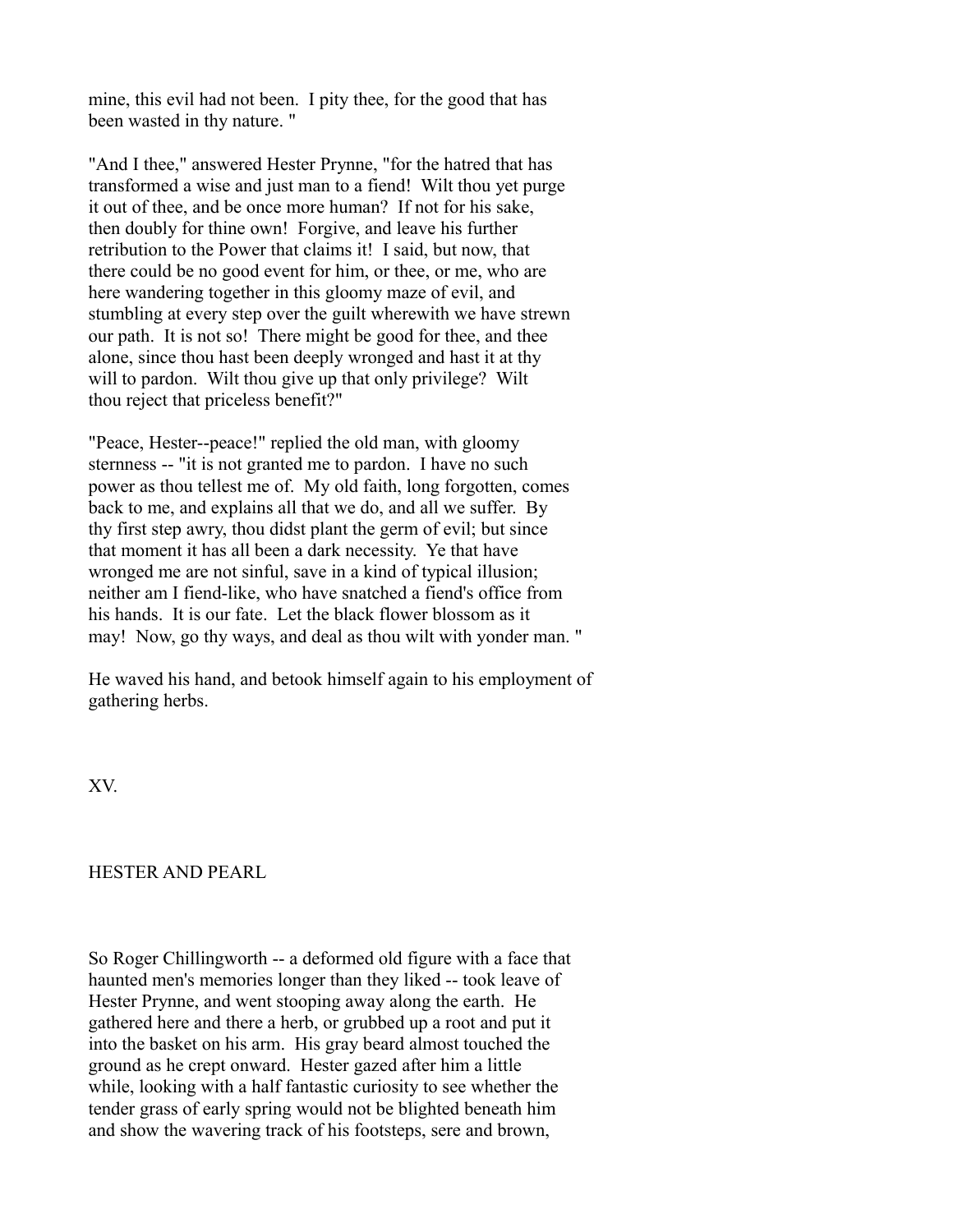across its cheerful verdure. She wondered what sort of herbs they were which the old man was so sedulous to gather. Would not the earth, quickened to an evil purpose by the sympathy of his eye, greet him with poisonous shrubs of species hitherto unknown, that would start up under his fingers? Or might it suffice him that every wholesome growth should be converted into something deleterious and malignant at his touch? Did the sun, which shone so brightly everywhere else, really fall upon him? Or was there, as it rather seemed, a circle of ominous shadow moving along with his deformity whichever way he turned him-

#### HESTER AND PEARL 211

self? And whither was he now going? Would he not suddenly sink into the earth, leaving a barren and blasted spot, where, in due course of time, would be seen deadly nightshade, dogwood, henbane, and whatever else of vegetable wickedness the climate could produce, all flourishing with hideous luxuriance? Or would he spread bat's wings and flee away, looking so much the uglier the higher he rose towards heaven?

"Be it sin or no," said Hester Prynne, bitterly, as still she gazed after him, "I hate the man!"

She upbraided herself for the sentiment, but could not overcome or lessen it. Attempting to do so, she thought of those long-past days in a distant land, when he used to emerge at eventide from the seclusion of his study and sit down in the firelight of their home, and in the light of her nuptial smile. He needed to bask himself in that smile, he said, in order that the chill of so many lonely hours among his books might be taken off the scholar's heart. Such scenes had once appeared not otherwise than happy, but now, as viewed through the dismal medium of her subsequent life, they classed themselves among her ugliest remembrances. She marvelled how such scenes could have been! She marvelled how she could ever have been wrought upon to marry him! She deemed in her crime most to be repented of, that she had ever endured and reciprocated the lukewarm grasp of his hand, and had suffered the smile of her lips and eyes to mingle and melt into his own. And it seemed a fouler offence committed by Roger Chillingworth than any which had since been done him, that, in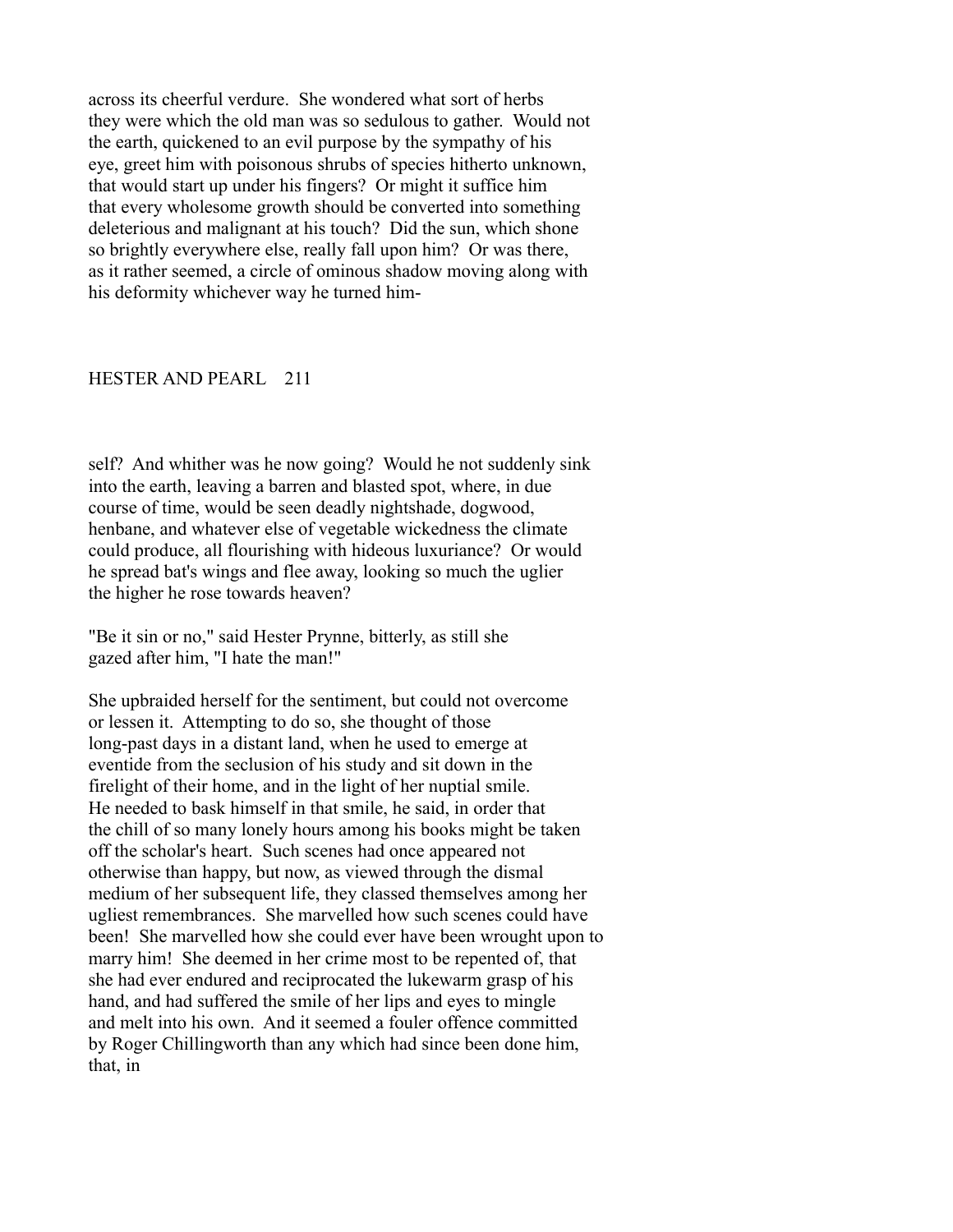# 212 THE SCARLET LETTER

the time when her heart knew no better, he had persuaded her to fancy herself happy by his side.

"Yes, I hate him!" repeated Hester more bitterly than before. "He betrayed me! He has done me worse wrong than I did him!"

Let men tremble to win the hand of woman, unless they win along with it the utmost passion of her heart! Else it may be their miserable fortune, as it was Roger Chillingworth's, when some mightier touch than their own may have awakened all her sensibilities, to be reproached even for the calm content, the marble image of happiness, which they will have imposed upon her as the warm reality. But Hester ought long ago to have done with this injustice. What did it betoken? Had seven long years, under the torture of the scarlet letter, inflicted so much of misery and wrought out no repentance?

The emotion of that brief space, while she stood gazing after the crooked figure of old Roger Chillingworth, threw a dark light on Hester's state of mind, revealing much that she might not otherwise have acknowledged to herself.

He being gone, she summoned back her child.

"Pearl! Little Pearl! Where are you?"

Pearl, whose activity of spirit never flagged, had been at no loss for amusement while her mother talked with the old gatherer of herbs. At first, as already told, she had flirted fancifully with her own image in a pool of water, beckoning the phantom forth, and -- as it declined to venture -- seeking a passage for herself into its sphere of impalpable earth and unattainable sky. Soon finding, however,

## HESTER AND PEARL 213

that either she or the image was unreal, she turned elsewhere for better pastime. She made little boats out of birch-bark, and freighted them with snailshells, and sent out more ventures on the mighty deep than any merchant in New England; but the larger part of them foundered near the shore. She seized a live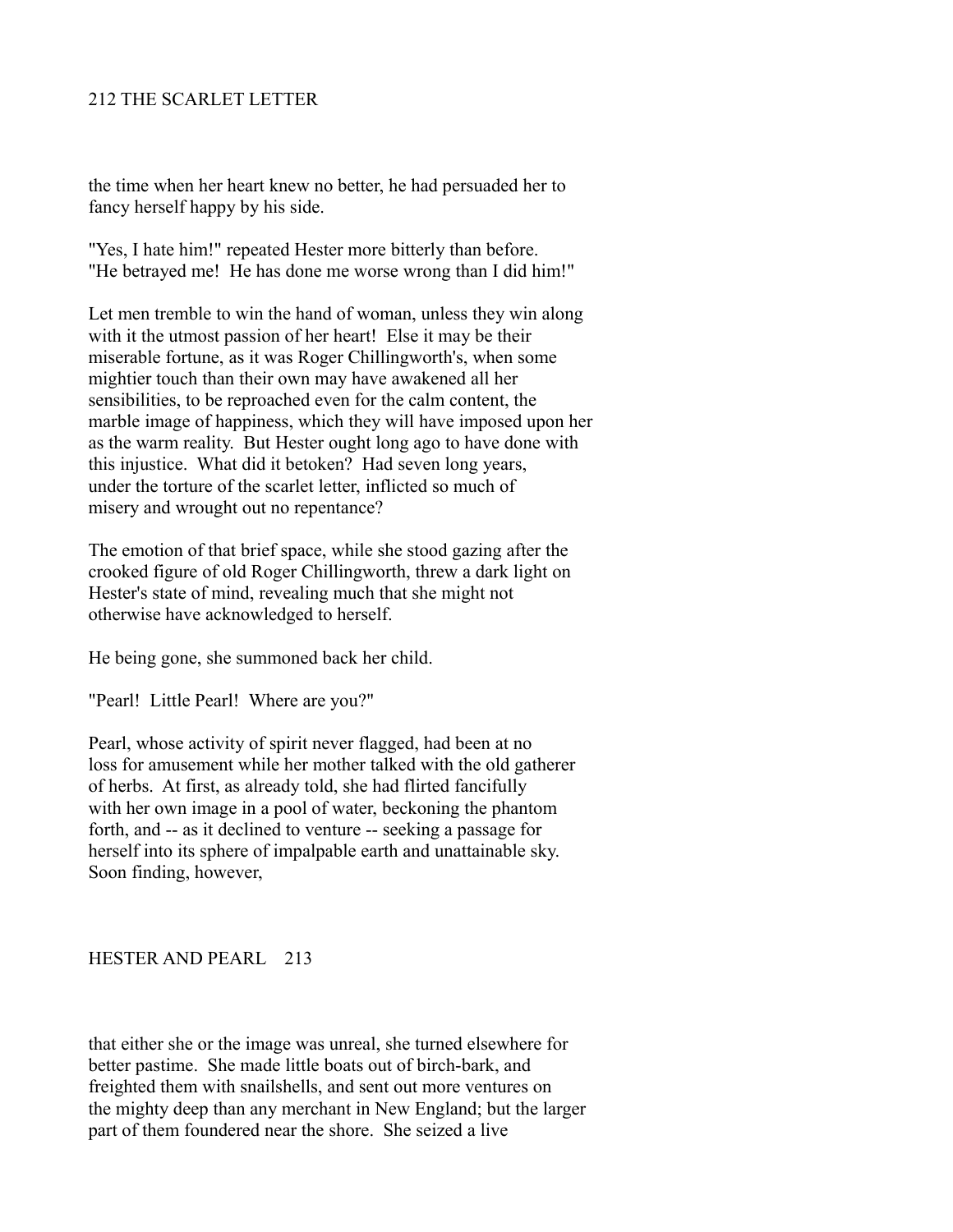horse-shoe by the tail, and made prize of several five-fingers, and laid out a jelly-fish to melt in the warm sun. Then she took up the white foam that streaked the line of the advancing tide, and threw it upon the breeze, scampering after it with winged footsteps to catch the great snowflakes ere they fell. Perceiving a flock of beach-birds that fed and fluttered along the shore, the naughty child picked up her apron full of pebbles, and, creeping from rock to rock after these small sea-fowl, displayed remarkable dexterity in pelting them. One little gray bird, with a white breast, Pearl was almost sure had been hit by a pebble, and fluttered away with a broken wing. But then the elf-child sighed, and gave up her sport, because it grieved her to have done harm to a little being that was as wild as the sea-breeze, or as wild as Pearl herself.

Her final employment was to gather seaweed of various kinds, and make herself a scarf or mantle, and a head-dress, and thus assume the aspect of a little mermaid. She inherited her mother's gift for devising drapery and costume. As the last touch to her mermaid's garb, Pearl took some eel-grass and imitated, as best she could, on her own bosom the decoration with which she was so familiar on her mother's. A letter -- the letter A -- but freshly

# 214 THE SCARLET LETTER

green instead of scarlet. The child bent her chin upon her breast, and contemplated this device with strange interest, even as if the one only thing for which she had been sent into the world was to make out its hidden import.

"I wonder if mother will ask me what it means?" thought Pearl.

Just then she heard her mother's voice, and, flitting along as lightly as one of the little sea-birds, appeared before Hester Prynne dancing, laughing, and pointing her finger to the ornament upon her bosom.

"My little Pearl," said Hester, after a moment's silence, "the green letter, and on thy childish bosom, has no purport. But dost thou know, my child, what this letter means which thy mother is doomed to wear?"

"Yes, mother," said the child. "It is the great letter A. Thou hast taught me in the horn-book. "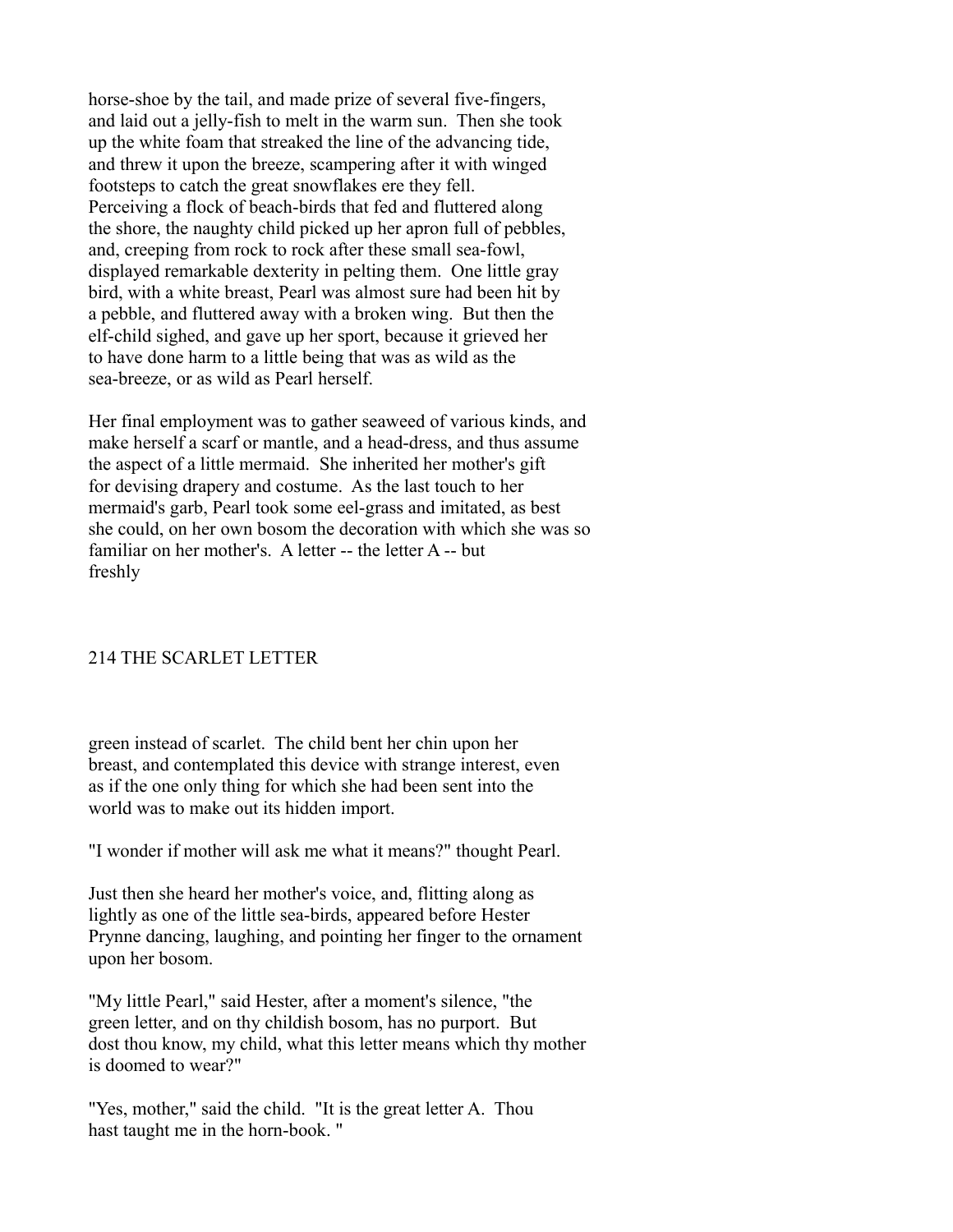Hester looked steadily into her little face; but though there was that singular expression which she had so often remarked in her black eyes, she could not satisfy herself whether Pearl really attached any meaning to the symbol. She felt a morbid desire to ascertain the point.

"Dost thou know, child, wherefore thy mother wears this letter?"

"Truly do I!" answered Pearl, looking brightly into her mother's face. "It is for the same reason that the minister keeps his hand over his heart!"

"And what reason is that?" asked Hester, half smiling at the absurd incongruity of the child's observation; but on second thoughts turning pale.

HESTER AND PEARL 215

"What has the letter to do with any heart save mine?"

"Nay, mother, I have told all I know," said Pearl, more seriously than she was wont to speak. "Ask yonder old man whom thou hast been talking with, -- it may be he can tell. But in good earnest now, mother dear, what does this scarlet letter mean? -- and why dost thou wear it on thy bosom? -- and why does the minister keep his hand over his heart?"

She took her mother's hand in both her own, and gazed into her eyes with an earnestness that was seldom seen in her wild and capricious character. The thought occurred to Hester, that the child might really be seeking to approach her with childlike confidence, and doing what she could, and as intelligently as she knew how, to establish a meeting-point of sympathy. It showed Pearl in an unwonted aspect Heretofore, the mother, while loving her child with the intensity of a sole affection, had schooled herself to hope for little other return than the waywardness of an April breeze, which spends its time in airy sport, and has its gusts of inexplicable passion, and is petulant in its best of moods, and chills oftener than caresses you, when you take it to your bosom; in requital of which misdemeanours it will sometimes, of its own vague purpose, kiss your cheek with a kind of doubtful tenderness, and play gently with your hair, and then be gone about its other idle business, leaving a dreamy pleasure at your heart. And this, moreover, was a mother's estimate of the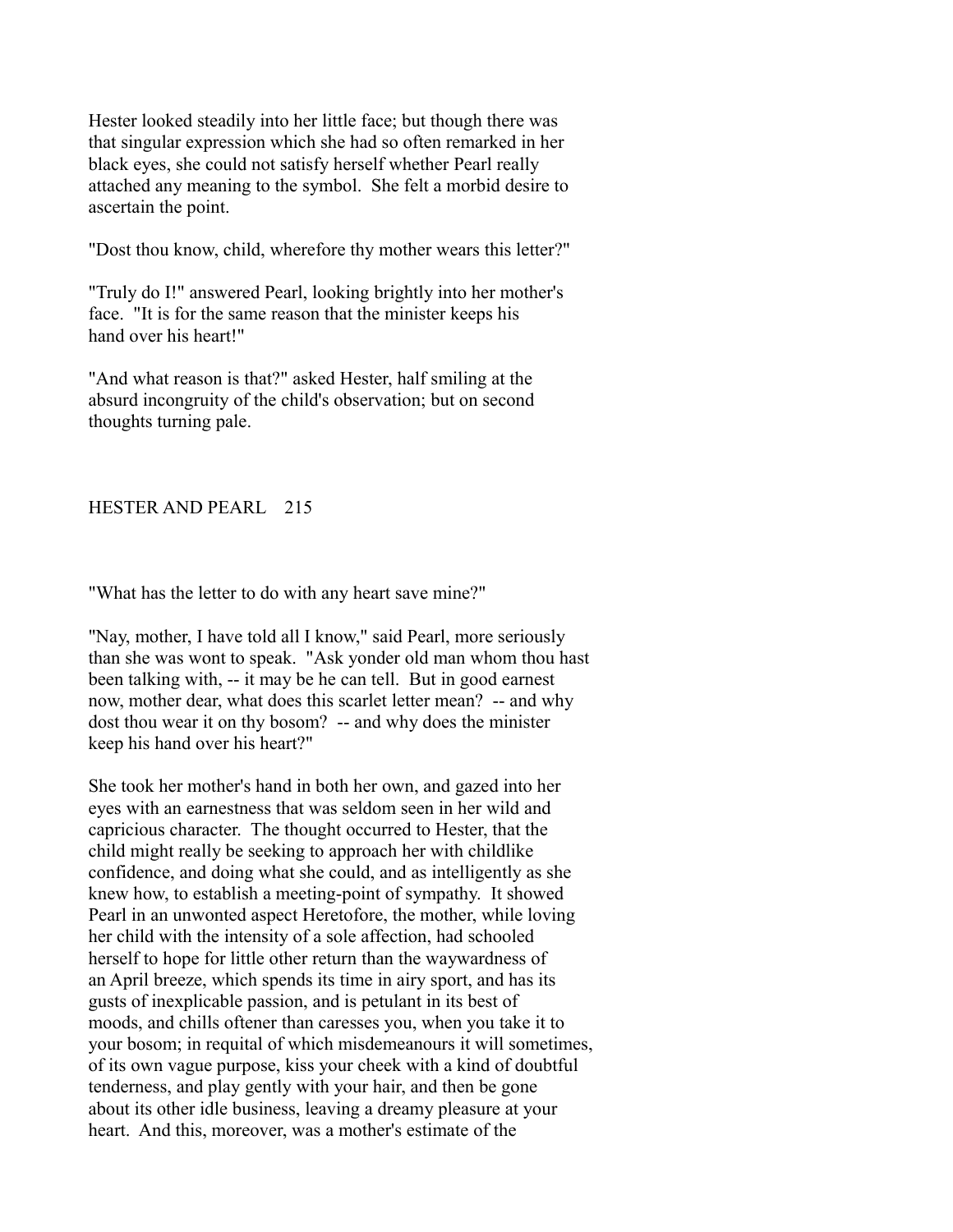child's disposition. Any other observer might have seen few but unamiable traits, and have given them a far darker colouring. But now the idea came

## 216 THE SCARLET LETTER

strongly into Hester's mind, that Pearl, with her remarkable precocity and acuteness, might already have approached the age when she could have been made a friend, and intrusted with as much of her mother's sorrows as could be imparted, without irreverence either to the parent or the child. In the little chaos of Pearl's character there might be seen emerging and could have been from the very first -- the steadfast principles of an unflinching courage -- an uncontrollable will -- sturdy pride, which might be disciplined into self-respect -- and a bitter scorn of many things which, when examined, might be found to have the taint of falsehood in them. She possessed affections, too, though hitherto acrid and disagreeable, as are the richest flavours of unripe fruit. With all these sterling attributes, thought Hester, the evil which she inherited from her mother must be great indeed, if a noble woman do not grow out of this elfish child.

Pearl's inevitable tendency to hover about the enigma of the scarlet letter seemed an innate quality of her being. From the earliest epoch of her conscious life, she had entered upon this as her appointed mission. Hester had often fancied that Providence had a design of justice and retribution, in endowing the child with this marked propensity; but never, until now, had she bethought herself to ask, whether, linked with that design, there might not likewise be a purpose of mercy and beneficence. If little Pearl were entertained with faith and trust, as a spirit messenger no less than an earthly child, might it not be her errand to soothe away the sorrow that lay cold in her mother's heart, and converted it

### HESTER AND PEARL 217

into a tomb? -- and to help her to overcome the passion, once so wild, and even yet neither dead nor asleep, but only imprisoned within the same tomb-like heart?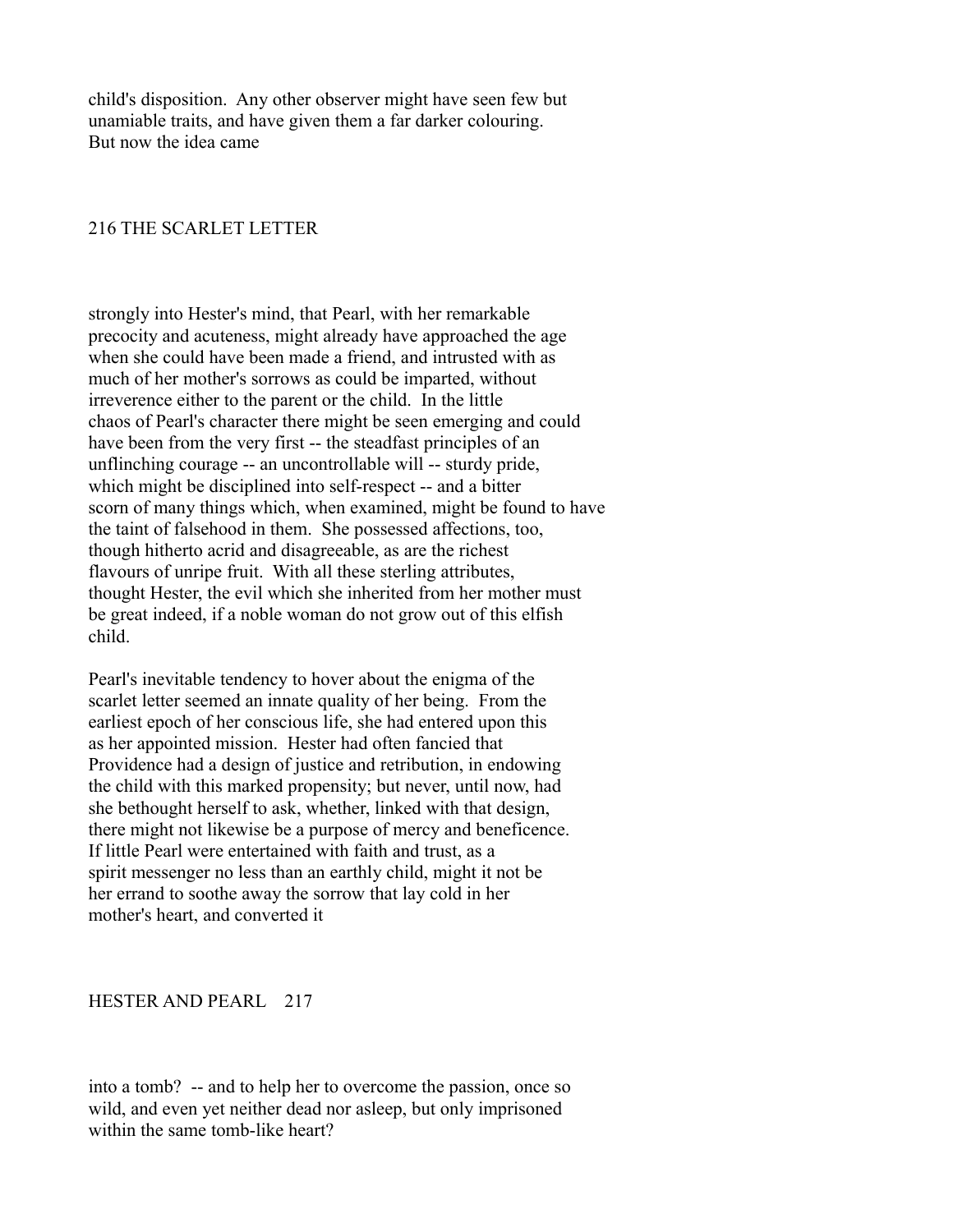Such were some of the thoughts that now stirred in Hester's mind, with as much vivacity of impression as if they had actually been whispered into her ear. And there was little Pearl, all this while, holding her mother's hand in both her own, and turning her face upward, while she put these searching questions, once and again, and still a third time.

"What does the letter mean, mother? and why dost thou wear it? and why does the minister keep his hand over his heart?"

"What shall I say?" thought Hester to herself. "No! if this be the price of the child's sympathy, I cannot pay it. "

Then she spoke aloud --

"Silly Pearl," said she, "what questions are these? There are many things in this world that a child must not ask about. What know I of the minister's heart? And as for the scarlet letter, I wear it for the sake of its gold thread. "

In all the seven bygone years, Hester Prynne had never before been false to the symbol on her bosom. It may be that it was the talisman of a stern and severe, but yet a guardian spirit, who now forsook her; as recognising that, in spite of his strict watch over her heart, some new evil had crept into it, or some old one had never been expelled. As for little Pearl, the earnestness soon passed out of her face.

But the child did not see fit to let the matter drop. Two or three times, as her mother and she went

# 218 THE SCARLET LETTER

homeward, and as often at supper-time, and while Hester was putting her to bed, and once after she seemed to be fairly asleep, Pearl looked up, with mischief gleaming in her black eyes.

"Mother," said she, "what does the scarlet letter mean?"

And the next morning, the first indication the child gave of being awake was by popping up her head from the pillow, and making that other enquiry, which she had so unaccountably connected with her investigations about the scarlet letter --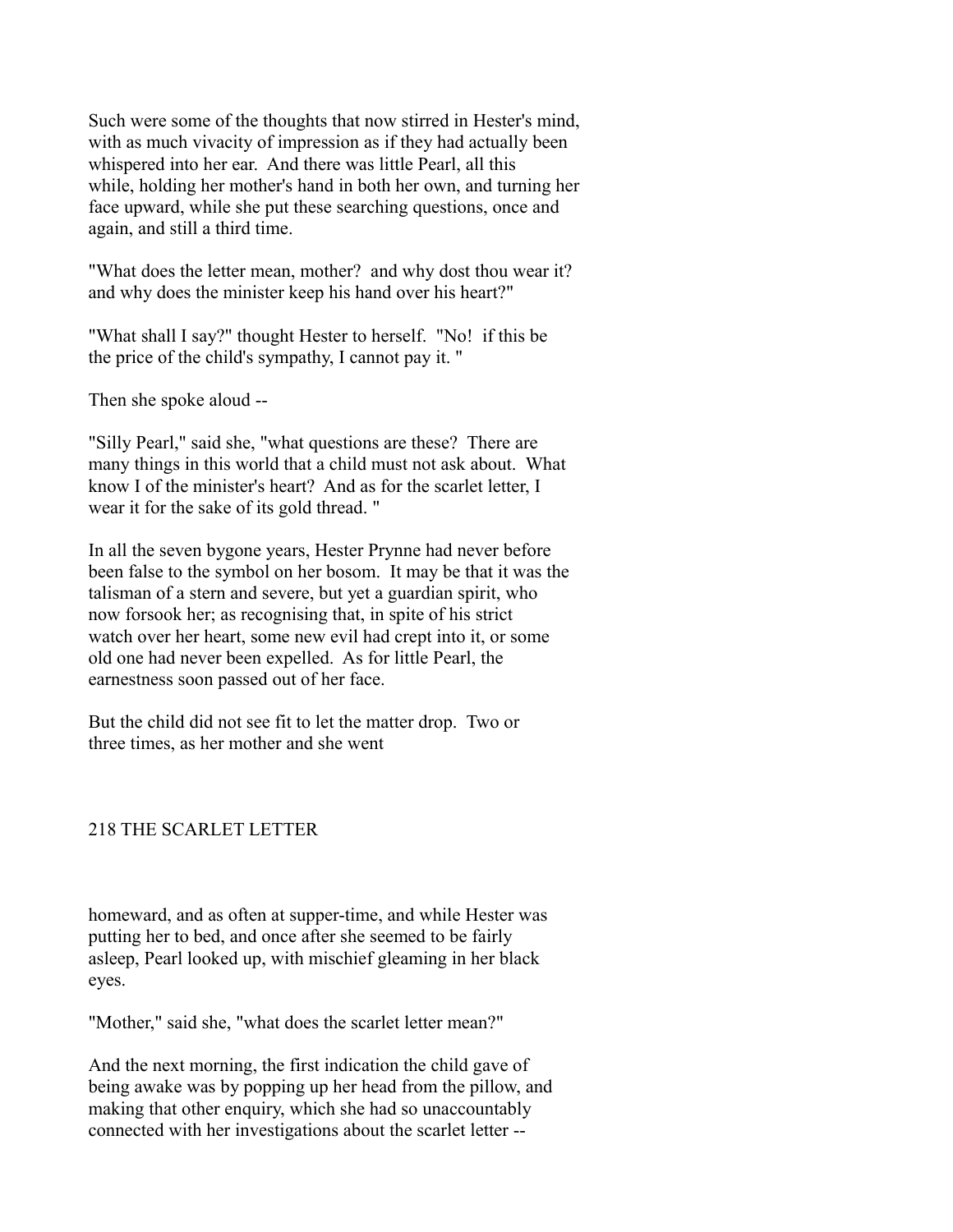"Mother! Mother Why does the minister keep his hand over his heart?"

"Hold thy tongue, naughty child!" answered her mother, with an asperity that she had never permitted to herself before. "Do not tease me; else I shall put thee into the dark closet!"

XVI.

# A FOREST WALK

Hester Prynne remained constant in her resolve to make known to Mr. Dimmesdale, at whatever risk of present pain or ulterior consequences, the true character of the man who had crept into his intimacy. For several days, however, she vainly sought an opportunity of addressing him in some of the meditative walks which she knew him to be in the habit of taking along the shores of the Peninsula, or on the wooded hills of the neighbouring country. There would have been no scandal, indeed, nor peril to the holy whiteness of the clergyman's good fame, had she visited him in his own study, where many a penitent, ere now, had confessed sins of perhaps as deep a dye as the one betokened by the scarlet letter. But, partly that she dreaded the secret or undisguised interference of old Roger Chillingworth, and partly that her conscious heart imparted suspicion where none could have been felt, and partly that both the minister and she would need the whole wide world to breathe in, while they talked together - for all these reasons Hester never thought of meeting him in any narrower privacy than beneath the open sky.

At last, while attending a sick chamber, whither the Rev. Mr. Dimmesdale had been summoned

## 220 THE SCARLET LETTER

to make a prayer, she learnt that he had gone, the day before, to visit the Apostle Eliot, among his Indian converts. He would probably return by a certain hour in the afternoon of the morrow.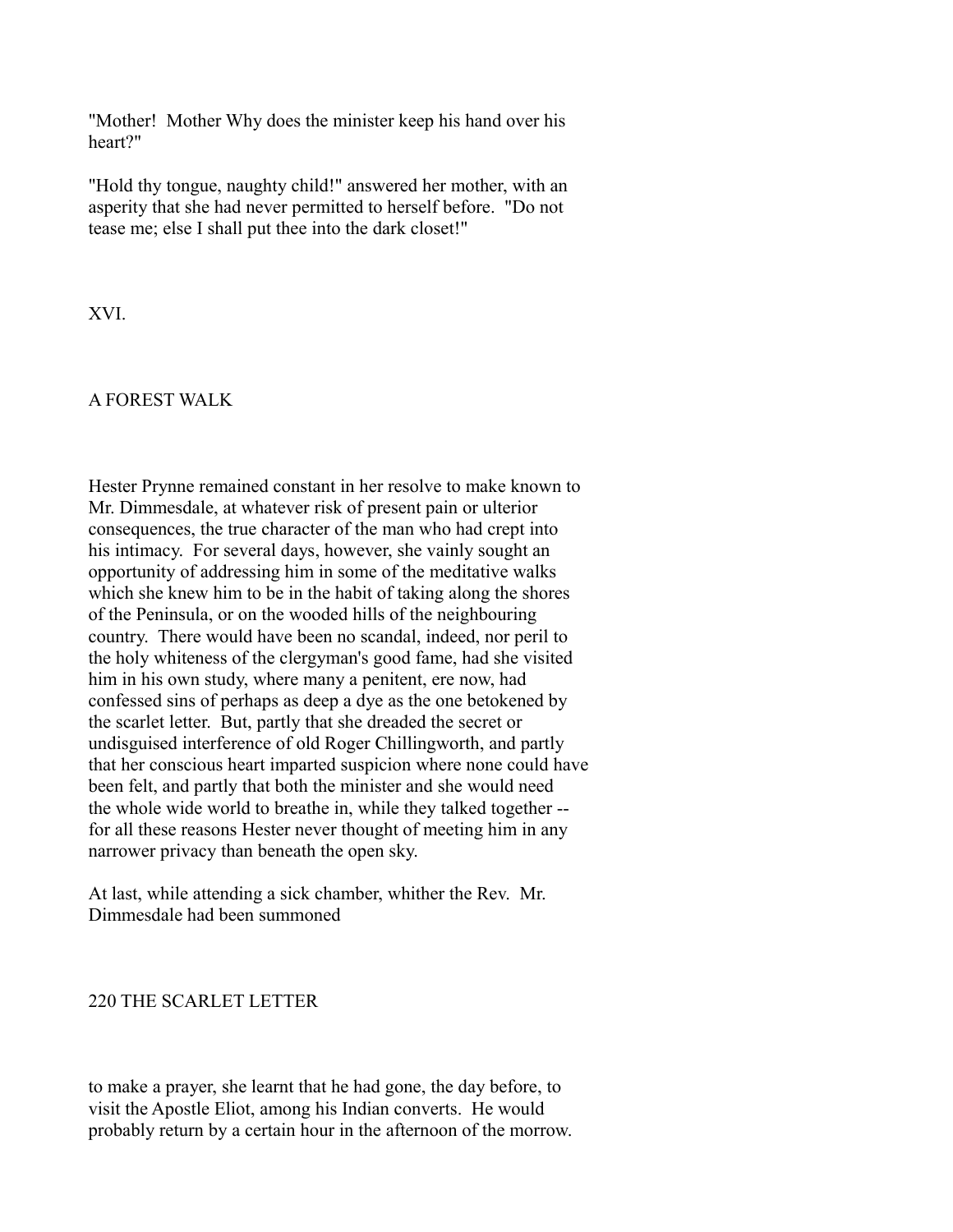Betimes, therefore, the next day, Hester took little Pearl -- who was necessarily the companion of all her mother's expeditions, however inconvenient her presence -- and set forth.

The road, after the two wayfarers had crossed from the Peninsula to the mainland, was no other than a foot-path. It straggled onward into the mystery of the primeval forest. This hemmed it in so narrowly, and stood so black and dense on either side, and disclosed such imperfect glimpses of the sky above, that, to Hester's mind, it imaged not amiss the moral wilderness in which she had so long been wandering. The day was chill and sombre. Overhead was a gray expanse of cloud, slightly stirred, however, by a breeze; so that a gleam of flickering sunshine might now and then be seen at its solitary play along the path. This flitting cheerfulness was always at the further extremity of some long vista through the forest. The sportive sunlight -- feebly sportive, at best, in the predominant pensiveness of the day and scene -- withdrew itself as they came nigh, and left the spots where it had danced the drearier, because they had hoped to find them bright.

"Mother," said little Pearl, the sunshine does not love you. It runs away and hides itself, because it is afraid of something on your bosom. Now, see! There it is, playing a good way off. Stand you here, and let me run and catch it. I am but a child. It will not flee from me -- for I wear nothing on my bosom yet!"

A FOREST WALK 221

"Nor ever will, my child, I hope," said Hester.

"And why not, mother?" asked Pearl, stopping short, just at the beginning of her race. "Will not it come of its own accord when I am a woman grown?"

"Run away, child," answered her mother, "and catch the sunshine. It will soon be gone. "

Pearl set forth at a great pace, and as Hester smiled to perceive, did actually catch the sunshine, and stood laughing in the midst of it, all brightened by its splendour, and scintillating with the vivacity excited by rapid motion. The light lingered about the lonely child, as if glad of such a playmate, until her mother had drawn almost nigh enough to step into the magic circle too.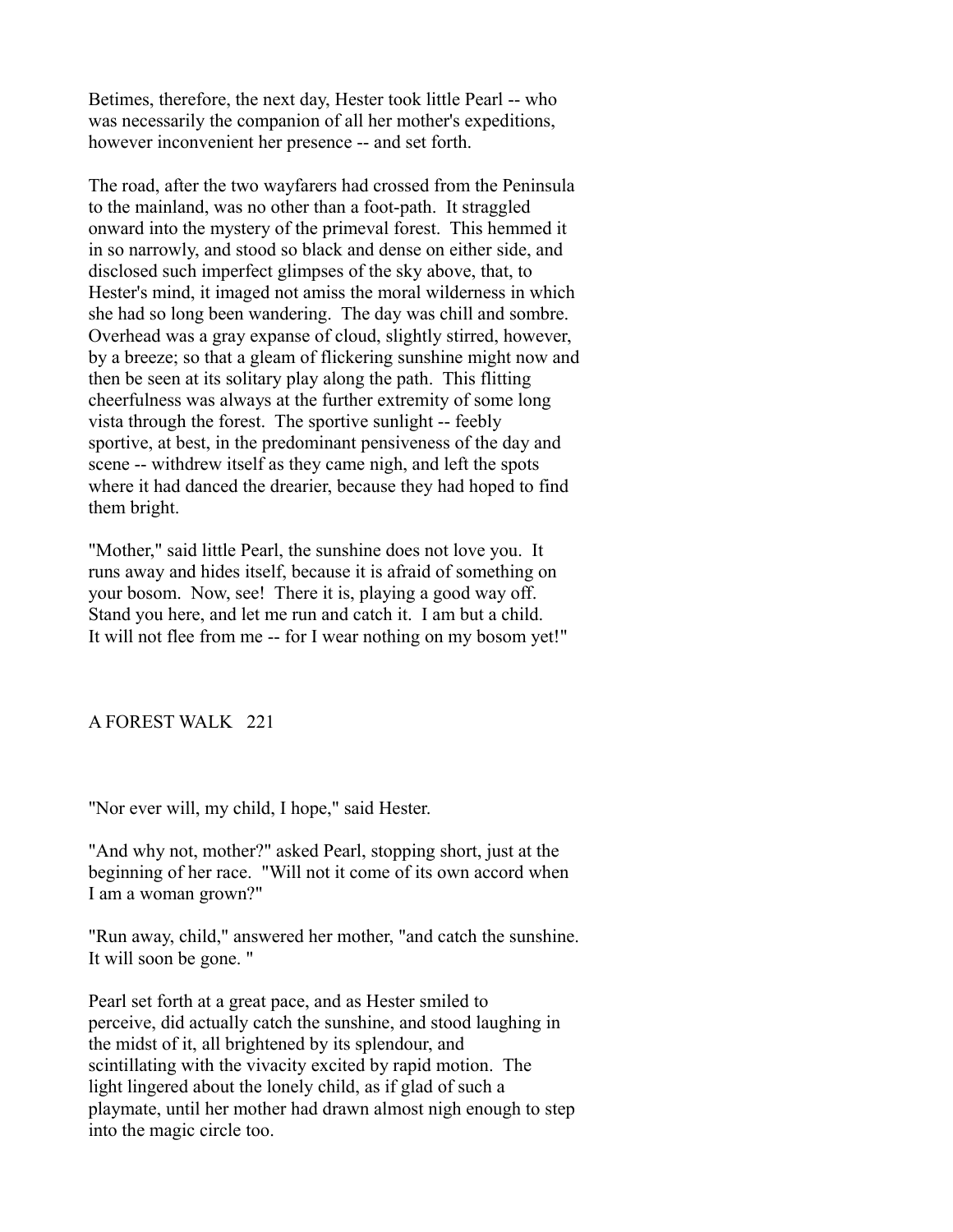"It will go now," said Pearl, shaking her head.

"See!" answered Hester, smiling; now I can stretch out my hand and grasp some of it. "

As she attempted to do so, the sunshine vanished; or, to judge from the bright expression that was dancing on Pearl's features, her mother could have fancied that the child had absorbed it into herself, and would give it forth again, with a gleam about her path, as they should plunge into some gloomier shade. There was no other attribute that so much impressed her with a sense of new and untransmitted vigour in Pearl's nature, as this never failing vivacity of spirits: she had not the disease of sadness, which almost all children, in these latter days, inherit, with the scrofula, from the troubles of their ancestors. Perhaps this, too, was a disease, and but the reflex of the wild energy with which Hester had fought against her sorrows before Pearl's birth. It was certainly a

# 222 THE SCARLET LETTER

doubtful charm, imparting a hard, metallic lustre to the child's character. She wanted -- what some people want throughout life -- a grief that should deeply touch her, and thus humanise and make her capable of sympathy. But there was time enough yet for little Pearl.

"Come, my child!" said Hester, looking about her from the spot where Pearl had stood still in the sunshine -- "we will sit down a little way within the wood, and rest ourselves. "

"I am not aweary, mother," replied the little girl. "But you may sit down, if you will tell me a story meanwhile. "

"A story, child!" said Hester. "And about what?"

"Oh, a story about the Black Man," answered Pearl, taking hold of her mother's gown, and looking up, half earnestly, half mischievously, into her face.

"How he haunts this forest, and carries a book with him a big, heavy book, with iron clasps; and how this ugly Black Man offers his book and an iron pen to everybody that meets him here among the trees; and they are to write their names with their own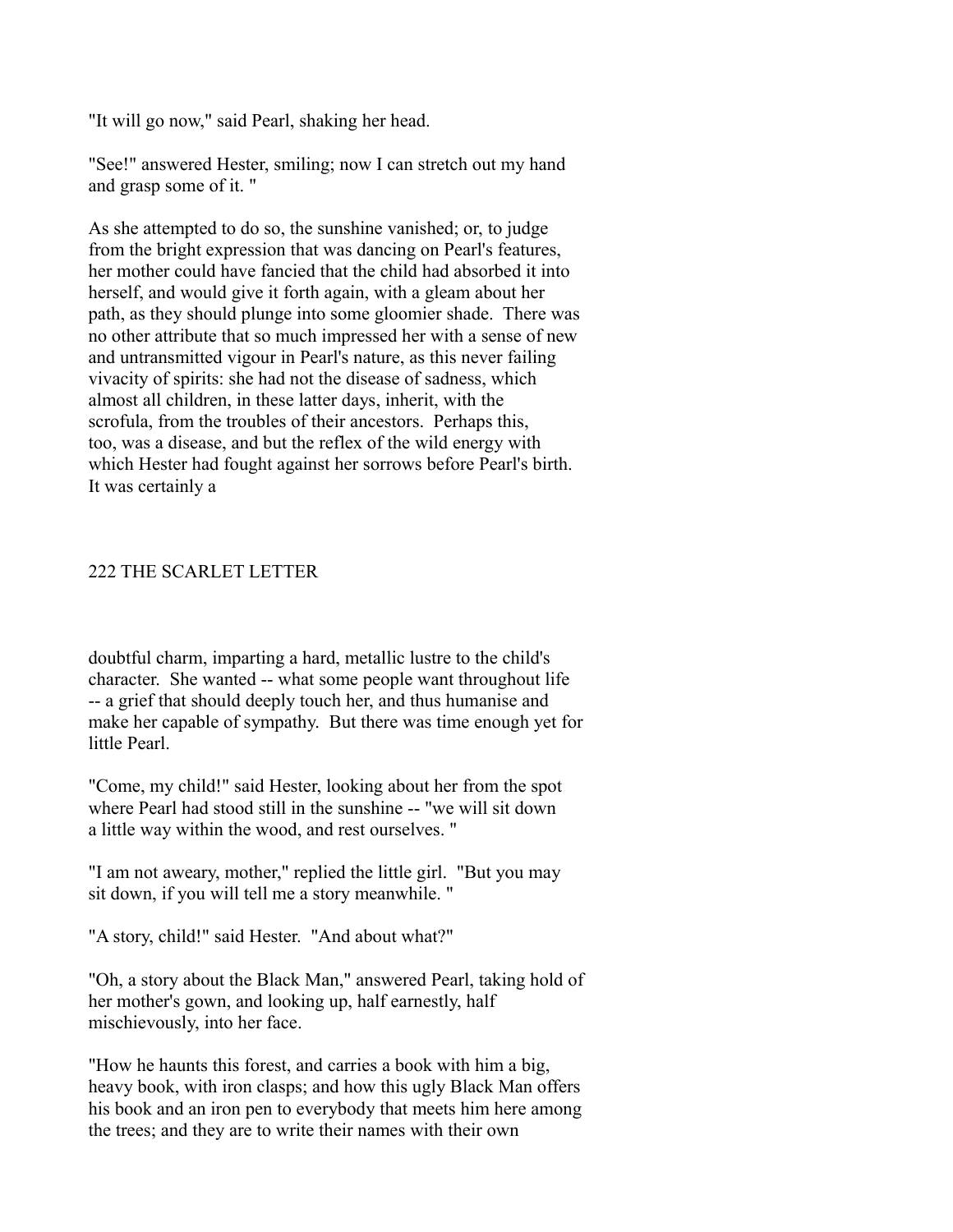blood; and then he sets his mark on their bosoms. Didst thou ever meet the Black Man, mother?"

"And who told you this story, Pearl," asked her mother, recognising a common superstition of the period.

"It was the old dame in the chimney corner, at the house where you watched last night," said the child. "But she fancied me asleep while she was talking of it. She said that a thousand and a thousand people had met him here, and had written in his

## A FOREST WALK 223

book, and have his mark on them. And that ugly tempered lady, old Mistress Hibbins, was one. And, mother, the old dame said that this scarlet letter was the Black Man's mark on thee, and that it glows like a red flame when thou meetest him at midnight, here in the dark wood. Is it true, mother? And dost thou go to meet him in the nighttime?"

"Didst thou ever awake and find thy mother gone?" asked Hester.

"Not that I remember," said the child. "If thou fearest to leave me in our cottage, thou mightest take me along with thee. I would very gladly go! But, mother, tell me now! Is there such a Black Man? And didst thou ever meet him? And is this his mark?"

"Wilt thou let me be at peace, if I once tell thee?" asked her mother.

"Yes, if thou tellest me all," answered Pearl.

"Once in my life I met the Black Man!" said her mother. This scarlet letter is his mark!"

Thus conversing, they entered sufficiently deep into the wood to secure themselves from the observation of any casual passenger along the forest track. Here they sat down on a luxuriant heap of moss; which at some epoch of the preceding century, had been a gigantic pine, with its roots and trunk in the darksome shade, and its head aloft in the upper atmosphere It was a little dell where they had seated themselves, with a leaf-strewn bank rising gently on either side, and a brook flowing through the midst, over a bed of fallen and drowned leaves. The trees impending over it had flung down great branches from time to time, which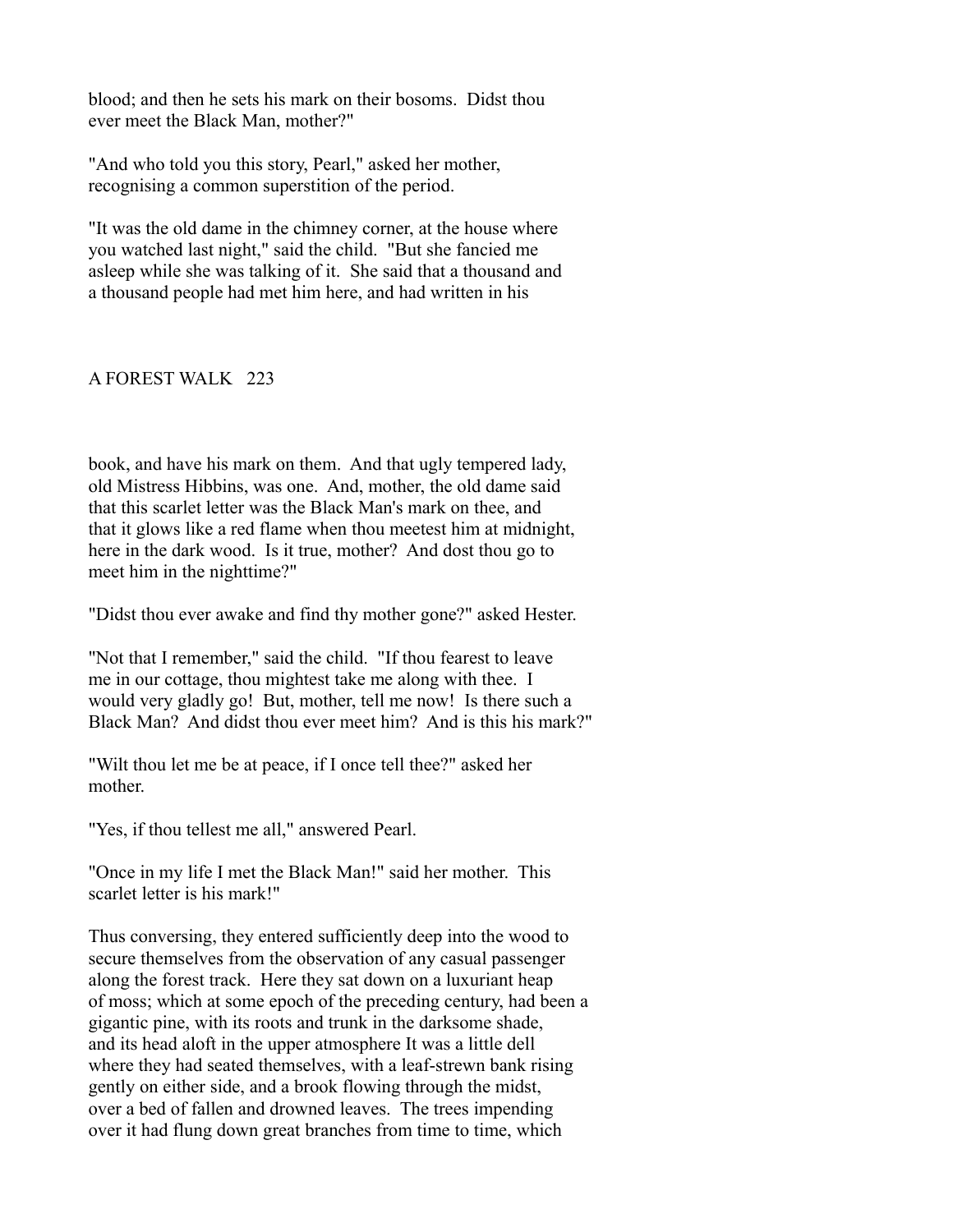## 224 THE SCARLET LETTER

compelled it to form eddies and black depths at some points; while, in its swifter and livelier passages there appeared a channel-way of pebbles, and brown, sparkling sand. Letting the eyes follow along the course of the stream, they could catch the reflected light from its water, at some short distance within the forest, but soon lost all traces of it amid the bewilderment of tree-trunks and underbush, and here and there a huge rock covered over with gray lichens. All these giant trees and boulders of granite seemed intent on making a mystery of the course of this small brook; fearing, perhaps, that, with its never-ceasing loquacity, it should whisper tales out of the heart of the old forest whence it flowed, or mirror its revelations on the smooth surface of a pool. Continually, indeed, as it stole onward, the streamlet kept up a babble, kind, quiet, soothing, but melancholy, like the voice of a young child that was spending its infancy without playfulness, and knew not how to be merry among sad acquaintance and events of sombre hue.

"Oh, brook! Oh, foolish and tiresome little brook!" cried Pearl, after listening awhile to its talk, "Why art thou so sad? Pluck up a spirit, and do not be all the time sighing and murmuring!"

But the brook, in the course of its little lifetime among the forest trees, had gone through so solemn an experience that it could not help talking about it, and seemed to have nothing else to say. Pearl resembled the brook, inasmuch as the current of her life gushed from a well-spring as mysterious, and had flowed through scenes shadowed as heavily with gloom. But, unlike the little stream, she

A FOREST WALK 225

danced and sparkled, and prattled airily along her course.

"What does this sad little brook say, mother? inquired she.

"If thou hadst a sorrow of thine own, the brook might tell thee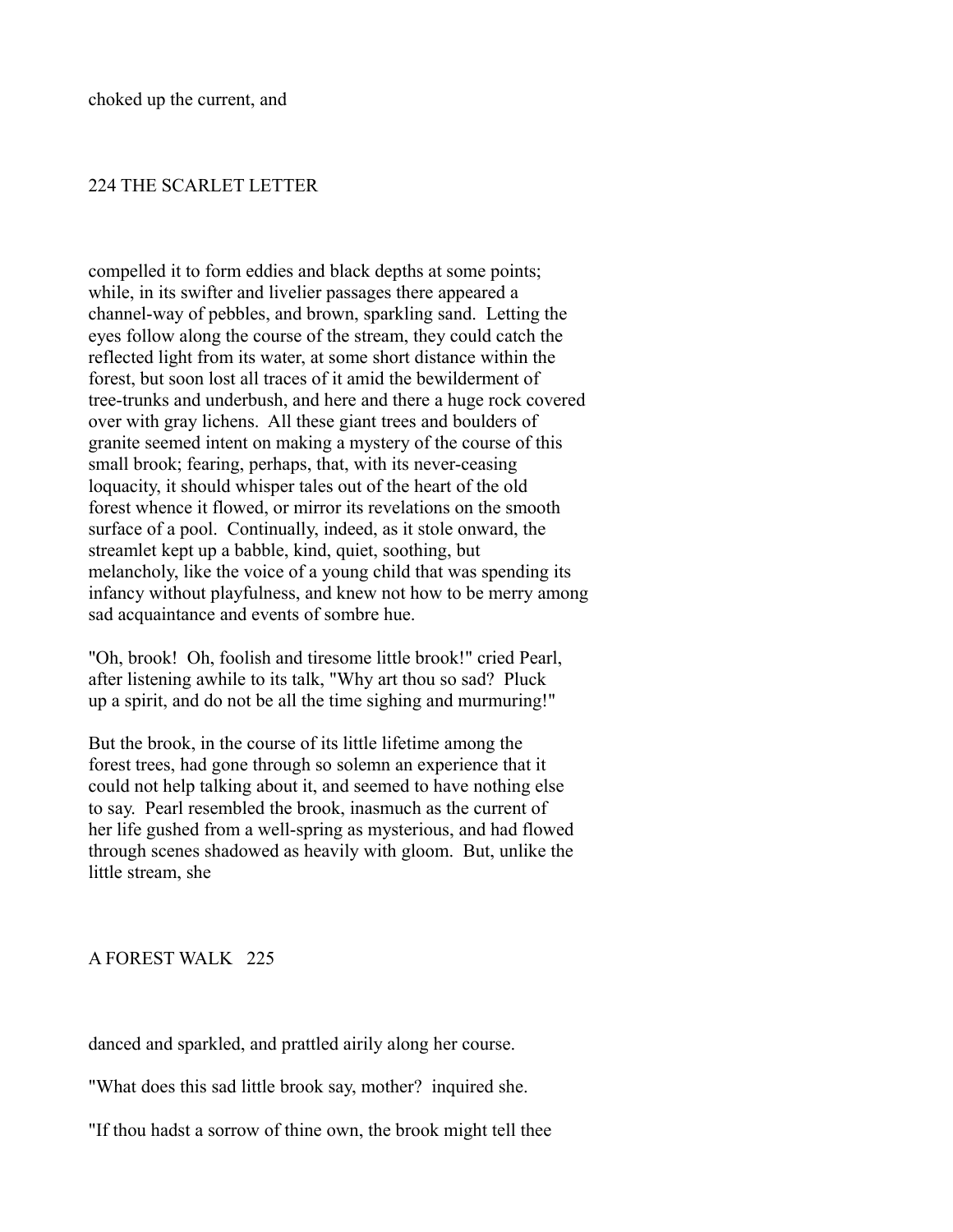of it," answered her mother, "even as it is telling me of mine. But now, Pearl, I hear a footstep along the path, and the noise of one putting aside the branches. I would have thee betake thyself to play, and leave me to speak with him that comes yonder,"

"Is it the Black Man?" asked Pearl.

"Wilt thou go and play, child?" repeated her mother, "But do not stray far into the wood. And take heed that thou come at my first call. "

"Yes, mother," answered Pearl, "But if it be the Black Man, wilt thou not let me stay a moment, and look at him, with his big book under his arm?"

"Go, silly child!" said her mother impatiently. "It is no Black Man! Thou canst see him now, through the trees. It is the minister!"

"And so it is!" said the child. "And, mother, he has his hand over his heart! Is it because, when the minister wrote his name in the book, the Black Man set his mark in that place? But why does he not wear it outside his bosom, as thou dost, mother?"

"Go now, child, and thou shalt tease me as thou wilt another time," cried Hester Prynne. "But do not stray far. Keep where thou canst hear the babble of the brook. "

The child went singing away, following up the current of the brook, and striving to mingle a more

# 226 THE SCARLET LETTER

lightsome cadence with its melancholy voice. But the little stream would not be comforted, and still kept telling its unintelligible secret of some very mournful mystery that had happened -- or making a prophetic lamentation about something that was yet to happen -- within the verge of the dismal forest. So Pearl, who had enough of shadow in her own little life, chose to break off all acquaintance with this repining brook. She set herself, therefore, to gathering violets and wood-anemones, and some scarlet columbines that she found growing in the crevice of a high rock.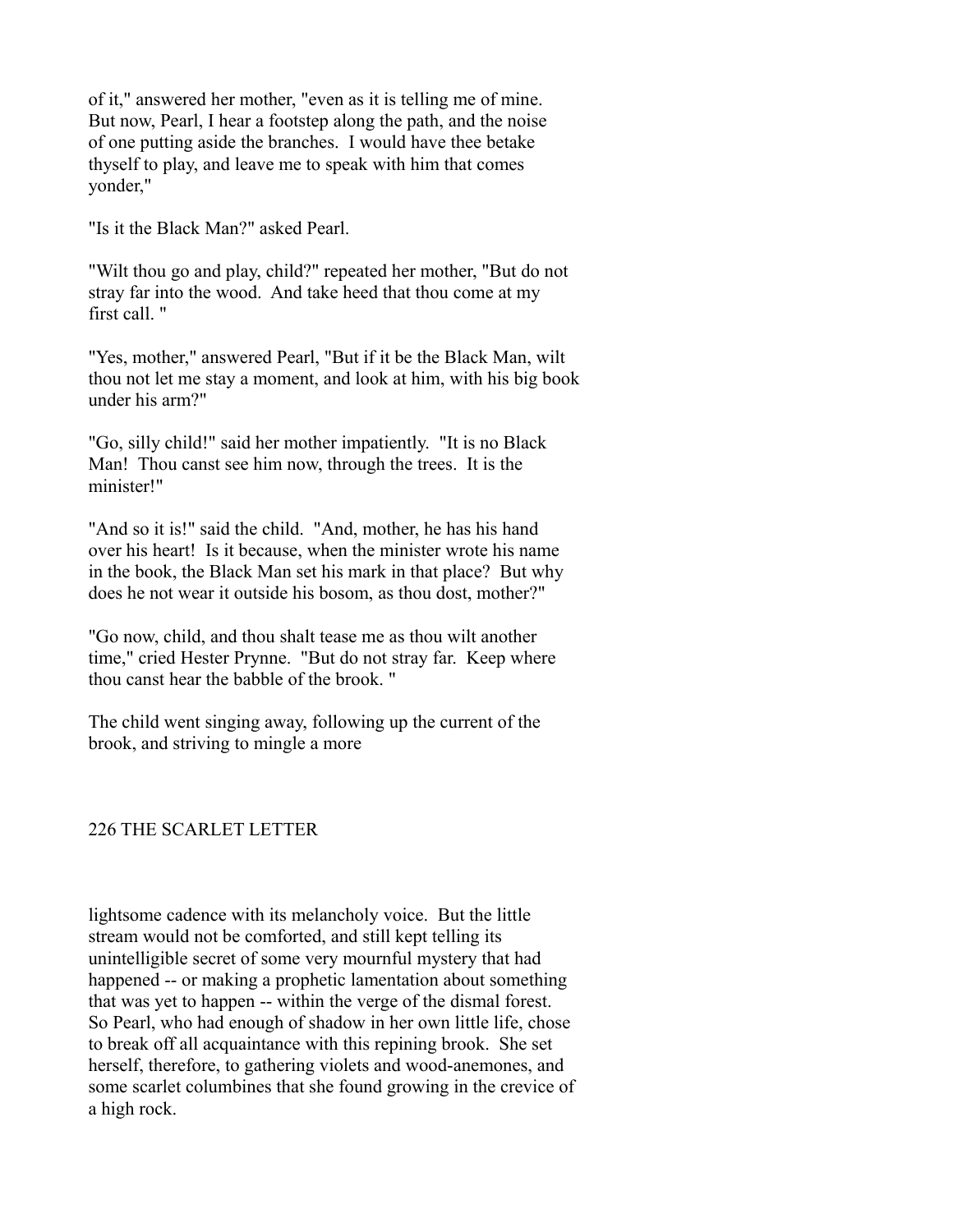When her elf-child had departed, Hester Prynne made a step or two towards the track that led through the forest, but still remained under the deep shadow of the trees. She beheld the minister advancing along the path entirely alone, and leaning on a staff which he had cut by the wayside. He looked haggard and feeble, and betrayed a nerveless despondency in his air, which had never so remarkably characterised him in his walks about the settlement, nor in any other situation where he deemed himself liable to notice. Here it was wofully visible, in this intense seclusion of the forest, which of itself would have been a heavy trial to the spirits. There was a listlessness in his gait, as if he saw no reason for taking one step further, nor felt any desire to do so, but would have been glad, could he be glad of anything, to fling himself down at the root of the nearest tree, and lie there passive for evermore. The leaves might bestrew him, and the soil gradually accumulate and form a little hillock over his frame, no matter

A FOREST WALK 227

whether there were life in it or no. Death was too definite an object to be wished for or avoided.

To Hester's eye, the Reverend Mr. Dimmesdale exhibited no symptom of positive and vivacious suffering, except that, as little Pearl had remarked, he kept his hand over his heart.

XVII.

# THE PASTOR AND HIS PARISHIONER

Slowly as the minister walked, he had almost gone by before Hester Prynne could gather voice enough to attract his observation. At length she succeeded.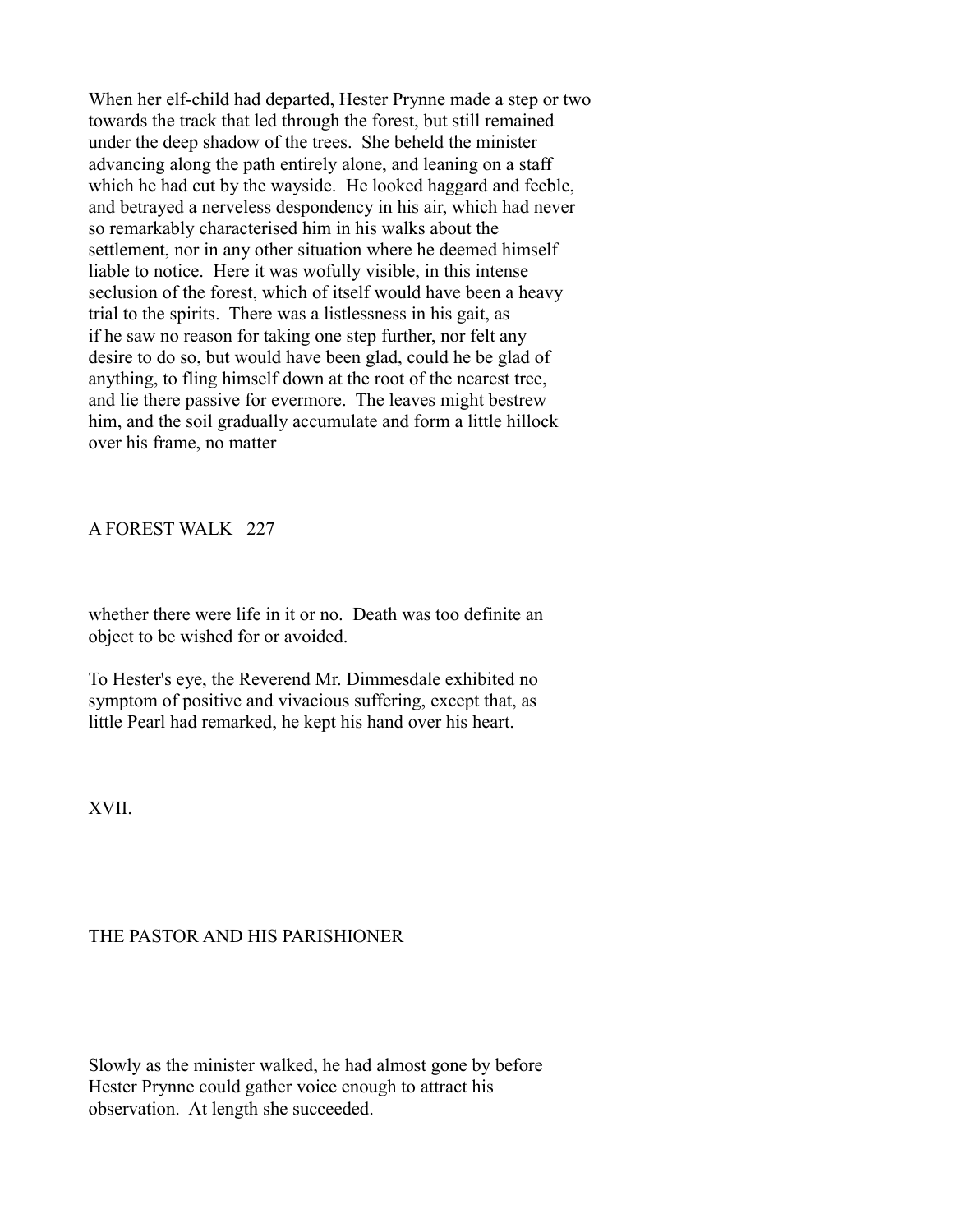"Arthur Dimmesdale!" she said, faintly at first, then louder, but hoarsely -- "Arthur Dimmesdale!"

"Who speaks?" answered the minister. Gathering himself quickly up, he stood more erect, like a man taken by surprise in a mood to which he was reluctant to have witnesses. Throwing his eyes anxiously in the direction of the voice, he indistinctly beheld a form under the trees, clad in garments so sombre, and so little relieved from the gray twilight into which the clouded sky and the heavy foliage had darkened the noontide, that he knew not whether it were a woman or a shadow. It may be that his pathway through life was haunted thus by a spectre that had stolen out from among his thoughts.

He made a step nigher, and discovered the scarlet letter.

"Hester! Hester Prynne!', said he; "is it thou? Art thou in life?"

"Even so. " she answered. "In such life as has

# THE PASTOR AND HIS PARISHIONER 229

been mine these seven years past! And thou, Arthur Dimmesdale, dost thou yet live?"

It was no wonder that they thus questioned one another's actual and bodily existence, and even doubted of their own. So strangely did they meet in the dim wood that it was like the first encounter in the world beyond the grave of two spirits who had been intimately connected in their former life, but now stood coldly shuddering in mutual dread, as not yet familiar with their state, nor wonted to the companionship of disembodied beings. Each a ghost, and awe-stricken at the other ghost. They were awe-stricken likewise at themselves, because the crisis flung back to them their consciousness, and revealed to each heart its history and experience, as life never does, except at such breathless epochs. The soul beheld its features in the mirror of the passing moment. It was with fear, and tremulously, and, as it were, by a slow, reluctant necessity, that Arthur Dimmesdale put forth his hand, chill as death, and touched the chill hand of Hester Prynne. The grasp, cold as it was, took away what was dreariest in the interview. They now felt themselves, at least, inhabitants of the same sphere.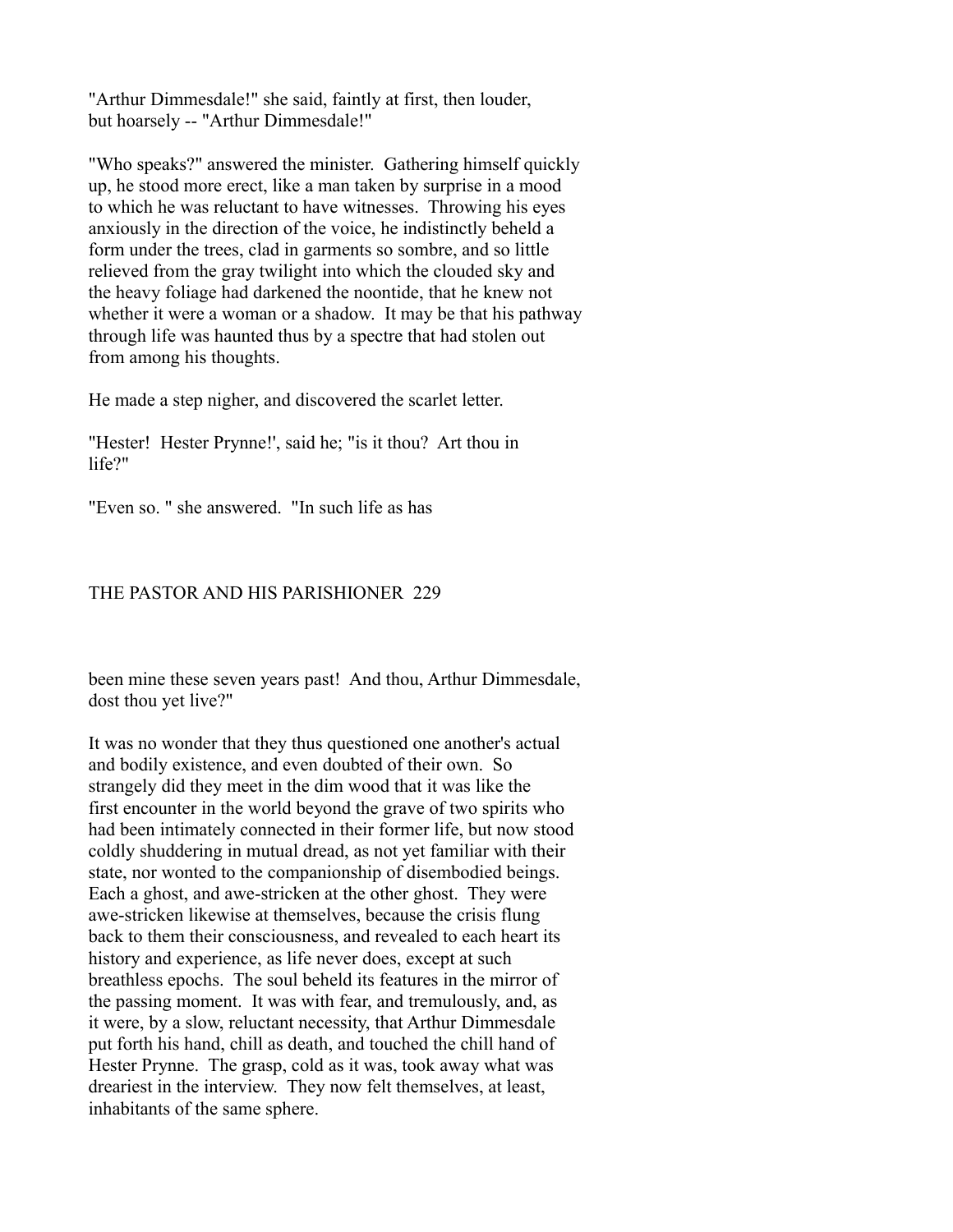Without a word more spoken -- neither he nor she assuming the guidance, but with an unexpressed consent -- they glided back into the shadow of the woods whence Hester had emerged, and sat down on the heap of moss where she and Pearl had before been sitting. When they found voice to speak, it was at first only to utter remarks and inquiries such as any two acquaintances might have made, about the gloomy sky, the threatening storm, and, next,

# 230 THE SCARLET LETTER

the health of each. Thus they went onward, not boldly, but step by step, into the themes that were brooding deepest in their hearts. So long estranged by fate and circumstances, they needed something slight and casual to run before and throw open the doors of intercourse, so that their real thoughts might be led across the threshold.

After awhile, the minister fixed his eyes on Hester Prynne's.

"Hester," said he, "hast thou found peace?"

She smiled drearily, looking down upon her bosom.

"Hast thou?" she asked.

"None -- nothing but despair!" he answered. "What else could I look for, being what I am, and leading such a life as mine? Were I an atheist -- a man devoid of conscience -- a wretch with coarse and brutal instincts -- I might have found peace long ere now. Nay, I never should have lost it. But, as matters stand with my soul, whatever of good capacity there originally was in me, all of God's gifts that were the choicest have become the ministers of spiritual torment. Hester, I am most miserable!"

"The people reverence thee," said Hester. "And surely thou workest good among them! Doth this bring thee no comfort?"

"More misery, Hester! -- Only the more misery!" answered the clergyman with a bitter smile. "As concerns the good which I may appear to do, I have no faith in it. It must needs be a delusion. What can a ruined soul like mine effect towards the redemption of other souls? -- or a polluted soul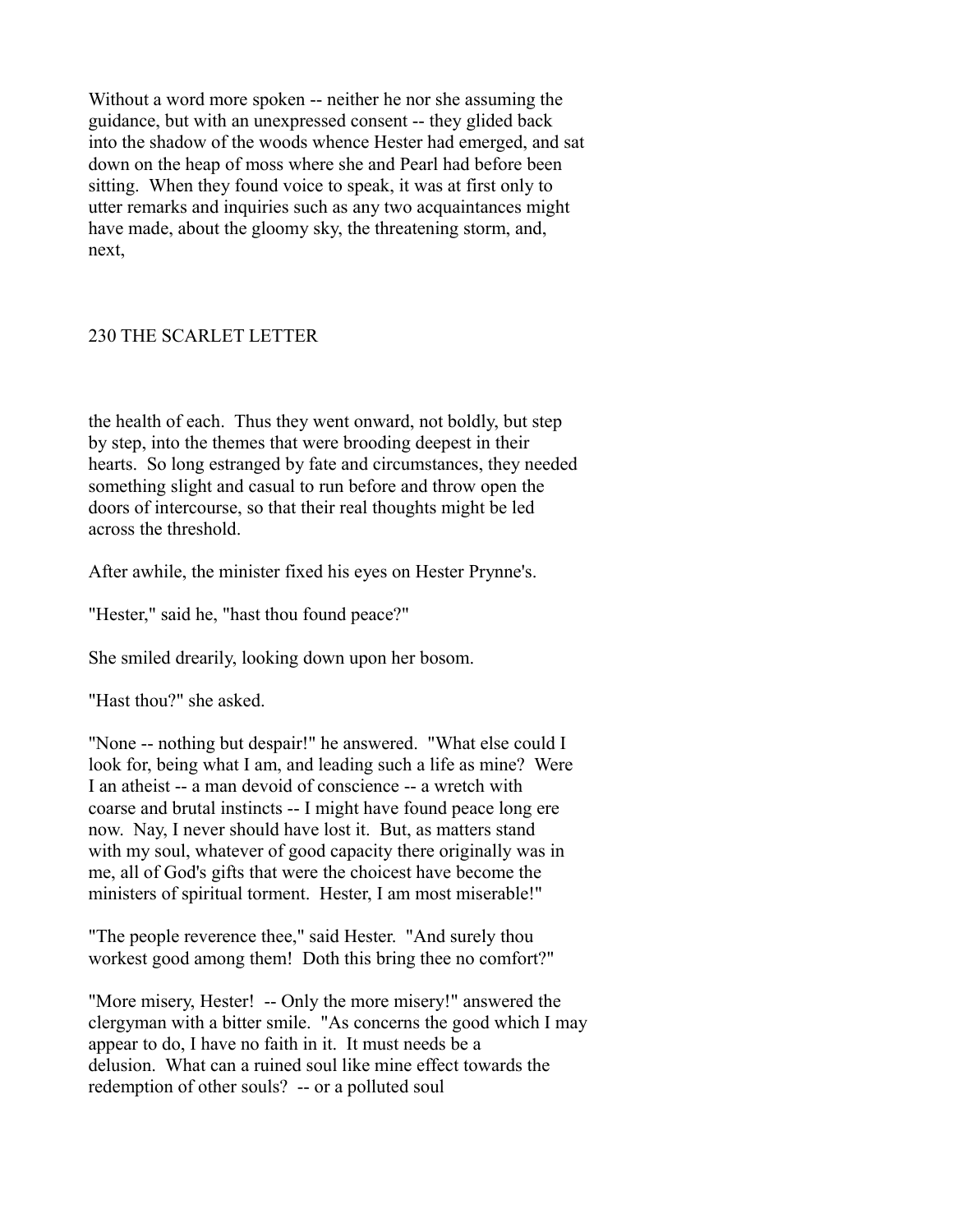# THE PASTOR AND HIS PARISHIONER 231

towards their purification? And as for the people's reverence, would that it were turned to scorn and hatred! Canst thou deem it, Hester, a consolation that I must stand up in my pulpit, and meet so many eyes turned upward to my face, as if the light of heaven were beaming from it! -- must see my flock hungry for the truth, and listening to my words as if a tongue of Pentecost were speaking! -- and then look inward, and discern the black reality of what they idolise? I have laughed, in bitterness and agony of heart, at the contrast between what I seem and what I am! And Satan laughs at it!"

"You wrong yourself in this," said Hester gently.

"You have deeply and sorely repented. Your sin is left behind you in the days long past. Your present life is not less holy, in very truth, than it seems in people's eyes. Is there no reality in the penitence thus sealed and witnessed by good works? And wherefore should it not bring you peace?"

"No, Hester -- no!" replied the clergyman. "There is no substance in it] It is cold and dead, and can do nothing for me! Of penance, I have had enough! Of penitence, there has been none! Else, I should long ago have thrown off these garments of mock holiness, and have shown myself to mankind as they will see me at the judgment-seat. Happy are you, Hester, that wear the scarlet letter openly upon your bosom! Mine burns in secret! Thou little knowest what a relief it is, after the torment of a seven years' cheat, to look into an eye that recognises me for what I am! Had I one friend -- or were it my worst enemy! -- to whom, when sickened with the praises of all other men, I could daily betake myself, and

# 232 THE SCARLET LETTER

known as the vilest of all sinners, methinks my soul might keep itself alive thereby. Even thus much of truth would save me! But now, it is all falsehood! -- all emptiness! -- all death!"

Hester Prynne looked into his face, but hesitated to speak. Yet, uttering his long-restrained emotions so vehemently as he did,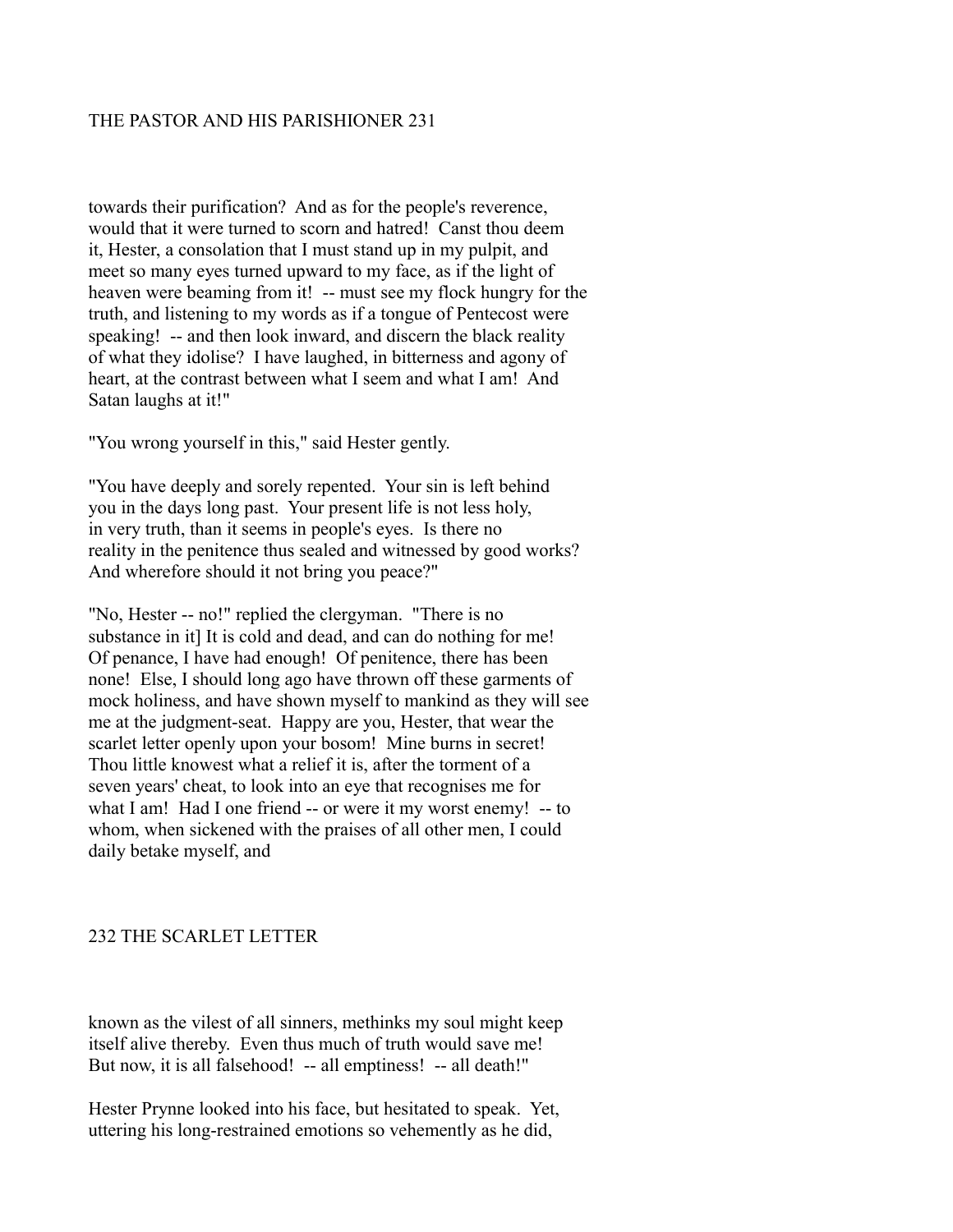his words here offered her the very point of circumstances in which to interpose what she came to say. She conquered her fears, and spoke:

"Such a friend as thou hast even now wished for," said she, "with whom to weep over thy sin, thou hast in me, the partner of it!" Again she hesitated, but brought out the words with an effort "Thou hast long had such an enemy, and dwellest with him, under the same roof!"

The minister started to his feet, gasping for breath, and clutching at his heart, as if he would have torn it out of his bosom.

"Ha! What sayest thou?" cried he. "An enemy! And under mine own roof! What mean you?"

Hester Prynne was now fully sensible of the deep injury for which she was responsible to this unhappy man, in permitting him to lie for so many years, or, indeed, for a single moment, at the mercy of one whose purposes could not be other than malevolent. The very contiguity of his enemy, beneath whatever mask the latter might conceal himself, was enough to disturb the magnetic sphere of a being so sensitive as Arthur Dimmesdale. There had been a period when Hester was less alive to this consideration; or, perhaps, in the misanthropy of her own trouble, she left the minister to bear what she might picture to

# THE PASTOR AND HIS PARISHIONER 233

herself as a more tolerable doom. But of late, since the night of his vigil, all her sympathies towards him had been both softened and invigorated. She now read his heart more accurately. She doubted not that the continual presence of Roger Chillingworth -- the secret poison of his malignity, infecting all the air about him -- and his authorised interference, as a physician, with the minister's physical and spiritual infirmities -- that these bad opportunities had been turned to a cruel purpose. By means of them, the sufferer's conscience had been kept in an irritated state, the tendency of which was, not to cure by wholesome pain, but to disorganize and corrupt his spiritual being. Its result, on earth, could hardly fail to be insanity, and hereafter, that eternal alienation from the Good and True, of which madness is perhaps the earthly type.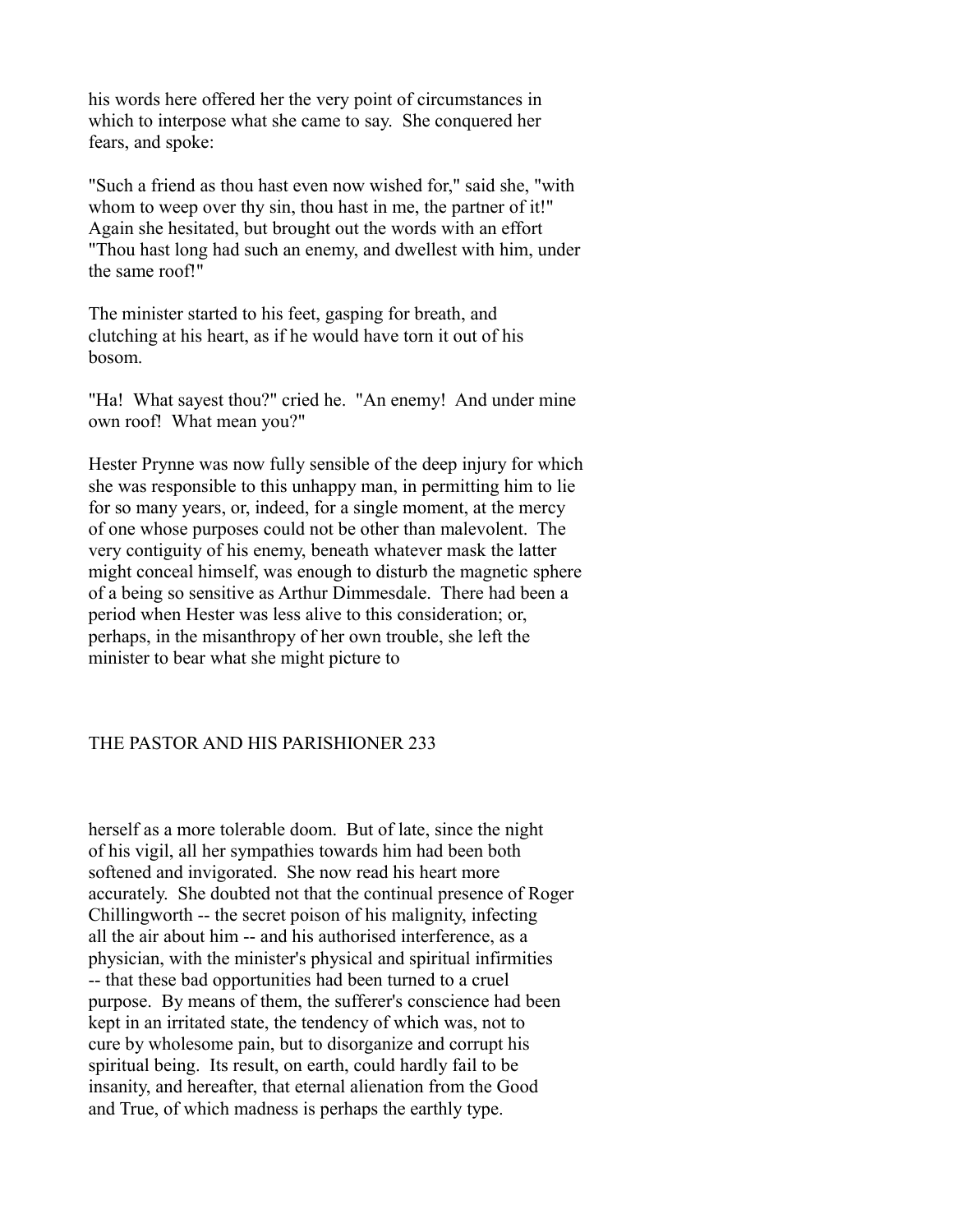Such was the ruin to which she had brought the man, once -- nay, why should we not speak it? -- still so passionately loved! Hester felt that the sacrifice of the clergyman's good name, and death itself, as she had already told Roger Chillingworth, would have been infinitely preferable to the alternative which she had taken upon herself to choose. And now, rather than have had this grievous wrong to confess, she would gladly have laid down on the forest leaves, and died there, at Arthur Dimmesdale's feet

"Oh, Arthur!" cried she, "forgive me! In all things else, I have striven to be true! Truth was the one virtue which I might have held fast, and did hold fast, through all extremity; save when thy good -- thy life -- thy fame -- were put in question!

## 234 THE SCARLET LETTER

Then I consented to a deception. But a lie is never good, even though death threaten on the other side! Dost thou not see what I would say? That old man! -- the physician! -- he whom they call Roger Chillingworth! -- he was my husband!"

The minister looked at her for an instant, with all that violence of passion, which -- intermixed in more shapes than one with his higher, purer, softer qualities -- was, in fact, the portion of him which the devil claimed, and through which he sought to win the rest. Never was there a blacker or a fiercer frown than Hester now encountered. For the brief space that it lasted, it was a dark transfiguration. But his character had been so much enfeebled by suffering, that even its lower energies were incapable of more than a temporary struggle. He sank down on the ground, and buried his face in his hands.

"I might have known it," murmured he -- "I did know it! Was not the secret told me, in the natural recoil of my heart at the first sight of him, and as often as I have seen him since? Why did I not understand? Oh, Hester Prynne, thou little, little knowest all the horror of this thing! And the shame! -- the indelicacy! -- the horrible ugliness of this exposure of a sick and guilty heart to the very eye that would gloat over it! Woman, woman, thou art accountable for this! -I cannot forgive thee!"

"Thou shalt forgive me!" cried Hester, Singing herself on the fallen leaves beside him. "Let God punish! Thou shalt forgive!"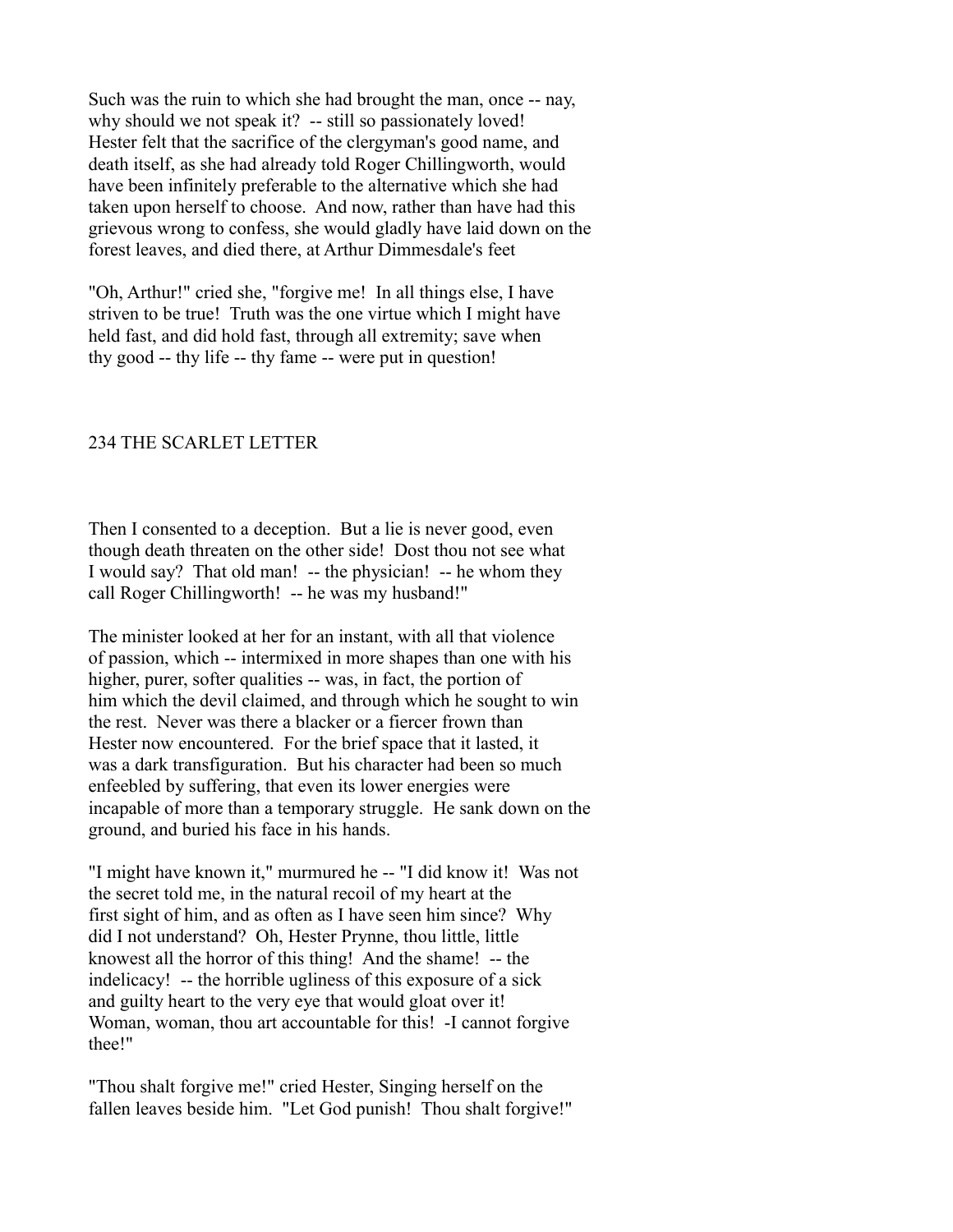With sudden and desperate tenderness she threw her arms around him, and pressed his head against her bosom, little caring though his cheek rested on

## THE PASTOR AND HIS PARISHIONER 235

the scarlet letter. He would have released himself, but strove in vain to do so. Hester would not set him free, lest he should look her sternly in the face. All the world had frowned on her -- for seven long years had it frowned upon this lonely woman - and still she bore it all, nor ever once turned away her firm, sad eyes. Heaven, likewise, had frowned upon her, and she had not died. But the frown of this pale, weak, sinful, and sorrow-stricken man was what Hester could not bear, and live!

"Wilt thou yet forgive me?" she repeated, over and over again. "Wilt thou not frown? Wilt thou forgive?"

"I do forgive you, Hester," replied the minister at length, with a deep utterance, out of an abyss of sadness, but no anger. "I freely forgive you now. May God forgive us both. We are not, Hester, the worst sinners in the world. There is one worse than even the polluted priest! That old man's revenge has been blacker than my sin. He has violated, in cold blood, the sanctity of a human heart. Thou and I, Hester, never did so!"

"Never, never!" whispered she. "What we did had a consecration of its own. We felt it so! We said so to each other. Hast thou forgotten it?"

"Hush, Hester!" said Arthur Dimmesdale, rising from the ground. "No; I have not forgotten!"

They sat down again, side by side, and hand clasped in hand, on the mossy trunk of the fallen tree. Life had never brought them a gloomier hour; it was the point whither their pathway had so long been tending, and darkening ever, as it stole along -- and yet it unclosed a charm that made them linger

### 236 THE SCARLET LETTER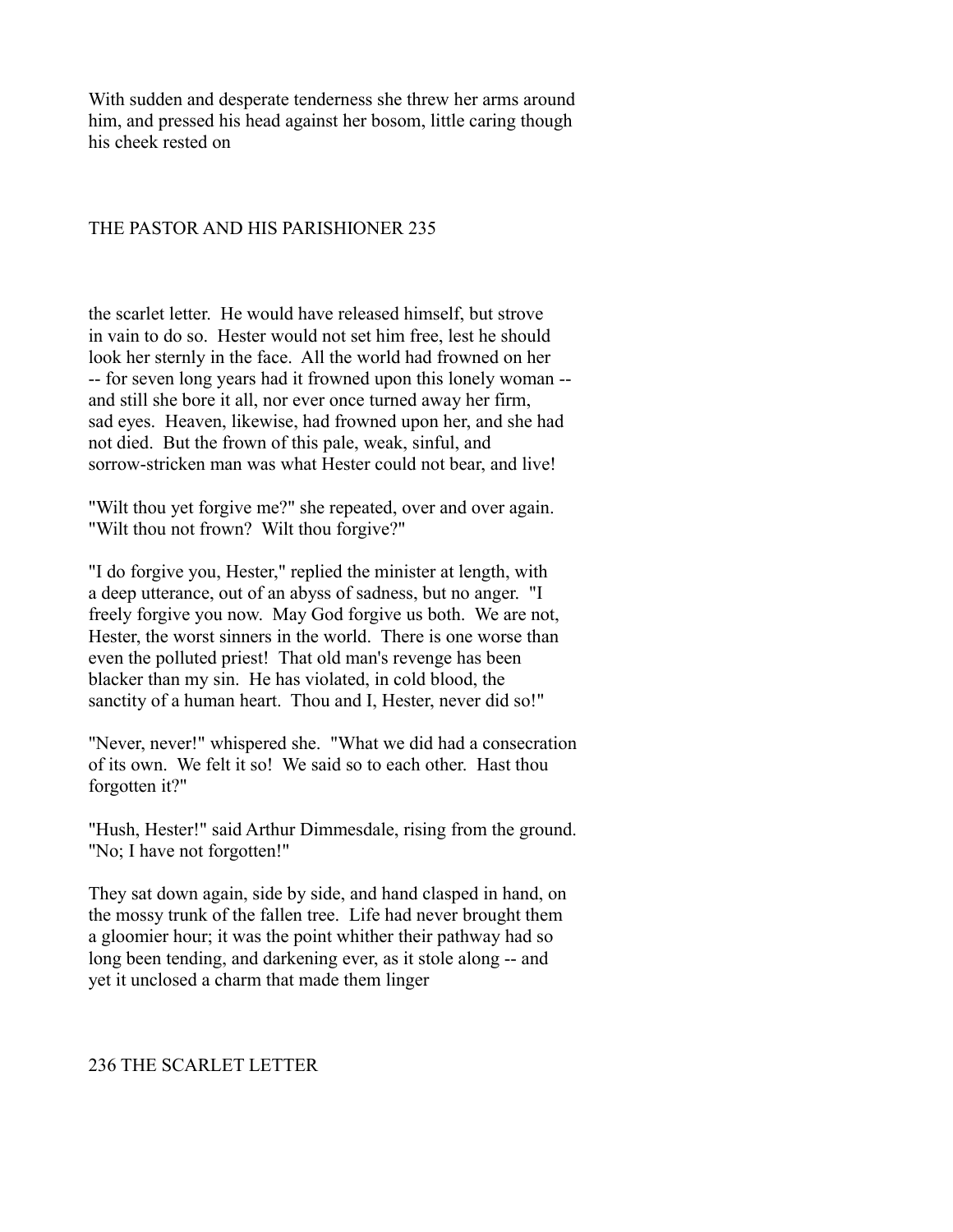upon it, and claim another, and another, and, after all, another moment. The forest was obscure around them, and creaked with a blast that was passing through it. The boughs were tossing heavily above their heads; while one solemn old tree groaned dolefully to another, as if telling the sad story of the pair that sat beneath, or constrained to forbode evil to come.

And yet they lingered. How dreary looked the forest-track that led backward to the settlement, where Hester Prynne must take up again the burden of her ignominy and the minister the hollow mockery of his good name! So they lingered an instant longer. No golden light had ever been so precious as the gloom of this dark forest. Here seen only by his eyes, the scarlet letter need not burn into the bosom of the fallen woman! Here seen only by her eyes, Arthur Dimmesdale, false to God and man, might be, for one moment true!

He started at a thought that suddenly occurred to him.

"Hester!" cried he, "here is a new horror! Roger Chillingworth knows your purpose to reveal his true character. Will he continue, then, to keep our secret? What will now be the course of his revenge?"

"There is a strange secrecy in his nature," replied Hester, thoughtfully; "and it has grown upon him by the hidden practices of his revenge. I deem it not likely that he will betray the secret. He will doubtless seek other means of satiating his dark passion. "

"And I! -- how am I to live longer, breathing the same air with this deadly enemy?" exclaimed Arthur

# THE PASTOR AND HIS PARISHIONER 237

Dimmesdale, shrinking within himself, and pressing his hand nervously against his heart -- a gesture that had grown involuntary with him. "Think for me, Hester! Thou art strong. Resolve for me!"

"Thou must dwell no longer with this man," said Hester, slowly and firmly. "Thy heart must be no longer under his evil eye!"

"It were far worse than death!" replied the minister. "But how to avoid it? What choice remains to me? Shall I lie down again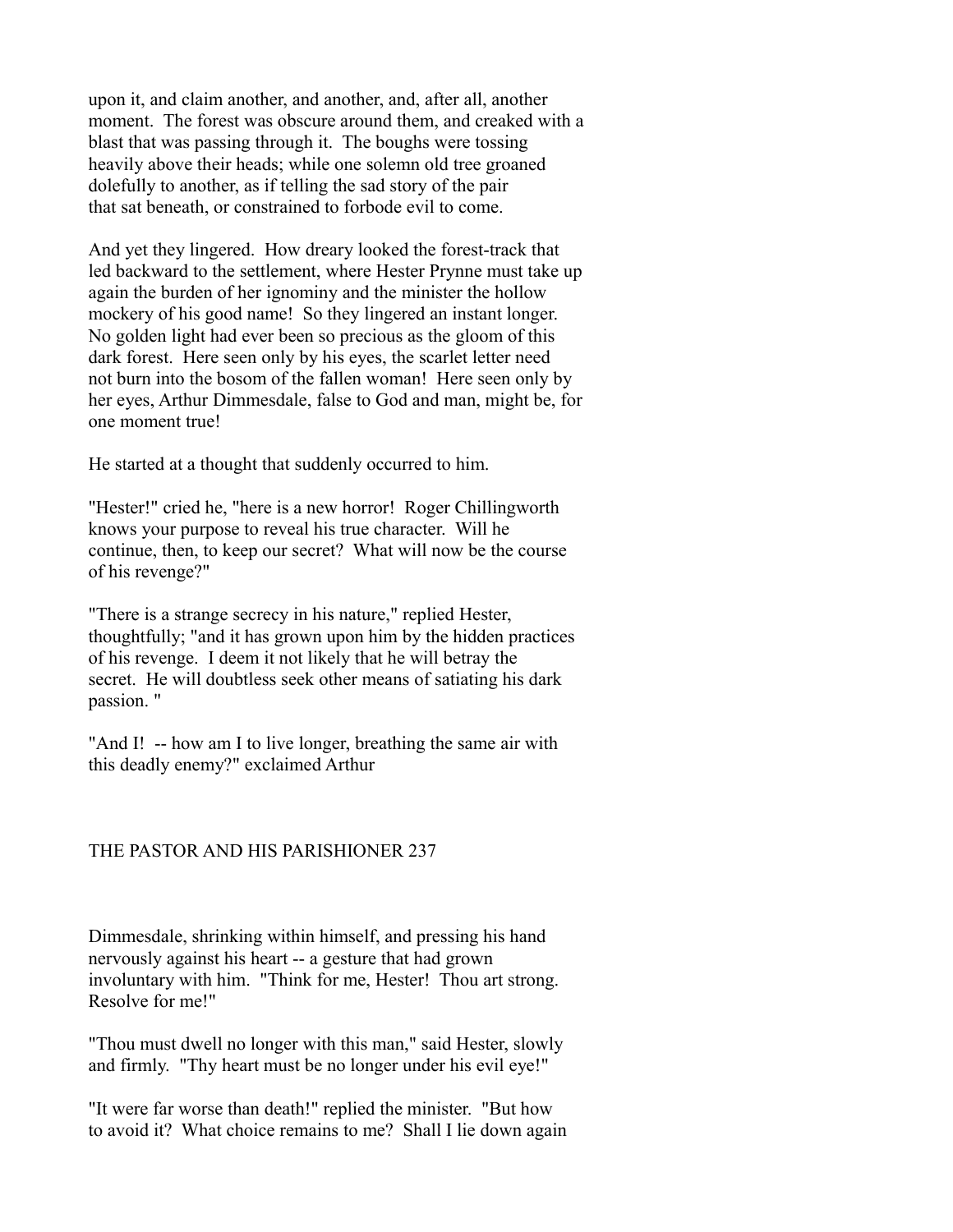on these withered leaves, where I cast myself when thou didst tell me what he was? Must I sink down there, and die at once?"

"Alas! what a ruin has befallen thee!" said Hester, with the tears gushing into her eyes. "Wilt thou die for very weakness? There is no other cause!"

"The judgment of God is on me," answered the conscience-stricken priest. "It is too mighty for me to struggle with!"

"Heaven would show mercy," rejoined Hester, "hadst thou but the strength to take advantage of it. "

"Be thou strong for me!" answered he. "Advise me what to do. "

"Is the world, then, so narrow?" exclaimed Hester Prynne, fixing her deep eyes on the minister's, and instinctively exercising a magnetic power over a spirit so shattered and subdued that it could hardly hold itself erect. "Doth the universe lie within the compass of yonder town, which only a little time ago was but a leaf-strewn desert, as lonely as this around us? Whither leads yonder forest-track? Backward to the settlement, thou sayest! Yes; but, onward, too! Deeper it goes, and deeper into the wilderness, less plainly to be seen at every step; until some few

# 238 THE SCARLET LETTER

miles hence the yellow leaves will show no vestige of the white man's tread. There thou art free! So brief a journey would bring thee from a world where thou hast been most wretched, to one where thou mayest still be happy! Is there not shade enough in all this boundless forest to hide thy heart from the gaze of Roger Chillingworth?"

"Yes, Hester; but only under the fallen leaves!" replied the minister, with a sad smile.

"Then there is the broad pathway of the sea!" continued Hester. "It brought thee hither. If thou so choose, it will bear thee back again. In our native land, whether in some remote rural village, or in vast London -- or, surely, in Germany, in France, in pleasant Italy -- thou wouldst be beyond his power and knowledge! And what hast thou to do with all these iron men, and their opinions? They have kept thy better part in bondage too long already!"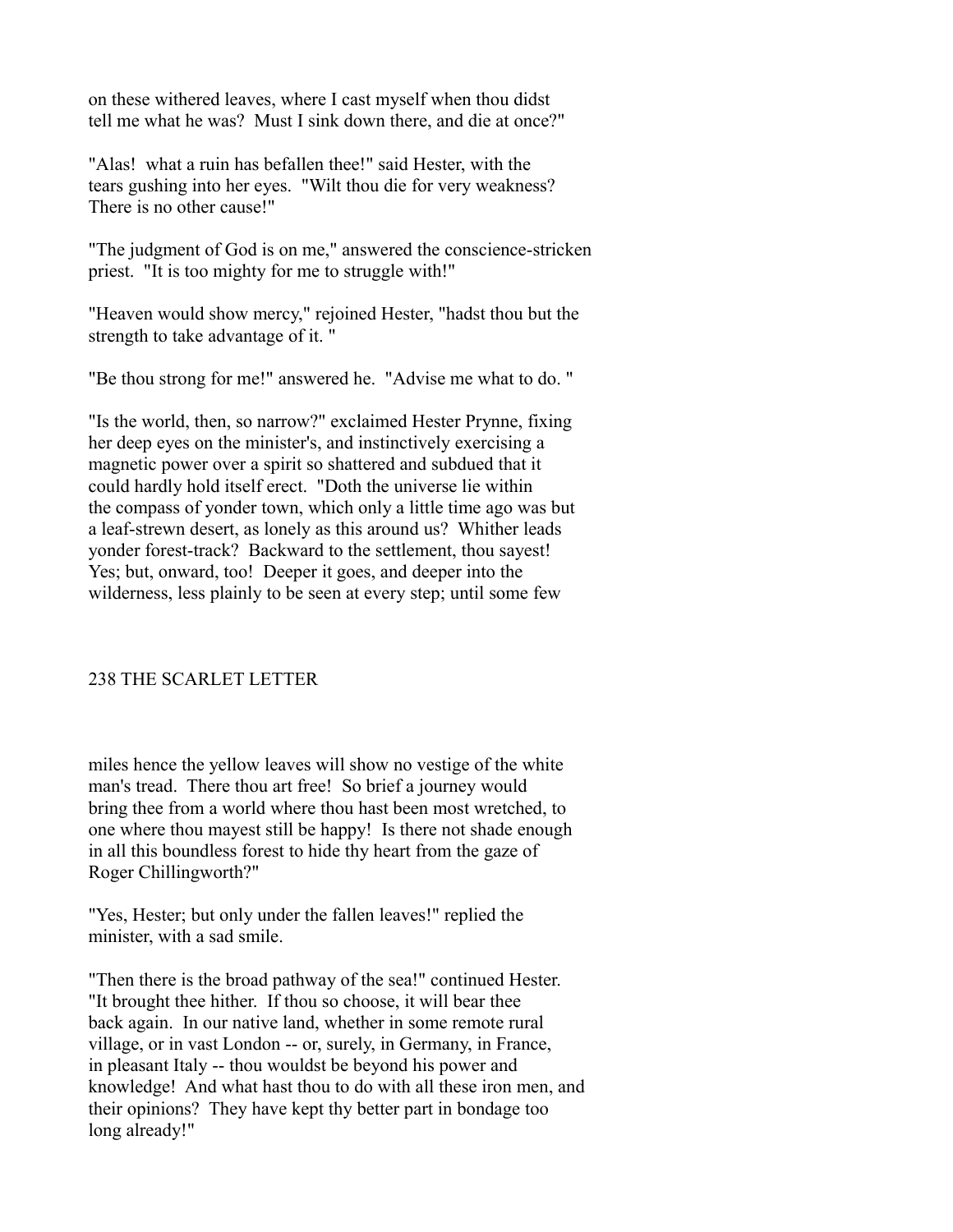"It cannot be!" answered the minister, listening as if he were called upon to realise a dream. "I am powerless to go. Wretched and sinful as I am, I have had no other thought than to drag on my earthly existence in the sphere where Providence hath placed me. Lost as my own soul is, I would still do what I may for other human souls! I dare not quit my post, though an unfaithful sentinel, whose sure reward is death and dishonour, when his dreary watch shall come to an end!"

"Thou art crushed under this seven years' weight of misery," replied Hester, fervently resolved to buoy him up with her own energy. "But thou shalt leave it all behind thee! It shall not cumber thy steps, as thou treadest along the forest-path: neither shalt

### THE PASTOR AND HIS PARISSIONER 239

thou freight the ship with it, if thou prefer to cross the sea. Leave this wreck and ruin here where it hath happened. Meddle no more with it! Begin all anew! Hast thou exhausted possibility in the failure of this one trial? Not so! The future is yet full of trial and success. There is happiness to be enjoyed! There is good to be done! Exchange this false life of thine for a true one. Be, if thy spirit summon thee to such a mission, the teacher and apostle of the red men. Or, as is more thy nature, be a scholar and a sage among the wisest and the most renowned of the cultivated world. Preach! Write! Act! Do anything, save to lie down and die! Give up this name of Arthur Dimmesdale, and make thyself another, and a high one, such as thou canst wear without fear or shame. Why shouldst thou tarry so much as one other day in the torments that have so gnawed into thy life? that have made thee feeble to will and to do? that will leave thee powerless even to repent? Up, and away!"

"Oh, Hester!" cried Arthur Dimmesdale, in whose eyes a fitful light, kindled by her enthusiasm, flashed up and died away, "thou tellest of running a race to a man whose knees are tottering beneath him! I must die here! There is not the strength or courage left me to venture into the wide, strange, difficult world alone!"

It was the last expression of the despondency of a broken spirit. He lacked energy to grasp the better fortune that seemed within his reach.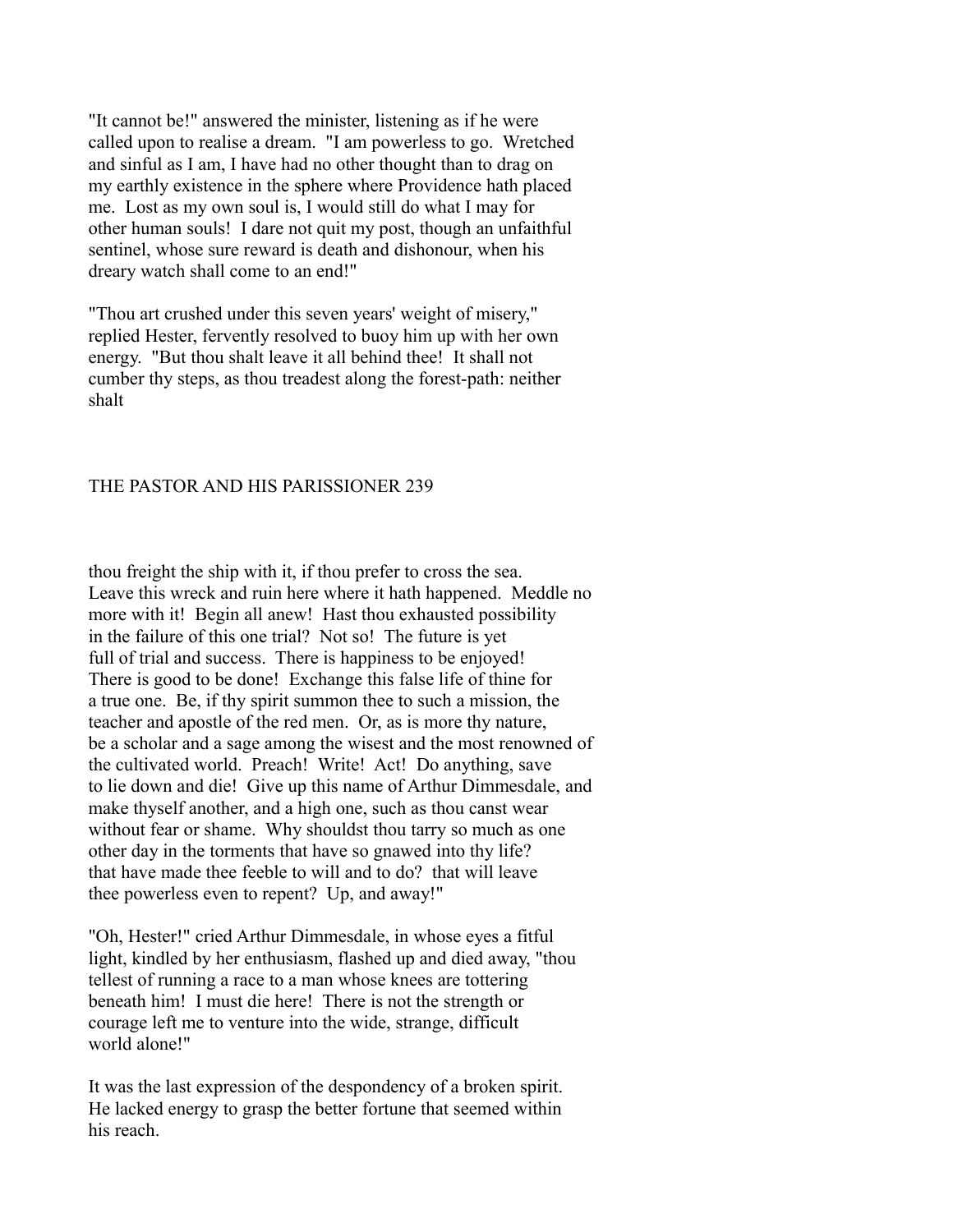He repeated the word -- "Alone, Hester!"

"Thou shall not go alone!" answered she, in a deep whisper. Then, all was spoken!

XVIII

## A FLOOD OF SUNSHINE

Arthur Dimmesdale gazed into Hester's face with a look in which hope and joy shone out, indeed, but with fear betwixt them, and a kind of horror at her boldness, who had spoken what he vaguely hinted at, but dared not speak.

But Hester Prynne, with a mind of native courage and activity, and for so long a period not merely estranged, but outlawed from society, had habituated herself to such latitude of speculation as was altogether foreign to the clergyman. She had wandered, without rule or guidance, in a moral wilderness, as vast, as intricate, and shadowy as the untamed forest, amid the gloom of which they were now holding a colloquy that was to decide their fate. Her intellect and heart had their home, as it were, in desert places, where she roamed as freely as the wild Indian in his woods. For years past she had looked from this estranged point of view at human institutions, and whatever priests or legislators had established; criticising all with hardly more reverence than the Indian would feel for the clerical band, the judicial robe, the pillory, the gallows, the fireside, or the church. The tendency of her fate and fortunes had been to set her flee. The scarlet letter was her passport into regions

# A FLOOD OF SUNSHINE 141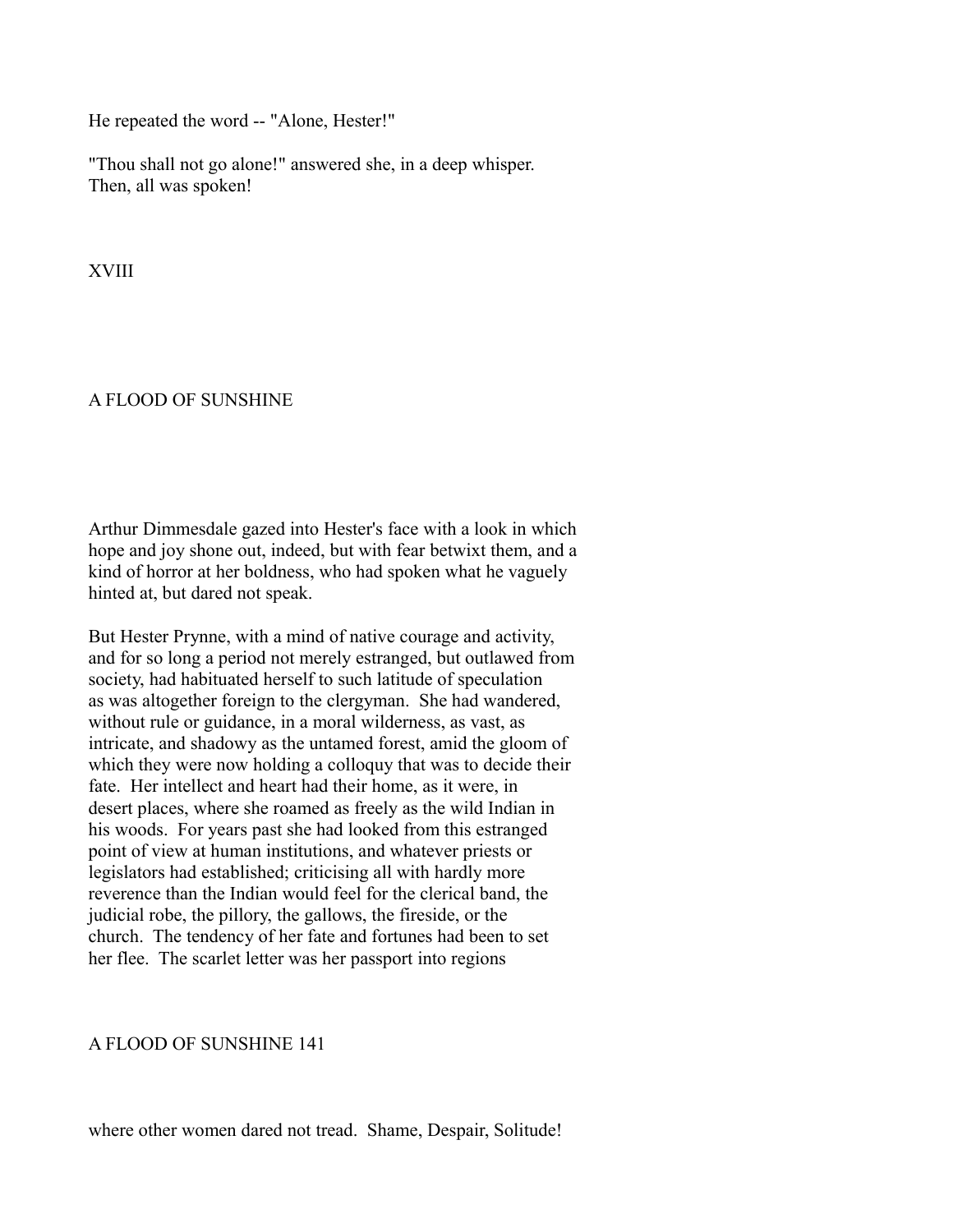These had been her teachers -- stern and wild ones -- and they had made her strong, but taught her much amiss.

The minister, on the other hand, had never gone through an experience calculated to lead him beyond the scope of generally received laws; although, in a single instance, he had so fearfully transgressed one of the most sacred of them. But this had been a sin of passion, not of principle, nor even purpose. Since that wretched epoch, he had watched with morbid zeal and minuteness, not his acts -- for those it was easy to arrange - but each breath of emotion, and his every thought. At the head of the social system, as the clergymen of that day stood, he was only the more trammelled by its regulations, its principles, and even its prejudices. As a priest, the framework of his order inevitably hemmed him in. As a man who had once sinned, but who kept his conscience all alive and painfully sensitive by the fretting of an unhealed wound, he might have been supposed safer within the line of virtue than if he had never sinned at all.

Thus we seem to see that, as regarded Hester Prynne, the whole seven years of outlaw and ignominy had been little other than a preparation for this very hour. But Arthur Dimmesdale! Were such a man once more to fall, what plea could be urged in extenuation of his crime? None; unless it avail him somewhat that he was broker, down by long and exquisite suffering; that his mind was darkened and confused by the very remorse which harrowed it; that, between fleeing as an avowed criminal, and remaining

### 242 THE SCARLET LETTER

as a hypocrite, conscience might find it hard to strike the balance; that it was human to avoid the peril of death and infamy, and the inscrutable machinations of an enemy; that, finally, to this poor pilgrim, on his dreary and desert path, faint, sick, miserable, there appeared a glimpse of human affection and sympathy, a new life, and a true one, in exchange for the heavy doom which he was now expiating. And be the stern and sad truth spoken, that the breach which guilt has once made into the human soul is never, in this mortal state, repaired. It may be watched and guarded, so that the enemy shall not force his way again into the citadel, and might even in his subsequent assaults, select some other avenue, in preference to that where he had formerly succeeded. But there is still the ruined wall, and near it the stealthy tread of the foe that would win over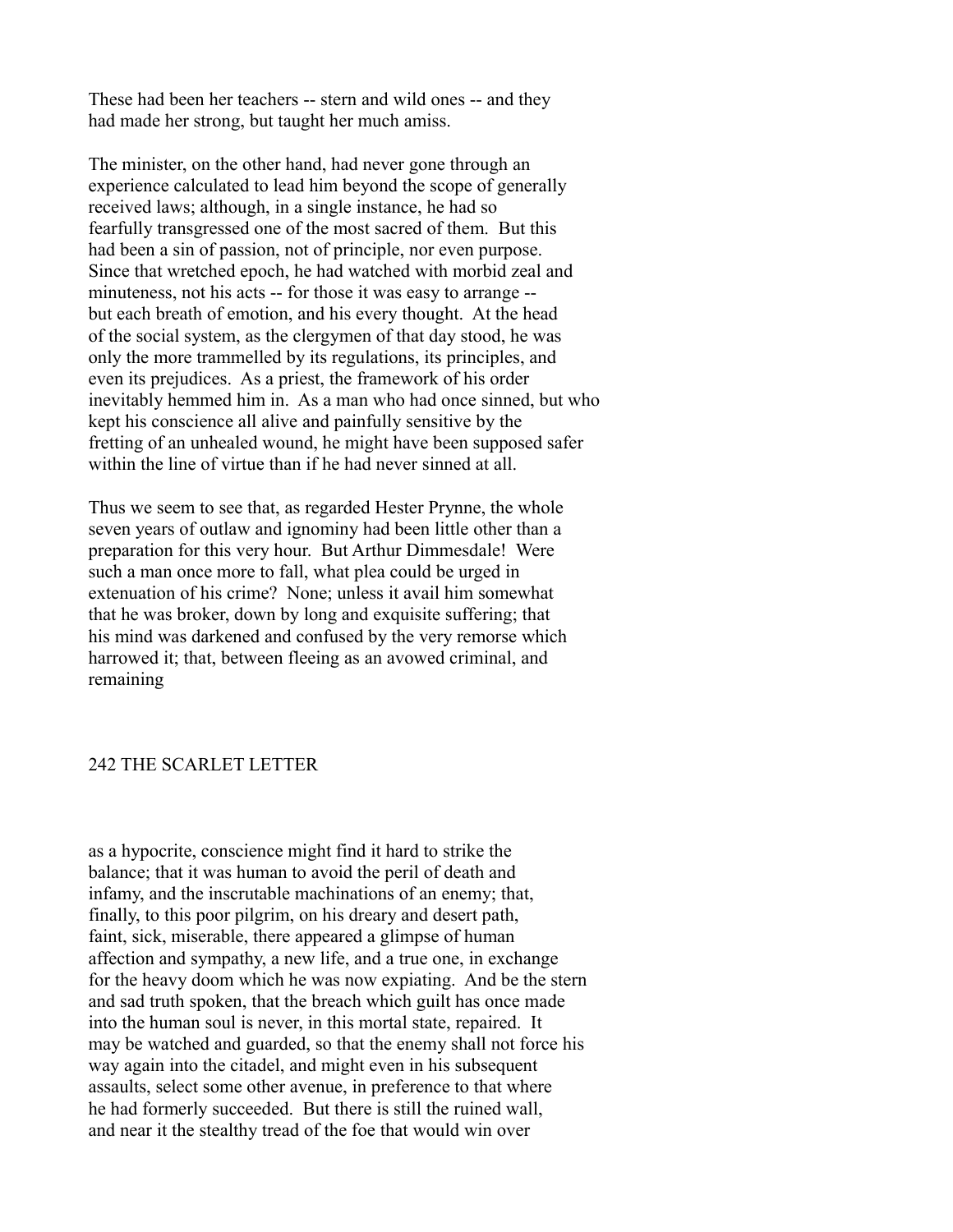again his unforgotten triumph.

The struggle, if there were one, need not be described. Let it suffice that the clergyman resolved to flee, and not alone.

"If in all these past seven years," thought he, "I could recall one instant of peace or hope, 1 would yet endure, for the sake of that earnest of Heaven's mercy. But now -- since I am irrevocably doomed -- wherefore should I not snatch the solace allowed to the condemned culprit before his execution? Or, if this be the path to a better life, as Hester would persuade me, I surely give up no fairer prospect by pursuing it! Neither can I any longer live without her companionship; so powerful is she to sustain -- so tender to soothe! O Thou to whom I dare not lift mine eyes, wilt Thou yet pardon me?"

# A FLOOD OF SUNSHINE 243

"Thou wilt go!" said Hester calmly, as he met her glance.

The decision once made, a glow of strange enjoyment threw its flickering brightness over the trouble of his breast. It was the exhilarating effect -- upon a prisoner just escaped from the dungeon of his own heart -- of breathing the wild, free atmosphere of an unredeemed, unchristianised, lawless region His spirit rose, as it were, with a bound, and attained a nearer prospect of the sky, than throughout all the misery which had kept him grovelling on the earth. Of a deeply religious temperament, there was inevitably a tinge of the devotional in his mood.

"Do I feel joy again?" cried he, wondering at himself. "Methought the germ of it was dead in me! Oh, Hester, thou art my better angel! I seem to have flung myself -- sick, sin-stained, and sorrow-blackened -- down upon these forest leaves, and to have risen up all made anew, and with new powers to glorify Him that hath been merciful! This is already the better life! Why did we not find it sooner?"

"Let us not lock back," answered Hester Prynne. "The past is gone! Wherefore should we linger upon it now? See! With this symbol I undo it all, and make it as if it had never been!"

So speaking, she undid the clasp that fastened the scarlet letter, and, taking it from her bosom, threw it to a distance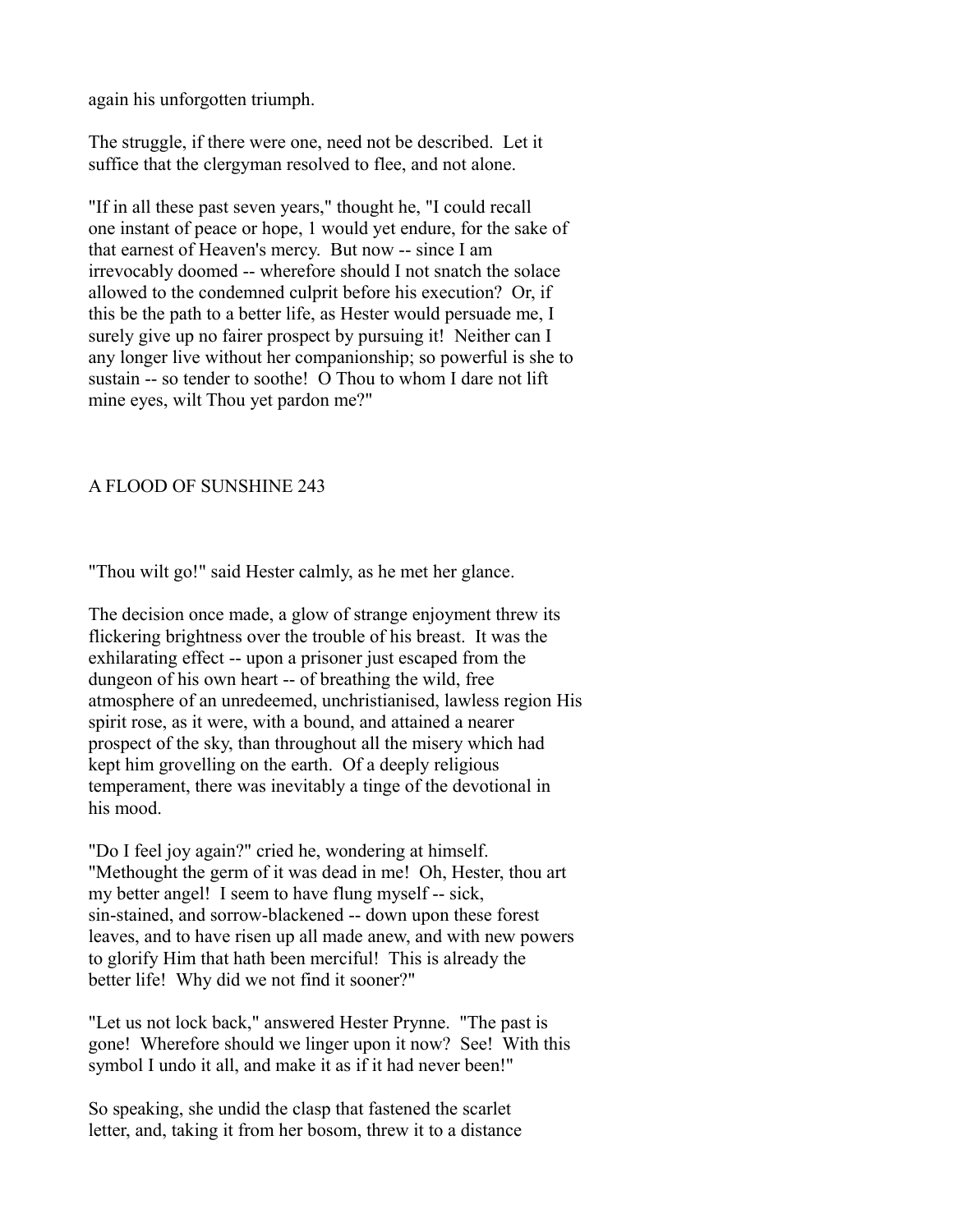among the withered leaves. The mystic token alighted on the hither verge of the stream. With a hand's-breadth further flight, it would have fallen into the water, and have give, the little brook another woe to carry onward, besides

## 244 THE SCARLET LETTER

the unintelligible tale which it still kept murmuring about. But there lay the embroidered letter, glittering like a lost jewel, which some ill-fated wanderer might pick up, and thenceforth be haunted by strange phantoms of guilt, sinkings of the heart, and unaccountable misfortune.

The stigma gone, Hester heaved a long, deep sigh, in which the burden of shame and anguish departed from her spirit. O exquisite relief! She had not known the weight until she felt the freedom! By another impulse, she took off the formal cap that confined her hair, and down it fell upon her shoulders, dark and rich, with at once a shadow and a light in its abundance, and imparting the charm of softness to her features. There played around her mouth, and beamed out of her eyes, a radiant and tender smile, that seemed gushing from the very heart of womanhood. A crimson flush was glowing on her cheek, that had been long so pale. Her sex, her youth, and the whole richness of her beauty, came back from what men call the irrevocable past, and clustered themselves with her maiden hope, and a happiness before unknown, within the magic circle of this hour. And, as if the gloom of the earth and sky had been but the effluence of these two mortal hearts, it vanished with their sorrow. All at once, as with a sudden smile of heaven, forth burst the sunshine, pouring a very flood into the obscure forest, gladdening each green leaf, transmuting the yellow fallen ones to gold, and gleaming adown the gray trunks of the solemn trees. The objects that had made a shadow hitherto, embodied the brightness now. The course of the little brook might be traced

### A FLOOD OF SUNSHINE 245

by its merry gleam afar into the wood's heart of mystery, which had become a mystery of joy.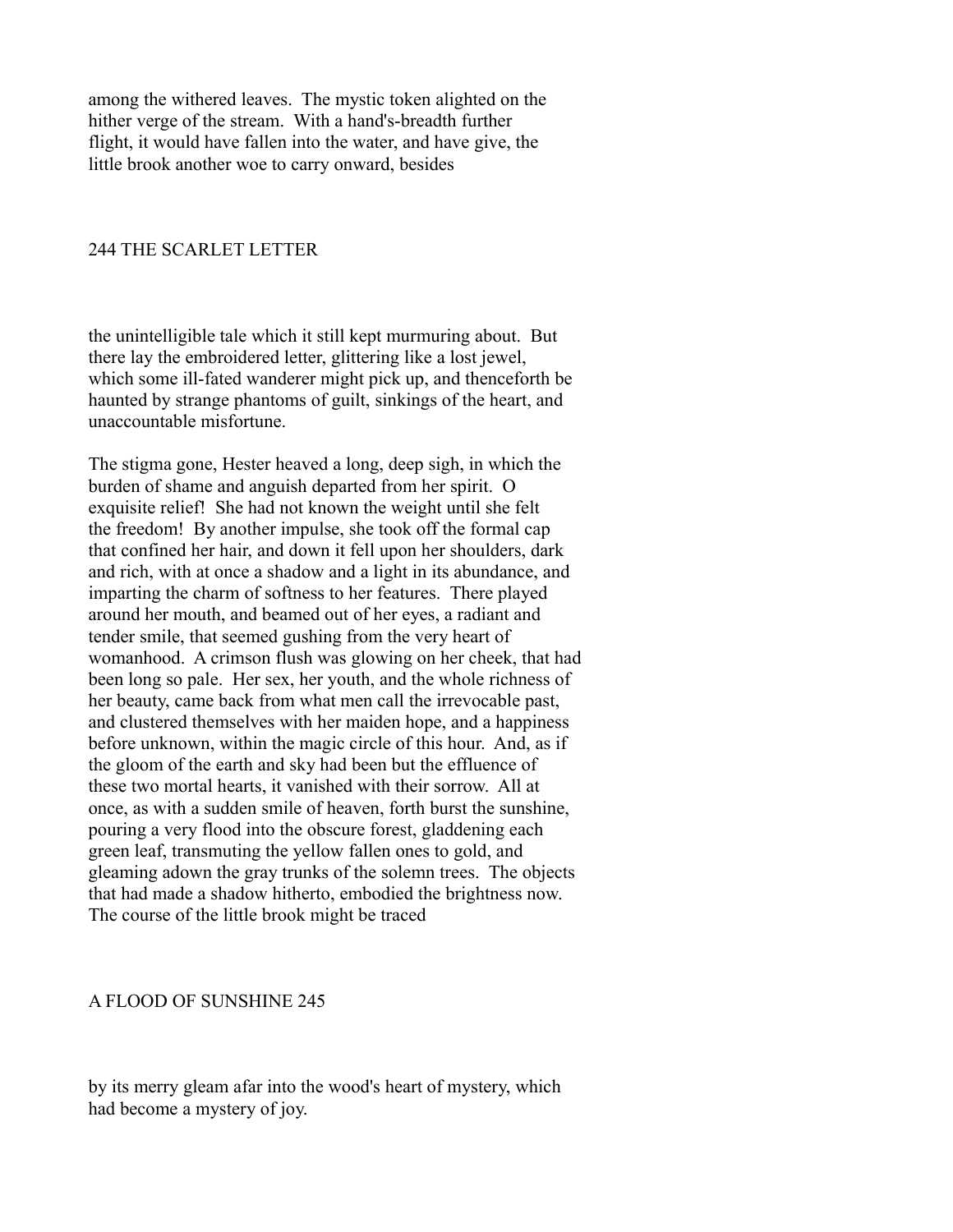Such was the sympathy of Nature -- that wild, heathen Nature of the forest, never subjugated by human law, nor illumined by higher truth -- with the bliss of these two spirits! Love, whether newly-born, or aroused from a death-like slumber, must always create a sunshine, filling the heart so full of radiance, that it overflows upon the outward world. Had the forest still kept its gloom, it would have been bright in Hester's eyes, and bright in Arthur Dimmesdale's!

Hester looked at him with a thrill of another joy.

"Thou must know Pearl!" said she. "Our little Pearl! Thou hast seen her -- yes, I know it! -- but thou wilt see her now with other eyes. She is a strange child! I hardly comprehend her! But thou wilt love her dearly, as I do, and wilt advise me how to deal with her!"

"Dost thou think the child will be glad to know me?" asked the minister, somewhat uneasily. "I have long shrunk from children, because they often show a distrust -- a backwardness to be familiar with me. I have even been afraid of little Pearl!"

"Ah, that was sad!" answered the mother. "But she will love thee dearly, and thou her. She is not far off. I will call her. Pearl! Pearl!"

"I see the child," observed the minister. "Yonder she is, standing in a streak of sunshine, a good way off, on the other side of the brook. So thou thinkest the child will love me?"

Hester smiled, and again called to Pearl, who was visible at some distance, as the minister had described

# 246 THE SCARLET LETTER

her, like a bright-apparelled vision in a sunbeam, which fell down upon her through an arch of boughs. The ray quivered to and fro, making her figure dim or distinct -- now like a real child, now like a child's spirit -- as the splendour went and came again. She heard her mother's voice, and approached slowly through the forest.

Pearl had not found the hour pass wearisomely while her mother sat talking with the clergyman. The great black forest -- stern as it showed itself to those who brought the guilt and troubles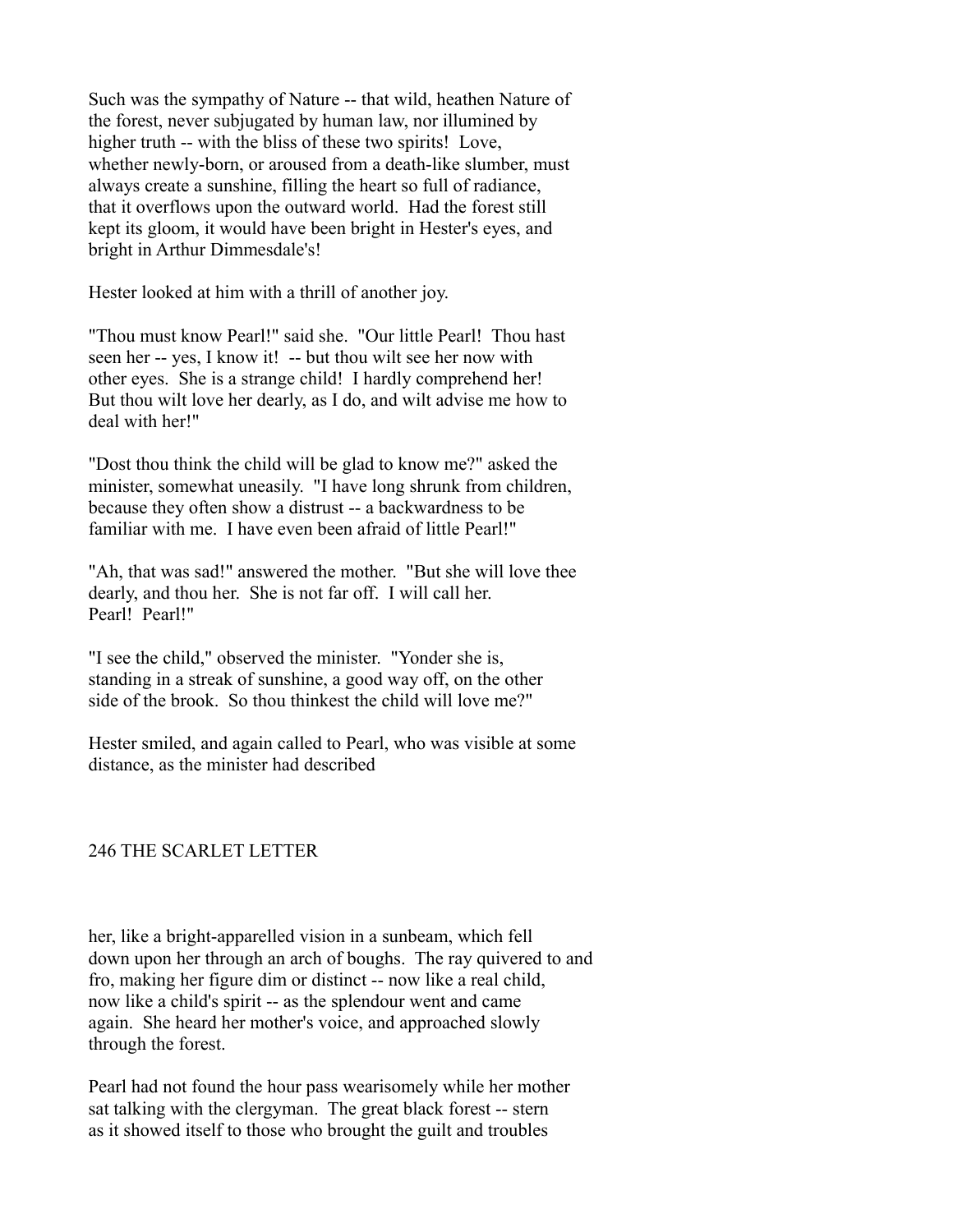of the world into its bosom -- became the playmate of the lonely infant, as well as it knew how. Sombre as it was, it put on the kindest of its moods to welcome her. It offered her the partridge-berries, the growth of the preceding autumn, but ripening only in the spring, and now red as drops of blood upon the withered leaves These Pearl gathered, and was pleased with their wild flavour. The small denizens of the wilderness hardly took pains to move out of her path. A partridge, indeed, with a brood of ten behind her, ran forward threateningly, but soon repented of her fierceness, and clucked to her young ones not to be afraid. A pigeon, alone on a low branch, allowed Pearl to come beneath, and uttered a sound as much of greeting as alarm. A squirrel, from the lofty depths of his domestic tree, chattered either in anger or merriment -- for the squirrel is such a choleric and humorous little personage, that it is hard to distinguish between his moods -- so he chattered at the child, and flung down a nut upon her bead. It was a last year's nut, and already gnawed by his sharp tooth. A fox, startled from his sleep

### A FLOOD OF SUNSHINE 247

by her light footstep on the leaves, looked inquisitively at Pearl, as doubting whether it were better to steal off, or renew his nap on the same spot. A wolf, it is said -- but here the tale has surely lapsed into the improbable -- came up and smelt of Pearl's robe, and offered his savage head to be patted by her hand. The truth seems to be, however, that the mother-forest, and these wild things which it nourished, all recognised a kindred wilderness in the human child.

And she was gentler here than in the grassy-margined streets of the settlement, or in her mother's cottage. The Bowers appeared to know it, and one and another whispered as she passed, "Adorn thyself with me, thou beautiful child, adorn thyself with me!" -- and, to please them, Pearl gathered the violets, and anemones, and columbines, and some twigs of the freshest green, which the old trees held down before her eyes. With these she decorated her hair and her young waist, and became a nymph child, or an infant dryad, or whatever else was in closest sympathy with the antique wood. In such guise had Pearl adorned herself, when she heard her mother's voice, and came slowly back

Slowly -- for she saw the clergyman.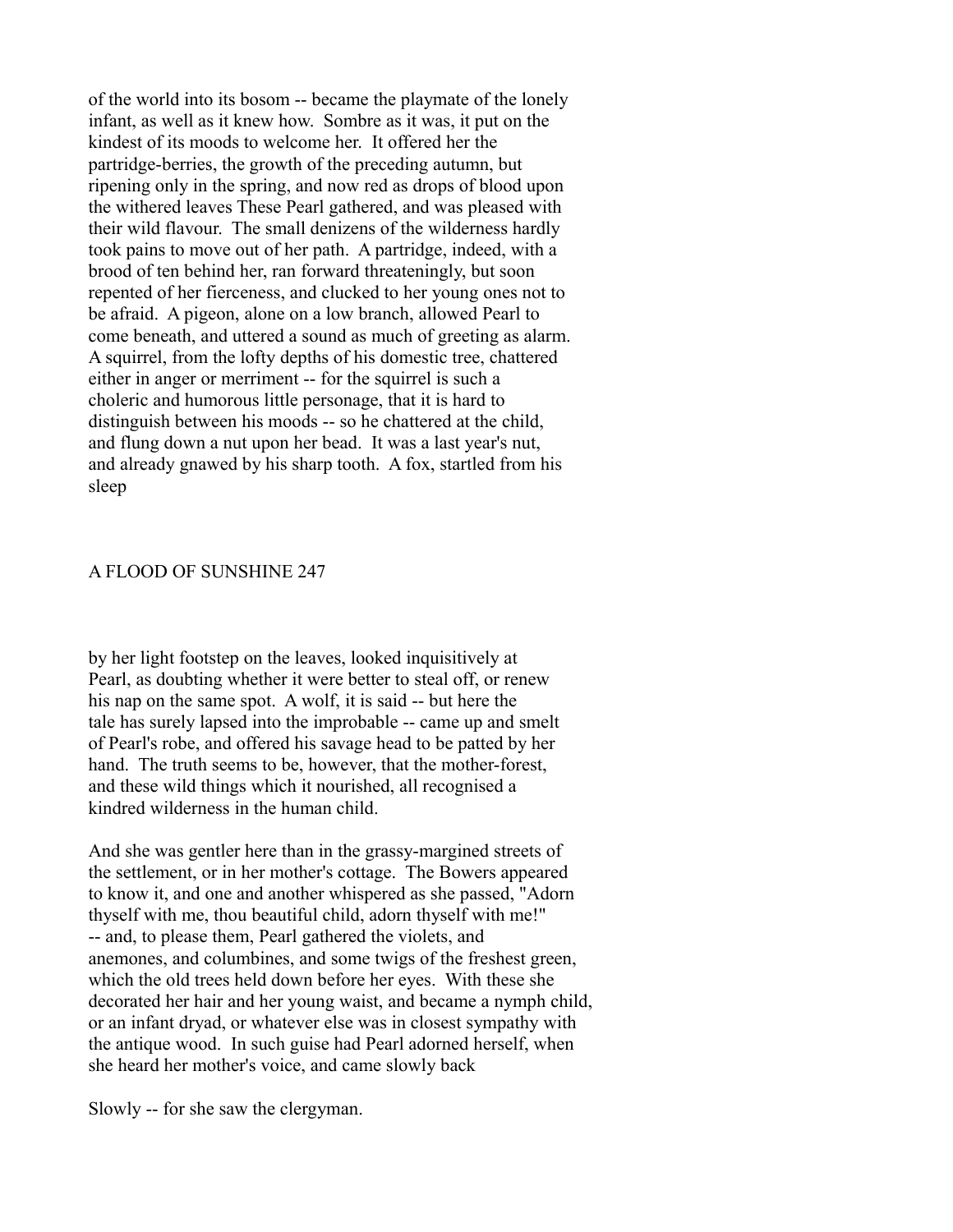XIX.

## THE CHILD AT THE BROOKSIDE

"Thou will love her dearly," repeated Hester Prynne, as she and the minister sat watching little Pearl. "Dost thou not think her beautiful? And see with what natural skill she has made those simple flowers adorn her! Had she gathered pearls, and diamonds, and rubies in the wood, they could not have become her better! She is a splendid child! But I know whose brow she has!"

"Dost thou know, Hester," said Arthur Dimmesdale, with an unquiet smile, "that this dear child, tripping about always at thy side, hath caused me many an alarm? Methought -- oh, Hester, what a thought is that, and how terrible to dread it! -- that my own features were partly repeated in her face, and so strikingly that the world might see them! But she is mostly thine!"

"No, no! Not mostly!" answered the mother, with a tender smile. "A little longer, and thou needest not to be afraid to trace whose child she is. But how strangely beautiful she looks with those wild flowers in her hair! It is as if one of the fairies, whom we left in dear old England, had decked her out to meet us. "

It was with a feeling which neither of them had

### THE CHILD AT THE BROOKSIDE 249

ever before experienced, that they sat and watched Pearl's slow advance. In her was visible the tie that united them. She had been offered to the world, these seven past years, as the living hieroglyphic, in which was revealed the secret they so darkly sought to hide -- all written in this symbol -- all plainly manifest -- had there been a prophet or magician skilled to read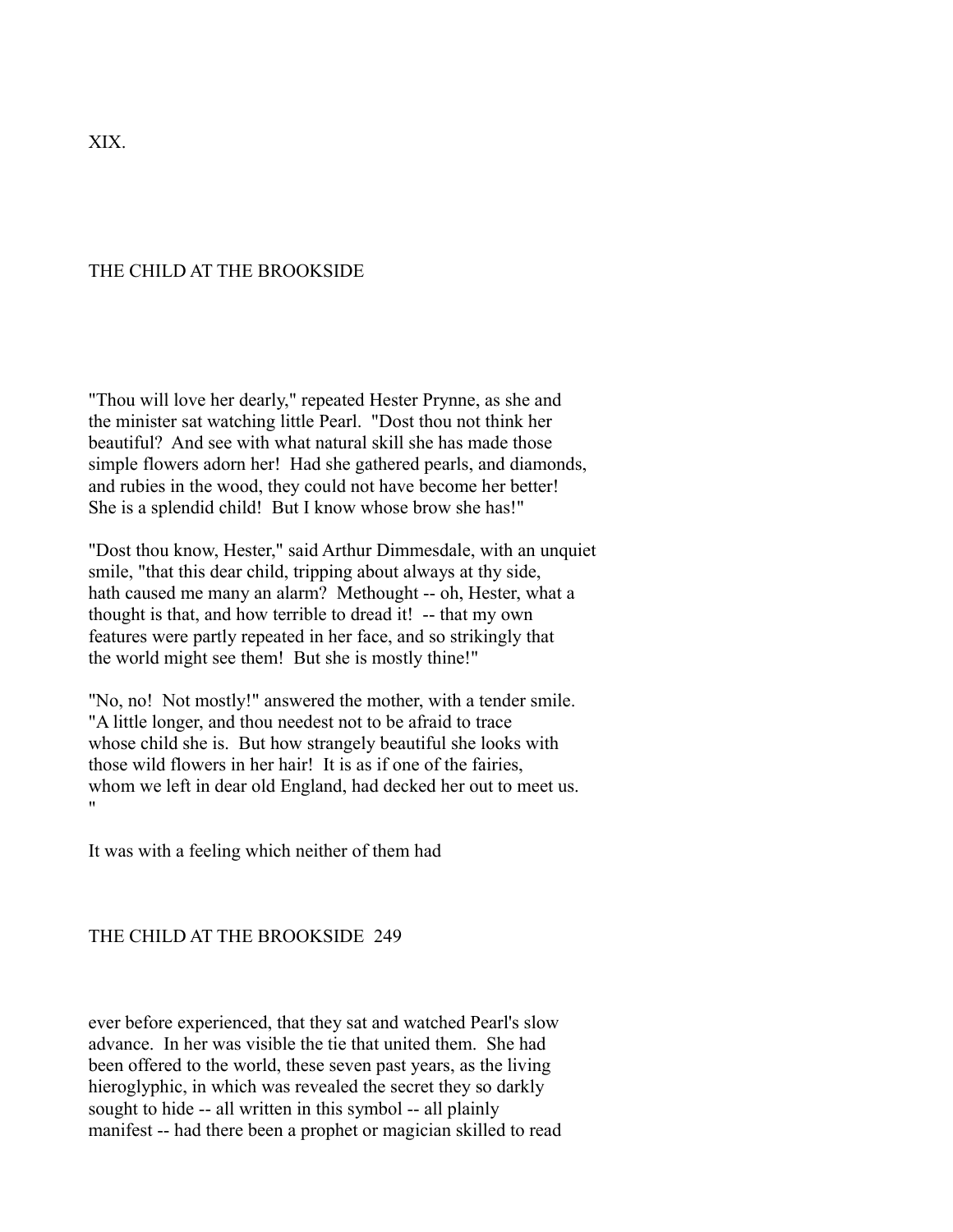the character of flame! And Pearl was the oneness of their being. Be the foregone evil what it might, how could they doubt that their earthly lives and future destinies were conjoined when they beheld at once the material union, and the spiritual idea, in whom they met, and were to dwell immortally together; thoughts like these -- and perhaps other thoughts, which they did not acknowledge or define -- threw an awe about the child as she came onward.

"Let her see nothing strange -- no passion or eagerness -- in thy way of accosting her," whispered Hester. "Our Pearl is a fitful and fantastic little elf sometimes. Especially she is generally intolerant of emotion, when she does not fully comprehend the why and wherefore. But the child hath strong affections! She loves me, and will love thee!"

"Thou canst not think," said the minister, glancing aside at Hester Prynne, "how my heart dreads this interview, and yearns for it! But, in truth, as I already told thee, children are not readily won to be familiar with me. They will not climb my knee, nor prattle in my ear, nor answer to my smile, but stand apart, and eye me strangely. Even little babes, when I take them in my arms, weep bitterly. Yet Pearl, twice in her little lifetime, hath been kind to me!

### 250 THE SCARLET LETTER

The first time -- thou knowest it well! The last was when thou ledst her with thee to the house of yonder stern old Governor. "

"And thou didst plead so bravely in her behalf and mine!" answered the mother. "I remember it; and so shall little Pearl. Fear nothing. She may be strange and shy at first, but will soon learn to love thee!"

By this time Pearl had reached the margin of the brook, and stood on the further side, gazing silently at Hester and the clergyman, who still sat together on the mossy tree-trunk waiting to receive her. Just where she had paused, the brook chanced to form a pool so smooth and quiet that it reflected a perfect image of her little figure, with all the brilliant picturesqueness of her beauty, in its adornment of flowers and wreathed foliage, but more refined and spiritualized than the reality. This image, so nearly identical with the living Pearl, seemed to communicate somewhat of its own shadowy and intangible quality to the child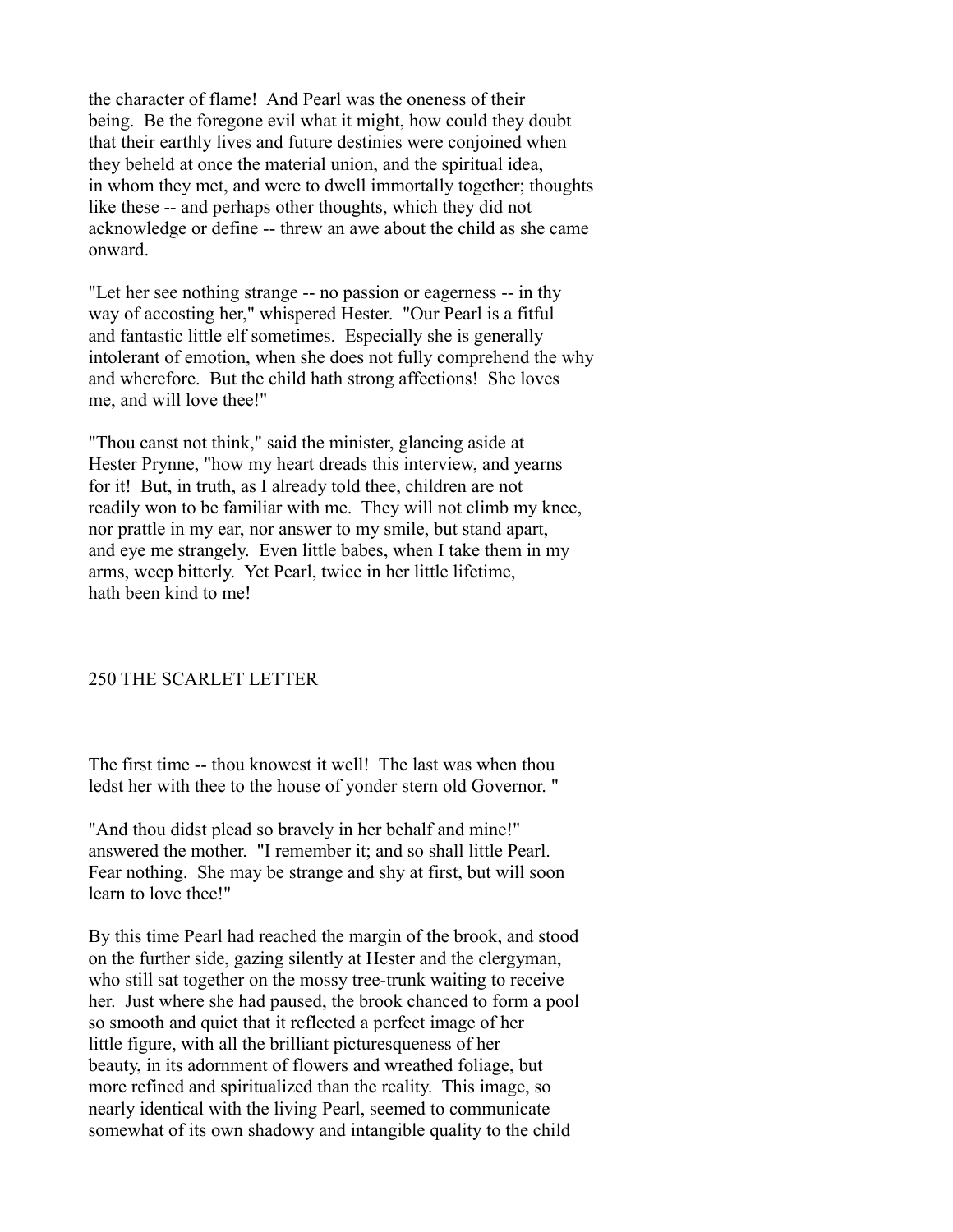herself. It was strange, the way in which Pearl stood, looking so steadfastly at them through the dim medium of the forest gloom, herself, meanwhile, all glorified with a ray of sunshine, that was attracted thitherward as by a certain sympathy. In the brook beneath stood another child -- another and the same -- with likewise its ray of golden light. Hester felt herself, in some indistinct and tantalizing manner, estranged from Pearl, as if the child, in her lonely ramble through the forest, had strayed out of the sphere in which she and her mother dwelt together, and was now vainly seeking to return to it.

### THE CHILD AT THE BROOK-SIDE 351

There were both truth and error in the impression; the child and mother were estranged, but through Hester's fault, not Pearl's. Since the latter rambled from her side, another inmate had been admitted within the circle of the mother's feelings, and so modified the aspect of them all, that Pearl, the returning wanderer, could not find her wonted place, and hardly knew where she was.

"I have a strange fancy," observed the sensitive minister, "that this brook is the boundary between two worlds, and that thou canst never meet thy Pearl again. Or is she an elfish spirit, who, as the legends of our childhood taught us, is forbidden to cross a running stream? Pray hasten her, for this delay has already imparted a tremor to my nerves. "

"Come, dearest child!" said Hester encouragingly, and stretching out both her arms. "How slow thou art! When hast thou been so sluggish before now? Here is a friend of mine, who must be thy friend also. Thou wilt have twice as much love henceforward as thy mother alone could give thee! Leap across the brook and come to us. Thou canst leap like a young deer!"

Pearl, without responding in any manner to these honey-sweet expressions, remained on the other side of the brook. Now she fixed her bright wild eyes on her mother, now on the minister, and now included them both in the same glance, as if to detect and explain to herself the relation which they bore to one another. For some unaccountable reason, as Arthur Dimmesdale felt the child's eyes upon himself, his hand -- with that gesture so habitual as to have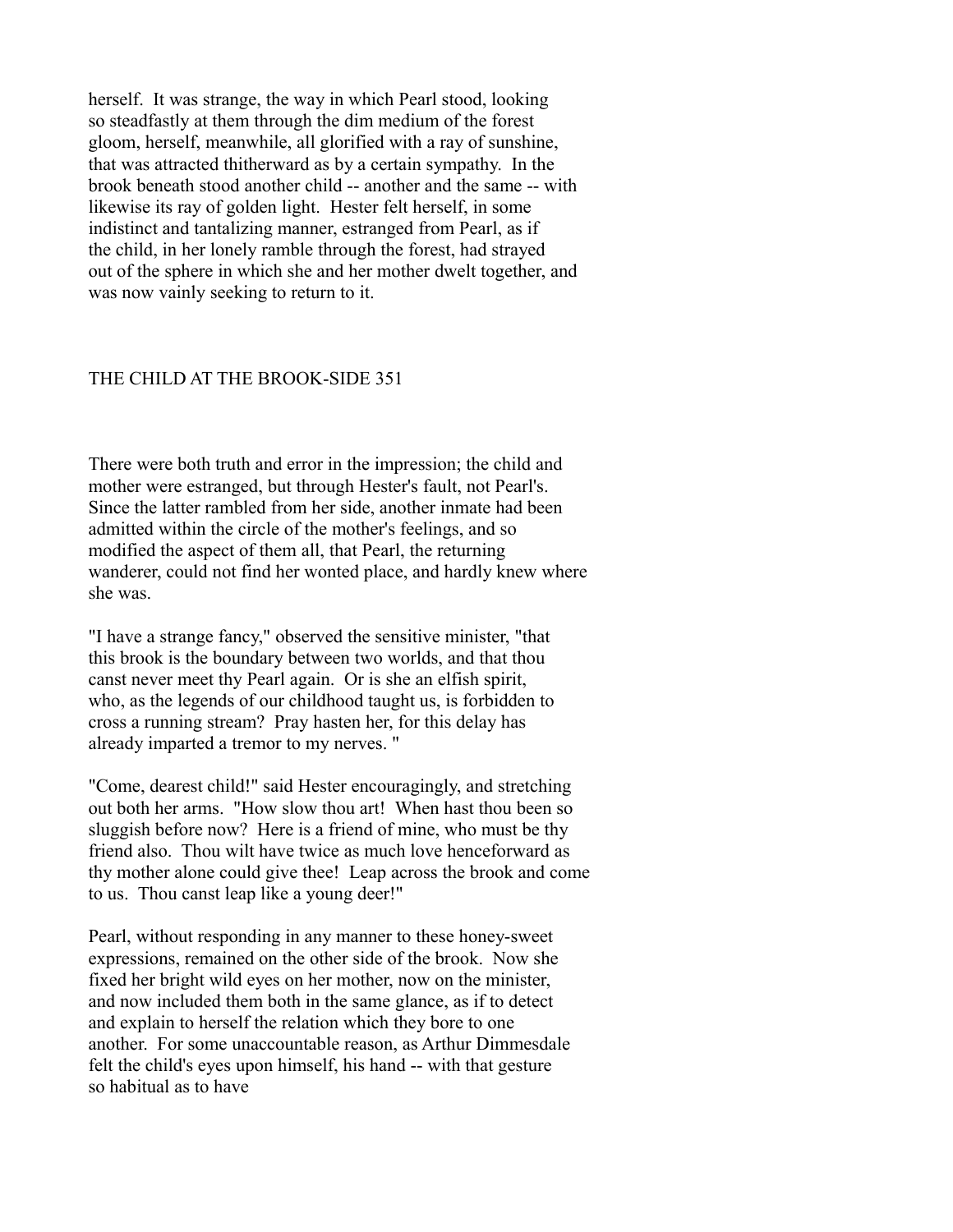## 653 THE SCARLET LETTER

become involuntary -- stole over his heart. At length, assuming a singular air of authority, Pearl stretched out her hand, with the small forefinger extended, and pointing evidently towards her mother's breast. And beneath, in the mirror of the brook, there was the flower-girdled and sunny image of little Pearl, pointing her small forefinger too.

"Thou strange child! why dost thou not come to me?" exclaimed Hester.

Pearl still pointed with her forefinger, and a frown gathered on her brow -- the more impressive from the childish, the almost baby-like aspect of the features that conveyed it. As her mother still kept beckoning to her, and arraying her face in a holiday suit of unaccustomed smiles, the child stamped her foot with a yet more imperious look and gesture. In the brook, again, was the fantastic beauty of the image, with its reflected frown, its pointed finger, and imperious gesture, giving emphasis to the aspect of little Pearl.

"Hasten, Pearl, or I shall be angry with thee!" cried Hester Prynne, who, however, inured to such behaviour on the elf-child's part at other seasons, was naturally anxious for a more seemly deportment now. "Leap across the brook, naughty child, and run hither! Else I must come to thee!"

But Pearl, not a whit startled at her mother's threats any more than mollified by her entreaties, now suddenly burst into a fit of passion, gesticulating violently, and throwing her small figure into the most extravagant contortions She accompanied this wild outbreak with piercing shrieks, which the woods reverberated on all sides, so that, alone as she was

## THE CHILD AT THE BROOK-SIDE 253

in her childish and unreasonable wrath, it seemed as if a hidden multitude were lending her their sympathy and encouragement. Seen in the brook once more was the shadowy wrath of Pearl's image, crowned and girdled with flowers, but stamping its foot, wildly gesticulating, and, in the midst of all, still pointing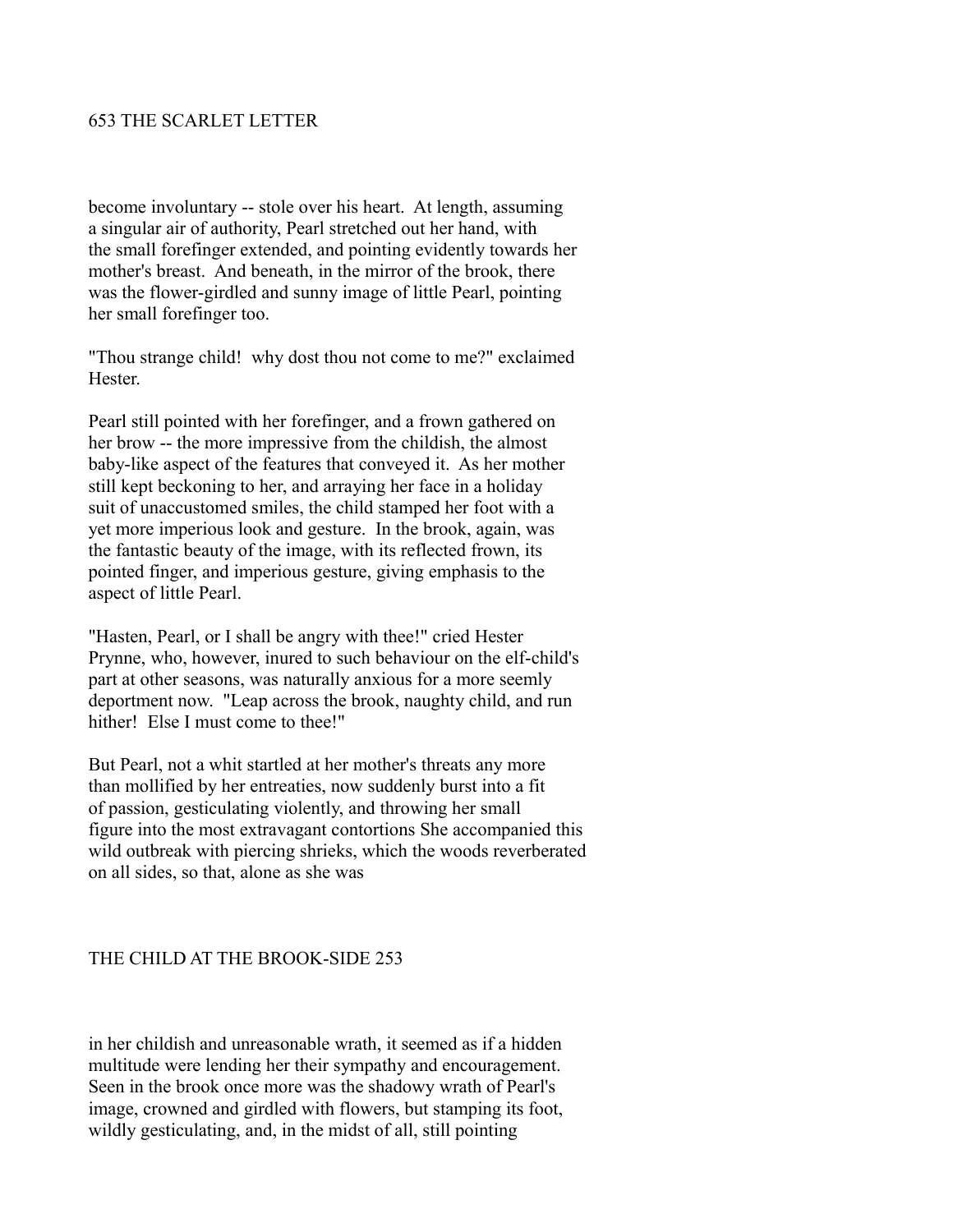its small forefinger at Hester's bosom.

"I see what ails the child," whispered Hester to the clergyman, and turning pale in spite of a strong effort to conceal her trouble and annoyance, "Children will not abide any, the slightest, change in the accustomed aspect of things that are daily before their eyes. Pearl misses something that she has always seen me wear!"

"I pray you," answered the minister, "if thou hast any means of pacifying the child, do it forthwith! Save it were the cankered wrath of an old witch like Mistress Hibbins," added he, attempting to smile, "I know nothing that I would not sooner encounter than this passion in a child. In Pearl's young beauty, as in the wrinkled witch, it has a preternatural effect. Pacify her if thou lovest me!"

Hester turned again towards Pearl with a crimson blush upon her cheek, a conscious glance aside clergyman, and then a heavy sigh, while, even before she had time to speak, the blush yielded to a deadly pallor.

"Pearl," said she sadly, "look down at thy feet! There! - before thee! -- on the hither side of the brook!"

The child turned her eyes to the point indicated, and there lay the scarlet letter so close upon the

## 254 THE SCARLET LETTER

margin of the stream that the gold embroidery was reflected in it.

"Bring it hither!" said Hester.

"Come thou and take it up!" answered Pearl.

"Was ever such a child!" observed Hester aside to the minister. "Oh, I have much to tell thee about her! But, in very truth, she is right as regards this hateful token. I must bear its torture yet a little longer -- only a few days longer -- until we shall have left this region, and look back hither as to a land which we have dreamed of. The forest cannot hide it! The mid-ocean shall take it from my hand, and swallow it up for ever!"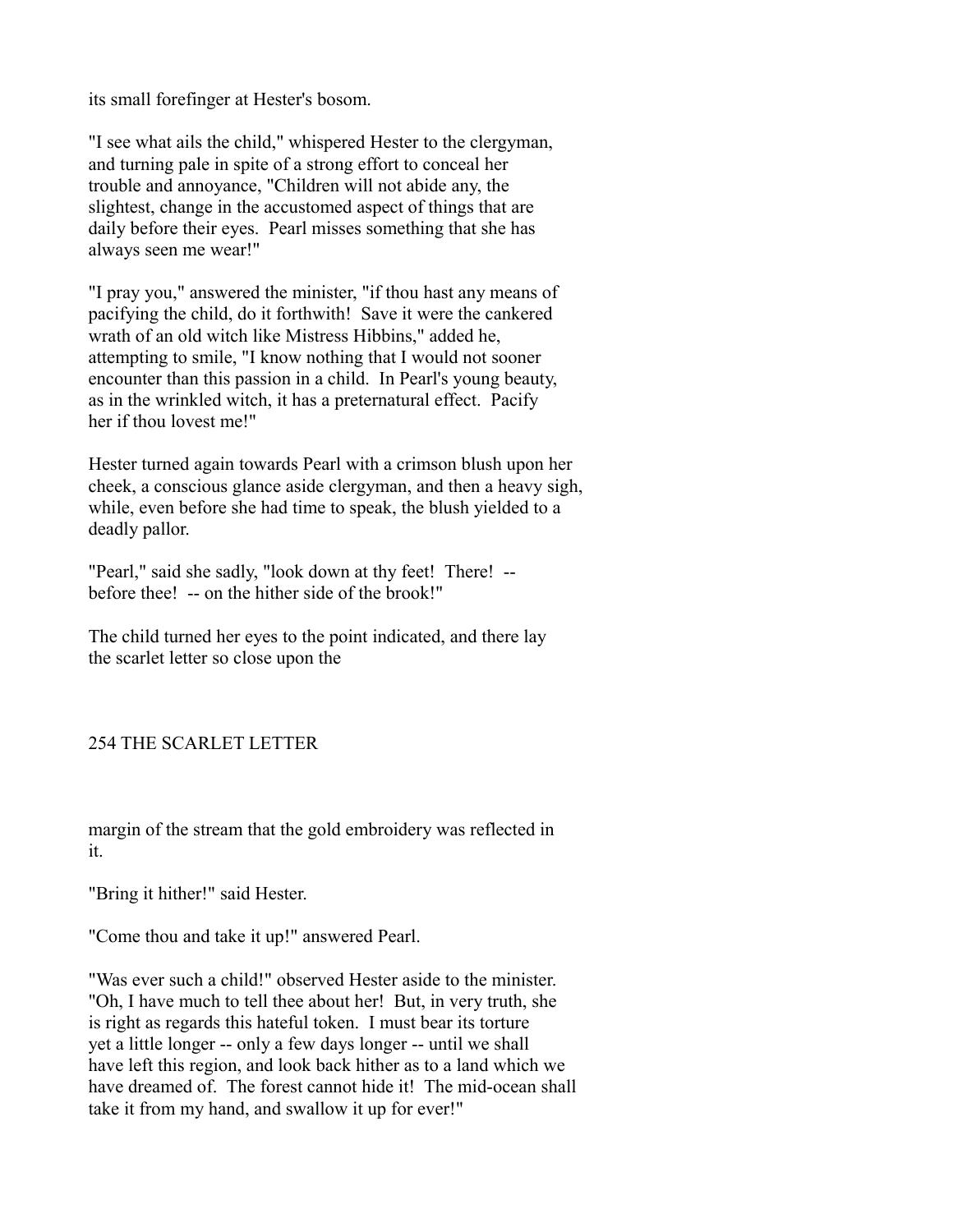With these words she advanced to the margin of the brook, took up the scarlet letter, and fastened it again into her bosom. Hopefully, but a moment ago, as Hester had spoken of drowning it in the deep sea, there was a sense of inevitable doom upon her as she thus received back this deadly symbol from the hand of fate. She had flung it into infinite space! she had drawn an hour's free breath! and here again was the scarlet misery glittering on the old spot! So it ever is, whether thus typified or no, that an evil deed invests itself with the character of doom. Hester next gathered up the heavy tresses of her hair and confined them beneath her cap. As if there were a withering spell in the sad letter, her beauty, the warmth and richness of her womanhood, departed like fading sunshine, and a gray shadow seemed to fall across her.

When the dreary change was wrought, she extended her hand to Pearl

## THE CHILD AT THE BROOK-SIDE 255

"Dost thou know thy mother now, child?", asked she, reproachfully, but with a subdued tone. "Wilt thou come across the brook, and own thy mother, now that she has her shame upon her -- now that she is sad?"

"Yes; now I will!" answered the child, bounding across the brook, and clasping Hester in her arms "Now thou art my mother indeed! and I am thy little Pearl!"

In a mood of tenderness that was not usual with her, she drew down her mother's head, and kissed her brow and both her cheeks. But then -- by a kind of necessity that always impelled this child to alloy whatever comfort she might chance to give with a throb of anguish -- Pearl put up her mouth and kissed the scarlet letter, too

"That was not kind!" said Hester. "When thou hast shown me a little love, thou mockest me!"

"Why doth the minister sit yonder?" asked Pearl.

"He waits to welcome thee," replied her mother. "Come thou, and entreat his blessing! He loves thee, my little Pearl, and loves thy mother, too. Wilt thou not love him? Come he longs to greet thee!"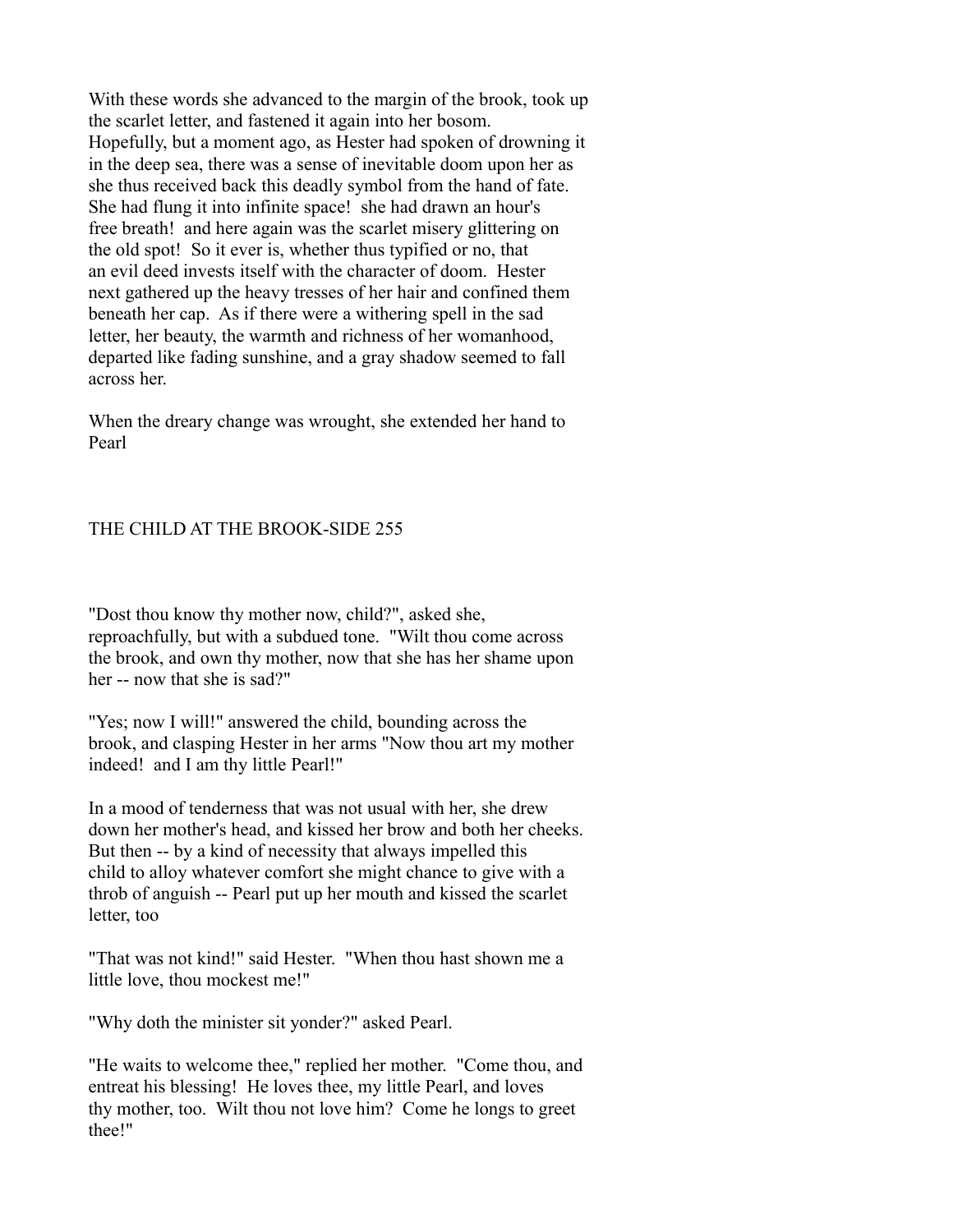"Doth he love us?" said Pearl, looking up with acute intelligence into her mother's face. "Will he go back with us, hand in hand, we three together, into the town?"

"Not now, my child," answered Hester. "But in days to come he will walk hand in hand with us. We will have a home and fireside of our own; and thou shalt sit upon his knee; and he will teach thee many

## 256 THE SCARLET LETTER

things, and love thee dearly. Thou wilt love him -- wilt thou not?"

"And will he always keep his hand over his heart?" inquired Pearl.

"Foolish child, what a question is that!" exclaimed her mother. "Come, and ask his blessing!"

But, whether influenced by the jealousy that seems instinctive with every petted child towards a dangerous rival, or from whatever caprice of her freakish nature, Pearl would show no favour to the clergyman. It was only by an exertion of force that her mother brought her up to him, hanging back, and manifesting her reluctance by odd grimaces; of which, ever since her babyhood, she had possessed a singular variety, and could transform her mobile physiognomy into a series of different aspects, with a new mischief in them, each and all. The minister -- painfully embarrassed, but hoping that a kiss might prove a talisman to admit him into the child's kindlier regards -- bent forward, and impressed one on her brow. Hereupon, Pearl broke away from her mother, and, running to the brook, stooped over it, and bathed her forehead, until the unwelcome kiss was quite washed off and diffused through a long lapse of the gliding water. She then remained apart, silently watching Hester and the clergyman; while they talked together and made such arrangements as were suggested by their new position and the purposes soon to be fulfilled.

And now this fateful interview had come to a close. The dell was to be left in solitude among its dark, old trees, which, with their multitudinous tongues, would whisper long of what had passed there, and no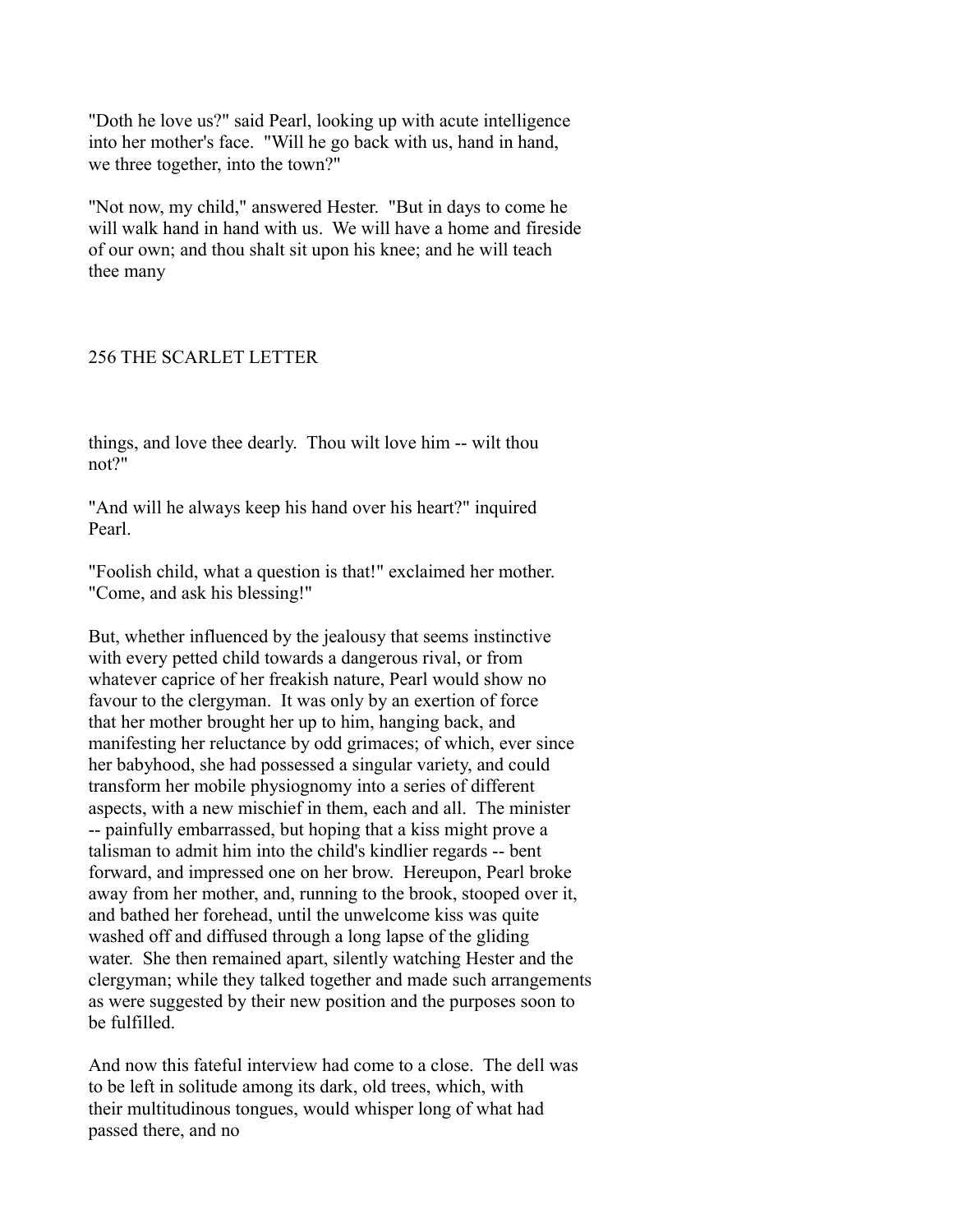## THE CHILD AT THE BROOK-SIDE 257

mortal be the wiser. And the melancholy brook would add this other tale to the mystery with which its little heart was already overburdened, and whereof it still kept up a murmuring babble, with not a whit more cheerfulness of tone than for ages heretofore.

### THE MINISTER IN A MAZE

As the minister departed, in advance of Hester Prynne and little Pearl, he threw a backward glance, half expecting that he should discover only some faintly traced features or outline of the mother and the child, slowly fading into the twilight of the woods. So great a vicissitude in his life could not at once be received as real. But there was Hester, clad in her gray robe, still standing beside the tree-trunk, which some blast had overthrown a long antiquity ago, and which time had ever since been covering with moss, so that these two fated ones, with earth's heaviest burden on them, might there sit down together, and find a single hour's rest and solace. And there was Pearl, too, lightly dancing from the margin of the brook -- now that the intrusive third person was gone -- and taking her old place by her mother's side. So the minister had not fallen asleep and dreamed!

In order to free his mind from this indistinctness and duplicity of impression, which vexed it with a strange disquietude, he recalled and more thoroughly defined the plans which Hester and himself had sketched for their departure. It had been determined between them that the Old World, with its crowds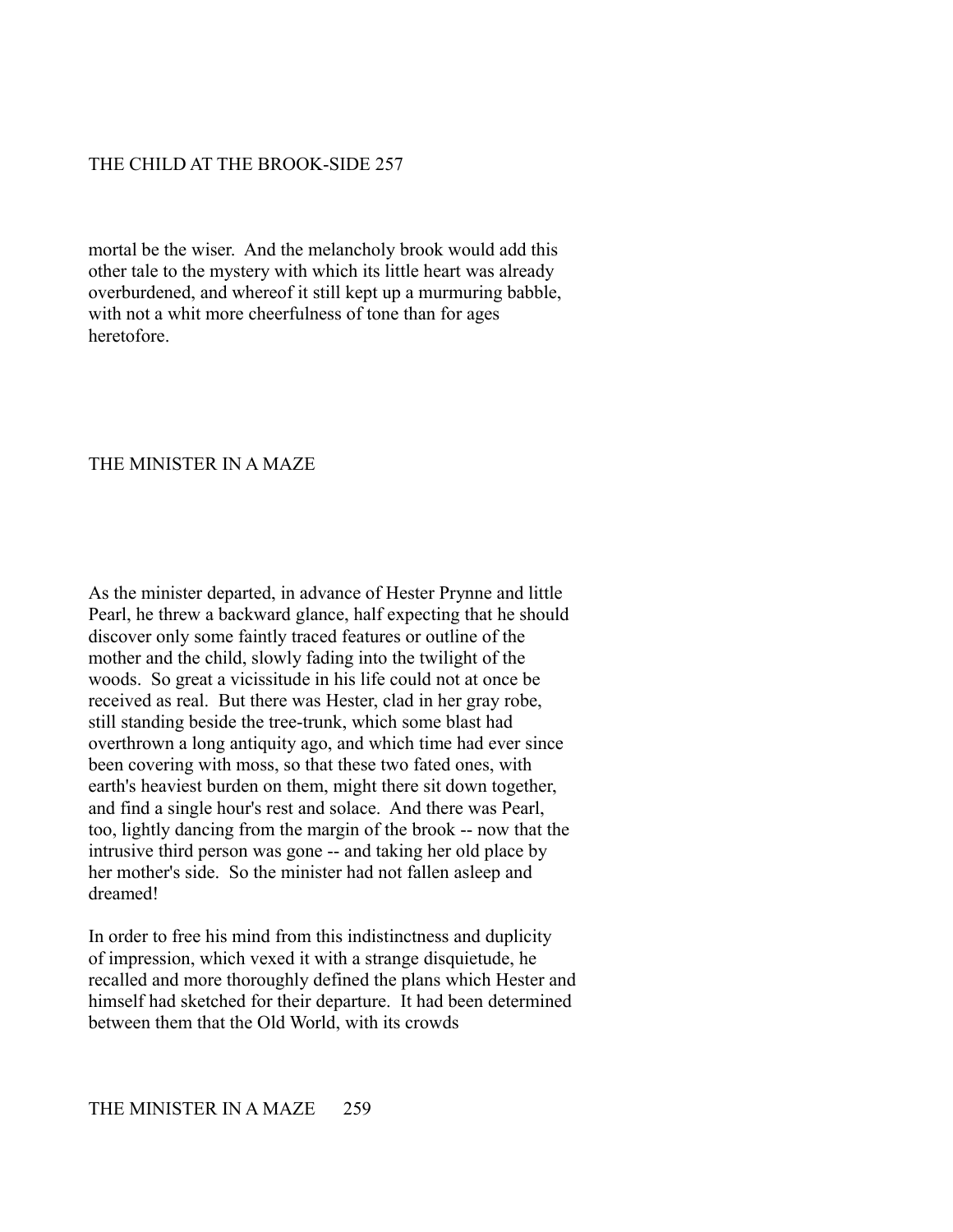and cities, offered them a more eligible shelter and concealment than the wilds of New England or all America, with its alternatives of an Indian wigwam, or the few settlements of Europeans scattered thinly along the sea-board. Not to speak of the clergyman's health, so inadequate to sustain the hardships of a forest life, his native gifts, his culture, and his entire development would secure him a home only in the midst of civilization and refinement; the higher the state the more delicately adapted to it the man. In futherance of this choice, it so happened that a ship lay in the harbour; one of those unquestionable cruisers, frequent at that day, which, without being absolutely outlaws of the deep, yet roamed over its surface with a remarkable irresponsibility of character. This vessel had recently arrived from the Spanish Main, and within three days' time would sail for Bristol. Hester Prynne -- whose vocation, as a self-enlisted Sister of Charity, had brought her acquainted with the captain and crew -- could take upon herself to secure the passage of two individuals and a child with all the secrecy which circumstances rendered more than desirable.

The minister had inquired of Hester, with no little interest, the precise time at which the vessel might be expected to depart. It would probably be on the fourth day from the present. "This is most fortunate!" he had then said to himself. Now, why the Reverend Mr. Dimmesdale considered it so very fortunate we hesitate to reveal. Nevertheless -- to hold nothing back from the reader -- it was because, on the third day from the present, he was to preach the Election Sermon; and, as such an occasion formed

### 260 THE SCARLET LETTER

an honourable epoch in the life of a New England Clergyman, he could not have chanced upon a more suitable mode and time of terminating his professional career. "At least, they shall say of me," thought this exemplary man, "that I leave no public duty unperformed or ill-performed!" Sad, indeed, that an introspection so profound and acute as this poor minister's should be so miserably deceived! We have had, and may still have, worse things to tell of him; but none, we apprehend, so pitiably weak; no evidence, at once so slight and irrefragable, of a subtle disease that had long since begun to eat into the real substance of his character. No man, for any considerable period, can wear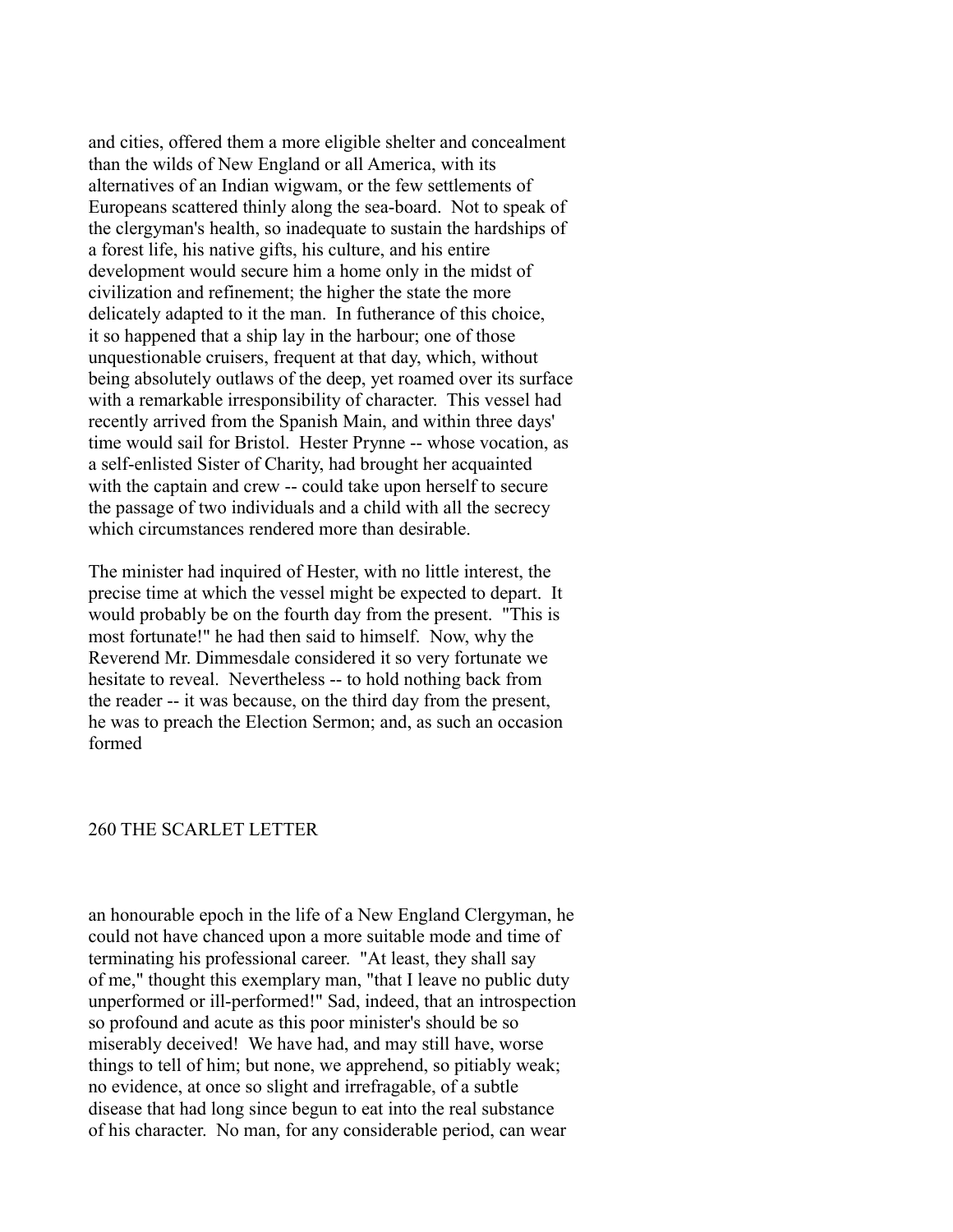one face to himself and another to the multitude, without finally getting bewildered as to which may be the true.

The excitement of Mr. Dimmesdale's feelings as he returned from his interview with Hester, lent him unaccustomed physical energy, and hurried him townward at a rapid pace. The pathway among the woods seemed wilder, more uncouth with its rude natural obstacles, and less trodden by the foot of man, than he remembered it on his outward journey. But he leaped across the plashy places, thrust himself through the clinging underbush, climbed the ascent, plunged into the hollow, and overcame, in short, all the difficulties of the track, with an unweariable activity that astonished him. He could not but recall how feebly, and with what frequent pauses for breath he had toiled over the same ground, only two days before. As he drew near the town, he took an impression of change from the series of familiar objects that presented themselves. It seemed not yesterday,

### THE MINISTER IN A MAZE 261

not one, not two, but many days, or even years ago, since he had quitted them. There, indeed, was each former trace of the street, as he remembered it, and all the peculiarities of the houses, with the due multitude of gable-peaks, and a weather-cock at every point where his memory suggested one. Not the less, however, came this importunately obtrusive sense of change. The same was true as regarded the acquaintances whom he met, and all the well-known shapes of human life, about the little town. They looked neither older nor younger now; the beards of the aged were no whiter, nor could the creeping babe of yesterday walk on his feet to-day; it was impossible to describe in what respect they differed from the individuals on whom he had so recently bestowed a parting glance; and yet the minister's deepest sense seemed to inform him of their mutability. A similar impression struck him most remarkably a he passed under the walls of his own church. The edifice had so very strange, and yet so familiar an aspect, that Mr. Dimmesdale's mind vibrated between two ideas; either that he had seen it only in a dream hitherto, or that he was merely dreaming about it now.

This phenomenon, in the various shapes which it assumed, indicated no external change, but so sudden and important a change in the spectator of the familiar scene, that the intervening space of a single day had operated on his consciousness like the lapse of years. The minister's own will,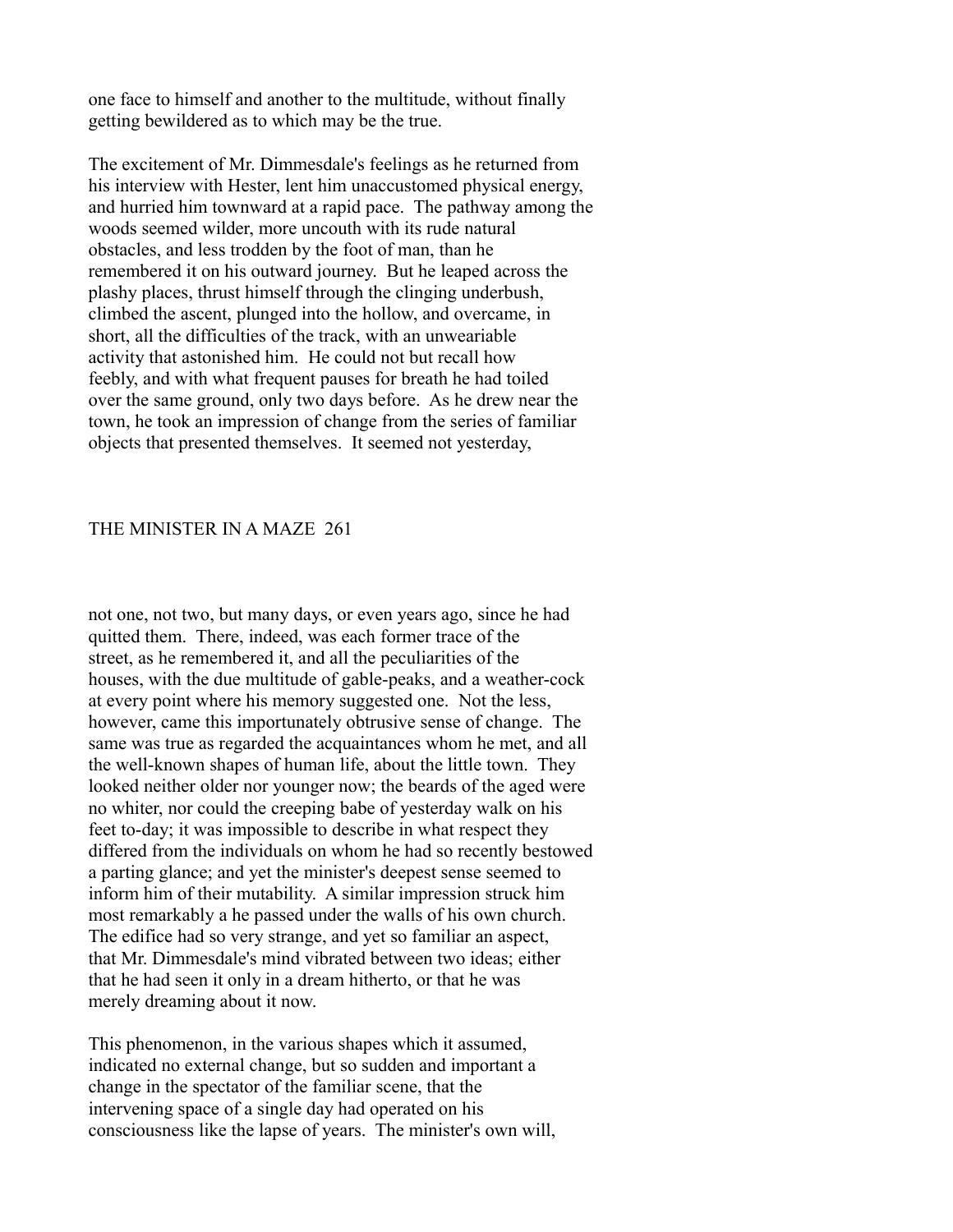and Hester's will, and the fate that grew between them, had wrought this transformation. It was the same town as heretofore, but the same minister returned not from the

### 262 THE SCARLET LETTER

forest. He might have said to the friends who greeted him -- "I am not the man for whom you take me! I left him yonder in the forest, withdrawn into a secret dell, by a mossy tree trunk, and near a melancholy brook! Go, seek your minister, and see if his emaciated figure, his thin cheek, his white, heavy, pain-wrinkled brow, be not flung down there, like a cast-off garment!" His friends, no doubt, would still have insisted with him -- "Thou art thyself the man!" but the error would have been their own, not his.

Before Mr. Dimmesdale reached home, his inner man gave him other evidences of a revolution in the sphere of thought and feeling. In truth, nothing short of a total change of dynasty and moral code, in that interior kingdom, was adequate to account for the impulses now communicated to the unfortunate and startled minister. At every step he was incited to do some strange, wild, wicked thing or other, with a sense that it would be at once involuntary and intentional, in spite of himself, yet growing out of a profounder self than that which opposed the impulse. For instance, he met one of his own deacons. The good old man addressed him with the paternal affection and patriarchal privilege which his venerable age, his upright and holy character, and his station in the church, entitled him to use and, conjoined with this, the deep, almost worshipping respect, which the minister's professional and private claims alike demanded. Never was there a more beautiful example of how the majesty of age and wisdom may comport with the obeisance and respect enjoined upon it, as from a lower social rank, and

#### THE MINISTER IN A MAZE 263

inferior order of endowment, towards a higher. Now, during a conversation of some two or three moments between the Reverend Mr. Dimmesdale and this excellent and hoary-bearded deacon, it was only by the most careful self-control that the former could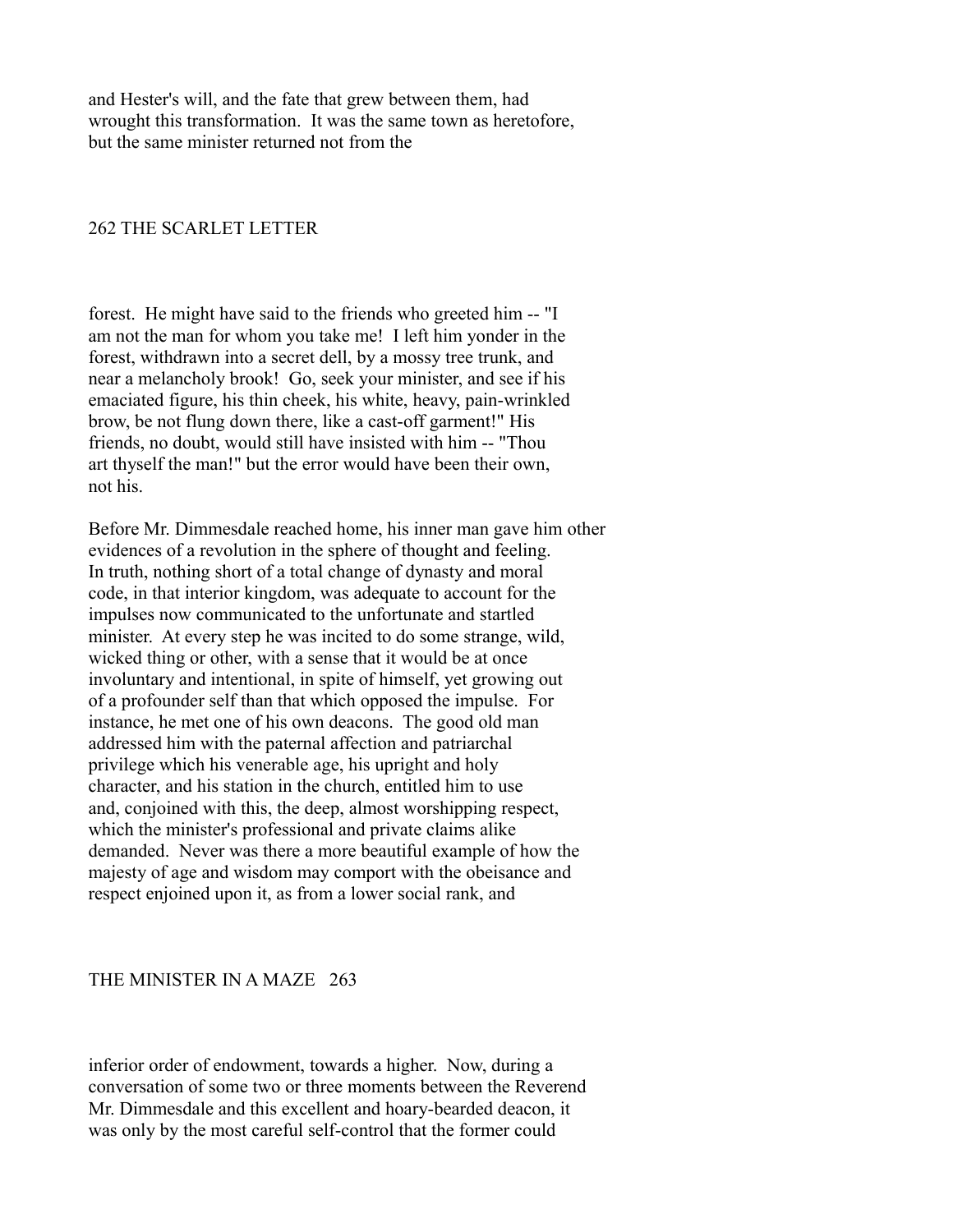refrain from uttering certain blasphemous suggestions that rose into his mind, respecting the communion-supper. He absolutely trembled and turned pale as ashes, lest his tongue should wag itself in utterance of these horrible matters, and plead his own consent for so doing, without his having fairly given it. And, even with this terror in his heart, he could hardly avoid laughing, to imagine how the sanctified old patriarchal deacon would have been petrified by his minister's impiety.

Again, another incident of the same nature. Hurrying along the street, the Reverend Mr. Dimmesdale encountered the eldest female member of his church, a most pious and exemplary old dame, poor, widowed, lonely, and with a heart as full of reminiscences about her dead husband and children, and her dead friends of long ago, as a burial-ground is full of storied gravestones. Yet all this, which would else have been such heavy sorrow, was made almost a solemn joy to her devout old soul, by religious consolations and the truths of Scripture, wherewith she had fed herself continually for more than thirty years. And since Mr. Dimmesdale had taken her in charge, the good grandam's chief earthly comfort -- which, unless it had been likewise a heavenly comfort, could have been none at all -- was to meet her pastor, whether casually, or of set purpose, and be refreshed with a word of warm, fragrant, heaven-

### 264 THE SCARLET LETTER

breathing Gospel truth, from his beloved lips, into her dulled, but rapturously attentive ear. But, on this occasion, up to the moment of putting his lips to the old woman's ear, Mr. Dimmesdale, as the great enemy of souls would have it, could recall no text of Scripture, nor aught else, except a brief, pithy, and, as it then appeared to him, unanswerable argument against the immortality of the human soul. The instilment thereof into her mind would probably have caused this aged sister to drop down dead, at once, as by the effect of an intensely poisonous infusion. What he really did whisper, the minister could never afterwards recollect. There was, perhaps, a fortunate disorder in his utterance, which failed to impart any distinct idea to the good widows comprehension, or which Providence interpreted after a method of its own. Assuredly, as the minister looked back, he beheld an expression of divine gratitude and ecstasy that seemed like the shine of the celestial city on her face, so wrinkled and ashy pale.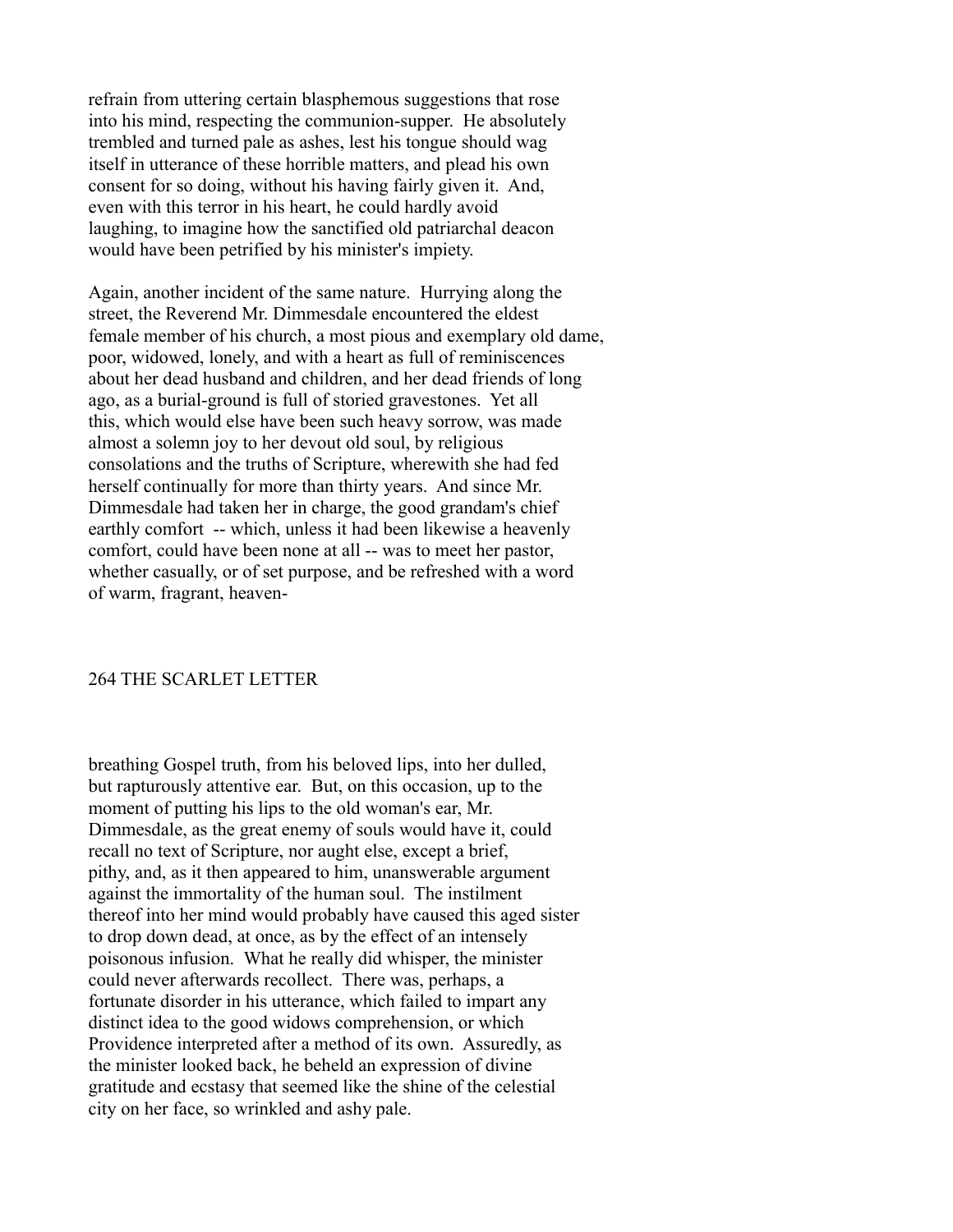Again, a third instance. After parting from the old church member, he met the youngest sister of them all. It was a maiden newly-won -- and won by the Reverend Mr. Dimmesdale's own sermon, on the Sabbath after his vigil -- to barter the transitory pleasures of the world for the heavenly hope that was to assume brighter substance as life grew dark around her, and which would gild the utter gloom with final glory. She was fair and pure as a lily that had bloomed in Paradise. The minister knew well that he was himself enshrined within the stainless sanctity of her heart, which hung its snowy

#### THE MINISTER IN A MAZE 265

curtains about his image, imparting to religion the warmth of love, and to love a religious purity. Satan, that afternoon, had surely led the poor young girl away from her mother's side, and thrown her into the pathway of this sorely tempted, or -- shall we not rather say? -- this lost and desperate man. As she drew nigh, the arch-fiend whispered him to condense into small compass, and drop into her tender bosom a germ of evil that would be sure to blossom darkly soon, and bear black fruit betimes. Such was his sense of power over this virgin soul, trusting him as she did, that the minister felt potent to blight all the field of innocence with but one wicked look, and develop all its opposite with but a word. So -- with a mightier struggle than he had yet sustained -- he held his Geneva cloak before his face, and hurried onward, making no sign of recognition, and leaving the young sister to digest his rudeness as she might. She ransacked her conscience -- which was full of harmless little matters, like her pocket or her work-bag -- and took herself to task, poor thing! for a thousand imaginary faults, and went about her household duties with swollen eyelids the next morning.

Before the minister had time to celebrate his victory over this last temptation, he was conscious of another impulse, more ludicrous, and almost as horrible. It was -- we blush to tell it -- it was to stop short in the road, and teach some very wicked words to a knot of little Puritan children who were playing there, and had but just begun to talk. Denying himself this freak, as unworthy of his cloth, he met a drunken seaman, one of the ship's crew from the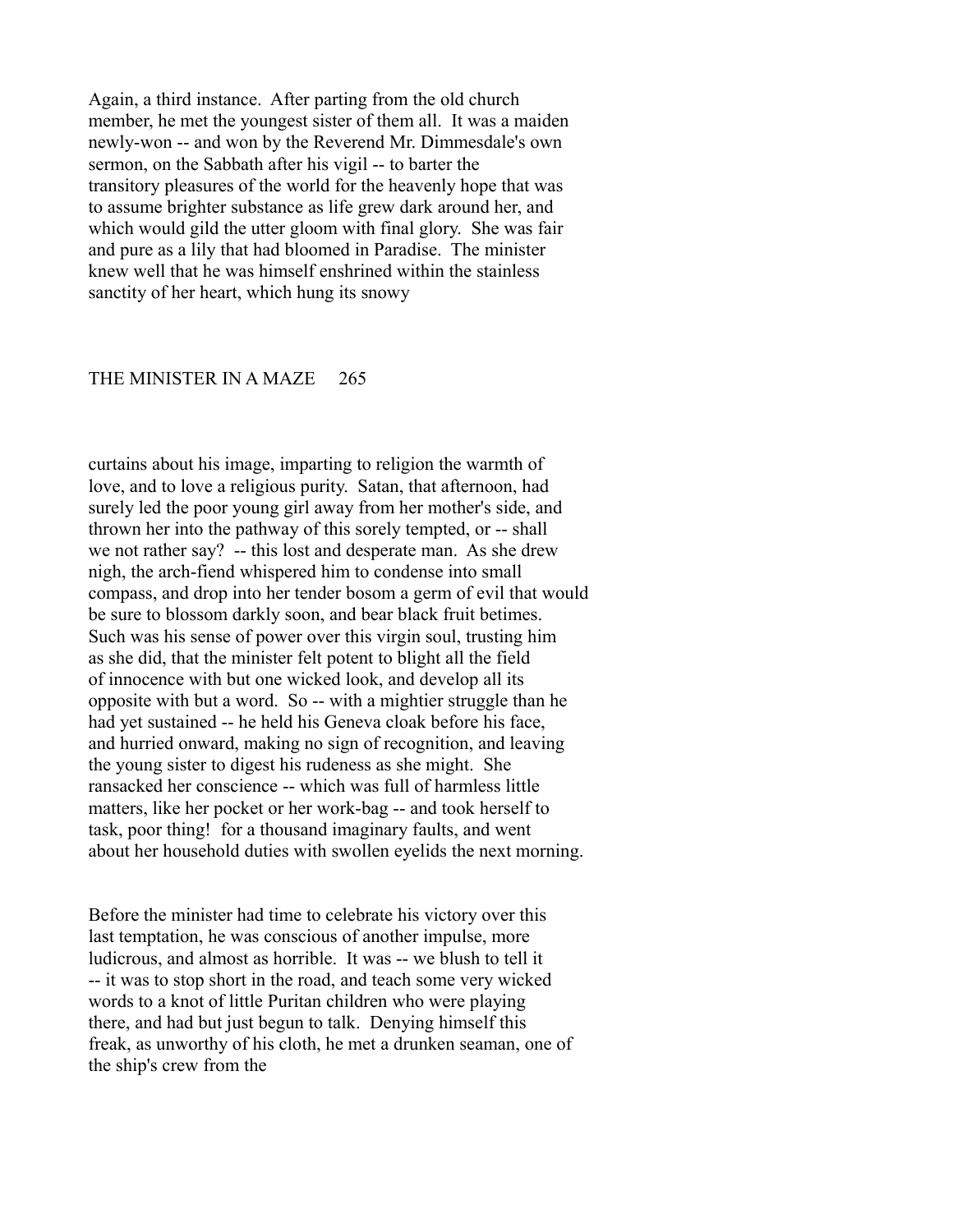### 266 THE SCARLET LETTER

Spanish Main. And here, since he had so valiantly forborne all other wickedness, poor Mr. Dimmesdale longed at least to shake hands with the tarry black-guard, and recreate himself with a few improper jests, such as dissolute sailors so abound with, and a volley of good, round, solid, satisfactory, and heaven-defying oaths! It was not so much a better principle, as partly his natural good taste, and still more his buckramed habit of clerical decorum, that carried him safely through the latter crisis.

"What is it that haunts and tempts me thus?" cried the minister to himself, at length, pausing in the street, and striking his hand against his forehead.

"Am I mad? or am I given over utterly to the fiend? Did I make a contract with him in the forest, and sign it with my blood? And does he now summon me to its fulfilment, by suggesting the performance of every wickedness which his most foul imagination can conceive?"

At the moment when the Reverend Mr. Dimmesdale thus communed with himself, and struck his forehead with his hand, old Mistress Hibbins, the reputed witch-lady, is said to have been passing by. She made a very grand appearance, having on a high head-dress, a rich gown of velvet, and a ruff done up with the famous yellow starch, of which Anne Turner, her especial friend, had taught her the secret, before this last good lady had been hanged for Sir Thomas Overbury's murder. Whether the witch had read the minister's thoughts or no, she came to a full stop, looked shrewdly into his face, smiled craftily, and -- though little given to converse with clergymen -- began a conversation.

### THE MINISTER IN A MAZE 267

"So, reverend sir, you have made a visit into the forest," observed the witch-lady, nodding her high head-dress at him. "The next time I pray you to allow me only a fair warning, and I shall be proud to bear you company. Without taking overmuch upon myself my good word will go far towards gaining any strange gentleman a fair reception from yonder potentate you wot of. "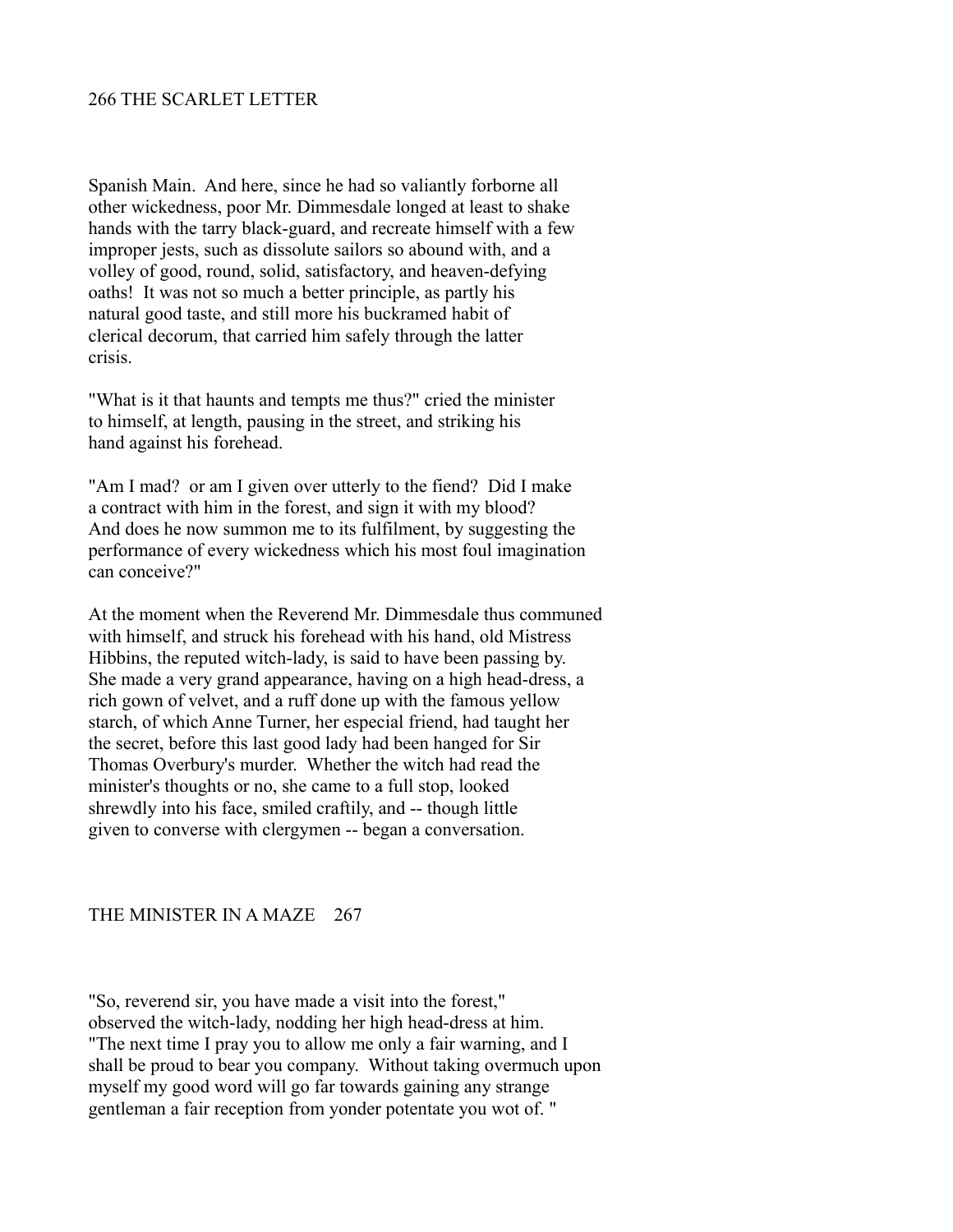"I profess, madam," answered the clergyman, with a grave obeisance, such as the lady's rank demanded, and his own good breeding made imperative -- " I profess, on my conscience and character, that I am utterly bewildered as touching the purport of your words! I went not into the forest to seek a potentate, neither do I, at any future time, design a visit thither, with a view to gaining the favour of such personage. My one sufficient object was to greet that pious friend of mine, the Apostle Eliot, and rejoice with him over the many precious souls he hath won from heathendom!"

"Ha, ha, ha!" cackled the old witch-lady, still nodding her high head-dress at the minister. "Well, well! we must needs talk thus in the daytime! You carry it off like an old hand! But at midnight, and in the forest, we shall have other talk together!"

She passed on with her aged stateliness, but often turning back her head and smiling at him, like one willing to recognise a secret intimacy of connexion.

"Have I then sold myself," thought the minister, "to the fiend whom, if men say true, this yellow-starched and velveted old hag has chosen for her prince and master?"

## 268 THE SCARLET LETTER

The wretched minister! He had made a bargain very like it! Tempted by a dream of happiness, he had yielded himself with deliberate choice, as he had never done before, to what he knew was deadly sin. And the infectious poison of that sin had been thus rapidly diffused throughout his moral system. It bad stupefied all blessed impulses, and awakened into vivid life the whole brotherhood of bad ones. Scorn, bitterness, unprovoked malignity, gratuitous desire of ill, ridicule of whatever was good and holy, all awoke to tempt, even while they frightened him. And his encounter with old Mistress Hibbins, if it were a real incident, did but show its sympathy and fellowship with wicked mortals, and the world of perverted spirits.

He had by this time reached his dwelling on the edge of the burial ground, and, hastening up the stairs, took refuge in his study. The minister was glad to have reached this shelter, without first betraying himself to the world by any of those strange and wicked eccentricities to which he had been continually impelled while passing through the streets. He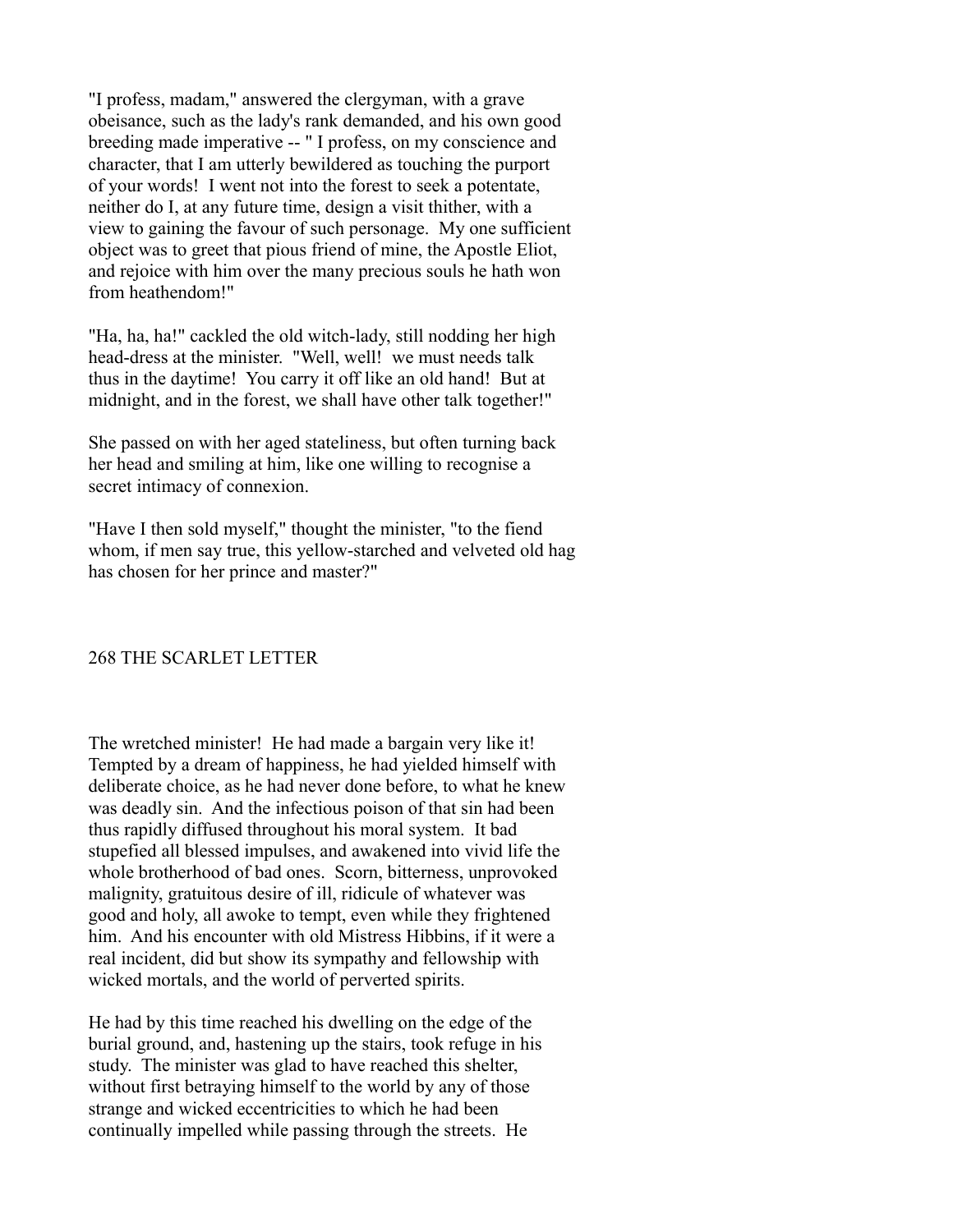entered the accustomed room, and looked around him on its books, its windows, its fireplace, and the tapestried comfort of the walls, with the same perception of strangeness that had haunted him throughout his walk from the forest dell into the town and thitherward. Here he had studied and written; here gone through fast and vigil, and come forth half alive; here striven to pray; here borne a hundred thousand agonies! There was the Bible, in its rich old Hebrew, with Moses and the Prophets speaking to him, and God's voice through all

#### THE MINISTER IN A MAZE 269

There on the table, with the inky pen beside it, was an unfinished sermon, with a sentence broken in the midst, where his thoughts had ceased to gush out upon the page two days before. He knew that it was himself, the thin and white-cheeked minister, who had done and suffered these things, and written thus far into the Election Sermon! But he seemed to stand apart, and eye this former self with scornful pitying, but half-envious curiosity. That self was gone. Another man had returned out of the forest -- a wiser one -- with a knowledge of hidden mysteries which the simplicity of the former never could have reached. A bitter kind of knowledge that!

While occupied with these reflections, a knock came at the door of the study, and the minister said, "Come in!" -- not wholly devoid of an idea that he might behold an evil spirit. And so he did! It was old Roger Chillingworth that entered. The minister stood white and speechless, with one hand on the Hebrew Scriptures, and the other spread upon his breast.

"Welcome home, reverend sir," said the physician "And how found you that godly man, the Apostle Eliot? But methinks, dear sir, you look pale, as if the travel through the wilderness had been too sore for you. Will not my aid be requisite to put you in heart and strength to preach your Election Sermon?"

"Nay, I think not so," rejoined the Reverend Mr. Dimmesdale. "My journey, and the sight of the holy Apostle yonder, and the free air which I have breathed have done me good, after so long

# 270 THE SCARLET LETTER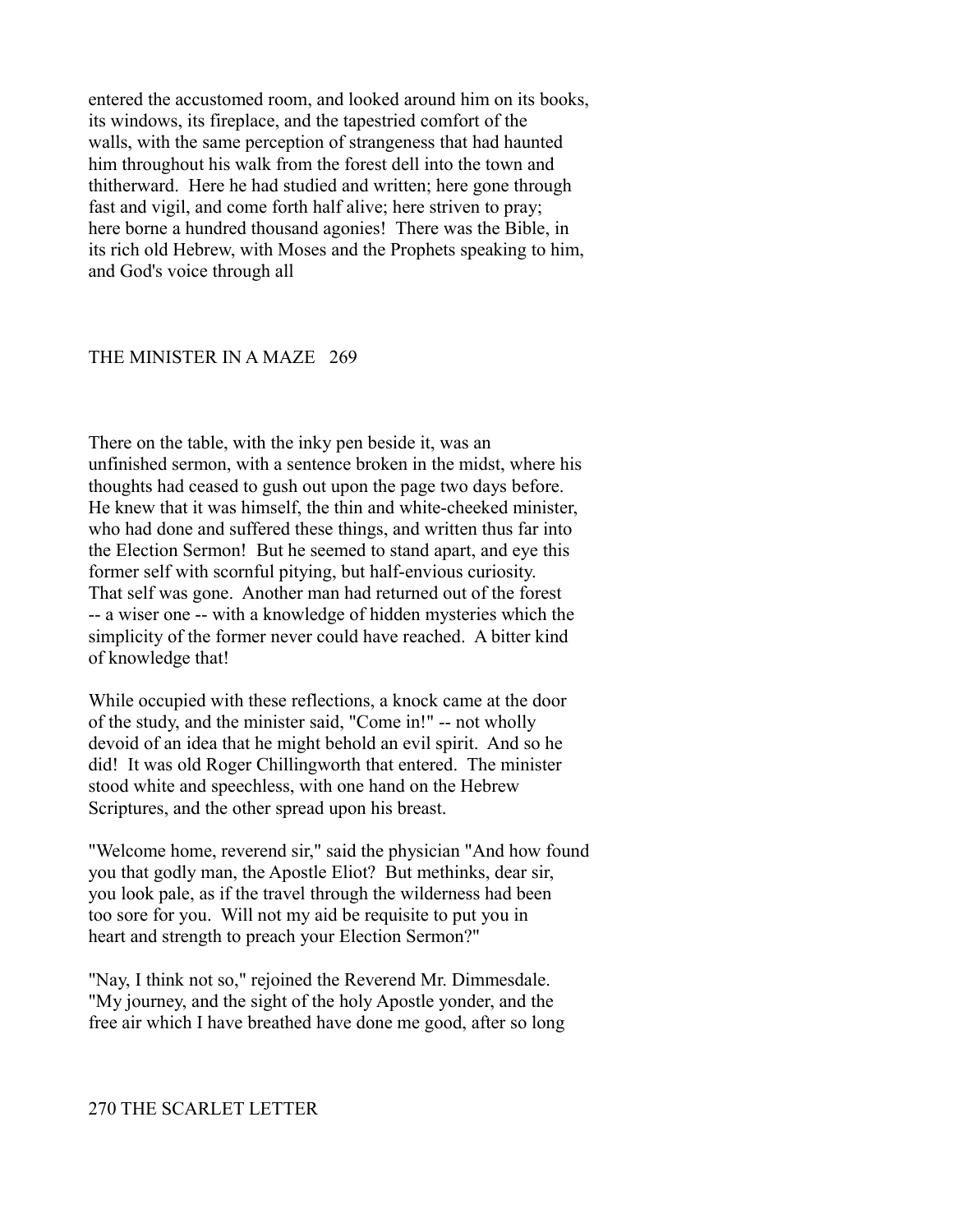confinement in my study. I think to need no more of your drugs, my kind physician, good though they be, and administered by a friendly hand. "

All this time Roger Chillingworth was looking at the minister with the grave and intent regard of a physician towards his patient. But, in spite of this outward show, the latter was almost convinced of the old man's knowledge, or, at least, his confident suspicion, with respect to his own interview with Hester Prynne. The physician knew then that in the minister's regard he was no longer a trusted friend, but his bitterest enemy. So much being known, it would appear natural that a part of it should he expressed. It is singular, however, how long a time often passes before words embody things; and with what security two persons, who choose to avoid a certain subject, may approach its very verge, and retire without disturbing it. Thus the minister felt no apprehension that Roger Chillingworth would touch, in express words, upon the real position which they sustained towards one another. Yet did the physician, in his dark way, creep frightfully near the secret.

"Were it not better," said he, "that you use my poor skill tonight? Verily, dear sir, we must take pains to make you strong and vigorous for this occasion of the Election discourse. The people look for great things from you, apprehending that another year may come about and find their pastor gone. "

"Yes, to another world," replied the minister with pious resignation. "Heaven grant it be a better one; for, in good sooth, I hardly think to tarry with my

## THE MINISTER IN A MAZE 271

flock through the flitting seasons of another year! But touching your medicine, kind sir, in my present frame of body I need it not. "

"I joy to hear it," answered the physician. "It may be that my remedies, so long administered in vain, begin now to take due effect. Happy man were I, and well deserving of New England's gratitude, could I achieve this cure!"

"I thank you from my heart, most watchful friend," said the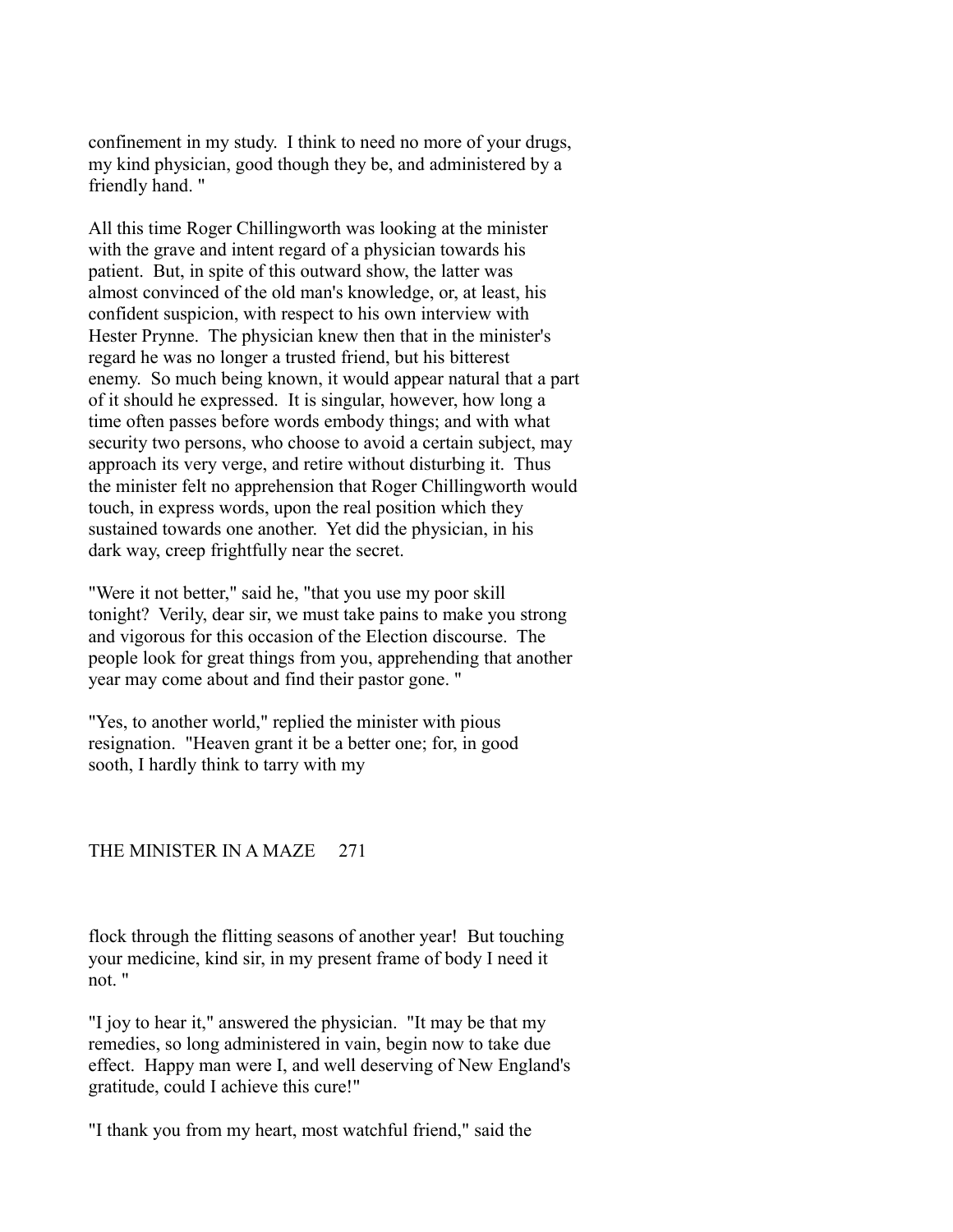Reverend Mr. Dimmesdale with a solemn smile. "I thank you, and can but requite your good deeds with my prayers. "

"A good man's prayers are golden recompense!" rejoined old Roger Chillingworth, as he took his leave. "Yea, they are the current gold coin of the New Jerusalem, with the King's own mint mark on them!"

Left alone, the minister summoned a servant of the house, and requested food, which, being set before him, he ate with ravenous appetite. Then flinging the already written pages of the Election Sermon into the fire, he forthwith began another, which he wrote with such an impulsive flow of thought and emotion, that he fancied himself inspired; and only wondered that Heaven should see fit to transmit the grand and solemn music of its oracles through so foul an organ pipe as he. However, leaving that mystery to solve itself, or go unsolved for ever, he drove his task onward with earnest haste and ecstasy.

Thus the night fled away, as if it were a winged steed, and he careering on it; morning came, and peeped, blushing, through the curtains; and at

## 272 THE SCARLET LETTER

last sunrise threw a golden beam into the study, and laid it right across the minister's bedazzled eyes. There he was, with the pen still between his fingers, and a vast, immeasurable tract of written space behind him!

XXI

## THE NEW ENGLAND HOLIDAY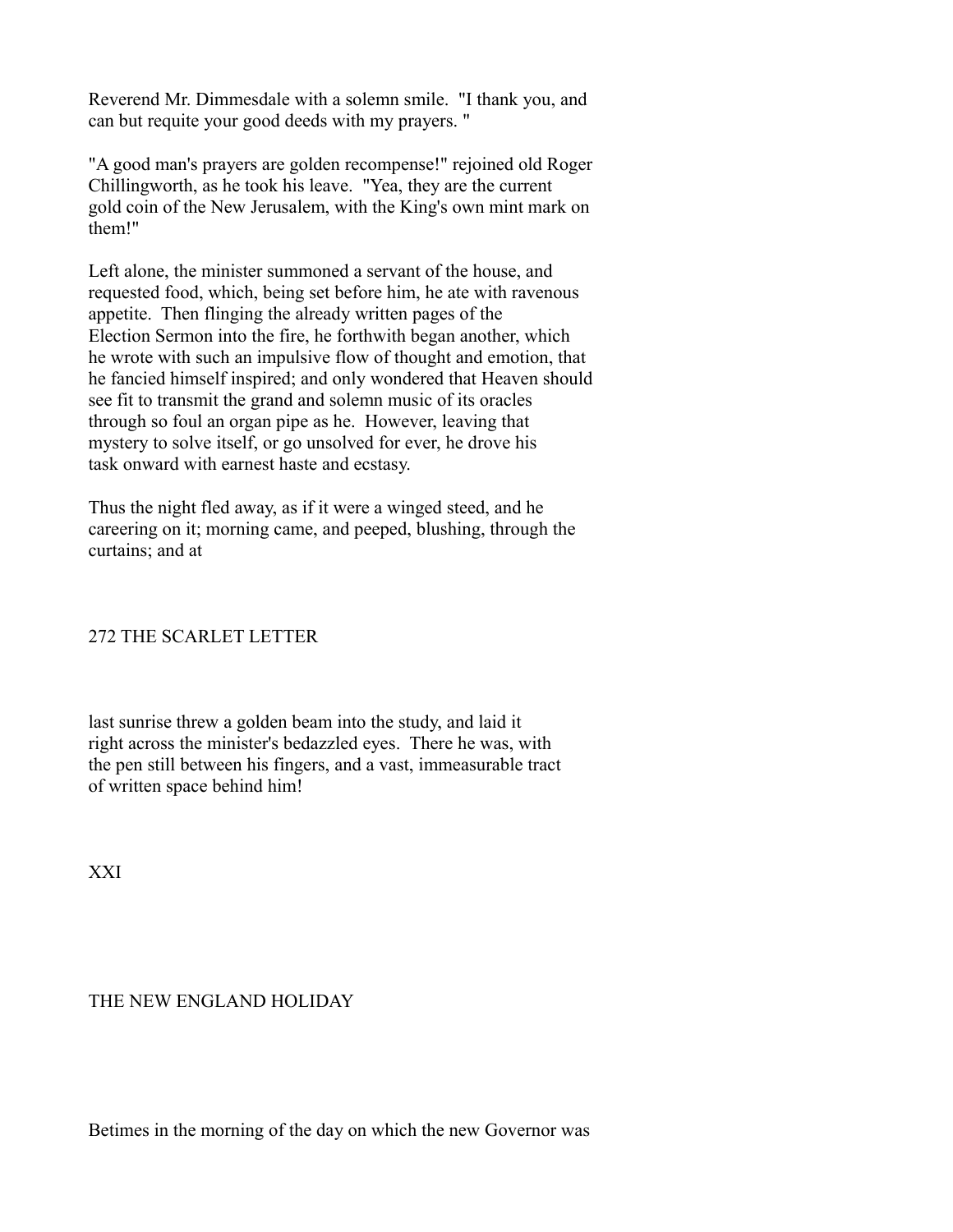to receive his office at the hands of the people, Hester Prynne and little Pearl came into the market-place. It was already thronged with the craftsmen and other plebeian inhabitants of the town, in considerable numbers, among whom, likewise, were many rough figures, whose attire of deer-skins marked them as belonging to some of the forest settlements, which surrounded the little metropolis of the colony.

On this public holiday, as on all other occasions for seven years past, Hester was clad in a garment of coarse gray cloth. Not more by its hue than by some indescribable peculiarity in its fashion, it had the effect of making her fade personally out of sight and outline; while again the scarlet letter brought her back from this twilight indistinctness, and revealed her under the moral aspect of its own illumination. Her face, so long familiar to the townspeople, showed the marble quietude which they were accustomed to behold there. It was like a mask; or, rather like the frozen calmness of a dead woman's features; owing this dreary resemblance to the fact that Hester was actually dead, in respect to any

273

### 274 THE SCARLET LETTER

claim of sympathy, and had departed out of the world with which she still seemed to mingle.

It might be, on this one day, that there was an expression unseen before, nor, indeed, vivid enough to be detected now; unless some preternaturally gifted observer should have first read the heart, and have afterwards sought a corresponding development in the countenance and mien. Such a spiritual sneer might have conceived, that, after sustaining the gaze of the multitude through several miserable years as a necessity, a penance, and something which it was a stern religion to endure, she now, for one last time more, encountered it freely and voluntarily, in order to convert what had so long been agony into a kind of triumph. "Look your last on the scarlet letter and its wearer!" -- the people's victim and lifelong bond-slave, as they fancied her, might say to them. "Yet a little while, and she will be beyond your reach! A few hours longer and the deep, mysterious ocean will quench and hide for ever the symbol which ye have caused to burn on her bosom!" Nor were it an inconsistency too improbable to be assigned to human nature, should we suppose a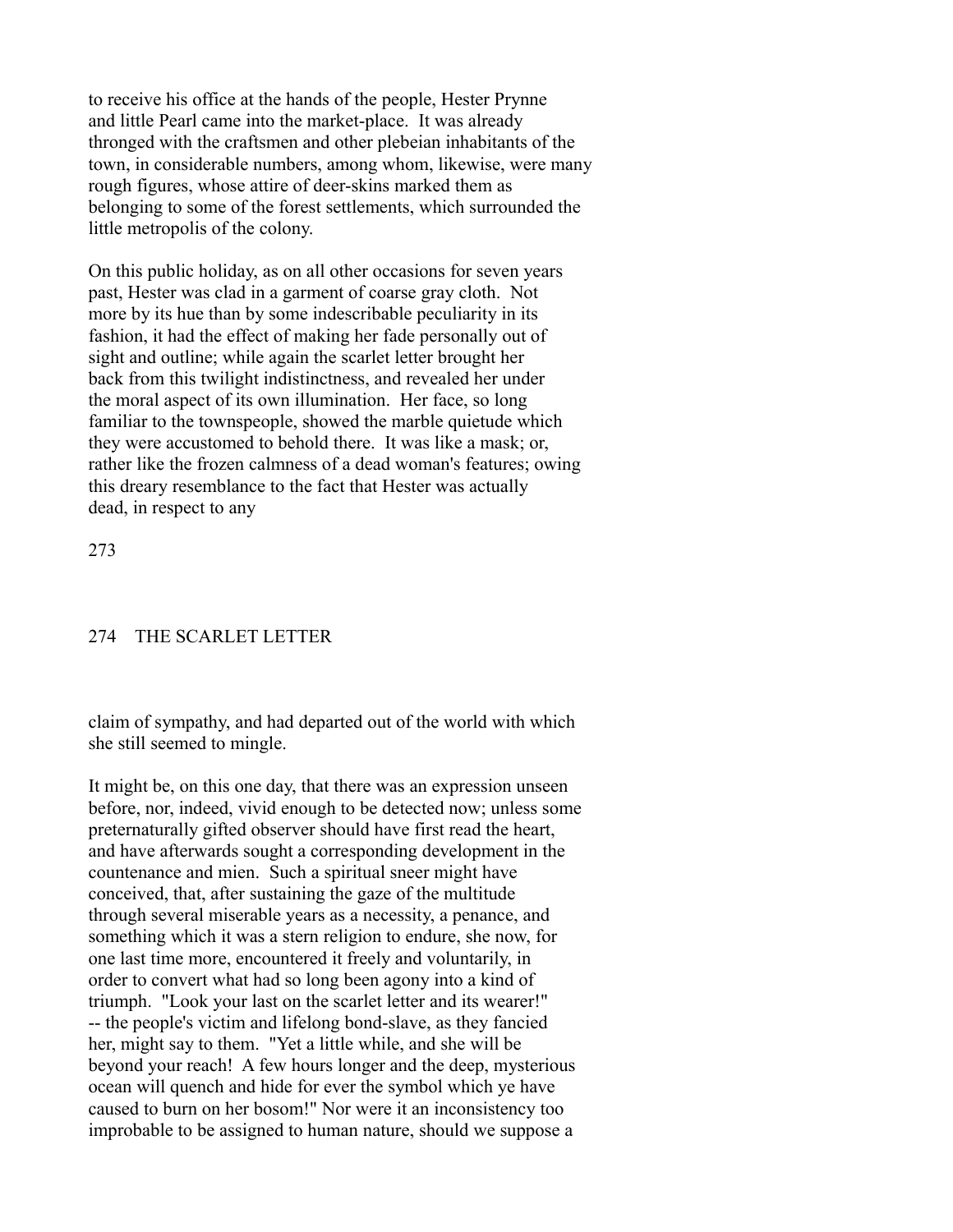feeling of regret in Hester's mind, at the moment when she was about to win her freedom from the pain which had been thus deeply incorporated with her being. Might there not be an irresistible desire to quaff a last, long, breathless draught of the cup of wormwood and aloes, with which nearly all her years of womanhood had been perpetually flavoured. The wine of life, henceforth to be presented to her lips, must be indeed rich, delicious, and exhilarating, in its chased and golden beaker, or else leave an inevitable and

#### THE NEW ENGLAND HOLIDAY 275

weary languor, after the lees of bitterness wherewith she had been drugged, as with a cordial of intensest potency.

Pearl was decked out with airy gaiety. It would have been impossible to guess that this bright and sunny apparition owed its existence to the shape of gloomy gray; or that a fancy, at once so gorgeous and so delicate as must have been requisite to contrive the child's apparel, was the same that had achieved a task perhaps more difficult, in imparting so distinct a peculiarity to Hester's simple robe. The dress, so proper was it to little Pearl, seemed an effluence, or inevitable development and outward manifestation of her character, no more to be separated from her than the many-hued brilliancy from a butterfly's wing, or the painted glory from the leaf of a bright flower. As with these, so with the child; her garb was all of one idea with her nature. On this eventful day, moreover, there was a certain singular inquietude and excitement in her mood, resembling nothing so much as the shimmer of a diamond, that sparkles and flashes with the varied throbbings of the breast on which it is displayed. Children have always a sympathy in the agitations of those connected with them: always, especially, a sense of any trouble or impending revolution, of whatever kind, in domestic circumstances; and therefore Pearl, who was the gem on her mother's unquiet bosom, betrayed, by the very dance of her spirits, the emotions which none could detect in the marble passiveness of Hester's brow.

This effervescence made her flit with a bird-like movement, rather than walk by her mother's side.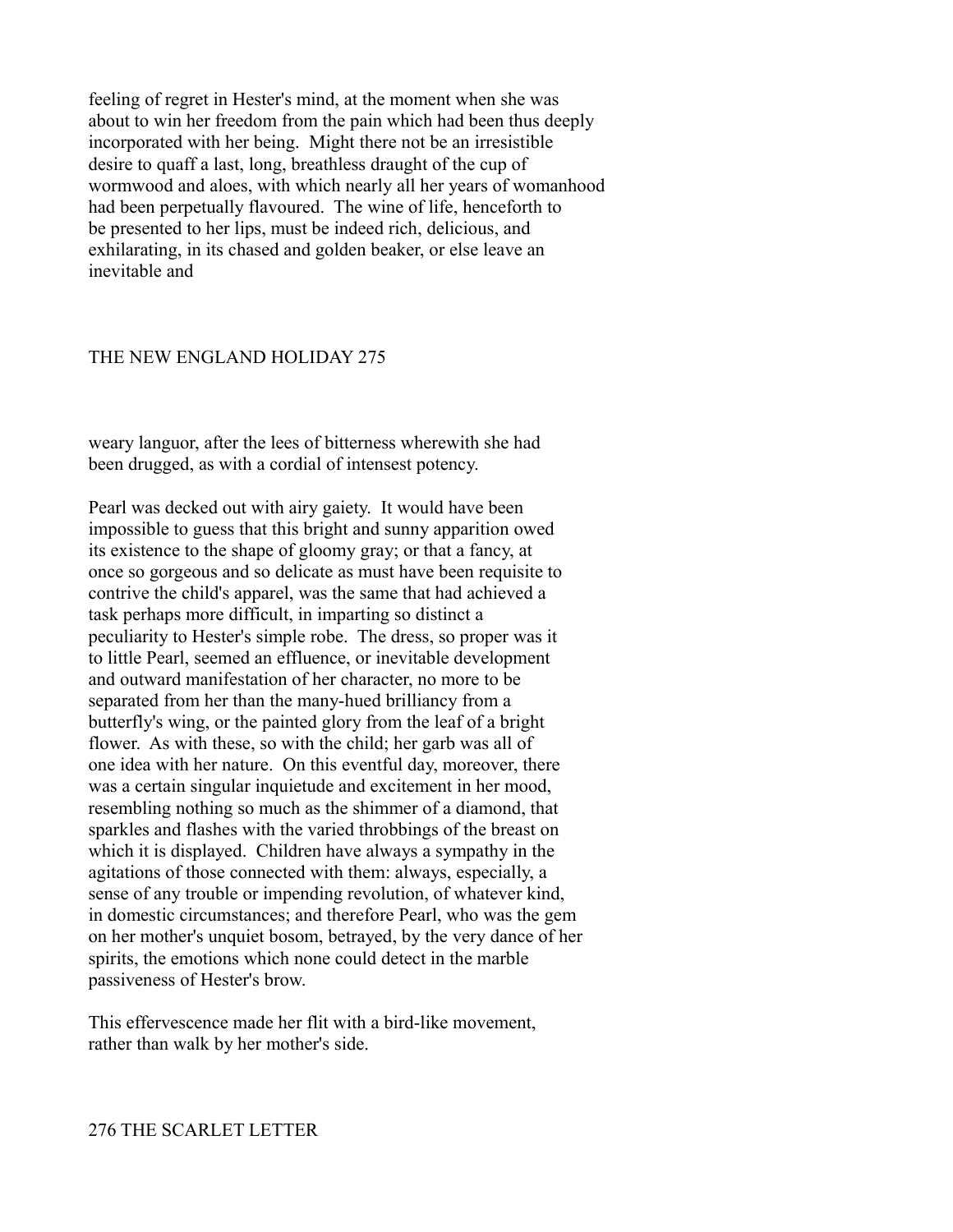She broke continually into shouts of a wild, inarticulate, and sometimes piercing music. When they reached the market-place, she became still more restless, on perceiving the stir and bustle that enlivened the spot; for it was usually more like the broad and lonesome green before a village meeting-house, than the centre of a town's business

"Why, what is this, mother?" cried she. "Wherefore have all the people left their work to-day? Is it a play-day for the whole world? See, there is the blacksmith! He has washed his sooty face, and put on his Sabbath-day clothes, and looks as if he would gladly be merry, if any kind body would only teach him how! And there is Master Brackett, the old jailer, nodding and smiling at me. Why does he do so, mother?"

"He remembers thee a little babe, my child," answered Hester.

"He should not nod and smile at me, for all that -- the black, grim, ugly-eyed old man!" said Pearl.

"He may nod at thee, if he will; for thou art clad in gray, and wearest the scarlet letter. But see, mother, how many faces of strange people, and Indians among them, and sailors! What have they all come to do, here in the market-place?"

"They wait to see the procession pass," said Hester. "For the Governor and the magistrates are to go by, and the ministers, and all the great people and good people, with the music and the soldiers marching before them. "

"And will the minister be there?" asked Pearl. "And will he hold out both his hands to me, as when thou led'st me to him from the brook-side?"

## THE NEW ENGLAND HOLIDAY 277

"He will be there, child," answered her mother, "but he will not greet thee to-day, nor must thou greet him. "

"What a strange, sad man is he!" said the child, as if speaking partly to herself. "In the dark nighttime he calls us to him, and holds thy hand and mine, as when we stood with him on the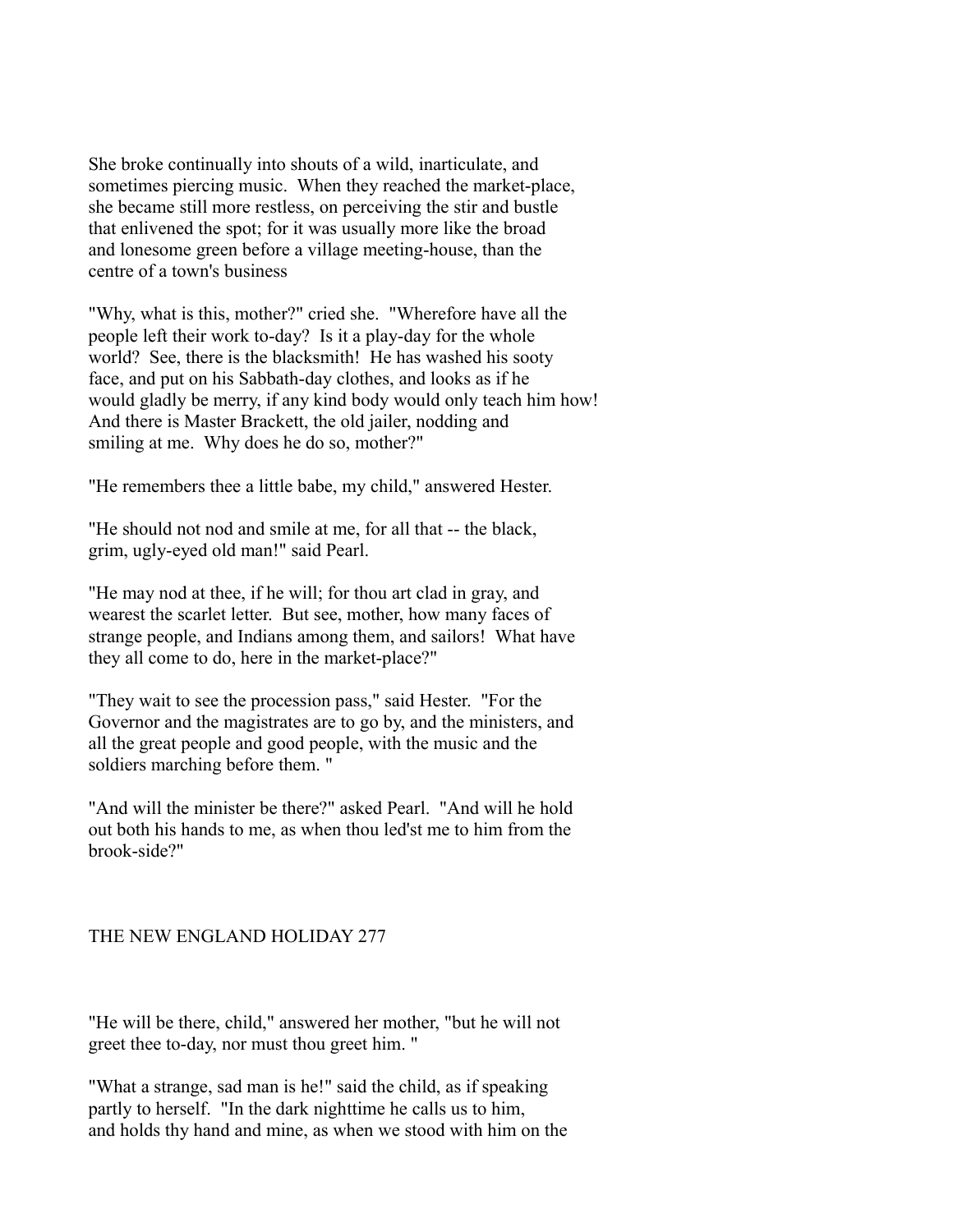scaffold yonder! And in the deep forest, where only the old trees can hear, and the strip of sky see it, he talks with thee, sitting on a heap of moss! And he kisses my forehead, too, so that the little brook would hardly wash it off! But, here, in the sunny day, and among all the people, he knows us not; nor must we know him! A strange, sad man is he, with his hand always over his heart!"

"Be quiet, Pearl -- thou understandest not these things," said her mother. "Think not now of the minister, but look about thee, and see how cheery is everybody's face to-day. The children have come from their schools, and the grown people from their workshops and their fields, on purpose to be happy, for, to-day, a new man is beginning to rule over them; and so -- as has been the custom of mankind ever since a nation was first gathered - they make merry and rejoice: as if a good and golden year were at length to pass over the poor old world!"

It was as Hester said, in regard to the unwonted jollity that brightened the faces of the people. Into this festal season of the year -- as it already was, and continued to be during the greater part of two centuries -- the Puritans compressed whatever mirth and public joy they deemed allowable to human

### 278 THE SCARLET LETTER

infirmity; thereby so far dispelling the customary cloud, that, for the space of a single holiday, they appeared scarcely more grave than most other communities at a period of general affliction.

But we perhaps exaggerate the gray or sable tinge, which undoubtedly characterized the mood and manners of the age. The persons now in the market-place of Boston had not been born to an inheritance of Puritanic gloom. They were native Englishmen, whose fathers had lived in the sunny richness of the Elizabethan epoch; a time when the life of England, viewed as one great mass, would appear to have been as stately, magnificent, and joyous, as the world has ever witnessed. Had they followed their hereditary taste, the New England settlers would have illustrated all events of public importance by bonfires, banquets, pageantries, and processions. Nor would it have been impracticable, in the observance of majestic ceremonies, to combine mirthful recreation with solemnity, and give, as it were, a grotesque and brilliant embroidery to the great robe of state, which a nation, at such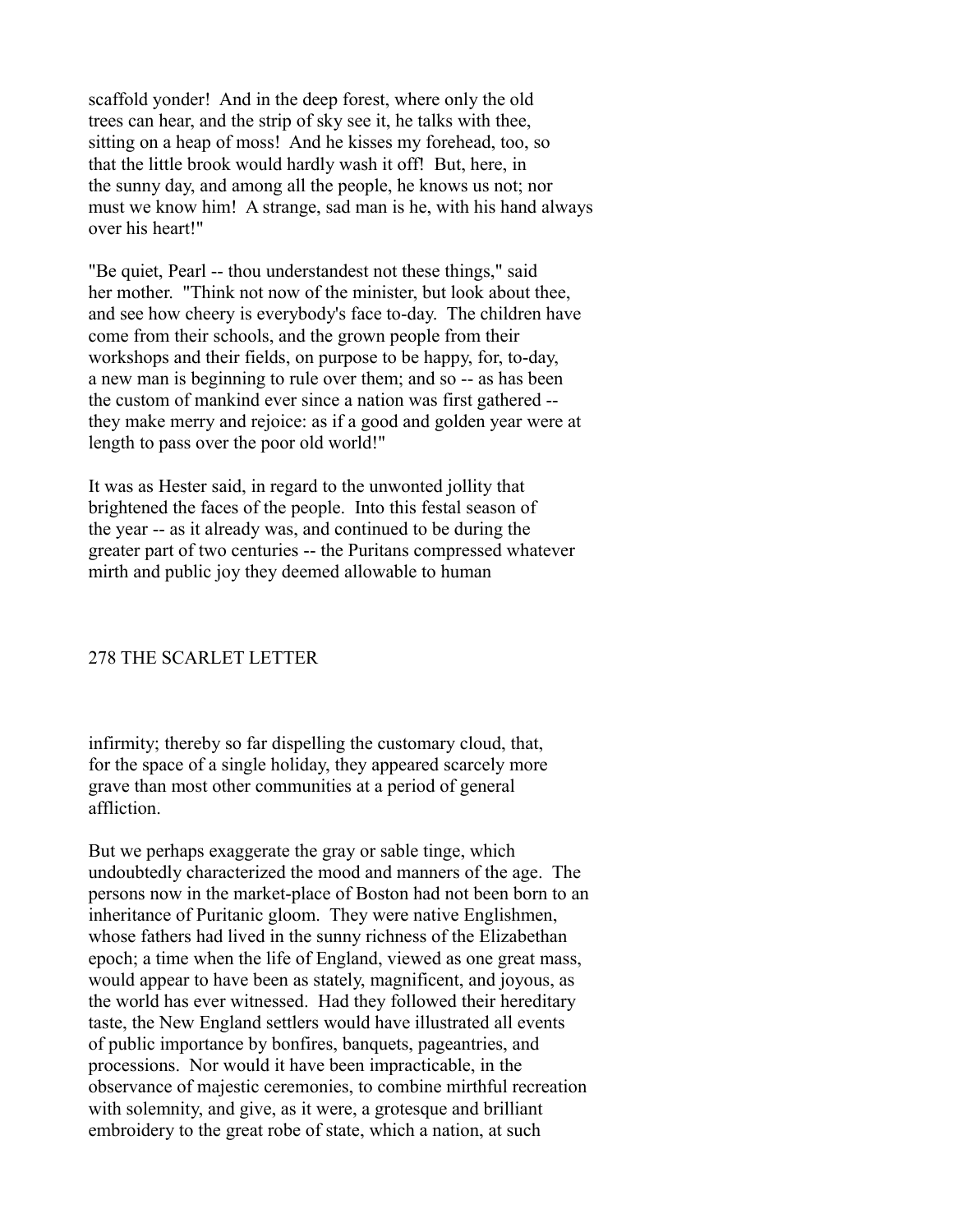festivals, puts on. There was some shadow of an attempt of this kind in the mode of celebrating the day on which the political year of the colony commenced. The dim reflection of a remembered splendour, a colourless and manifold diluted repetition of what they had beheld in proud old London -- we will not say at a royal coronation, but at a Lord Mayor's show -- might be traced in the customs which our forefathers instituted, with reference to the annual installation of magistrates. The fathers and founders of the commonwealth -- the statesman, the priest, and the soldier - seemed it a duty then to assume the

#### THE NEW ENGLAND HOLIDAY 279

outward state and majesty, which, in accordance with antique style, was looked upon as the proper garb of public and social eminence. All came forth to move in procession before the people's eye, and thus impart a needed dignity to the simple framework of a government so newly constructed.

Then, too, the people were countenanced, if not encouraged, in relaxing the severe and close application to their various modes of rugged industry, which at all other times, seemed of the same piece and material with their religion. Here, it is true, were none of the appliances which popular merriment would so readily have found in the England of Elizabeth's time, or that of James -- no rude shows of a theatrical kind; no minstrel, with his harp and legendary ballad, nor gleeman with an ape dancing to his music; no juggler, with his tricks of mimic witchcraft; no Merry Andrew, to stir up the multitude with jests, perhaps a hundred years old, but still effective, by their appeals to the very broadest sources of mirthful sympathy. All such professors of the several branches of jocularity would have been sternly repressed, not only by the rigid discipline of law, but by the general sentiment which give law its vitality. Not the less, however, the great, honest face of the people smiled -- grimly, perhaps, but widely too. Nor were sports wanting, such as the colonists had witnessed, and shared in, long ago, at the country fairs and on the village-greens of England; and which it was thought well to keep alive on this new soil, for the sake of the courage and manliness that were essential in them. Wrestling matches, in the different fashions of Cornwall and Devonshire, were seen here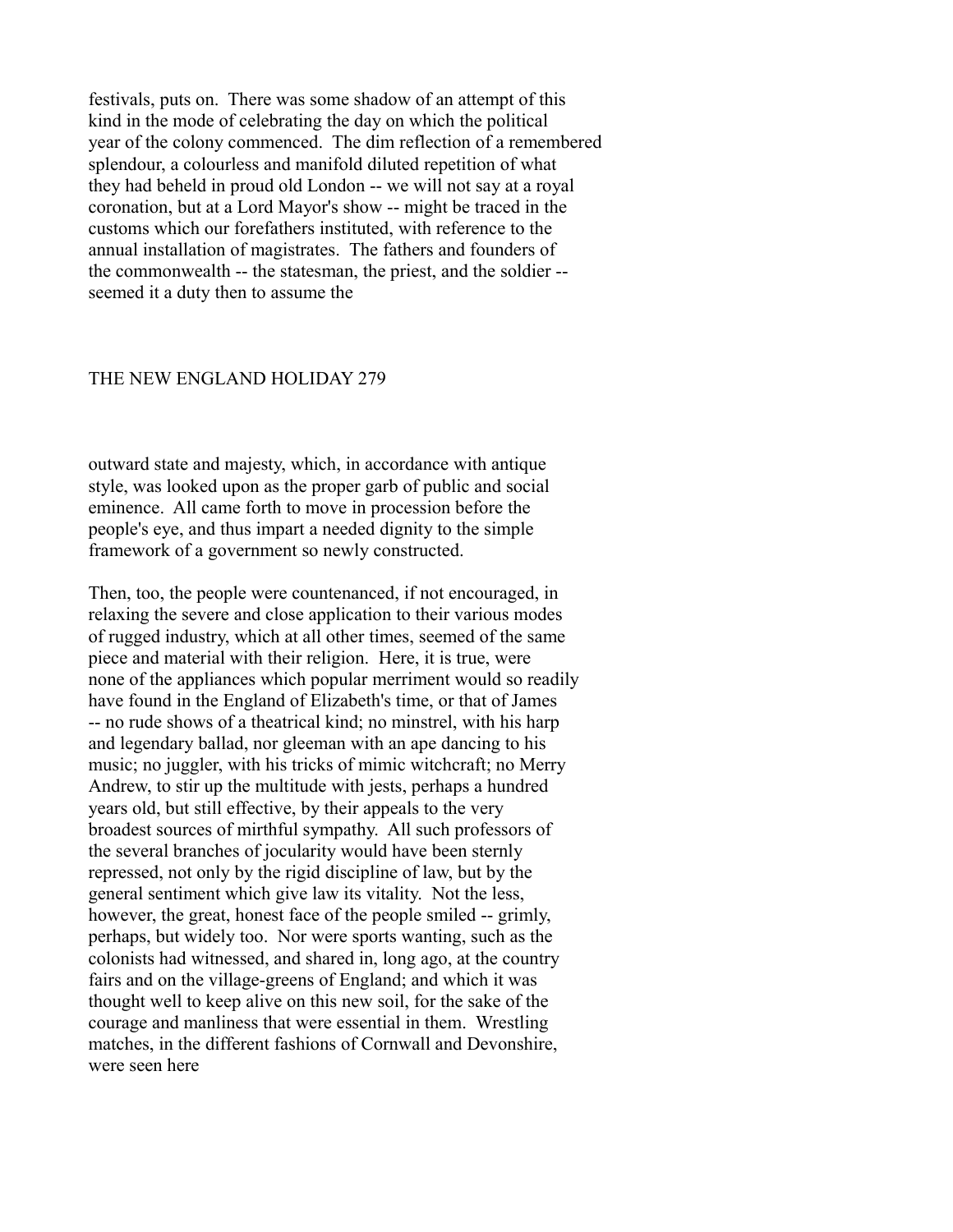and there about the market-place; in one corner, there was a friendly bout at quarterstaff; and -- what attracted most interest of all -- on the platform of the pillory, already so noted in our pages, two masters of defence were commencing an exhibition with the buckler and broadsword. But, much to the disappointment of the crowd, this latter business was broken off by the interposition of the town beadle, who had no idea of permitting the majesty of the law to be violated by such an abuse of one of its consecrated places.

It may not be too much to affirm, on the whole, (the people being then in the first stages of joyless deportment, and the offspring of sires who had known how to be merry, in their day), that they would compare favourably, in point of holiday keeping, with their descendants, even at so long an interval as ourselves. Their immediate posterity, the generation next to the early emigrants, wore the blackest shade of Puritanism, and so darkened the national visage with it, that all the subsequent years have not sufficed to clear it up. We have yet to learn again the forgotten art of gaiety.

The picture of human life in the market-place, though its general tint was the sad gray, brown, or black of the English emigrants, was yet enlivened by some diversity of hue. A party of Indians -- in their savage finery of curiously embroidered deerskin robes, wampum-belts, red and yellow ochre, and feathers, and armed with the bow and arrow and stone-headed spear -- stood apart with countenances of inflexible gravity, beyond what even the Puritan aspect could attain. Nor, wild as were these painted

## THE NEW ENGLAND HOLIDAY 281

barbarians, were they the wildest feature of the scene. This distinction could more justly be claimed by some mariners -- a part of the crew of the vessel from the Spanish Main -- who had come ashore to see the humours of Election Day. They were rough-looking desperadoes, with sun-blackened faces, and an immensity of beard; their wide short trousers were confined about the waist by belts, often clasped with a rough plate of gold, and sustaining always a long knife, and in some instances, a sword. From beneath their broad-brimmed hats of palm-leaf, gleamed eyes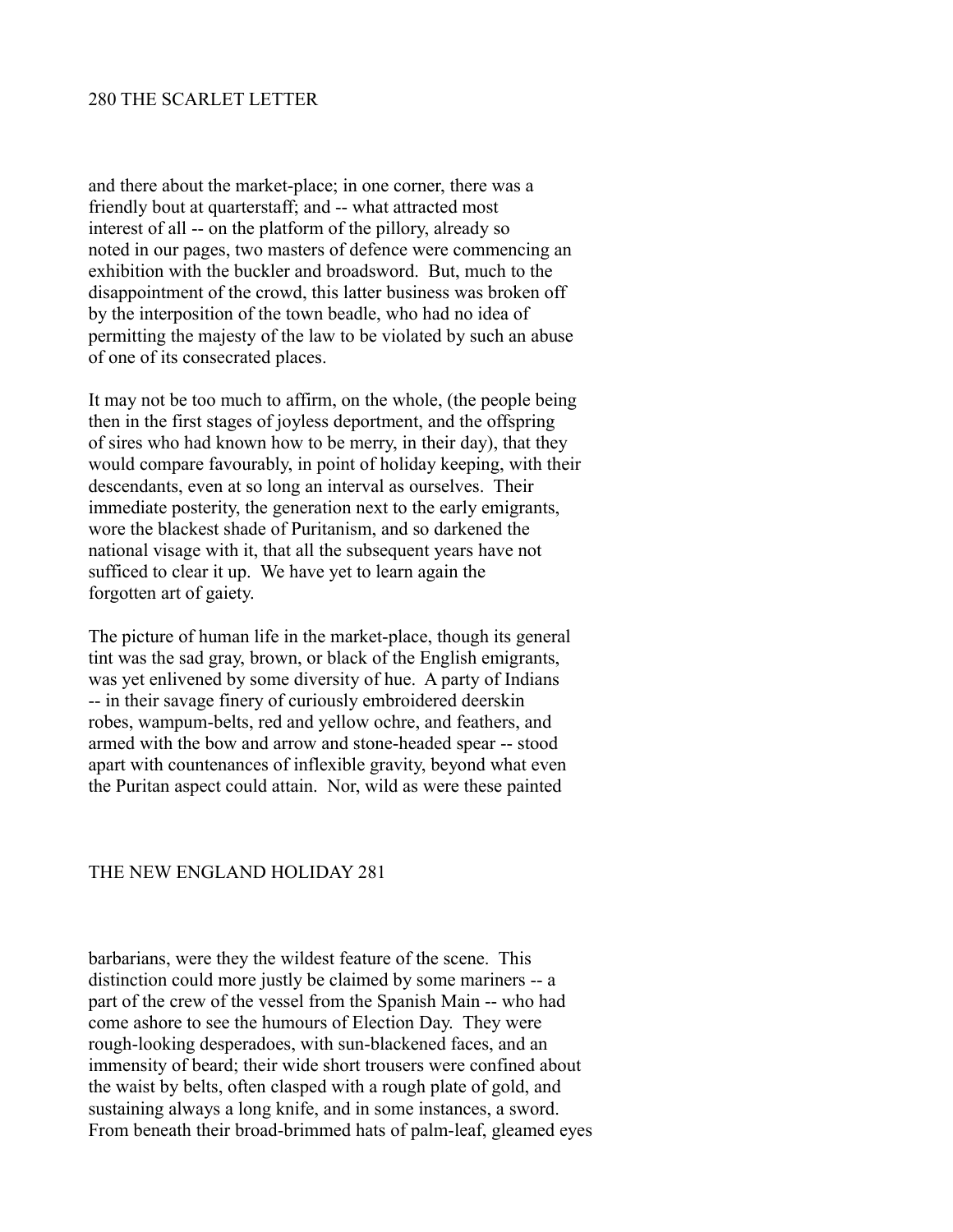which, even in good-nature and merriment, had a kind of animal ferocity. They transgressed without fear or scruple, the rules of behaviour that were binding on all others: smoking tobacco under the beadle's very nose, although each whiff would have cost a townsman a shilling; and quaffing at their pleasure, draughts of wine or aqua-vitae from pocket flasks, which they freely tendered to the gaping crowd around them. It remarkably characterised the incomplete morality of the age, rigid as we call it, that a licence was allowed the seafaring class, not merely for their freaks on shore, but for far more desperate deeds on their proper element. The sailor of that day would go near to be arraigned as a pirate in our own. There could be little doubt, for instance, that this very ship's crew, though no unfavourable specimens of the nautical brotherhood, had been guilty, as we should phrase it, of depredations on the Spanish commerce, such as would have perilled all their necks in a modern court of justice.

But the sea in those old times heaved, swelled, and foamed very much at its own will, or subject only

#### 282 THE SCARLET LETTER

to the tempestuous wind, with hardly any attempts at regulation by human law. The buccaneer on the wave might relinquish his calling and become at once if he chose, a man of probity and piety on land; nor, even in the full career of his reckless life, was he regarded as a personage with whom it was disreputable to traffic or casually associate. Thus the Puritan elders in their black cloaks, starched bands, and steeple-crowned hats, smiled not unbenignantly at the clamour and rude deportment of these jolly seafaring men; and it excited neither surprise nor animadversion when so reputable a citizen as old Roger Chillingworth, the physician, was seen to enter the market-place in close and familiar talk with the commander of the questionable vessel.

The latter was by far the most showy and gallant figure, so far as apparel went, anywhere to be seen among the multitude. He wore a profusion of ribbons on his garment, and gold lace on his hat, which was also encircled by a gold chain, and surmounted with a feather. There was a sword at his side and a sword-cut on his forehead, which, by the arrangement of his hair, he seemed anxious rather to display than hide. A landsman could hardly have worn this garb and shown this face, and worn and shown them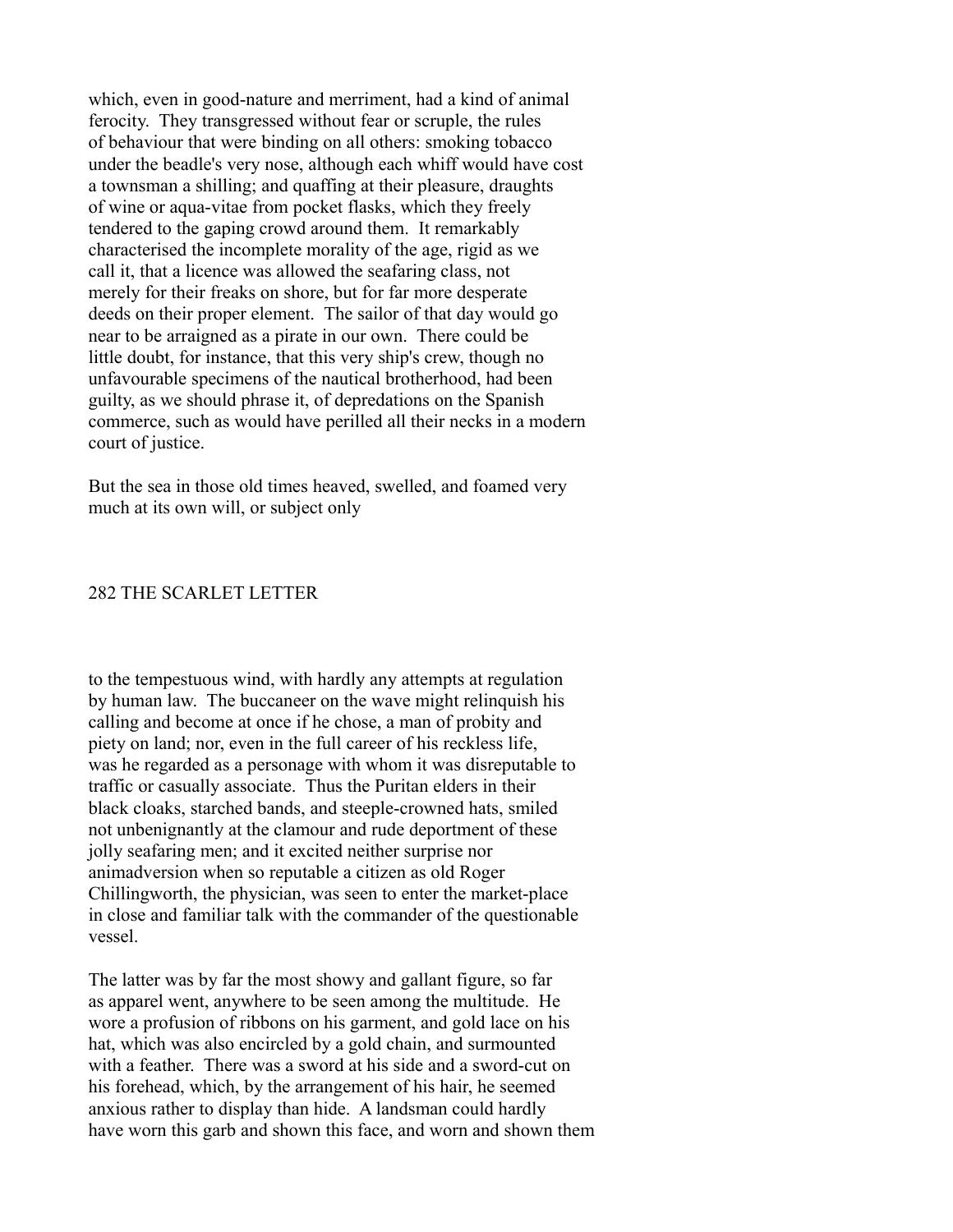both with such a galliard air, without undergoing stern question before a magistrate, and probably incurring a fine or imprisonment, or perhaps an exhibition in the stocks. As regarded the shipmaster, however, all was looked upon as pertaining to the character, as to a fish his glistening scales.

After parting from the physician, the commander of the Bristol ship strolled idly through the market-

## THE NEW ENGLAND HOLIDAY 283

place; until happening to approach the spot where Hester Prynne was standing, he appeared to recognise, and did not hesitate to address her. As was usually the case wherever Hester stood, a small vacant area -- a sort of magic circle -- had formed itself about her, into which, though the people were elbowing one another at a little distance, none ventured or felt disposed to intrude. It was a forcible type of the moral solitude in which the scarlet letter enveloped its fated wearer; partly by her own reserve, and partly by the instinctive, though no longer so unkindly, withdrawal of her fellow-creatures. Now, if never before, it answered a good purpose by enabling Hester and the seaman to speak together without risk of being overheard; and so changed was Hester Prynne's repute before the public, that the matron in town, most eminent for rigid morality, could not have held such intercourse with less result of scandal than herself.

"So, mistress," said the mariner, "I must bid the steward make ready one more berth than you bargained for! No fear of scurvy or ship fever this voyage. What with the ship's surgeon and this other doctor, our only danger will be from drug or pill; more by token, as there is a lot of apothecary's stuff aboard, which I traded for with a Spanish vessel. "

"What mean you?" inquired Hester, startled more than she permitted to appear. "Have you another passenger?

"Why, know you not," cried the shipmaster, "that this physician here -- Chillingworth he calls himself -- is minded to try my cabin-fare with you? Ay, ay, you must have known it; for he tells me he

#### 284 THE SCARLET LETTER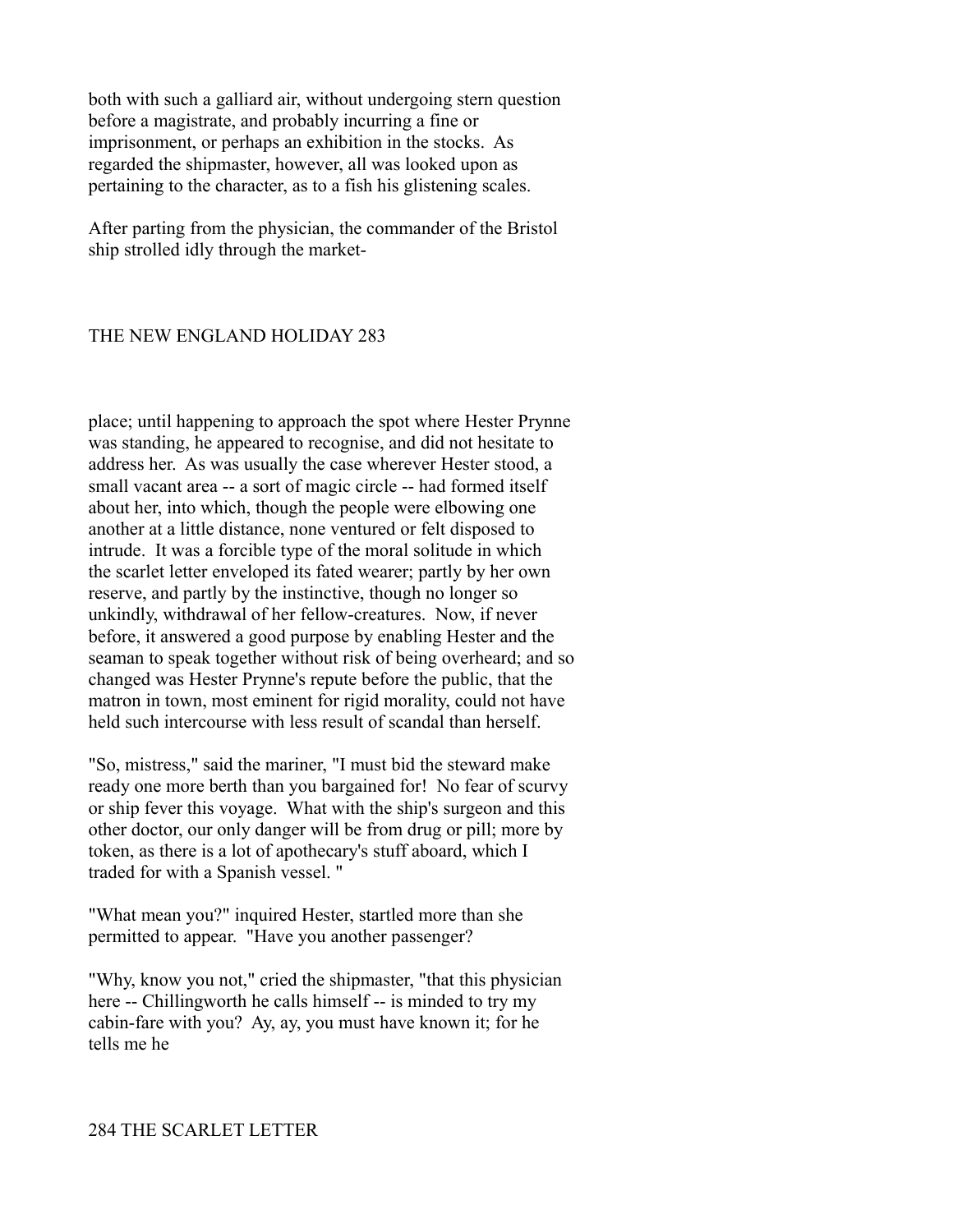is of your party, and a close friend to the gentleman you spoke of -- he that is in peril from these sour old Puritan rulers. "

"They know each other well, indeed," replied Hester, with a mien of calmness, though in the utmost consternation. "They have long dwelt together. "

Nothing further passed between the mariner and Hester Prynne. But at that instant she beheld old Roger Chillingworth himself, standing in the remotest comer of the market-place and smiling on her; a smile which -- across the wide and bustling square, and through all the talk and laughter, and various thoughts, moods, and interests of the crowd -- conveyed secret and fearful meaning.

XXII

### THE PROCESSION

Before Hester Prynne could call together her thoughts, and consider what was practicable to be done in this new and startling aspect of affairs, the sound of military music was heard approaching along a contiguous street. It denoted the advance of the procession of magistrates and citizens on its way towards the meeting-house: where, in compliance with a custom thus early established, and ever since observed, the Reverend Mr. Dimmesdale was to deliver an Election Sermon.

Soon the head of the procession showed itself, with a slow and stately march, turning a corner, and making its way across the market-place. First came the music. It comprised a variety of instruments, perhaps imperfectly adapted to one another, and played with no great skill; but yet attaining the great object for which the harmony of drum and clarion addresses itself to the multitude -- that of imparting a higher and more heroic air to the scene of life that passes before the eye. Little Pearl at first clapped her hands, but then lost for an instant the restless agitation that had kept her in a continual effervescence throughout the morning; she gazed silently, and seemed to be borne upward like a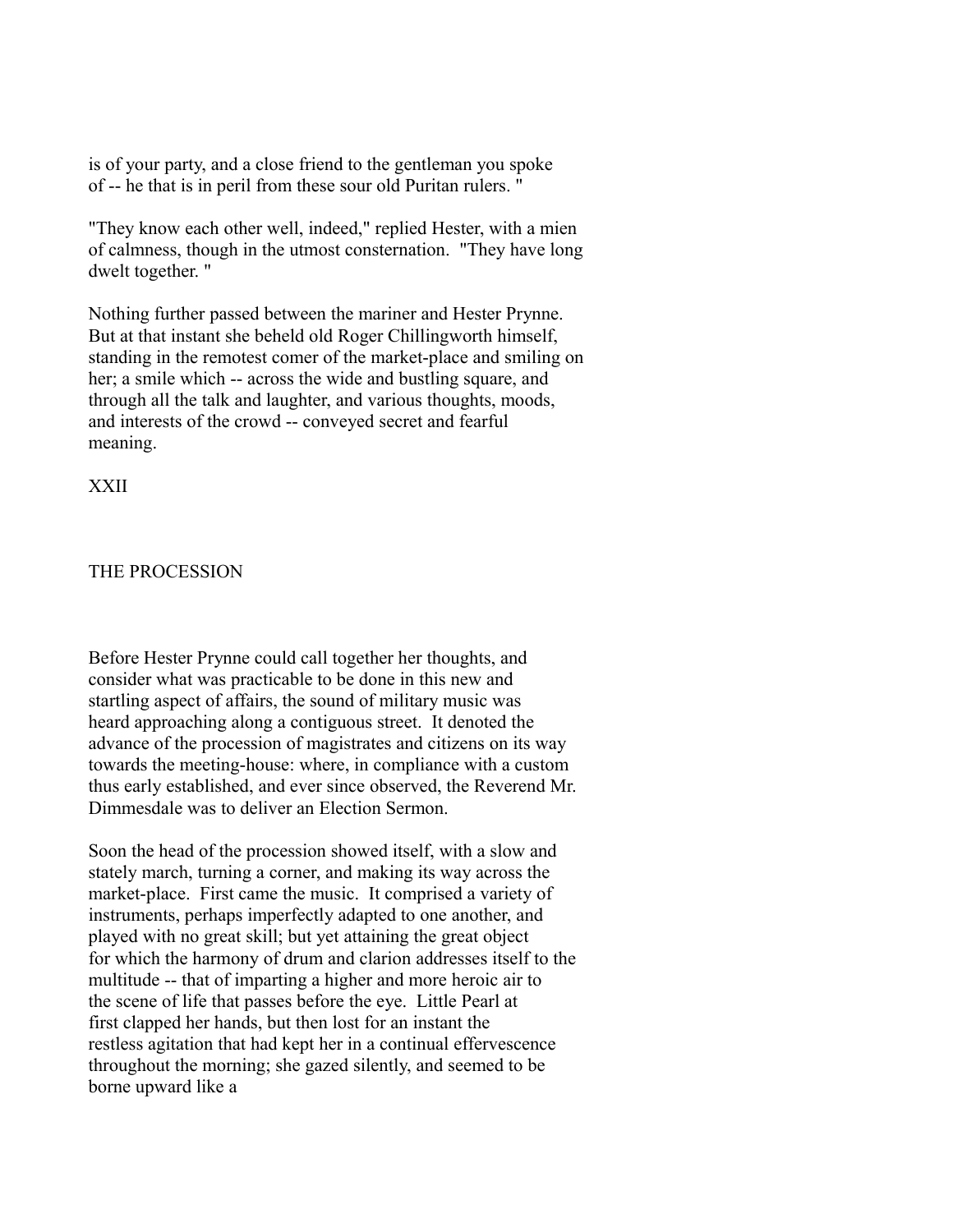## 286 THE SCARLET LETTER

floating sea-bird on the long heaves and swells of sound. But she was brought back to her former mood by the shimmer of the sunshine on the weapons and bright armour of the military company, which followed after the music, and formed the honorary escort of the procession. This body of soldiery -- which still sustains a corporate existence, and marches down from past ages with an ancient and honourable fame -- was composed of no mercenary materials. Its ranks were filled with gentlemen who felt the stirrings of martial impulse, and sought to establish a kind of College of Arms, where, as in an association of Knights Templars, they might learn the science, and, so far as peaceful exercise would teach them, the practices of war. The high estimation then placed upon the military character might be seen in the lofty port of each individual member of the company. Some of them, indeed, by their services in the Low Countries and on other fields of European warfare, had fairly won their title to assume the name and pomp of soldiership. The entire array, moreover, clad in burnished steel, and with plumage nodding over their bright morions, had a brilliancy of effect which no modern display can aspire to equal.

And yet the men of civil eminence, who came immediately behind the military escort, were better worth a thoughtful observer's eye. Even in outward demeanour they showed a stamp of majesty that made the warrior's haughty stride look vulgar, if not absurd. It was an age when what we call talent had far less consideration than now, but the massive materials which produce stability and dignity of character a great deal more. The people possessed

### THE PROCESSION 287

by hereditary right the quality of reverence, which, in their descendants, if it survive at all, exists in smaller proportion, and with a vastly diminished force in the selection and estimate of public men. The change may be for good or ill, and is partly, perhaps, for both. In that old day the English settler on these rude shores -- having left king, nobles, and all degrees of awful rank behind, while still the faculty and necessity of reverence was strong in him -- bestowed it on the white hair and venerable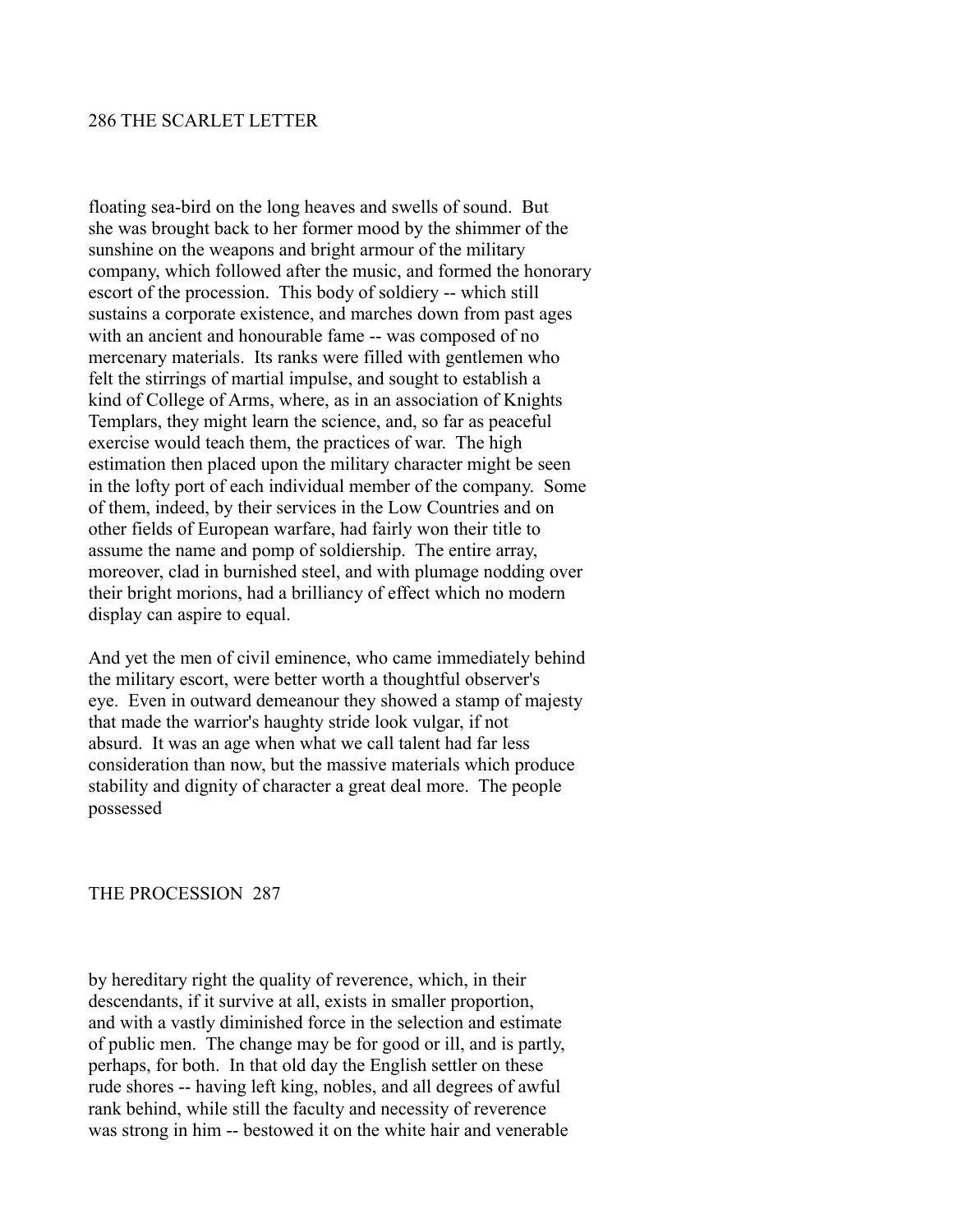brow of age -- on long-tried integrity -- on solid wisdom and sad-coloured experience -- on endowments of that grave and weighty order which gave the idea of permanence, and comes under the general definition of respectability. These primitive statesmen, therefore -- Bradstreet, Endicott, Dudley, Bellingham, and their compeers -- who were elevated to power by the early choice of the people, seem to have been not often brilliant, but distinguished by a ponderous sobriety, rather than activity of intellect. They had fortitude and self-reliance, and in time of difficulty or peril stood up for the welfare of the state like a line of cliffs against a tempestuous tide. The traits of character here indicated were well represented in the square cast of countenance and large physical development of the new colonial magistrates. So far as a demeanour of natural authority was concerned, the mother country need not have been ashamed to see these foremost men of an actual democracy adopted into the House of Peers, or make the Privy Council of the Sovereign.

Next in order to the magistrates came the young and eminently distinguished divine, from whose lips

### 188 THE SCARLET LETTER

the religious discourse of the anniversary was expected. His was the profession at that era in which intellectual ability displayed itself far more than in political life; for -- leaving a higher motive out of the question it offered inducements powerful enough in the almost worshipping respect of the community, to win the most aspiring ambition into its service. Even political power -- as in the case of Increase Mather -- was within the grasp of a successful priest.

It was the observation of those who beheld him now, that never, since Mr. Dimmesdale first set his foot on the New England shore, had he exhibited such energy as was seen in the gait and air with which he kept his pace in the procession. There was no feebleness of step as at other times; his frame was not bent, nor did his hand rest ominously upon his heart. Yet, if the clergyman were rightly viewed, his strength seemed not of the body. It might be spiritual and imparted to him by angelical ministrations. It might be the exhilaration of that potent cordial which is distilled only in the furnace-glow of earnest and long-continued thought. Or perchance his sensitive temperament was invigorated by the loud and piercing music that swelled heaven-ward, and uplifted him on its ascending wave. Nevertheless, so abstracted was his look, it might be questioned whether Mr. Dimmesdale ever heard the music. There was his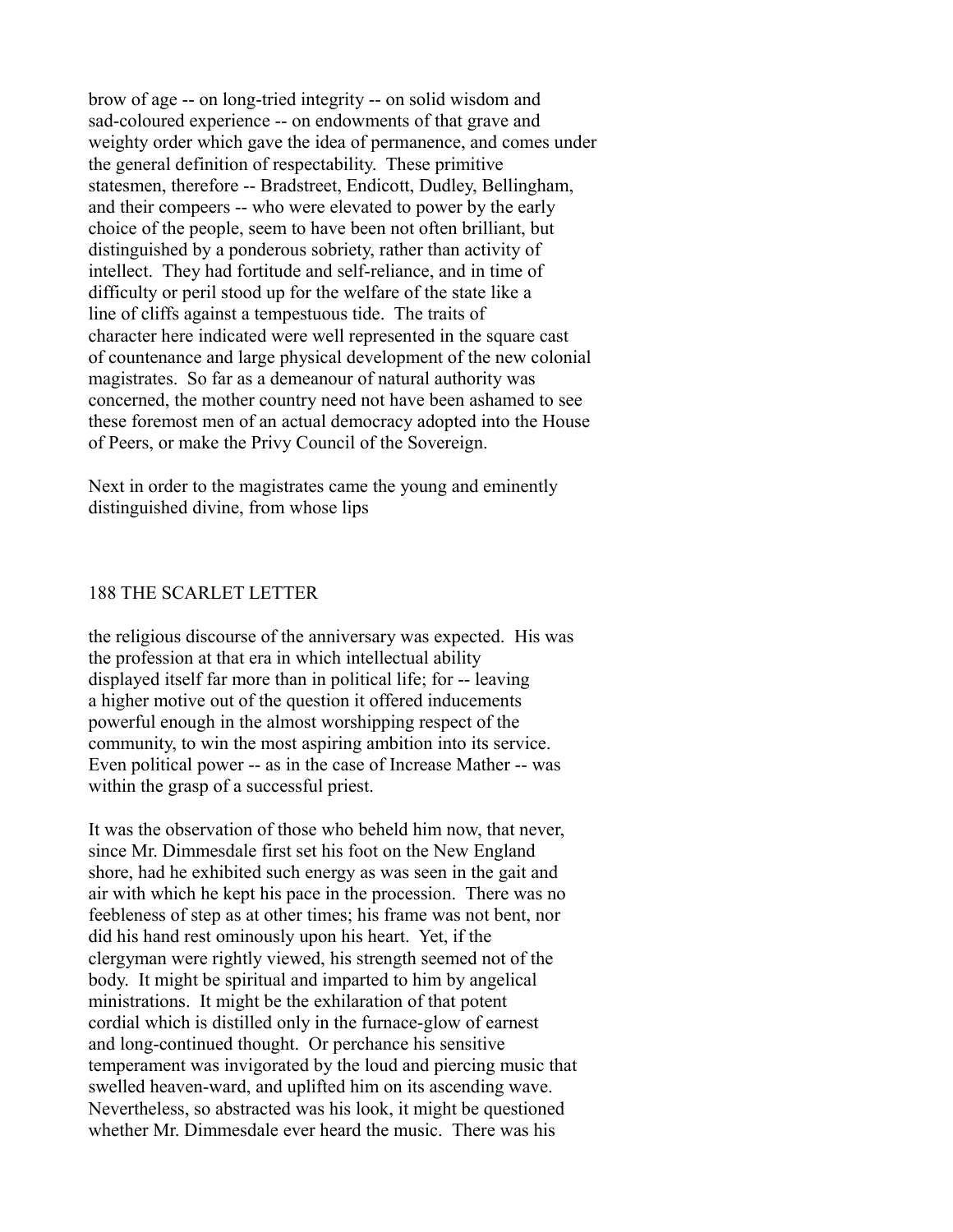body, moving onward, and with an unaccustomed force. But where was his mind? Far and deep in its own region, busying itself, with preternatural activity, to marshal a procession of stately thoughts that were soon to

### THE PROCESSION 289

issue thence; and so he saw nothing, heard nothing, knew nothing of what was around him; but the spiritual element took up the feeble frame and carried it along, unconscious of the burden, and converting it to spirit like itself. Men of uncommon intellect, who have grown morbid, possess this occasional power of mighty effort, into which they throw the life of many days and then are lifeless for as many more.

Hester Prynne, gazing steadfastly at the clergyman, felt a dreary influence come over her, but wherefore or whence she knew not, unless that he seemed so remote from her own sphere, and utterly beyond her reach. One glance of recognition she had imagined must needs pass between them. She thought of the dim forest, with its little dell of solitude, and love, and anguish, and the mossy tree-trunk, where, sitting hand-in-hand, they had mingled their sad and passionate talk with the melancholy murmur of the brook. How deeply had they known each other then! And was this the man? She hardly knew him now! He, moving proudly past, enveloped as it were, in the rich music, with the procession of majestic and venerable fathers; he, so unattainable in his worldly position, and still more so in that far vista of his unsympathizing thoughts, through which she now beheld him! Her spirit sank with the idea that all must have been a delusion, and that, vividly as she had dreamed it, there could be no real bond betwixt the clergyman and herself. And thus much of woman was there in Hester, that she could scarcely forgive him -- least of all now, when the heavy footstep of their

#### 290 THE SCARLET LETTER

approaching Fate might be heard, nearer, nearer, nearer! -- for being able so completely to withdraw himself from their mutual world -- while she groped darkly, and stretched forth her cold hands, and found him not.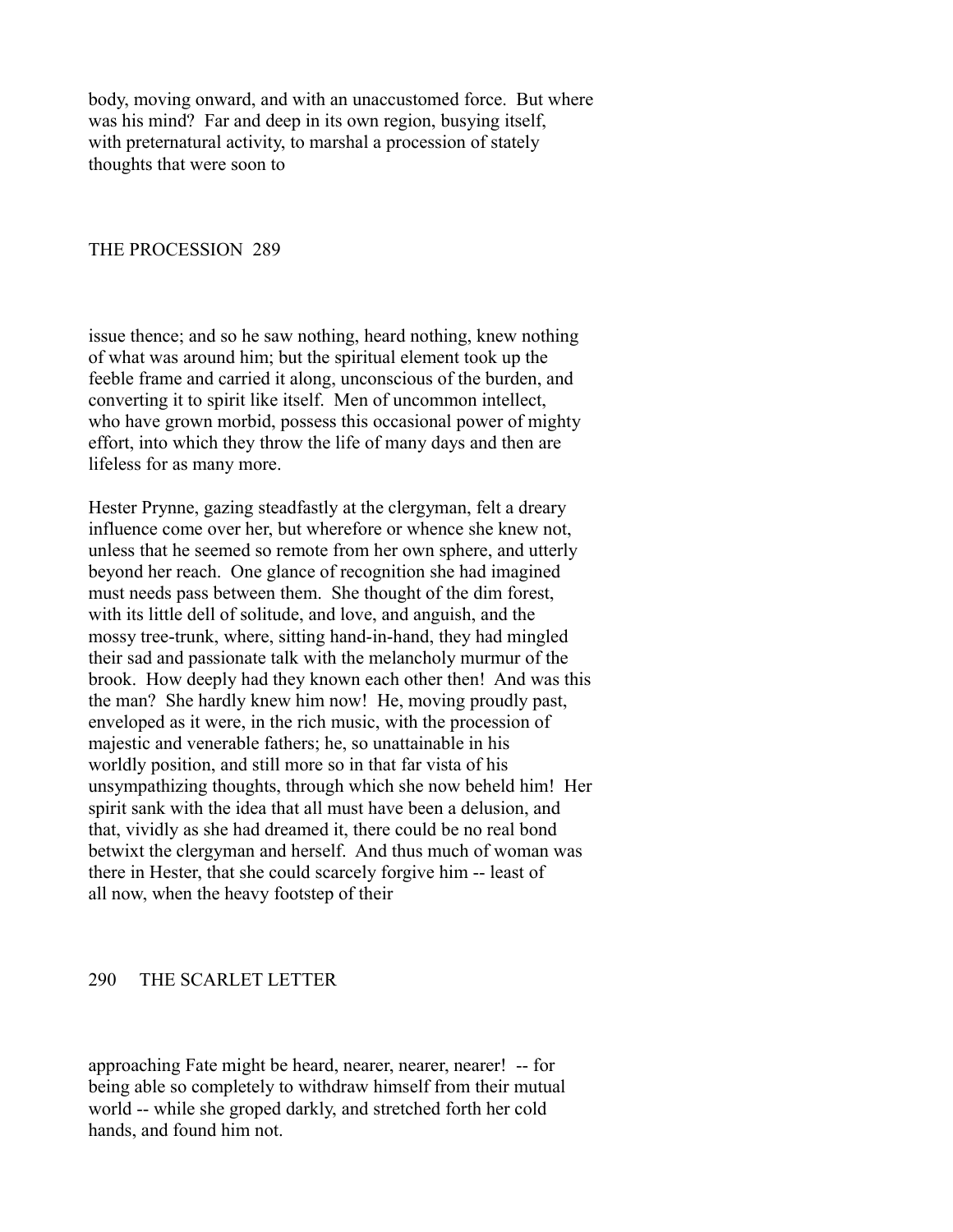Pearl either saw and responded to her mother's feelings, or herself felt the remoteness and intangibility that had fallen around the minister. While the procession passed, the child was uneasy, fluttering up and down, like a bird on the point of taking flight. When the whole had gone by, she looked up into Hester's face --

"Mother," said she, "was that the same minister that kissed me by the brook?"

"Hold thy peace, dear little Pearl!" whispered her mother. "We must not always talk in the marketplace of what happens to us in the forest. "

"I could not be sure that it was he -- so strange he looked," continued the child. "Else I would have run to him, and bid him kiss me now, before all the people, even as he did yonder among the dark old trees. What would the minister have said, mother? Would he have clapped his hand over his heart, and scowled on me, and bid me begone?"

"What should he say, Pearl," answered Hester, "save that it was no time to kiss, and that kisses are not to be given in the market-place? Well for thee, foolish child, that thou didst not speak to him!"

Another shade of the same sentiment, in reference to Mr. Dimmesdale, was expressed by a person whose eccentricities - insanity, as we should term

THE PROCESSION 291

it -- led her to do what few of the townspeople would have ventured on -- to begin a conversation with the wearer of the scarlet letter in public. It was Mistress Hibbins, who, arrayed in great magnificence, with a triple ruff, a broidered stomacher, a gown of rich velvet, and a gold-headed cane, had come forth to see the procession. As this ancient lady had the renown (which subsequently cost her no less a price than her life) of being a principal actor in all the works of necromancy that were continually going forward, the crowd gave way before her, and seemed to fear the touch of her garment, as if it carried the plague among its gorgeous folds. Seen in conjunction with Hester Prynne -- kindly as so many now felt towards the latter -- the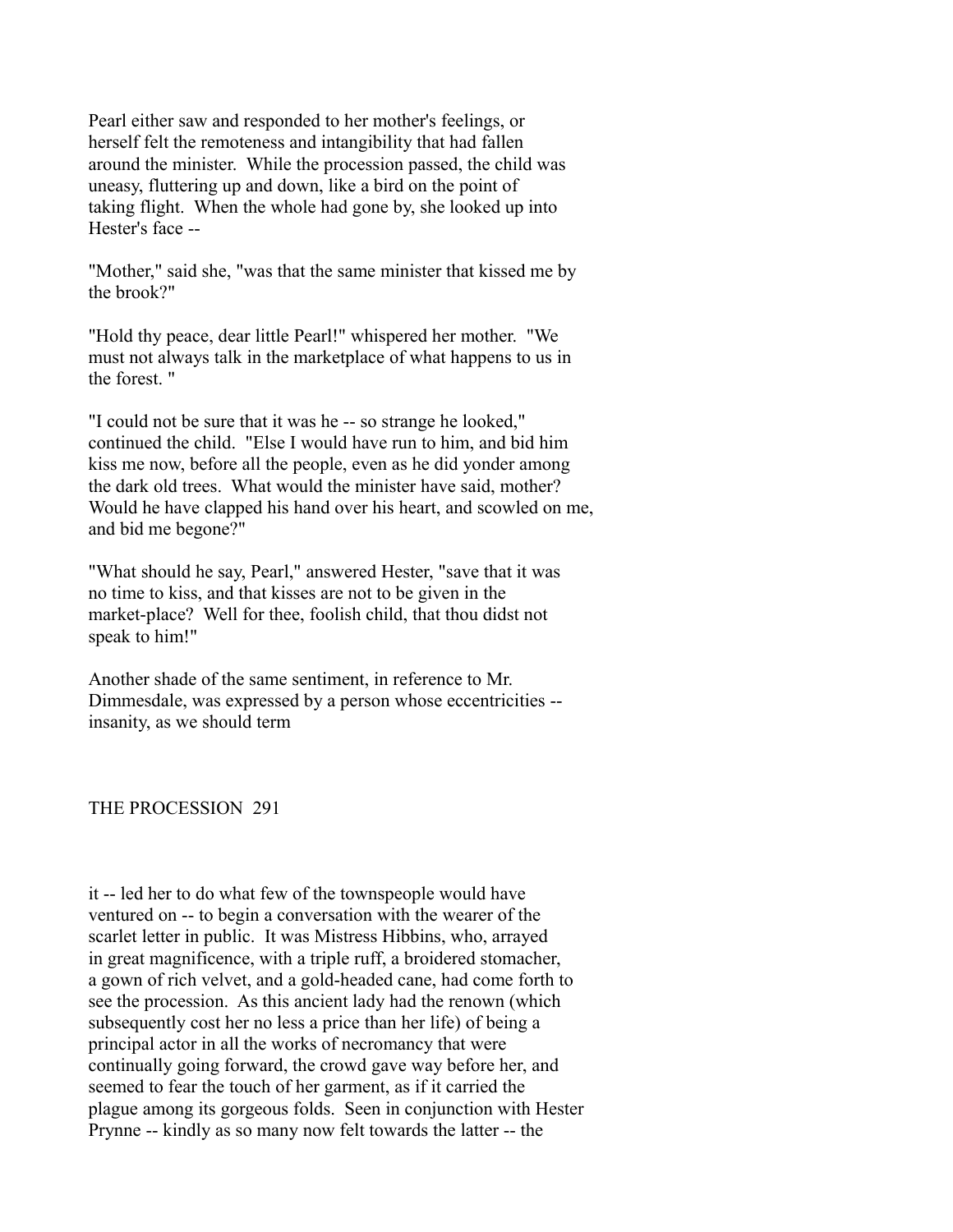dread inspired by Mistress Hibbins had doubled, and caused a general movement from that part of the market-place in which the two women stood.

"Now, what mortal imagination could conceive it?" whispered the old lady confidentially to Hester. "Yonder divine man! That saint on earth, as the people uphold him to be, and as -- I must needs say -- he really looks! Who, now, that saw him pass in the procession, would think how little while it is since he went forth out of his study -- chewing a Hebrew text of Scripture in his mouth, I warrant -- to take an airing in the forest! Aha! we know what that means, Hester Prynne! But truly, forsooth, I find it hard to believe him the same man. Many a church member saw I, walking behind the music, that has danced in the same measure with me, when Somebody was fiddler, and, it might be, an Indian powwow or a Lapland wizard changing hands with

### 291 THE SCARLET LETTER

us! That is but a trifle, when a woman knows the world. But this minister. Couldst thou surely tell, Hester, whether he was the same man that encountered thee on the forest path?"

"Madam, I know not of what you speak," answered Hester Prynne, feeling Mistress Hibbins to be of infirm mind; yet strangely startled and awe-stricken by the confidence with which she affirmed a personal connexion between so many persons (herself among them) and the Evil One. "It is not for me to talk lightly of a learned and pious minister of the Word, like the Reverend Mr. Dimmesdale. "

"Fie, woman -- fie!" cried the old lady, shaking her finger at Hester. "Dost thou think I have been to the forest so many times, and have yet no skill to judge who else has been there? Yea, though no leaf of the wild garlands which they wore while they danced be left in their hair! I know thee, Hester, for I behold the token. We may all see it in the sunshine! and it glows like a red flame in the dark. Thou wearest it openly, so there need be no question about that. But this minister! Let me tell thee in thine ear! When the Black Man sees one of his own servants, signed and sealed, so shy of owning to the bond as is the Reverend Mr. Dimmesdale, he hath a way of ordering matters so that the mark shall be disclosed, in open daylight, to the eyes of all the world! What is that the minister seeks to hide, with his hand always over his heart? Ha, Hester Prynne?"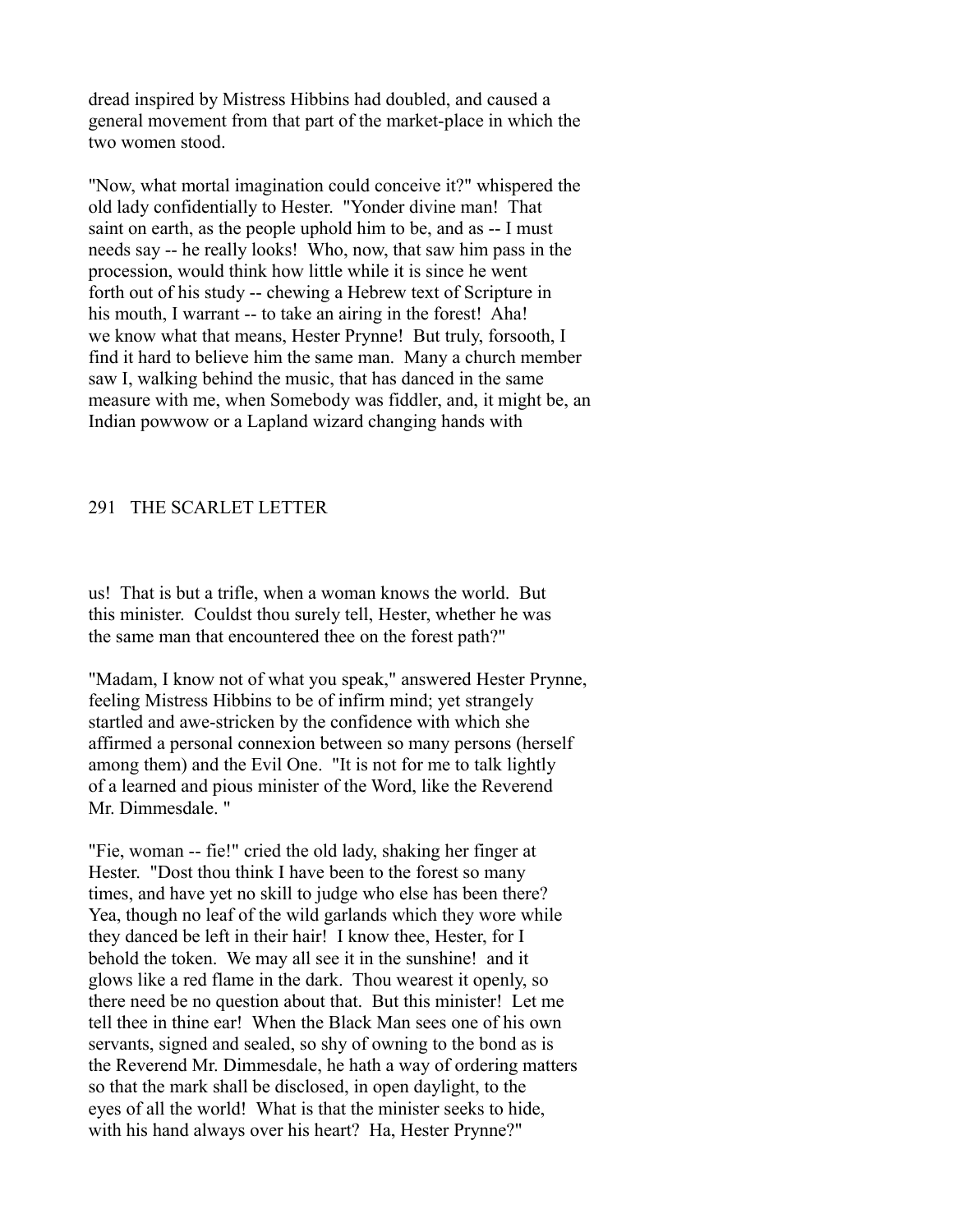"What is it, good Mistress Hibbins?" eagerly asked little Pearl. "Hast thou seen it?"

THE PROCESSION 293

"No matter, darling!" responded Mistress Hibbins, making Pearl a profound reverence. "Thou thyself wilt see it, one time or another. They say, child, thou art of the lineage of the Prince of Air! Wilt thou ride with me some fine night to see thy father? Then thou shalt know wherefore the minister keeps his hand over his heart!"

Laughing so shrilly that all the market-place could hear her, the weird old gentlewoman took her departure.

By this time the preliminary prayer had been offered in the meeting-house, and the accents of the Reverend Mr. Dimmesdale were heard commencing his discourse. An irresistible feeling kept Hester near the spot. As the sacred edifice was too much thronged to admit another auditor, she took up her position close beside the scaffold of the pillory. It was in sufficient proximity to bring the whole sermon to her ears, in the shape of an indistinct but varied murmur and flow of the minister's very peculiar voice.

This vocal organ was in itself a rich endowment, insomuch that a listener, comprehending nothing of the language in which the preacher spoke, might still have been swayed to and fro by the mere tone and cadence. Like all other music, it breathed passion and pathos, and emotions high or tender, in a tongue native to the human heart, wherever educated. Muffled as the sound was by its passage through the church walls, Hester Prynne listened with such intenseness, and sympathized so intimately, that the sermon had throughout a meaning for her, entirely apart from its indistinguishable

### 294 THE SCARLET LETTER

words. These, perhaps, if more distinctly heard, might have been only a grosser medium, and have clogged the spiritual sense. Now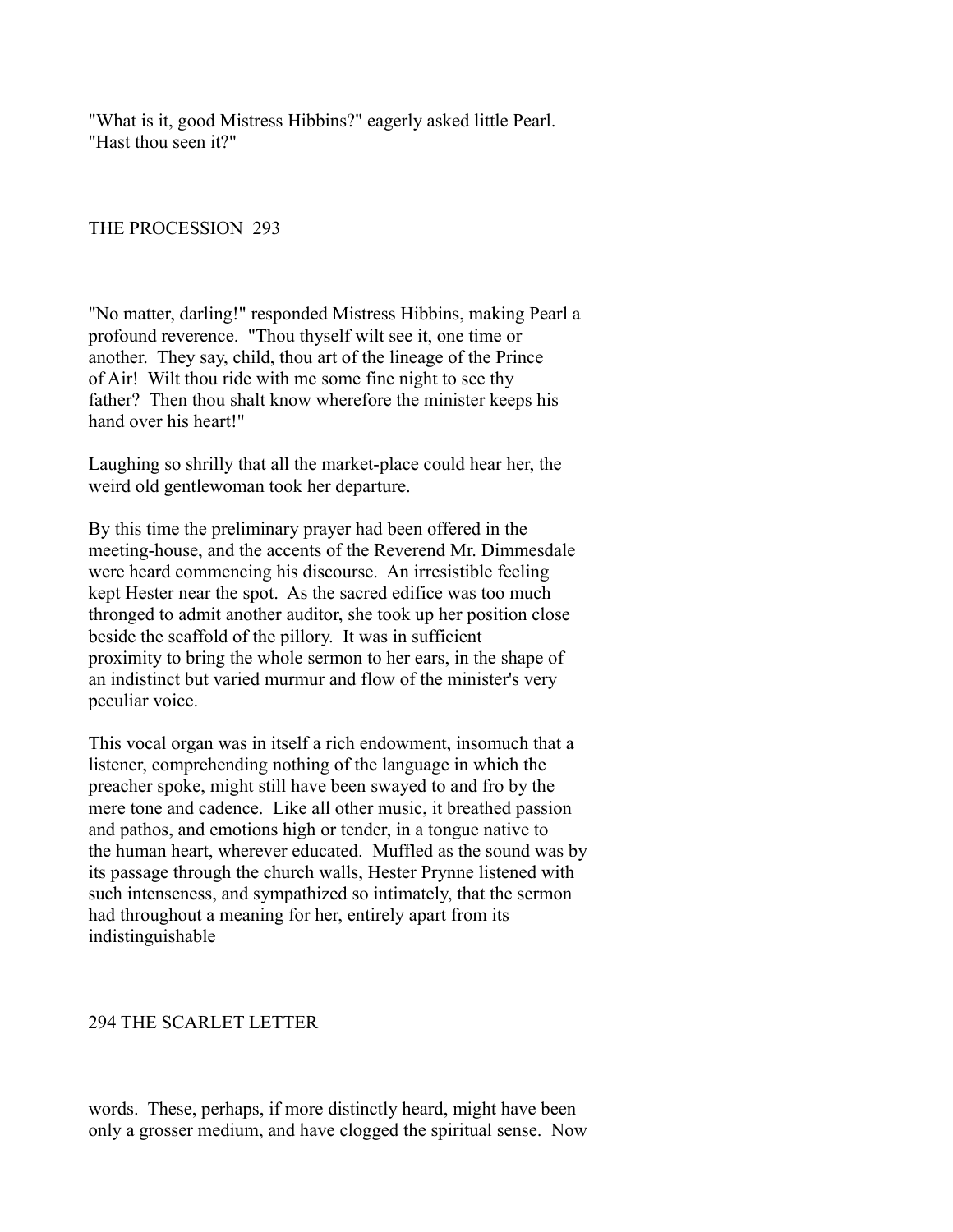she caught the low undertone, as of the wind sinking down to repose itself; then ascended with it, as it rose through progressive gradations of sweetness and power, until its volume seemed to envelop her with an atmosphere of awe and solemn grandeur. And yet, majestic as the voice sometimes became, there was for ever in it an essential character of plaintiveness. A loud or low expression of anguish -- the whisper, or the shriek, as it might be conceived, of suffering humanity, that touched a sensibility in every bosom! At times this deep strain of pathos was all that could be heard, and scarcely heard sighing amid a desolate silence. But even when the minister's voice grew high and commanding -- when it gushed irrepressibly upward -- when it assumed its utmost breadth and power, so overfilling the church as to burst its way through the solid walls, and diffuse itself in the open air -- still, if the auditor listened intently, and for the purpose, he could detect the same cry of pain. What was it? The complaint of a human heart, sorrow-laden, perchance guilty, telling its secret, whether of guilt or sorrow, to the great heart of mankind; beseeching its sympathy or forgiveness, -- at every moment, -- in each accent, -- and never in vain! It was this profound and continual undertone that gave the clergyman his most appropriate power.

During all this time, Hester stood, statue-like, at the foot of the scaffold. If the minister's voice had not kept her there, there would, nevertheless, have

### THE PROCESSION 295

been an inevitable magnetism in that spot, whence she dated the first hour of her life of ignominy. There was a sense within her -- too ill-defined to be made a thought, but weighing heavily on her mind -- that her whole orb of life, both before and after, was connected with this spot, as with the one point that gave it unity.

Little Pearl, meanwhile, had quitted her mother's side, and was playing at her own will about the market-place. She made the sombre crowd cheerful by her erratic and glistening ray, even as a bird of bright plumage illuminates a whole tree of dusky foliage by darting to and fro, half seen and half concealed amid the twilight of the clustering leaves. She had an undulating, but oftentimes a sharp and irregular movement. It indicated the restless vivacity of her spirit, which to-day was doubly indefatigable in its tip-toe dance, because it was played upon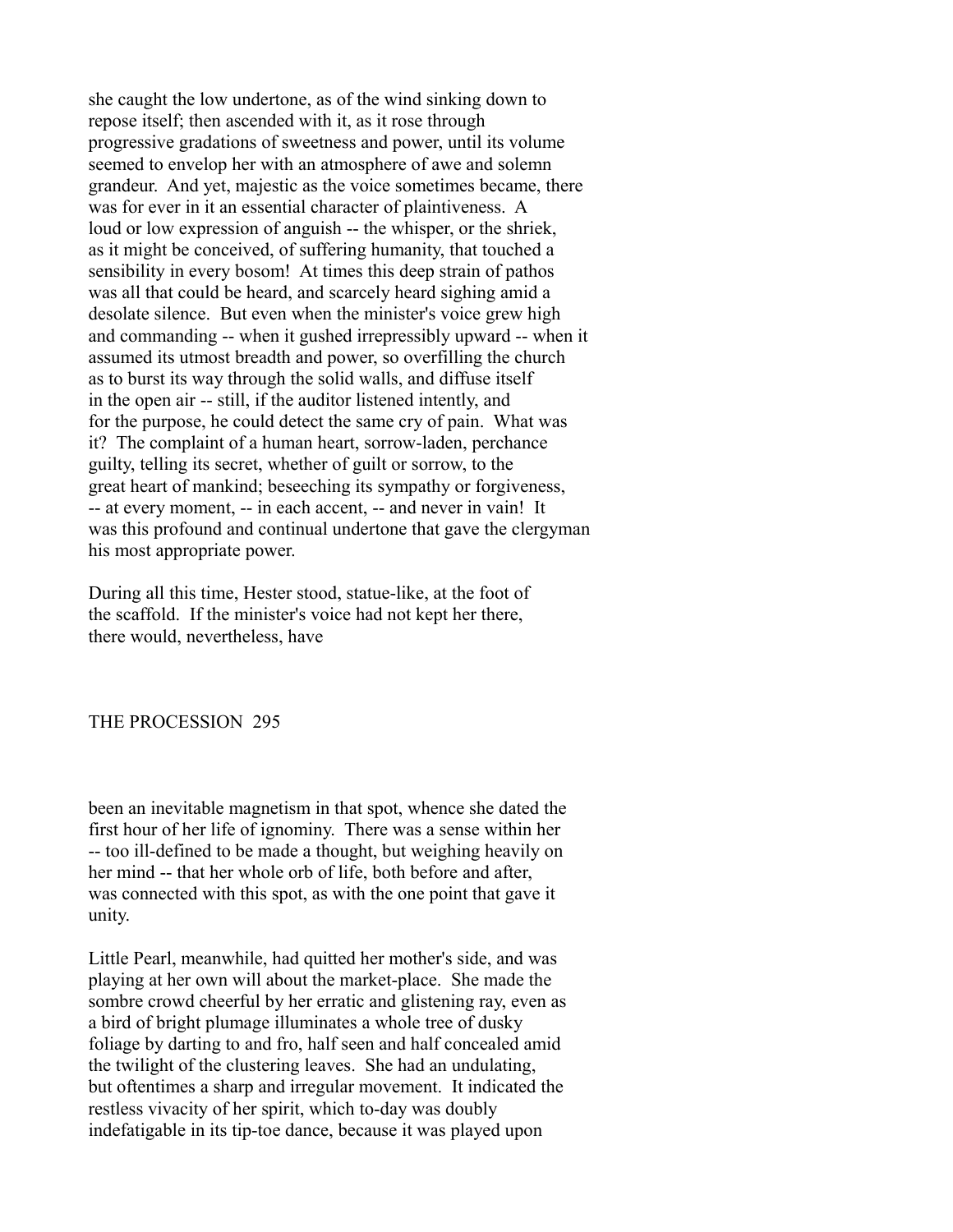and vibrated with her mother's disquietude. Whenever Pearl saw anything to excite her ever active and wandering curiosity, she flew thitherward, and, as we might say, seized upon that man or thing as her own property, so far as she desired it, but without yielding the minutest degree of control over her motions in requital. The Puritans looked on, and, if they smiled, were none the less inclined to pronounce the child a demon offspring, from the indescribable charm of beauty and eccentricity that shone through her little figure, and sparkled with its activity. She ran and looked the wild Indian in the face, and he grew conscious of a nature wilder than his own. Thence, with native audacity, but still with a reserve as characteristic, she flew into the

### 296 THE SCARLET LETTER

midst of a group of mariners, the swarthy-cheeked wild men of the ocean, as the Indians were of the land; and they gazed wonderingly and admiringly at Pearl, as if a flake of the sea-foam had taken the shape of a little maid, and were gifted with a soul of the sea-fire, that flashes beneath the prow in the night-time.

One of these seafaring men the shipmaster, indeed, who had spoken to Hester Prynne was so smitten with Pearl's aspect, that he attempted to lay hands upon her, with purpose to snatch a kiss. Finding it as impossible to touch her as to catch a humming-bird in the air, he took from his hat the gold chain that was twisted about it, and threw it to the child. Pearl immediately twined it around her neck and waist with such happy skill, that, once seen there, it became a part of her, and it was difficult to imagine her without it.

"Thy mother is yonder woman with the scarlet letter," said the seaman, "Wilt thou carry her a message from me?"

"If the message pleases me, I will," answered Pearl.

"Then tell her," rejoined he, "that I spake again with the black-a-visaged, hump shouldered old doctor, and he engages to bring his friend, the gentleman she wots of, aboard with him. So let thy mother take no thought, save for herself and thee. Wilt thou tell her this, thou witch-baby?"

"Mistress Hibbins says my father is the Prince of the Air!" cried Pearl, with a naughty smile. "If thou callest me that ill-name,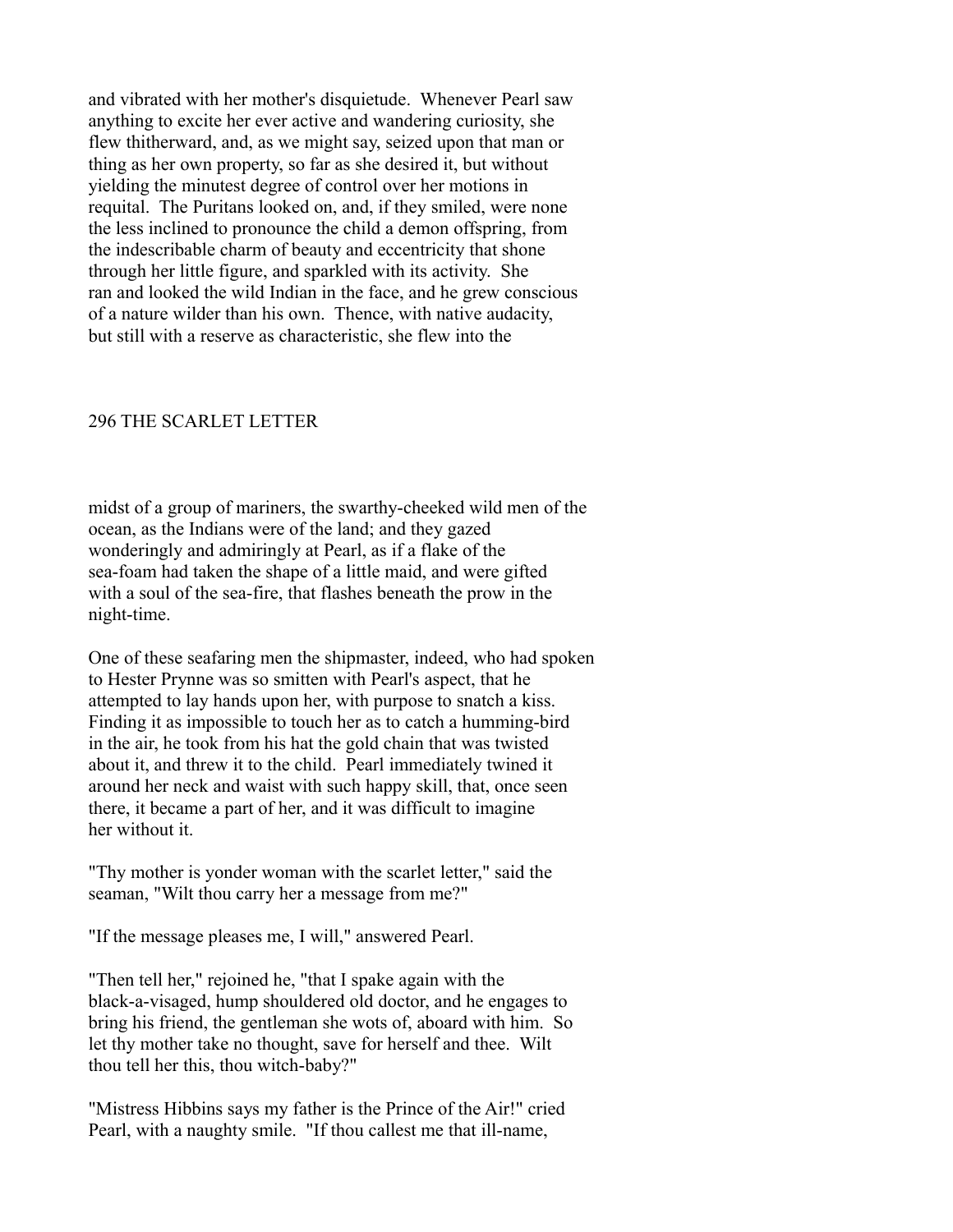I shall tell him of thee, and he will chase thy ship with a tempest!"

### THE PROCESSION 297

Pursuing a zigzag course across the marketplace, the child returned to her mother, and communicated what the mariner had said. Hester's strong, calm steadfastly-enduring spirit almost sank, at last, on beholding this dark and grim countenance of an inevitable doom, which at the moment when a passage seemed to open for the minister and herself out of their labyrinth of misery -- showed itself with an unrelenting smile, right in the midst of their path.

With her mind harassed by the terrible perplexity in which the shipmaster's intelligence involved her, she was also subjected to another trial. There were many people present from the country round about, who had often heard of the scarlet letter, and to whom it had been made terrific by a hundred false or exaggerated rumours, but who had never beheld it with their own bodily eyes. These, after exhausting other modes of amusement, now thronged about Hester Prynne with rude and boorish intrusiveness. Unscrupulous as it was, however, it could not bring them nearer than a circuit of several yards. At that distance they accordingly stood, fixed there by the centrifugal force of the repugnance which the mystic symbol inspired. The whole gang of sailors, likewise, observing the press of spectators, and learning the purport of the scarlet letter, came and thrust their sunburnt and desperado-looking faces into the ring. Even the Indians were affected by a sort of cold shadow of the white man's curiosity and, gliding through the crowd, fastened their snake-like black eyes on Hester's bosom, conceiving, perhaps, that the wearer of this brilliantly embroidered badge must

### 298 THE SCARLET LETTER

needs be a personage of high dignity among her people Lastly, the inhabitants of the town (their own interest in this worn-out subject languidly reviving itself, by sympathy with what they saw others feel) lounged idly to the same quarter, and tormented Hester Prynne, perhaps more than all the rest, with their cool,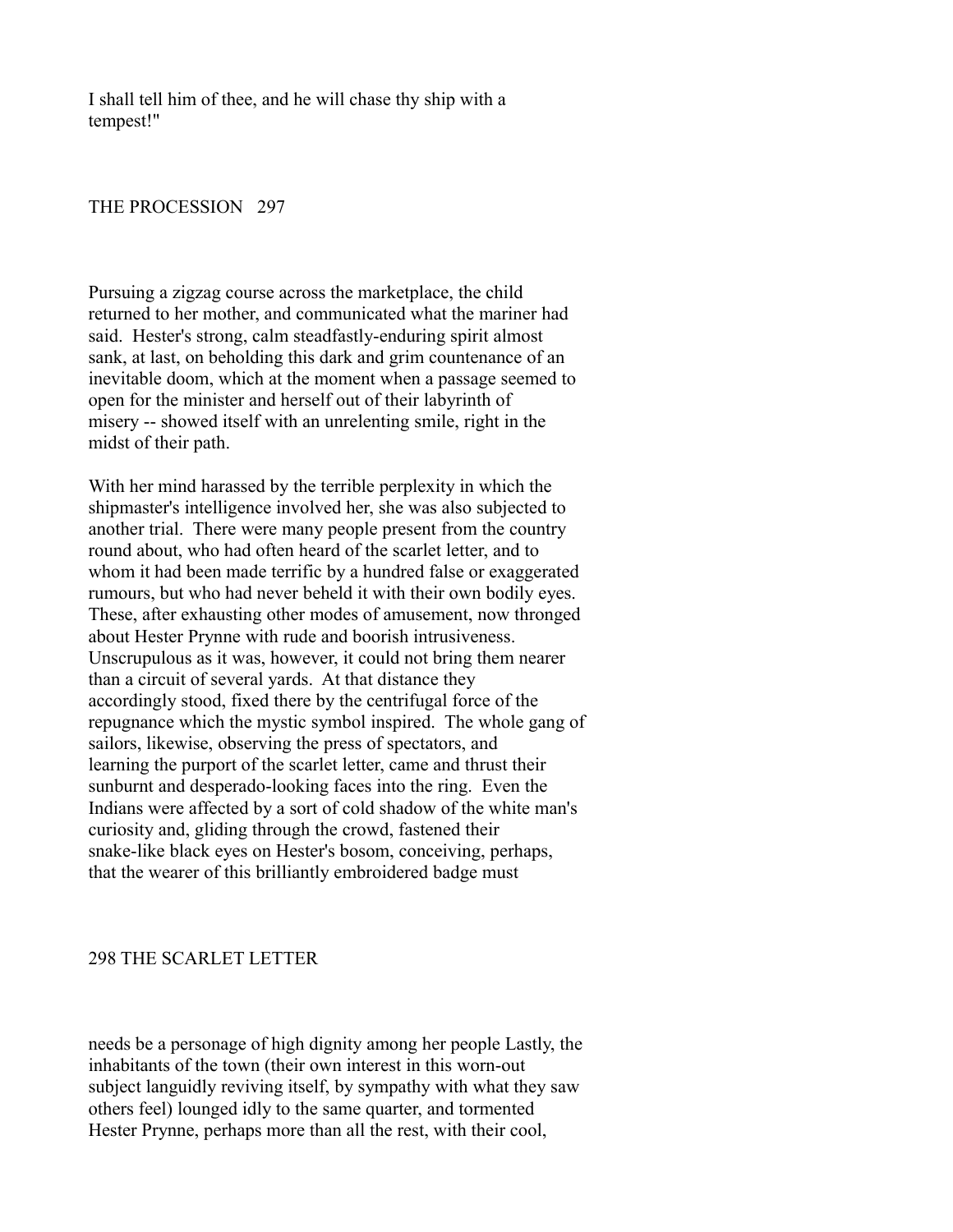well-acquainted gaze at her familiar shame. Hester saw and recognized the selfsame faces of that group of matrons, who had awaited her forthcoming from the prison-door seven years ago; all save one, the youngest and only compassionate among them, whose burial-robe she had since made. At the final hour, when she was so soon to fling aside the burning letter, it had strangely become the centre of more remark and excitement, and was thus made to sear her breast more painfully, than at any time since the first day she put it on.

While Hester stood in that magic circle of ignominy, where the cunning cruelty of her sentence seemed to have fixed her for ever, the admirable preacher was looking down from the sacred pulpit upon an audience whose very inmost spirits had yielded to his control. The sainted minister in the church! The woman of the scarlet letter in the marketplace! What imagination would have been irreverent enough to surmise that the same scorching stigma was on them both!

XXIII.

# THE REVELATION OF THE SCARLET

LETTER

The eloquent voice, on which the souls of the listening audience had been borne aloft as on the swelling waves of the sea, at length came to a pause. There was a momentary silence, profound as what should follow the utterance of oracles. Then ensued a murmur and half-hushed tumult, as if the auditors, released from the high spell that had transported them into the region of another's mind, were returning into themselves, with all their awe and wonder still heavy on them. In a moment more the crowd began to gush forth from the doors of the church. Now that there was an end, they needed more breath, more fit to support the gross and earthly life into which they relapsed, than that atmosphere which the preacher had converted into words of flame, and had burdened with the rich fragrance of his thought.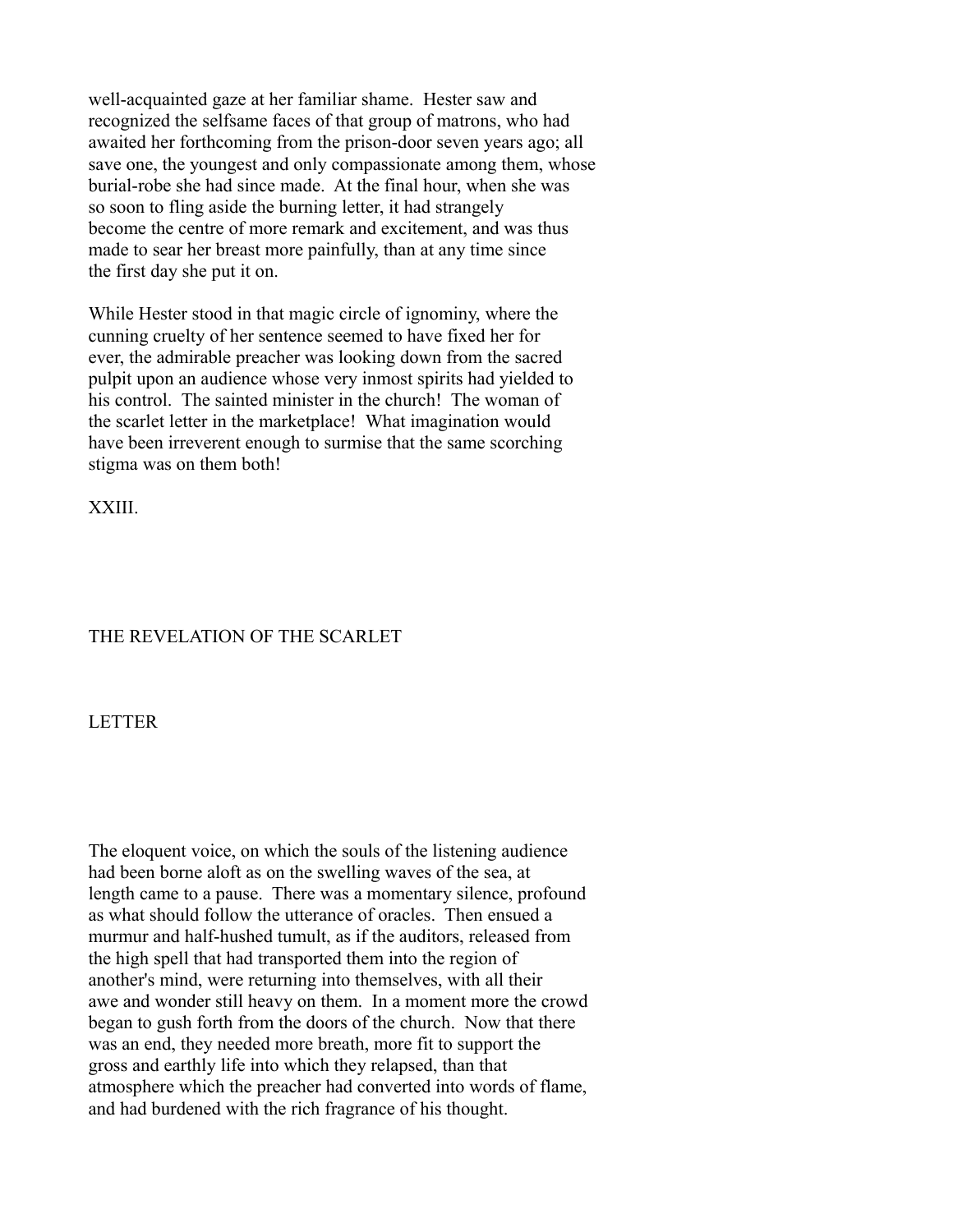In the open air their rapture broke into speech. The street and the market-place absolutely babbled, from side to side, with applauses of the minister. His hearers could not rest until they had told one another of what each knew better than he could tell or hear.

#### 300 THE SCARLET LETTER

According to their united testimony, never had man spoken in so wise, so high, and so holy a spirit, as he that spake this day; nor had inspiration ever breathed through mortal lips more evidently than it did through his. Its influence could be seen, as it were, descending upon him, and possessing him, and continually lifting him out of the written discourse that lay before him, and filling him with ideas that must have been as marvellous to himself as to his audience, His subject, it appeared, had been the relation between the Deity and the communities of mankind, with a special reference to the New England which they were here planting in the wilderness. And, as he drew towards the close, a spirit as of prophecy had come upon him, constraining him to its purpose as mightily as the old prophets of Israel were constrained, only with this difference, that, whereas the Jewish seers had denounced judgments and ruin on their country, it was his mission to foretell a high and glorious destiny for the newly gathered people of the Lord. But, throughout it all, and through the whole discourse, there had been a certain deep, sad undertone of pathos, which could not be interpreted otherwise than as the natural regret of one soon to pass away. Yes; their minister whom they so loved -- and who so loved them all, that he could not depart heavenward without a sigh -- had the foreboding of untimely death upon him, and would soon leave them in their tears. This idea of his transitory stay on earth gave the last emphasis to the effect which the preacher had produced; it was if an angel, in his passage to the skies, had shaken his bright wings over the people for an instant -- at once a shadow and a

#### THE REVELATION 301

splendour -- and had shed down a shower of golden truths upon them.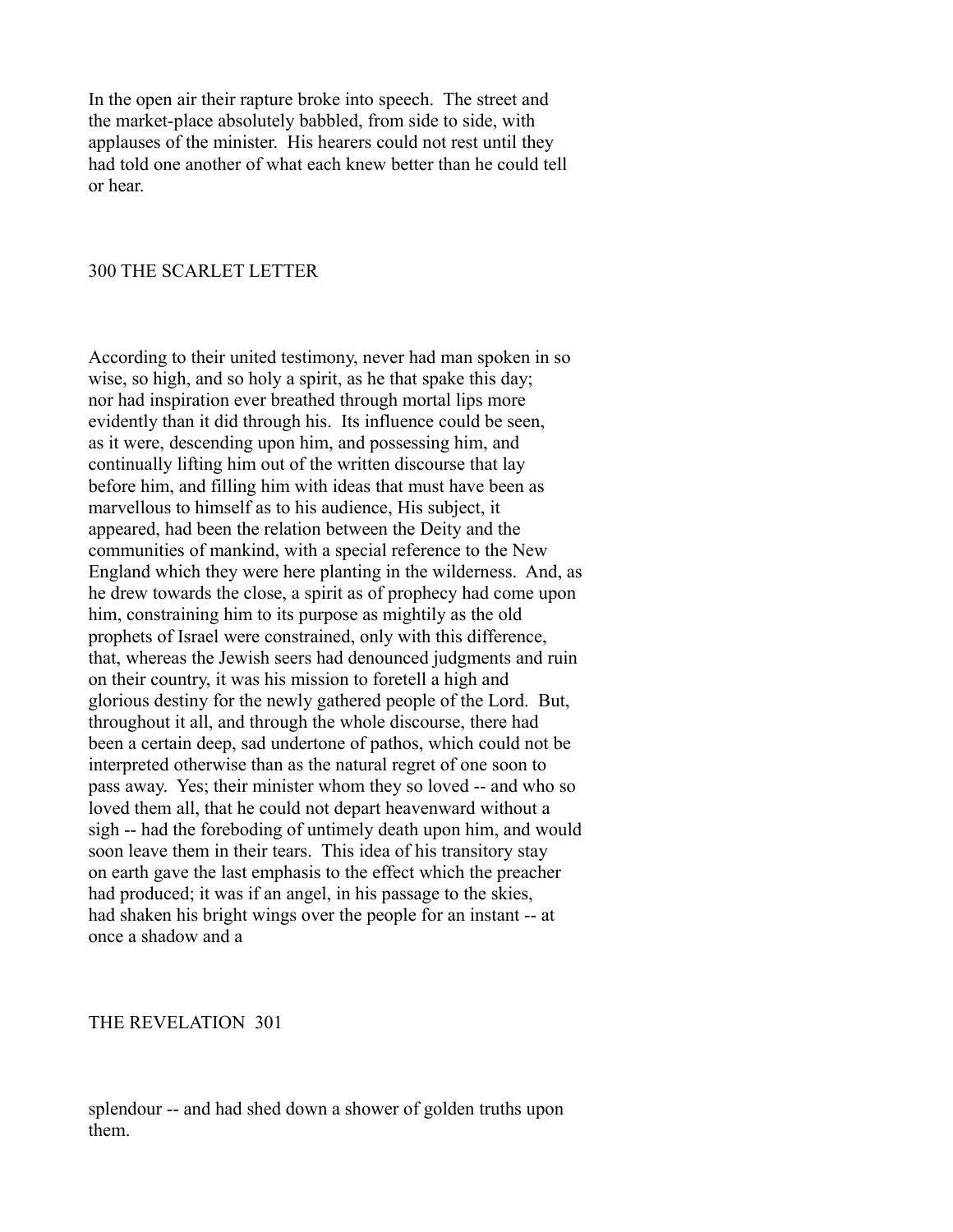Thus, there had come to the Reverend Mr. Dimmesdale -- as to most men, in their various spheres, though seldom recognised until they see it far behind them -- an epoch of life more brilliant and full of triumph than any previous one, or than any which could hereafter be. He stood, at this moment, on the very proudest eminence of superiority, to which the gifts or intellect, rich lore, prevailing eloquence, and a reputation of whitest sanctity, could exalt a clergyman in New England's earliest days, when the professional character was of itself a lofty pedestal. Such was the position which the minister occupied, as he bowed his head forward on the cushions of the pulpit at the close of his Election Sermon. Meanwhile Hester Prynne was standing beside the scaffold of the pillory, with the scarlet letter still burning on her breast!

Now was heard again the clamour of the music, and the measured tramp of the military escort issuing from the church door. The procession was to be marshalled thence to the town hall, where a solemn banquet would complete the ceremonies of the day.

Once more, therefore, the train of venerable and majestic fathers were seen moving through a broad pathway of the people, who drew back reverently, on either side, as the Governor and magistrates, the old and wise men, the holy ministers, and all that were eminent and renowned, advanced into the midst of them. When they were fairly in the marketplace, their presence was greeted by a shout. This -- though doubtless it might acquire additional force and

### 302 THE SCARLET LETTER

volume from the child-like loyalty which the age awarded to its rulers -- was felt to be an irrepressible outburst of enthusiasm kindled in the auditors by that high strain of eloquence which was yet reverberating in their ears. Each felt the impulse in himself, and in the same breath, caught it from his neighbour. Within the church, it had hardly been kept down; beneath the sky it pealed upward to the zenith. There were human beings enough, and enough of highly wrought and symphonious feeling to produce that more impressive sound than the organ tones of the blast, or the thunder, or the roar of the sea; even that mighty swell of many voices, blended into one great voice by the universal impulse which makes likewise one vast heart out of the many. Never, from the soil of New England had gone up such a shout!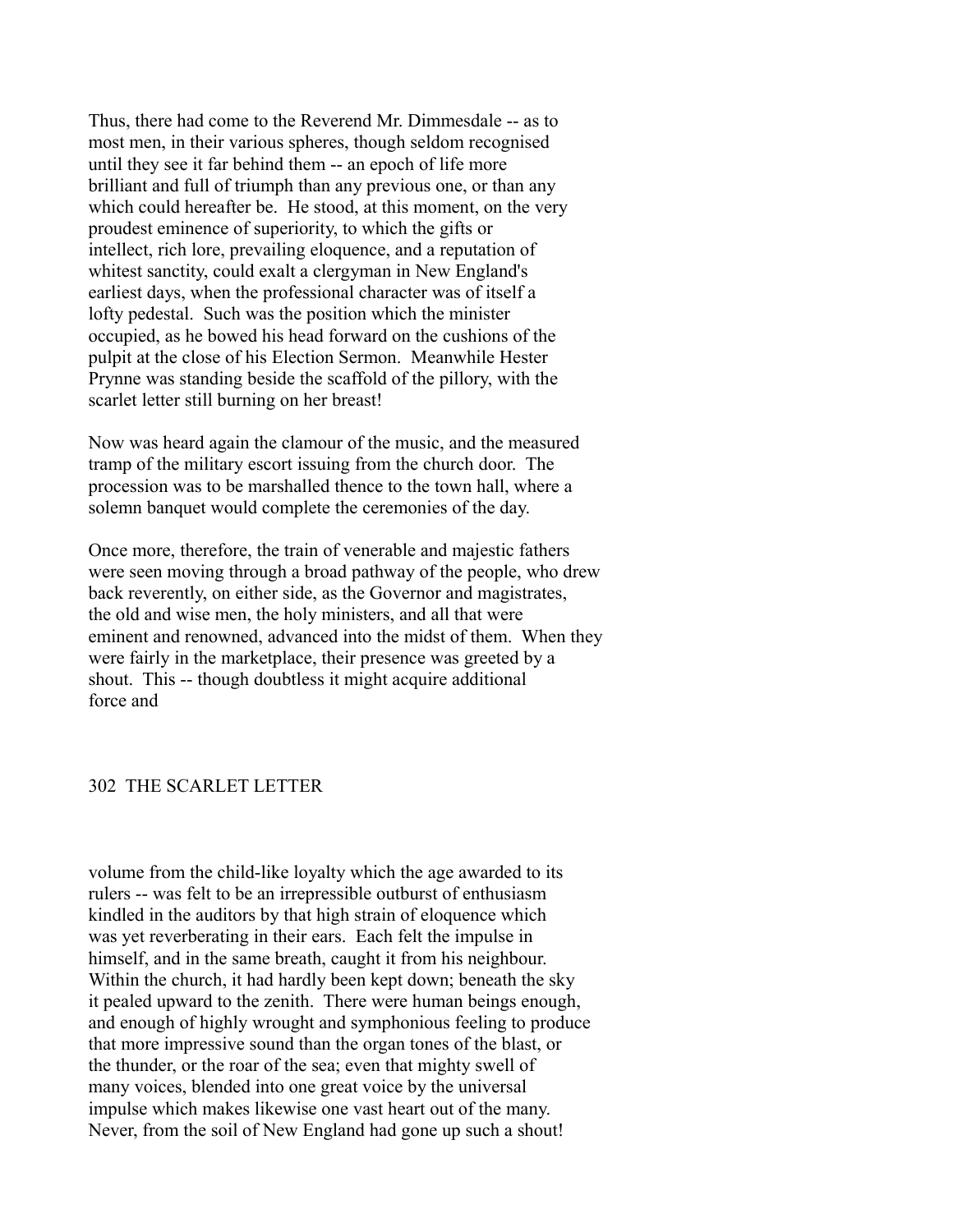Never, on New England soil had stood the man so honoured by his mortal brethren as the preacher!

How fared it with him, then? Were there not the brilliant particles of a halo in the air about his head? So etherealised by spirit as he was, and so apotheosised by worshipping admirers, did his footsteps, in the procession, really tread upon the dust of earth?

As the ranks of military men and civil fathers moved onward, all eyes were turned towards the point where the minister was seen to approach among them. The shout died into a murmur, as one portion of the crowd after another obtained a glimpse of him. How feeble and pale he looked, amid all his triumph! The energy -- or say, rather, the inspiration which had held him up, until he should have

# THE REVELATION 303

delivered the sacred message that had brought its own strength along with it from heaven -- was withdrawn, now that it had so faithfully performed its office. The glow, which they had just before beheld burning on his cheek, was extinguished, like a flame that sinks down hopelessly among the late decaying embers. It seemed hardly the face of a man alive, with such a death-like hue: it was hardly a man with life in him, that tottered on his path so nervously, yet tottered, and did not fall!

One of his clerical brethren -- it was the venerable John Wilson -- observing the state in which Mr. Dimmesdale was left by the retiring wave of intellect and sensibility, stepped forward hastily to offer his support. The minister tremulously, but decidedly, repelled the old man's arm. He still walked onward, if that movement could be so described, which rather resembled the wavering effort of an infant, with its mother's arms in view, outstretched to tempt him forward. And now, almost imperceptible as were the latter steps of his progress, he had come opposite the well-remembered and weather-darkened scaffold, where, long since, with all that dreary lapse of time between, Hester Prynne had encountered the world's ignominious stare. There stood Hester, holding little Pearl by the hand! And there was the scarlet letter on her breast! The minister here made a pause; although the music still played the stately and rejoicing march to which the procession moved. It summoned him onward -- inward to the festival! -- but here he made a pause.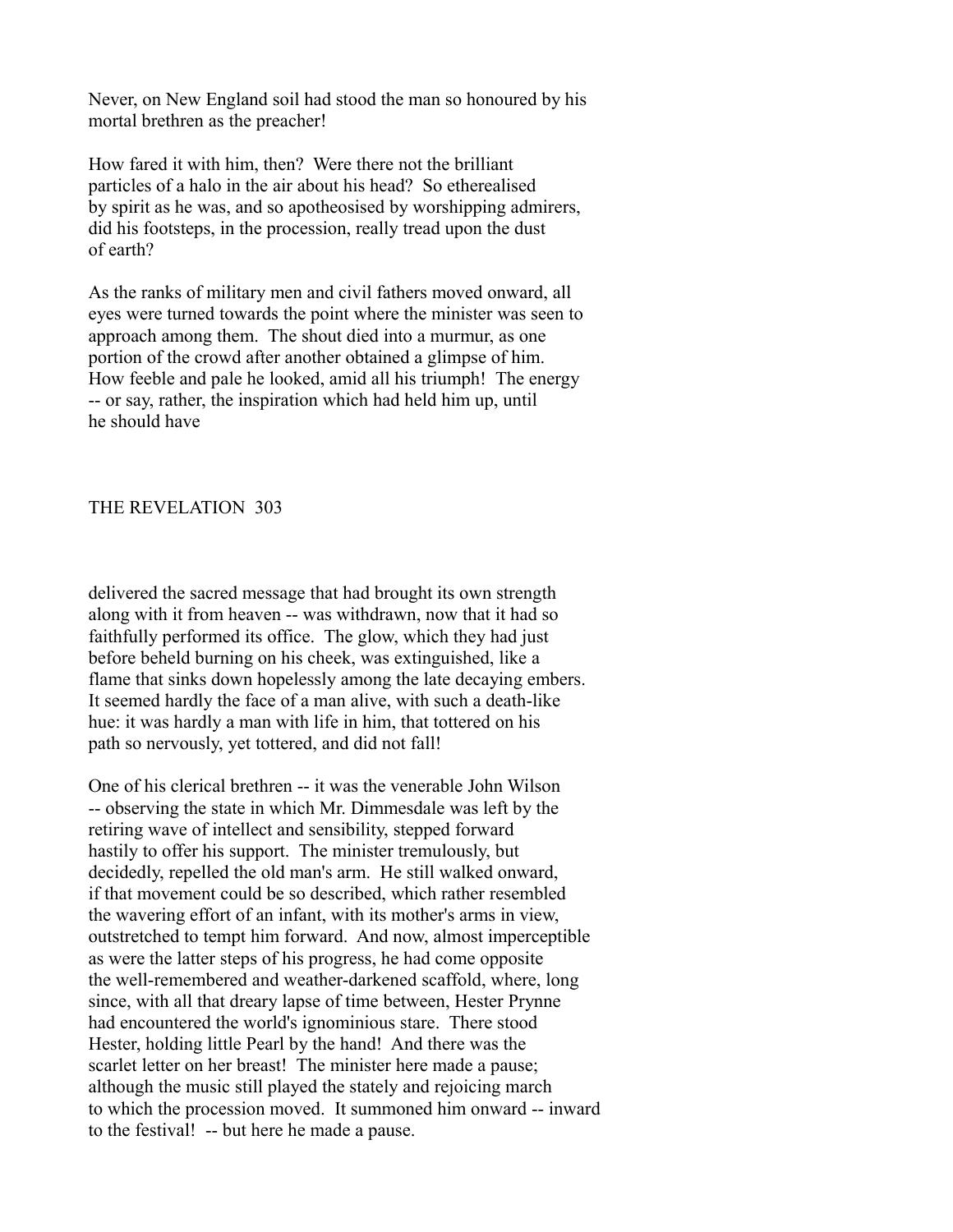Bellingham, for the last few moments, had kept an anxious eye upon him. He now left his own place in

## 304 THE SCARLET LETTER

the procession, and advanced to give assistance judging, from Mr. Dimmesdale's aspect that he must otherwise inevitably fall. But there was something in the latter's expression that warned back the magistrate, although a man not readily obeying the vague intimations that pass from one spirit to another. The crowd, meanwhile, looked on with awe and wonder. This earthly faintness, was, in their view, only another phase of the minister's celestial strength; nor would it have seemed a miracle too high to be wrought for one so holy, had he ascended before their eyes, waxing dimmer and brighter, and fading at last into the light of heaven!

He turned towards the scaffold, and stretched forth his arms.

"Hester," said he, "come hither! Come, my little Pearl!"

It was a ghastly look with which he regarded them; but there was something at once tender and strangely triumphant in it. The child, with the bird-like motion, which was one of her characteristics, flew to him, and clasped her arms about his knees. Hester Prynne -- slowly, as if impelled by inevitable fate, and against her strongest will -- likewise drew near, but paused before she reached him. At this instant old Roger Chillingworth thrust himself through the crowd -- or, perhaps, so dark, disturbed, and evil was his look, he rose up out of some nether region -- to snatch back his victim from what he sought to do! Be that as it might, the old man rushed forward, and caught the minister by the arm.

"Madman, hold! what is your purpose?" whispered

THE REVELATION 305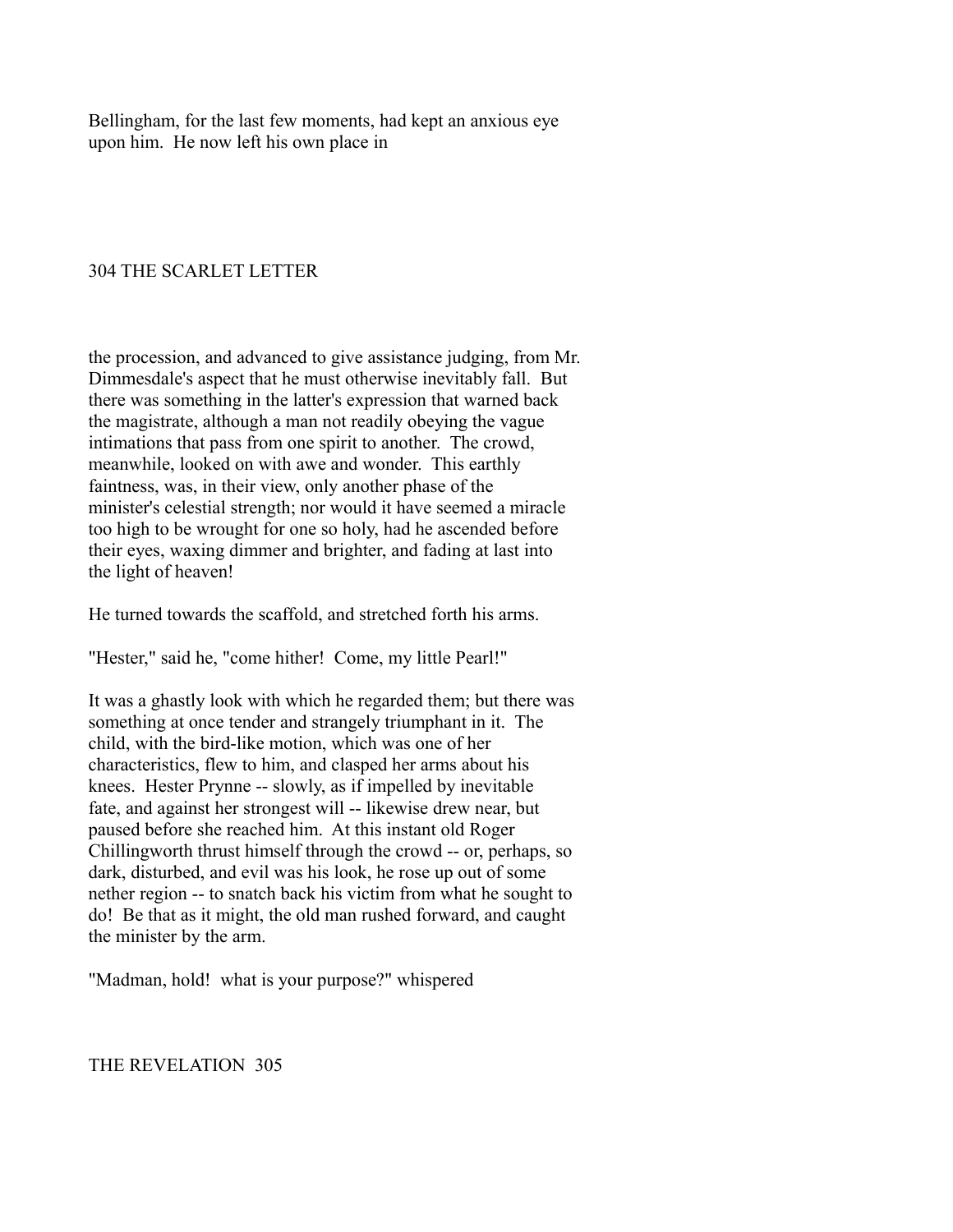he. "Wave back that woman! Cast off this child All shall be well! Do not blacken your fame, and perish in dishonour! I can yet save you! Would you bring infamy on your sacred profession?"

"Ha, tempter! Methinks thou art too late!" answered the minister, encountering his eye, fearfully, but firmly. "Thy power is not what it was! With God's help, I shall escape thee now!"

He again extended his hand to the woman of the scarlet letter.

"Hester Prynne," cried he, with a piercing earnestness, "in the name of Him, so terrible and so merciful, who gives me grace, at this last moment, to do what -- for my own heavy sin and miserable agony -- I withheld myself from doing seven years ago, come hither now, and twine thy strength about me! Thy strength, Hester; but let it be guided by the will which God hath granted me! This wretched and wronged old man is opposing it with all his might! -- with all his own might, and the fiend's! Come, Hester -- come! Support me up yonder scaffold. "

The crowd was in a tumult. The men of rank and dignity, who stood more immediately around the clergyman, were so taken by surprise, and so perplexed as to the purport of what they saw - unable to receive the explanation which most readily presented itself, or to imagine any other -- that they remained silent and inactive spectators of the judgement which Providence seemed about to work. They beheld the minister, leaning on Hester's shoulder, and supported by her arm around him, approach the scaffold, and ascend its steps; while still the little

# 306 THE SCARLET LETTER

hand of the sin-born child was clasped in his. Old Roger Chillingworth followed, as one intimately connected with the drama of guilt and sorrow in which they had all been actors, and well entitled, therefore to be present at its closing scene.

"Hadst thou sought the whole earth over," said he looking darkly at the clergyman, "there was no one place so secret -- no high place nor lowly place, where thou couldst have escaped me -- save on this very scaffold!"

"Thanks be to Him who hath led me hither!" answered the minister.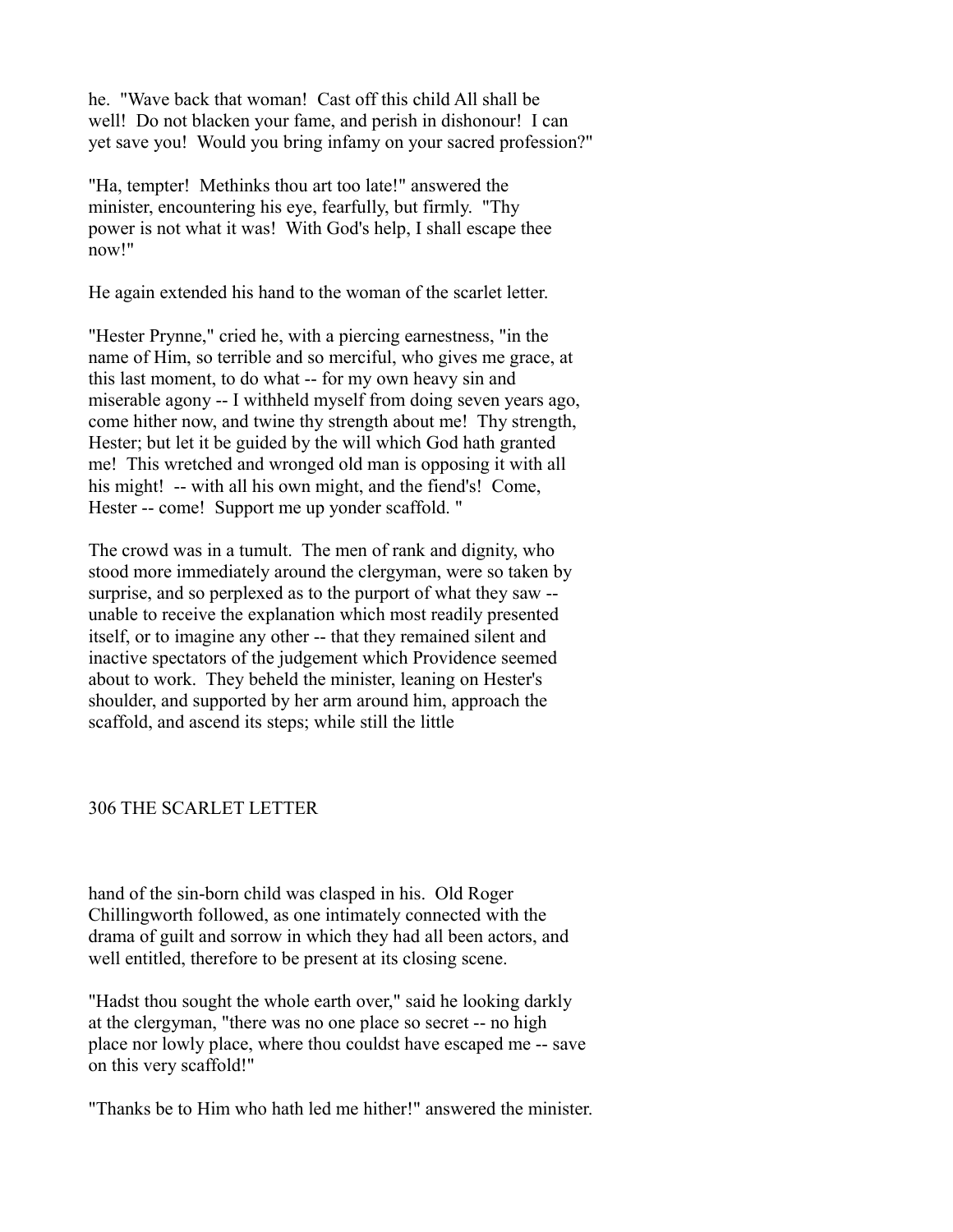Yet he trembled, and turned to Hester, with an expression of doubt and anxiety in his eyes, not the less evidently betrayed, that there was a feeble smile upon his lips.

"Is not this better," murmured he, "than what we dreamed of in the forest?"

I know not! I know not!" she hurriedly replied "Better? Yea; so we may both die, and little Pearl die with us!"

"For thee and Pearl, be it as God shall order," said the minister; "and God is merciful! Let me now do the will which He hath made plain before my sight. For, Hester, I am a dying man. So let me make haste to take my shame upon me!"

Partly supported by Hester Prynne, and holding one hand of little Pearl's, the Reverend Mr. Dimmesdale turned to the dignified and venerable rulers; to the holy ministers, who were his brethren; to the people, whose great heart was thoroughly appalled yet overflowing with tearful sympathy, as knowing that some deep life-matter -- which, if full of sin, was

# THE REVELATION 307

full of anguish and repentance likewise -- was now to be laid open to them. The sun, but little past its meridian, shone down upon the clergyman, and gave a distinctness to his figure, as he stood out from all the earth, to put in his plea of guilty at the bar of Eternal Justice.

"People of New England!" cried he, with a voice that rose over them, high, solemn, and majestic -- yet had always a tremor through it, and sometimes a shriek, struggling up out of a fathomless depth of remorse and woe -- "ye, that have loved me! -- ye, that have deemed me holy! -- behold me here, the one sinner of the world! At last -- at last! -- I stand upon the spot where, seven years since, I should have stood, here, with this woman, whose arm, more than the little strength wherewith I have crept hitherward, sustains me at this dreadful moment, from grovelling down upon my face! Lo, the scarlet letter which Hester wears! Ye have all shuddered at it! Wherever her walk hath been -- wherever, so miserably burdened, she may have hoped to find repose -- it hath cast a lurid gleam of awe and horrible repugnance round about her. But there stood one in the midst of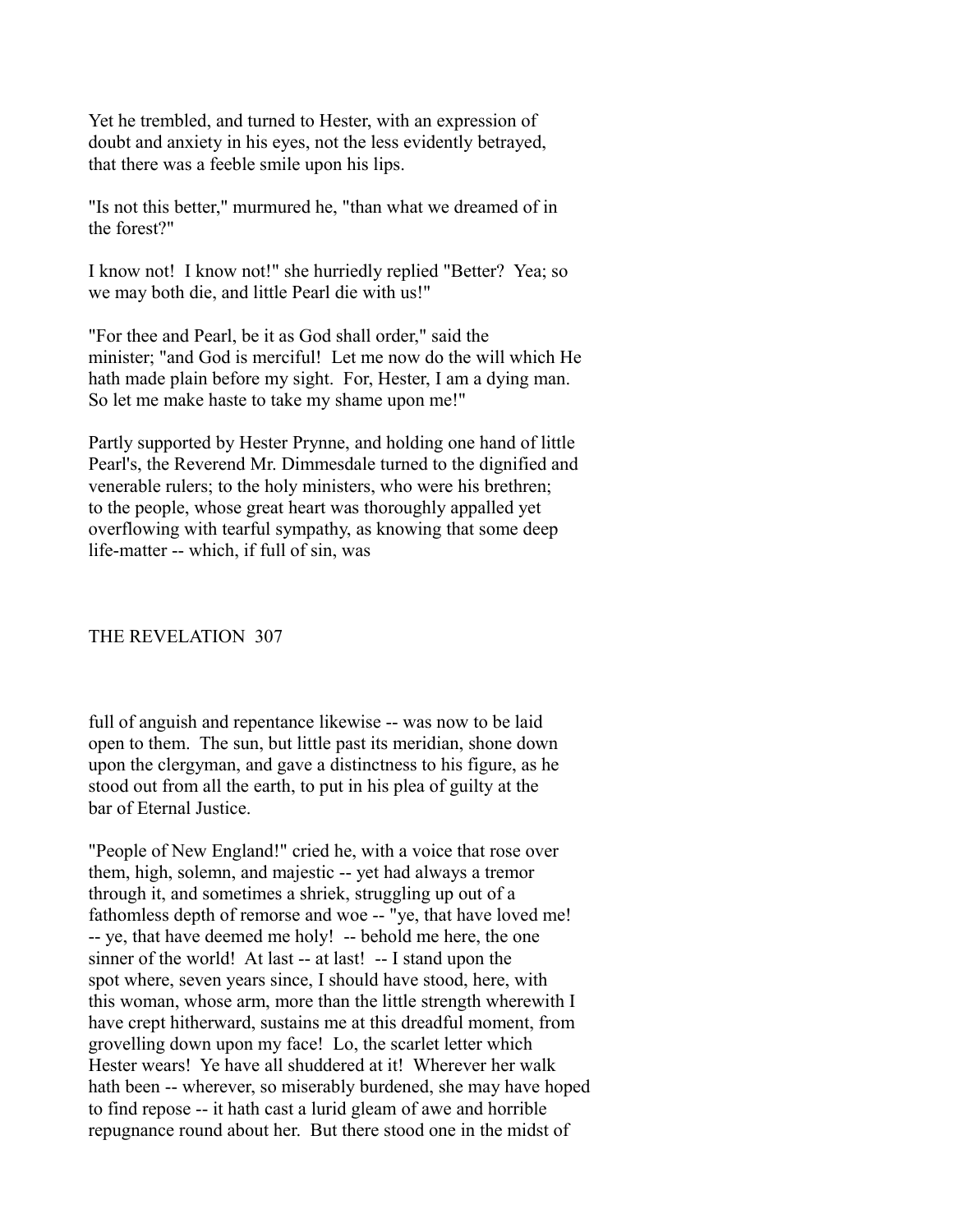you, at whose brand of sin and infamy ye have not shuddered!"

It seemed, at this point, as if the minister must leave the remainder of his secret undisclosed. But he fought back the bodily weakness -- and, still more, the faintness of heart - that was striving for the mastery with him. He threw off all assistance, and stepped passionately forward a pace before the woman and the children.

"It was on him!" he continued, with a kind of

#### 308 THE SCARLET LETTER

fierceness; so determined was he to speak out tile whole. "God's eye beheld it! The angels were for ever pointing at it! (The Devil knew it well, and fretted it continually with the touch of his burning finger!) But he hid it cunningly from men, and walked among you with the mien of a spirit, mournful, because so pure in a sinful world! -- and sad, because he missed his heavenly kindred! Now, at the death-hour, he stands up before you! He bids you look again at Hester's scarlet letter! He tells you, that, with all its mysterious horror, it is but the shadow of what he bears on his own breast, and that even this, his own red stigma, is no more than the type of what has seared his inmost heart! Stand any here that question God's judgment on a sinner! Behold! Behold, a dreadful witness of it!"

With a convulsive motion, he tore away the ministerial band from before his breast. It was revealed! But it were irreverent to describe that revelation. For an instant, the gaze of the horror-stricken multitude was concentrated on the ghastly miracle; while the minister stood, with a flush of triumph in his face, as one who, in the crisis of acutest pain, had won a victory. Then, down he sank upon the scaffold! Hester partly raised him, and supported his head against her bosom. Old Roger Chillingworth knelt down beside him, with a blank, dull countenance, out of which the life seemed to have departed,

"Thou hast escaped me!" he repeated more than once. "Thou hast escaped me!"

"May God forgive thee!" said the minister. "Thou, too, hast deeply sinned!"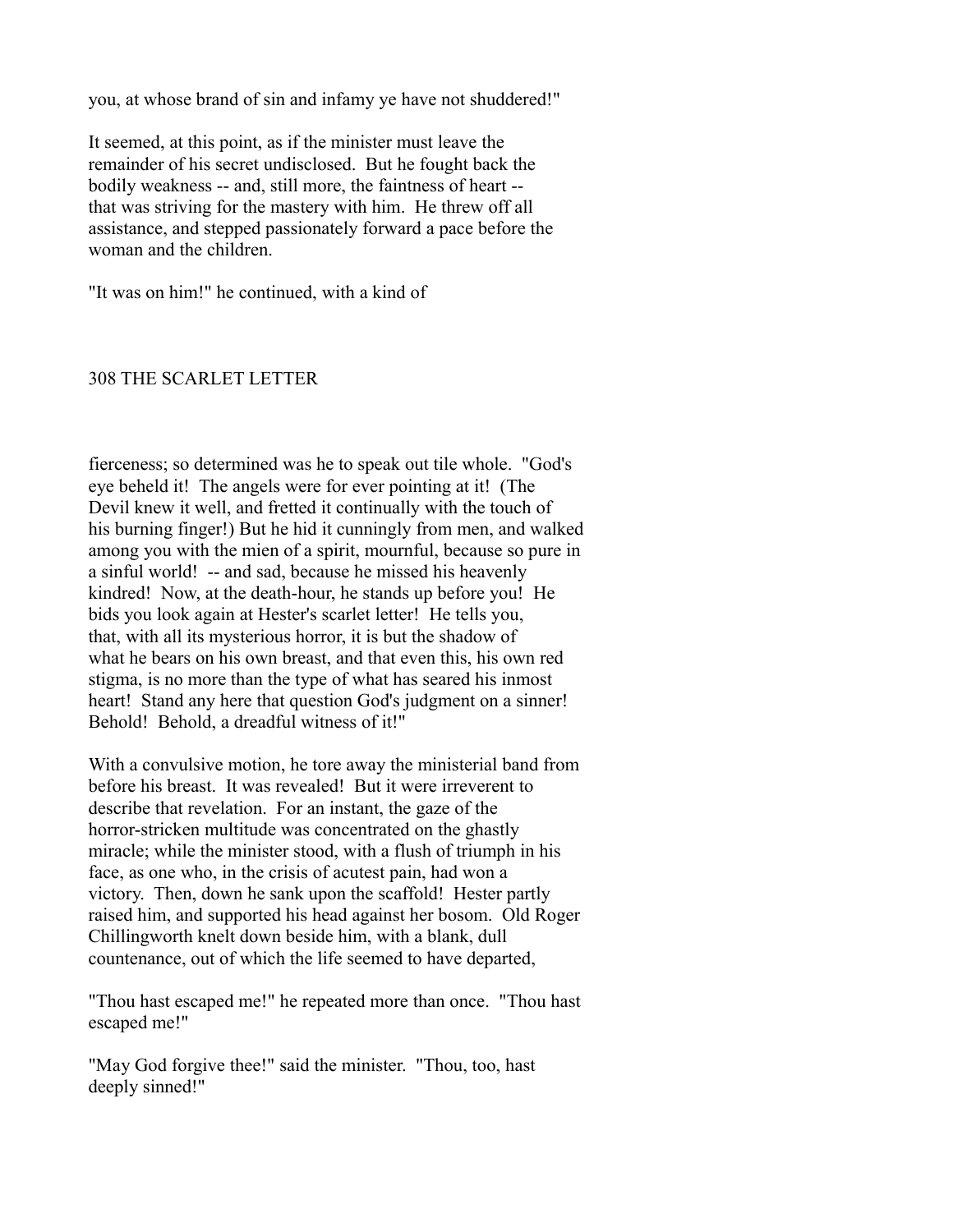He withdrew his dying eyes from the old man, and fixed them on the woman and the child.

"My little Pearl," said he, feebly and there was a sweet and gentle smile over his face, as of a spirit sinking into deep repose; nay, now that the burden was removed, it seemed almost as if he would be sportive with the child -- "dear little Pearl, wilt thou kiss me now? Thou wouldst not, yonder, in the forest! But now thou wilt?"

Pearl kissed his lips. A spell was broken. The great scene of grief, in which the wild infant bore a part had developed all her sympathies; and as her tears fell upon her father's cheek, they were the pledge that she would grow up amid human joy and sorrow, nor forever do battle with the world, but be a woman in it. Towards her mother, too, Pearl's errand as a messenger of anguish was fulfilled.

"Hester," said the clergyman, "farewell!"

"Shall we not meet again?" whispered she, bending her face down close to his. "Shall we not spend our immortal life together? Surely, surely, we have ransomed one another, with all this woe! Thou lookest far into eternity, with those bright dying eyes! Then tell me what thou seest!"

"Hush, Hester -- hush!" said he, with tremulous solemnity. "The law we broke I -- the sin here awfully revealed! -- let these alone be in thy thoughts! I fear! I fear! It may be, that, when we forgot our God -- when we violated our reverence each for the other's soul -- it was thenceforth vain to hope that we could meet hereafter, in an everlasting and pure reunion. God knows; and He is merciful! He hath proved his mercy, most of all, in my afflictions. By

# 310 THE SCARLET LETTER

giving me this burning torture to bear upon my breast! By sending yonder dark and terrible old man, to keep the torture always at red-heat! By bringing me hither, to die this death of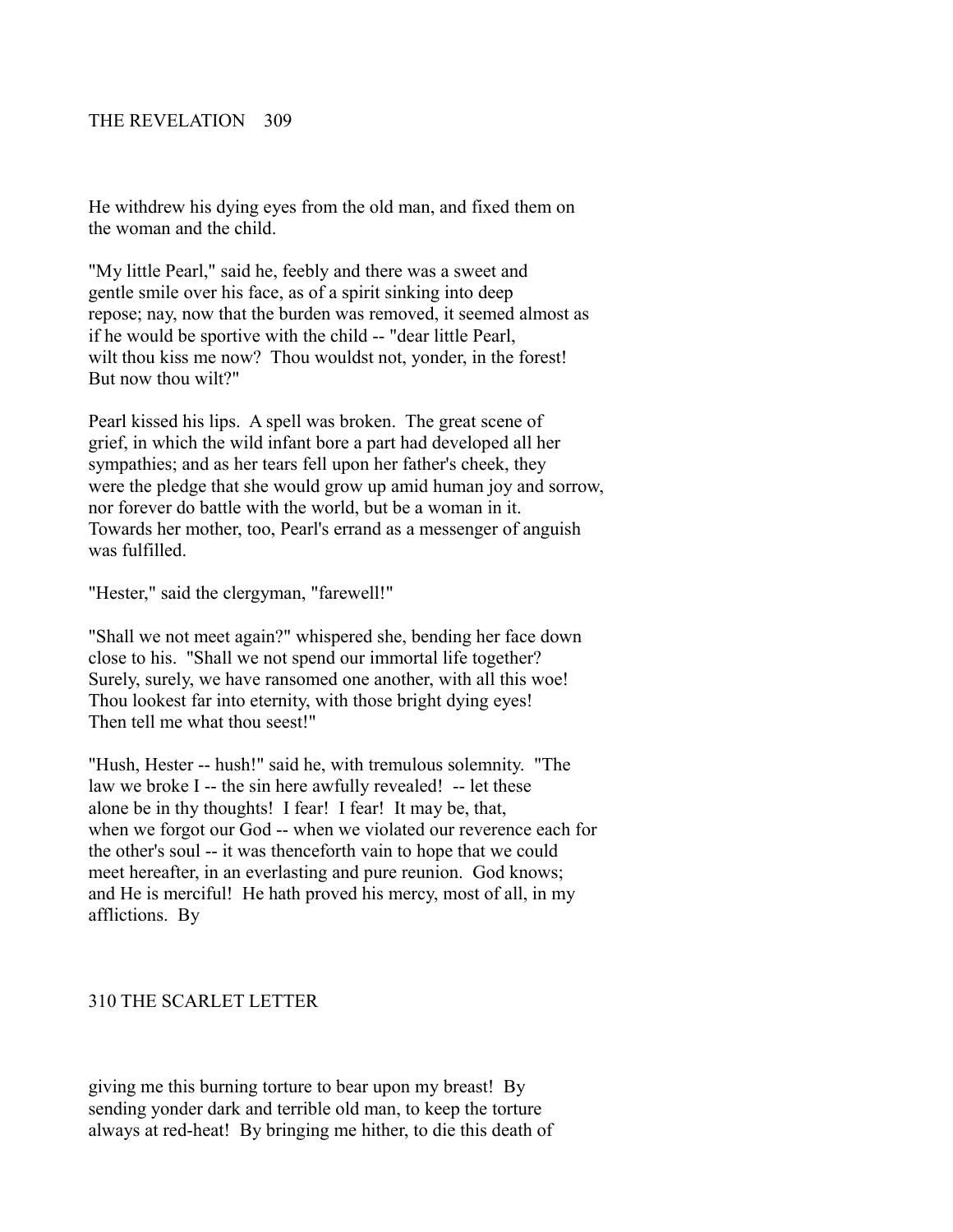triumphant ignominy before the people! Had either of these agonies been wanting, I had been lost for ever! Praised be His name! His will be done! Farewell!"

That final word came forth with the minister's expiring breath. The multitude, silent till then, broke out in a strange, deep voice of awe and wonder, which could not as yet find utterance, save in this murmur that rolled so heavily after the departed spirit.

XXIV.

**CONCLUSION** 

After many days, when time sufficed for the people to arrange their thoughts in reference to the foregoing scene, there was more than one account of what had been witnessed on the scaffold.

Most of the spectators testified to having seen, on the breast of the unhappy minister, a SCARLET LETTER -- the very semblance of that worn by Hester Prynne -- imprinted in the flesh. As regarded its origin there were various explanations, all of which must necessarily have been conjectural. Some affirmed that the Reverend Mr. Dimmesdale, on the very day when Hester Prynne first wore her ignominious badge, had begun a course of penance -- which he afterwards, in so many futile methods, followed out -- by inflicting a hideous torture on himself. Others contended that the stigma had not been produced until a long time subsequent, when old Roger Chillingworth, being a potent necromancer, had caused it to appear, through the agency of magic and poisonous drugs. Others, again and those best able to appreciate the minister's peculiar sensibility, and the wonderful operation of his spirit upon the body -- whispered their belief, that the awful symbol was the effect of the ever-active

312 THE SCARLET LETTER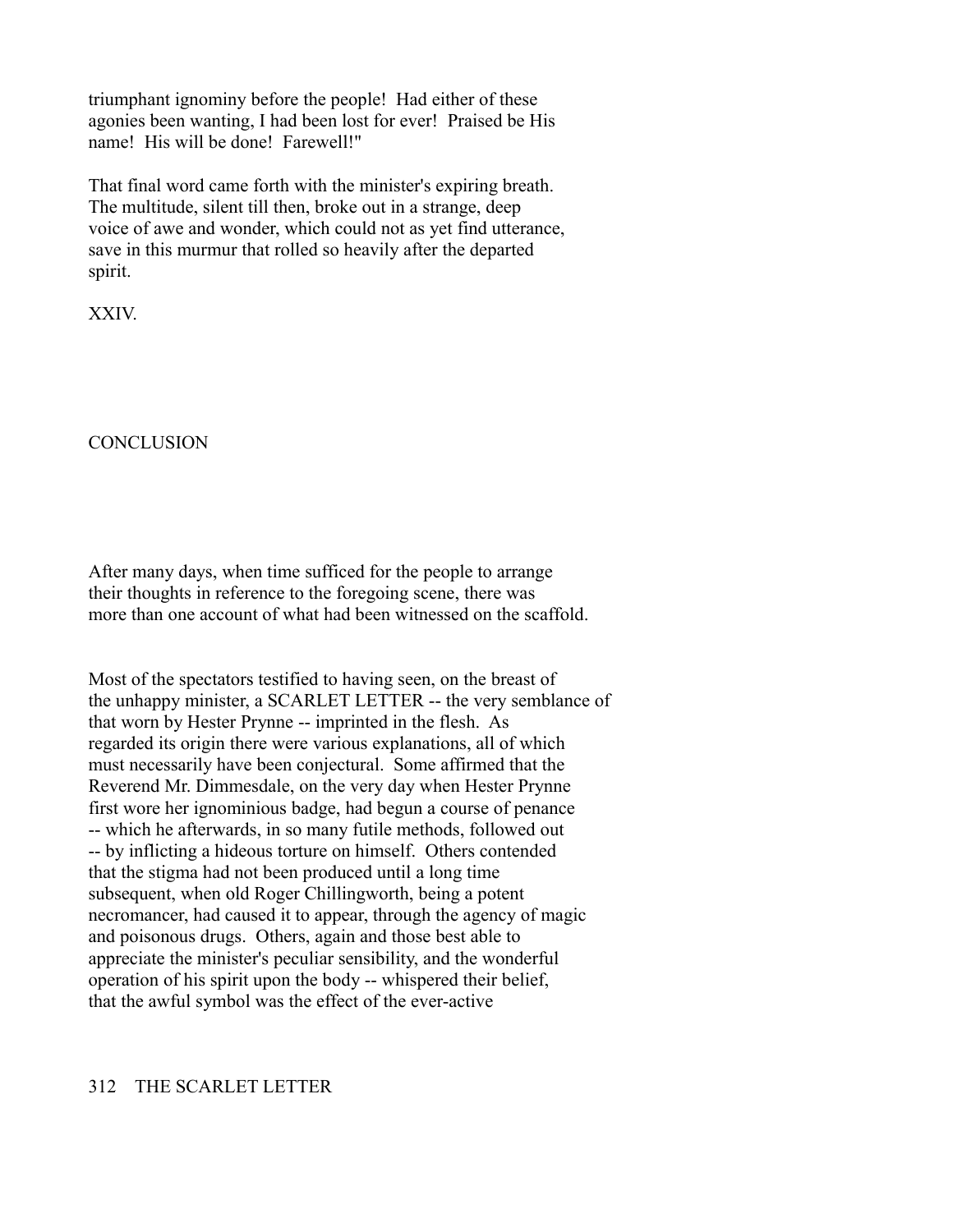tooth of remorse, gnawing from the inmost heart outwardly, and at last manifesting Heaven's dreadful judgment by the visible presence of the letter. The reader may choose among these theories. We have thrown all the light we could acquire upon the portent, and would gladly, now that it has done its office, erase its deep print out of our own brain, where long meditation has fixed it in very undesirable distinctness.

It is singular, nevertheless, that certain persons, who were spectators of the whole scene, and professed never once to have removed their eyes from the Reverend Mr. Dimmesdale, denied that there was any mark whatever on his breast, more than on a new-born infant's. Neither, by their report, had his dying words acknowledged, nor even remotely implied, any -- the slightest - connexion on his part, with the guilt for which Hester Prynne had so long worn the scarlet letter. According to these highly-respectable witnesses, the minister, conscious that he was dying -- conscious, also, that the reverence of the multitude placed him already among saints and angels -- had desired, by yielding up his breath in the arms of that fallen woman, to express to the world how utterly nugatory is the choicest of man's own righteousness. After exhausting life in his efforts for mankind's spiritual good, he had made the manner of his death a parable, in order to impress on his admirers the mighty and mournful lesson, that, in the view of Infinite Purity, we are sinners all alike. It was to teach them, that the holiest amongst us has but attained so far above his fellows as to discern more clearly the Mercy which

#### CONCLUSION 313

looks down, and repudiate more utterly the phantom of human merit, which would look aspiringly upward. Without disputing a truth so momentous, we must be allowed to consider this version of Mr. Dimmesdale's story as only an instance of that stubborn fidelity with which a man's friends -- and especially a clergyman's -- will sometimes uphold his character, when proofs, clear as the mid-day sunshine on the scarlet letter, establish him a false and sin-stained creature of the dust.

The authority which we have chiefly followed -- a manuscript of old date, drawn up from the verbal testimony of individuals, some of whom had known Hester Prynne, while others had heard the tale from contemporary witnesses fully confirms the view taken in the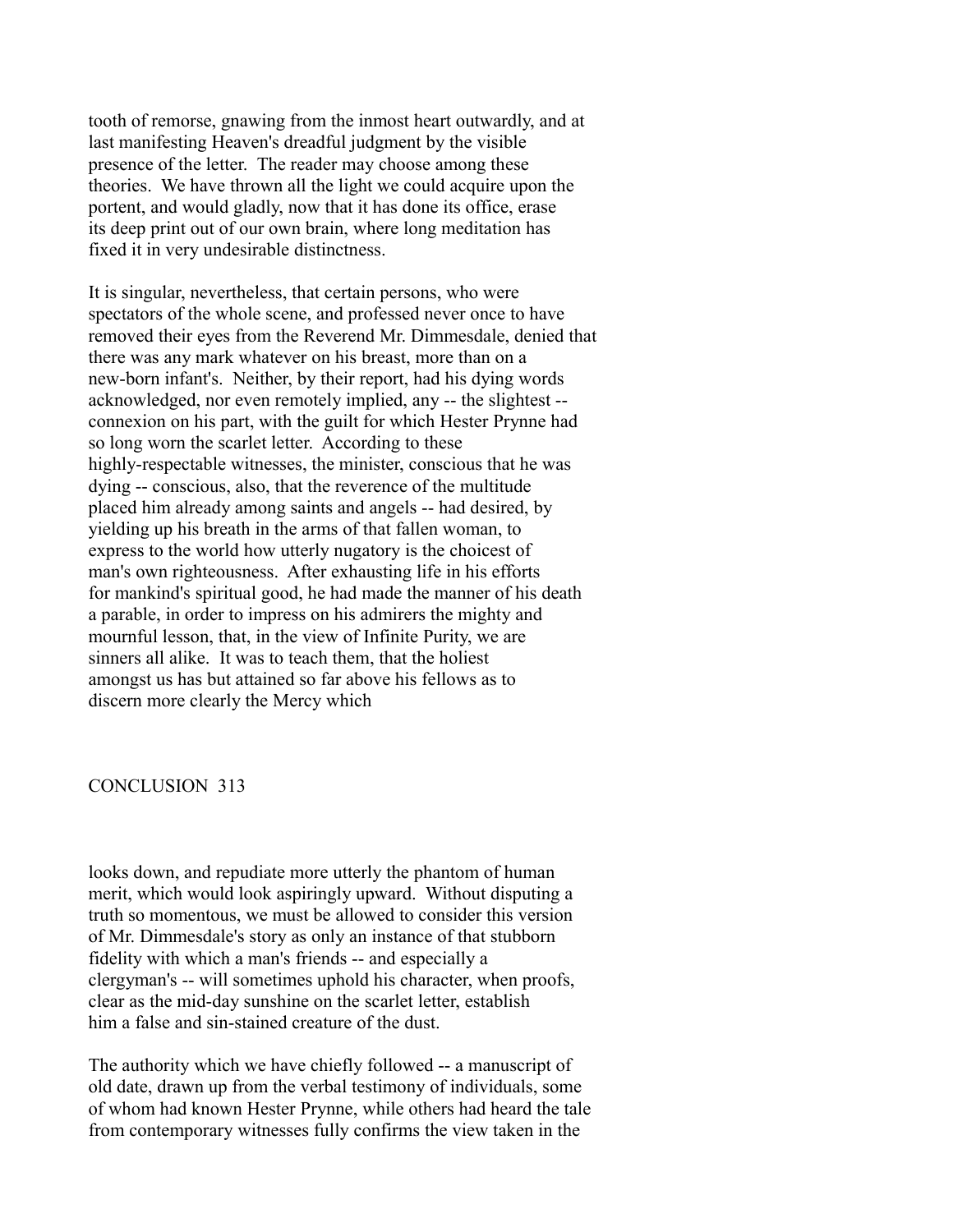foregoing pages. Among many morals which press upon us from the poor minister's miserable experience, we put only this into a sentence: -- "Be true! Be true! Be true! Show freely to the world, if not your worst, yet some trait whereby the worst may be inferred!"

Nothing was more remarkable than the change which took place, almost immediately after Mr. Dimmesdale's death, in the appearance and demeanour of the old man known as Roger Chillingworth. All his strength and energy -- all his vital and intellectual force -- seemed at once to desert him, insomuch that he positively withered up, shrivelled away and almost vanished from mortal sight, like an uprooted weed that lies wilting in the sun. This unhappy man had made the very principle of his life to consist in the pursuit and systematic exercise revenge; and when, by its completest triumph

# 314 THE SCARLET LETTER

consummation that evil principle was left with no further material to support it -- when, in short, there was no more Devil's work on earth for him to do, it only remained for the unhumanised mortal to betake himself whither his master would find him tasks enough, and pay him his wages duly. But, to all these shadowy beings, so long our near acquaintances -- as well Roger Chillingworth as his companions we would fain be merciful. It is a curious subject of observation and inquiry, whether hatred and love be not the same thing at bottom. Each, in its utmost development, supposes a high degree of intimacy and heart-knowledge; each renders one individual dependent for the food of his affections and spiritual fife upon another: each leaves the passionate lover, or the no less passionate hater, forlorn and desolate by the withdrawal of his subject. Philosophically considered, therefore, the two passions seem essentially the same, except that one happens to be seen in a celestial radiance, and the other in a dusky and lurid glow. In the spiritual world, the old physician and the minister -- mutual victims as they have been -- may, unawares, have found their earthly stock of hatred and antipathy transmuted into golden love.

Leaving this discussion apart, we have a matter of business to communicate to the reader. At old Roger Chillingworth's decease, (which took place within the year), and by his last will and testament, of which Governor Bellingham and the Reverend Mr.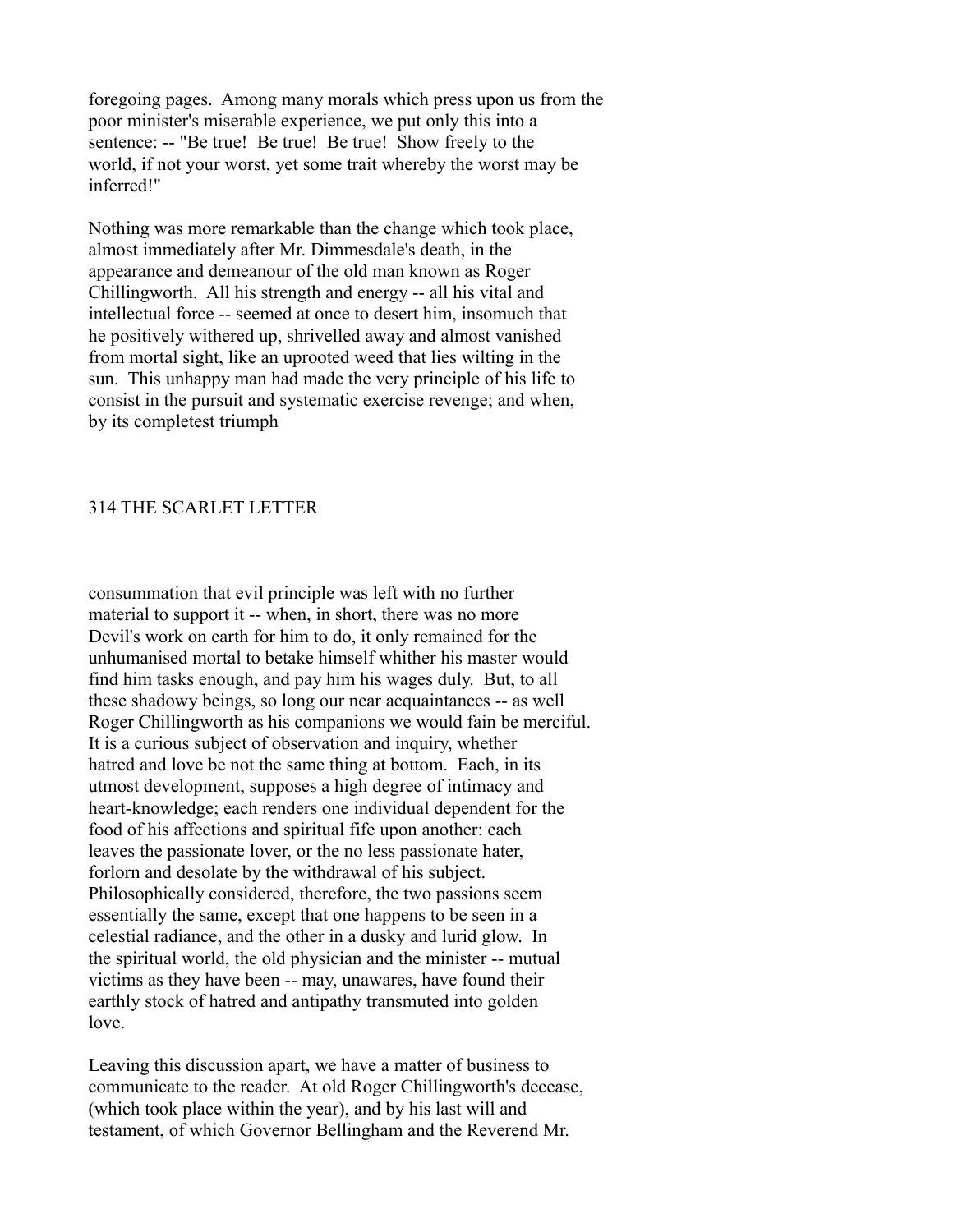Wilson were executors, he bequeathed a very considerable amount of property, both here and in England to little Pearl, the daughter of Hester Prynne.

CONCLUSION 315

So Pearl -- the elf child -- the demon offspring, as some people up to that epoch persisted in considering her -- became the richest heiress of her day in the New World. Not improbably this circumstance wrought a very material change in the public estimation; and had the mother and child remained here, little Pearl at a marriageable period of life might have mingled her wild blood with the lineage of the devoutest Puritan among them all. But, in no long time after the physician's death, the wearer of the scarlet letter disappeared, and Pearl along with her. For many years, though a vague report would now and then find its way across the sea -- like a shapeless piece of driftwood tossed ashore with the initials of a name upon it - yet no tidings of them unquestionably authentic were received. The story of the scarlet letter grew into a legend. Its spell, however, was still potent, and kept the scaffold awful where the poor minister had died, and likewise the cottage by the sea-shore where Hester Prynne had dwelt. Near this latter spot, one afternoon some children were at play, when they beheld a tall woman in a gray robe approach the cottage-door. In all those years it had never once been opened; but either she unlocked it or the decaying wood and iron yielded to her hand, or she glided shadow-like through these impediments -- and, at all events, went in.

On the threshold she paused -- turned partly round -- for perchance the idea of entering alone and all so changed, the home of so intense a former life, was more dreary and desolate than even she could bear. But her hesitation was only for an instant, though long enough to display a scarlet letter on her breast.

## 316 THE SCARLET LETTER

And Hester Prynne had returned, and taken up her long-forsaken shame! But where was little Pearl? If still alive she must now have been in the flush and bloom of early womanhood. None knew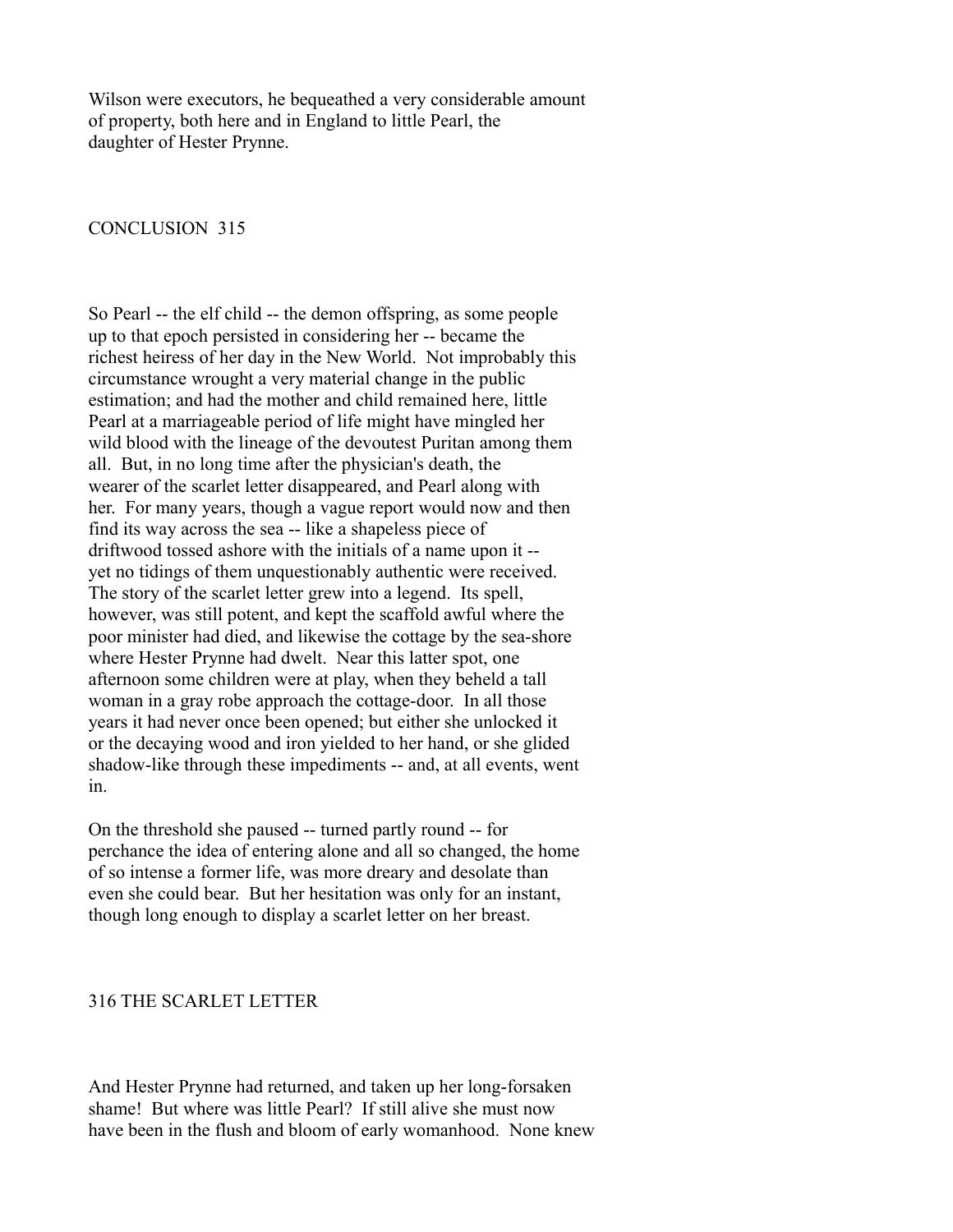-- nor ever learned with the fulness of perfect certainty - whether the elf-child had gone thus untimely to a maiden grave; or whether her wild, rich nature had been softened and subdued and made capable of a woman's gentle happiness. But through the remainder of Hester's life there were indications that the recluse of the scarlet letter was the object of love and interest with some inhabitant of another land. Letters came, with armorial seals upon them, though of bearings unknown to English heraldry. In the cottage there were articles of comfort and luxury such as Hester never cared to use, but which only wealth could have purchased and affection have imagined for her. There were trifles too, little ornaments, beautiful tokens of a continual remembrance, that must have been wrought by delicate fingers at the impulse of a fond heart And once Hester was seen embroidering a baby-garment with such a lavish richness of golden fancy as would have raised a public tumult had any infant thus apparelled, been shown to our sober-hued community.

In fine, the gossips of that day believed -- and Mr. Surveyor Pue, who made investigations a century later, believed -- and one of his recent successors in office, moreover, faithfully believes -- that Pearl was not only alive, but married, and happy, and mindful of her mother; and that she would most joyfully have entertained that sad and lonely mother at her fireside.

### CONCLUSION 317

But there was a more real life for Hester Prynne, here, in New England, that in that unknown region where Pearl had found a home. Here had been her sin; here, her sorrow; and here was yet to be her penitence. She had returned, therefore, and resumed of her own free will, for not the sternest magistrate of that iron period would have imposed it -- resumed the symbol of which we have related so dark a tale. Never afterwards did it quit her bosom. But, in the lapse of the toilsome, thoughtful, and self-devoted years that made up Hester's life, the scarlet letter ceased to be a stigma which attracted the world's scorn and bitterness, and became a type of something to be sorrowed over, and looked upon with awe, yet with reverence too. And, as Hester Prynne had no selfish ends, nor lived in any measure for her own profit and enjoyment, people brought all their sorrows and perplexities, and besought her counsel, as one who had herself gone through a mighty trouble. Women, more especially -- in the continually recurring trials of wounded, wasted, wronged, misplaced, or erring and sinful passion -- or with the dreary